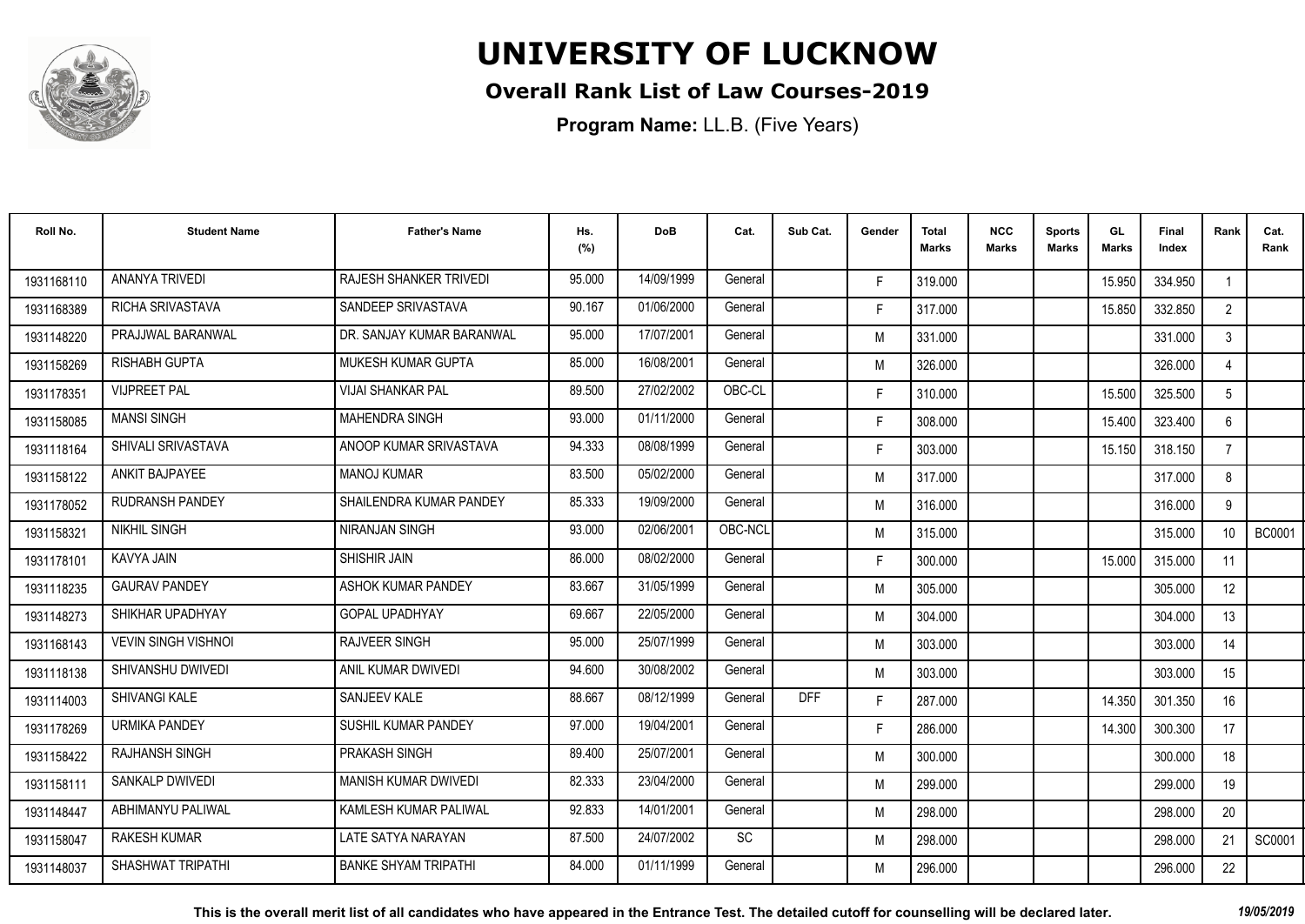

#### **Overall Rank List of Law Courses-2019**

| Roll No.   | <b>Student Name</b>   | <b>Father's Name</b>        | Hs.<br>(%) | <b>DoB</b> | Cat.    | Sub Cat.   | Gender | <b>Total</b><br><b>Marks</b> | <b>NCC</b><br><b>Marks</b> | <b>Sports</b><br><b>Marks</b> | GL<br><b>Marks</b> | <b>Final</b><br>Index | Rank            | Cat.<br>Rank  |
|------------|-----------------------|-----------------------------|------------|------------|---------|------------|--------|------------------------------|----------------------------|-------------------------------|--------------------|-----------------------|-----------------|---------------|
| 1931158082 | <b>MANISH TIWARI</b>  | MAHENDRA PRATAP TIWARI      | 87.400     | 12/08/2000 | General |            | M      | 295.000                      |                            |                               |                    | 295.000               | 23              |               |
| 1931158292 | <b>HIMASHRI YADAV</b> | NARENDRA KUMAR              | 100.000    | 19/06/2002 | General |            | M      | 293.000                      |                            |                               |                    | 293.000               | 24              |               |
| 1931168122 | <b>RITWIK CHAUHAN</b> | RAJESH SINGH CHAUHAN        | 62.667     | 05/11/1999 | General |            | M      | 293.000                      |                            |                               |                    | 293.000               | 25              |               |
| 1931118098 | ADITYA VISEN          | AMARJEET SINGH              | 89.200     | 11/04/2002 | General |            | M      | 292.000                      |                            |                               |                    | 292.000               | 26              |               |
| 1931115012 | KUMARI ASHWARYA       | <b>DINA NATH</b>            | 91.200     | 05/07/1999 | General | DP         | F.     | 276.000                      |                            |                               | 13.800             | 289.800               | 27              |               |
| 1931168380 | ROLIKA RAWAT          | SAKET KUMAR RAWAT           | 89.833     | 24/02/2003 | SC      |            | F.     | 275.000                      |                            |                               | 13.750             | 288.750               | 28              | SC0002        |
| 1931118193 | <b>AKSHAT SINGH</b>   | ARUN SINGH CHANDEL          | 81.167     | 05/01/2001 | General |            | M      | 287.000                      |                            |                               |                    | 287.000               | 29              |               |
| 1931158383 | SAKSHAM SRIVASTAVA    | PAWAN KUMAR SRIVASTAVA      | 96.000     | 14/01/2000 | General |            | M      | 286.000                      |                            |                               |                    | 286.000               | 30              |               |
| 1931114001 | <b>VAIBHAV GAUR</b>   | <b>KRISHNA PAL GAUR</b>     | 95.000     | 07/01/2002 | General | <b>DFF</b> | M      | 286.000                      |                            |                               |                    | 286.000               | 31              |               |
| 1931148372 | CHANDRA MAULI MISHRA  | JAGDISH PRASAD MISHRA       | 89.833     | 05/10/2000 | General |            | M      | 286.000                      |                            |                               |                    | 286,000               | 32 <sup>°</sup> |               |
| 1931118156 | AYUSH YADAV           | ANIL KUMAR YADAV            | 87.500     | 05/11/2000 | OBC-NCL |            | M      | 286.000                      |                            |                               |                    | 286.000               | 33              | <b>BC0002</b> |
| 1931118275 | UTKARSH CHAUHAN       | <b>ATMA PRASAD</b>          | 91.200     | 28/03/2002 | OBC-NCL |            | M      | 285.000                      |                            |                               |                    | 285.000               | 34              | <b>BC0003</b> |
| 1931158382 | SHAURYA SHUKLA        | PAWAN KUMAR SHUKLA          | 72.000     | 23/12/1999 | General |            | M      | 285.000                      |                            |                               |                    | 285.000               | 35              |               |
| 1931178406 | <b>NIVESH VERMA</b>   | <b>VINOD KUMAR</b>          | 86.000     | 10/03/2002 | General |            | M      | 284.000                      |                            |                               |                    | 284.000               | 36              |               |
| 1931178195 | ADITI DIXIT           | <b>SUNIL DIXIT</b>          | 90.833     | 13/12/2000 | General |            | F.     | 270.000                      |                            |                               | 13.500             | 283.500               | 37              |               |
| 1931148078 | <b>NEHA</b>           | <b>BIRENDRA YADAV</b>       | 81.400     | 03/07/2000 | OBC-NCL |            | F.     | 270.000                      |                            |                               | 13.500             | 283.500               | 38              | <b>BC0004</b> |
| 1931168352 | PRABHAT SINGH         | <b>RAVINDRA SINGH</b>       | 91.800     | 30/08/2001 | General |            | M      | 283.000                      |                            |                               |                    | 283.000               | 39              |               |
| 1931118194 | ANURAG SRIVASTAVA     | ARUN SRIVASTAVA             | 93.200     | 01/01/2001 | General |            | M      | 282.000                      |                            |                               |                    | 282.000               | 40              |               |
| 1931158224 | MOHD, AREEB IBRAHEEM  | MOHD. NAEEM                 | 89.000     | 25/03/2001 | General |            | M      | 282.000                      |                            |                               |                    | 282.000               | 41              |               |
| 1931178426 | <b>MOHAK DUBEY</b>    | <b>VIRENDRA KUMAR DUBEY</b> | 88.571     | 17/04/1992 | General |            | M      | 282.000                      |                            |                               |                    | 282.000               | 42              |               |
| 1931168149 | <b>AYUSHI AWASTHI</b> | RAKESH KISHORE AWASTHI      | 98.000     | 21/03/2001 | General |            | F.     | 268.000                      |                            |                               | 13.400             | 281.400               | 43              |               |
| 1931118122 | SAMRIDHI ANAND        | ANAND KUMAR SRIVASTAVA      | 95.800     | 04/03/2001 | General |            | F.     | 268.000                      |                            |                               | 13.400             | 281.400               | 44              |               |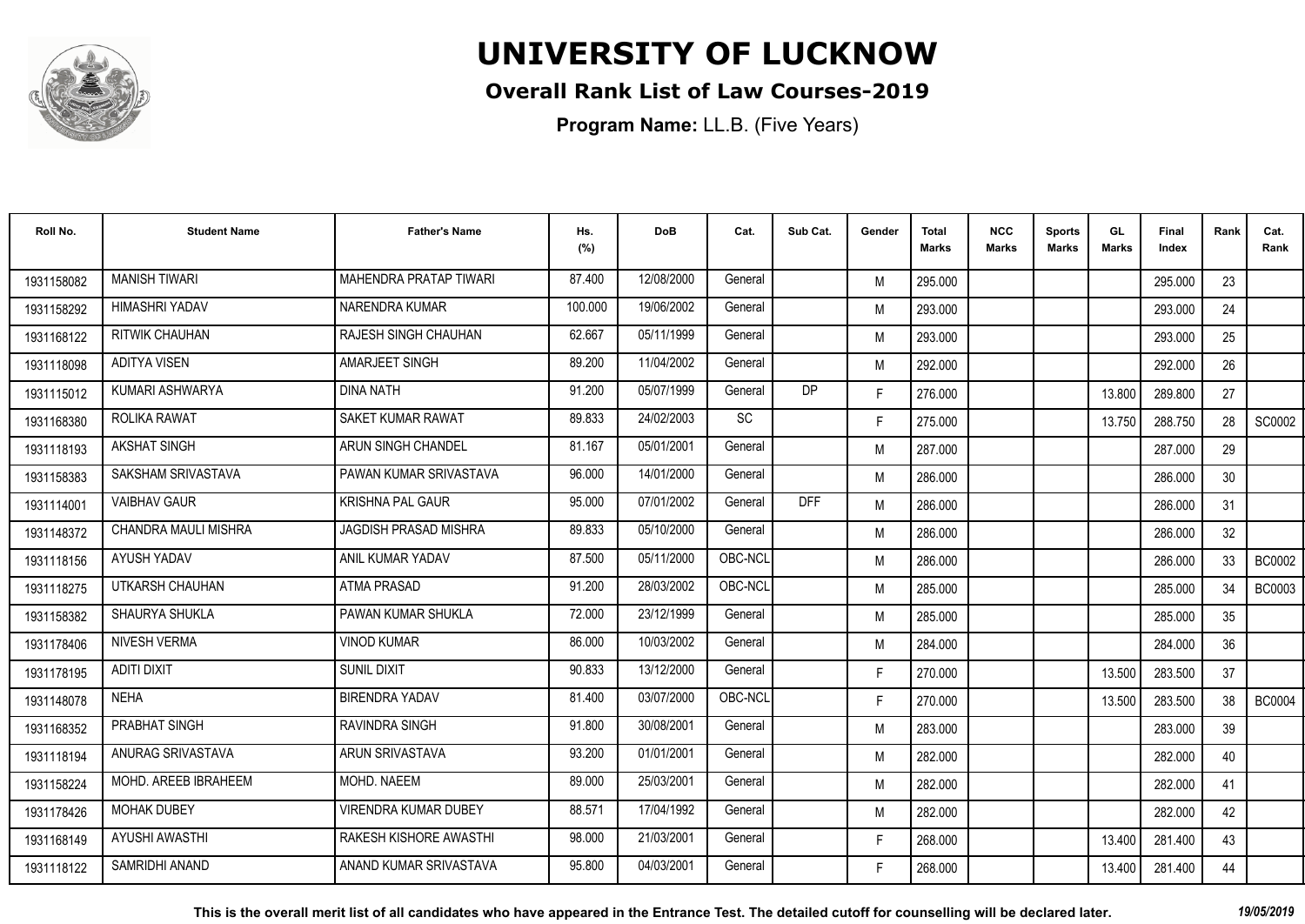

#### **Overall Rank List of Law Courses-2019**

| Roll No.   | <b>Student Name</b>     | <b>Father's Name</b>         | Hs.<br>(%) | <b>DoB</b> | Cat.    | Sub Cat.  | Gender | <b>Total</b><br><b>Marks</b> | <b>NCC</b><br><b>Marks</b> | <b>Sports</b><br><b>Marks</b> | GL<br><b>Marks</b> | <b>Final</b><br>Index | Rank | Cat.<br>Rank  |
|------------|-------------------------|------------------------------|------------|------------|---------|-----------|--------|------------------------------|----------------------------|-------------------------------|--------------------|-----------------------|------|---------------|
| 1931158441 | <b>DEVAANG DEV</b>      | PRAVEEN KUMAR PANDEY         | 84.000     | 30/07/1999 | General |           | M      | 281.000                      |                            |                               |                    | 281.000               | 45   |               |
| 1931158288 | SNIGDHA SHARMA          | NAND LAL SHARMA              | 95.000     | 02/07/2001 | General |           | F.     | 267.000                      |                            |                               | 13.350             | 280.350               | 46   |               |
| 1931178404 | <b>IPSITA SINHA</b>     | <b>VINOD KUMAR</b>           | 93.200     | 24/02/2003 | General |           | F.     | 267.000                      |                            |                               | 13.350             | 280.350               | 47   |               |
| 1931178045 | SAIRA ADHAMI            | SHAHID HUSAIN ADHAMI         | 82.400     | 23/02/2000 | General |           | F.     | 266.000                      |                            |                               | 13.300             | 279.300               | 48   |               |
| 1931158174 | <b>HUZAIFA SHAIKH</b>   | <b>MISBAHUDDIN</b>           | 93.000     | 31/03/2002 | OBC-NCL |           | M      | 279.000                      |                            |                               |                    | 279,000               | 49   | <b>BC0005</b> |
| 1931168411 | SHOMESH SRIVASTAVA      | SANJAY KUMAR SRIVASTAVA      | 83.333     | 27/04/1999 | General |           | M      | 279.000                      |                            |                               |                    | 279.000               | 50   |               |
| 1931118155 | UTKARSH SRIVASTAVA      | ANIL KUMAR SRIVASTAVA        | 81.600     | 16/09/2000 | General |           | M      | 279.000                      |                            |                               |                    | 279.000               | 51   |               |
| 1931158205 | <b>TASLEEM ISLAM</b>    | <b>MOHD ISLAMUDDIN</b>       | 80.500     | 13/04/2000 | OBC-NCL |           | M      | 279.000                      |                            |                               |                    | 279.000               | 52   | BC0006        |
| 1931178199 | UTKARSH DUBEY           | <b>SUNIL KUMAR DUBEY</b>     | 74.000     | 25/09/1999 | General |           | M      | 279.000                      |                            |                               |                    | 279.000               | 53   |               |
| 1931168264 | JYOTI KUSHWAHA          | RAMASHISH KUSHWAHA           | 95.000     | 09/12/2001 | OBC-NCL |           | F.     | 265.000                      |                            |                               | 13.250             | 278.250               | 54   | <b>BC0007</b> |
| 1931158036 | ISHU DAYAL SRIVASTAVA   | LATE ANUP SRIVASTAVA         | 89.667     | 19/12/1998 | General |           | M      | 277.000                      |                            |                               |                    | 277.000               | 55   |               |
| 1931168247 | SHIVAM KUMAR TIWARI     | RAM SURESH TIWARI            | 95.000     | 05/01/2003 | General |           | M      | 276.000                      |                            |                               |                    | 276.000               | 56   |               |
| 1931113001 | SHARDENDU               | <b>MANOJ KUMAR PANDEY</b>    | 89.167     | 01/08/2000 | General | <b>CT</b> | M      | 269.000                      | 6.725                      |                               |                    | 275.725               | 57   |               |
| 1931168298 | <b>AKSHAY GUPTA</b>     | <b>RAMMURTI GUPTA</b>        | 83.500     | 03/10/2002 | General |           | M      | 275.000                      |                            |                               |                    | 275.000               | 58   |               |
| 1931158442 | <b>AJAY PATHAK</b>      | PRAVEEN KUMAR PATHAK         | 82.833     | 12/03/2000 | General |           | M      | 275.000                      |                            |                               |                    | 275.000               | 59   |               |
| 1931148105 | PRAJJWAL PANDEY         | CHANDRA BHUSHAN PANDEY       | 76.500     | 05/01/1998 | General |           | M      | 275.000                      |                            |                               |                    | 275.000               | 60   |               |
| 1931168186 | <b>SANGAM CHAUDHARY</b> | RAM ASREY CHAUDHARY          | 95.000     | 03/12/2001 | SC      |           | F.     | 260.000                      |                            |                               | 13.000             | 273.000               | 61   | SC0003        |
| 1931115014 | <b>ALOK PARTHSARTHY</b> | <b>JAI KARAN YADAV</b>       | 95.000     | 29/05/2002 | OBC-NCL | DP        | M      | 273.000                      |                            |                               |                    | 273,000               | 62   | <b>BC0008</b> |
| 1931168299 | SHASHWAT MISHRA         | RAMMURTI MISHRA              | 93.400     | 03/03/2003 | General |           | M      | 273.000                      |                            |                               |                    | 273.000               | 63   |               |
| 1931118116 | <b>RAM AGARWAL</b>      | ANAND KUMAR AGARWAL          | 92.167     | 05/12/1999 | General |           | M      | 273.000                      |                            |                               |                    | 273.000               | 64   |               |
| 1931148338 | ARUNESH PANDEY          | <b>HRIDAY NARAYAN PANDEY</b> | 79.667     | 01/08/2002 | General |           | M      | 273.000                      |                            |                               |                    | 273.000               | 65   |               |
| 1931118220 | SHREYA SRIVASTAVA       | ASHISH KUMAR SRIVASTAVA      | 72.167     | 24/06/2001 | General |           | F      | 260.000                      |                            |                               | 13.000             | 273.000               | 66   |               |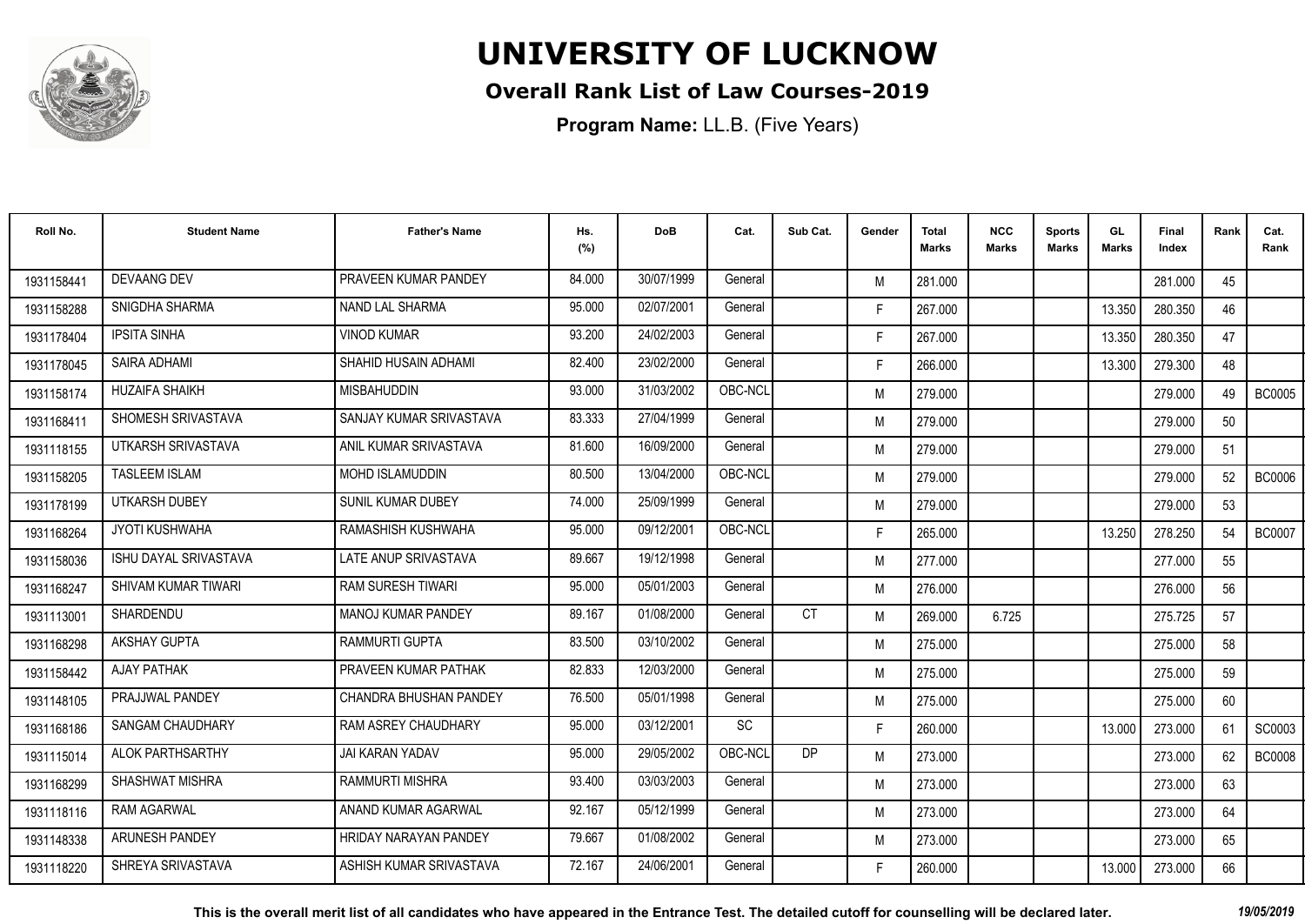

#### **Overall Rank List of Law Courses-2019**

| Roll No.   | <b>Student Name</b>       | <b>Father's Name</b>          | Hs.<br>(%) | <b>DoB</b> | Cat.      | Sub Cat.  | Gender | <b>Total</b><br><b>Marks</b> | <b>NCC</b><br><b>Marks</b> | <b>Sports</b><br><b>Marks</b> | GL<br><b>Marks</b> | Final<br>Index | Rank | Cat.<br>Rank  |
|------------|---------------------------|-------------------------------|------------|------------|-----------|-----------|--------|------------------------------|----------------------------|-------------------------------|--------------------|----------------|------|---------------|
| 1931118174 | AMAAN KHAN                | ANWARUL HUDA KHAN             | 92.667     | 17/06/2000 | General   |           | M      | 272.000                      |                            |                               |                    | 272.000        | 67   |               |
| 1931158005 | <b>RITAM TRIPATHI</b>     | KRISHNA CHANDRA TRIPATHI      | 91.000     | 22/12/2000 | General   |           | M      | 272.000                      |                            |                               |                    | 272.000        | 68   |               |
| 1931158178 | <b>PRANAV MISHRA</b>      | MITHILESH KUMAR MISHRA        | 88.000     | 04/03/2000 | General   |           | M      | 272.000                      |                            |                               |                    | 272.000        | 69   |               |
| 1931118171 | ANUJA RAJ                 | <b>ANUPAM RAJ</b>             | 96.000     | 30/10/2000 | General   |           | F.     | 259.000                      |                            |                               | 12.950             | 271.950        | 70   |               |
| 1931178455 | SHHREIYA AGARAWAL         | <b>XXXXXX</b>                 | 91.200     | 08/04/2001 | General   |           | F.     | 259.000                      |                            |                               | 12.950             | 271.950        | 71   |               |
| 1931148101 | ASHISH JAISWAL            | C K JAISWAL                   | 77.800     | 22/02/1999 | OBC-CL    |           | M      | 271.000                      |                            |                               |                    | 271.000        | 72   |               |
| 1931158364 | ANURADHA GARG             | PANKAJ GARG                   | 87.167     | 22/10/1999 | General   |           | F.     | 258.000                      |                            |                               | 12.900             | 270.900        | 73   |               |
| 1931168028 | PAVITRA DUBEY             | <b>RAHUL DUBEY</b>            | 95.000     | 22/12/1999 | General   |           | M      | 270.000                      |                            |                               |                    | 270.000        | 74   |               |
| 1931148459 | <b>VINAY PANDEY</b>       | KARUNA SHANKAR PANDEY         | 90.500     | 25/03/2001 | General   |           | M      | 270.000                      |                            |                               |                    | 270.000        | 75   |               |
| 1931148357 | <b>HARSH MISHRA</b>       | <b>ISHWAR PRATAP MISHRA</b>   | 83.333     | 31/07/2002 | General   |           | M      | 270.000                      |                            |                               |                    | 270.000        | 76   |               |
| 1931148162 | <b>ANMOL MISHRA</b>       | DHARAM RAJ MISHRA             | 80.000     | 19/09/2000 | General   |           | M      | 270.000                      |                            |                               |                    | 270.000        | 77   |               |
| 1931118227 | <b>VIKAS CHAUDHARY</b>    | <b>ASHOK KUMAR</b>            | 79.800     | 15/08/2001 | SC        |           | M      | 270.000                      |                            |                               |                    | 270.000        | 78   | SC0004        |
| 1931158469 | PIYUSH KUSHWAHA           | PUSHP RAJ KUSHWAHA            | 75.500     | 07/03/2000 | General   |           | M      | 270.000                      |                            |                               |                    | 270.000        | 79   |               |
| 1931118270 | AKASH                     | ATAL BIHARI                   | 86.667     | 23/09/2004 | OBC-NCL   |           | M      | 269.000                      |                            |                               |                    | 269.000        | 80   | <b>BC0009</b> |
| 1931148384 | SATYAM SRIVASTAVA         | <b>JAI PRAKASH SRIVASTAVA</b> | 80.000     | 23/10/2000 | General   |           | M      | 269.000                      |                            |                               |                    | 269.000        | 81   |               |
| 1931168294 | ARUN KUMAR SHARMA         | RAMJEET SHARMA                | 62.500     | 14/12/1986 | General   |           | M      | 269.000                      |                            |                               |                    | 269.000        | 82   |               |
| 1931168338 | <b>AKSHATA SINGH</b>      | <b>RAVI PRATAP SINGH</b>      | 86.500     | 07/08/2000 | General   |           | F.     | 256.000                      |                            |                               | 12.800             | 268.800        | 83   |               |
| 1931178456 | <b>DIVYA PRABHA SINGH</b> | YADVENDRA PRATAP SINGH        | 85.500     | 24/06/2000 | General   |           | F.     | 255.000                      |                            |                               | 12.750             | 267.750        | 84   |               |
| 1931112003 | SHRUTI TRIPATHI           | <b>JAI SHANKER TRIPATHI</b>   | 95.000     | 17/07/2001 | General   | <b>UE</b> | F.     | 254.000                      |                            |                               | 12.700             | 266.700        | 85   |               |
| 1931178007 | SMERA SARNATH SONKAR      | <b>SARNATH SONKER</b>         | 85.167     | 21/10/2002 | <b>SC</b> |           | F.     | 254.000                      |                            |                               | 12.700             | 266.700        | 86   | SC0005        |
| 1931117076 | SHREY SRIVASTAVA          | SWARAJ SRIVASTAVA             | 75.600     | 14/04/2000 | General   |           | M      | 266.000                      |                            |                               |                    | 266.000        | 87   |               |
| 1931115031 | <b>VATSLA GUPTA</b>       | <b>SANJAY GUPTA</b>           | 96.000     | 22/04/2001 | OBC-NCL   | DP        | F.     | 253.000                      |                            |                               | 12.650             | 265.650        | 88   | <b>BC0010</b> |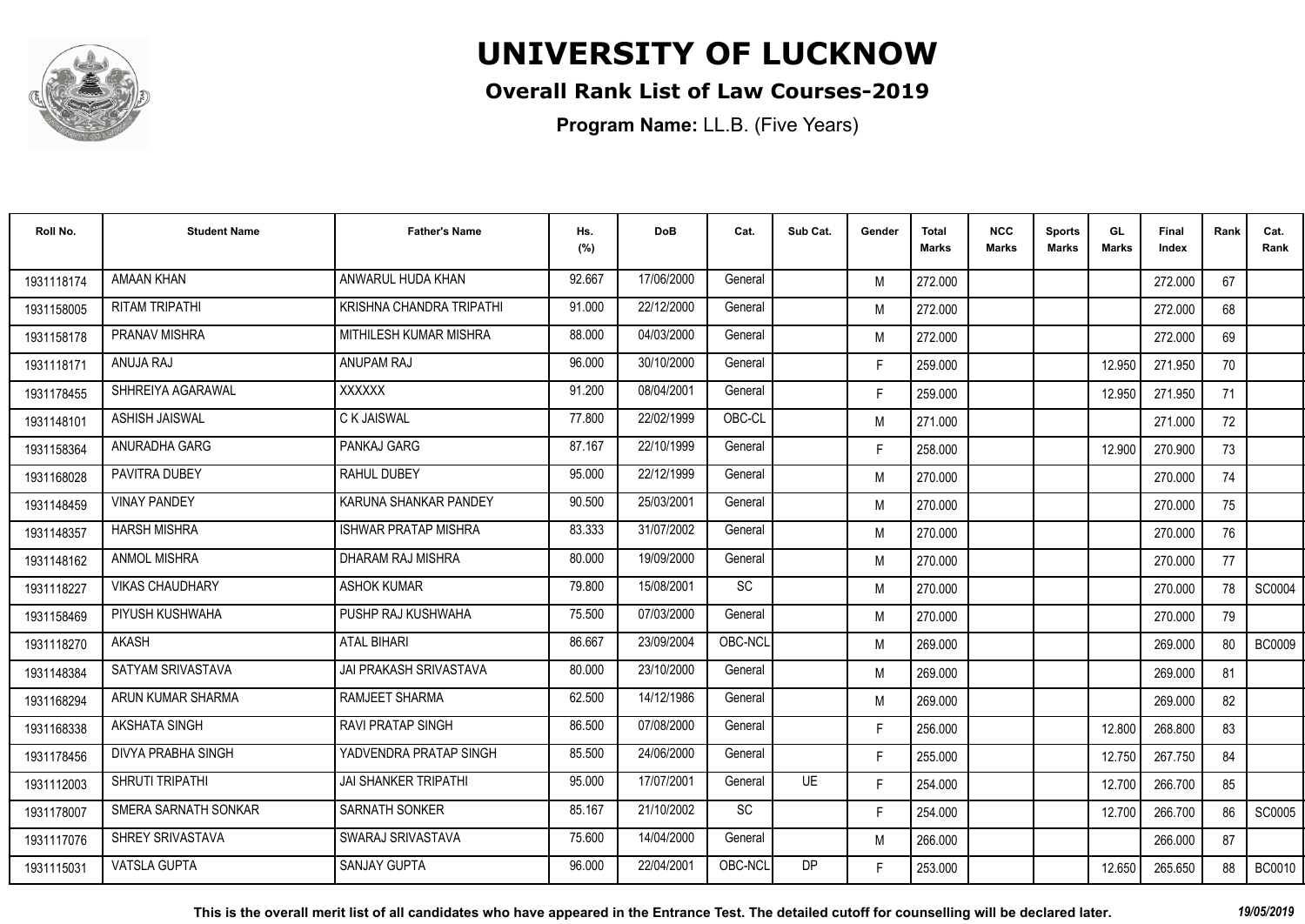

#### **Overall Rank List of Law Courses-2019**

| Roll No.   | <b>Student Name</b>       | <b>Father's Name</b>       | Hs.<br>(%) | <b>DoB</b> | Cat.    | Sub Cat. | Gender | <b>Total</b><br><b>Marks</b> | <b>NCC</b><br>Marks | <b>Sports</b><br><b>Marks</b> | GL.<br><b>Marks</b> | Final<br>Index | Rank | Cat.<br>Rank  |
|------------|---------------------------|----------------------------|------------|------------|---------|----------|--------|------------------------------|---------------------|-------------------------------|---------------------|----------------|------|---------------|
| 1931178324 | YASHASHVI SINGH           | <b>UPENDRA SINGH</b>       | 85.333     | 31/03/2000 | General |          | F.     | 253.000                      |                     |                               | 12.650              | 265.650        | 89   |               |
| 1931148063 | YUVRAJ SINGH              | <b>BHUPENDRA SINGH</b>     | 72.222     | 18/03/2000 | OBC-NCL |          | M      | 265.000                      |                     |                               |                     | 265.000        | 90   | <b>BC0011</b> |
| 1931158419 | <b>VAISHNAVI TRIPATHI</b> | PRAKASH CHANDRA TRIPATHI   | 92.200     | 12/05/2001 | General |          | F.     | 252.000                      |                     |                               | 12.600              | 264.600        | 91   |               |
| 1931118290 | KALPNA SHARMA             | AVINASH SHARMA             | 100.000    | 19/03/2000 | General |          | F.     | 251.000                      |                     |                               | 12.550              | 263.550        | 92   |               |
| 1931158451 | AYUSHI BAJPAI             | PREM BABU BAJPAI           | 91.200     | 22/11/2001 | General |          | F.     | 251.000                      |                     |                               | 12.550              | 263.550        | 93   |               |
| 1931178432 | <b>RIYA SINGH</b>         | <b>VIRENDRA SINGH</b>      | 85.400     | 20/08/2001 | General |          | F.     | 251.000                      |                     |                               | 12.550              | 263.550        | 94   |               |
| 1931168231 | <b>AKASH</b>              | RAM NAWAL YADAV            | 69.200     | 01/08/1999 | OBC-NCL |          | M      | 262.000                      |                     |                               |                     | 262.000        | 95   | BC0012        |
| 1931168337 | <b>SOMYA SINGH</b>        | <b>RAVI PRAKASH SINGH</b>  | 91.200     | 12/03/2001 | General |          | F.     | 249.000                      |                     |                               | 12.450              | 261.450        | 96   |               |
| 1931158425 | RAJ ARYAN SINGH           | PRAKASHANAND SINGH         | 95.000     | 01/07/2000 | General |          | M      | 261.000                      |                     |                               |                     | 261.000        | 97   |               |
| 1931148290 | NILABH PRAKASH SINGH      | <b>GYAN PRAKASH SINGH</b>  | 95.000     | 11/08/2001 | General |          | M      | 261.000                      |                     |                               |                     | 261.000        | 98   |               |
| 1931148104 | PRASHANT CHATURVEDI       | CHANDRA BHUSHAN CHATURVEDI | 95.000     | 25/11/2001 | General |          | M      | 261.000                      |                     |                               |                     | 261.000        | 99   |               |
| 1931168409 | <b>SWATI SINGH</b>        | <b>SANJAY KUMAR SINGH</b>  | 70.000     | 02/03/2001 | General |          | F.     | 248.000                      |                     |                               | 12.400              | 260.400        | 100  |               |
| 1931148455 | PUNEET NARAYAN TRIPATHI   | KAPIL NARAYAN TRIPATHI     | 78.500     | 03/05/2001 | General |          | M      | 260.000                      |                     |                               |                     | 260,000        | 101  |               |
| 1931148261 | <b>ARIJIT PANDEY</b>      | <b>GIRISH KUMAR PANDEY</b> | 66.400     | 19/08/2000 | General |          | M      | 260.000                      |                     |                               |                     | 260.000        | 102  |               |
| 1931148332 | <b>RICHA PANDEY</b>       | <b>HEMANT KUMAR PANDEY</b> | 86.000     | 25/02/2000 | General |          | F.     | 247.000                      |                     |                               | 12.350              | 259.350        | 103  |               |
| 1931118271 | <b>AMITYA SINGH</b>       | ATEENDRA SINGH             | 78.000     | 31/08/2000 | General |          | M      | 259.000                      |                     |                               |                     | 259.000        | 104  |               |
| 1931158423 | <b>NAINA SINGH</b>        | PRAKASH SINGH              | 97.000     | 28/07/2001 | General |          | F.     | 246.000                      |                     |                               | 12.300              | 258.300        | 105  |               |
| 1931168060 | <b>DEO RAMAN</b>          | <b>RAJENDRA PAL SINGH</b>  | 95.000     | 26/09/2001 | General |          | M      | 258.000                      |                     |                               |                     | 258,000        | 106  |               |
| 1931178272 | SUDHANSHU TIWARI          | SUSHIL KUMAR TEWARI        | 81.333     | 02/04/1999 | General |          | M      | 258.000                      |                     |                               |                     | 258.000        | 107  |               |
| 1931115033 | NIDHI SHUKLA              | SHAILENDRA KUMAR SHUKLA    | 93.000     | 15/08/2000 | General |          | F.     | 245.000                      |                     |                               | 12.250              | 257.250        | 108  |               |
| 1931118034 | <b>ANKITA SINGH</b>       | <b>AJAY KUMAR SINGH</b>    | 89.000     | 10/02/2000 | General |          | F.     | 245.000                      |                     |                               | 12.250              | 257.250        | 109  |               |
| 1931148086 | SHRADDHA KATIYAR          | <b>BRAJESH KATIYAR</b>     | 83.667     | 05/12/2000 | OBC-NCL |          | F      | 245.000                      |                     |                               | 12.250              | 257.250        | 110  | <b>BC0013</b> |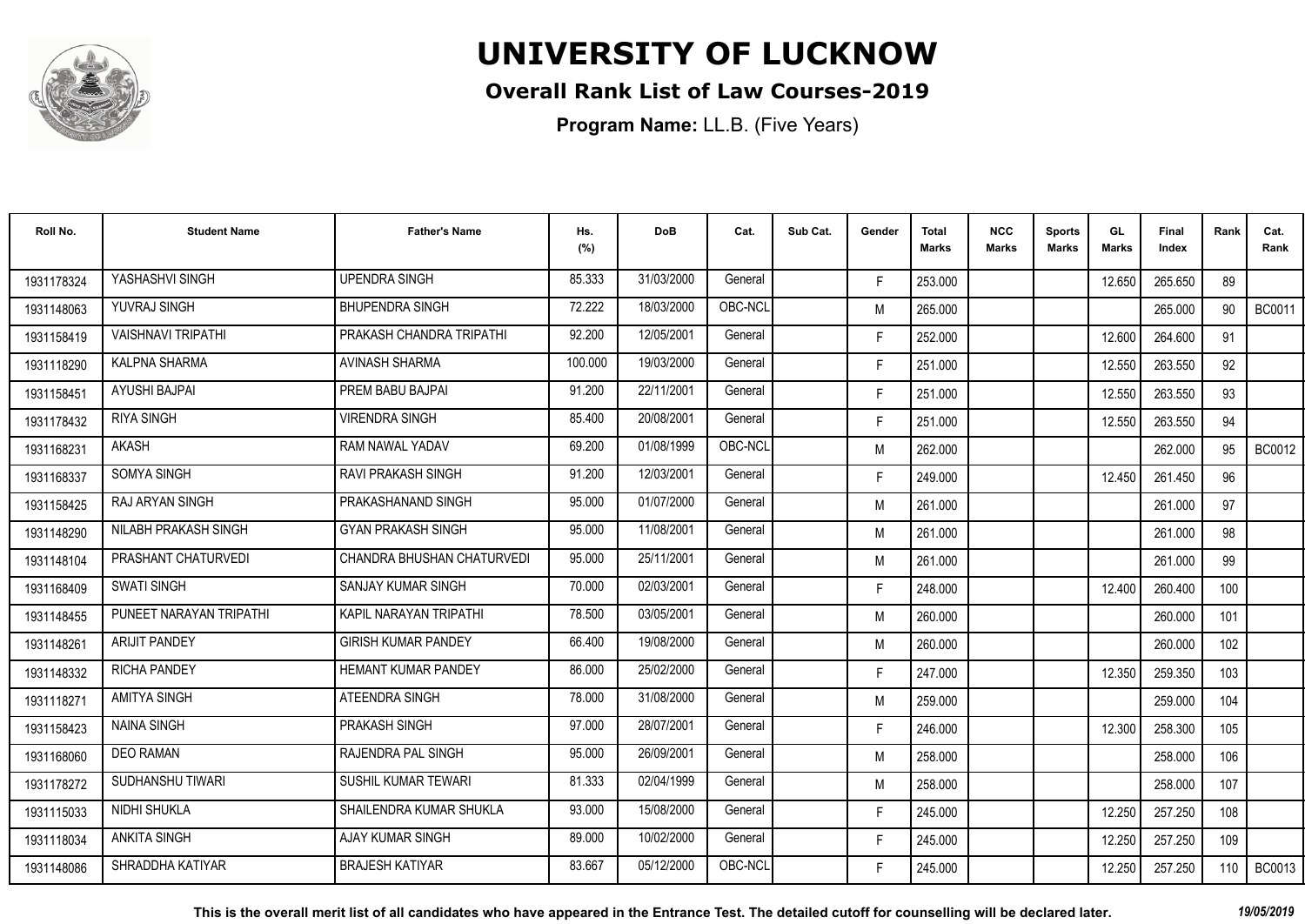

#### **Overall Rank List of Law Courses-2019**

| Roll No.   | <b>Student Name</b>        | <b>Father's Name</b>             | Hs.<br>(%) | <b>DoB</b> | Cat.    | Sub Cat. | Gender | Total<br>Marks | <b>NCC</b><br>Marks | <b>Sports</b><br><b>Marks</b> | GL<br><b>Marks</b> | <b>Final</b><br>Index | Rank | Cat.<br>Rank  |
|------------|----------------------------|----------------------------------|------------|------------|---------|----------|--------|----------------|---------------------|-------------------------------|--------------------|-----------------------|------|---------------|
| 1931158443 | <b>HRITIKA SINGH</b>       | PRAVEEN KUMAR SINGH TOMER        | 79.800     | 14/02/2001 | General |          | F.     | 245.000        |                     |                               | 12.250             | 257.250               | 111  |               |
| 1931148199 | KARTEKEYA CHAURASIA        | DINESH KUMAR CHAURASIA           | 95.000     | 21/12/2000 | OBC-NCL |          | M      | 257.000        |                     |                               |                    | 257.000               | 112  | <b>BC0014</b> |
| 1931148344 | <b>ANKIT SAHU</b>          | <b>INDERJEET SAHU</b>            | 84.000     | 01/05/2000 | OBC-NCL |          | M      | 257.000        |                     |                               |                    | 257.000               | 113  | <b>BC0015</b> |
| 1931148161 | <b>GAURINANDAN DWIVEDI</b> | DHANANJAY VASUDEO DWIVEDI        | 82.400     | 17/01/2000 | General |          | M      | 257.000        |                     |                               |                    | 257.000               | 114  |               |
| 1931168321 | ANCHAL RAGHUVANSHI         | <b>RATANDEEP SINGH</b>           | 87.000     | 22/12/2002 | General |          | F.     | 244.000        |                     |                               | 12.200             | 256.200               | 115  |               |
| 1931148282 | RITESH SINGH               | <b>GYAN BAHADUR SINGH</b>        | 95.000     | 11/07/2000 | General |          | M      | 256.000        |                     |                               |                    | 256.000               | 116  |               |
| 1931168329 | NIMITESH PRAKASH           | <b>RAVI PRAKASH</b>              | 89.400     | 13/08/2000 | General |          | M      | 256.000        |                     |                               |                    | 256.000               | 117  |               |
| 1931168008 | NITISH SHUKLA              | R N SHUKLA                       | 89.000     | 29/10/2000 | General |          | M      | 256.000        |                     |                               |                    | 256.000               | 118  |               |
| 1931178423 | SHANTANU AGNIHOTRI         | <b>VIPIN KUMAR</b>               | 86.667     | 30/06/2000 | General |          | M      | 256.000        |                     |                               |                    | 256.000               | 119  |               |
| 1931168129 | SHIVAM TRIPATHI            | RAJESHWAR TRIPATHI               | 84.833     | 01/07/1999 | General |          | M      | 256.000        |                     |                               |                    | 256,000               | 120  |               |
| 1931178385 | VAIBHAV JAISWAL            | <b>VIKAS JAISWAL</b>             | 81.167     | 27/03/2002 | OBC-NCL |          | M      | 256.000        |                     |                               |                    | 256.000               | 121  | <b>BC0016</b> |
| 1931118263 | <b>ARCHITA PANDEY</b>      | ASHWANI KUMAR PANDEY             | 91.833     | 31/12/2001 | General |          | F.     | 243.000        |                     |                               | 12.150             | 255.150               | 122  |               |
| 1931148027 | APARNA SINGH               | <b>BALDAU JI SINGH</b>           | 90.000     | 09/06/2002 | General |          | F.     | 243.000        |                     |                               | 12.150             | 255.150               | 123  |               |
| 1931178420 | <b>KM PRAGATI YADAV</b>    | <b>VINOD KUMAR YADAV</b>         | 85.167     | 16/12/2001 | OBC-NCL |          | F.     | 243.000        |                     |                               | 12.150             | 255.150               | 124  | BC0017        |
| 1931178320 | PRIYATAM                   | <b>UMESH KUMAR RAI</b>           | 95.000     | 21/09/2001 | General |          | F.     | 242.000        |                     |                               | 12.100             | 254.100               | 125  |               |
| 1931148107 | AARTI CHATURVEDI           | CHANDRA KANT CHAUBEY             | 85.500     | 02/02/2001 | General |          | F.     | 242.000        |                     |                               | 12.100             | 254.100               | 126  |               |
| 1931148073 | <b>MANAV RATHORE</b>       | <b>BIR BAHADUR SINGH RATHORE</b> | 94.667     | 13/07/2001 | General |          | M      | 254.000        |                     |                               |                    | 254.000               | 127  |               |
| 1931178047 | <b>KAVYA SINGH</b>         | SHAILENDRA BAHADUR SINGH         | 93.200     | 28/07/2002 | General |          | F.     | 241.000        |                     |                               | 12.050             | 253.050               | 128  |               |
| 1931158351 | <b>DHRUV KRISHNA</b>       | OM PRAKASH VERMA                 | 90.833     | 09/07/2001 | OBC-NCL |          | M      | 253.000        |                     |                               |                    | 253.000               | 129  | <b>BC0018</b> |
| 1931118101 | APOORVA KRISHNA PANDEY     | AMIT KANT PANDEY                 | 85.600     | 27/09/2000 | General |          | M      | 253.000        |                     |                               |                    | 253.000               | 130  |               |
| 1931168371 | <b>ATUL SINGH</b>          | <b>RUDRA PRATAP SINGH</b>        | 85.333     | 01/12/1999 | General |          | M      | 253.000        |                     |                               |                    | 253.000               | 131  |               |
| 1931158270 | ANIMESH RAIZADA            | <b>MUKESH RAIZADA</b>            | 87.000     | 01/06/2001 | General |          | M      | 252.000        |                     |                               |                    | 252.000               | 132  |               |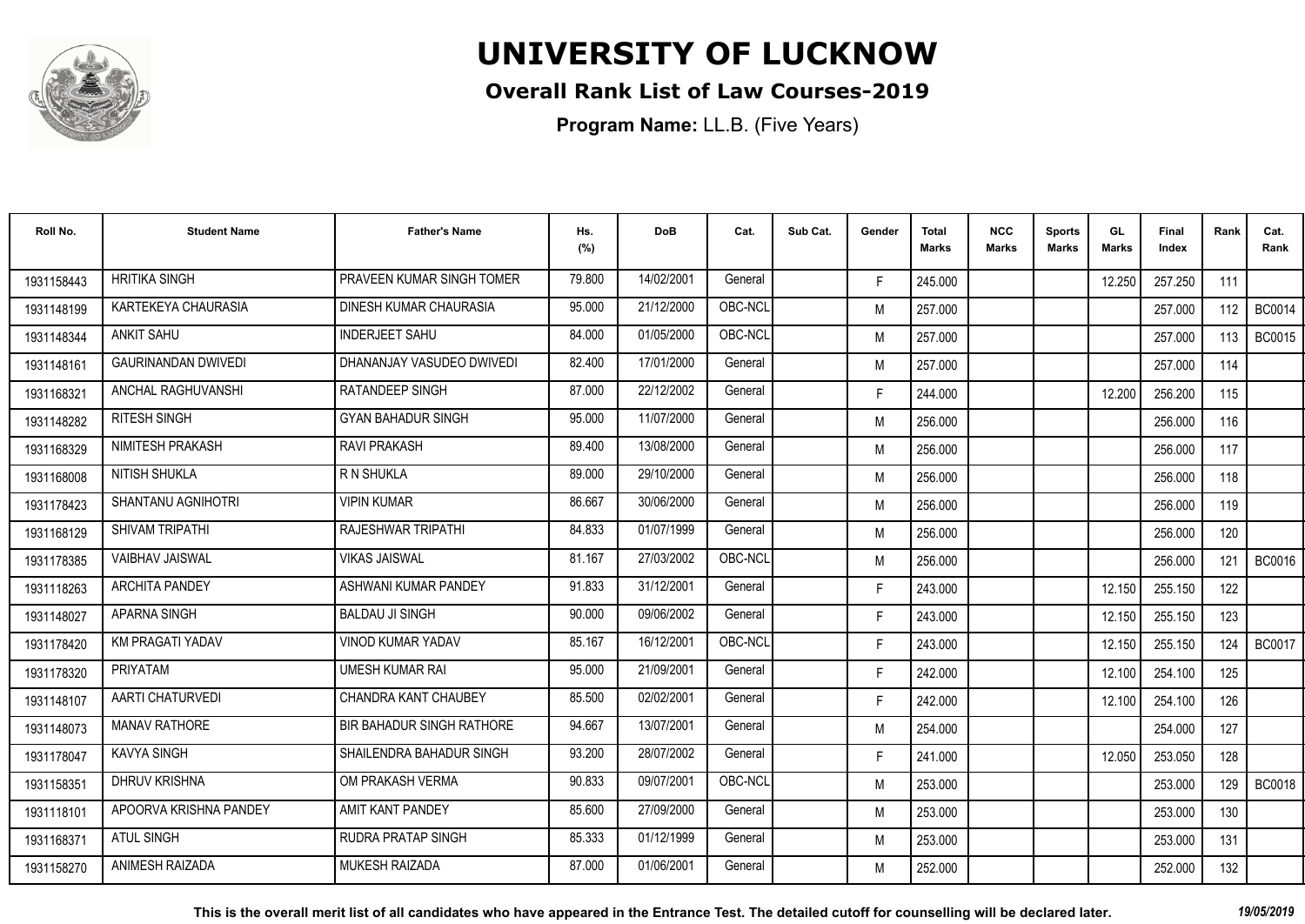

#### **Overall Rank List of Law Courses-2019**

| Roll No.   | <b>Student Name</b>       | <b>Father's Name</b>          | Hs.<br>(%) | <b>DoB</b> | Cat.    | Sub Cat. | Gender | <b>Total</b><br>Marks | <b>NCC</b><br>Marks | <b>Sports</b><br><b>Marks</b> | GL<br><b>Marks</b> | Final<br>Index | Rank | Cat.<br>Rank  |
|------------|---------------------------|-------------------------------|------------|------------|---------|----------|--------|-----------------------|---------------------|-------------------------------|--------------------|----------------|------|---------------|
| 1931178409 | <b>ADITI MISHRA</b>       | <b>VINOD KUMAR MISHRA</b>     | 96.000     | 14/06/2001 | General |          | F.     | 239.000               |                     |                               | 11.950             | 250.950        | 133  |               |
| 1931178197 | <b>AYUSHI GUPTA</b>       | <b>SUNIL GUPTA</b>            | 95.000     | 13/12/2000 | OBC-NCL |          | F.     | 239.000               |                     |                               | 11.950             | 250.950        | 134  | <b>BC0019</b> |
| 1931148051 | <b>SAUMYA YADAV</b>       | <b>BHARAT BHUSHAN</b>         | 89.000     | 24/12/2001 | OBC-NCL |          | F.     | 239.000               |                     |                               | 11.950             | 250.950        | 135  | <b>BC0020</b> |
| 1931178064 | <b>RAJSHREE SINGH</b>     | SHAILESH SINGH                | 88.000     | 14/07/2001 | General |          | F.     | 239.000               |                     |                               | 11.950             | 250.950        | 136  |               |
| 1931148360 | <b>FALAK VARSI</b>        | <b>ISRAR AHMAD</b>            | 72.167     | 02/11/1998 | OBC-NCL |          | F.     | 239.000               |                     |                               | 11.950             | 250.950        | 137  | <b>BC0021</b> |
| 1931168466 | SIDDHARTH SINGH           | SANTOSH KUMAR SINGH           | 95.000     | 25/01/2001 | General |          | M      | 250.000               |                     |                               |                    | 250.000        | 138  |               |
| 1931148151 | ANSHUL KUMAR VERMA        | DEVENDRA KUMAR VERMA          | 84.167     | 19/05/2002 | SC      |          | M      | 250.000               |                     |                               |                    | 250.000        | 139  | SC0006        |
| 1931178092 | <b>TUSHAR DWIVEDI</b>     | SHASHI SHEKHAR DWIVEDI        | 80.000     | 01/07/2000 | General |          | M      | 250.000               |                     |                               |                    | 250.000        | 140  |               |
| 1931118252 | <b>VINOD SINGH</b>        | <b>ASHOK SINGH</b>            | 68.400     | 30/07/1997 | SC      |          | M      | 250.000               |                     |                               |                    | 250.000        | 141  | SC0007        |
| 1931168043 | RIYA YADAV                | RAJ KUMAR YADAV               | 87.000     | 17/04/2003 | OBC-NCL |          | F.     | 238.000               |                     |                               | 11.900             | 249.900        | 142  | <b>BC0022</b> |
| 1931178355 | AYUSH GUPTA               | <b>VIJAY KUMAR GUPTA</b>      | 100.000    | 22/07/2001 | General |          | M      | 249.000               |                     |                               |                    | 249.000        | 143  |               |
| 1931148071 | PRAVEEN KUMAR             | BIR BAHADUR RAO               | 88.000     | 06/02/1999 | General |          | M      | 249.000               |                     |                               |                    | 249.000        | 144  |               |
| 1931178440 | <b>SHASHANK KUMAR RAI</b> | <b>VISHWANATH RAI</b>         | 81.667     | 25/03/2002 | General |          | M      | 249.000               |                     |                               |                    | 249.000        | 145  |               |
| 1931178422 | NEHA YADAV                | <b>VINOD YADAV</b>            | 89.167     | 08/03/2000 | OBC-NCL |          | F.     | 237.000               |                     |                               | 11.850             | 248.850        | 146  | <b>BC0023</b> |
| 1931158033 | SHILPA YADAV              | <b>LALLOO YADAV</b>           | 81.500     | 16/09/2002 | OBC-NCL |          | F.     | 237.000               |                     |                               | 11.850             | 248.850        | 147  | <b>BC0024</b> |
| 1931116001 | SIDDHARTH SHUKLA          | AMBARISH KUMAR SHUKLA         | 85.500     | 16/12/2001 | General |          | M      | 242.000               | 6.050               |                               |                    | 248.050        | 148  |               |
| 1931148442 | AHMAD KAMAAL              | <b>KAMAAL HUSAIN</b>          | 80.333     | 20/04/2000 | General |          | M      | 248.000               |                     |                               |                    | 248.000        | 149  |               |
| 1931117054 | <b>ASTHA MISHRA</b>       | RAJU MISHRA                   | 80.000     | 01/07/2001 | General |          | F.     | 225.000               |                     | 11.250                        | 11.250             | 247.500        | 150  |               |
| 1931148252 | <b>SHREYASH SINGH</b>     | <b>GHANSHYAM SINGH</b>        | 60.000     | 03/08/1999 | General |          | M      | 247.000               |                     |                               |                    | 247.000        | 151  |               |
| 1931158113 | <b>MANJARI</b>            | <b>MANJIVE SHUKLA</b>         | 88.000     | 03/11/1999 | General |          | F.     | 235.000               |                     |                               | 11.750             | 246.750        | 152  |               |
| 1931158098 | SAUMYA SRIVASTAVA         | <b>MALAY KUMAR SRIVASTAVA</b> | 86.000     | 16/01/2000 | General |          | F.     | 235.000               |                     |                               | 11.750             | 246.750        | 153  |               |
| 1931178264 | SHREYA CHATURVEDI         | <b>SUSHIL CHAUBEY</b>         | 78.000     | 02/09/2000 | General |          | F.     | 235.000               |                     |                               | 11.750             | 246.750        | 154  |               |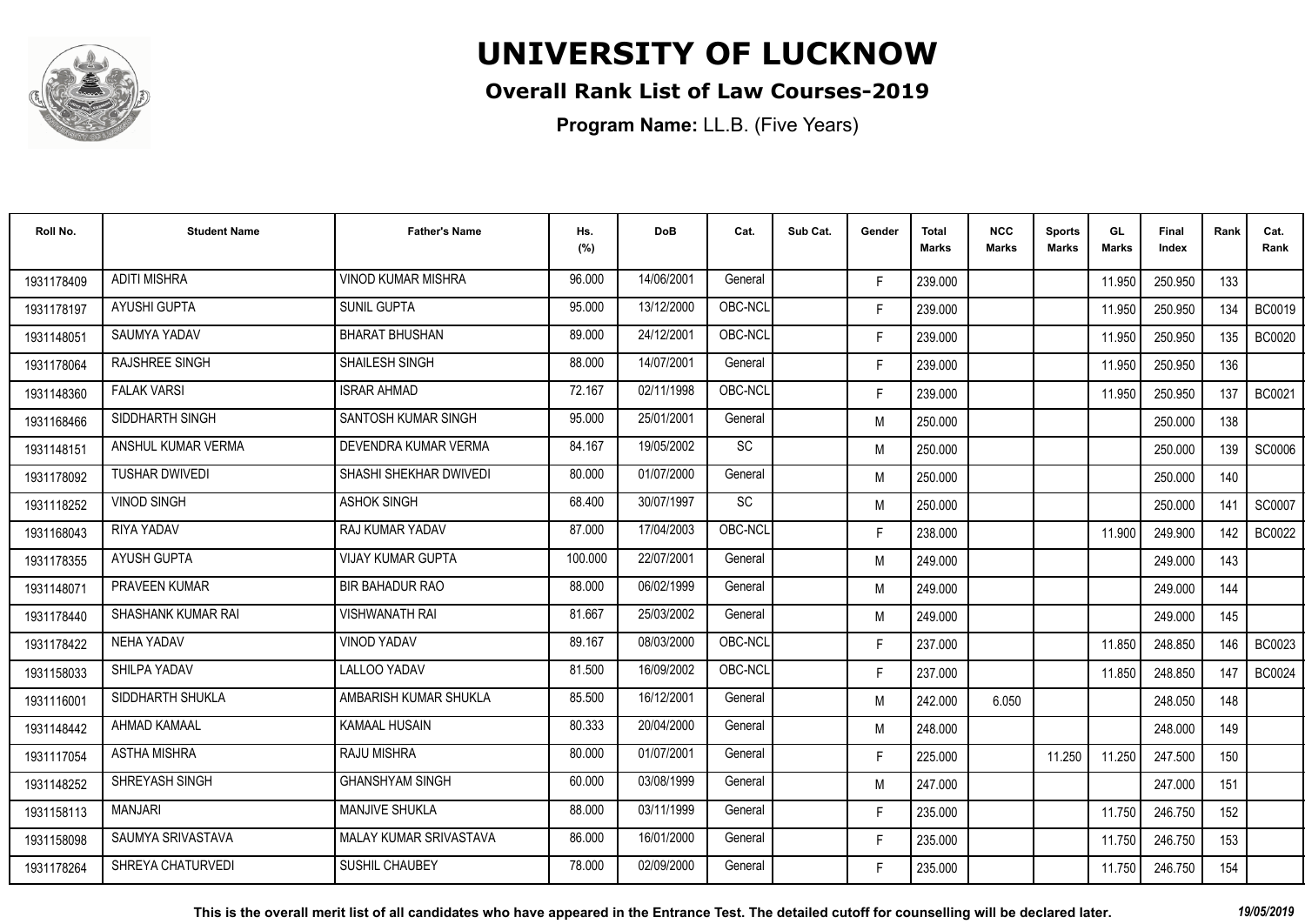

#### **Overall Rank List of Law Courses-2019**

| Roll No.   | <b>Student Name</b>    | <b>Father's Name</b>        | Hs.<br>(%) | <b>DoB</b> | Cat.    | Sub Cat. | Gender | <b>Total</b><br><b>Marks</b> | <b>NCC</b><br><b>Marks</b> | <b>Sports</b><br><b>Marks</b> | GL<br><b>Marks</b> | <b>Final</b><br>Index | Rank | Cat.<br>Rank  |
|------------|------------------------|-----------------------------|------------|------------|---------|----------|--------|------------------------------|----------------------------|-------------------------------|--------------------|-----------------------|------|---------------|
| 1931168414 | <b>NIHIT MISHRA</b>    | <b>SANJAY MISHRA</b>        | 82.000     | 11/10/2000 | General |          | M      | 246.000                      |                            |                               |                    | 246.000               | 155  |               |
| 1931168377 | <b>APARNA TRIPATHI</b> | S.P. TRIPATHI               | 95.000     | 25/11/2001 | General |          | F.     | 234.000                      |                            |                               | 11.700             | 245.700               | 156  |               |
| 1931115008 | <b>TARUSHI SHARMA</b>  | COLONEL BALRAJ SHARMA       | 92.167     | 24/07/2001 | General | DP       | F.     | 234.000                      |                            |                               | 11.700             | 245.700               | 157  |               |
| 1931168062 | MANJARI DIXIT          | RAJENDRA PRAKASH DIXIT      | 90.500     | 13/08/2000 | General |          | F.     | 234.000                      |                            |                               | 11.700             | 245.700               | 158  |               |
| 1931148409 | <b>VARTIKA MAURYA</b>  | <b>JEET LAL MAURYA</b>      | 90.000     | 08/11/2001 | OBC-NCL |          | F.     | 234.000                      |                            |                               | 11.700             | 245.700               | 159  | <b>BC0025</b> |
| 1931117040 | PRAGATI OJHA           | MR.RAVI SHANKAR OJHA        | 72.667     | 19/08/1999 | General |          | F.     | 234.000                      |                            |                               | 11.700             | 245.700               | 160  |               |
| 1931148145 | <b>AKASH SETH</b>      | <b>DEEPAK SETH</b>          | 95.000     | 06/09/2000 | OBC-NCL |          | M      | 245.000                      |                            |                               |                    | 245.000               | 161  | <b>BC0026</b> |
| 1931148128 | DHARAM RAJ YADAV       | CHHOTELAL YADAV             | 90.000     | 05/08/2000 | OBC-NCL |          | M      | 245.000                      |                            |                               |                    | 245.000               | 162  | <b>BC0027</b> |
| 1931178220 | <b>DIPANSH MISHRA</b>  | <b>SUNIT KUMAR MISHRA</b>   | 84.200     | 28/10/1999 | General |          | M      | 245.000                      |                            |                               |                    | 245.000               | 163  |               |
| 1931148382 | ANUSHKA KOUSHIKA       | JAI PRAKASH SINGH           | 87.000     | 09/09/2000 | General |          | F.     | 233.000                      |                            |                               | 11.650             | 244.650               | 164  |               |
| 1931158220 | <b>MOHD HUSSAIN</b>    | MOHD WASEEM SIDDIQUI        | 81.333     | 14/05/2000 | OBC-NCL |          | M      | 244.000                      |                            |                               |                    | 244.000               | 165  | <b>BC0028</b> |
| 1931158198 | <b>ZEENAT FAROOQUI</b> | MOHD ELIAS FAROOQUI         | 98.000     | 08/10/1999 | General |          | F.     | 232.000                      |                            |                               | 11.600             | 243.600               | 166  |               |
| 1931168445 | <b>MEGHA SINGH</b>     | SANJEEV KUMAR SINGH         | 93.600     | 08/11/2001 | General |          | F.     | 232.000                      |                            |                               | 11.600             | 243.600               | 167  |               |
| 1931168319 | <b>ADITI SINGH</b>     | <b>RANVIR SINGH CHAUHAN</b> | 90.000     | 01/10/2002 | General |          | F.     | 232.000                      |                            |                               | 11.600             | 243.600               | 168  |               |
| 1931168335 | SURYANSH SINGH         | <b>RAVI PRAKASH SINGH</b>   | 89.000     | 15/03/2001 | General |          | M      | 243.000                      |                            |                               |                    | 243.000               | 169  |               |
| 1931148065 | YASHAWANT SINGH YADAV  | <b>BIDYA YADAV</b>          | 83.600     | 19/06/1999 | General |          | M      | 243.000                      |                            |                               |                    | 243.000               | 170  |               |
| 1931158246 | <b>GAURAV GAUTAM</b>   | MR. HARI SHANKAR GAUTAM     | 80.000     | 22/10/1999 | General |          | M      | 243.000                      |                            |                               |                    | 243.000               | 171  |               |
| 1931178253 | ADARSH PRATAP SINGH    | <b>SURESH SINGH</b>         | 68.333     | 10/03/2003 | OBC-NCL |          | M      | 243.000                      |                            |                               |                    | 243.000               | 172  | <b>BC0029</b> |
| 1931148274 | <b>KSHITIZ</b>         | <b>GOPI KANT</b>            | 59.000     | 14/09/1999 | OBC-NCL |          | M      | 243.000                      |                            |                               |                    | 243.000               | 173  | <b>BC0030</b> |
| 1931117030 | <b>RANA FIRDAUS</b>    | <b>MOHD GHULAMUL MADAR</b>  | 91.000     | 11/12/2000 | General |          | F.     | 231.000                      |                            |                               | 11.550             | 242.550               | 174  |               |
| 1931178221 | <b>BHASKAR MISHRA</b>  | <b>SURAJ NARAIN MISHRA</b>  | 94.000     | 11/07/2000 | General |          | M      | 242.000                      |                            |                               |                    | 242.000               | 175  |               |
| 1931148153 | <b>ASHISH PATHAK</b>   | DEVENDRA PRASAD PATHAK      | 86.167     | 01/07/2001 | General |          | M      | 242.000                      |                            |                               |                    | 242.000               | 176  |               |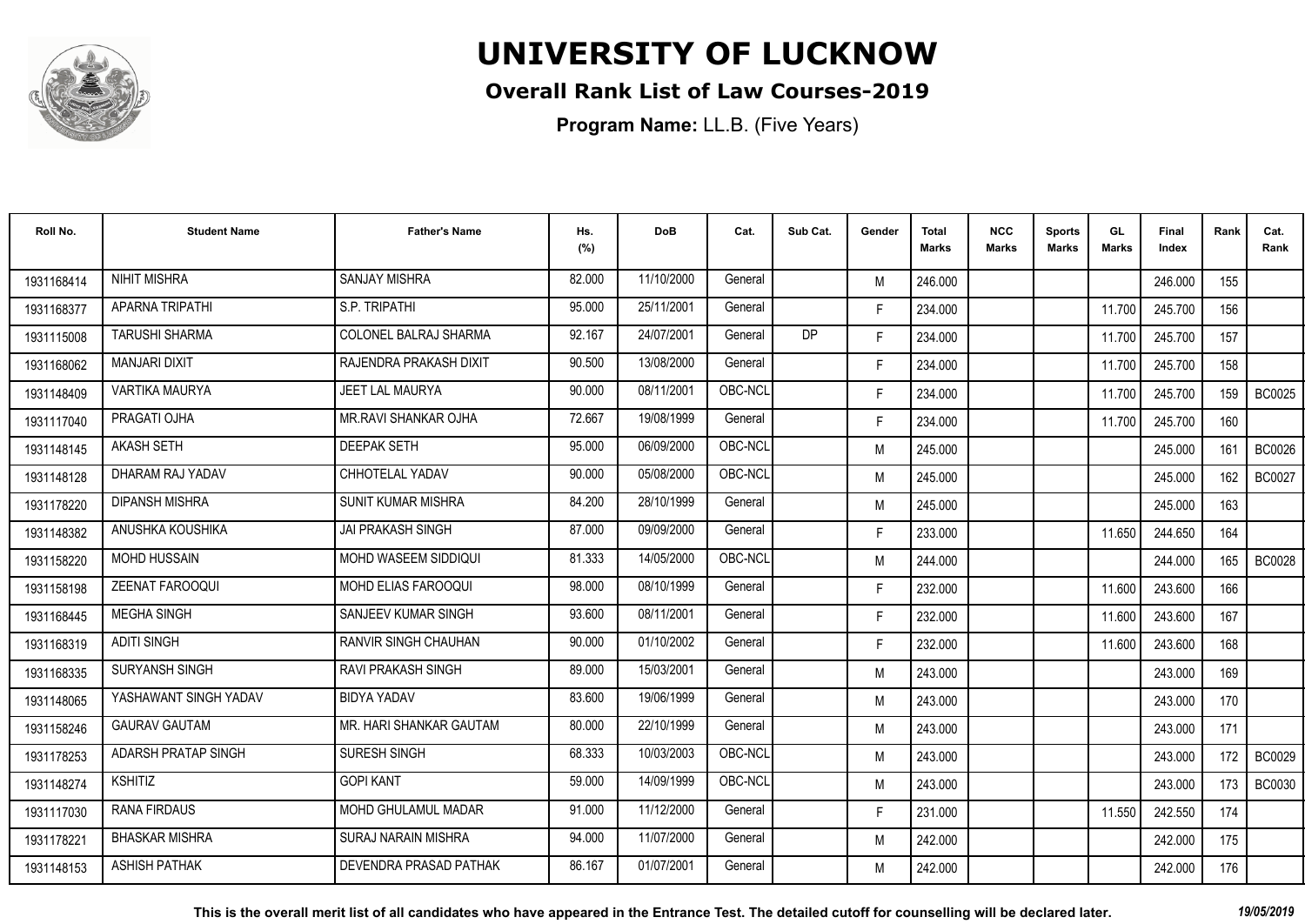

#### **Overall Rank List of Law Courses-2019**

| Roll No.   | <b>Student Name</b>      | <b>Father's Name</b>       | Hs.<br>(%) | <b>DoB</b> | Cat.    | Sub Cat. | Gender | <b>Total</b><br><b>Marks</b> | <b>NCC</b><br><b>Marks</b> | <b>Sports</b><br><b>Marks</b> | GL<br><b>Marks</b> | <b>Final</b><br>Index | Rank | Cat.<br>Rank  |
|------------|--------------------------|----------------------------|------------|------------|---------|----------|--------|------------------------------|----------------------------|-------------------------------|--------------------|-----------------------|------|---------------|
| 1931168087 | DIVYANSHU DUBEY          | <b>RAJESH KUMAR DUBEY</b>  | 62.000     | 21/10/1999 | General |          | M      | 242.000                      |                            |                               |                    | 242.000               | 177  |               |
| 1931178154 | NANDISH KUMAR PANDEY     | <b>SIYARAM PANDEY</b>      | 74.000     | 13/09/2000 | General |          | M      | 241.000                      |                            |                               |                    | 241.000               | 178  |               |
| 1931158260 | <b>ADARSH YADAV</b>      | MR. TILAKDHARI YADAV       | 60.800     | 05/03/1999 | OBC-NCL |          | M      | 241.000                      |                            |                               |                    | 241.000               | 179  | <b>BC0031</b> |
| 1931178105 | <b>SAUMYA SHARMA</b>     | <b>SHIV KUMAR SHARMA</b>   | 84.833     | 09/02/2002 | General |          | F.     | 229.000                      |                            |                               | 11.450             | 240.450               | 180  |               |
| 1931178255 | <b>SAUMYA SHUKLA</b>     | SURYA BHUSHAN SHUKLA       | 73.000     | 01/03/2000 | General |          | F.     | 229.000                      |                            |                               | 11.450             | 240.450               | 181  |               |
| 1931168334 | <b>GAURAV SHARMA</b>     | RAVI PRAKASH SHARMA        | 95.833     | 15/09/2000 | General |          | M      | 240.000                      |                            |                               |                    | 240.000               | 182  |               |
| 1931148174 | <b>VAIBHAV SINGH</b>     | DHARMESH KUMAR SINGH       | 86.000     | 25/07/2001 | General |          | M      | 240.000                      |                            |                               |                    | 240.000               | 183  |               |
| 1931158426 | <b>HIMANSHU TRIPATHI</b> | PRAMESH TRIPATHI           | 73.667     | 01/01/1999 | General |          | M      | 240.000                      |                            |                               |                    | 240.000               | 184  |               |
| 1931168083 | KRITTIKA KASHYAP         | RAJESH KASHYAP             | 88.833     | 28/02/2000 | General |          | F.     | 228.000                      |                            |                               | 11.400             | 239.400               | 185  |               |
| 1931168248 | PRATIBHA YADAV           | RAM SWARATH YADAV          | 74.833     | 01/07/2000 | OBC-NCL |          | F.     | 228.000                      |                            |                               | 11.400             | 239.400               | 186  | <b>BC0032</b> |
| 1931158433 | <b>RIYA</b>              | PRAMOD TIWARI              | 85.833     | 20/10/2000 | General |          | F.     | 227.000                      |                            |                               | 11.350             | 238.350               | 187  |               |
| 1931118265 | SAUMYA MANI TRIPATHI     | ASHWANI MANI TRIPATHI      | 70.833     | 28/09/2001 | General |          | F.     | 227.000                      |                            |                               | 11.350             | 238.350               | 188  |               |
| 1931178023 | PRABHAT VERMA            | SATISH KUMAR VERMA         | 95.000     | 07/07/2000 | OBC-NCL |          | M      | 238.000                      |                            |                               |                    | 238,000               | 189  | <b>BC0033</b> |
| 1931168381 | ABHISHEK MISHRA          | <b>SAKET MISHRA</b>        | 91.200     | 23/01/2001 | General |          | M      | 238.000                      |                            |                               |                    | 238.000               | 190  |               |
| 1931117057 | <b>RAVI KUMAR SINHA</b>  | RAMCHANDRA PRASAD          | 82.000     | 02/03/2000 | OBC-CL  |          | M      | 238.000                      |                            |                               |                    | 238.000               | 191  |               |
| 1931118055 | KRISHNA ADITYA SINGH     | AJEET KUMAR SINGH          | 80.000     | 30/06/2001 | General |          | M      | 238.000                      |                            |                               |                    | 238,000               | 192  |               |
| 1931178049 | <b>ADITI PANDEY</b>      | SHAILENDRA KR PANDEY       | 95.000     | 08/08/2001 | General |          | F.     | 226.000                      |                            |                               | 11.300             | 237.300               | 193  |               |
| 1931178394 | <b>MEENAKSHI DIXIT</b>   | <b>VINAY SHANKER DIXIT</b> | 95.000     | 18/08/2002 | General |          | F.     | 226.000                      |                            |                               | 11.300             | 237.300               | 194  |               |
| 1931118109 | PAKHI PANDEY             | <b>AMIT PANDEY</b>         | 74.000     | 20/12/2000 | General |          | F.     | 226.000                      |                            |                               | 11.300             | 237.300               | 195  |               |
| 1931178322 | NAVJYOT SINGH VISHEN     | <b>UMESH SINGH VISHEN</b>  | 95.000     | 08/04/2002 | General |          | M      | 237.000                      |                            |                               |                    | 237.000               | 196  |               |
| 1931178113 | <b>SHIVANSHU SINGH</b>   | <b>SHIV PRATAP SINGH</b>   | 71.000     | 08/04/2001 | General |          | M      | 237.000                      |                            |                               |                    | 237.000               | 197  |               |
| 1931178179 | <b>ANANYA SINGH</b>      | SUDHIR SINGH               | 95.667     | 19/02/2001 | General |          | F.     | 225.000                      |                            |                               | 11.250             | 236.250               | 198  |               |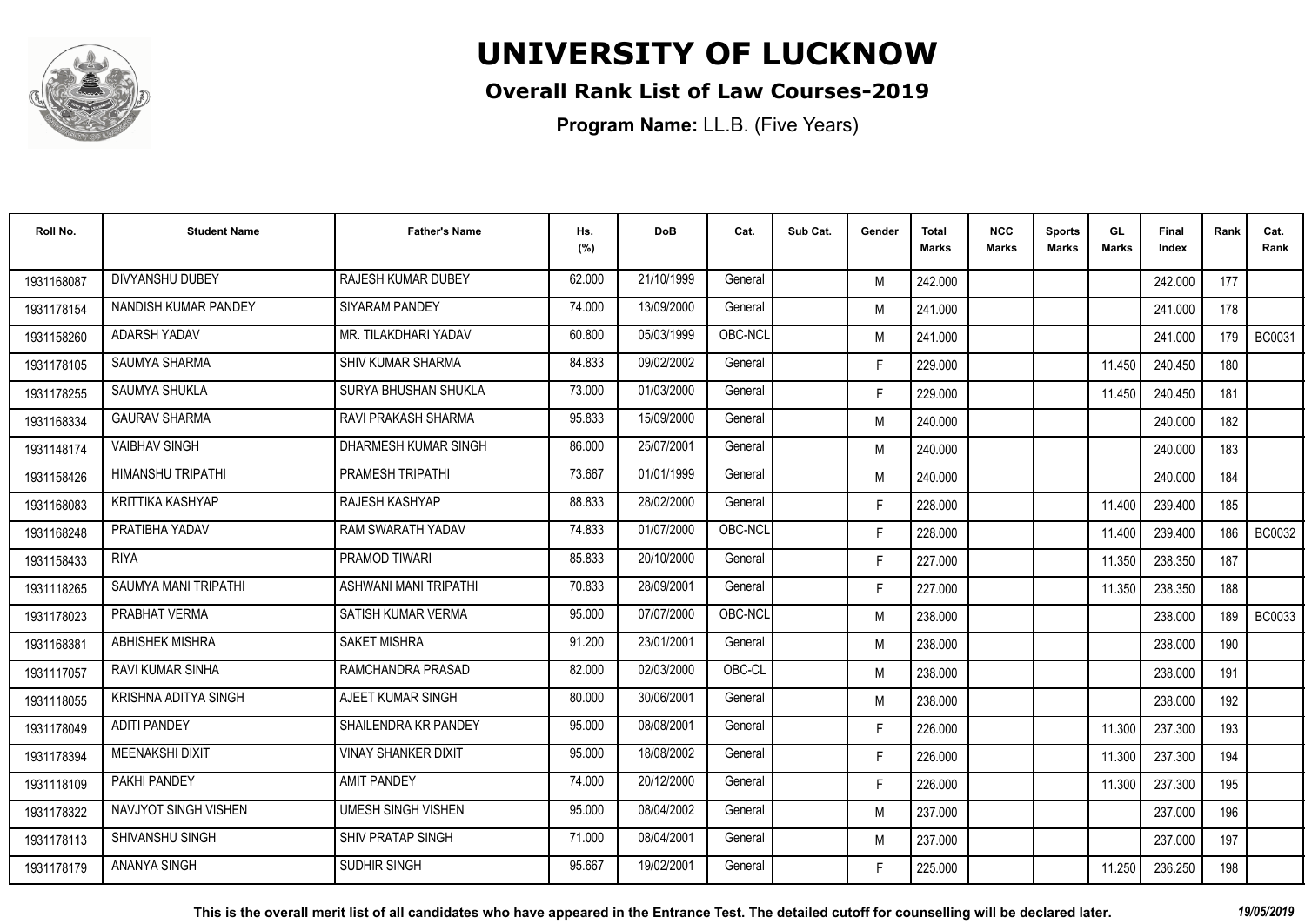

#### **Overall Rank List of Law Courses-2019**

| Roll No.   | <b>Student Name</b>       | <b>Father's Name</b>     | Hs.<br>(%) | <b>DoB</b> | Cat.    | Sub Cat. | Gender | Total<br>Marks | <b>NCC</b><br>Marks | <b>Sports</b><br><b>Marks</b> | GL<br><b>Marks</b> | <b>Final</b><br>Index | Rank | Cat.<br>Rank  |
|------------|---------------------------|--------------------------|------------|------------|---------|----------|--------|----------------|---------------------|-------------------------------|--------------------|-----------------------|------|---------------|
| 1931168385 | <b>IRA CHATURVEDI</b>     | SAMEER CHATURVEDI        | 84.167     | 23/04/2001 | General |          | F.     | 225.000        |                     |                               | 11.250             | 236.250               | 199  |               |
| 1931178445 | ASHUTOSH KUMAR SINGH      | <b>VIVEK KUMAR SINGH</b> | 95.000     | 06/02/2002 | General |          | M      | 236.000        |                     |                               |                    | 236.000               | 200  |               |
| 1931148430 | SHEETANSHU SINGH          | <b>JWALA PRASAD</b>      | 95.000     | 29/04/2002 | SC      |          | M      | 236.000        |                     |                               |                    | 236.000               | 201  | <b>SC0008</b> |
| 1931178288 | MUBASHSHIR ALAM           | SYED SHAHNAWAZ HASAN     | 84.000     | 02/05/2002 | General |          | M      | 236.000        |                     |                               |                    | 236.000               | 202  |               |
| 1931168236 | <b>ANAND PATEL</b>        | RAM PRASAD VERMA         | 81.600     | 08/11/2001 | OBC-NCL |          | M      | 236.000        |                     |                               |                    | 236.000               | 203  | <b>BC0034</b> |
| 1931168154 | <b>ANIKET ANJAN</b>       | <b>RAKESH KUMAR</b>      | 95.000     | 20/01/2000 | General |          | M      | 235.000        |                     |                               |                    | 235.000               | 204  |               |
| 1931118289 | <b>ANIMESH MISHRA</b>     | <b>AVINASH MISHRA</b>    | 88.667     | 07/12/2003 | General |          | M      | 235.000        |                     |                               |                    | 235.000               | 205  |               |
| 1931158290 | <b>RAKESH SINGH BAGGA</b> | NANDLAL PRASAD           | 85.000     | 06/07/2000 | OBC-NCL |          | M      | 235.000        |                     |                               |                    | 235.000               | 206  | BC0035        |
| 1931158187 | UTKARSH KUMAR GUPTA       | <b>MOHAN KUMAR GUPTA</b> | 79.333     | 15/09/2000 | OBC-NCL |          | M      | 235.000        |                     |                               |                    | 235.000               | 207  | <b>BC0036</b> |
| 1931118051 | ANUSHKA TIWARI            | <b>AJAY TIWARI</b>       | 95.000     | 25/08/2001 | General |          | F.     | 223.000        |                     |                               | 11.150             | 234.150               | 208  |               |
| 1931168042 | <b>KSHAMA YADAV</b>       | RAJ KUMAR YADAV          | 85.600     | 14/02/2000 | OBC-NCL |          | F.     | 223.000        |                     |                               | 11.150             | 234.150               | 209  | <b>BC0037</b> |
| 1931168091 | <b>VAISHALI GUPTA</b>     | RAJESH KUMAR GUPTA       | 82.167     | 01/11/1999 | OBC-CL  |          | F.     | 223.000        |                     |                               | 11.150             | 234.150               | 210  |               |
| 1931158212 | NAYYAR QUTUB CHISTI       | <b>MOHD SALEEM</b>       | 95.000     | 03/04/2001 | General |          | M      | 234.000        |                     |                               |                    | 234.000               | 211  |               |
| 1931178290 | PIYUSH BHATT              | <b>TARA DATT BHATT</b>   | 85.500     | 05/11/2000 | General |          | M      | 234.000        |                     |                               |                    | 234.000               | 212  |               |
| 1931168386 | <b>VIDUSHI BAJPAI</b>     | SANDEEP KUMAR BAJPAI     | 83.500     | 22/04/2000 | General |          | F.     | 222.000        |                     |                               | 11.100             | 233.100               | 213  |               |
| 1931168446 | <b>NEHA SINGH</b>         | SANJEEV KUMAR SINGH      | 79.667     | 01/11/2000 | General |          | F.     | 222.000        |                     |                               | 11.100             | 233.100               | 214  |               |
| 1931148328 | <b>RIDAM GANGWAR</b>      | <b>HARPAL SINGH</b>      | 78.400     | 26/01/2002 | OBC-NCL |          | M      | 233.000        |                     |                               |                    | 233.000               | 215  | <b>BC0038</b> |
| 1931178468 | <b>GAURI MISHRA</b>       | YOGESH MISHRA            | 100.000    | 23/11/2002 | General |          | F.     | 221.000        |                     |                               | 11.050             | 232.050               | 216  |               |
| 1931118144 | <b>NEHA PATEL</b>         | ANIL KUMAR PATEL         | 87.600     | 07/07/2000 | OBC-NCL |          | F.     | 221.000        |                     |                               | 11.050             | 232.050               | 217  | <b>BC0039</b> |
| 1931178433 | PRASHANSA SINGH           | <b>VIRENDRA SINGH</b>    | 87.400     | 02/10/2000 | General |          | F.     | 221.000        |                     |                               | 11.050             | 232.050               | 218  |               |
| 1931168021 | <b>AYUSHI VERMA</b>       | RAGHUBEER PRASAD VERMA   | 83.400     | 21/06/2001 | SC      |          | F.     | 221.000        |                     |                               | 11.050             | 232.050               | 219  | SC0009        |
| 1931168124 | SHIVANSHI SRIVASTAVA      | <b>RAJESH SRIVASTAVA</b> | 79.800     | 10/07/1999 | General |          | F.     | 221.000        |                     |                               | 11.050             | 232.050               | 220  |               |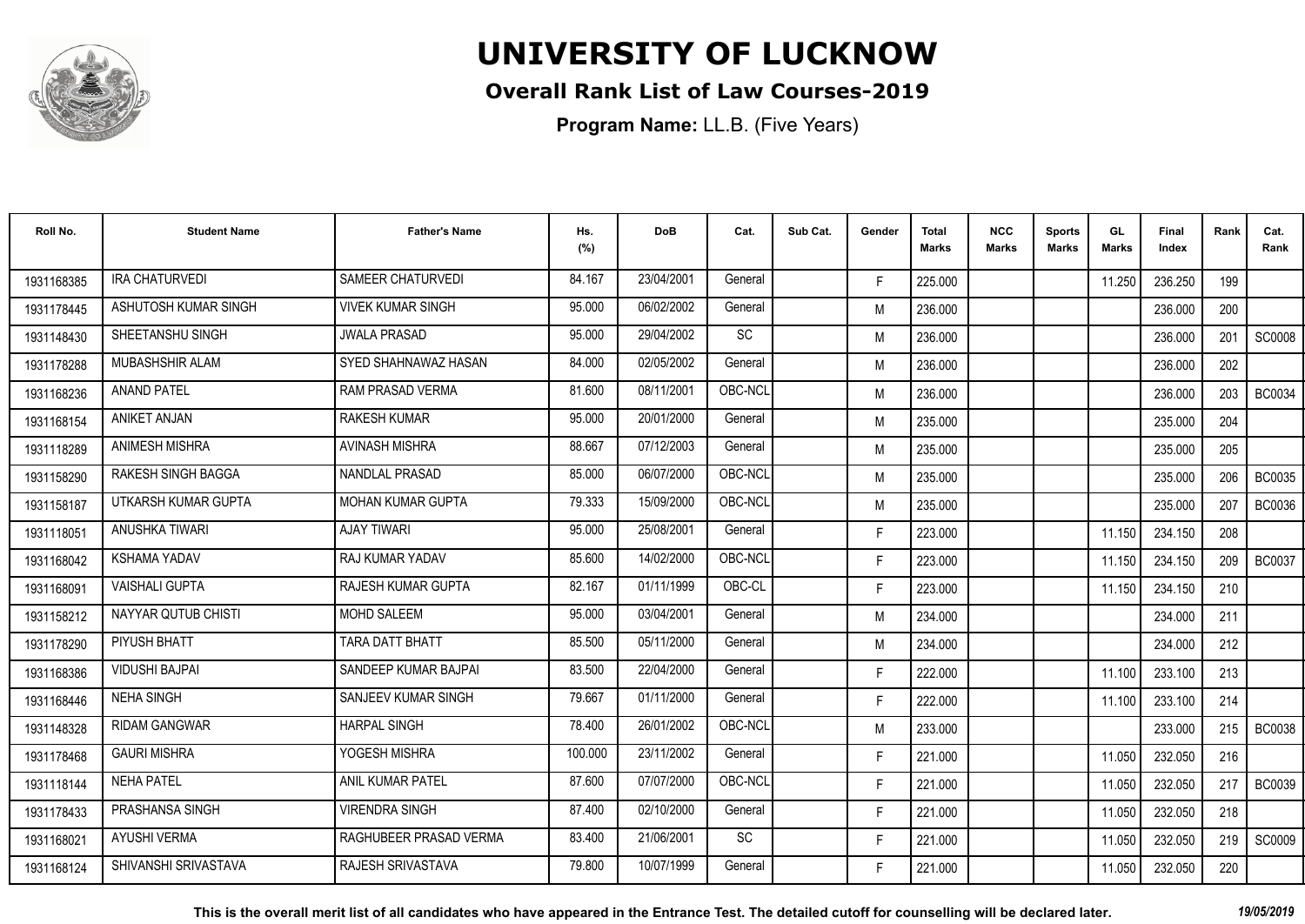

#### **Overall Rank List of Law Courses-2019**

**Program Name:** LL.B. (Five Years)

| Roll No.   | <b>Student Name</b>         | <b>Father's Name</b>             | Hs.<br>(%) | DoB        | Cat.    | Sub Cat. | Gender | <b>Total</b><br><b>Marks</b> | <b>NCC</b><br>Marks | <b>Sports</b><br><b>Marks</b> | GL<br><b>Marks</b> | Final<br>Index | Rank | Cat.<br>Rank  |
|------------|-----------------------------|----------------------------------|------------|------------|---------|----------|--------|------------------------------|---------------------|-------------------------------|--------------------|----------------|------|---------------|
| 1931168357 | ALI AFNAN SIDDIQUI          | REHAN AHMAD SIDDIQUI             | 94.833     | 20/10/2000 | OBC-NCL |          | M      | 232.000                      |                     |                               |                    | 232.000        | 221  | <b>BC0040</b> |
| 1931148055 | <b>DEVANSH BHATT</b>        | <b>BHASKAR SHARMA</b>            | 91.667     | 07/03/2001 | General |          | M      | 232.000                      |                     |                               |                    | 232.000        | 222  |               |
| 1931168237 | <b>VIKRANT KUMAR PANDEY</b> | <b>RAM PRAVESH PANDEY</b>        | 82.000     | 07/03/2002 | General |          | M      | 232.000                      |                     |                               |                    | 232.000        | 223  |               |
| 1931168358 | MOHD, AAYAN AYUB            | <b>REHAN AYUB</b>                | 67.000     | 15/07/1998 | OBC-NCL |          | M      | 232.000                      |                     |                               |                    | 232.000        | 224  | <b>BC0041</b> |
| 1931168125 | <b>ANUSHA TIWARI</b>        | <b>RAJESH TIWARI</b>             | 100.000    | 09/01/2002 | General |          | F.     | 220.000                      |                     |                               | 11.000             | 231.000        | 225  |               |
| 1931148072 | <b>HIMANI RATHORE</b>       | <b>BIR BAHADUR SINGH RATHORE</b> | 93.500     | 03/01/1999 | General |          | F.     | 220.000                      |                     |                               | 11.000             | 231.000        | 226  |               |
| 1931117082 | <b>VIKALP RAJPUT</b>        | <b>VIRENDRA KUMAR</b>            | 89.200     | 03/08/2003 | OBC-NCL |          | M      | 231.000                      |                     |                               |                    | 231.000        | 227  | <b>BC0042</b> |
| 1931148109 | RANVIJAY PRATAP PAL         | <b>CHANDRA MAULI PAL</b>         | 79.833     | 18/09/1999 | General |          | M      | 231.000                      |                     |                               |                    | 231.000        | 228  |               |
| 1931118185 | SAKSHI SINGH                | ARUN KUMAR SINGH                 | 79.800     | 08/05/1999 | General |          | F.     | 220.000                      |                     |                               | 11.000             | 231.000        | 229  |               |
| 1931118204 | RASHMIKA SHRIVASTAV         | ARVIND KUMAR SHRIVASTAV          | 79.000     | 06/10/2000 | General |          | F.     | 220.000                      |                     |                               | 11.000             | 231.000        | 230  |               |
| 1931168326 | <b>AMBRISH MISHRA</b>       | <b>RATNESH MISHRA</b>            | 49.400     | 31/12/1997 | General |          | M      | 231.000                      |                     |                               |                    | 231.000        | 231  |               |
| 1931148169 | <b>SHIVAM PAL</b>           | DHARMENDRA PAL SINGH             | 81.333     | 31/01/2000 | General |          | M      | 230.000                      |                     |                               |                    | 230.000        | 232  |               |
| 1931178127 | <b>VINIT KUMAR</b>          | SHREEKANT YADAV                  | 77.800     | 24/03/1999 | General |          | M      | 230.000                      |                     |                               |                    | 230,000        | 233  |               |
| 1931148042 | ANAND SEN                   | <b>BASANT KUMAR JATAV</b>        | 76.500     | 21/12/2000 | SC      |          | M      | 230.000                      |                     |                               |                    | 230.000        | 234  | SC0010        |
| 1931111001 | <b>ARYAN PANDEY</b>         | ARBIND KUMAR PANDEY              | 72.833     | 08/08/2002 | General | PH       | M      | 230.000                      |                     |                               |                    | 230.000        | 235  |               |
| 1931178338 | KHUSHI PRIYA                | <b>VED PRAKASH</b>               | 93.400     | 24/07/2001 | General |          | F.     | 219.000                      |                     |                               | 10.950             | 229.950        | 236  |               |
| 1931117027 | <b>SHASHANK MISHRA</b>      | <b>MANOJ KUMAR MISHRA</b>        | 100.000    | 17/07/2000 | General |          | M      | 229.000                      |                     |                               |                    | 229.000        | 237  |               |
| 1931115034 | <b>AYUSH PANDEY</b>         | SHIVA KANT PANDEY                | 93.000     | 20/09/2002 | General | DP       | M      | 229.000                      |                     |                               |                    | 229.000        | 238  |               |
| 1931158165 | <b>ABHISHEK</b>             | <b>MAYA RAM VERMA</b>            | 74.500     | 28/04/2002 | OBC-NCL |          | M      | 229.000                      |                     |                               |                    | 229.000        | 239  | BC0043        |
| 1931148262 | <b>VIPUL PATI TRIPATHI</b>  | <b>GIRISH PATI TRIPATHI</b>      | 70.200     | 03/08/2000 | General |          | M      | 229.000                      |                     |                               |                    | 229.000        | 240  |               |
| 1931118255 | <b>VIKAS TIWARI</b>         | <b>ASHOK TIWARI</b>              | 57.167     | 04/11/2000 | General |          | M      | 229.000                      |                     |                               |                    | 229,000        | 241  |               |
| 1931148327 | HARSHPREET KAUR             | <b>HARPAL SINGH</b>              | 93.167     | 29/04/2001 | General |          | F.     | 218.000                      |                     |                               | 10.900             | 228.900        | 242  |               |

**This is the overall merit list of all candidates who have appeared in the Entrance Test. The detailed cutoff for counselling will be declared later.** *19/05/2019*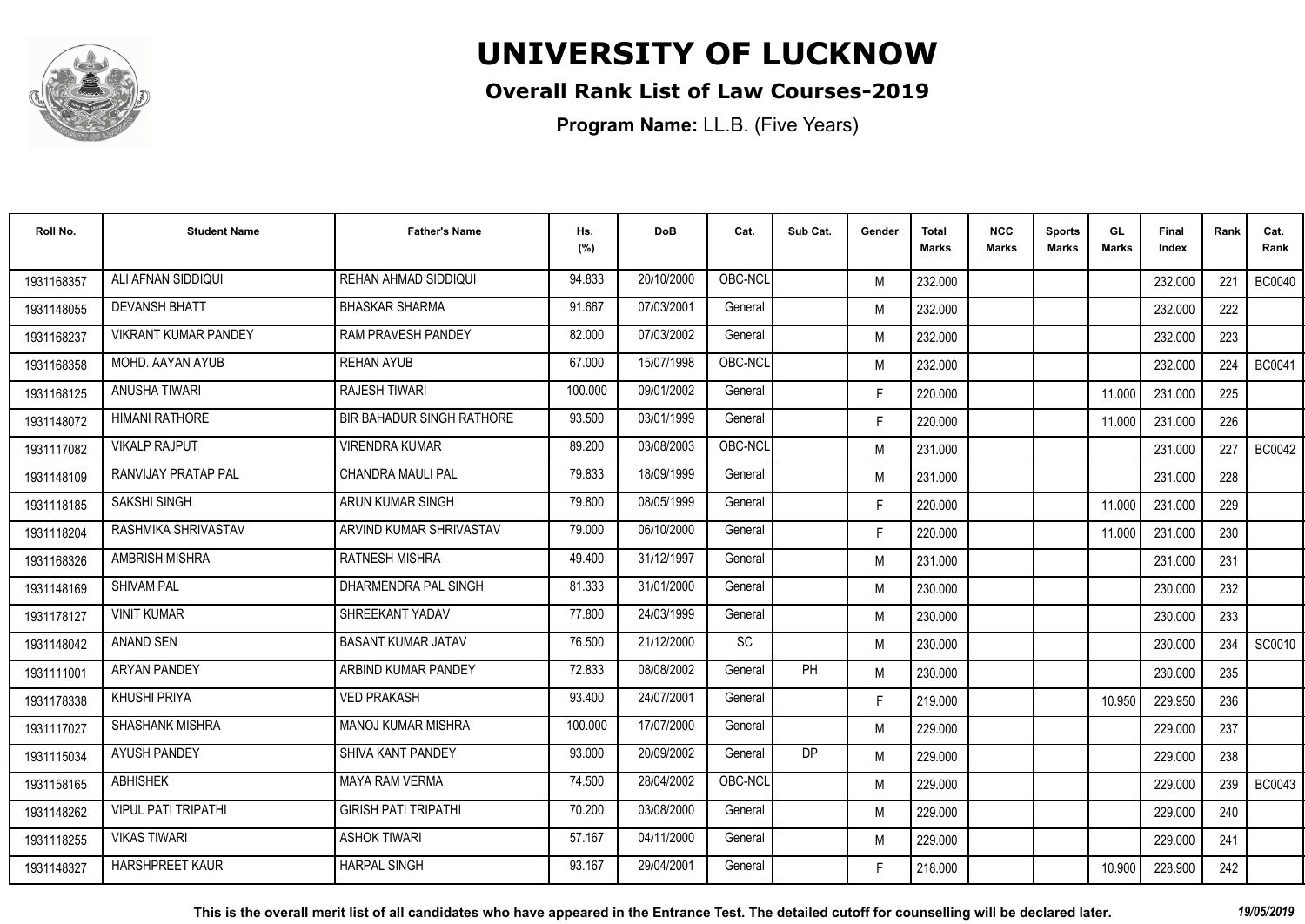

#### **Overall Rank List of Law Courses-2019**

| Roll No.   | <b>Student Name</b>          | <b>Father's Name</b>        | Hs.<br>(%) | <b>DoB</b> | Cat.      | Sub Cat. | Gender | <b>Total</b><br><b>Marks</b> | <b>NCC</b><br><b>Marks</b> | <b>Sports</b><br><b>Marks</b> | GL<br><b>Marks</b> | <b>Final</b><br>Index | Rank | Cat.<br>Rank  |
|------------|------------------------------|-----------------------------|------------|------------|-----------|----------|--------|------------------------------|----------------------------|-------------------------------|--------------------|-----------------------|------|---------------|
| 1931178074 | <b>SHIBA BANO</b>            | <b>SHAMIM ANSARI</b>        | 86.400     | 15/04/1999 | OBC-CL    |          | F.     | 218.000                      |                            |                               | 10.900             | 228.900               | 243  |               |
| 1931148113 | SUDHANSHU SHEKHAR            | <b>CHANDRA SHEKHAR</b>      | 100.000    | 04/04/1999 | General   |          | M      | 228.000                      |                            |                               |                    | 228.000               | 244  |               |
| 1931148142 | NIKHIL JAISWAL               | DEEPAK KUMAR JAISWAL        | 78.000     | 12/04/2000 | OBC-NCL   |          | M      | 228.000                      |                            |                               |                    | 228.000               | 245  | <b>BC0044</b> |
| 1931168132 | <b>KM GARIMA</b>             | <b>RAJKISHOR</b>            | 86.000     | 14/10/2000 | OBC-NCL   |          | F.     | 217.000                      |                            |                               | 10.850             | 227.850               | 246  | <b>BC0045</b> |
| 1931148106 | KAVITA BHUSHAN               | CHANDRA BHUSHAN SINGH YADAV | 81.500     | 22/04/2002 | OBC-NCL   |          | F.     | 217.000                      |                            |                               | 10.850             | 227.850               | 247  | <b>BC0046</b> |
| 1931168145 | SHUBHAM CHAND                | <b>RAKESH CHAND</b>         | 95.000     | 01/01/1999 | General   |          | M      | 227.000                      |                            |                               |                    | 227.000               | 248  |               |
| 1931168151 | <b>AMAN SINGH</b>            | <b>RAKESH KUMAR</b>         | 95.000     | 17/11/2002 | <b>SC</b> |          | M      | 227.000                      |                            |                               |                    | 227.000               | 249  | SC0011        |
| 1931168303 | <b>KESHAVAM PRATAP SHAHI</b> | <b>RANBIR PRATAP SHAHI</b>  | 89.200     | 30/08/2002 | General   |          | M      | 227.000                      |                            |                               |                    | 227.000               | 250  |               |
| 1931168146 | <b>SWASTIK GUPTA</b>         | <b>RAKESH GUPTA</b>         | 85.400     | 22/11/2001 | General   |          | M      | 227.000                      |                            |                               |                    | 227.000               | 251  |               |
| 1931168317 | <b>GAURAV KUMAR</b>          | <b>RANVEER KUMAR</b>        | 81.600     | 10/03/2001 | General   |          | M      | 227.000                      |                            |                               |                    | 227.000               | 252  |               |
| 1931158159 | ANSHVENDRA SINGH             | <b>MANVENDRA SINGH</b>      | 78.000     | 22/02/2002 | General   |          | M      | 227.000                      |                            |                               |                    | 227.000               | 253  |               |
| 1931168440 | AVANTIKA SINGH               | SANJAYA KUMAR SINGH         | 76.667     | 31/03/2000 | General   |          | F.     | 216.000                      |                            |                               | 10.800             | 226.800               | 254  |               |
| 1931117085 | <b>CHANDAN SINGH</b>         | ARUN KUMAR SINGH            | 80.000     | 14/10/2000 | General   |          | M      | 221.000                      | 5.525                      |                               |                    | 226.525               | 255  |               |
| 1931168058 | VAIBHAV RAJ KASHYAP          | RAJENDRA KUMAR KASHYAP      | 95.000     | 31/08/2001 | OBC-NCL   |          | M      | 226.000                      |                            |                               |                    | 226.000               | 256  | <b>BC0047</b> |
| 1931178236 | PRINCE RAJ YADAV             | SURENDRA SINGH YADAV        | 91.167     | 14/09/2001 | OBC-NCL   |          | M      | 226.000                      |                            |                               |                    | 226,000               | 257  | <b>BC0048</b> |
| 1931158394 | PRASHANT DUBEY               | PRABHAKAR DUBEY             | 80.800     | 09/02/2001 | General   |          | M      | 226.000                      |                            |                               |                    | 226,000               | 258  |               |
| 1931148364 | <b>JYOTIRMAYA SINGH</b>      | JAGDISH BAHADUR SINGH       | 79.667     | 20/11/2000 | General   |          | M      | 226.000                      |                            |                               |                    | 226.000               | 259  |               |
| 1931158380 | <b>VED PRAKASH</b>           | <b>PAWAN KUMAR</b>          | 66.400     | 15/10/1999 | OBC-NCL   |          | M      | 226.000                      |                            |                               |                    | 226.000               | 260  | <b>BC0049</b> |
| 1931158143 | <b>NAINSHREE</b>             | <b>MANOJ KUMAR SINGH</b>    | 94.400     | 12/01/2002 | General   |          | F.     | 215.000                      |                            |                               | 10.750             | 225.750               | 261  |               |
| 1931168052 | <b>KOMAL MISHRA</b>          | <b>RAJEEV MISHRA</b>        | 88.571     | 28/06/2000 | General   |          | F.     | 215.000                      |                            |                               | 10.750             | 225.750               | 262  |               |
| 1931148334 | NANDINI PACHAURI             | <b>HEMANT PACHAURI</b>      | 76.000     | 11/05/2001 | General   |          | F.     | 215.000                      |                            |                               | 10.750             | 225.750               | 263  |               |
| 1931168208 | <b>GAURAV SHUKLA</b>         | <b>RAM KRISHNA SHUKLA</b>   | 97.895     | 15/01/2002 | General   |          | M      | 225.000                      |                            |                               |                    | 225.000               | 264  |               |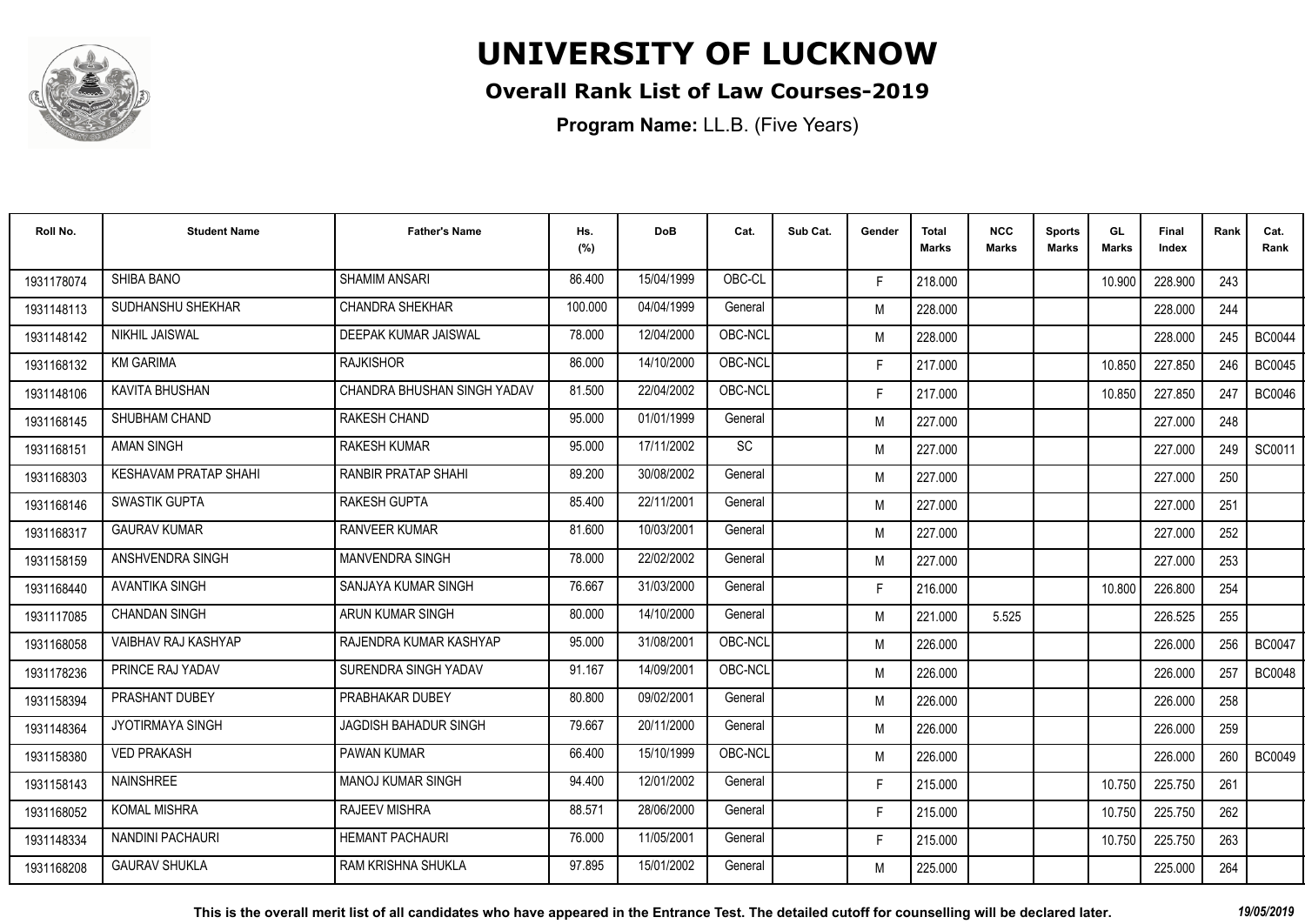

#### **Overall Rank List of Law Courses-2019**

| Roll No.   | <b>Student Name</b>       | <b>Father's Name</b>        | Hs.<br>(%) | <b>DoB</b> | Cat.    | Sub Cat.  | Gender | <b>Total</b><br><b>Marks</b> | <b>NCC</b><br>Marks | <b>Sports</b><br><b>Marks</b> | GL<br>Marks | Final<br>Index | Rank | Cat.<br>Rank  |
|------------|---------------------------|-----------------------------|------------|------------|---------|-----------|--------|------------------------------|---------------------|-------------------------------|-------------|----------------|------|---------------|
| 1931158340 | <b>MAYANK PANDEY</b>      | OM PRAKASH PANDEY           | 90.000     | 23/11/1998 | General |           | M      | 225.000                      |                     |                               |             | 225.000        | 265  |               |
| 1931168227 | ASHISH KUMAR GUPTA        | <b>RAM NARAIN GUPTA</b>     | 72.500     | 05/12/2000 | OBC-NCL |           | M      | 225.000                      |                     |                               |             | 225.000        | 266  | <b>BC0050</b> |
| 1931148209 | <b>BABLU SINGH</b>        | <b>DINESH SINGH</b>         | 44.833     | 11/04/1994 | General |           | M      | 225.000                      |                     |                               |             | 225.000        | 267  |               |
| 1931168324 | <b>SWATI PANDEY</b>       | RATNAKAR PANDEY             | 95.000     | 16/09/2001 | General |           | F.     | 214.000                      |                     |                               | 10.700      | 224.700        | 268  |               |
| 1931118056 | <b>AYUSHI SINGH</b>       | AJEET PRATAP SINGH          | 80.333     | 11/12/2000 | General |           | F.     | 214.000                      |                     |                               | 10.700      | 224.700        | 269  |               |
| 1931115004 | <b>ANKITA SINGH</b>       | ASHWINI KUMAR SINGH         | 79.800     | 20/03/2002 | General | <b>DP</b> | F.     | 214.000                      |                     |                               | 10.700      | 224.700        | 270  |               |
| 1931178256 | <b>MAYUR SINGH</b>        | <b>SURYA KUMAR</b>          | 85.833     | 27/12/2000 | OBC-CL  |           | M      | 224.000                      |                     |                               |             | 224.000        | 271  |               |
| 1931118086 | <b>HARSH PANDEY</b>       | <b>ALOK PANDEY</b>          | 80.000     | 08/02/2002 | General |           | M      | 224.000                      |                     |                               |             | 224.000        | 272  |               |
| 1931178037 | <b>VIVEK PRATAP SINGH</b> | SATYENDRA PRATAP SINGH      | 78,000     | 15/10/2001 | General |           | M      | 224.000                      |                     |                               |             | 224.000        | 273  |               |
| 1931118184 | <b>ASHIKA SINGH</b>       | ARUN KUMAR SINGH            | 75.500     | 06/03/1999 | OBC-NCL |           | F.     | 213.000                      |                     |                               | 10.650      | 223.650        | 274  | <b>BC0051</b> |
| 1931148059 | SAUMYA YADAV              | <b>BHOLA NATH YADAV</b>     | 67.833     | 22/09/2000 | OBC-NCL |           | F.     | 213.000                      |                     |                               | 10.650      | 223.650        | 275  | <b>BC0052</b> |
| 1931158413 | <b>PRATEEK SINGH</b>      | PRAFULLA CHANDRA SINGH      | 95.000     | 08/04/2002 | General |           | M      | 223.000                      |                     |                               |             | 223.000        | 276  |               |
| 1931158060 | UTKARSH GUPTA             | <b>LOKENDRA KUMAR GUPTA</b> | 89.167     | 04/08/2001 | OBC-NCL |           | M      | 223.000                      |                     |                               |             | 223.000        | 277  | <b>BC0053</b> |
| 1931168162 | <b>SATYAM SINGH</b>       | <b>RAKESH KUMAR SINGH</b>   | 85.500     | 10/07/2002 | General |           | M      | 223.000                      |                     |                               |             | 223.000        | 278  |               |
| 1931168458 | SHASHWAT UPADHYAY         | <b>SANTOSH KUMAR</b>        | 75.200     | 08/09/2000 | General |           | M      | 223.000                      |                     |                               |             | 223,000        | 279  |               |
| 1931148381 | <b>ASHU PANDEY</b>        | JAI PRAKASH PANDEY          | 62.667     | 01/08/2000 | General |           | M      | 223.000                      |                     |                               |             | 223.000        | 280  |               |
| 1931158296 | RAJARSH NARAYAN MISHRA    | NARENDRA NARAYAN MISHRA     | 84.000     | 27/04/1998 | General |           | M      | 222.000                      |                     |                               |             | 222.000        | 281  |               |
| 1931168128 | <b>PAWAN KUMAR</b>        | <b>RAJESHWAR MANDAL</b>     | 66.400     | 05/12/1997 | General |           | M      | 222.000                      |                     |                               |             | 222.000        | 282  |               |
| 1931118070 | SHREYA UPADHYAY           | AKHILESH KUMAR UPADHYAY     | 87.400     | 13/09/2000 | General |           | F.     | 211.000                      |                     |                               | 10.550      | 221.550        | 283  |               |
| 1931117003 | RATAN YADAV               | AJAY YADAV                  | 70.400     | 23/10/2000 | OBC-NCL |           | M      | 221.000                      |                     |                               |             | 221.000        | 284  | <b>BC0054</b> |
| 1931158119 | <b>MANAS KAPOOR</b>       | <b>MANOJ KAPOOR</b>         | 70.200     | 04/05/1999 | General |           | M      | 221.000                      |                     |                               |             | 221.000        | 285  |               |
| 1931117050 | <b>DRISHTI SINGH</b>      | <b>RAJEEV RATNA SINGH</b>   | 94.000     | 26/06/2001 | General |           | F      | 210.000                      |                     |                               | 10.500      | 220.500        | 286  |               |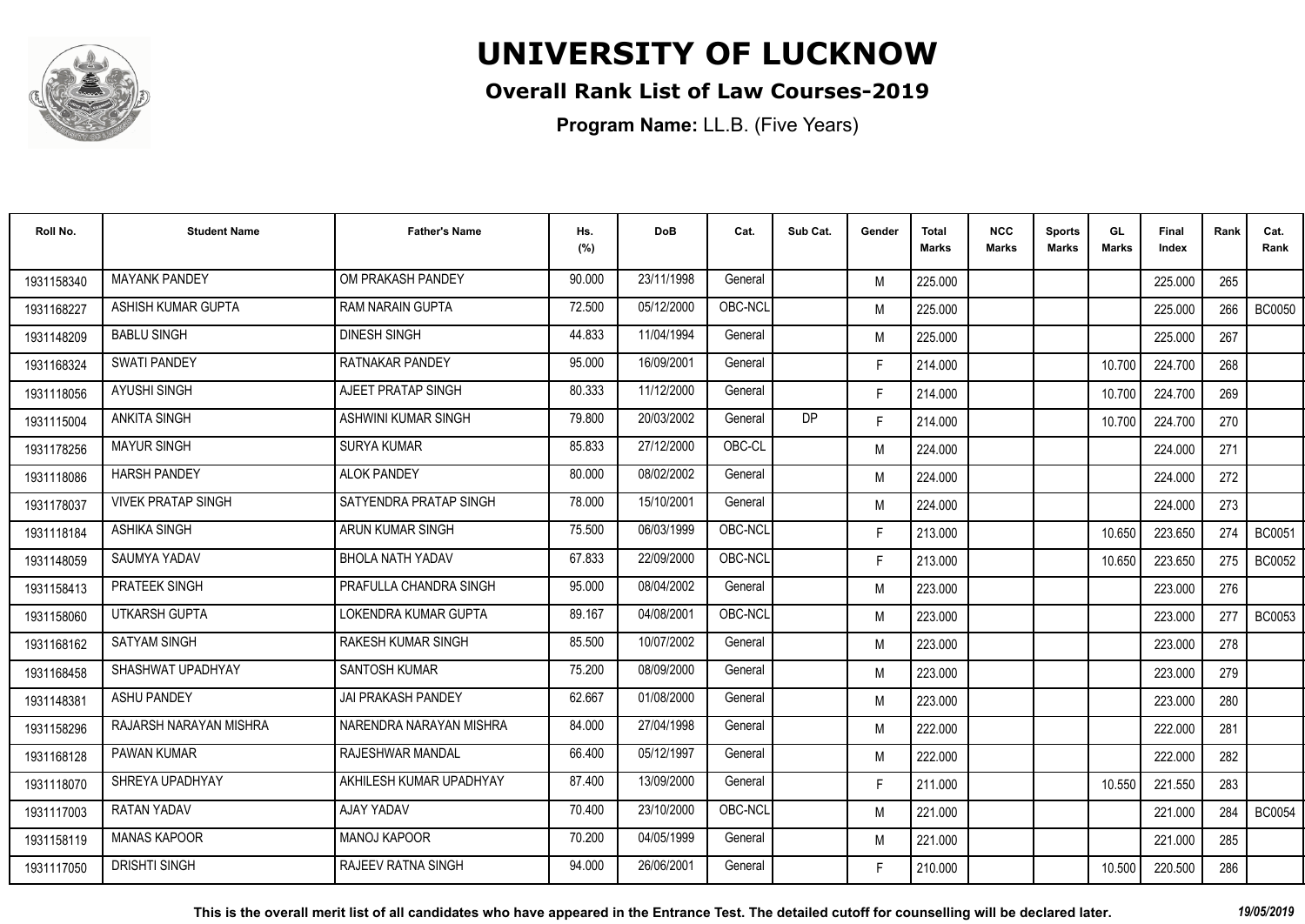

#### **Overall Rank List of Law Courses-2019**

**Program Name:** LL.B. (Five Years)

| Roll No.   | <b>Student Name</b>        | <b>Father's Name</b>        | Hs.<br>(%) | <b>DoB</b> | Cat.    | Sub Cat. | Gender | Total<br>Marks | <b>NCC</b><br>Marks | <b>Sports</b><br><b>Marks</b> | GL<br><b>Marks</b> | <b>Final</b><br>Index | Rank | Cat.<br>Rank  |
|------------|----------------------------|-----------------------------|------------|------------|---------|----------|--------|----------------|---------------------|-------------------------------|--------------------|-----------------------|------|---------------|
| 1931115035 | <b>SIMRAN</b>              | <b>SHRI RAM</b>             | 89.400     | 10/08/2000 | OBC-NCL |          | F.     | 210.000        |                     |                               | 10.500             | 220.500               | 287  | <b>BC0055</b> |
| 1931168441 | SNIGDHA AGARWAL            | SANJEEV AGARWAL             | 76.500     | 27/09/2000 | General |          | F.     | 210.000        |                     |                               | 10.500             | 220.500               | 288  |               |
| 1931178081 | <b>ISHAN PANDEY</b>        | SHARAD CHAND PANDEY         | 95.000     | 07/06/2001 | General |          | M      | 220.000        |                     |                               |                    | 220.000               | 289  |               |
| 1931148311 | SHUCHITA CHAUBEY           | <b>HARI SHANKAR CHAUBEY</b> | 92.000     | 20/11/2001 | General |          | F.     | 209.000        |                     |                               | 10.450             | 219.450               | 290  |               |
| 1931158158 | PRIYANSHI YADAV            | <b>MANORANJAN YADAV</b>     | 72.500     | 21/06/2001 | OBC-NCL |          | F.     | 209.000        |                     |                               | 10.450             | 219.450               | 291  | <b>BC0056</b> |
| 1931158393 | <b>GAURAV KUMAR PANDEY</b> | PRABHAKAR DEV PANDEY        | 79.800     | 28/01/2002 | General |          | M      | 219.000        |                     |                               |                    | 219.000               | 292  |               |
| 1931118028 | SIDDHARTHA MISHRA          | AJAY KUMAR MISHRA           | 64.000     | 05/12/2000 | General |          | M      | 219.000        |                     |                               |                    | 219.000               | 293  |               |
| 1931168136 | SHUDHANSHU YADAV           | <b>RAJKUMAR YADAV</b>       | 59.667     | 11/08/2001 | OBC-NCL |          | M      | 219.000        |                     |                               |                    | 219.000               | 294  | <b>BC0057</b> |
| 1931178298 | <b>MANVI ADHIKARI</b>      | <b>TEJ SINGH ADHIKARI</b>   | 89.000     | 27/12/1999 | General |          | F.     | 208.000        |                     |                               | 10.400             | 218.400               | 295  |               |
| 1931118095 | ANUSHKA YADAV              | AMAR SINGH                  | 88.000     | 24/12/2001 | OBC-CL  |          | F.     | 208.000        |                     |                               | 10.400             | 218.400               | 296  |               |
| 1931148090 | <b>MAHIMA SINGH</b>        | <b>BRIJ KISHORE SINGH</b>   | 85.500     | 15/08/1999 | General |          | F.     | 208.000        |                     |                               | 10.400             | 218.400               | 297  |               |
| 1931168463 | AAKANKSHA MAURYA           | SANTOSH KUMAR MAURYA        | 82.333     | 31/08/2001 | OBC-NCL |          | F.     | 208.000        |                     |                               | 10.400             | 218.400               | 298  | <b>BC0058</b> |
| 1931158345 | <b>HAWA SINGH</b>          | OM PRAKASH SINGH            | 91.200     | 25/12/1997 | General |          | M      | 218.000        |                     |                               |                    | 218,000               | 299  |               |
| 1931148219 | <b>MAYANK SINGH</b>        | DR. KAMTA PRASAD            | 87.400     | 04/08/2001 | General |          | M      | 218.000        |                     |                               |                    | 218.000               | 300  |               |
| 1931178296 | SHIVAM PRATAP SINGH        | TEJ PRATAP SINGH            | 84.000     | 30/06/2002 | OBC-NCL |          | M      | 218.000        |                     |                               |                    | 218.000               | 301  | <b>BC0059</b> |
| 1931168315 | <b>TANYA TANVI</b>         | <b>RANJIT KUMAR</b>         | 95.000     | 27/11/1999 | General |          | F.     | 207.000        |                     |                               | 10.350             | 217.350               | 302  |               |
| 1931148089 | <b>CHITRITA SINGH</b>      | <b>BRIJ BIHARI SINGH</b>    | 83.600     | 21/06/2001 | General |          | F.     | 207.000        |                     |                               | 10.350             | 217.350               | 303  |               |
| 1931158467 | <b>MANIKANT TIWARI</b>     | PURUSHOTTAM TIWARI          | 95.000     | 22/05/2002 | General |          | M      | 217.000        |                     |                               |                    | 217.000               | 304  |               |
| 1931118011 | ABHYANSH SINHA             | ABHIJEET SINHA              | 86.667     | 19/12/2001 | General |          | M      | 217.000        |                     |                               |                    | 217.000               | 305  |               |
| 1931158350 | SATYA PRAKASH UPADHYAY     | OM PRAKASH UPADHYAY         | 70.000     | 10/01/2001 | General |          | M      | 217.000        |                     |                               |                    | 217.000               | 306  |               |
| 1931158197 | <b>MANTASHA SULTANA</b>    | <b>MOHD BADIUL MADAR</b>    | 89.500     | 23/08/2001 | OBC-NCL |          | F.     | 206.000        |                     |                               | 10.300             | 216.300               | 307  | <b>BC0060</b> |
| 1931168119 | <b>KM SHIVANI SINGH</b>    | <b>RAJESH SINGH</b>         | 82.167     | 17/07/2002 | OBC-NCL |          | F.     | 206.000        |                     |                               | 10.300             | 216.300               | 308  | <b>BC0061</b> |

**This is the overall merit list of all candidates who have appeared in the Entrance Test. The detailed cutoff for counselling will be declared later.** *19/05/2019*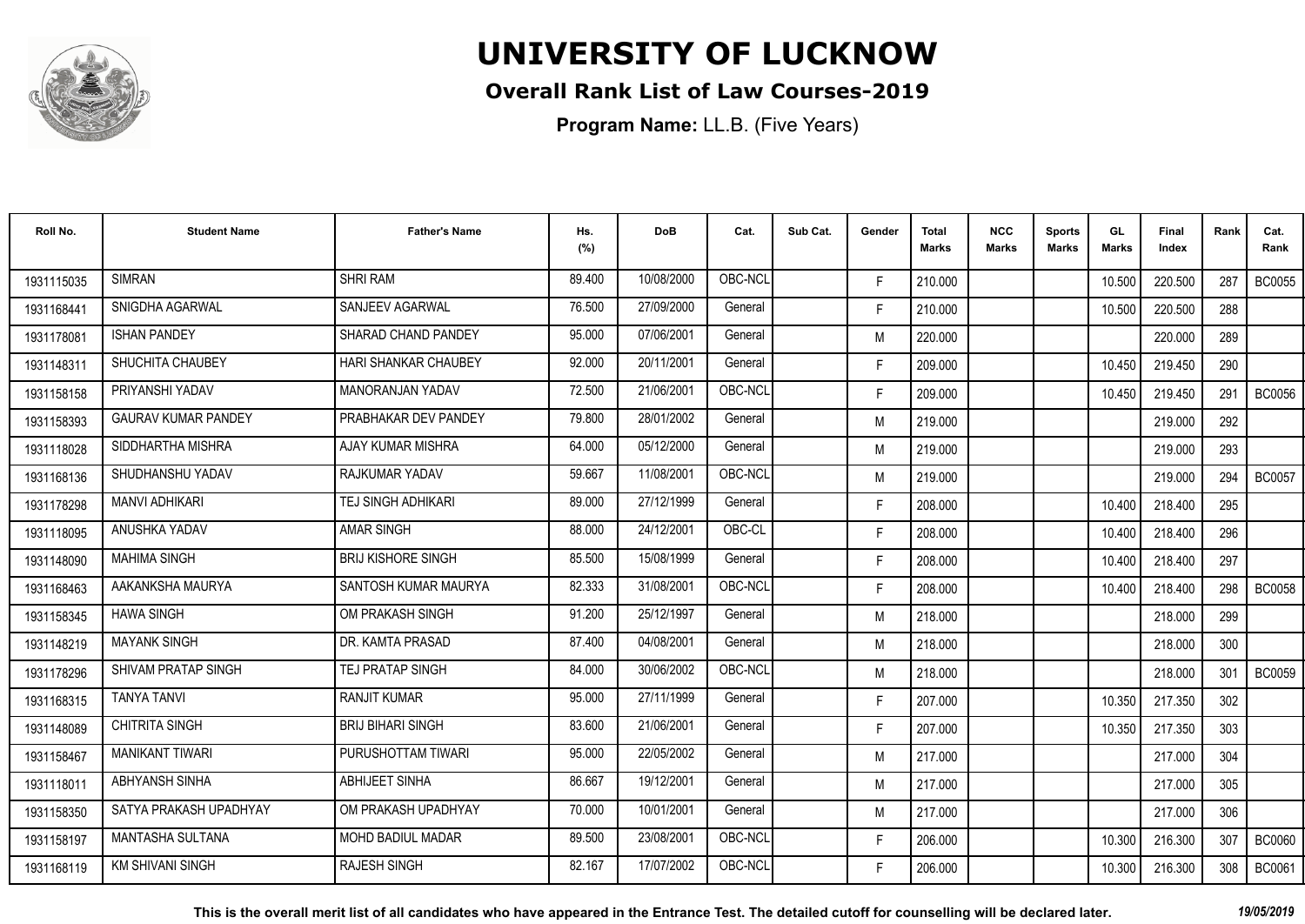

#### **Overall Rank List of Law Courses-2019**

| Roll No.   | <b>Student Name</b>     | <b>Father's Name</b>      | Hs.<br>(%) | <b>DoB</b> | Cat.                         | Sub Cat. | Gender | <b>Total</b><br><b>Marks</b> | <b>NCC</b><br><b>Marks</b> | <b>Sports</b><br><b>Marks</b> | GL<br><b>Marks</b> | <b>Final</b><br>Index | Rank | Cat.<br>Rank  |
|------------|-------------------------|---------------------------|------------|------------|------------------------------|----------|--------|------------------------------|----------------------------|-------------------------------|--------------------|-----------------------|------|---------------|
| 1931118126 | NISTHA SRIVASTAVA       | ANAND PRAKASH SRIVASTAVA  | 79.667     | 22/08/2001 | General                      |          | F.     | 206.000                      |                            |                               | 10.300             | 216.300               | 309  |               |
| 1931148307 | PIYUSH SINGH            | <b>HARI PRASAD</b>        | 88.600     | 15/10/2002 | $\operatorname{\textsf{SC}}$ |          | M      | 216.000                      |                            |                               |                    | 216.000               | 310  | SC0012        |
| 1931112014 | <b>HEMANT PANDEY</b>    | DR. SHALIK RAM PANDEY     | 82.833     | 18/08/2001 | General                      |          | M      | 216.000                      |                            |                               |                    | 216.000               | 311  |               |
| 1931178367 | NIKHIL KUMAR SINGH      | <b>VIJAY KUMAR SINGH</b>  | 80.000     | 03/02/2000 | General                      |          | M      | 216.000                      |                            |                               |                    | 216.000               | 312  |               |
| 1931118071 | <b>ANURAG SINGH</b>     | <b>AKHILESH SINGH</b>     | 71.667     | 14/07/1999 | General                      |          | M      | 216.000                      |                            |                               |                    | 216.000               | 313  |               |
| 1931168374 | <b>ANAM ZAIDI</b>       | S V H ZAIDI               | 95.000     | 24/07/2001 | General                      |          | F.     | 205.000                      |                            |                               | 10.250             | 215.250               | 314  |               |
| 1931168304 | <b>SHIVANGI SINGH</b>   | <b>RANDHEER SINGH</b>     | 83.600     | 07/11/2000 | General                      |          | F.     | 205.000                      |                            |                               | 10.250             | 215.250               | 315  |               |
| 1931158101 | UTKARSH RATHORE         | <b>MANESH KR SINGH</b>    | 78.800     | 25/11/1999 | General                      |          | M      | 215.000                      |                            |                               |                    | 215.000               | 316  |               |
| 1931168158 | <b>AKASH MISHRA</b>     | RAKESH KUMAR MISHRA       | 78.000     | 30/01/2002 | General                      |          | M      | 215,000                      |                            |                               |                    | 215.000               | 317  |               |
| 1931158074 | JYOTSHNA BHATT          | <b>MAHENDER BHATT</b>     | 94.000     | 31/03/2001 | General                      |          | F.     | 204.000                      |                            |                               | 10.200             | 214.200               | 318  |               |
| 1931148235 | <b>VAGISHA TRIPATHI</b> | <b>G.C TRIPATHI</b>       | 71.000     | 18/11/1999 | General                      |          | F.     | 204.000                      |                            |                               | 10.200             | 214.200               | 319  |               |
| 1931168370 | <b>HARSHIT TIWARI</b>   | <b>RUDRA KUMAR TIWARI</b> | 87.400     | 29/01/2000 | General                      |          | M      | 214.000                      |                            |                               |                    | 214.000               | 320  |               |
| 1931168410 | RUDRANSH SRIVASTAVA     | SANJAY KUMAR SRIVASTAVA   | 81.600     | 24/03/2002 | General                      |          | M      | 214.000                      |                            |                               |                    | 214.000               | 321  |               |
| 1931168114 | ADITYA RAJ SINGH        | <b>RAJESH SINGH</b>       | 72.833     | 27/10/1999 | General                      |          | M      | 214.000                      |                            |                               |                    | 214.000               | 322  |               |
| 1931168266 | PRATIK PRIYADARSHI      | RAMAYAN YADAV             | 56.000     | 11/04/1999 | OBC-NCL                      |          | M      | 214.000                      |                            |                               |                    | 214.000               | 323  | <b>BC0062</b> |
| 1931148061 | SHREYA PANDEY           | <b>BHUDESHWAR PANDEY</b>  | 95.000     | 05/07/2001 | General                      |          | F.     | 203.000                      |                            |                               | 10.150             | 213.150               | 324  |               |
| 1931118027 | <b>AYUSH MISHRA</b>     | AJAY KUMAR MISHRA         | 95.000     | 29/09/2000 | General                      |          | M      | 213.000                      |                            |                               |                    | 213.000               | 325  |               |
| 1931115013 | <b>HEEMANSHU SINGH</b>  | <b>DINESH SINGH</b>       | 91.200     | 09/03/2001 | General                      | DP       | M      | 213.000                      |                            |                               |                    | 213.000               | 326  |               |
| 1931148326 | <b>GURUSEVAK SINGH</b>  | <b>HARJINDER SINGH</b>    | 88.500     | 15/01/2003 | General                      |          | M      | 213.000                      |                            |                               |                    | 213.000               | 327  |               |
| 1931168302 | <b>DHRUV JAISWAL</b>    | RAMSAKAL JAISWAL          | 81.600     | 29/06/2002 | OBC-NCL                      |          | M      | 213.000                      |                            |                               |                    | 213.000               | 328  | <b>BC0063</b> |
| 1931168393 | SIMRAN JAISWAL          | <b>SANJAY JAISWAL</b>     | 95.000     | 08/02/2002 | OBC-NCL                      |          | F.     | 202.000                      |                            |                               | 10.100             | 212.100               | 329  | <b>BC0064</b> |
| 1931158097 | <b>DEEPIKA SINGH</b>    | <b>MAIYADEEN SINGH</b>    | 85.400     | 30/08/2000 | OBC-NCL                      |          | F.     | 202.000                      |                            |                               | 10.100             | 212.100               | 330  | <b>BC0065</b> |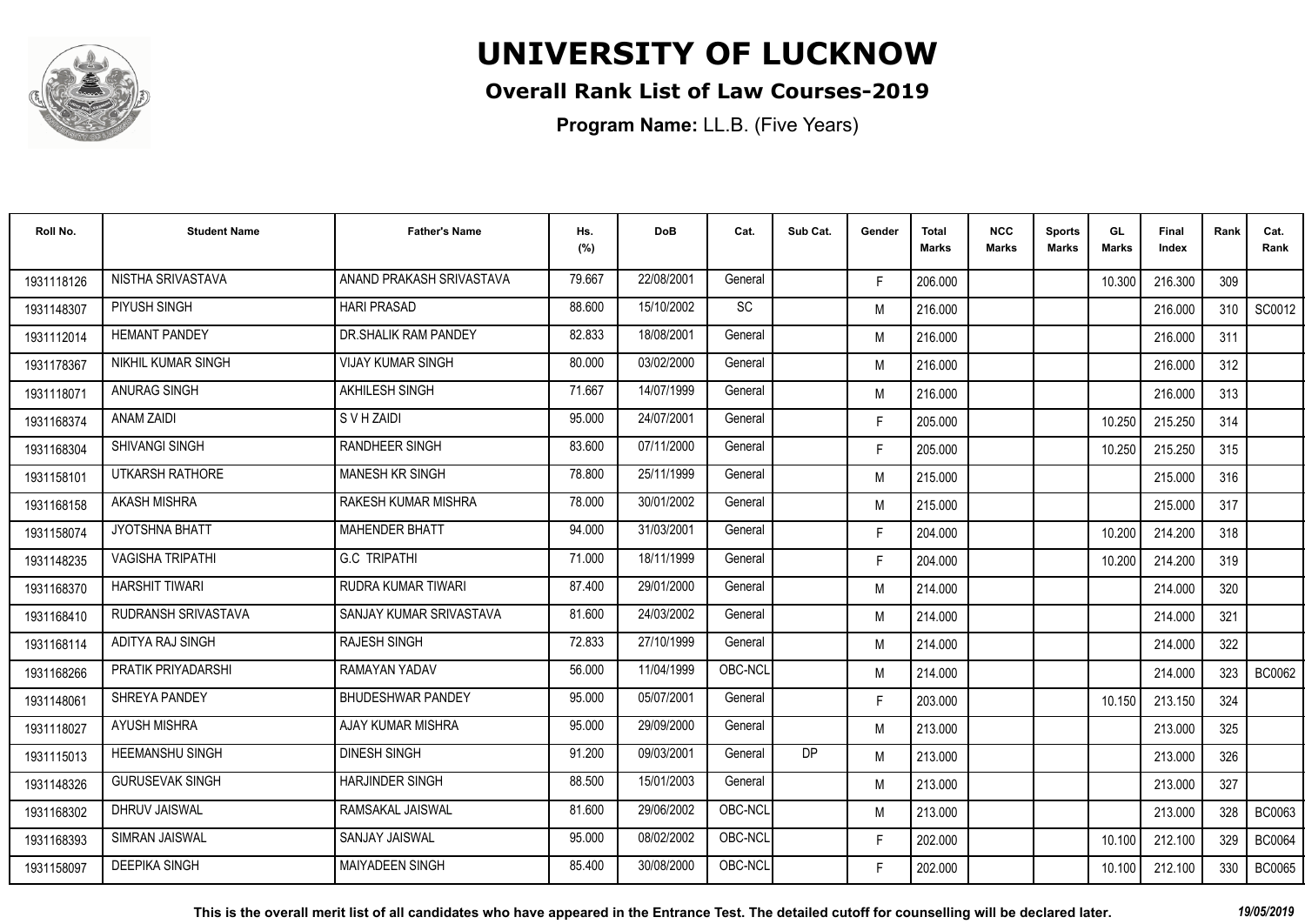

#### **Overall Rank List of Law Courses-2019**

| Roll No.   | <b>Student Name</b>         | <b>Father's Name</b>        | Hs.<br>(%) | <b>DoB</b> | Cat.      | Sub Cat. | Gender | <b>Total</b><br><b>Marks</b> | <b>NCC</b><br><b>Marks</b> | <b>Sports</b><br><b>Marks</b> | GL<br><b>Marks</b> | <b>Final</b><br>Index | Rank | Cat.<br>Rank  |
|------------|-----------------------------|-----------------------------|------------|------------|-----------|----------|--------|------------------------------|----------------------------|-------------------------------|--------------------|-----------------------|------|---------------|
| 1931178131 | <b>TANISHKA GAURI</b>       | SHRI CHANDRA PRAKASH TIWARI | 85.000     | 31/08/2001 | General   |          | F.     | 202.000                      |                            |                               | 10.100             | 212.100               | 331  |               |
| 1931178071 | <b>SUSHMA PANDEY</b>        | SHAMBHU SARAN PANDEY        | 79.667     | 01/09/1999 | General   |          | F.     | 202.000                      |                            |                               | 10.100             | 212.100               | 332  |               |
| 1931118158 | ADWITIYA MISHRA             | <b>ANIL MISHRA</b>          | 76.000     | 13/09/2001 | General   |          | F.     | 202.000                      |                            |                               | 10.100             | 212.100               | 333  |               |
| 1931168139 | PUNEET TRIPATHI             | <b>RAJNEESH TRIPATHI</b>    | 95.000     | 12/12/2000 | General   |          | M      | 212.000                      |                            |                               |                    | 212.000               | 334  |               |
| 1931148351 | ASHUTOSH DHAR DWIVEDI       | <b>INDU DHAR DWIVEDI</b>    | 95.000     | 09/09/2002 | General   |          | M      | 212.000                      |                            |                               |                    | 212.000               | 335  |               |
| 1931168206 | <b>MANAS KRISHNA PANDEY</b> | <b>RAM KRISHNA PANDEY</b>   | 89.000     | 28/12/2000 | General   |          | M      | 212.000                      |                            |                               |                    | 212.000               | 336  |               |
| 1931118148 | AAKASH SINGH                | ANIL KUMAR SINGH            | 83.600     | 02/09/2001 | General   |          | M      | 212.000                      |                            |                               |                    | 212.000               | 337  |               |
| 1931148076 | ABHINAW KUMAR TIWARI        | <b>BIRENDRA NATH TIWARI</b> | 74.000     | 03/07/2001 | General   |          | M      | 212.000                      |                            |                               |                    | 212.000               | 338  |               |
| 1931168117 | <b>ANKUR SINGH</b>          | <b>RAJESH SINGH</b>         | 73.667     | 28/06/1999 | General   |          | M      | 212.000                      |                            |                               |                    | 212.000               | 339  |               |
| 1931158277 | ZAHID ALI HASHMI            | MUZAFFAR ALI HASHMI         | 71.333     | 21/01/1999 | General   |          | M      | 212.000                      |                            |                               |                    | 212.000               | 340  |               |
| 1931148241 | AASTHA SRIVASTAVA           | GANGESH KUMAR SRIVASTAVA    | 95.000     | 05/07/2000 | General   |          | F.     | 201.000                      |                            |                               | 10.050             | 211.050               | 341  |               |
| 1931178068 | SAOMYA SRIVASTAVA           | <b>SHALEEN RAJ</b>          | 93.167     | 25/08/2001 | General   |          | F.     | 201.000                      |                            |                               | 10.050             | 211.050               | 342  |               |
| 1931178204 | <b>SWASTI PANDEY</b>        | SUNIL KUMAR PANDEY          | 91.000     | 18/09/2000 | General   |          | F.     | 201.000                      |                            |                               | 10.050             | 211.050               | 343  |               |
| 1931158286 | <b>KHANSA SUNDUS</b>        | NAJEEB UL HASAN             | 88.400     | 09/06/2002 | General   |          | F.     | 201.000                      |                            |                               | 10.050             | 211.050               | 344  |               |
| 1931178421 | <b>ANAMIKA SINGH</b>        | <b>VINOD SINGH</b>          | 86.667     | 17/08/2000 | OBC-NCL   |          | F.     | 201.000                      |                            |                               | 10.050             | 211.050               | 345  | <b>BC0066</b> |
| 1931148302 | <b>VISHWA JYOTI</b>         | HARI HAR PRASAD SONKAR      | 81.333     | 08/07/2002 | <b>SC</b> |          | F.     | 201.000                      |                            |                               | 10.050             | 211.050               | 346  | SC0013        |
| 1931148367 | <b>AYUSHI GURNANI</b>       | JAGDISH KUMAR GURNANI       | 78.333     | 01/06/2000 | General   |          | F.     | 201.000                      |                            |                               | 10.050             | 211.050               | 347  |               |
| 1931168140 | PRASHANT MISHRA             | RAJPATI VATS                | 75.000     | 08/06/1999 | General   |          | M      | 211.000                      |                            |                               |                    | 211.000               | 348  |               |
| 1931178171 | SIDDHANT BAJPAYEE           | SUDHANSHU KUMAR BAJPAYEE    | 96.667     | 14/08/2002 | General   |          | M      | 210.000                      |                            |                               |                    | 210.000               | 349  |               |
| 1931178270 | SAMRIDHI SRIVASTAVA         | SUSHIL KUMAR SRIVASTAVA     | 95.000     | 20/06/2001 | General   |          | F.     | 200.000                      |                            |                               | 10.000             | 210.000               | 350  |               |
| 1931178075 | <b>UMMEY HABIBA KHAN</b>    | SHAMSHAD AHMAD KHAN         | 93.000     | 11/09/2003 | General   |          | F.     | 200.000                      |                            |                               | 10.000             | 210.000               | 351  |               |
| 1931117059 | PRATISHTHA SINGH            | <b>RAMESHVAR SINGH</b>      | 90.500     | 15/04/2001 | General   |          | F.     | 200.000                      |                            |                               | 10.000             | 210.000               | 352  |               |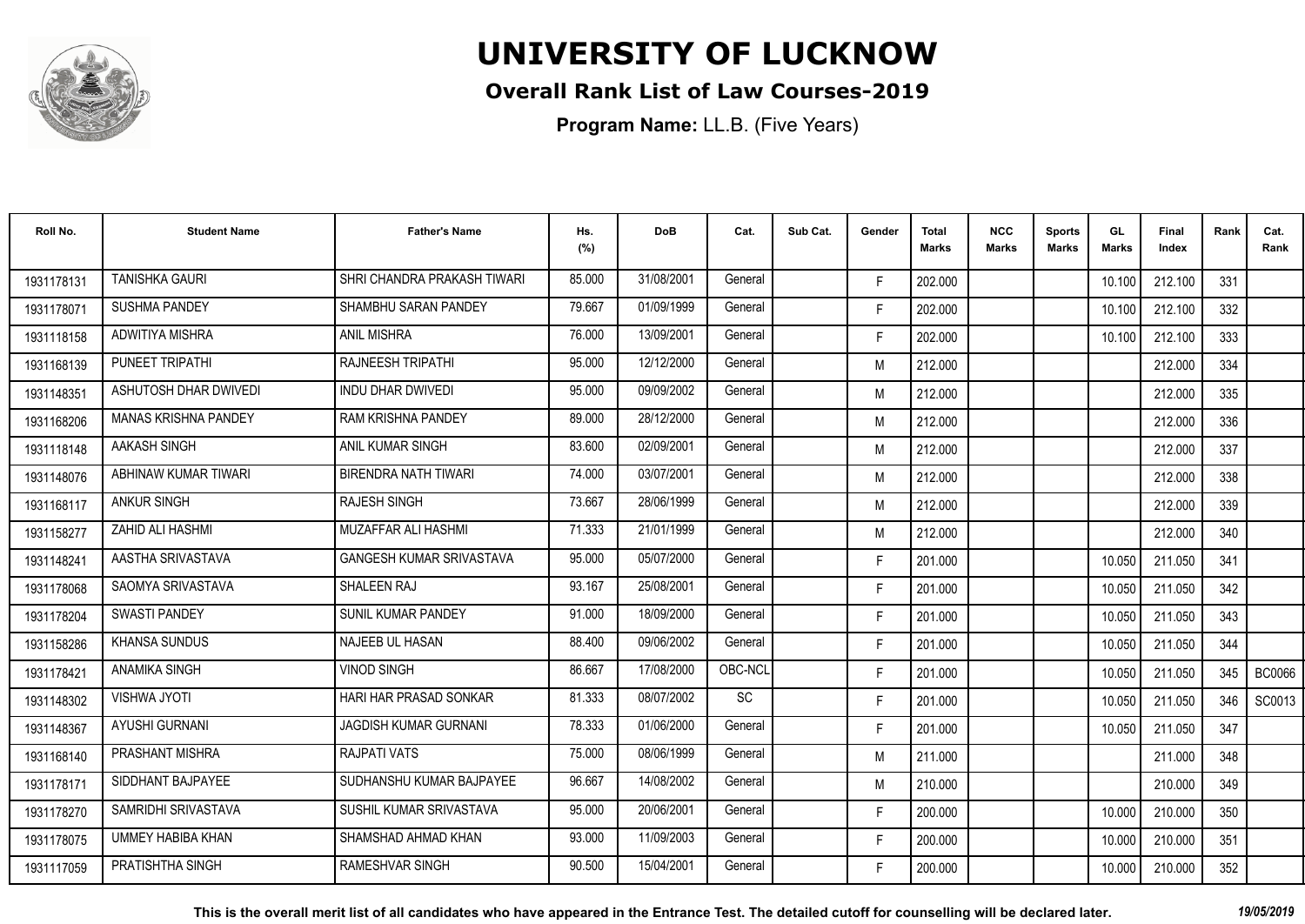

#### **Overall Rank List of Law Courses-2019**

| Roll No.   | <b>Student Name</b>       | <b>Father's Name</b>          | Hs.<br>(%) | <b>DoB</b> | Cat.    | Sub Cat. | Gender | <b>Total</b><br><b>Marks</b> | <b>NCC</b><br>Marks | <b>Sports</b><br><b>Marks</b> | GL<br><b>Marks</b> | Final<br>Index | Rank | Cat.<br>Rank  |
|------------|---------------------------|-------------------------------|------------|------------|---------|----------|--------|------------------------------|---------------------|-------------------------------|--------------------|----------------|------|---------------|
| 1931118247 | <b>VAIBHAV SRIVASTAVA</b> | ASHOK KUMAR SRIVASTAVA        | 90.000     | 27/01/2000 | General |          | M      | 210.000                      |                     |                               |                    | 210.000        | 353  |               |
| 1931178213 | SIDDHARTH SINGH           | <b>SUNIL KUMAR SINGH</b>      | 90.000     | 18/11/2000 | General |          | M      | 210.000                      |                     |                               |                    | 210.000        | 354  |               |
| 1931118075 | AMULYA MISHRA             | AKHILESHWAR MISHRA            | 85.400     | 10/07/2002 | General |          | F.     | 200.000                      |                     |                               | 10.000             | 210.000        | 355  |               |
| 1931158150 | YOGESH KUMAR TIWARI       | <b>MANOJ KUMAR TIWARI</b>     | 83.000     | 01/07/2001 | General |          | M      | 210.000                      |                     |                               |                    | 210.000        | 356  |               |
| 1931178391 | SMRITI SRIVASTAVA         | <b>VINAY KUMAR SRIVASTAVA</b> | 80.167     | 01/08/2000 | General |          | F.     | 200.000                      |                     |                               | 10.000             | 210.000        | 357  |               |
| 1931148068 | RADHA KUMARI              | <b>BINOD KUMAR</b>            | 79.800     | 30/04/1999 | General |          | F.     | 200.000                      |                     |                               | 10.000             | 210.000        | 358  |               |
| 1931148285 | <b>GARGI MISHRA</b>       | <b>GYAN CHANDRA MISRA</b>     | 79.800     | 27/06/2000 | General |          | F.     | 200.000                      |                     |                               | 10.000             | 210.000        | 359  |               |
| 1931118176 | <b>JITIN KUMAR</b>        | <b>ARAM SINGH</b>             | 76.000     | 17/07/2002 | OBC-NCL |          | M      | 210.000                      |                     |                               |                    | 210.000        | 360  | <b>BC0067</b> |
| 1931168331 | ABHINAV AGARWAL           | RAVI PRAKASH AGARWAL          | 75.500     | 24/08/1999 | General |          | M      | 210.000                      |                     |                               |                    | 210.000        | 361  |               |
| 1931148221 | SHANTANU NANDAN           | DURGESH NANDAN                | 90.000     | 10/11/2000 | General |          | M      | 209.000                      |                     |                               |                    | 209.000        | 362  |               |
| 1931168257 | PRASOON TRIPATHI          | <b>RAMAKANT TRIPATHI</b>      | 79.800     | 13/07/2000 | General |          | M      | 209.000                      |                     |                               |                    | 209.000        | 363  |               |
| 1931115042 | <b>SHIVAM MAURYA</b>      | <b>BALAVANT PRASAD</b>        | 79.000     | 01/01/1999 | OBC-NCL |          | M      | 209.000                      |                     |                               |                    | 209.000        | 364  | <b>BC0068</b> |
| 1931178013 | OM NARAYAN                | <b>SARVJIT</b>                | 68.400     | 28/06/2001 | OBC-NCL |          | M      | 209.000                      |                     |                               |                    | 209.000        | 365  | <b>BC0069</b> |
| 1931148036 | <b>RAM JEET</b>           | <b>BANARSI LAL YADAV</b>      | 50.833     | 14/12/1996 | OBC-NCL |          | M      | 209.000                      |                     |                               |                    | 209.000        | 366  | <b>BC0070</b> |
| 1931178214 | <b>MUGDHA SINGH</b>       | <b>SUNIL KUMAR SINGH</b>      | 90.000     | 11/06/2000 | General |          | F.     | 199.000                      |                     |                               | 9.950              | 208.950        | 367  |               |
| 1931178364 | PRAGYA SHAHI              | <b>VIJAY KUMAR SHAHI</b>      | 73.333     | 17/12/1999 | General |          | F.     | 199.000                      |                     |                               | 9.950              | 208.950        | 368  |               |
| 1931168121 | <b>SHIVAM SINGH</b>       | <b>RAJESH SINGH</b>           | 83.000     | 15/07/2000 | General |          | M      | 208.000                      |                     |                               |                    | 208.000        | 369  |               |
| 1931118281 | VARTIKA SRIVASTAVA        | ATUL KUMAR SRIVASTAVA         | 90.167     | 04/11/2001 | General |          | F.     | 198.000                      |                     |                               | 9.900              | 207.900        | 370  |               |
| 1931117002 | AYUSHI SINGH              | <b>AJAY SINGH</b>             | 74.000     | 29/09/2000 | General |          | F.     | 198.000                      |                     |                               | 9.900              | 207.900        | 371  |               |
| 1931178365 | SAUMYA SHUKLA             | <b>VIJAY KUMAR SHUKLA</b>     | 70.000     | 10/06/2000 | General |          | F.     | 198.000                      |                     |                               | 9.900              | 207.900        | 372  |               |
| 1931168349 | <b>AYUSH PANDEY</b>       | RAVINDRA KUMAR PANDEY         | 86.833     | 01/03/2003 | General |          | M      | 207.000                      |                     |                               |                    | 207.000        | 373  |               |
| 1931178166 | <b>AMRITESH PATEL</b>     | SUBHASH SINGH                 | 82.000     | 15/09/2001 | OBC-NCL |          | M      | 207.000                      |                     |                               |                    | 207.000        | 374  | <b>BC0071</b> |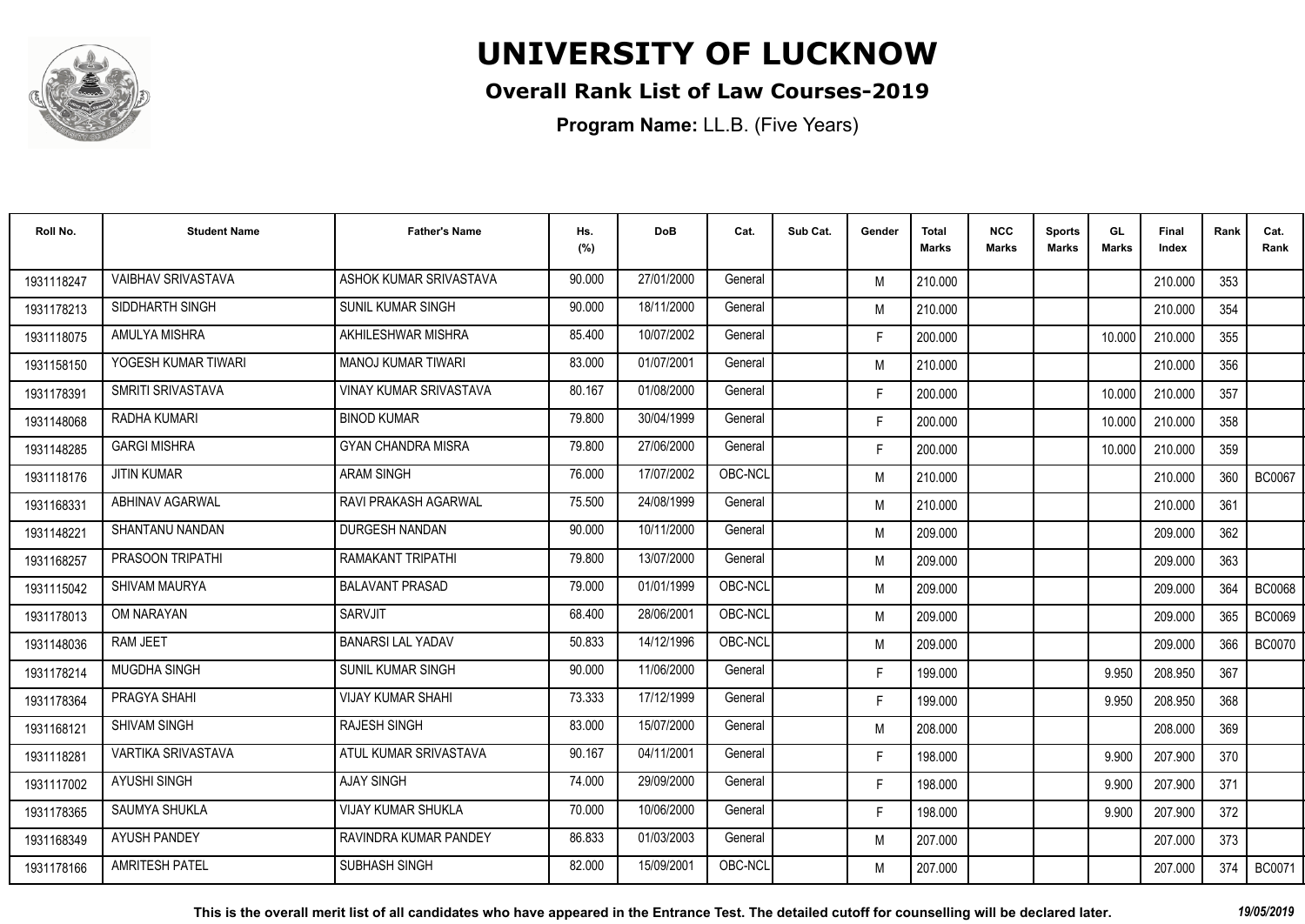

#### **Overall Rank List of Law Courses-2019**

**Program Name:** LL.B. (Five Years)

| Roll No.   | <b>Student Name</b>          | <b>Father's Name</b>       | Hs.<br>(%) | DoB        | Cat.      | Sub Cat. | Gender | <b>Total</b><br><b>Marks</b> | <b>NCC</b><br>Marks | <b>Sports</b><br><b>Marks</b> | GL<br><b>Marks</b> | Final<br>Index | Rank | Cat.<br>Rank  |
|------------|------------------------------|----------------------------|------------|------------|-----------|----------|--------|------------------------------|---------------------|-------------------------------|--------------------|----------------|------|---------------|
| 1931158102 | ADITYA SIDDHARTHA            | <b>MANESHWAR NATH</b>      | 76.000     | 14/06/2000 | General   |          | M      | 207.000                      |                     |                               |                    | 207.000        | 375  |               |
| 1931148435 | <b>AMAN JAISWAL</b>          | <b>KAILASH JAISWAL</b>     | 74.000     | 23/09/2000 | OBC-NCL   |          | M      | 207.000                      |                     |                               |                    | 207.000        | 376  | <b>BC0072</b> |
| 1931178102 | <b>SHIVI GANGWAR</b>         | SHISHU PAL GANGWAR         | 95.000     | 04/01/2000 | OBC-NCL   |          | F.     | 197.000                      |                     |                               | 9.850              | 206.850        | 377  | <b>BC0073</b> |
| 1931168280 | NIDHI VERMA                  | <b>RAMESH KUMAR</b>        | 93.000     | 06/07/2002 | General   |          | F.     | 197.000                      |                     |                               | 9.850              | 206.850        | 378  |               |
| 1931116003 | AKHILESH SHANKAR UPADHYAY    | SHYAM SHANKAR UPADHYAY     | 75.000     | 19/09/1999 | General   |          | M      | 201.000                      | 5.025               |                               |                    | 206.025        | 379  |               |
| 1931158283 | <b>RAVI PRAKASH SINGH</b>    | NAGENDRA PRATAP SINGH      | 94.000     | 20/07/2001 | General   |          | M      | 206.000                      |                     |                               |                    | 206.000        | 380  |               |
| 1931118024 | UTKARSH SINGH                | AJAI VIKRAM SINGH          | 84.600     | 14/12/2000 | General   |          | M      | 206.000                      |                     |                               |                    | 206.000        | 381  |               |
| 1931148269 | <b>AMIT DUBEY</b>            | <b>GOPAL NARAYAN DUBEY</b> | 70.000     | 18/07/2000 | General   |          | M      | 206.000                      |                     |                               |                    | 206.000        | 382  |               |
| 1931148166 | SHUBHAM JAIN                 | DHARMENDRA JAIN            | 64.600     | 12/01/2000 | General   |          | M      | 206.000                      |                     |                               |                    | 206.000        | 383  |               |
| 1931148431 | RIYA UPADHYAY                | JYOTI PRAKASH UPADHYAY     | 93.200     | 23/05/2001 | General   |          | F.     | 196.000                      |                     |                               | 9.800              | 205.800        | 384  |               |
| 1931158387 | <b>MEDHA PANDEY</b>          | PEEYUSH K PANDEY           | 76.667     | 03/01/2001 | General   |          | F.     | 196.000                      |                     |                               | 9.800              | 205.800        | 385  |               |
| 1931168274 | <b>SHWETA SINGH</b>          | RAMENDRA PRATAP SINGH      | 76.000     | 15/07/2001 | <b>SC</b> |          | F.     | 196.000                      |                     |                               | 9.800              | 205.800        | 386  | SC0014        |
| 1931168379 | <b>MALAK ABBAS</b>           | <b>SAGHAR MEHDI</b>        | 89.333     | 17/10/2000 | General   |          | M      | 205.000                      |                     |                               |                    | 205.000        | 387  |               |
| 1931178231 | <b>ASHUTOSH TRIPATHI</b>     | SURENDRA NATH TRIPATHI     | 87.400     | 30/04/2002 | General   |          | M      | 205.000                      |                     |                               |                    | 205.000        | 388  |               |
| 1931158285 | <b>ABHINAY PANDEY</b>        | NAGESH KUMAR PANDEY        | 79.800     | 10/02/2001 | General   |          | M      | 205.000                      |                     |                               |                    | 205.000        | 389  |               |
| 1931158173 | SHOURYA AGARWAL              | MINESH AGARWAL             | 77.800     | 11/12/1998 | General   |          | M      | 205.000                      |                     |                               |                    | 205.000        | 390  |               |
| 1931178447 | SHAURYA MISHRA               | <b>VIVEK MISHRA</b>        | 72.000     | 13/07/2001 | General   |          | M      | 205.000                      |                     |                               |                    | 205.000        | 391  |               |
| 1931158398 | <b>PRAJJWAL HARSH</b>        | PRADEEP JAISWAL            | 70.400     | 12/11/2000 | OBC-NCL   |          | M      | 205.000                      |                     |                               |                    | 205.000        | 392  | <b>BC0074</b> |
| 1931148216 | <b>VAISHNAVI SURYAVANSHI</b> | <b>DIWAKAR SINGH</b>       | 100.000    | 09/04/2001 | General   |          | F.     | 195.000                      |                     |                               | 9.750              | 204.750        | 393  |               |
| 1931148032 | <b>KRITIKA SINGH</b>         | <b>BALRAM SINGH</b>        | 87.500     | 17/07/2002 | General   |          | F.     | 195.000                      |                     |                               | 9.750              | 204.750        | 394  |               |
| 1931168081 | PRACHI YADAV                 | RAJENDRA YADAV             | 82.000     | 14/07/2001 | OBC-NCL   |          | F.     | 195.000                      |                     |                               | 9.750              | 204.750        | 395  | <b>BC0075</b> |
| 1931117025 | <b>ALIYA KHAN</b>            | <b>M K KHAN</b>            | 75.000     | 07/07/2001 | General   |          | F.     | 195.000                      |                     |                               | 9.750              | 204.750        | 396  |               |

**This is the overall merit list of all candidates who have appeared in the Entrance Test. The detailed cutoff for counselling will be declared later.** *19/05/2019*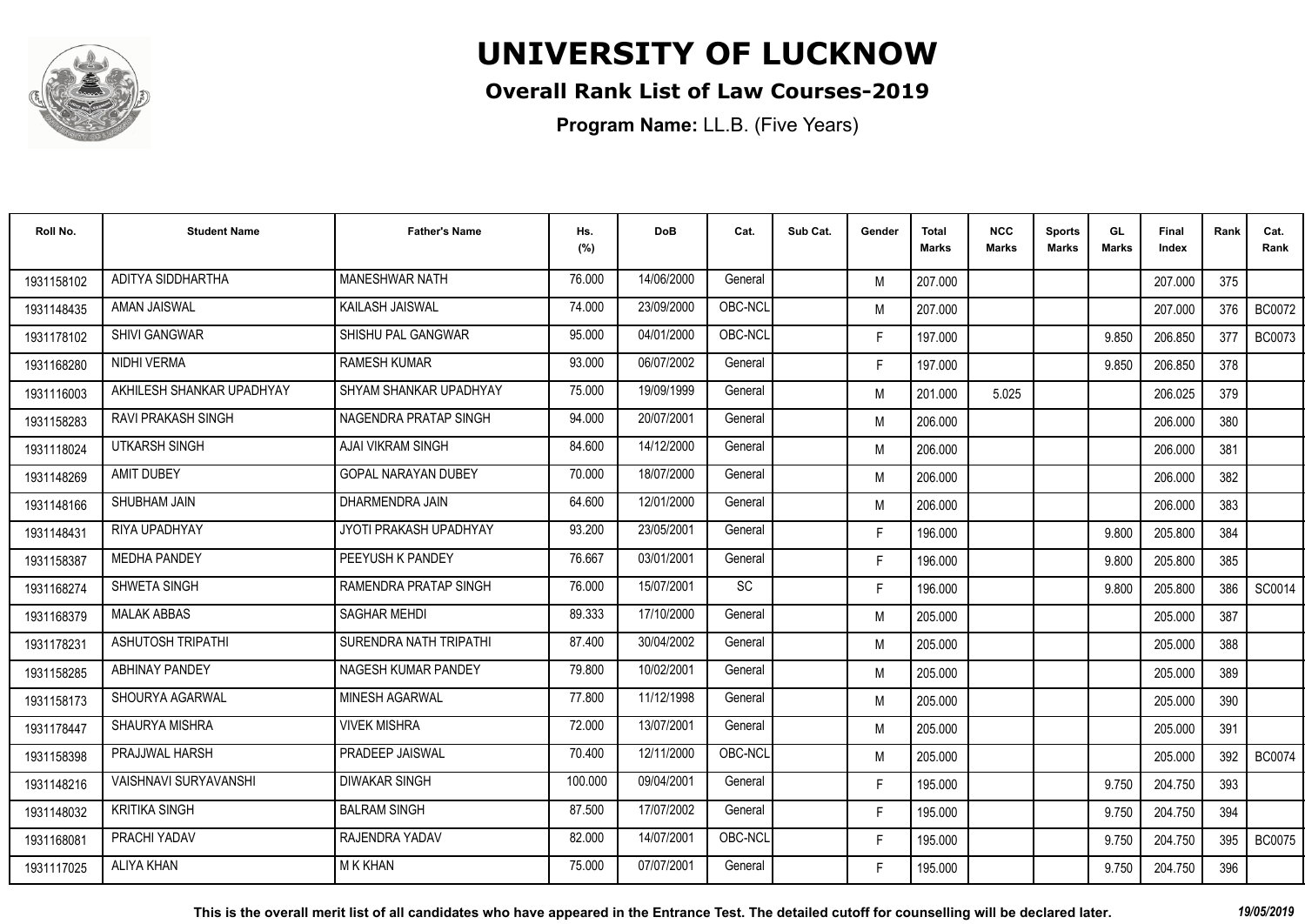

#### **Overall Rank List of Law Courses-2019**

| Roll No.   | <b>Student Name</b>    | <b>Father's Name</b>        | Hs.<br>(%) | <b>DoB</b> | Cat.    | Sub Cat. | Gender | <b>Total</b><br><b>Marks</b> | <b>NCC</b><br><b>Marks</b> | <b>Sports</b><br><b>Marks</b> | GL<br><b>Marks</b> | <b>Final</b><br>Index | Rank | Cat.<br>Rank  |
|------------|------------------------|-----------------------------|------------|------------|---------|----------|--------|------------------------------|----------------------------|-------------------------------|--------------------|-----------------------|------|---------------|
| 1931118226 | <b>RITESH KUMAR</b>    | <b>ASHOK KUMAR</b>          | 86.333     | 15/05/2001 | OBC-NCL |          | M      | 204.000                      |                            |                               |                    | 204.000               | 397  | <b>BC0076</b> |
| 1931168296 | <b>SUNDARAM YADAV</b>  | RAMKUMAR YADAV              | 82.667     | 20/07/2002 | OBC-CL  |          | M      | 204.000                      |                            |                               |                    | 204.000               | 398  |               |
| 1931114004 | ANKIT KUMAR YADAV      | SAUDAGAR YADAV              | 78.400     | 27/07/1999 | OBC-CL  |          | M      | 204.000                      |                            |                               |                    | 204.000               | 399  |               |
| 1931118119 | <b>SATYAM MISHRA</b>   | ANAND KUMAR MISHRA          | 78.167     | 06/07/2001 | General |          | M      | 204.000                      |                            |                               |                    | 204.000               | 400  |               |
| 1931158035 | <b>SIDDHARTH</b>       | <b>LALTA PRASAD</b>         | 77.167     | 21/03/2001 | SC      |          | M      | 204.000                      |                            |                               |                    | 204.000               | 401  | SC0015        |
| 1931168345 | DIVYANSH KUMAR GUPTA   | <b>RAVINDRA GUPTA</b>       | 74.000     | 11/02/2000 | OBC-NCL |          | M      | 204.000                      |                            |                               |                    | 204.000               | 402  | <b>BC0077</b> |
| 1931118123 | <b>TANISHKA TIWARI</b> | ANAND KUMAR TIWARI          | 76.833     | 10/06/2001 | General |          | F.     | 194.000                      |                            |                               | 9.700              | 203.700               | 403  |               |
| 1931148188 | SHIVANI JAISWAL        | <b>DILIP JAISWAL</b>        | 76.000     | 08/08/1998 | OBC-NCL |          | F.     | 194.000                      |                            |                               | 9.700              | 203.700               | 404  | <b>BC0078</b> |
| 1931168152 | <b>SATVIK RAKESH</b>   | <b>RAKESH KUMAR</b>         | 100.000    | 05/04/2001 | General |          | M      | 203.000                      |                            |                               |                    | 203.000               | 405  |               |
| 1931148454 | <b>KARTIKEY PANDEY</b> | KANTI BHUSHAN PANDEY        | 96.000     | 29/08/2002 | General |          | M      | 203.000                      |                            |                               |                    | 203.000               | 406  |               |
| 1931158054 | <b>MOHIT VERMA</b>     | <b>LAVLESH VERMA</b>        | 81.167     | 18/09/2000 | OBC-NCL |          | M      | 203.000                      |                            |                               |                    | 203.000               | 407  | <b>BC0079</b> |
| 1931118284 | PRAKHAR AWASTHI        | <b>AVADHESH AWASTHI</b>     | 80.000     | 22/07/2001 | General |          | M      | 203.000                      |                            |                               |                    | 203.000               | 408  |               |
| 1931148098 | PRIYANSHU TRIPATHI     | <b>BRIJKISHOR TRIPATHI</b>  | 77.000     | 12/01/2001 | General |          | M      | 203.000                      |                            |                               |                    | 203.000               | 409  |               |
| 1931158104 | SHUBHAM SINGH          | <b>MANGAL SINGH</b>         | 70.833     | 15/05/2000 | General |          | M      | 203.000                      |                            |                               |                    | 203.000               | 410  |               |
| 1931158237 | <b>VAISHNAVI YADAV</b> | MR. ARVIND YADAV            | 100.000    | 14/01/2002 | OBC-CL  |          | F.     | 193.000                      |                            |                               | 9.650              | 202.650               | 411  |               |
| 1931112001 | KM ASRA ZAINAB         | AQEEL AHMAD                 | 86.500     | 04/09/2001 | OBC-CL  |          | F.     | 193.000                      |                            |                               | 9.650              | 202.650               | 412  |               |
| 1931148283 | <b>SHIVANGI</b>        | <b>GYAN CHAND GUPTA</b>     | 66.167     | 01/01/2002 | OBC-NCL |          | F.     | 193.000                      |                            |                               | 9.650              | 202.650               | 413  | <b>BC0080</b> |
| 1931148427 | <b>TANMAY BISHT</b>    | <b>JS BISHT</b>             | 88.333     | 24/11/2000 | General |          | M      | 202.000                      |                            |                               |                    | 202.000               | 414  |               |
| 1931178095 | HIMANSHU YADAV         | SHEELENDRA KUMAR            | 85.667     | 08/10/2002 | OBC-NCL |          | M      | 202.000                      |                            |                               |                    | 202.000               | 415  | <b>BC0081</b> |
| 1931118008 | AHAD ABDUL MOIN        | <b>ABDUL MOIN</b>           | 85.600     | 13/06/2001 | General |          | M      | 202.000                      |                            |                               |                    | 202.000               | 416  |               |
| 1931148225 | <b>TALHA</b>           | EHRARUZZAMA                 | 82.167     | 07/08/2002 | General |          | M      | 202.000                      |                            |                               |                    | 202.000               | 417  |               |
| 1931148376 | HIMANSHU UPADHYAY      | <b>JAI KRISHNA UPADHYAY</b> | 81.667     | 03/07/2001 | General |          | M      | 202.000                      |                            |                               |                    | 202.000               | 418  |               |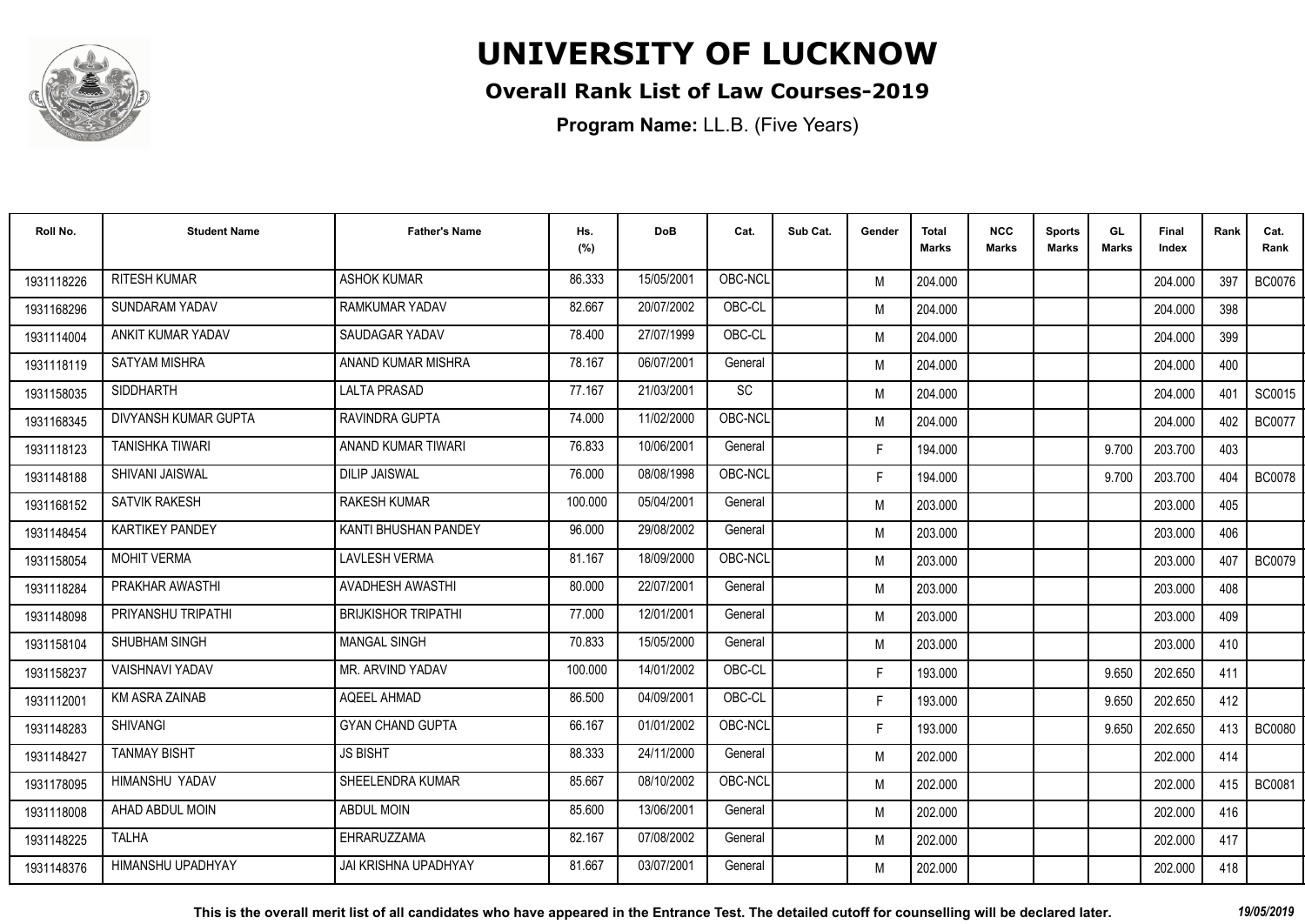

#### **Overall Rank List of Law Courses-2019**

**Program Name:** LL.B. (Five Years)

| Roll No.   | <b>Student Name</b>       | <b>Father's Name</b>         | Hs.<br>(%) | <b>DoB</b> | Cat.      | Sub Cat.  | Gender | <b>Total</b><br><b>Marks</b> | <b>NCC</b><br><b>Marks</b> | <b>Sports</b><br><b>Marks</b> | GL<br><b>Marks</b> | <b>Final</b><br>Index | Rank | Cat.<br>Rank  |
|------------|---------------------------|------------------------------|------------|------------|-----------|-----------|--------|------------------------------|----------------------------|-------------------------------|--------------------|-----------------------|------|---------------|
| 1931118272 | <b>MOHAMMAD ABBAS</b>     | <b>ATHAR HUSAIN</b>          | 74.833     | 29/06/2001 | General   |           | M      | 202.000                      |                            |                               |                    | 202.000               | 419  |               |
| 1931117062 | SHIVANSH TRIPATHI         | SACHIDANAND GHAN TRIPATHI    | 70.000     | 06/05/2001 | General   |           | M      | 202.000                      |                            |                               |                    | 202.000               | 420  |               |
| 1931178026 | <b>VISHAL SHARMA</b>      | SATYA BHAN SHARMA            | 66.000     | 15/07/2000 | General   |           | M      | 202.000                      |                            |                               |                    | 202.000               | 421  |               |
| 1931148054 | <b>ADITYA MISHRA</b>      | <b>BHASKAR MISHRA</b>        | 62.600     | 25/10/2000 | General   |           | M      | 202.000                      |                            |                               |                    | 202.000               | 422  |               |
| 1931168244 | RADHIKA YADAV             | <b>RAM SAMUJH YADAV</b>      | 76.000     | 12/12/2000 | OBC-CL    |           | F.     | 192.000                      |                            |                               | 9.600              | 201.600               | 423  |               |
| 1931148224 | <b>SEEMANT SINGH</b>      | <b>DWIP SINGH</b>            | 76.000     | 14/01/1999 | General   |           | M      | 201.000                      |                            |                               |                    | 201.000               | 424  |               |
| 1931118181 | KUMAR KARTIKEY MISHRA     | ARUN KUMAR MISHRA            | 72.333     | 15/07/2000 | General   |           | M      | 201.000                      |                            |                               |                    | 201.000               | 425  |               |
| 1931158012 | RUPALI CHOURASIA          | KRISHNA KUMAR CHOURASIA      | 85.200     | 06/07/2001 | General   |           | F.     | 191.000                      |                            |                               | 9.550              | 200.550               | 426  |               |
| 1931148201 | ANURAG MISHRA             | DINESH KUMAR MISHRA          | 88.000     | 20/03/2002 | General   |           | M      | 200.000                      |                            |                               |                    | 200.000               | 427  |               |
| 1931168096 | <b>DIVYANKAR SINGH</b>    | RAJESH KUMAR SINGH           | 87.400     | 31/12/2000 | General   |           | M      | 200.000                      |                            |                               |                    | 200.000               | 428  |               |
| 1931168170 | YOGESH PANDEY             | <b>RAKESH PANDEY</b>         | 77.800     | 04/09/2000 | General   |           | M      | 200.000                      |                            |                               |                    | 200.000               | 429  |               |
| 1931158444 | <b>VERTIKA SRIVASTAVA</b> | PRAVEEN KUMAR SRIVASTAVA     | 73.800     | 14/10/2000 | General   |           | M      | 200.000                      |                            |                               |                    | 200.000               | 430  |               |
| 1931158367 | <b>DIVYA SHUKLA</b>       | PANKAJ KUMAR SHUKLA          | 91.200     | 20/01/2002 | General   |           | F.     | 190.000                      |                            |                               | 9.500              | 199.500               | 431  |               |
| 1931148421 | <b>MONIKA VERMA</b>       | JITENDRA NATH VERMA          | 90.667     | 25/04/2002 | OBC-NCL   |           | F.     | 190.000                      |                            |                               | 9.500              | 199.500               | 432  | <b>BC0082</b> |
| 1931178387 | <b>SHIVANGI MISHRA</b>    | <b>VIMLESH PRASAD MISHRA</b> | 84.667     | 28/08/2001 | General   |           | F.     | 190.000                      |                            |                               | 9.500              | 199.500               | 433  |               |
| 1931148189 | PRANJALA RAJ              | <b>DILIP KUMAR</b>           | 81.667     | 27/12/2001 | <b>SC</b> |           | F.     | 190.000                      |                            |                               | 9.500              | 199.500               | 434  | SC0016        |
| 1931148337 | ARYAKI H. KAUSHIK         | <b>HRADAYESH KAUSHIK</b>     | 77.167     | 15/01/2001 | General   |           | F.     | 190.000                      |                            |                               | 9.500              | 199.500               | 435  |               |
| 1931148236 | BHAMINI BARANWAL          | <b>GAJANAND BARANWAL</b>     | 72.211     | 17/06/2000 | General   |           | F.     | 190.000                      |                            |                               | 9.500              | 199.500               | 436  |               |
| 1931148217 | RAVI PRAKASH YADAV        | DOODHNATH YADAV              | 74.000     | 16/08/2000 | OBC-NCL   |           | M      | 199.000                      |                            |                               |                    | 199.000               | 437  | <b>BC0083</b> |
| 1931148136 | <b>SRISHTI</b>            | DAYANAND PRASAD              | 93.200     | 28/11/1999 | <b>SC</b> |           | F.     | 189.000                      |                            |                               | 9.450              | 198.450               | 438  | SC0017        |
| 1931111007 | PRAGYA JAISWAL            | DHARMENDRA KUMAR JAISWAL     | 91.200     | 08/06/2002 | OBC-NCL   | <b>PH</b> | F.     | 189.000                      |                            |                               | 9.450              | 198.450               | 439  | <b>BC0084</b> |
| 1931148237 | <b>MANSHI KESHRI</b>      | <b>GANESH PRASAD KESHRI</b>  | 75.000     | 19/02/2000 | General   |           | F.     | 189.000                      |                            |                               | 9.450              | 198.450               | 440  |               |

**This is the overall merit list of all candidates who have appeared in the Entrance Test. The detailed cutoff for counselling will be declared later.** *19/05/2019*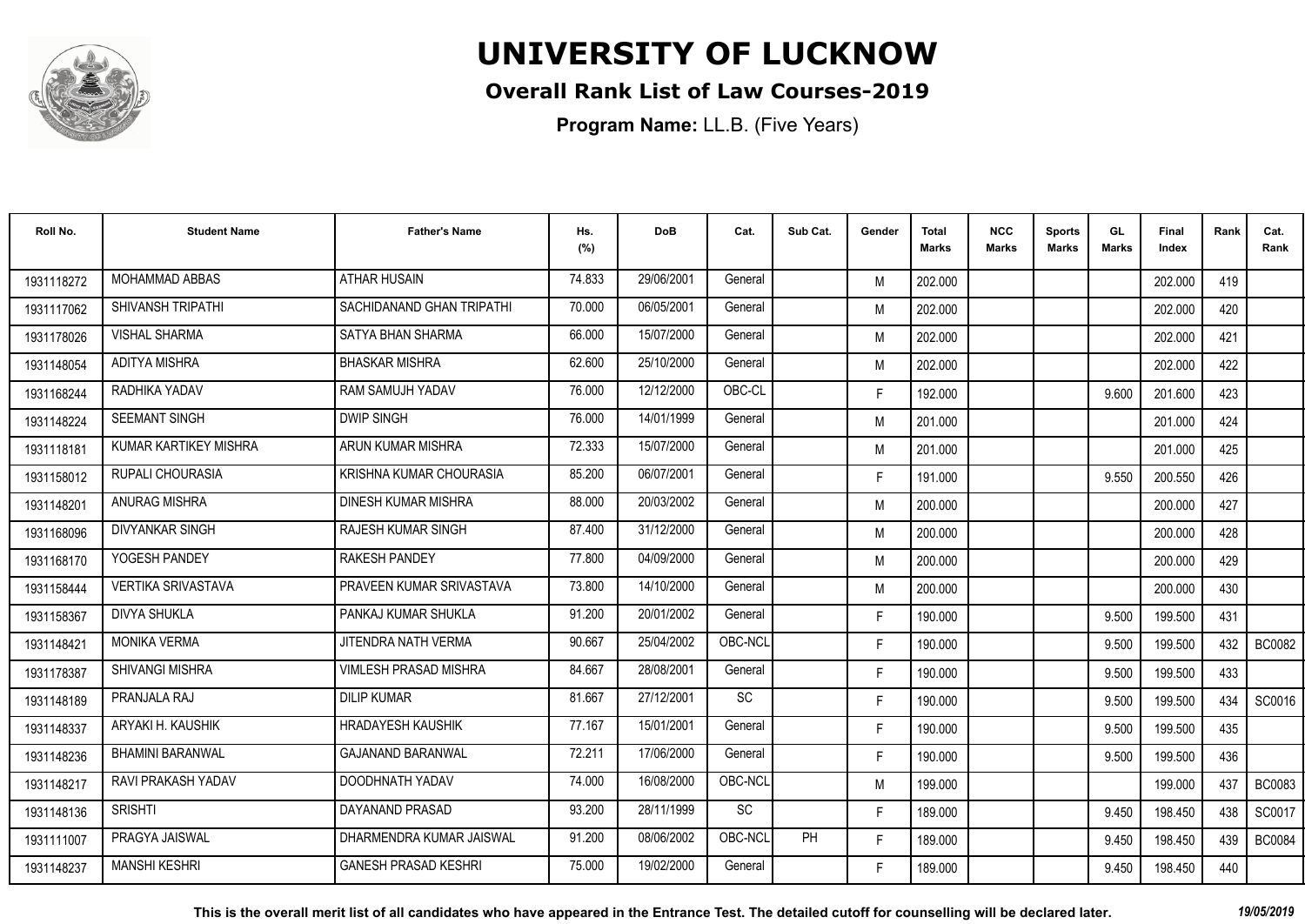

#### **Overall Rank List of Law Courses-2019**

| Roll No.   | <b>Student Name</b>             | <b>Father's Name</b>         | Hs.<br>(%) | <b>DoB</b> | Cat.    | Sub Cat.   | Gender | Total<br>Marks | <b>NCC</b><br>Marks | <b>Sports</b><br><b>Marks</b> | GL<br><b>Marks</b> | <b>Final</b><br>Index | Rank | Cat.<br>Rank  |
|------------|---------------------------------|------------------------------|------------|------------|---------|------------|--------|----------------|---------------------|-------------------------------|--------------------|-----------------------|------|---------------|
| 1931148410 | SHRESHTH MISHRA                 | JEETENDRA MISHRA             | 91.833     | 15/06/2001 | General |            | M      | 198.000        |                     |                               |                    | 198.000               | 441  |               |
| 1931178310 | KUNWAR VEER VIKRAM PRATAP SINGH | <b>UMA NATH SINGH</b>        | 90.000     | 07/03/2002 | General |            | M      | 198.000        |                     |                               |                    | 198.000               | 442  |               |
| 1931178082 | <b>ABHAY DUBEY</b>              | SHARAD DUBEY                 | 81.600     | 17/07/1998 | General |            | M      | 198.000        |                     |                               |                    | 198.000               | 443  |               |
| 1931178073 | MOHAMMED HAMZA SHAMIM           | <b>SHAMIM AHMED</b>          | 72.167     | 25/12/2000 | General |            | M      | 198.000        |                     |                               |                    | 198.000               | 444  |               |
| 1931168301 | <b>SHREYANSHI SINGH</b>         | <b>RAMPRATAP SINGH</b>       | 100.000    | 11/10/2000 | OBC-CL  |            | F.     | 188.000        |                     |                               | 9.400              | 197.400               | 445  |               |
| 1931118083 | SHRISHTI KUSHWAHA               | ALOK KUSHWAHA                | 91.667     | 01/01/2001 | General |            | F.     | 188.000        |                     |                               | 9.400              | 197.400               | 446  |               |
| 1931148467 | <b>AGRIMA CHAUDHARY</b>         | KEDAR NATH CHAUDHARY         | 90.000     | 21/07/2002 | OBC-NCL |            | F.     | 188.000        |                     |                               | 9.400              | 197.400               | 447  | <b>BC0085</b> |
| 1931178429 | RIYA YADAV                      | <b>VIRENDRA PRATAP</b>       | 78.667     | 13/11/2000 | OBC-NCL |            | F.     | 188.000        |                     |                               | 9.400              | 197.400               | 448  | BC0086        |
| 1931178151 | <b>VAISHNAVI</b>                | SIDDHESWAR PRASAD SRIVASTAVA | 74.000     | 11/04/2000 | General |            | F.     | 188.000        |                     |                               | 9.400              | 197.400               | 449  |               |
| 1931168412 | SHWETA TIWARI                   | SANJAY KUMAR TIWARI          | 70.000     | 16/07/2000 | General |            | F.     | 188.000        |                     |                               | 9.400              | 197.400               | 450  |               |
| 1931148394 | <b>PRINCE PRATAP SINGH</b>      | <b>JAMAWANT SINGH</b>        | 95.000     | 15/12/2000 | General |            | M      | 197.000        |                     |                               |                    | 197.000               | 451  |               |
| 1931168245 | RAHUL PRAJAPATI                 | <b>RAM SHANKAR</b>           | 95.000     | 12/03/2002 | OBC-NCL |            | M      | 197.000        |                     |                               |                    | 197.000               | 452  | <b>BC0087</b> |
| 1931158448 | ARUN KUMAR SINGH                | PRAVINDRA KUMAR              | 95.000     | 27/10/2002 | SC      |            | M      | 197.000        |                     |                               |                    | 197.000               | 453  | SC0018        |
| 1931178275 | <b>DHIMAAN DUTTA</b>            | <b>SWARUP DUTTA</b>          | 93.000     | 25/12/2000 | General |            | M      | 197.000        |                     |                               |                    | 197.000               | 454  |               |
| 1931168078 | MUKUL PRATAP SINGH CHAUHAN      | RAJENDRA SINGH CHAUHAN       | 85.000     | 06/07/2000 | General |            | M      | 197.000        |                     |                               |                    | 197.000               | 455  |               |
| 1931148266 | <b>MANAS DUTT TRIPATHI</b>      | <b>GIRJESH DUTT TRIPATHI</b> | 83.600     | 29/09/2003 | General |            | M      | 197.000        |                     |                               |                    | 197.000               | 456  |               |
| 1931178206 | <b>ARYAN PATHAK</b>             | <b>SUNIL KUMAR PATHAK</b>    | 76.000     | 19/11/2000 | General |            | M      | 197.000        |                     |                               |                    | 197.000               | 457  |               |
| 1931178469 | AVNEESH PRATAP SINGH            | YUGARAJ SINGH                | 62.667     | 09/06/1998 | OBC-NCL |            | M      | 197.000        |                     |                               |                    | 197.000               | 458  | <b>BC0088</b> |
| 1931118041 | ADITI SRIVASTAVA                | AJAY KUMAR SRIVASTAVA        | 95.000     | 16/01/2002 | General |            | F.     | 187.000        |                     |                               | 9.350              | 196.350               | 459  |               |
| 1931114002 | <b>SHAFAQ RASHID</b>            | <b>RASHID ILAHI</b>          | 93.000     | 02/06/2001 | OBC-CL  | <b>DFF</b> | F.     | 187.000        |                     |                               | 9.350              | 196.350               | 460  |               |
| 1931178278 | <b>WASIA ZAIDI</b>              | SYED HASAN ABBAS ZAIDI       | 85.833     | 21/07/2000 | General |            | F.     | 187.000        |                     |                               | 9.350              | 196.350               | 461  |               |
| 1931158207 | <b>UNZILA FATIMA</b>            | <b>MOHD MOID</b>             | 82.400     | 02/12/1999 | OBC-NCL |            | F.     | 187.000        |                     |                               | 9.350              | 196.350               | 462  | <b>BC0089</b> |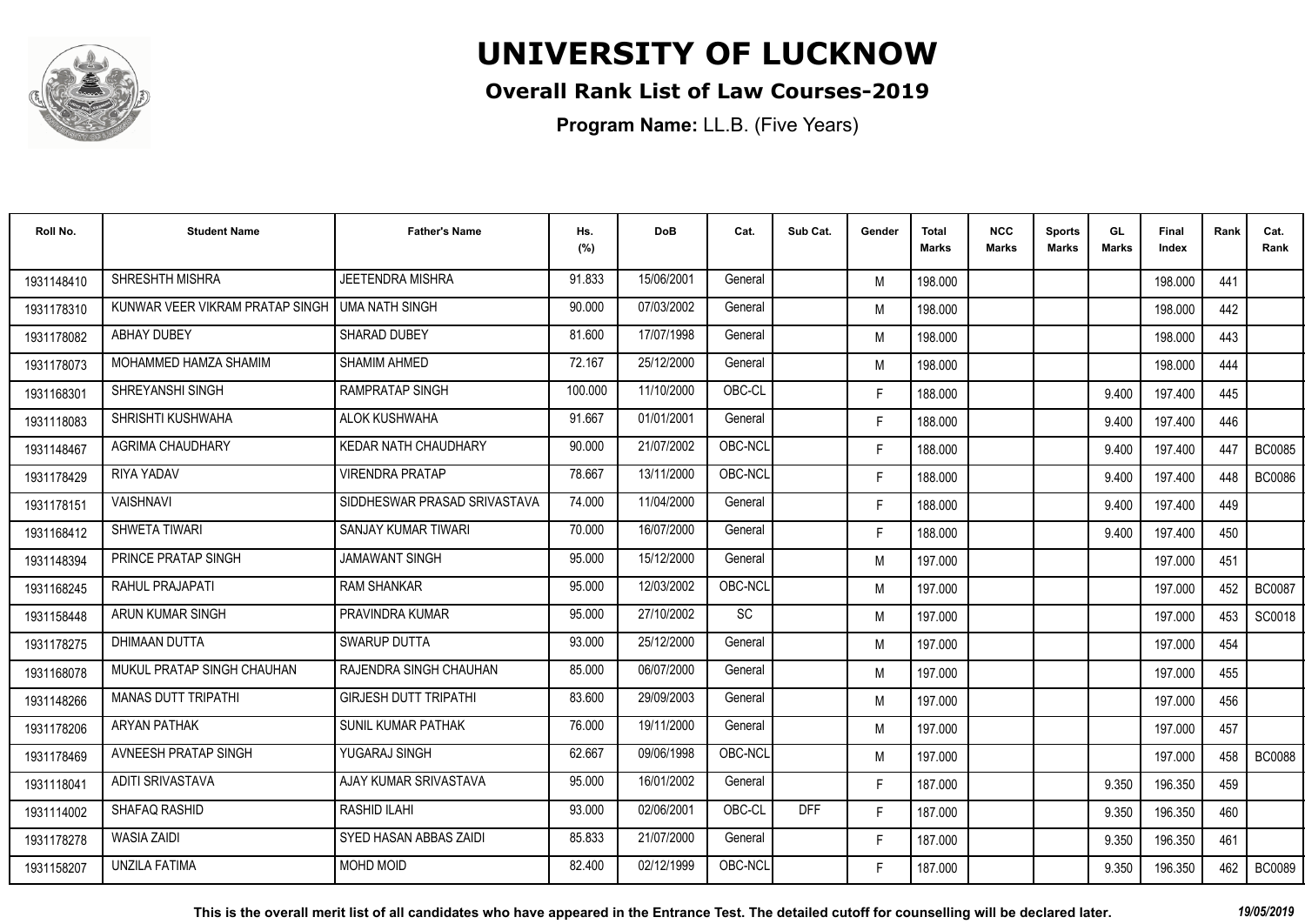

#### **Overall Rank List of Law Courses-2019**

| Roll No.   | <b>Student Name</b>       | <b>Father's Name</b>          | Hs.<br>(%) | <b>DoB</b> | Cat.    | Sub Cat.  | Gender | <b>Total</b><br><b>Marks</b> | <b>NCC</b><br><b>Marks</b> | <b>Sports</b><br><b>Marks</b> | GL<br><b>Marks</b> | <b>Final</b><br>Index | Rank | Cat.<br>Rank  |
|------------|---------------------------|-------------------------------|------------|------------|---------|-----------|--------|------------------------------|----------------------------|-------------------------------|--------------------|-----------------------|------|---------------|
| 1931168013 | AARUSHI SHARMA            | RADHESHYAM SHARMA             | 79.800     | 29/01/1997 | OBC-NCL |           | F.     | 187.000                      |                            |                               | 9.350              | 196.350               | 463  | <b>BC0090</b> |
| 1931148024 | <b>SUMAN KUMARI</b>       | <b>BAL KISHUN SINGH</b>       | 78.000     | 28/11/2001 | General |           | F.     | 187.000                      |                            |                               | 9.350              | 196.350               | 464  |               |
| 1931118168 | AISHWARYA SINGH           | ANUJ KUMAR SINGH              | 76.500     | 13/02/2000 | General |           | F.     | 187.000                      |                            |                               | 9.350              | 196.350               | 465  |               |
| 1931168024 | AKHAND PRATAP SINGH       | <b>RAGHVENDRA SINGH</b>       | 83.667     | 24/10/2000 | General |           | M      | 196.000                      |                            |                               |                    | 196.000               | 466  |               |
| 1931148260 | <b>OMIT MISHRA</b>        | <b>GIRISH KUMAR MISHRA</b>    | 83.600     | 14/10/2002 | General |           | M      | 196.000                      |                            |                               |                    | 196.000               | 467  |               |
| 1931168207 | ADITYA SAHU               | <b>RAM KRISHNA SAHU</b>       | 76.000     | 05/02/2002 | OBC-CL  |           | M      | 196.000                      |                            |                               |                    | 196.000               | 468  |               |
| 1931158086 | <b>AKSHITA SINGH</b>      | <b>MAHENDRA VIKRAM SINGH</b>  | 91.000     | 06/02/2003 | General |           | F.     | 186.000                      |                            |                               | 9.300              | 195.300               | 469  |               |
| 1931158381 | AKANKSHA DWIVEDI          | PAWAN KUMAR DWIVEDI           | 88.500     | 03/09/2001 | General |           | F.     | 186.000                      |                            |                               | 9.300              | 195.300               | 470  |               |
| 1931158414 | <b>VIPASHYANA SINGH</b>   | PRAFULLA KUMAR SINGH          | 81.895     | 12/08/1999 | General |           | F.     | 186.000                      |                            |                               | 9.300              | 195.300               | 471  |               |
| 1931117018 | <b>SANGRAM SINGH</b>      | <b>JAGVENDRA SINGH</b>        | 66.400     | 01/07/2000 | General |           | M      | 186.000                      |                            | 9.300                         |                    | 195.300               | 472  |               |
| 1931178299 | HARSHPREET SINGH HORA     | <b>TEJPAL SINGH</b>           | 87.000     | 31/08/2001 | General |           | M      | 195.000                      |                            |                               |                    | 195.000               | 473  |               |
| 1931113002 | PALLAV SHUKLA             | RAJEEV SHUKLA                 | 86.333     | 19/09/2000 | General | <b>CT</b> | M      | 195.000                      |                            |                               |                    | 195.000               | 474  |               |
| 1931168217 | AYUSH YADAV               | <b>RAM KUMAR YADAV</b>        | 85.833     | 05/03/2002 | OBC-NCL |           | M      | 195.000                      |                            |                               |                    | 195.000               | 475  | <b>BC0091</b> |
| 1931158355 | RAJIV NAYAN AGRAHARI      | ONKAR NATH AGRAHARI           | 74.667     | 06/02/1998 | General |           | M      | 195.000                      |                            |                               |                    | 195.000               | 476  |               |
| 1931117007 | ADITYA PRATAP SINGH       | ANAND KUMAR SINGH             | 70.833     | 18/12/2001 | General |           | M      | 195.000                      |                            |                               |                    | 195.000               | 477  |               |
| 1931158464 | NAVYA SHUKLA              | PULKESH KUMAR SHUKLA          | 100.000    | 05/01/2002 | General |           | F.     | 185.000                      |                            |                               | 9.250              | 194.250               | 478  |               |
| 1931178277 | <b>HIFZA KHATOON</b>      | SYED FIROZ AHMED              | 95.000     | 29/08/2002 | General |           | F.     | 185.000                      |                            |                               | 9.250              | 194.250               | 479  |               |
| 1931158128 | <b>VAISHNAVEE KAUSHAL</b> | <b>MANOJ KUMAR KAUSHAL</b>    | 93.000     | 27/04/2001 | General |           | F.     | 185.000                      |                            |                               | 9.250              | 194.250               | 480  |               |
| 1931178362 | <b>NEHA KUMARI</b>        | <b>VIJAY KUMAR PATHAK</b>     | 79.400     | 19/02/1999 | General |           | F.     | 185.000                      |                            |                               | 9.250              | 194.250               | 481  |               |
| 1931118049 | VANSHIKA BHARDWAJ         | <b>AJAY SHARMA</b>            | 79.000     | 19/08/2001 | General |           | F.     | 185.000                      |                            |                               | 9.250              | 194.250               | 482  |               |
| 1931158148 | PANKHURI SRIVASTAVA       | <b>MANOJ KUMAR SRIVASTAVA</b> | 77.167     | 18/09/2000 | General |           | F.     | 185.000                      |                            |                               | 9.250              | 194.250               | 483  |               |
| 1931178224 | <b>ANCHITA GUPTA</b>      | <b>SURENDRA KUMAR</b>         | 75.333     | 01/08/2000 | General |           | F.     | 185.000                      |                            |                               | 9.250              | 194.250               | 484  |               |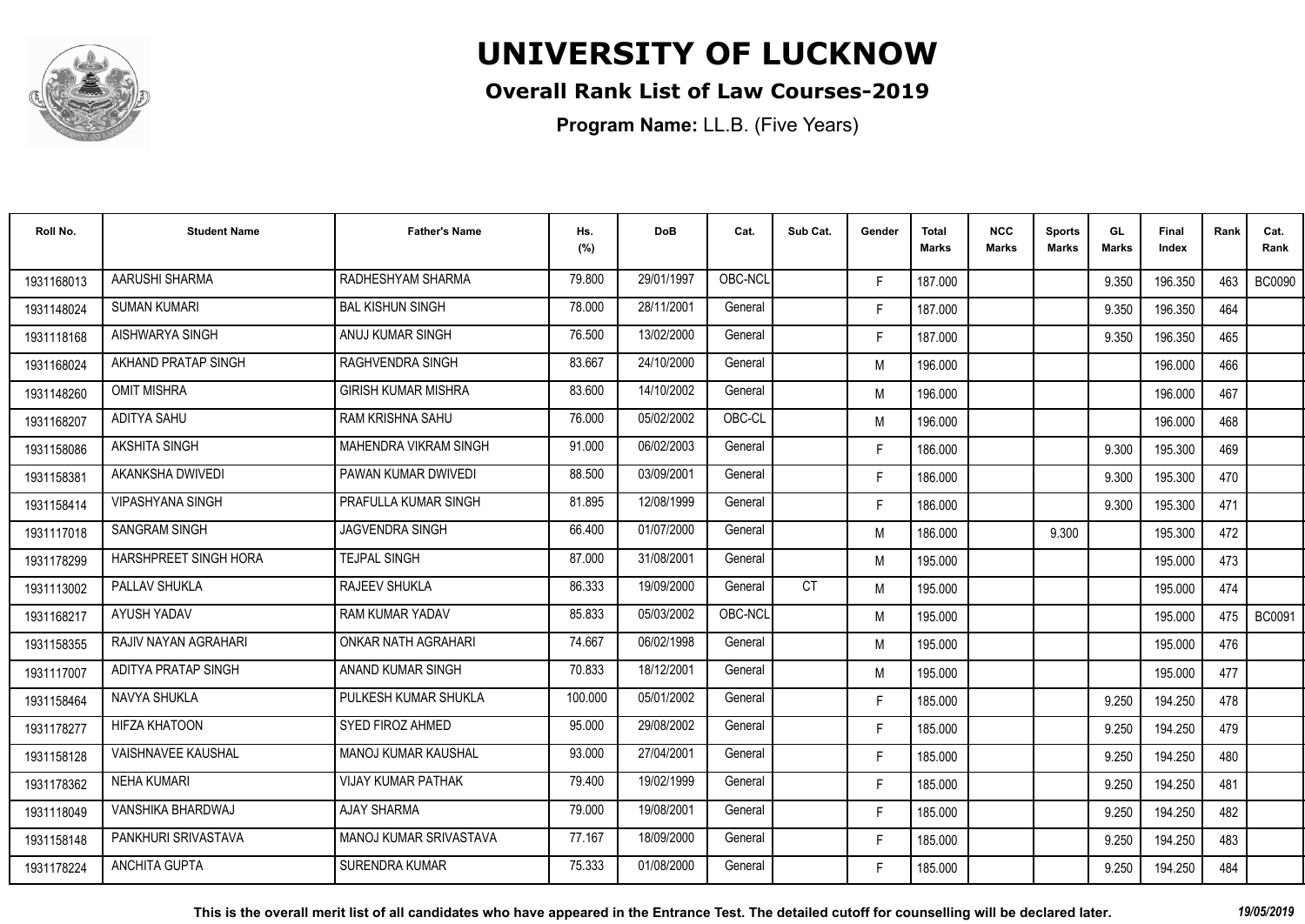

#### **Overall Rank List of Law Courses-2019**

| Roll No.   | <b>Student Name</b>     | <b>Father's Name</b>             | Hs.<br>(%) | <b>DoB</b> | Cat.    | Sub Cat. | Gender | Total<br>Marks | <b>NCC</b><br>Marks | <b>Sports</b><br><b>Marks</b> | GL<br><b>Marks</b> | <b>Final</b><br>Index | Rank | Cat.<br>Rank  |
|------------|-------------------------|----------------------------------|------------|------------|---------|----------|--------|----------------|---------------------|-------------------------------|--------------------|-----------------------|------|---------------|
| 1931117080 | SIDDHARTH SHEKHAR SINGH | <b>VIJAY SHEKHAR SINGH</b>       | 91.667     | 03/01/2002 | General |          | M      | 194.000        |                     |                               |                    | 194.000               | 485  |               |
| 1931118182 | UTKARSH SHUKLA          | ARUN KUMAR SHUKLA                | 88.400     | 08/03/2002 | General |          | M      | 194.000        |                     |                               |                    | 194.000               | 486  |               |
| 1931178165 | <b>RAGHVENDRA SINGH</b> | SUBHASH SINGH                    | 83.600     | 23/03/2002 | General |          | M      | 194.000        |                     |                               |                    | 194.000               | 487  |               |
| 1931158136 | ARUSHI SHUKLA           | <b>MANOJ KUMAR SHUKLA</b>        | 95.833     | 20/01/2002 | General |          | F.     | 184.000        |                     |                               | 9.200              | 193.200               | 488  |               |
| 1931178158 | <b>DEEPSHIKHA</b>       | <b>SUBASH PRAJAPATI</b>          | 89.400     | 23/06/2002 | OBC-NCL |          | F.     | 184.000        |                     |                               | 9.200              | 193.200               | 489  | <b>BC0092</b> |
| 1931118067 | <b>SUYASH SAXENA</b>    | AKHILESH KUMAR SAXENA            | 94.167     | 27/02/2001 | General |          | M      | 193.000        |                     |                               |                    | 193.000               | 490  |               |
| 1931148264 | PARITOSH RAM TRIPATHI   | <b>GIRIWARDHARI RAM TRIPATHI</b> | 91.000     | 26/08/2000 | General |          | M      | 193.000        |                     |                               |                    | 193.000               | 491  |               |
| 1931168252 | <b>TULIKA KUMARI</b>    | <b>RAM VIJAY SHARMA</b>          | 89.200     | 18/03/2001 | General |          | M      | 193.000        |                     |                               |                    | 193.000               | 492  |               |
| 1931178185 | ANIRUDDH BHARTI         | <b>SUKHRAM BHARTI</b>            | 77.800     | 05/06/2000 | SC      |          | M      | 193.000        |                     |                               |                    | 193.000               | 493  | SC0019        |
| 1931148133 | ANAND RAJ SINGH         | <b>DATA RAM</b>                  | 67.333     | 26/03/2000 | SC      |          | M      | 193.000        |                     |                               |                    | 193.000               | 494  | SC0020        |
| 1931148208 | ARUNIMA SINGH           | <b>DINESH SINGH</b>              | 79.333     | 30/10/1999 | OBC-NCL |          | F.     | 183.000        |                     |                               | 9.150              | 192.150               | 495  | <b>BC0093</b> |
| 1931148157 | ADITYA TRIPATHI         | <b>DEVRAJ TRIPATHI</b>           | 89.400     | 04/12/2000 | General |          | M      | 192.000        |                     |                               |                    | 192.000               | 496  |               |
| 1931148110 | <b>SUNNY TIWARI</b>     | CHANDRA MOHAN TIWARI             | 87.800     | 05/09/1999 | General |          | M      | 192.000        |                     |                               |                    | 192.000               | 497  |               |
| 1931148038 | <b>NEERAJ KUMAR</b>     | <b>BANWARI LAL</b>               | 76.167     | 05/03/2001 | SC      |          | M      | 192.000        |                     |                               |                    | 192.000               | 498  | SC0021        |
| 1931118251 | RANJIT KUMAR PURBEY     | <b>ASHOK PURBEY</b>              | 72.200     | 17/12/1999 | General |          | M      | 192.000        |                     |                               |                    | 192.000               | 499  |               |
| 1931148057 | <b>CHETAN SINGH</b>     | <b>BHIKHI SINGH</b>              | 70.200     | 15/07/2000 | General |          | M      | 192.000        |                     |                               |                    | 192.000               | 500  |               |
| 1931148155 | <b>KRATI SINGH</b>      | <b>DEVENDRA VEER SINGH</b>       | 95.000     | 27/03/2002 | General |          | F.     | 182.000        |                     |                               | 9.100              | 191.100               | 501  |               |
| 1931148305 | SAUMYA SHUKLA           | <b>HARI PRAKASH SHUKLA</b>       | 84.667     | 31/08/2001 | General |          | F.     | 182.000        |                     |                               | 9.100              | 191.100               | 502  |               |
| 1931118196 | <b>KAJAL CHAURASIA</b>  | ARVIND CHAURASIA                 | 84.167     | 27/02/2001 | OBC-NCL |          | F.     | 182.000        |                     |                               | 9.100              | 191.100               | 503  | <b>BC0094</b> |
| 1931148052 | KANCHAN CHAUHAN         | <b>BHARAT LAL CHAUHAN</b>        | 80.000     | 21/08/1999 | OBC-NCL |          | F.     | 182.000        |                     |                               | 9.100              | 191.100               | 504  | <b>BC0095</b> |
| 1931168258 | <b>RICHA YADAV</b>      | <b>RAMAKANT YADAV</b>            | 74.000     | 26/07/1999 | OBC-NCL |          | F.     | 182.000        |                     |                               | 9.100              | 191.100               | 505  | <b>BC0096</b> |
| 1931168072 | ABHINAV KUMAR YADAV     | RAJENDRA PRASAD YADAV            | 85.000     | 18/01/2001 | OBC-NCL |          | M      | 191.000        |                     |                               |                    | 191.000               | 506  | <b>BC0097</b> |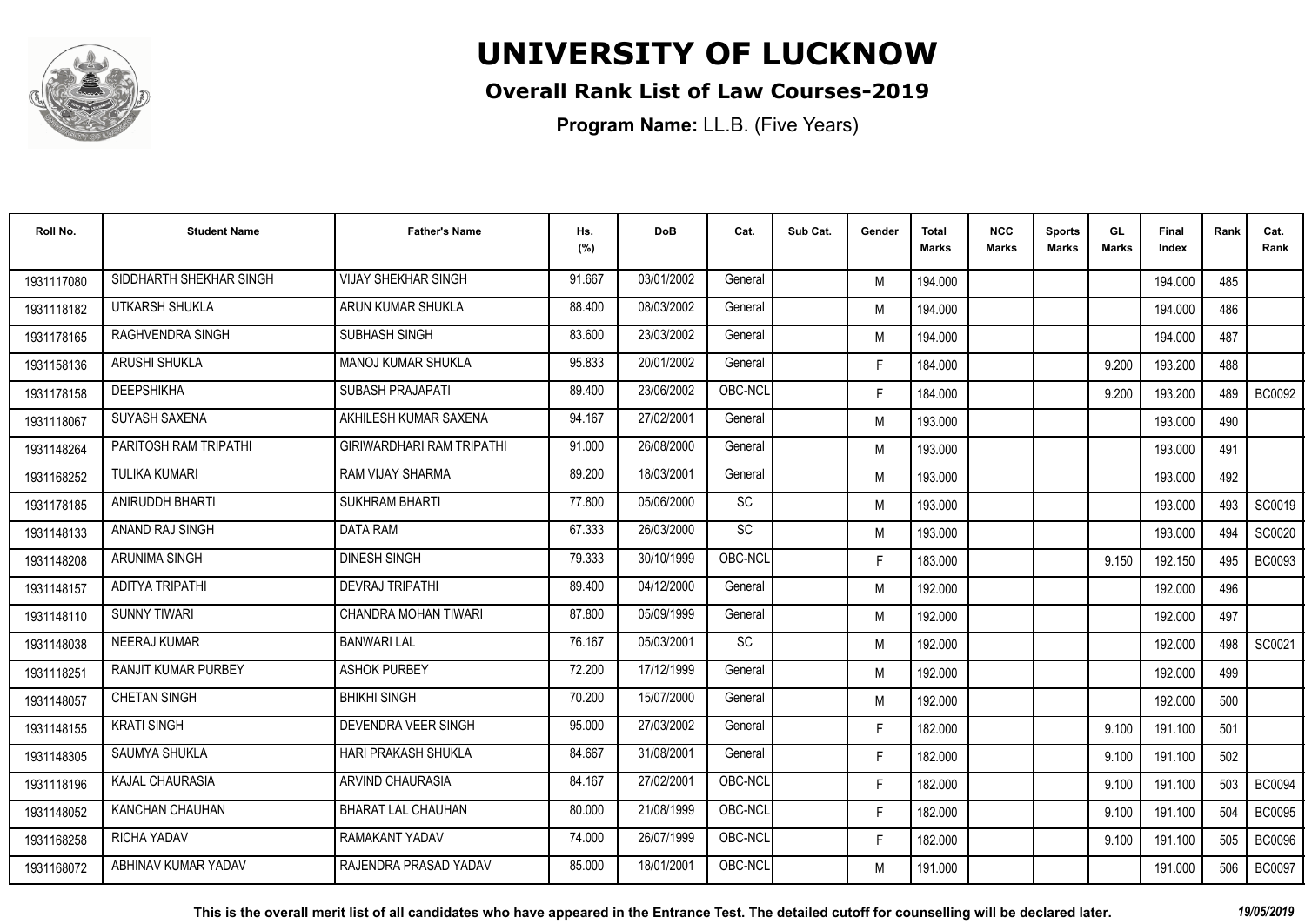

#### **Overall Rank List of Law Courses-2019**

| Roll No.   | <b>Student Name</b>         | <b>Father's Name</b>       | Hs.<br>(%) | <b>DoB</b> | Cat.      | Sub Cat. | Gender | Total<br>Marks | <b>NCC</b><br>Marks | <b>Sports</b><br><b>Marks</b> | GL<br><b>Marks</b> | <b>Final</b><br>Index | Rank | Cat.<br>Rank  |
|------------|-----------------------------|----------------------------|------------|------------|-----------|----------|--------|----------------|---------------------|-------------------------------|--------------------|-----------------------|------|---------------|
| 1931168333 | KARTIKEY VASHISHTH          | RAVI PRAKASH MISHRA        | 84.667     | 09/01/2001 | General   |          | M      | 191.000        |                     |                               |                    | 191.000               | 507  |               |
| 1931148466 | <b>RISHABH SINGH</b>        | <b>KEDAR NATH</b>          | 78.833     | 04/10/1999 | SC        |          | M      | 191.000        |                     |                               |                    | 191.000               | 508  | SC0022        |
| 1931178301 | <b>LAV KUMAR</b>            | <b>TILAKDHARI PRASAD</b>   | 77.667     | 18/02/2003 | <b>SC</b> |          | M      | 191.000        |                     |                               |                    | 191.000               | 509  | SC0023        |
| 1931158046 | <b>GOVIND TIWARI</b>        | LATE SARVESH TIWARI        | 77.400     | 05/08/2002 | General   |          | M      | 191.000        |                     |                               |                    | 191.000               | 510  |               |
| 1931168017 | ABDUL MANNAN USMANI         | RAFI AHMAD USMANI          | 76.600     | 26/08/2000 | OBC-NCL   |          | M      | 191.000        |                     |                               |                    | 191.000               | 511  | <b>BC0098</b> |
| 1931148419 | SANDEEP KUMAR MISHRA        | JITENDRA MISHRA            | 70.400     | 08/05/2001 | General   |          | M      | 191.000        |                     |                               |                    | 191.000               | 512  |               |
| 1931168469 | <b>SAUMYA TRIPATHI</b>      | SANTOSH KUMAR TRIPATHI     | 90.667     | 03/05/2002 | General   |          | F      | 181.000        |                     |                               | 9.050              | 190.050               | 513  |               |
| 1931115032 | SHRUSTI GUPTA               | SANTOSH KUMAR GUPTA        | 87.000     | 09/12/2001 | General   |          | F.     | 181.000        |                     |                               | 9.050              | 190.050               | 514  |               |
| 1931118047 | ANU SINGH                   | <b>AJAY PRATAP SINGH</b>   | 76.000     | 26/02/2000 | General   |          | F.     | 181.000        |                     |                               | 9.050              | 190.050               | 515  |               |
| 1931168161 | <b>JAHNAVI SINGH</b>        | <b>RAKESH KUMAR SINGH</b>  | 74.000     | 03/05/2000 | General   |          | F.     | 181.000        |                     |                               | 9.050              | 190.050               | 516  |               |
| 1931148289 | <b>VISHNU PRATAP SHUKLA</b> | <b>GYAN PRAKASH SHUKLA</b> | 95.000     | 27/09/2002 | General   |          | M      | 190.000        |                     |                               |                    | 190.000               | 517  |               |
| 1931168434 | SHIKHAR SRIVASTAVA          | SANJAY SRIVASTAVA          | 93.000     | 30/01/2001 | General   |          | M      | 190.000        |                     |                               |                    | 190.000               | 518  |               |
| 1931178263 | <b>JATIN SINGH</b>          | SUSHIL CHANDRA VERMA       | 82.200     | 24/04/1999 | General   |          | M      | 190.000        |                     |                               |                    | 190.000               | 519  |               |
| 1931158457 | SAURABH YADAV               | PREM PRAKASH YADAV         | 81.833     | 10/10/2003 | OBC-CL    |          | M      | 190.000        |                     |                               |                    | 190.000               | 520  |               |
| 1931148340 | PRANJAL                     | <b>HRIDYESH KUMAR</b>      | 74.000     | 15/09/2000 | <b>SC</b> |          | M      | 190.000        |                     |                               |                    | 190.000               | 521  | SC0024        |
| 1931148251 | HARI KRISHNA SHUKLA         | <b>GHANSHYAM SHUKLA</b>    | 68.600     | 01/12/2000 | General   |          | M      | 190.000        |                     |                               |                    | 190.000               | 522  |               |
| 1931168092 | RAUNAK JAISWAL              | RAJESH KUMAR JAISWAL       | 66.500     | 12/06/2000 | OBC-NCL   |          | M      | 190.000        |                     |                               |                    | 190.000               | 523  | <b>BC0099</b> |
| 1931148413 | MOHD. NASIR JEYA            | <b>JEYA RAI</b>            | 91.200     | 11/09/2001 | General   |          | M      | 189.000        |                     |                               |                    | 189.000               | 524  |               |
| 1931168353 | SHUBHAM SINGH               | RAVINDRA SINGH             | 91.200     | 26/04/2003 | General   |          | M      | 189.000        |                     |                               |                    | 189.000               | 525  |               |
| 1931178117 | <b>RISHABH ANAND</b>        | <b>SHIVA NAND</b>          | 90.000     | 02/12/2001 | SC        |          | M      | 189.000        |                     |                               |                    | 189.000               | 526  | SC0025        |
| 1931117042 | <b>NAMRAH ALI</b>           | NAUSHAD AHMAD              | 80.600     | 27/01/2000 | General   |          | F.     | 180.000        |                     |                               | 9.000              | 189.000               | 527  |               |
| 1931148008 | ASHUTOSH MISHRA             | AWADHESH KUMAR MISHRA      | 78.333     | 29/08/1999 | General   |          | M      | 189.000        |                     |                               |                    | 189.000               | 528  |               |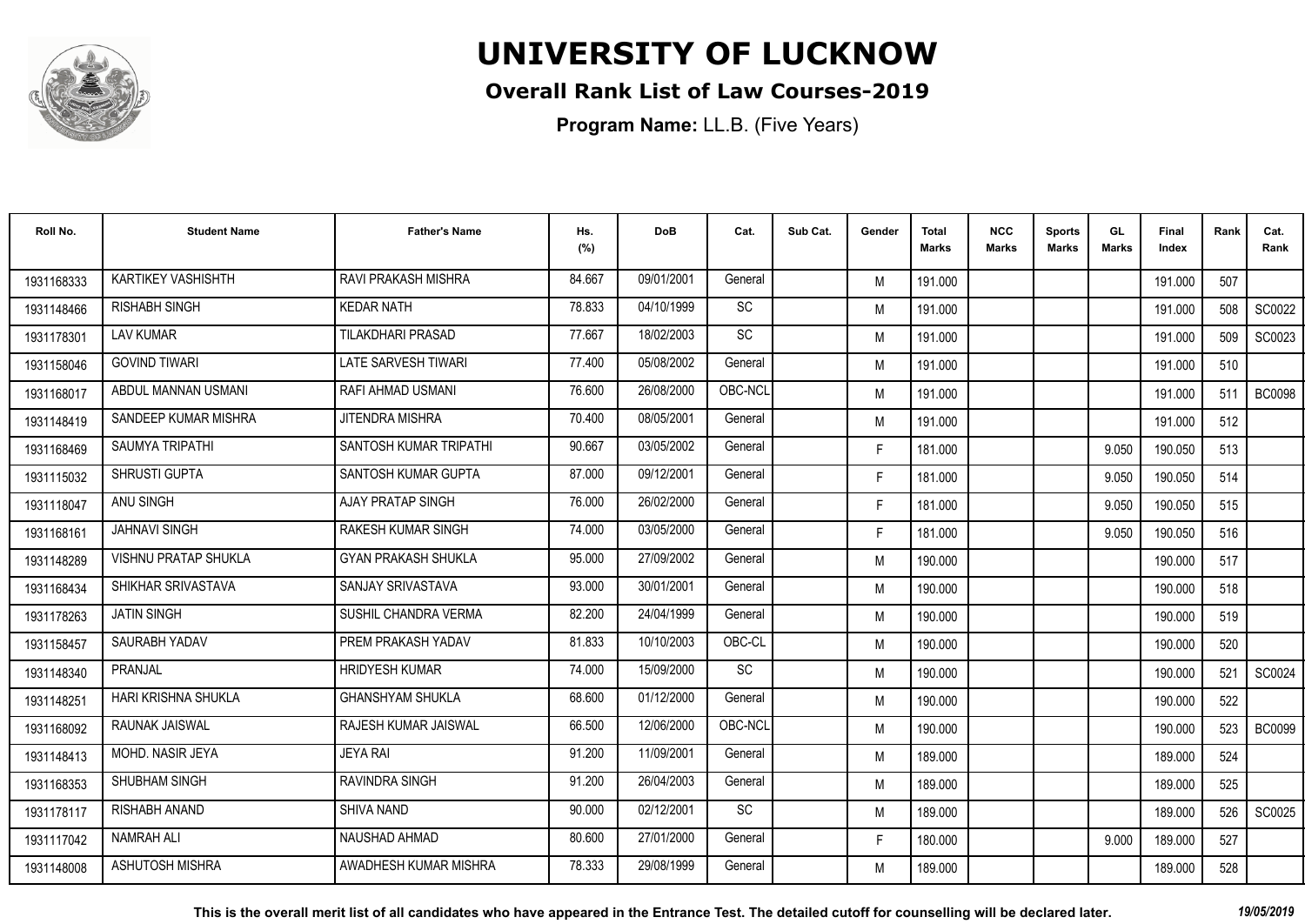

#### **Overall Rank List of Law Courses-2019**

| Roll No.   | <b>Student Name</b>    | <b>Father's Name</b>         | Hs.<br>(%) | <b>DoB</b> | Cat.    | Sub Cat.  | Gender | <b>Total</b><br>Marks | <b>NCC</b><br>Marks | <b>Sports</b><br><b>Marks</b> | GL<br><b>Marks</b> | Final<br>Index | Rank | Cat.<br>Rank  |
|------------|------------------------|------------------------------|------------|------------|---------|-----------|--------|-----------------------|---------------------|-------------------------------|--------------------|----------------|------|---------------|
| 1931158021 | KM MADHU MISHRA        | <b>LAL BAHADUR MISHRA</b>    | 77.667     | 28/08/2002 | General |           | F.     | 180.000               |                     |                               | 9.000              | 189.000        | 529  |               |
| 1931118291 | AAKRITI SRIVASTAVA     | AWADESH KUMAR SRIVASTAVA     | 76.000     | 30/09/2001 | General |           | F.     | 180.000               |                     |                               | 9.000              | 189.000        | 530  |               |
| 1931158241 | VAIBHAV KUMAR NIRANJAN | MR. BRIJENDRA SINGH NIRANJAN | 74.167     | 20/08/2000 | OBC-CL  |           | M      | 189.000               |                     |                               |                    | 189.000        | 531  |               |
| 1931168148 | <b>SHIWANG KHARE</b>   | <b>RAKESH KHARE</b>          | 72.167     | 05/02/2002 | General |           | M      | 189.000               |                     |                               |                    | 189.000        | 532  |               |
| 1931168011 | RHEA TRIPATHI          | RADHA KRISHNA TRIPATHI       | 66.167     | 02/07/1999 | General |           | F.     | 180.000               |                     |                               | 9.000              | 189.000        | 533  |               |
| 1931178339 | PRABHASH GUPTA         | <b>VED PRAKASH GUPTA</b>     | 89.200     | 09/12/1999 | OBC-NCL |           | M      | 188.000               |                     |                               |                    | 188.000        | 534  | <b>BC0100</b> |
| 1931158172 | MD SHAHZEB SIDDIQUI    | MD NADEEM SIDDIQUI           | 87.333     | 15/08/2001 | General |           | M      | 188.000               |                     |                               |                    | 188.000        | 535  |               |
| 1931158002 | <b>KRITI JAIN</b>      | KISHAN CHAND JAIN            | 93.600     | 30/11/2001 | General |           | F.     | 179.000               |                     |                               | 8.950              | 187.950        | 536  |               |
| 1931148339 | PRAGYA                 | <b>HRIDAYA NARAIN SINGH</b>  | 91.200     | 20/10/2000 | General |           | F.     | 179.000               |                     |                               | 8.950              | 187.950        | 537  |               |
| 1931178036 | SAKSHI SINGH           | SATYENDRA KUMAR SINGH        | 90.000     | 07/07/2002 | General |           | F.     | 179.000               |                     |                               | 8.950              | 187.950        | 538  |               |
| 1931168443 | SAKSHI SINGH           | <b>SANJEEV KUMAR</b>         | 76.000     | 11/08/2000 | General |           | F.     | 179.000               |                     |                               | 8.950              | 187.950        | 539  |               |
| 1931178335 | SHREYA VERMA           | <b>VAKIL VERMA</b>           | 67.333     | 30/08/2001 | OBC-NCL |           | F.     | 179.000               |                     |                               | 8.950              | 187.950        | 540  | <b>BC0101</b> |
| 1931148248 | SURYANAND GUPTA        | <b>GHANSHYAM GUPTA</b>       | 85.000     | 26/02/2002 | General |           | M      | 187.000               |                     |                               |                    | 187.000        | 541  |               |
| 1931158016 | SHRESTH PRAKASH GUPTA  | KRISHNA PRAKASH GUPTA        | 79.333     | 05/10/2001 | General |           | M      | 187.000               |                     |                               |                    | 187.000        | 542  |               |
| 1931115038 | <b>TANISHA PANDEY</b>  | <b>VINOD KUMAR PANDEY</b>    | 95.000     | 03/10/2001 | General | <b>DP</b> | F.     | 178.000               |                     |                               | 8.900              | 186.900        | 543  |               |
| 1931118118 | <b>NISHITA MISHRA</b>  | ANAND KUMAR MISHRA           | 95.000     | 19/04/2002 | General |           | F.     | 178.000               |                     |                               | 8.900              | 186.900        | 544  |               |
| 1931148175 | PRIYA SHANKAR          | DHEERAJ SHANKAR SAXENA       | 79.167     | 06/02/2001 | General |           | F.     | 178.000               |                     |                               | 8.900              | 186.900        | 545  |               |
| 1931158412 | <b>TANYA YADAV</b>     | PRADEEP YADAV                | 78.333     | 31/12/1999 | OBC-NCL |           | F.     | 178.000               |                     |                               | 8.900              | 186.900        | 546  | <b>BC0102</b> |
| 1931117032 | KAVYA PRAKASH          | MR ANOOP KUMAR SAXENA        | 73.500     | 15/08/2001 | General |           | F.     | 178.000               |                     |                               | 8.900              | 186.900        | 547  |               |
| 1931168019 | PRATHAM PANDEY         | RAGHAV KUMAR PANDEY          | 95.000     | 21/06/2000 | General |           | M      | 186.000               |                     |                               |                    | 186.000        | 548  |               |
| 1931168309 | <b>ROBIN SINGH</b>     | <b>RANJEET SINGH</b>         | 91.200     | 05/05/2002 | General |           | M      | 186.000               |                     |                               |                    | 186.000        | 549  |               |
| 1931148231 | MOHD ADEEB             | <b>FARID AHMAD</b>           | 80.000     | 24/10/2001 | OBC-NCL |           | M      | 186.000               |                     |                               |                    | 186.000        | 550  | <b>BC0103</b> |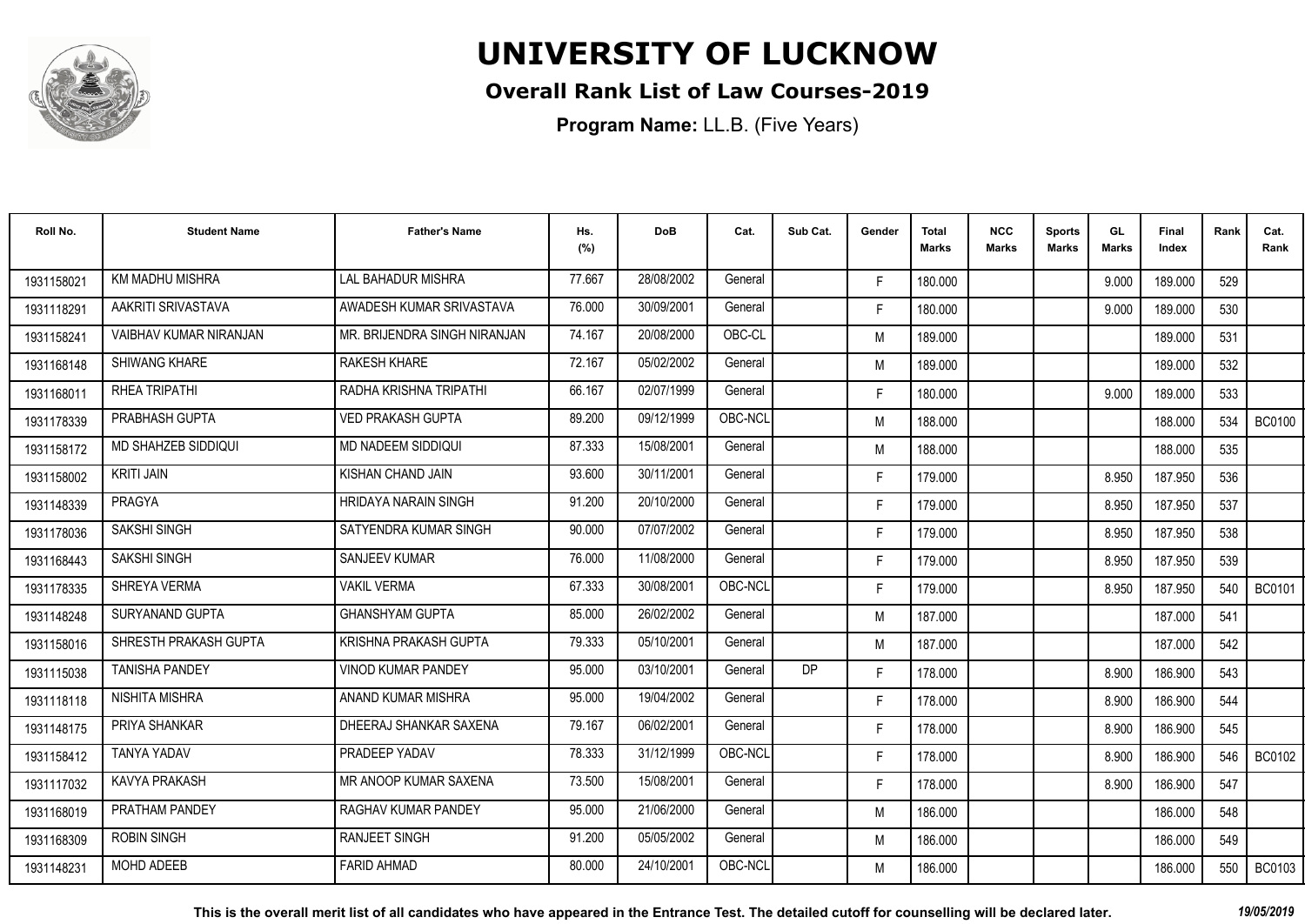

#### **Overall Rank List of Law Courses-2019**

| Roll No.   | <b>Student Name</b>    | <b>Father's Name</b>          | Hs.<br>(%) | <b>DoB</b> | Cat.      | Sub Cat. | Gender | <b>Total</b><br><b>Marks</b> | <b>NCC</b><br><b>Marks</b> | <b>Sports</b><br><b>Marks</b> | GL<br><b>Marks</b> | <b>Final</b><br>Index | Rank | Cat.<br>Rank  |
|------------|------------------------|-------------------------------|------------|------------|-----------|----------|--------|------------------------------|----------------------------|-------------------------------|--------------------|-----------------------|------|---------------|
| 1931118154 | SUYASH SRIVASTAVA      | ANIL KUMAR SRIVASTAVA         | 76.000     | 13/05/2003 | General   |          | M      | 186.000                      |                            |                               |                    | 186.000               | 551  |               |
| 1931168311 | ANUSHKA SINGH          | <b>RANJEET SINGH</b>          | 91.200     | 05/06/2002 | General   |          | F.     | 177.000                      |                            |                               | 8.850              | 185.850               | 552  |               |
| 1931168135 | <b>RICHA PANDEY</b>    | <b>RAJKUMAR PANDEY</b>        | 85.600     | 09/03/1997 | General   |          | F.     | 177.000                      |                            |                               | 8.850              | 185.850               | 553  |               |
| 1931148010 | <b>SHARMISTHA</b>      | AWANINDRA KUMAR TEWARI        | 75.167     | 20/12/2000 | General   |          | F.     | 177.000                      |                            |                               | 8.850              | 185.850               | 554  |               |
| 1931117038 | DIVYA YADAV            | MR. RAM SHABD YADAV           | 70.333     | 06/08/2000 | OBC-NCL   |          | F.     | 177.000                      |                            |                               | 8.850              | 185.850               | 555  | <b>BC0104</b> |
| 1931158428 | AYUSH JAIN             | PRAMOD JAIN                   | 95.000     | 13/12/1999 | General   |          | M      | 185.000                      |                            |                               |                    | 185.000               | 556  |               |
| 1931118178 | MANJESH KUSHWAHA       | ARJUN PRASAD KUSHWAHA         | 95.000     | 26/06/2000 | OBC-NCL   |          | M      | 185.000                      |                            |                               |                    | 185.000               | 557  | <b>BC0105</b> |
| 1931117068 | <b>MAHIMA YADAV</b>    | SHIV PRAKASH YADAV            | 85.400     | 10/08/2001 | OBC-NCL   |          | M      | 185.000                      |                            |                               |                    | 185.000               | 558  | <b>BC0106</b> |
| 1931178350 | VIBHANSHU SRIVASTAVA   | <b>VIJAI KUMAR SRIVASTAVA</b> | 85.000     | 29/12/2000 | General   |          | M      | 185.000                      |                            |                               |                    | 185.000               | 559  |               |
| 1931168254 | SUYASH GUPTA           | RAMA NAND GUPTA               | 84.000     | 16/01/1999 | General   |          | M      | 185.000                      |                            |                               |                    | 185.000               | 560  |               |
| 1931118249 | DEVANSH MANI SHANDILYA | <b>ASHOK MANI TRIPATHI</b>    | 80.800     | 05/09/2001 | General   |          | M      | 185.000                      |                            |                               |                    | 185.000               | 561  |               |
| 1931178305 | SHIVANSHU SHARMA       | TRIVENDRA KUMAR SHARMA        | 78.000     | 01/03/2000 | General   |          | M      | 185.000                      |                            |                               |                    | 185.000               | 562  |               |
| 1931117064 | HARSH KUMAR UPADHYAY   | SANJAY KUMAR UPADHYAY         | 77.800     | 03/07/2002 | General   |          | M      | 185.000                      |                            |                               |                    | 185.000               | 563  |               |
| 1931111011 | PRAKHAR TRIPATHI       | <b>MURLI DHAR TRIPATHI</b>    | 76.000     | 25/10/1999 | General   | PH       | M      | 185.000                      |                            |                               |                    | 185.000               | 564  |               |
| 1931168049 | <b>PULKIT KUMAR</b>    | <b>RAJEEV KUMAR</b>           | 76.000     | 01/01/2001 | General   |          | M      | 185.000                      |                            |                               |                    | 185.000               | 565  |               |
| 1931117043 | ABHISHEK YADAV         | NIRMAL SINGH YADAV            | 76.000     | 20/01/2001 | OBC-NCL   |          | M      | 185.000                      |                            |                               |                    | 185.000               | 566  | <b>BC0107</b> |
| 1931148331 | <b>ARUN VERMA</b>      | <b>HAUSLA PRASAD VERMA</b>    | 62.600     | 01/04/2000 | OBC-NCL   |          | M      | 185.000                      |                            |                               |                    | 185.000               | 567  | <b>BC0108</b> |
| 1931168088 | <b>DIVYANI DUBEY</b>   | RAJESH KUMAR DUBEY            | 83.800     | 24/11/2000 | General   |          | F.     | 176.000                      |                            |                               | 8.800              | 184.800               | 568  |               |
| 1931168027 | KUMARI UNNATI          | <b>RAHISH PAL SINGH</b>       | 80.833     | 08/11/2001 | <b>SC</b> |          | F.     | 176.000                      |                            |                               | 8.800              | 184.800               | 569  | SC0026        |
| 1931158420 | <b>RASHI PRAKASH</b>   | PRAKASH KUMAR SINHA           | 77.800     | 16/02/2001 | General   |          | F.     | 176.000                      |                            |                               | 8.800              | 184.800               | 570  |               |
| 1931178161 | NANDINI CHANDRA        | SUBHASH CHANDRA               | 72.167     | 04/08/2002 | SC        |          | F.     | 176.000                      |                            |                               | 8.800              | 184.800               | 571  | SC0027        |
| 1931116009 | PRIYANSHU              | <b>SUNIL KUMAR</b>            | 90.000     | 23/08/2002 | OBC-NCL   |          | M      | 180.000                      | 4.500                      |                               |                    | 184.500               | 572  | <b>BC0109</b> |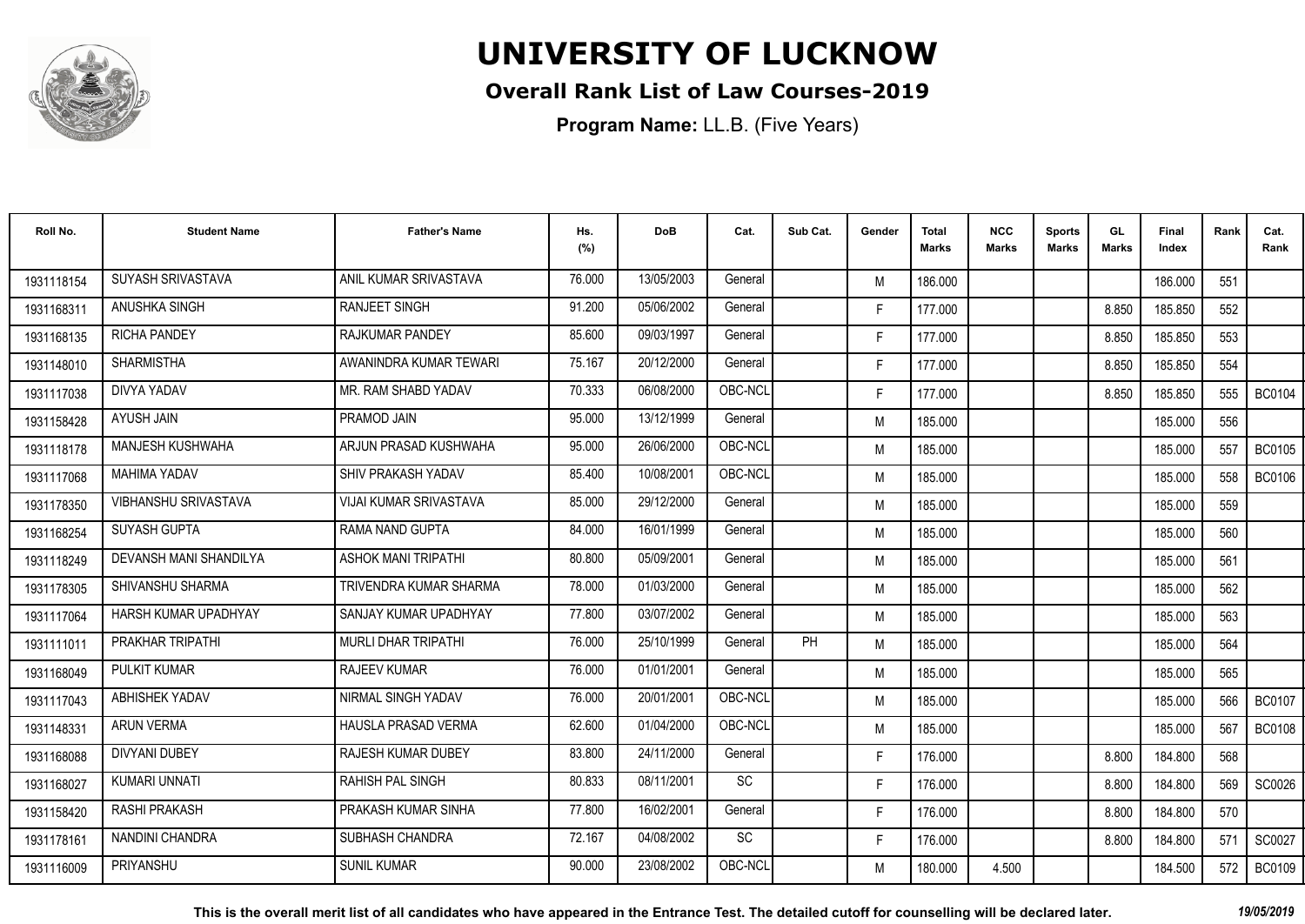

#### **Overall Rank List of Law Courses-2019**

| Roll No.   | <b>Student Name</b>      | <b>Father's Name</b>       | Hs.<br>(%) | <b>DoB</b> | Cat.    | Sub Cat. | Gender | Total<br>Marks | <b>NCC</b><br>Marks | <b>Sports</b><br><b>Marks</b> | GL<br><b>Marks</b> | <b>Final</b><br>Index | Rank | Cat.<br>Rank  |
|------------|--------------------------|----------------------------|------------|------------|---------|----------|--------|----------------|---------------------|-------------------------------|--------------------|-----------------------|------|---------------|
| 1931118207 | NITISH KUMAR SINGH       | ARVIND KUMAR SINGH         | 90.000     | 01/08/2000 | General |          | M      | 184.000        |                     |                               |                    | 184.000               | 573  |               |
| 1931178160 | <b>UTKARSH</b>           | SUBHASH CHANDRA            | 85.000     | 13/03/2002 | OBC-NCL |          | M      | 184.000        |                     |                               |                    | 184.000               | 574  | <b>BC0110</b> |
| 1931178001 | <b>RAJNISH MADHESIA</b>  | <b>SANTOSH MADHESIA</b>    | 72.200     | 11/12/2001 | OBC-NCL |          | M      | 184.000        |                     |                               |                    | 184.000               | 575  | <b>BC0111</b> |
| 1931148218 | ANSHUMAN PANDEY          | DR RAJNISH PANDEY          | 58.000     | 15/09/2000 | General |          | M      | 184.000        |                     |                               |                    | 184.000               | 576  |               |
| 1931118187 | ANUSHKA SRIVASTAVA       | ARUN KUMAR SRIVASTAVA      | 89.000     | 18/08/2001 | General |          | F.     | 175.000        |                     |                               | 8.750              | 183.750               | 577  |               |
| 1931148437 | <b>SWAGTA NATH</b>       | KAILASH NATH               | 82.000     | 14/11/1999 | SC      |          | F.     | 175.000        |                     |                               | 8.750              | 183.750               | 578  | SC0028        |
| 1931148084 | <b>ASTHA SINGH</b>       | <b>BRAJ MOHAN</b>          | 74.000     | 23/03/2001 | SC      |          | F.     | 175.000        |                     |                               | 8.750              | 183.750               | 579  | SC0029        |
| 1931168449 | SHAMBHAVI SRIVASTAVA     | SANJEEV SRIVASTAVA         | 66.167     | 10/09/1998 | General |          | F.     | 175.000        |                     |                               | 8.750              | 183.750               | 580  |               |
| 1931178163 | <b>SNEHA CHAURASIA</b>   | SUBHASH CHAURASIA          | 66.000     | 13/02/2001 | OBC-NCL |          | F.     | 175.000        |                     |                               | 8.750              | 183.750               | 581  | BC0112        |
| 1931158013 | SAURABH SINGH            | <b>KRISHNA KUMAR SINGH</b> | 87.400     | 10/01/1996 | OBC-CL  |          | M      | 183.000        |                     |                               |                    | 183.000               | 582  |               |
| 1931168426 | <b>GAURAV SINGH</b>      | <b>SANJAY SINGH</b>        | 86.000     | 04/03/2000 | General |          | M      | 183.000        |                     |                               |                    | 183.000               | 583  |               |
| 1931158257 | AYUSHMAN VERMA           | MR. SANDEEP VERMA          | 79.800     | 06/02/2001 | OBC-CL  |          | M      | 183.000        |                     |                               |                    | 183.000               | 584  |               |
| 1931118022 | <b>HAIDER ZAIDI</b>      | <b>AHSAN ZAIDI</b>         | 74.667     | 02/07/2001 | General |          | M      | 183.000        |                     |                               |                    | 183.000               | 585  |               |
| 1931148313 | <b>RAJ KISHOR</b>        | <b>HARIKISHUN LAL</b>      | 74.167     | 20/07/2001 | SC      |          | M      | 183.000        |                     |                               |                    | 183.000               | 586  | SC0030        |
| 1931158126 | <b>ROHAN KUMAR</b>       | <b>MANOJ KUMAR DAS</b>     | 59.400     | 13/12/2000 | General |          | M      | 183.000        |                     |                               |                    | 183.000               | 587  |               |
| 1931118269 | <b>VAISHNAVI RASTOGI</b> | <b>ASIT RASTOGI</b>        | 88.000     | 09/04/2002 | General |          | F.     | 174.000        |                     |                               | 8.700              | 182.700               | 588  |               |
| 1931158445 | <b>ASTHA PANDEY</b>      | PRAVEEN PANDEY             | 83.833     | 18/12/2001 | General |          | F.     | 174.000        |                     |                               | 8.700              | 182.700               | 589  |               |
| 1931115043 | <b>MUKESH KUMAR</b>      | <b>KAILASH YADAV</b>       | 85.000     | 19/03/2001 | OBC-NCI | DP       | M      | 182.000        |                     |                               |                    | 182.000               | 590  | <b>BC0113</b> |
| 1931158466 | <b>ANUP YADAV</b>        | PURENDRA YADAV             | 84.000     | 01/07/2002 | General |          | M      | 182.000        |                     |                               |                    | 182.000               | 591  |               |
| 1931148239 | <b>AYUSH SHUKLA</b>      | <b>GANGADHAR SHUKLA</b>    | 62.000     | 14/03/2000 | General |          | M      | 182.000        |                     |                               |                    | 182.000               | 592  |               |
| 1931168439 | SIDDHARTH YADAV          | <b>SANJAY YADAV</b>        | 59.667     | 21/11/1999 | OBC-NCL |          | M      | 182.000        |                     |                               |                    | 182.000               | 593  | <b>BC0114</b> |
| 1931178212 | <b>SAKSHI SINGH</b>      | <b>SUNIL KUMAR SINGH</b>   | 95.000     | 29/02/2000 | General |          | F.     | 173.000        |                     |                               | 8.650              | 181.650               | 594  |               |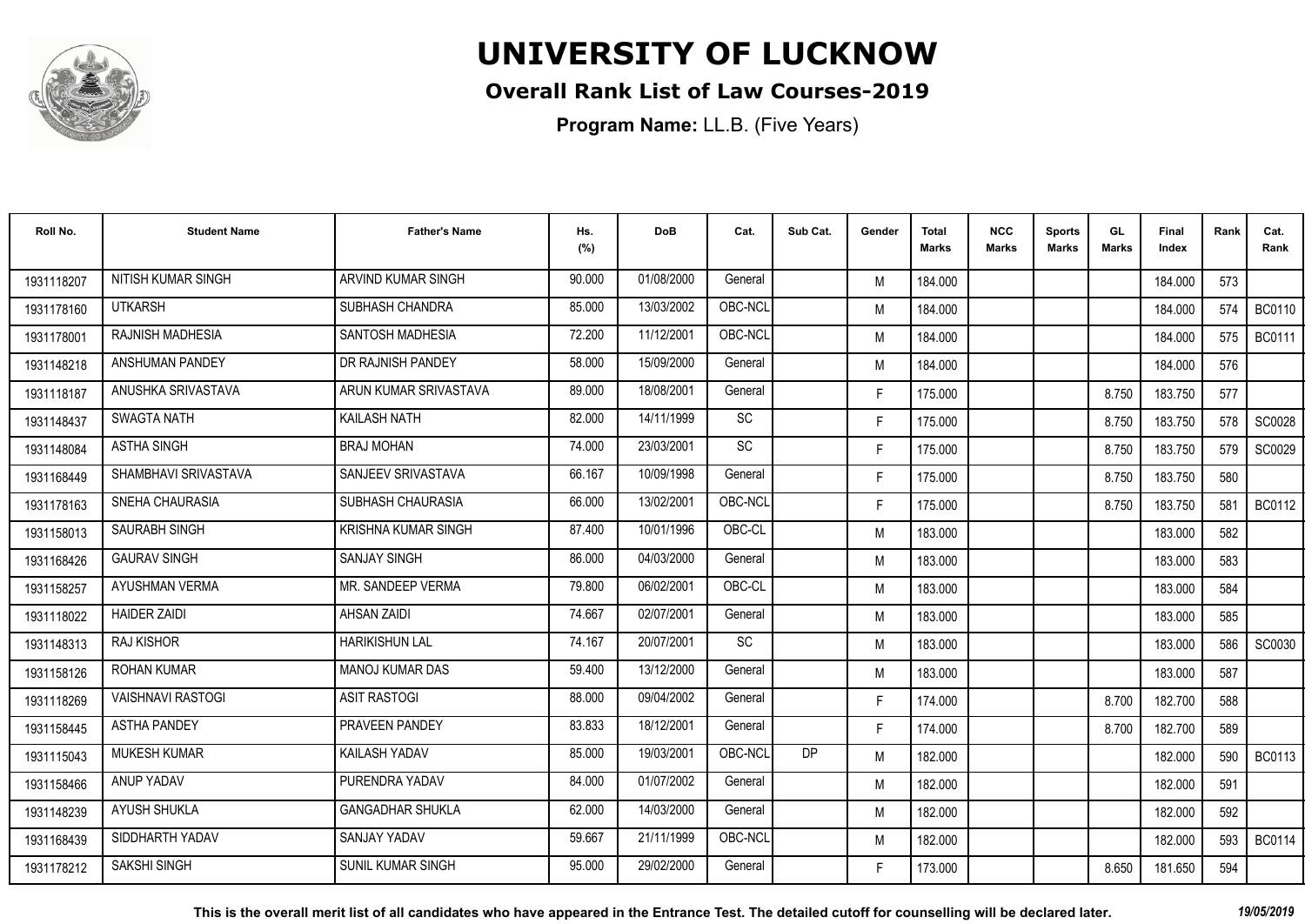

#### **Overall Rank List of Law Courses-2019**

| Roll No.   | <b>Student Name</b>       | <b>Father's Name</b>     | Hs.<br>(%) | <b>DoB</b> | Cat.      | Sub Cat. | Gender | <b>Total</b><br><b>Marks</b> | <b>NCC</b><br><b>Marks</b> | <b>Sports</b><br><b>Marks</b> | GL<br><b>Marks</b> | <b>Final</b><br>Index | Rank | Cat.<br>Rank  |
|------------|---------------------------|--------------------------|------------|------------|-----------|----------|--------|------------------------------|----------------------------|-------------------------------|--------------------|-----------------------|------|---------------|
| 1931148320 | MALHARIKA IDIGUHA         | <b>HARISH CHANDRA</b>    | 91.667     | 21/12/2002 | <b>SC</b> |          | F.     | 173.000                      |                            |                               | 8.650              | 181.650               | 595  | SC0031        |
| 1931118222 | <b>SHIVANGI VERMA</b>     | <b>ASHISH VERMA</b>      | 87.400     | 18/12/2001 | OBC-NCL   |          | F.     | 173.000                      |                            |                               | 8.650              | 181.650               | 596  | <b>BC0115</b> |
| 1931117004 | NISHTHA SINGH             | AKHILESH CHANDRA         | 82.500     | 02/12/2000 | General   |          | F.     | 173.000                      |                            |                               | 8.650              | 181.650               | 597  |               |
| 1931168200 | <b>HARSH KUMAR</b>        | <b>RAM KESH YADAV</b>    | 100.000    | 10/08/2000 | General   |          | M      | 181.000                      |                            |                               |                    | 181.000               | 598  |               |
| 1931178314 | ABHISHEK YADAV            | UMA SHANKAR YADAV        | 83.600     | 26/09/2001 | OBC-NCL   |          | M      | 181.000                      |                            |                               |                    | 181.000               | 599  | <b>BC0116</b> |
| 1931168295 | <b>SHAKTI PUNJ TIWARI</b> | <b>RAMJI TIWARI</b>      | 81.667     | 25/06/2000 | General   |          | M      | 181.000                      |                            |                               |                    | 181.000               | 600  |               |
| 1931168277 | JEEVESH CHANDRA           | <b>RAMESH CHANDRA</b>    | 72.000     | 27/05/1997 | SC        |          | M      | 181.000                      |                            |                               |                    | 181.000               | 601  | SC0032        |
| 1931117073 | <b>KARTIKEY SINGH</b>     | SUDHAKAR SINGH           | 70.200     | 18/02/2001 | General   |          | M      | 181.000                      |                            |                               |                    | 181.000               | 602  |               |
| 1931178313 | ARKAJA MISHRA             | UMA SHANKAR MISHRA       | 81.667     | 04/10/2002 | General   |          | F.     | 172.000                      |                            |                               | 8.600              | 180.600               | 603  |               |
| 1931168171 | NYASA GUPTA               | RAKESH PRAKASH GUPTA     | 81.600     | 13/07/2000 | OBC-NCL   |          | F.     | 172.000                      |                            |                               | 8.600              | 180.600               | 604  | <b>BC0117</b> |
| 1931178056 | <b>AVISHEE SINGH</b>      | SHAILENDRA PRATAP SINGH  | 78.200     | 25/02/2002 | General   |          | F.     | 172.000                      |                            |                               | 8.600              | 180.600               | 605  |               |
| 1931117034 | <b>ASHU SONKER</b>        | MR OM PRAKASH SONKER     | 76.000     | 06/05/2000 | SC        |          | F.     | 172.000                      |                            |                               | 8.600              | 180.600               | 606  | SC0033        |
| 1931148342 | <b>ASRA ILYAS</b>         | <b>ILYAS HUSAIN</b>      | 70.400     | 15/09/1999 | General   |          | F.     | 172.000                      |                            |                               | 8.600              | 180.600               | 607  |               |
| 1931148416 | <b>OJASVIN KATIYAR</b>    | <b>JITENDRA KATIYAR</b>  | 91.200     | 01/07/2002 | General   |          | M      | 180.000                      |                            |                               |                    | 180.000               | 608  |               |
| 1931118113 | <b>VISHNU KUMAR SINGH</b> | AMRENDRA PRATAP SINGH    | 89.400     | 10/07/2000 | General   |          | M      | 180.000                      |                            |                               |                    | 180.000               | 609  |               |
| 1931178182 | PRAKHAR SRIVASTAVA        | SUJEET KUMAR SRIVASTAVA  | 84.167     | 24/05/2000 | General   |          | M      | 180.000                      |                            |                               |                    | 180.000               | 610  |               |
| 1931148198 | <b>VIKAS CHAUDHARY</b>    | DINESH KUMAR CHAUDHARY   | 83.667     | 01/01/2001 | OBC-NCL   |          | M      | 180.000                      |                            |                               |                    | 180.000               | 611  | <b>BC0118</b> |
| 1931158014 | AISHWARYA RAGHUVANSHI     | <b>KRISHNA PAL SINGH</b> | 80.000     | 23/10/2000 | General   |          | M      | 180.000                      |                            |                               |                    | 180.000               | 612  |               |
| 1931118048 | <b>MEENU SINGH</b>        | <b>AJAY PRATAP SINGH</b> | 74.333     | 26/02/2000 | General   |          | M      | 180.000                      |                            |                               |                    | 180.000               | 613  |               |
| 1931118001 | <b>SWAPNIL SINGH</b>      | A B SINGH                | 73.500     | 16/05/1999 | General   |          | M      | 180.000                      |                            |                               |                    | 180.000               | 614  |               |
| 1931117053 | <b>ARPIT MISHRA</b>       | <b>RAJESH MISHRA</b>     | 68.000     | 20/07/2000 | General   |          | M      | 180.000                      |                            |                               |                    | 180.000               | 615  |               |
| 1931178317 | DIVYA TIWARI              | UMASHANKAR TIWARI        | 100.000    | 14/10/2002 | General   |          | F.     | 171.000                      |                            |                               | 8.550              | 179.550               | 616  |               |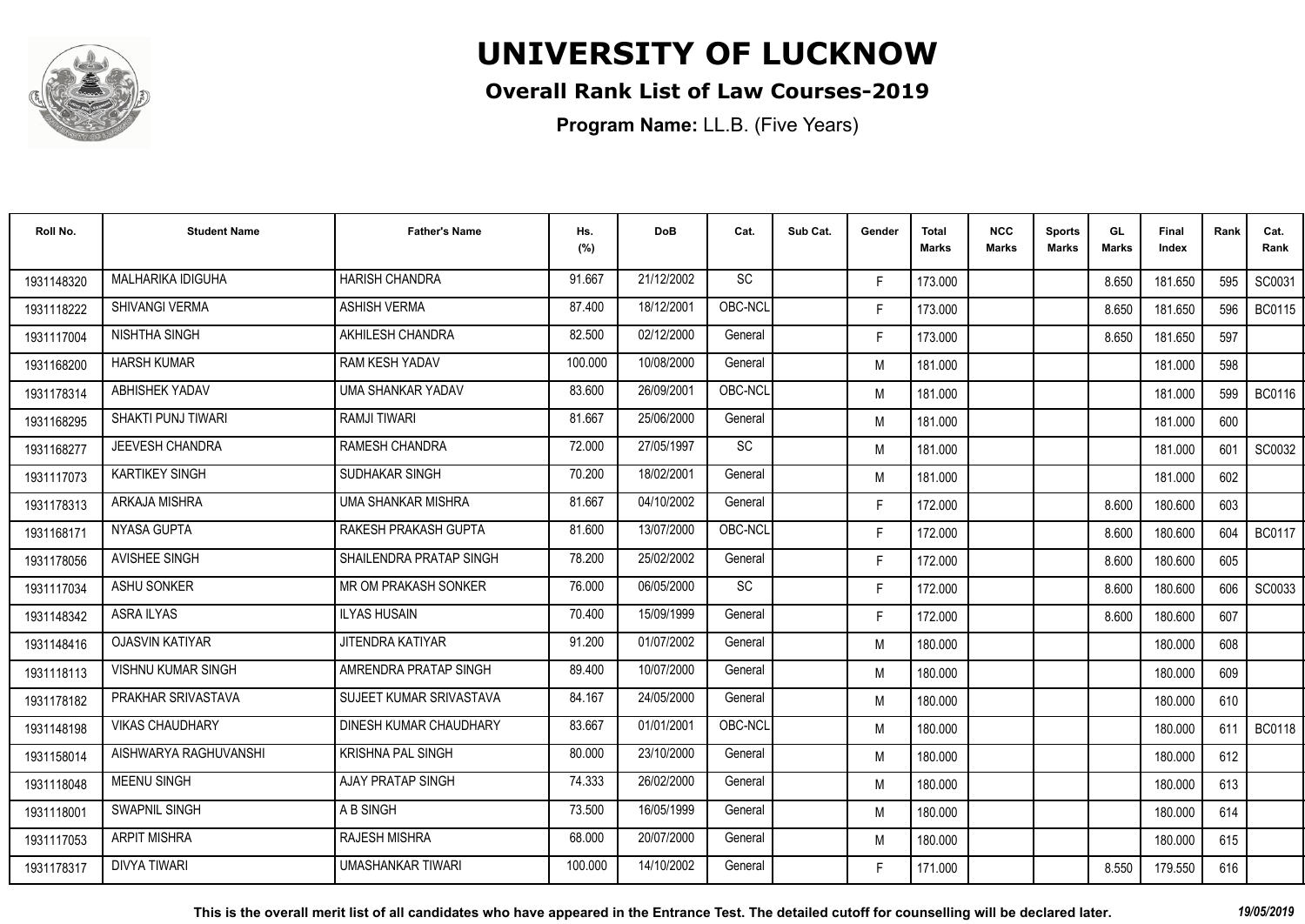

#### **Overall Rank List of Law Courses-2019**

| Roll No.   | <b>Student Name</b>        | <b>Father's Name</b>         | Hs.<br>(%) | <b>DoB</b> | Cat.    | Sub Cat. | Gender | <b>Total</b><br><b>Marks</b> | <b>NCC</b><br>Marks | <b>Sports</b><br><b>Marks</b> | GL<br>Marks | <b>Final</b><br>Index | Rank  | Cat.<br>Rank  |
|------------|----------------------------|------------------------------|------------|------------|---------|----------|--------|------------------------------|---------------------|-------------------------------|-------------|-----------------------|-------|---------------|
| 1931178235 | <b>MONALIKA SINGH</b>      | SURENDRA SINGH               | 95.000     | 18/04/2000 | General |          | E      | 171.000                      |                     |                               | 8.550       | 179.550               | 617   |               |
| 1931158096 | <b>SAUMYA SINGH</b>        | <b>MAINEJAR SINGH</b>        | 87.833     | 11/11/2000 | OBC-NCL |          | F.     | 171.000                      |                     |                               | 8.550       | 179.550               | 618 I | <b>BC0119</b> |
| 1931178309 | <b>RIYA SINGH</b>          | <b>UMA KANT SINGH</b>        | 87.333     | 24/11/2002 | OBC-NCL |          | F.     | 171.000                      |                     |                               | 8.550       | 179.550               | 619   | <b>BC0120</b> |
| 1931118037 | <b>PRANJAL SINGH</b>       | <b>AJAY KUMAR SINGH</b>      | 82.167     | 22/09/2002 | General |          | F.     | 171.000                      |                     |                               | 8.550       | 179.550               | 620   |               |
| 1931178330 | <b>JAYANTI TRIPATHI</b>    | <b>V K TRIPATHI</b>          | 81.600     | 21/05/2003 | General |          | F.     | 171.000                      |                     |                               | 8.550       | 179.550               | 621   |               |
| 1931158463 | <b>DEEKSHA DIXIT</b>       | PROMOD KUMAR DIXIT           | 68.400     | 19/03/2000 | General |          | F.     | 171.000                      |                     |                               | 8.550       | 179.550               | 622   |               |
| 1931118279 | <b>AMIT SHUKLA</b>         | ATUL KUMAR SHUKLA            | 90.000     | 05/04/2001 | General |          | M      | 179.000                      |                     |                               |             | 179.000               | 623   |               |
| 1931168285 | MAHESH KUMAR GUPTA         | RAMESH PRASAD GUPTA          | 85.600     | 22/04/2002 | General |          | M      | 179.000                      |                     |                               |             | 179.000               | 624   |               |
| 1931148130 | <b>AKASH SINGH</b>         | <b>CHITRASEN SINGH</b>       | 85.000     | 14/03/2001 | General |          | M      | 179.000                      |                     |                               |             | 179.000               | 625   |               |
| 1931118268 | SAQIB KHAN                 | <b>ASIF KHAN</b>             | 79.833     | 23/03/2001 | General |          | M      | 179.000                      |                     |                               |             | 179.000               | 626   |               |
| 1931158287 | <b>ABHAY KUMAR</b>         | NAND KISHOR JAISWAL          | 75.000     | 04/06/2003 | OBC-NCL |          | M      | 179.000                      |                     |                               |             | 179.000               | 627   | BC0121        |
| 1931158404 | <b>SHIVANGI SINGH</b>      | PRADEEP KUMAR SINGH          | 70.000     | 30/08/2001 | General |          | M      | 179.000                      |                     |                               |             | 179.000               | 628   |               |
| 1931168390 | YASHASWINI RAI             | SANJAI RAI                   | 91.000     | 02/08/2001 | General |          | F.     | 170.000                      |                     |                               | 8.500       | 178.500               | 629   |               |
| 1931168348 | PRAKRITI MISHRA            | RAVINDRA KUMAR MISHRA        | 86.000     | 22/10/2002 | General |          | F.     | 170.000                      |                     |                               | 8.500       | 178.500               | 630   |               |
| 1931178463 | RIYA PRATAP SINGH          | YOGENDRA PRATAP SINGH        | 72.600     | 10/09/2001 | General |          | F.     | 170.000                      |                     |                               | 8.500       | 178.500               | 631   |               |
| 1931148002 | <b>ABHISHEK SINGH</b>      | AWADHESH BAKSH SINGH         | 95.000     | 08/06/2002 | General |          | M      | 178.000                      |                     |                               |             | 178.000               | 632   |               |
| 1931168006 | RAJ PATHAK                 | R K PATHAK                   | 80.833     | 22/07/2000 | General |          | M      | 178.000                      |                     |                               |             | 178.000               | 633   |               |
| 1931168405 | <b>SAUMYA RAI</b>          | SANJAY KUMAR RAI             | 79.000     | 16/07/2000 | General |          | M      | 178.000                      |                     |                               |             | 178.000               | 634   |               |
| 1931158327 | MOHD SHAMSHAD AHMAD        | NIZAMUDDIN AHMAD             | 72.333     | 31/07/1998 | OBC-NCL |          | M      | 178.000                      |                     |                               |             | 178.000               | 635   | BC0122        |
| 1931148257 | <b>RITESH DHYANI</b>       | <b>GIRISH DHYANI</b>         | 71.400     | 18/08/2000 | General |          | M      | 178.000                      |                     |                               |             | 178.000               | 636   |               |
| 1931158151 | <b>TEJESVITA VIDYARTHI</b> | <b>MANOJ KUMAR VIDYARTHI</b> | 95.000     | 11/09/2000 | OBC-CL  |          | F.     | 169.000                      |                     |                               | 8.450       | 177.450               | 637   |               |
| 1931178408 | <b>NEETU MISHRA</b>        | <b>VINOD KUMAR MISHRA</b>    | 83.600     | 26/10/2000 | General |          | F.     | 169.000                      |                     |                               | 8.450       | 177.450               | 638   |               |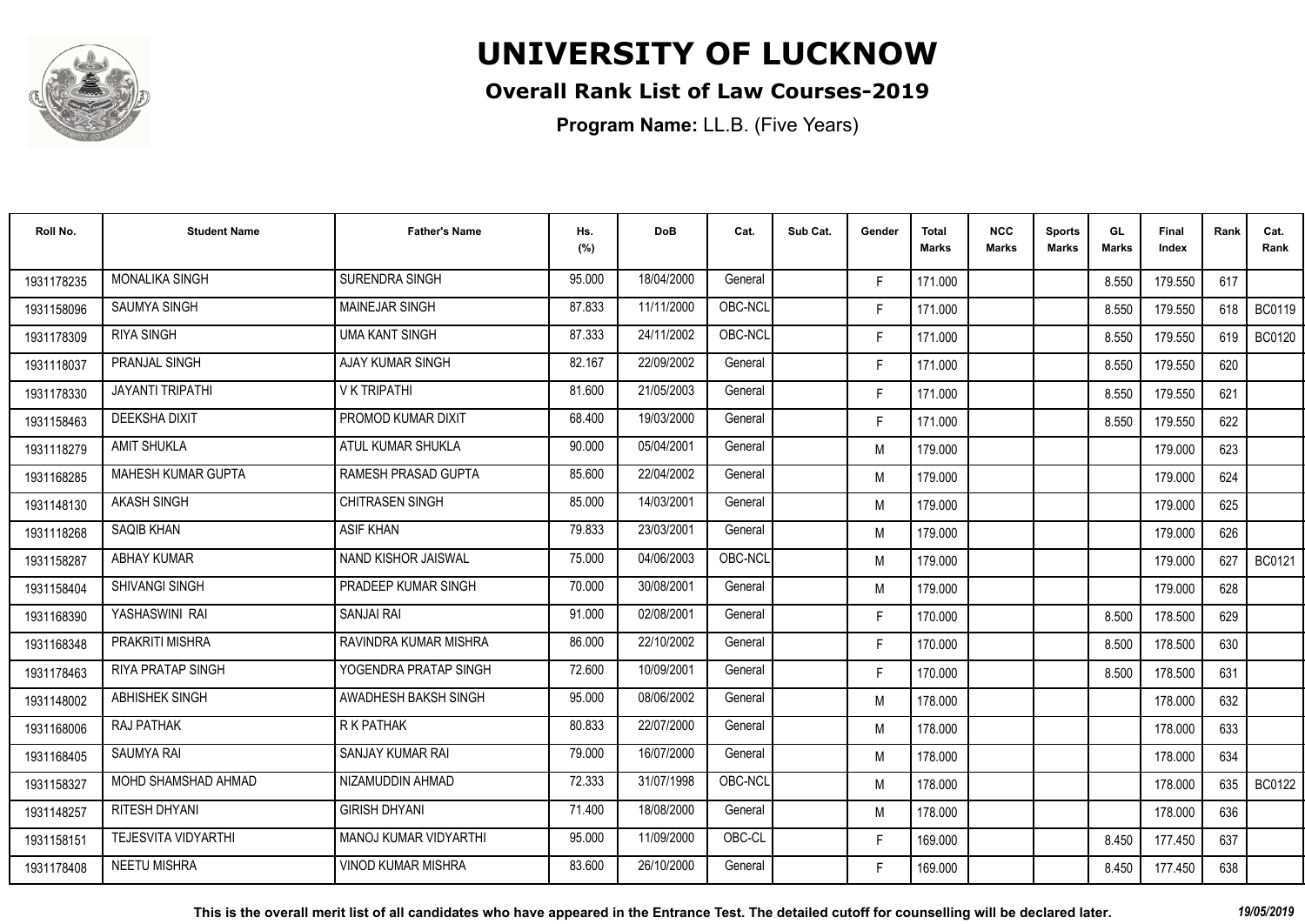

#### **Overall Rank List of Law Courses-2019**

| Roll No.   | <b>Student Name</b>        | <b>Father's Name</b>           | Hs.<br>(%) | <b>DoB</b> | Cat.    | Sub Cat. | Gender | <b>Total</b><br><b>Marks</b> | <b>NCC</b><br>Marks | <b>Sports</b><br><b>Marks</b> | GL<br><b>Marks</b> | Final<br>Index | Rank | Cat.<br>Rank  |
|------------|----------------------------|--------------------------------|------------|------------|---------|----------|--------|------------------------------|---------------------|-------------------------------|--------------------|----------------|------|---------------|
| 1931148214 | <b>RATN PRIYA CHAUHAN</b>  | DIPENDRA SINGH CHAUHAN         | 75.000     | 26/11/1999 | General |          | F.     | 169.000                      |                     |                               | 8.450              | 177.450        | 639  |               |
| 1931158001 | <b>LAIBA ABBASI</b>        | KHURSHEED AHMED ABBASI         | 66.833     | 17/08/2001 | General |          | F.     | 169.000                      |                     |                               | 8.450              | 177.450        | 640  |               |
| 1931158231 | <b>MOHD ALFAIZ</b>         | <b>MR MAHBOOB ALI</b>          | 85.600     | 01/12/2003 | OBC-NCL |          | M      | 177.000                      |                     |                               |                    | 177.000        | 641  | <b>BC0123</b> |
| 1931116002 | YASHASVEE RAI              | <b>RAJIV KUMAR RAI</b>         | 77.667     | 10/08/2003 | General |          | M      | 177.000                      |                     |                               |                    | 177.000        | 642  |               |
| 1931178271 | VISHESH PRAKASH SRIVASTAVA | SUSHIL KUMAR SRIVASTAVA        | 64.500     | 28/09/2000 | General |          | M      | 177.000                      |                     |                               |                    | 177.000        | 643  |               |
| 1931158130 | SHRIYA MISHRA              | <b>MANOJ KUMAR MISHRA</b>      | 95.000     | 19/02/2004 | General |          | F.     | 168.000                      |                     |                               | 8.400              | 176.400        | 644  |               |
| 1931168150 | AAYUSH BHARDWAJ            | <b>RAKESH KUMAR</b>            | 95.000     | 19/06/2000 | General |          | M      | 176.000                      |                     |                               |                    | 176.000        | 645  |               |
| 1931118213 | <b>VATSAL RASTOGI</b>      | <b>ASHISH RASTOGI</b>          | 82.833     | 25/10/2000 | General |          | M      | 176.000                      |                     |                               |                    | 176.000        | 646  |               |
| 1931158311 | PRAKHAR SINGH RATHORE      | NAYAN RAJ SINGH RATHORE        | 71.833     | 19/06/2001 | General |          | M      | 176.000                      |                     |                               |                    | 176.000        | 647  |               |
| 1931168451 | <b>SAKSHI</b>              | SANJIV KUMAR MALVIYA           | 95.000     | 25/05/2000 | General |          | F.     | 167.000                      |                     |                               | 8.350              | 175.350        | 648  |               |
| 1931178020 | <b>KM SHIVANI YADAV</b>    | SATISH CHANDRA YADAV           | 86.833     | 10/10/2001 | OBC-NCL |          | F.     | 167.000                      |                     |                               | 8.350              | 175.350        | 649  | <b>BC0124</b> |
| 1931158177 | <b>RASHMI MALL</b>         | MITHILESH KUMAR MALL           | 85.500     | 27/03/2001 | General |          | F.     | 167.000                      |                     |                               | 8.350              | 175.350        | 650  |               |
| 1931158055 | <b>DEEPIKA MISHRA</b>      | <b>LAXMI NARAIN MISHRA</b>     | 82.333     | 16/09/2002 | General |          | F.     | 167.000                      |                     |                               | 8.350              | 175.350        | 651  |               |
| 1931158310 | PRIYAL SHRIVASTAVA         | NAWAL KISHOR SHRIVASTAVA       | 71.500     | 23/09/2000 | General |          | F.     | 167.000                      |                     |                               | 8.350              | 175.350        | 652  |               |
| 1931148445 | <b>KUNWAR SHASHANK</b>     | <b>KAMLA PRASAD</b>            | 83.500     | 15/09/2001 | SC      |          | M      | 175.000                      |                     |                               |                    | 175.000        | 653  | SC0034        |
| 1931158166 | <b>ANKUR PATEL</b>         | <b>MAYA RAM VERMA</b>          | 80.000     | 17/05/2000 | OBC-NCL |          | M      | 175.000                      |                     |                               |                    | 175.000        | 654  | <b>BC0125</b> |
| 1931178280 | SYED BILAL HAIDER RIZVI    | <b>SYED KARRAR HAIDER</b>      | 79.667     | 01/12/1999 | General |          | M      | 175.000                      |                     |                               |                    | 175.000        | 655  |               |
| 1931158458 | PRAFUL PANDEY              | PREM SEVAK PANDEY              | 77.800     | 05/08/1998 | General |          | M      | 175.000                      |                     |                               |                    | 175.000        | 656  |               |
| 1931158417 | ANURAG DWIVEDI             | PRAKASH CHANDRA DWIVEDI        | 76.000     | 05/01/2001 | General |          | M      | 175.000                      |                     |                               |                    | 175.000        | 657  |               |
| 1931168375 | SYED ALI ANWAAR            | S. MOHSIN HUSAIN               | 70.667     | 13/11/2000 | General |          | M      | 175.000                      |                     |                               |                    | 175.000        | 658  |               |
| 1931148291 | ARCHITA SRIVASTAVA         | <b>GYAN PRAKASH SRIVASTAVA</b> | 92.000     | 19/07/2001 | General |          | F.     | 166.000                      |                     |                               | 8.300              | 174.300        | 659  |               |
| 1931178148 | AYUSHI BAJPAI              | SHYAM MOHAN BAJPAI             | 92.000     | 30/03/2003 | General |          | F      | 166.000                      |                     |                               | 8.300              | 174.300        | 660  |               |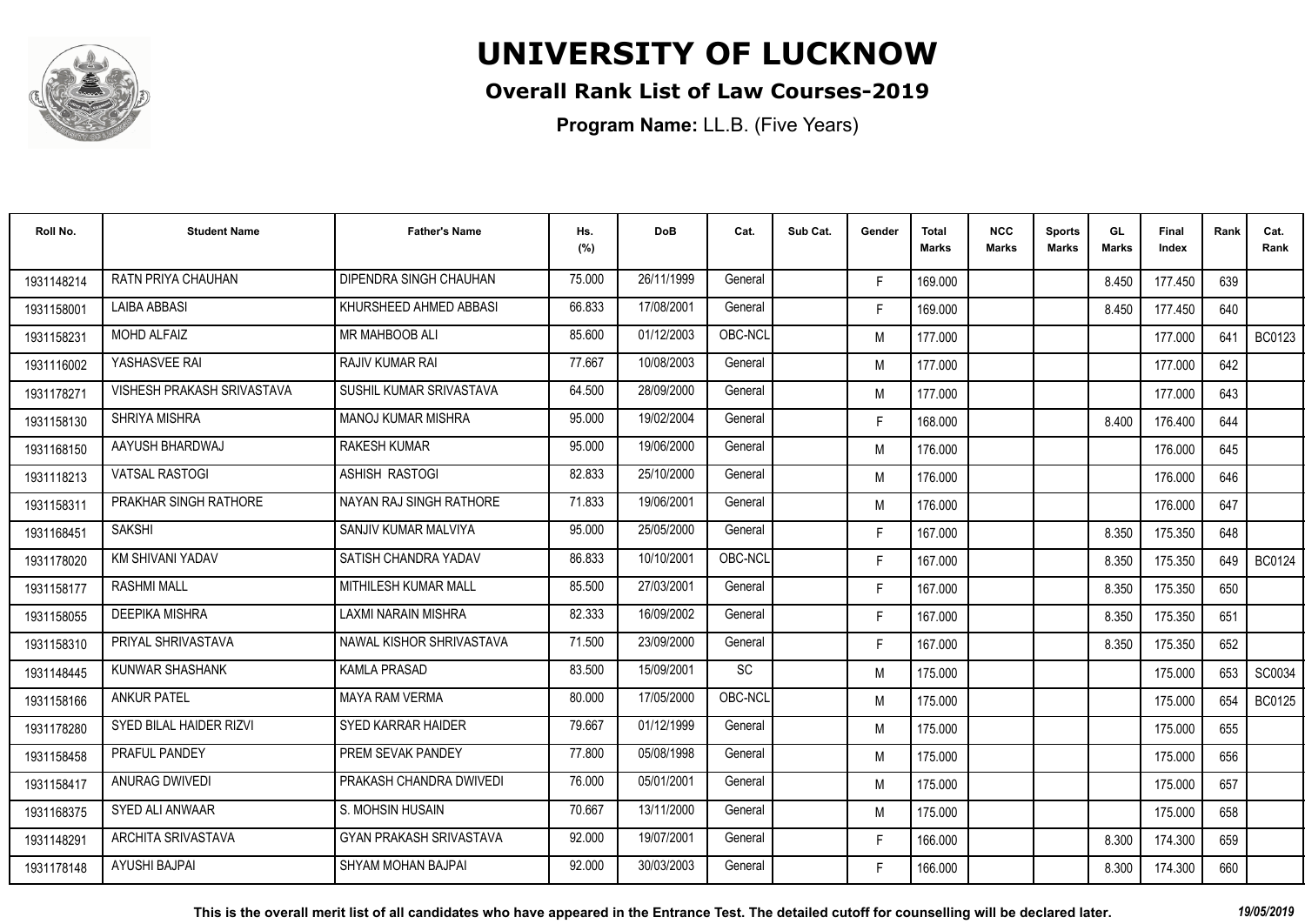

#### **Overall Rank List of Law Courses-2019**

| Roll No.   | <b>Student Name</b>        | <b>Father's Name</b>      | Hs.<br>(%) | <b>DoB</b> | Cat.    | Sub Cat. | Gender | <b>Total</b><br><b>Marks</b> | <b>NCC</b><br>Marks | <b>Sports</b><br><b>Marks</b> | GL<br><b>Marks</b> | Final<br>Index | Rank | Cat.<br>Rank  |
|------------|----------------------------|---------------------------|------------|------------|---------|----------|--------|------------------------------|---------------------|-------------------------------|--------------------|----------------|------|---------------|
| 1931158041 | <b>SMITA SINGH</b>         | LATE NETRAPAL SINGH       | 88.200     | 05/07/2002 | OBC-NCL |          | F.     | 166.000                      |                     |                               | 8.300              | 174.300        | 661  | <b>BC0126</b> |
| 1931178186 | SIMARJEET KAUR             | SUKHVEER SINGH            | 83.600     | 31/01/2002 | General |          | F.     | 166.000                      |                     |                               | 8.300              | 174.300        | 662  |               |
| 1931148092 | <b>AKSHAT SINGH</b>        | <b>BRIJ RAJ SINGH</b>     | 92.553     | 10/03/2002 | General |          | M      | 174.000                      |                     |                               |                    | 174.000        | 663  |               |
| 1931178144 | <b>NIKHIL MISHRA</b>       | <b>SHYAM JI MISHRA</b>    | 89.200     | 06/02/2002 | General |          | M      | 174.000                      |                     |                               |                    | 174.000        | 664  |               |
| 1931178363 | <b>VARUN KUMAR SAHU</b>    | <b>VIJAY KUMAR SAHU</b>   | 73.833     | 10/03/2000 | OBC-NCL |          | M      | 174.000                      |                     |                               |                    | 174.000        | 665  | <b>BC0127</b> |
| 1931117005 | YASH PANDEY                | ALOK CHANDRA PANDEY       | 71.000     | 13/09/2001 | General |          | M      | 174.000                      |                     |                               |                    | 174.000        | 666  |               |
| 1931158185 | ALI HAMMAD                 | <b>MOHAMMAD ISRAFIL</b>   | 70.167     | 29/02/2000 | OBC-NCL |          | M      | 174.000                      |                     |                               |                    | 174.000        | 667  | <b>BC0128</b> |
| 1931118223 | <b>VIKAS SINGH CHAUHAN</b> | ASHOK SINGH CHAUHAN       | 66.000     | 10/07/2002 | General |          | M      | 174.000                      |                     |                               |                    | 174.000        | 668  |               |
| 1931158095 | MOHAMMAD AHMAD             | MAHFOOZ ALI               | 64.600     | 14/08/2001 | General |          | M      | 174.000                      |                     |                               |                    | 174.000        | 669  |               |
| 1931158339 | SHREYA SINGH PAL           | OM PRAKASH PAL            | 87.400     | 22/04/2002 | OBC-NCL |          | F.     | 165.000                      |                     |                               | 8.250              | 173.250        | 670  | <b>BC0129</b> |
| 1931118139 | SNEHA JAISWAL              | ANIL KUMAR JAISWAL        | 85.500     | 11/06/2001 | OBC-NCL |          | F.     | 165.000                      |                     |                               | 8.250              | 173.250        | 671  | <b>BC0130</b> |
| 1931118080 | EUREKA BARANWAL            | <b>ALOK BARANWAL</b>      | 85.000     | 16/01/2001 | General |          | F.     | 165.000                      |                     |                               | 8.250              | 173.250        | 672  |               |
| 1931148013 | RUQUIYA SIDDIQUI           | <b>AZMAT ULLA</b>         | 85.000     | 15/09/2001 | General |          | F.     | 165.000                      |                     |                               | 8.250              | 173.250        | 673  |               |
| 1931178086 | PRAVEEN KUMAR              | SHASHI BHUSHAN KUMAR      | 90.000     | 15/02/2000 | General |          | M      | 173.000                      |                     |                               |                    | 173.000        | 674  |               |
| 1931118221 | SARTHAK SHARMA             | <b>ASHISH SHARMA</b>      | 86.000     | 15/10/1999 | OBC-NCL |          | M      | 173.000                      |                     |                               |                    | 173.000        | 675  | <b>BC0131</b> |
| 1931118137 | UTKARSH DWIVEDI            | ANIL KUMAR DWIVEDI        | 84.400     | 28/08/2000 | General |          | M      | 173.000                      |                     |                               |                    | 173.000        | 676  |               |
| 1931148129 | UTKARSH MANI PANDEY        | <b>CHINTA MANI PANDEY</b> | 82.500     | 20/08/2001 | General |          | M      | 173.000                      |                     |                               |                    | 173.000        | 677  |               |
| 1931117069 | AKSHANSH VERMA             | SHIV PRATAP VERMA         | 78,000     | 30/04/2001 | OBC-NCL |          | M      | 173.000                      |                     |                               |                    | 173.000        | 678  | <b>BC0132</b> |
| 1931178215 | HARSH VARDHAN SINGH        | SUNIL KUMAR SINGH TOMAR   | 76.000     | 28/11/2001 | General |          | M      | 173.000                      |                     |                               |                    | 173.000        | 679  |               |
| 1931158454 | ARPIT KANAUJIA             | PREM KISHORE KANAUJIA     | 64.600     | 08/07/1998 | OBC-NCL |          | M      | 173.000                      |                     |                               |                    | 173.000        | 680  | BC0133        |
| 1931148317 | AYUSHI UPADHYAY            | HARINDRA NATH UPADHYAY    | 100.000    | 27/09/2002 | General |          | F.     | 164.000                      |                     |                               | 8.200              | 172.200        | 681  |               |
| 1931158307 | POOJA JOSHI                | NAVEEN CHANDRA JOSHI      | 87.833     | 21/03/2000 | General |          | F      | 164.000                      |                     |                               | 8.200              | 172.200        | 682  |               |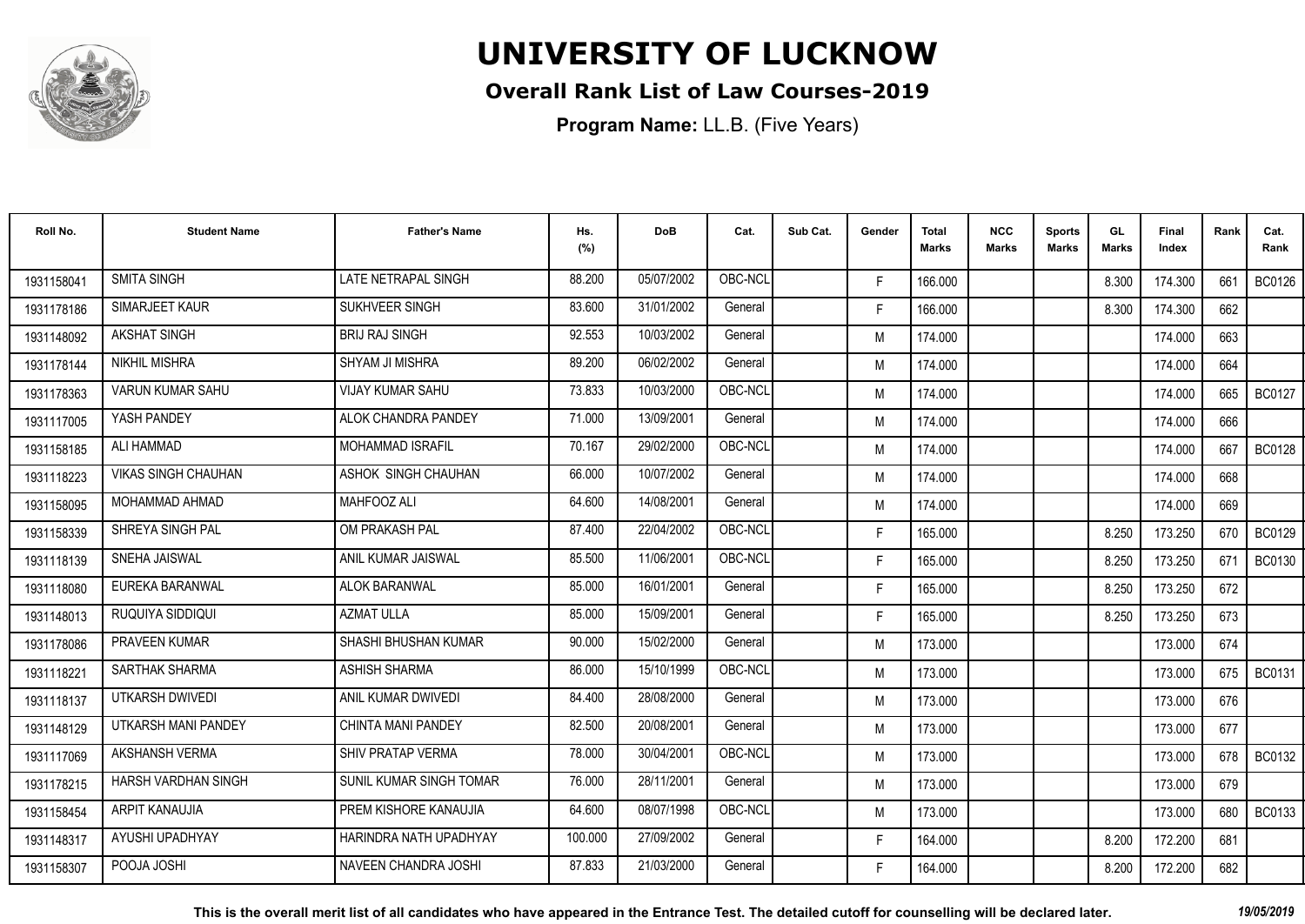

#### **Overall Rank List of Law Courses-2019**

**Program Name:** LL.B. (Five Years)

| Roll No.   | <b>Student Name</b>       | <b>Father's Name</b>       | Hs.<br>(%) | <b>DoB</b> | Cat.      | Sub Cat. | Gender | <b>Total</b><br><b>Marks</b> | <b>NCC</b><br>Marks | <b>Sports</b><br><b>Marks</b> | GL.<br><b>Marks</b> | Final<br>Index | Rank | Cat.<br>Rank  |
|------------|---------------------------|----------------------------|------------|------------|-----------|----------|--------|------------------------------|---------------------|-------------------------------|---------------------|----------------|------|---------------|
| 1931168429 | ANANYA SINGH              | <b>SANJAY SINGH</b>        | 86.333     | 30/07/2002 | General   |          | F.     | 164.000                      |                     |                               | 8.200               | 172.200        | 683  |               |
| 1931178449 | <b>SUKRITI VERMA</b>      | <b>VIVEK VERMA</b>         | 76.667     | 23/01/2001 | General   |          | F.     | 164.000                      |                     |                               | 8.200               | 172.200        | 684  |               |
| 1931118286 | UTKARSH SINGH             | AVANISH PRATAP SINGH       | 85.500     | 10/12/2001 | General   |          | M      | 172.000                      |                     |                               |                     | 172.000        | 685  |               |
| 1931168268 | <b>ADWIK PRATAP SINGH</b> | RAMCHANDRA SINGH           | 82.200     | 03/09/2000 | General   |          | M      | 172.000                      |                     |                               |                     | 172.000        | 686  |               |
| 1931118258 | SHIVAM JHA                | ASHUTOSH JHA               | 81.600     | 02/02/1998 | General   |          | M      | 172.000                      |                     |                               |                     | 172.000        | 687  |               |
| 1931178460 | ANAND YADAV               | YOGENDRA KUMAR YADAV       | 74.167     | 13/10/2000 | OBC-NCL   |          | M      | 172.000                      |                     |                               |                     | 172.000        | 688  | BC0134        |
| 1931117010 | PRATEEKSHA AWASTHI        | ANIRUDDHA PRASAD AWASTHI   | 89.333     | 24/02/2002 | General   |          | F.     | 163.000                      |                     |                               | 8.150               | 171.150        | 689  |               |
| 1931158255 | ANJALI SRIVASTAVA         | MR. RAKESH KUMAR           | 82.500     | 31/05/2001 | General   |          | F.     | 163.000                      |                     |                               | 8.150               | 171.150        | 690  |               |
| 1931178010 | KAVYA JEET                | SARVAJEET                  | 78.000     | 04/08/2001 | SC        |          | F.     | 163.000                      |                     |                               | 8.150               | 171.150        | 691  | SC0035        |
| 1931178462 | RITIKA PRATAP SINGH       | YOGENDRA PRATAP SINGH      | 77.400     | 09/10/2000 | General   |          | F.     | 163.000                      |                     |                               | 8.150               | 171.150        | 692  |               |
| 1931158192 | <b>MEHNAZ HASHMI</b>      | MOHD ALI ZAHEER RANA       | 71.800     | 15/10/1999 | OBC-NCL   |          | F.     | 163.000                      |                     |                               | 8.150               | 171.150        | 693  | <b>BC0135</b> |
| 1931178308 | <b>UDDYAM THAKUR</b>      | <b>UDAYA PRATAP SINGH</b>  | 86.000     | 27/01/2001 | General   |          | M      | 171.000                      |                     |                               |                     | 171.000        | 694  |               |
| 1931158304 | ANURAG PRATAP SINGH       | <b>NARSINGH</b>            | 83.600     | 31/07/2002 | General   |          | M      | 171.000                      |                     |                               |                     | 171.000        | 695  |               |
| 1931148463 | <b>SACHIN MISHRA</b>      | <b>KAUSHAL MISHRA</b>      | 81.800     | 14/05/2002 | General   |          | M      | 171.000                      |                     |                               |                     | 171.000        | 696  |               |
| 1931178069 | ANURAG SINGH YADAV        | SHAMBHOO NATH YADAV        | 81.600     | 18/03/2001 | OBC-CL    |          | M      | 171.000                      |                     |                               |                     | 171.000        | 697  |               |
| 1931158169 | <b>MD AKHLAK ANSARI</b>   | <b>MD ALIM ANSARI</b>      | 79.667     | 01/04/2000 | OBC-NCL   |          | M      | 171.000                      |                     |                               |                     | 171.000        | 698  | BC0136        |
| 1931158043 | PRABHAT SRIVASTAVA        | LATE RAJJAN LAL SRIVASTAVA | 79.200     | 02/07/2001 | General   |          | M      | 171.000                      |                     |                               |                     | 171.000        | 699  |               |
| 1931168026 | <b>DEVESH TRIPATHI</b>    | RAGHVENDRA TRIPATHI        | 75.167     | 14/07/2001 | General   |          | M      | 171.000                      |                     |                               |                     | 171.000        | 700  |               |
| 1931168464 | <b>SARVESH MISHRA</b>     | SANTOSH KUMAR MISHRA       | 70.200     | 09/10/2000 | General   |          | M      | 171.000                      |                     |                               |                     | 171.000        | 701  |               |
| 1931148176 | SHREYA SACHAN             | DHEERENDRA SACHAN          | 88.833     | 10/08/2002 | OBC-NCL   |          | F.     | 162.000                      |                     |                               | 8.100               | 170.100        | 702  | <b>BC0137</b> |
| 1931178400 | <b>ARUSHI PANDEY</b>      | <b>VINOD B PANDEY</b>      | 87.600     | 25/08/2001 | General   |          | F.     | 162.000                      |                     |                               | 8.100               | 170.100        | 703  |               |
| 1931118044 | PRAGYA BHARTI             | <b>AJAY PAL</b>            | 82.000     | 07/04/2002 | <b>SC</b> |          | F      | 162.000                      |                     |                               | 8.100               | 170.100        | 704  | SC0036        |

**This is the overall merit list of all candidates who have appeared in the Entrance Test. The detailed cutoff for counselling will be declared later.** *19/05/2019*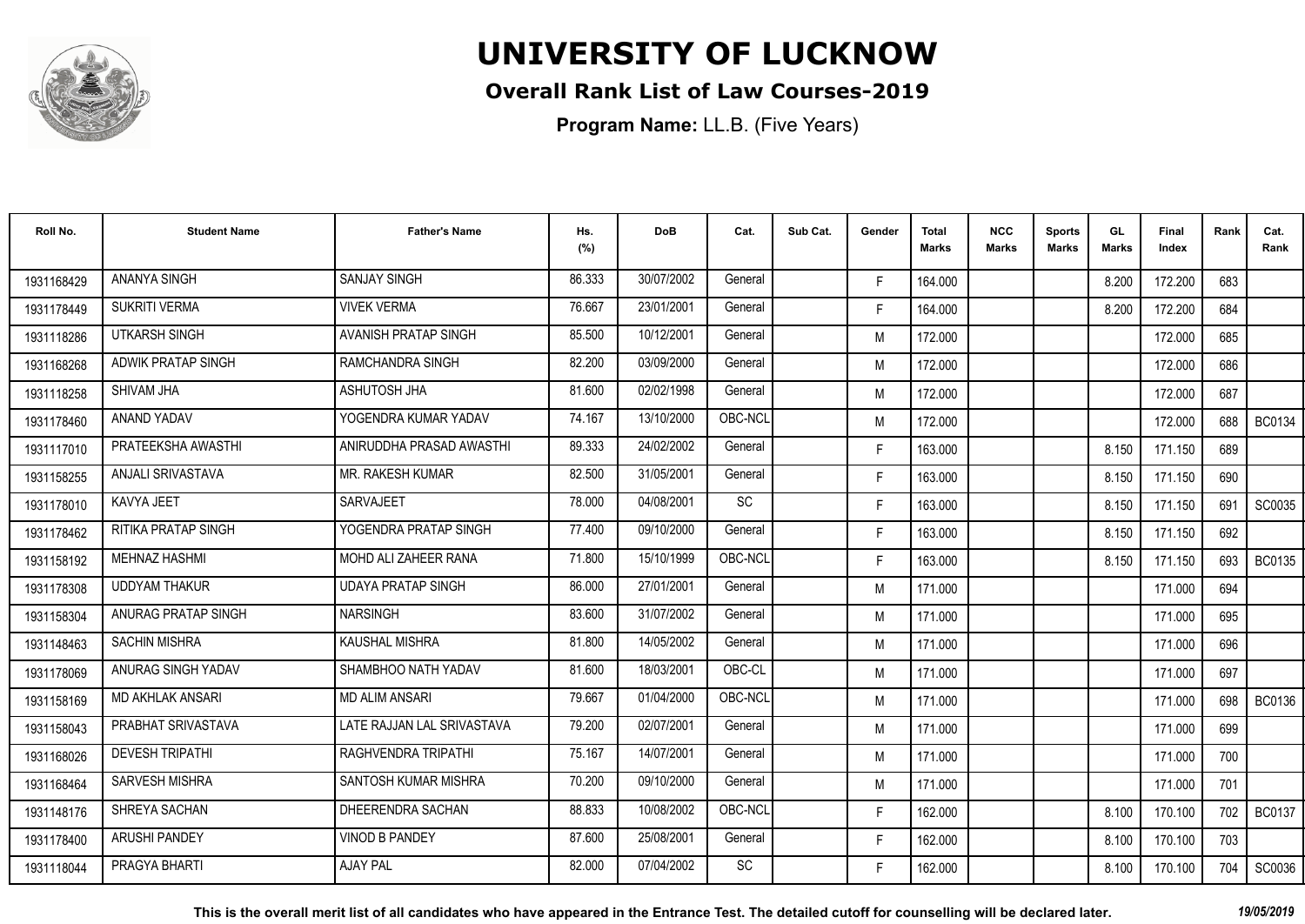

#### **Overall Rank List of Law Courses-2019**

| Roll No.   | <b>Student Name</b>      | <b>Father's Name</b>        | Hs.<br>(%) | <b>DoB</b> | Cat.    | Sub Cat. | Gender | <b>Total</b><br><b>Marks</b> | <b>NCC</b><br><b>Marks</b> | <b>Sports</b><br><b>Marks</b> | GL<br><b>Marks</b> | <b>Final</b><br>Index | Rank | Cat.<br>Rank  |
|------------|--------------------------|-----------------------------|------------|------------|---------|----------|--------|------------------------------|----------------------------|-------------------------------|--------------------|-----------------------|------|---------------|
| 1931168007 | <b>ADITI YADAV</b>       | R K YADAV                   | 81.600     | 05/09/2002 | OBC-NCL |          | F.     | 162.000                      |                            |                               | 8.100              | 170.100               | 705  | <b>BC0138</b> |
| 1931178142 | <b>SAUMYA SHUKLA</b>     | <b>SHRIRAM SHUKLA</b>       | 79.800     | 12/02/2001 | General |          | F.     | 162.000                      |                            |                               | 8.100              | 170.100               | 706  |               |
| 1931168306 | <b>MANSI DWIVEDI</b>     | <b>RANG NATH DWIVEDI</b>    | 75.333     | 30/03/2002 | General |          | F.     | 162.000                      |                            |                               | 8.100              | 170.100               | 707  |               |
| 1931148412 | <b>ANCHAL RAI</b>        | <b>JEEVAN PRAKASH RAI</b>   | 59.167     | 02/01/2003 | General |          | F.     | 162.000                      |                            |                               | 8.100              | 170.100               | 708  |               |
| 1931158124 | <b>MITUL SINGH</b>       | <b>MANOJ KUMAR</b>          | 100.000    | 06/08/2000 | OBC-NCL |          | M      | 170.000                      |                            |                               |                    | 170.000               | 709  | <b>BC0139</b> |
| 1931148039 | <b>FAISAL KHAN</b>       | <b>BARAKATULLAH KHAN</b>    | 96.000     | 01/08/2002 | General |          | M      | 170.000                      |                            |                               |                    | 170.000               | 710  |               |
| 1931178403 | <b>SOM TRIPATHI</b>      | <b>VINOD KUMAR</b>          | 88.833     | 07/03/2000 | General |          | M      | 170.000                      |                            |                               |                    | 170.000               | 711  |               |
| 1931118050 | NIKHIL NITYASH           | <b>AJAY SINGH</b>           | 85.400     | 11/05/1999 | OBC-CL  |          | M      | 170.000                      |                            |                               |                    | 170.000               | 712  |               |
| 1931118099 | <b>HRIDESHWAR KUMAR</b>  | AMBIKA PRASAD               | 83.667     | 05/07/2000 | SC      |          | M      | 170.000                      |                            |                               |                    | 170.000               | 713  | SC0037        |
| 1931168454 | <b>HARSH PATEL</b>       | SANTOSH KUMAR               | 79.800     | 05/04/2002 | OBC-NCL |          | M      | 170.000                      |                            |                               |                    | 170.000               | 714  | <b>BC0140</b> |
| 1931158266 | <b>KAPISH TIWARI</b>     | MUKESH CHAND TIWARI         | 79.800     | 08/05/2002 | General |          | M      | 170.000                      |                            |                               |                    | 170.000               | 715  |               |
| 1931168316 | <b>RISHIKESH</b>         | <b>RANJIT KUMAR</b>         | 78.000     | 17/10/2000 | General |          | M      | 170.000                      |                            |                               |                    | 170.000               | 716  |               |
| 1931168193 | ADITYA RAO               | <b>RAM DAS</b>              | 77.800     | 03/10/2001 | SC      |          | M      | 170.000                      |                            |                               |                    | 170.000               | 717  | SC0038        |
| 1931158421 | SAMARTH SRIVASTAVA       | PRAKASH NATH SRIVASTAVA     | 77.800     | 05/10/2002 | General |          | M      | 170.000                      |                            |                               |                    | 170.000               | 718  |               |
| 1931178145 | <b>TARUN KUMAR SINGH</b> | <b>SHYAM KUMAR SINGH</b>    | 76.600     | 04/12/2000 | General |          | M      | 170.000                      |                            |                               |                    | 170.000               | 719  |               |
| 1931118228 | ANSHUL AGARWAL           | ASHOK KUMAR AGARWAL         | 72.667     | 27/06/1990 | General |          | M      | 170.000                      |                            |                               |                    | 170.000               | 720  |               |
| 1931116004 | <b>DEEPAK KUMAR</b>      | PRADEEP KUMAR CHAUDHARY     | 68.000     | 11/02/2001 | General |          | M      | 170.000                      |                            |                               |                    | 170.000               | 721  |               |
| 1931118036 | ANUPRIYA                 | AJAY KUMAR SINGH            | 84.000     | 31/01/2002 | General |          | F.     | 161.000                      |                            |                               | 8.050              | 169.050               | 722  |               |
| 1931158244 | SHRESHTHA DHURIYA        | MR. DILIP KUMAR DHURIYA     | 78,000     | 22/08/2001 | OBC-CL  |          | F.     | 161.000                      |                            |                               | 8.050              | 169.050               | 723  |               |
| 1931117008 | <b>GAURAV SINGH</b>      | ANIL KUMAR SINGH            | 58.800     | 26/07/2000 | General |          | M      | 161.000                      |                            | 8.050                         |                    | 169.050               | 724  |               |
| 1931158238 | <b>SHIKHAR KUMAR</b>     | MR. ASHOK KUMAR             | 93.200     | 04/12/2001 | SC      |          | M      | 169.000                      |                            |                               |                    | 169,000               | 725  | SC0039        |
| 1931178368 | NIKHIL TRIPATHI          | <b>VIJAY KUMAR TRIPATHI</b> | 91.200     | 15/09/2001 | General |          | M      | 169.000                      |                            |                               |                    | 169.000               | 726  |               |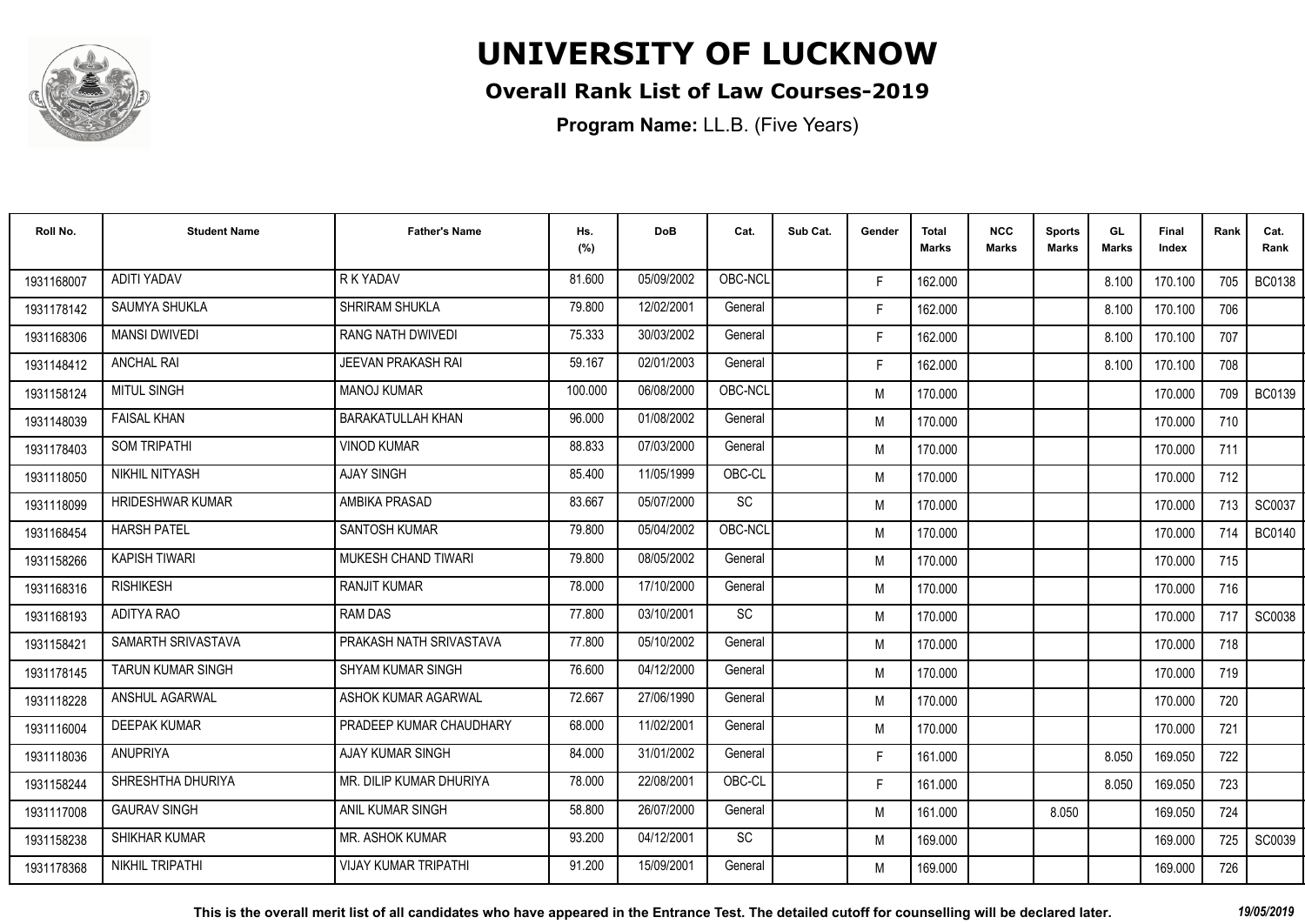

#### **Overall Rank List of Law Courses-2019**

**Program Name:** LL.B. (Five Years)

| Roll No.   | <b>Student Name</b>        | <b>Father's Name</b>          | Hs.<br>(%) | <b>DoB</b> | Cat.      | Sub Cat.  | Gender | <b>Total</b><br>Marks | <b>NCC</b><br>Marks | <b>Sports</b><br><b>Marks</b> | GL<br><b>Marks</b> | Final<br>Index | Rank | Cat.<br>Rank  |
|------------|----------------------------|-------------------------------|------------|------------|-----------|-----------|--------|-----------------------|---------------------|-------------------------------|--------------------|----------------|------|---------------|
| 1931148370 | ASHUTOSH BAJPAI            | <b>JAGDISH PRASAD BAJPAI</b>  | 79.333     | 05/12/1998 | General   |           | M      | 169.000               |                     |                               |                    | 169.000        | 727  |               |
| 1931118019 | PAWAN KUMAR GUPTA          | <b>ADYA GUPTA</b>             | 66.333     | 20/01/2002 | OBC-NCL   |           | M      | 169.000               |                     |                               |                    | 169.000        | 728  | <b>BC0141</b> |
| 1931148046 | <b>SHASHANK SHEKHAR</b>    | <b>BEER KUNWAR SINGH</b>      | 95.000     | 16/12/1999 | General   |           | M      | 168.000               |                     |                               |                    | 168.000        | 729  |               |
| 1931178344 | RITIKA VISHWKARMA          | <b>VEERENDRA KUMAR SHARMA</b> | 95.000     | 17/04/2002 | OBC-NCL   |           | F.     | 160.000               |                     |                               | 8.000              | 168.000        | 730  | BC0142        |
| 1931115016 | <b>HIMANSHU SINGH</b>      | KAUSHAL KISHOR SINGH          | 95.000     | 19/05/2002 | General   | <b>DP</b> | M      | 168.000               |                     |                               |                    | 168.000        | 731  |               |
| 1931118152 | KUMAR KANISHK SINHA        | ANIL KUMAR SINHA              | 89.400     | 02/07/2002 | General   |           | M      | 168.000               |                     |                               |                    | 168.000        | 732  |               |
| 1931158017 | <b>DEEPTI AHLAWAT</b>      | KULDEEP AHLAWAT               | 87.400     | 10/09/2001 | OBC-CL    |           | F.     | 160.000               |                     |                               | 8.000              | 168.000        | 733  |               |
| 1931168071 | ATUL KUMAR YADAV           | RAJENDRA PRASAD YADAV         | 87.400     | 04/03/2002 | OBC-NCL   |           | M      | 168.000               |                     |                               |                    | 168.000        | 734  | <b>BC0143</b> |
| 1931118030 | <b>SAGAR PATHAK</b>        | AJAY KUMAR PATHAK             | 85.400     | 02/08/2001 | General   |           | M      | 168.000               |                     |                               |                    | 168.000        | 735  |               |
| 1931158363 | AAYUSH KUMAR DUBEY         | PANCH RATNA KUMAR DUBEY       | 83.600     | 27/08/2001 | General   |           | M      | 168.000               |                     |                               |                    | 168.000        | 736  |               |
| 1931178302 | RAUSHAN BHARDWAJ           | <b>TRIBHUVAN PANDEY</b>       | 70.000     | 27/08/2001 | General   |           | M      | 168.000               |                     |                               |                    | 168.000        | 737  |               |
| 1931158131 | <b>ANKIT MISHRA</b>        | <b>MANOJ KUMAR MISHRA</b>     | 67.400     | 10/04/2002 | General   |           | M      | 168.000               |                     |                               |                    | 168.000        | 738  |               |
| 1931115036 | <b>RISHABH VERMA</b>       | SUDHIR KANTH VERMA            | 53.200     | 01/08/1996 | OBC-NCI   | <b>DP</b> | M      | 168.000               |                     |                               |                    | 168.000        | 739  | <b>BC0144</b> |
| 1931158107 | <b>GAURAV GOEL</b>         | <b>MANISH GOEL</b>            | 79.667     | 10/08/2001 | General   |           | M      | 167.000               |                     |                               |                    | 167.000        | 740  |               |
| 1931117071 | <b>HEADRI VIKRAM SINGH</b> | SIDDHA RAJ SINGH              | 74.200     | 09/09/2001 | General   |           | M      | 167.000               |                     |                               |                    | 167.000        | 741  |               |
| 1931168417 | <b>ARYAN SAXENA</b>        | <b>SANJAY SAXENA</b>          | 74.000     | 22/04/2001 | General   |           | M      | 167.000               |                     |                               |                    | 167.000        | 742  |               |
| 1931158261 | AISHWARYA SINGH            | MR.RADHE SHYAM                | 77.800     | 28/07/2001 | <b>SC</b> |           | F.     | 159.000               |                     |                               | 7.950              | 166.950        | 743  | SC0040        |
| 1931158319 | SHUBHANGI SISHOUDIA        | <b>NEERAJ SINGH</b>           | 70.333     | 02/02/2001 | General   |           | F.     | 159.000               |                     |                               | 7.950              | 166.950        | 744  |               |
| 1931168047 | SHALINI BHARGAVA           | RAJA RAM BHARGAVA             | 61.333     | 18/09/2000 | SC        |           | F.     | 159.000               |                     |                               | 7.950              | 166.950        | 745  | SC0041        |
| 1931178430 | MANVENDRA PRATAP SINGH     | <b>VIRENDRA PRATAP SINGH</b>  | 91.200     | 15/12/2001 | General   |           | M      | 166.000               |                     |                               |                    | 166.000        | 746  |               |
| 1931178326 | ANUJ KUMAR SINGH           | <b>UPENDRA SINGH</b>          | 81.600     | 06/01/2001 | General   |           | M      | 166.000               |                     |                               |                    | 166.000        | 747  |               |
| 1931178300 | <b>KUSHKUMAR</b>           | <b>TILAKDHARI PRASAD</b>      | 78.000     | 18/02/2003 | SC        |           | M      | 166.000               |                     |                               |                    | 166.000        | 748  | SC0042        |

**This is the overall merit list of all candidates who have appeared in the Entrance Test. The detailed cutoff for counselling will be declared later.** *19/05/2019*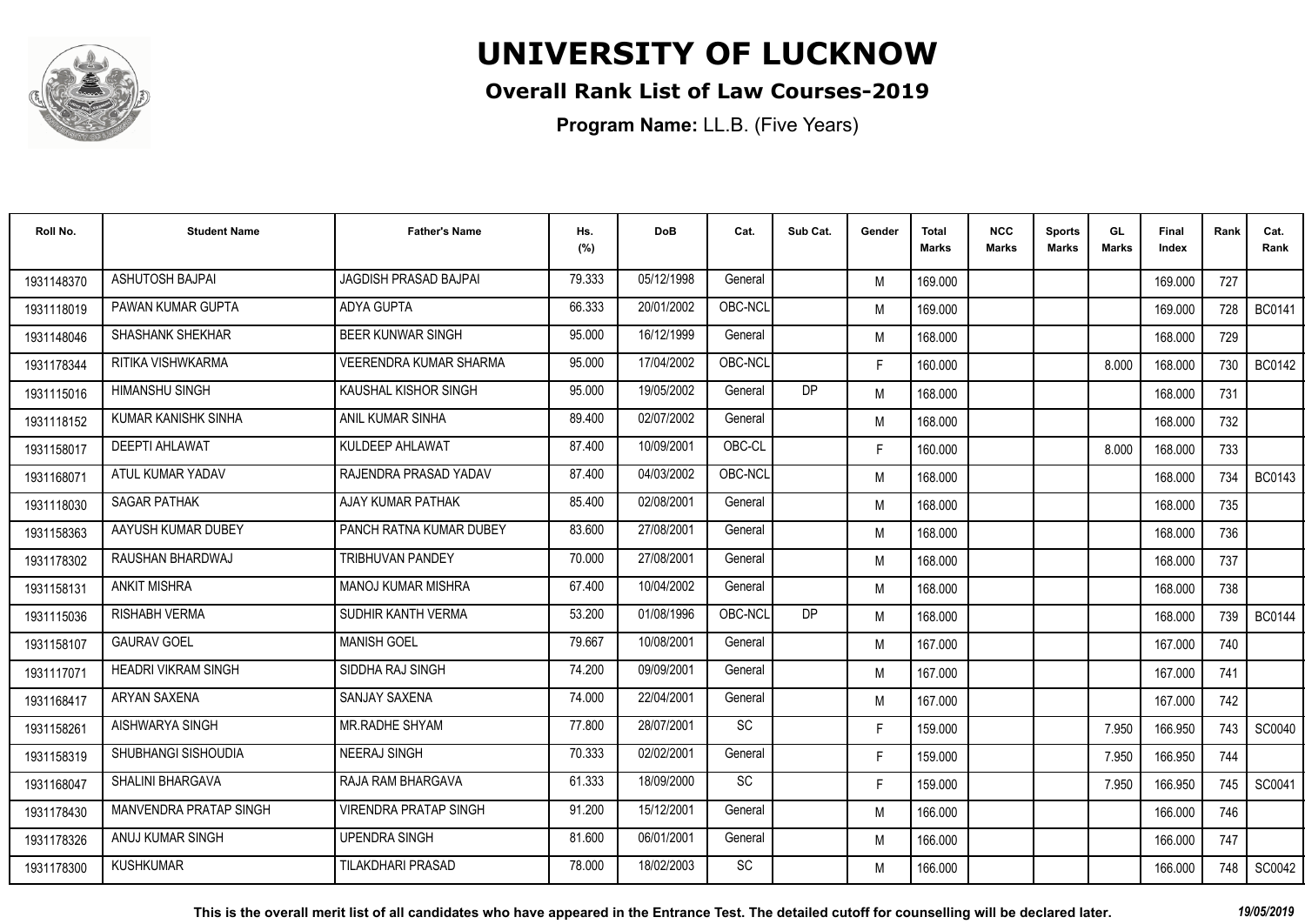

#### **Overall Rank List of Law Courses-2019**

| Roll No.   | <b>Student Name</b>         | <b>Father's Name</b>         | Hs.<br>(%) | <b>DoB</b> | Cat.    | Sub Cat. | Gender | <b>Total</b><br><b>Marks</b> | <b>NCC</b><br>Marks | <b>Sports</b><br><b>Marks</b> | GL<br><b>Marks</b> | Final<br>Index | Rank | Cat.<br>Rank  |
|------------|-----------------------------|------------------------------|------------|------------|---------|----------|--------|------------------------------|---------------------|-------------------------------|--------------------|----------------|------|---------------|
| 1931158147 | PRANJAL SRIVASTAVA          | MANOJ KUMAR SRIVASTAVA       | 72.200     | 11/06/2001 | General |          | M      | 166.000                      |                     |                               |                    | 166.000        | 749  |               |
| 1931168086 | PRASHASTI BAJPAI            | RAJESH KUMAR BAJPAI          | 93.000     | 21/07/2001 | General |          | F.     | 158.000                      |                     |                               | 7.900              | 165.900        | 750  |               |
| 1931178327 | <b>MUKTA CHOUBEY</b>        | UTTAM KUMAR CHOUBEY          | 83.400     | 15/08/2001 | General |          | F.     | 158.000                      |                     |                               | 7.900              | 165.900        | 751  |               |
| 1931168432 | ANUSHKA SRIVASTAVA          | SANJAY SRIVASTAVA            | 81.667     | 31/08/2001 | General |          | F.     | 158.000                      |                     |                               | 7.900              | 165.900        | 752  |               |
| 1931158061 | <b>SAUMYA SINGH</b>         | LT. ANIL KUMAR SINGH         | 80.000     | 27/01/2001 | General |          | F.     | 158.000                      |                     |                               | 7.900              | 165.900        | 753  |               |
| 1931178287 | <b>MARIYAM FATIMA</b>       | SYED MOHD, FURQUAN           | 79.333     | 29/10/2000 | General |          | F.     | 158.000                      |                     |                               | 7.900              | 165.900        | 754  |               |
| 1931115022 | <b>NEHA YADAV</b>           | RAJENDRA SINGH YADAV         | 76.000     | 09/07/2000 | OBC-NCL |          | F.     | 158.000                      |                     |                               | 7.900              | 165.900        | 755  | <b>BC0145</b> |
| 1931168270 | PARUL YADAV                 | RAMDEV SINGH YADAV           | 74.000     | 17/10/1998 | OBC-CL  |          | F.     | 158.000                      |                     |                               | 7.900              | 165.900        | 756  |               |
| 1931148293 | <b>ANSH SINGH</b>           | <b>GYANENDRA SINGH</b>       | 71.500     | 09/04/2001 | General |          | F.     | 158.000                      |                     |                               | 7.900              | 165.900        | 757  |               |
| 1931178025 | <b>SHIV SINGH YADAV</b>     | <b>SATISH YADAV</b>          | 76.333     | 10/02/1999 | OBC-NCL |          | M      | 165.000                      |                     |                               |                    | 165.000        | 758  | <b>BC0146</b> |
| 1931148399 | ANURAG SHUKLA               | <b>JANG BAHADUR SHUKLA</b>   | 76.167     | 20/03/1998 | General |          | M      | 165.000                      |                     |                               |                    | 165.000        | 759  |               |
| 1931168376 | UTTAM KUMAR SINGH           | S.K.SINGH                    | 74.000     | 01/10/1995 | General |          | M      | 165.000                      |                     |                               |                    | 165.000        | 760  |               |
| 1931148359 | <b>HASAN VARSI</b>          | <b>ISRAR AHMAD</b>           | 72.000     | 20/08/2000 | OBC-NCL |          | M      | 165.000                      |                     |                               |                    | 165.000        | 761  | <b>BC0147</b> |
| 1931118230 | ADYA DIXIT                  | <b>ASHOK KUMAR DIXIT</b>     | 91.200     | 01/03/2001 | General |          | F.     | 157.000                      |                     |                               | 7.850              | 164.850        | 762  |               |
| 1931158114 | <b>JASMINE SURI</b>         | <b>MANMEET SINGH SURI</b>    | 83.500     | 14/10/2001 | General |          | F.     | 157.000                      |                     |                               | 7.850              | 164.850        | 763  |               |
| 1931118151 | <b>JHANVI SINGH</b>         | ANIL KUMAR SINGH             | 70.833     | 26/11/2002 | General |          | F.     | 157.000                      |                     |                               | 7.850              | 164.850        | 764  |               |
| 1931158253 | <b>KRATANSHI SRIVASTAVA</b> | MR. PRABHAT KUMAR SRIVASTAVA | 62.000     | 26/08/2000 | General |          | F.     | 157.000                      |                     |                               | 7.850              | 164.850        | 765  |               |
| 1931158465 | <b>ADARSH MISHRA</b>        | PUNEET KUMAR MISHRA          | 87.667     | 31/12/2001 | General |          | M      | 164.000                      |                     |                               |                    | 164.000        | 766  |               |
| 1931118259 | PRABHAT SHUKLA              | ASHUTOSH PRAKASH SHUKLA      | 85.167     | 26/08/2002 | General |          | M      | 164.000                      |                     |                               |                    | 164.000        | 767  |               |
| 1931148018 | <b>SATYAM SINGH</b>         | <b>BABUNDAR SINGH</b>        | 82.333     | 05/09/2000 | OBC-CL  |          | M      | 164.000                      |                     |                               |                    | 164.000        | 768  |               |
| 1931118211 | <b>BILAL AHMAD HASHMI</b>   | ASAD AHMAD HASHMI            | 80.000     | 31/12/2002 | General |          | M      | 164.000                      |                     |                               |                    | 164.000        | 769  |               |
| 1931178209 | ABHINAV SHUKLA              | <b>SUNIL KUMAR SHUKLA</b>    | 79.800     | 23/08/2001 | General |          | M      | 164.000                      |                     |                               |                    | 164.000        | 770  |               |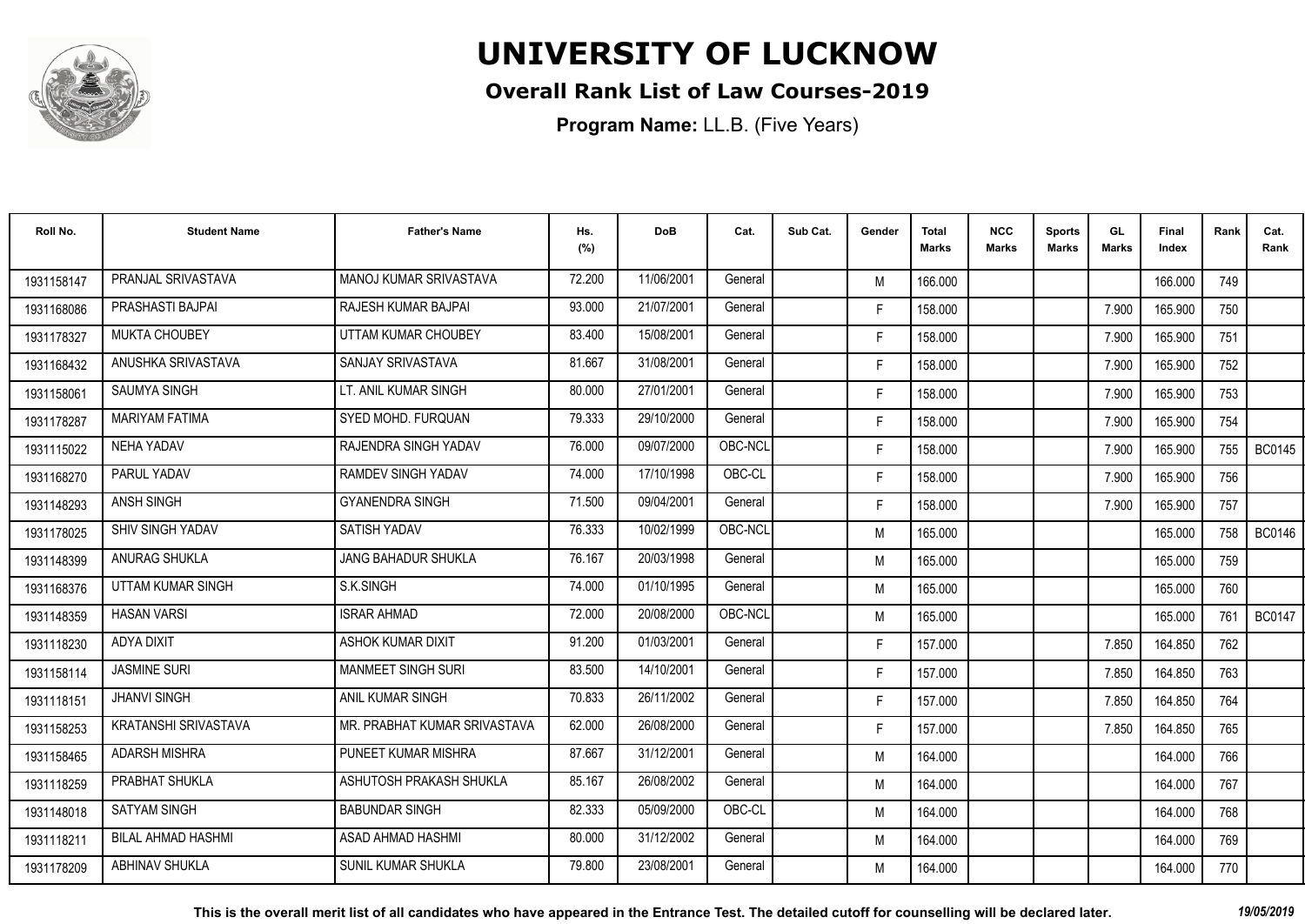

#### **Overall Rank List of Law Courses-2019**

| Roll No.   | <b>Student Name</b>        | <b>Father's Name</b>       | Hs.<br>(%) | <b>DoB</b> | Cat.    | Sub Cat. | Gender | <b>Total</b><br><b>Marks</b> | <b>NCC</b><br><b>Marks</b> | <b>Sports</b><br><b>Marks</b> | GL<br><b>Marks</b> | <b>Final</b><br>Index | Rank | Cat.<br>Rank  |
|------------|----------------------------|----------------------------|------------|------------|---------|----------|--------|------------------------------|----------------------------|-------------------------------|--------------------|-----------------------|------|---------------|
| 1931178266 | ABHISHEK KUMAR CHAUDHARY   | <b>SUSHIL KUMAR</b>        | 76.000     | 31/10/2001 | OBC-CL  |          | M      | 164.000                      |                            |                               |                    | 164.000               | 771  |               |
| 1931117061 | PARTH VASHISHTHA           | <b>RAVIKANT SHARMA</b>     | 70.000     | 28/01/2001 | General |          | M      | 164.000                      |                            |                               |                    | 164.000               | 772  |               |
| 1931178015 | <b>MANVENDRA SINGH</b>     | <b>SATENDRA SINGH</b>      | 67.167     | 11/09/2000 | SC      |          | M      | 164.000                      |                            |                               |                    | 164.000               | 773  | SC0043        |
| 1931168246 | <b>ARYAN SINGH</b>         | <b>RAM SINGH</b>           | 64.600     | 09/05/2000 | General |          | M      | 164.000                      |                            |                               |                    | 164.000               | 774  |               |
| 1931148203 | AYUSH KUMAR SINGH          | DINESH KUMAR SINGH         | 64.600     | 15/07/2001 | General |          | M      | 164.000                      |                            |                               |                    | 164.000               | 775  |               |
| 1931148190 | <b>HIMANSHU KUMAR</b>      | <b>DILIP KUMAR GUPTA</b>   | 62.600     | 01/12/2001 | General |          | M      | 164.000                      |                            |                               |                    | 164.000               | 776  |               |
| 1931115017 | PARVEZ ALAM                | <b>MAHMOOD KHAN</b>        | 60.000     | 25/01/1998 | OBC-NCL | DP       | M      | 164.000                      |                            |                               |                    | 164.000               | 777  | <b>BC0148</b> |
| 1931168307 | <b>SALONI VERMA</b>        | <b>RANJAN KUMAR</b>        | 85.600     | 05/12/2000 | General |          | F.     | 156.000                      |                            |                               | 7.800              | 163.800               | 778  |               |
| 1931178415 | <b>KAVITA SONI</b>         | <b>VINOD KUMAR SONI</b>    | 85.333     | 11/09/2001 | OBC-NCL |          | F.     | 156.000                      |                            |                               | 7.800              | 163.800               | 779  | <b>BC0149</b> |
| 1931168157 | <b>BHAWNA GUPTA</b>        | <b>RAKESH KUMAR GUPTA</b>  | 72.200     | 24/02/2001 | OBC-NCL |          | F.     | 156.000                      |                            |                               | 7.800              | 163.800               | 780  | <b>BC0150</b> |
| 1931158400 | <b>MANAS SINGH</b>         | PRADEEP KUMAR              | 92.500     | 05/09/2001 | General |          | M      | 163.000                      |                            |                               |                    | 163.000               | 781  |               |
| 1931178398 | KANHAIYA SHARMA            | <b>VINEET KUMAR SHARMA</b> | 85.500     | 30/06/2002 | General |          | M      | 163.000                      |                            |                               |                    | 163.000               | 782  |               |
| 1931116010 | RAJVISHAD MAURYA           | SURENDRA KUMAR MAURYA      | 83.600     | 23/07/2001 | General |          | M      | 163.000                      |                            |                               |                    | 163.000               | 783  |               |
| 1931158436 | SATYANSHU TRIPATHI         | PRATYUSH KUMAR TRIPATHI    | 81.833     | 03/09/2001 | General |          | M      | 163.000                      |                            |                               |                    | 163.000               | 784  |               |
| 1931158325 | <b>HARSH SRIVASTAVA</b>    | NIRMAL KUMAR SRIVASTAVA    | 77.833     | 02/01/2002 | General |          | M      | 163.000                      |                            |                               |                    | 163.000               | 785  |               |
| 1931178088 | <b>GYANESH RAJ JAISWAL</b> | SHASHI KANT JAISWAL        | 76.333     | 29/09/2001 | OBC-NCL |          | M      | 163.000                      |                            |                               |                    | 163.000               | 786  | <b>BC0151</b> |
| 1931158385 | AYUSH SHUKLA               | <b>PAWAN SHUKLA</b>        | 72.167     | 14/02/2001 | General |          | M      | 163.000                      |                            |                               |                    | 163.000               | 787  |               |
| 1931168010 | PRASHANT VERMA             | R.K. VERMA                 | 66.400     | 18/05/2000 | OBC-CL  |          | M      | 163.000                      |                            |                               |                    | 163.000               | 788  |               |
| 1931117037 | <b>KANNAGI NEHRA</b>       | MR. NIHAL SINGH NEHRA      | 89.333     | 21/05/2001 | General |          | F.     | 155.000                      |                            |                               | 7.750              | 162.750               | 789  |               |
| 1931148246 | RANJANA                    | <b>GHANSHYAM</b>           | 83.600     | 15/09/2000 | OBC-NCL |          | F.     | 155.000                      |                            |                               | 7.750              | 162.750               | 790  | <b>BC0152</b> |
| 1931178448 | <b>MAHAK SRIVASTAVA</b>    | <b>VIVEK MOHAN</b>         | 82.200     | 29/09/2000 | General |          | F.     | 155.000                      |                            |                               | 7.750              | 162.750               | 791  |               |
| 1931148180 | SHANIKA SHUKLA             | DHIRENDRA NATH SHUKLA      | 81.500     | 06/05/2000 | General |          | F      | 155.000                      |                            |                               | 7.750              | 162.750               | 792  |               |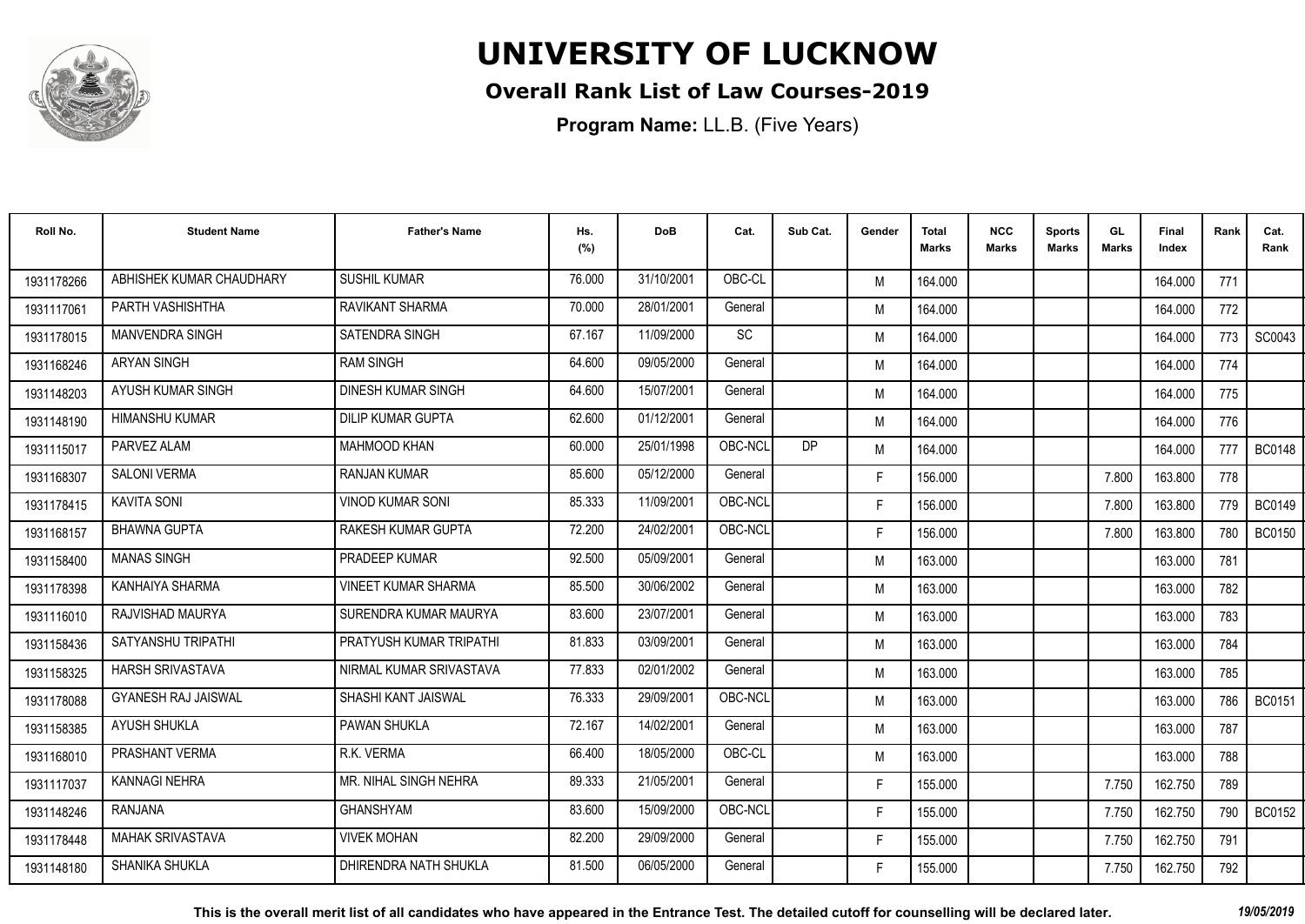

### **Overall Rank List of Law Courses-2019**

| Roll No.   | <b>Student Name</b>        | <b>Father's Name</b>       | Hs.<br>(%) | <b>DoB</b> | Cat.      | Sub Cat. | Gender | <b>Total</b><br><b>Marks</b> | <b>NCC</b><br><b>Marks</b> | <b>Sports</b><br><b>Marks</b> | GL<br><b>Marks</b> | <b>Final</b><br>Index | Rank | Cat.<br>Rank  |
|------------|----------------------------|----------------------------|------------|------------|-----------|----------|--------|------------------------------|----------------------------|-------------------------------|--------------------|-----------------------|------|---------------|
| 1931168223 | <b>ANKITA PATEL</b>        | RAM MANORATH VERMA         | 77.000     | 08/12/1995 | OBC-NCL   |          | F.     | 155.000                      |                            |                               | 7.750              | 162.750               | 793  | <b>BC0153</b> |
| 1931168120 | <b>MANSI SINGH</b>         | <b>RAJESH SINGH</b>        | 76.000     | 05/09/2001 | OBC-NCL   |          | F.     | 155.000                      |                            |                               | 7.750              | 162.750               | 794  | <b>BC0154</b> |
| 1931178018 | SHAKSHAM DWIVEDI           | SATISH CHANDRA DWIVEDI     | 76.800     | 20/04/2002 | General   |          | M      | 162.000                      |                            |                               |                    | 162.000               | 795  |               |
| 1931168312 | DIVYANSH PRATAP SINGH      | <b>RANJEET SINGH</b>       | 74.000     | 04/09/2002 | General   |          | M      | 162.000                      |                            |                               |                    | 162.000               | 796  |               |
| 1931158366 | UTKARSH CHAURASIA          | PANKAJ KUMAR               | 72.200     | 23/10/2000 | OBC-NCL   |          | M      | 162.000                      |                            |                               |                    | 162.000               | 797  | <b>BC0155</b> |
| 1931148253 | <b>SURAJ TIWARI</b>        | <b>GHANSHYAM TIWARI</b>    | 71.833     | 02/04/2002 | General   |          | M      | 162.000                      |                            |                               |                    | 162.000               | 798  |               |
| 1931158401 | UTKARSH SINGH              | PRADEEP KUMAR              | 71.667     | 11/09/2002 | OBC-NCL   |          | M      | 162.000                      |                            |                               |                    | 162.000               | 799  | <b>BC0156</b> |
| 1931178329 | <b>MIHIR NARANG</b>        | <b>UTTAM NARANG</b>        | 71.200     | 30/07/2001 | General   |          | M      | 162.000                      |                            |                               |                    | 162.000               | 800  |               |
| 1931118210 | NISHTHA PANDEY             | <b>ARVIND PANDEY</b>       | 95.000     | 07/02/2002 | General   |          | F.     | 154.000                      |                            |                               | 7.700              | 161.700               | 801  |               |
| 1931118167 | <b>SHIVANI RAI</b>         | ANUJ KUMAR RAI             | 86.000     | 01/07/2000 | General   |          | F.     | 154.000                      |                            |                               | 7.700              | 161.700               | 802  |               |
| 1931148452 | <b>VAISHNAVI TIWARI</b>    | KANAK NATH TIWARI          | 74.000     | 14/10/2001 | General   |          | F.     | 154.000                      |                            |                               | 7.700              | 161.700               | 803  |               |
| 1931158318 | <b>TULSI TIWARI</b>        | NEERAJ PRAKASH TIWARI      | 72.333     | 11/08/2003 | General   |          | F.     | 154.000                      |                            |                               | 7.700              | 161.700               | 804  |               |
| 1931158140 | <b>AMISHA SINGH</b>        | <b>MANOJ KUMAR SINGH</b>   | 71.333     | 10/07/2000 | General   |          | F.     | 154.000                      |                            |                               | 7.700              | 161.700               | 805  |               |
| 1931178192 | SHUBHAM DWIVEDI            | SUNEEL KUMAR DWIVEDI       | 91.200     | 07/12/2001 | General   |          | M      | 161.000                      |                            |                               |                    | 161.000               | 806  |               |
| 1931158359 | <b>GAURAV KUMAR</b>        | P N BHARTI                 | 91.167     | 20/06/2001 | <b>SC</b> |          | M      | 161.000                      |                            |                               |                    | 161.000               | 807  | SC0044        |
| 1931115006 | <b>HARSHVARDHAN PATHAK</b> | <b>TRILOKI NATH PATHAK</b> | 87.500     | 17/10/2001 | General   |          | M      | 161.000                      |                            |                               |                    | 161.000               | 808  |               |
| 1931158430 | VAIBHAV KUMAR MISHRA       | PRAMOD KUMAR MISHRA        | 81.200     | 30/06/2001 | General   |          | M      | 161.000                      |                            |                               |                    | 161.000               | 809  |               |
| 1931118089 | <b>ABHINAV SINGH</b>       | AMAR BAHADUR SINGH         | 79.800     | 23/07/1999 | General   |          | M      | 161.000                      |                            |                               |                    | 161.000               | 810  |               |
| 1931148132 | <b>ABHINAV YADAV</b>       | D N YADAV                  | 70.400     | 02/07/2000 | OBC-NCL   |          | M      | 161.000                      |                            |                               |                    | 161.000               | 811  | <b>BC0157</b> |
| 1931158121 | <b>MOHAK SENGER</b>        | <b>MANOJ KR SINGH</b>      | 70.400     | 17/05/2001 | General   |          | M      | 161.000                      |                            |                               |                    | 161.000               | 812  |               |
| 1931168343 | <b>SHIVAM RATHI</b>        | <b>RAVINDER KUMAR</b>      | 70.200     | 08/08/2000 | General   |          | M      | 161.000                      |                            |                               |                    | 161.000               | 813  |               |
| 1931118219 | <b>RITWIK MALVIYA</b>      | ASHISH KUMAR MALVIYA       | 68.000     | 21/09/2001 | General   |          | M      | 161.000                      |                            |                               |                    | 161.000               | 814  |               |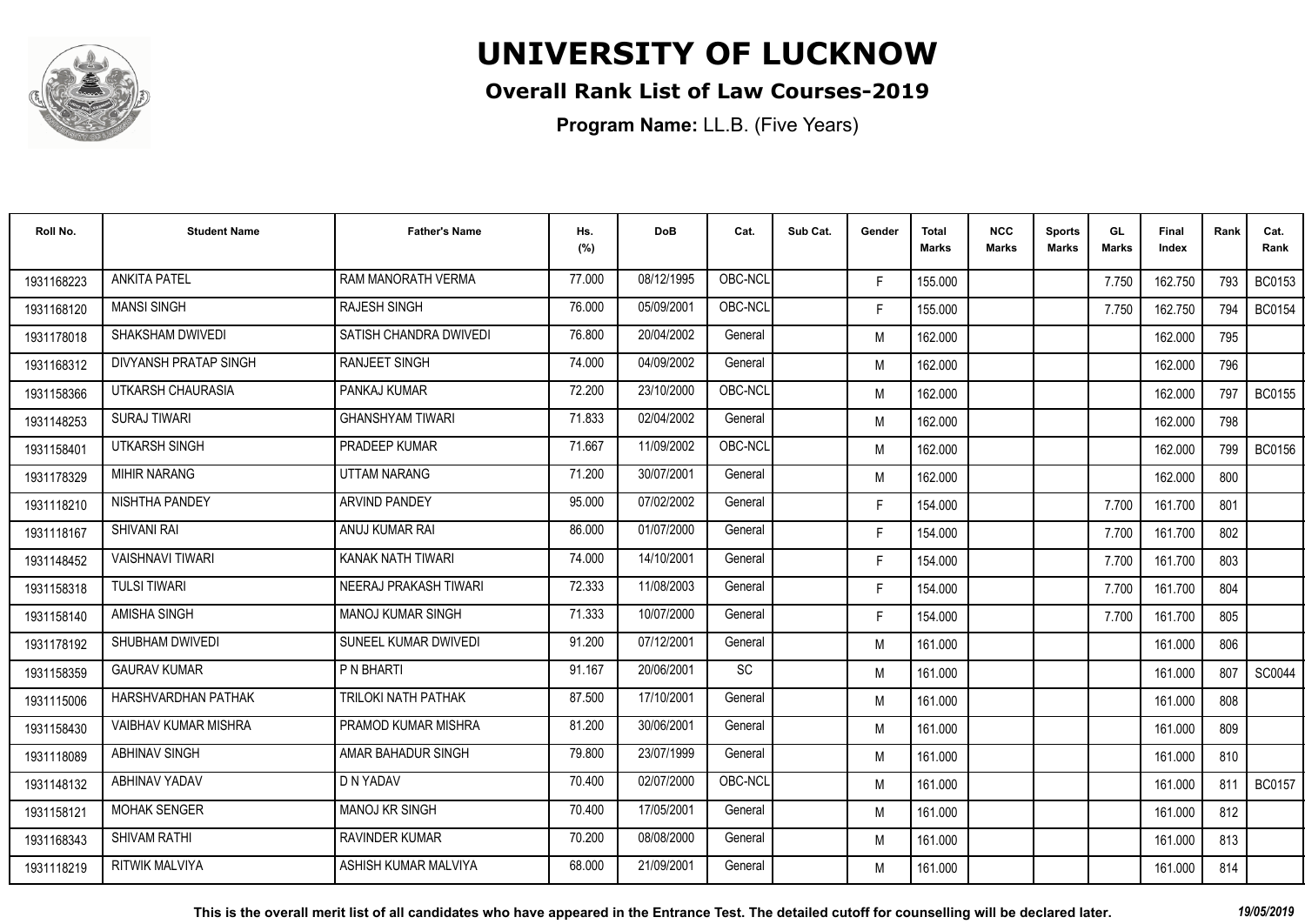

### **Overall Rank List of Law Courses-2019**

| Roll No.   | <b>Student Name</b>      | <b>Father's Name</b>      | Hs.<br>(%) | <b>DoB</b> | Cat.    | Sub Cat. | Gender | <b>Total</b><br>Marks | <b>NCC</b><br>Marks | <b>Sports</b><br><b>Marks</b> | GL<br><b>Marks</b> | Final<br>Index | Rank | Cat.<br>Rank  |
|------------|--------------------------|---------------------------|------------|------------|---------|----------|--------|-----------------------|---------------------|-------------------------------|--------------------|----------------|------|---------------|
| 1931118264 | AKSHAY SHUKLA            | ASHWANI KUMAR SHUKLA      | 64.000     | 29/08/2002 | General |          | M      | 161.000               |                     |                               |                    | 161.000        | 815  |               |
| 1931148049 | SUNIDHI SINGH            | <b>BHAGAWATI SINGH</b>    | 87.000     | 03/02/2003 | General |          | F.     | 153.000               |                     |                               | 7.650              | 160.650        | 816  |               |
| 1931178439 | <b>ISHA DUBEY</b>        | <b>VISHWANATH DUBEY</b>   | 84.000     | 05/08/2001 | General |          | F.     | 153.000               |                     |                               | 7.650              | 160.650        | 817  |               |
| 1931178303 | <b>JAGRITEE PANDEY</b>   | TRIBHUWAN NATH PANDEY     | 76.000     | 29/05/2000 | General |          | F.     | 153.000               |                     |                               | 7.650              | 160.650        | 818  |               |
| 1931158245 | ANISHA MISHRA            | MR. DUSHYANT KUMAR MISRA  | 73.333     | 20/11/2001 | General |          | F.     | 153.000               |                     |                               | 7.650              | 160.650        | 819  |               |
| 1931158025 | <b>SUYASH SHUKLA</b>     | <b>LAL MANI SHUKLA</b>    | 95.000     | 26/09/2002 | General |          | M      | 160.000               |                     |                               |                    | 160.000        | 820  |               |
| 1931178028 | YASHASWI                 | <b>SATYA PRAKASH</b>      | 85.000     | 03/01/2002 | OBC-CL  |          | M      | 160.000               |                     |                               |                    | 160.000        | 821  |               |
| 1931118180 | SHASHWAT MISHRA          | ARUN KUMAR MISHRA         | 84.000     | 14/08/1999 | General |          | M      | 160.000               |                     |                               |                    | 160.000        | 822  |               |
| 1931158129 | <b>MAYANK RAJ MAURYA</b> | <b>MANOJ KUMAR MAURYA</b> | 80.333     | 13/12/2001 | OBC-NCL |          | M      | 160.000               |                     |                               |                    | 160.000        | 823  | <b>BC0158</b> |
| 1931148366 | ABHISHEK KAUSHAL         | <b>JAGDISH KAUSHAL</b>    | 79.500     | 13/07/1999 | OBC-NCL |          | M      | 160.000               |                     |                               |                    | 160.000        | 824  | <b>BC0159</b> |
| 1931115026 | <b>VIJAY YADAV</b>       | RAM SANEHI YADAV          | 74.000     | 10/08/2000 | OBC-NCL | DP       | M      | 160.000               |                     |                               |                    | 160.000        | 825  | <b>BC0160</b> |
| 1931158289 | <b>T SHIVAM</b>          | NAND LAL YADAV            | 72.667     | 09/06/2002 | OBC-NCL |          | M      | 160.000               |                     |                               |                    | 160.000        | 826  | <b>BC0161</b> |
| 1931178273 | KARTIKEYA VIKRAM SINGH   | <b>SUSHIL SINGH</b>       | 70.400     | 27/05/1996 | General |          | M      | 160.000               |                     |                               |                    | 160.000        | 827  |               |
| 1931178281 | <b>BILAL HUSAIN</b>      | SYED KARRAR HUSAIN        | 67.333     | 15/02/2000 | General |          | M      | 160.000               |                     |                               |                    | 160.000        | 828  |               |
| 1931148077 | ANUSHKA SINGH            | <b>BIRENDRA SINGH</b>     | 95.000     | 12/07/2001 | OBC-NCL |          | F.     | 152.000               |                     |                               | 7.600              | 159.600        | 829  | <b>BC0162</b> |
| 1931178188 | <b>SAAD SULEMAN</b>      | <b>SULEMAN AKHTAR</b>     | 74.000     | 02/07/2000 | General |          | M      | 159.000               |                     |                               |                    | 159.000        | 830  |               |
| 1931118062 | <b>ABHINAV MISHRA</b>    | AKHILESH CHANDRA MISHRA   | 74.000     | 28/03/2001 | General |          | M      | 159.000               |                     |                               |                    | 159.000        | 831  |               |
| 1931178205 | <b>ABHISHEK KUMAR</b>    | SUNIL KUMAR PASWAN        | 73.500     | 09/07/1997 | SC      |          | M      | 159.000               |                     |                               |                    | 159.000        | 832  | SC0045        |
| 1931178325 | <b>PRITHVI SINGH</b>     | <b>UPENDRA SINGH</b>      | 64.706     | 15/08/2002 | General |          | M      | 159.000               |                     |                               |                    | 159.000        | 833  |               |
| 1931178096 | <b>SARTHAK BIST</b>      | SHEKHAR SINGH BIST        | 64.000     | 01/06/1998 | General |          | M      | 159.000               |                     |                               |                    | 159.000        | 834  |               |
| 1931178207 | <b>VEER BAHADUR RAI</b>  | <b>SUNIL KUMAR RAI</b>    | 59.333     | 02/07/2000 | General |          | M      | 159.000               |                     |                               |                    | 159.000        | 835  |               |
| 1931148148 | <b>NITIN SINGH</b>       | <b>DEVENDRA KUMAR</b>     | 59.000     | 30/01/2000 | SC      |          | M      | 159.000               |                     |                               |                    | 159.000        | 836  | SC0046        |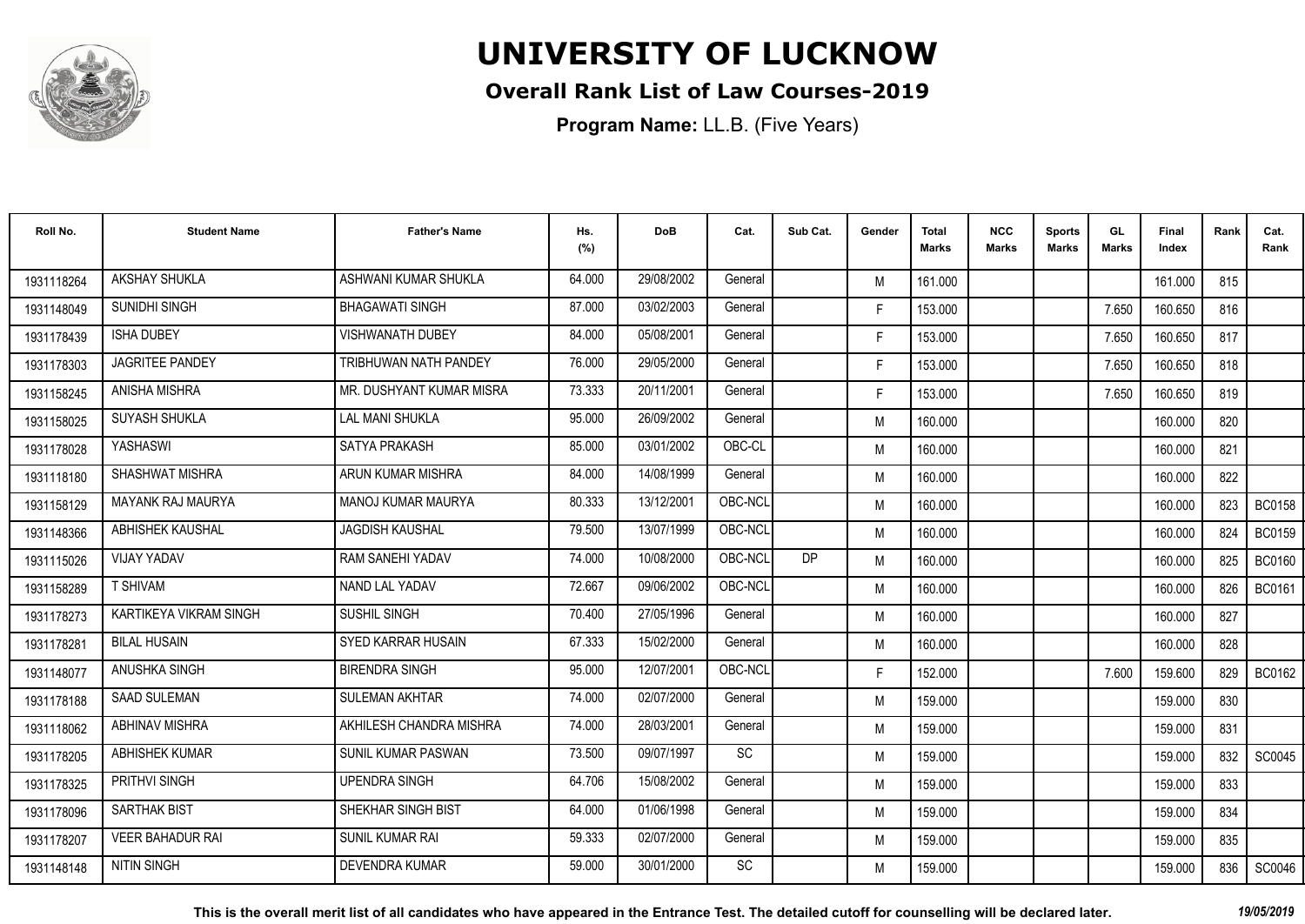

### **Overall Rank List of Law Courses-2019**

**Program Name:** LL.B. (Five Years)

| Roll No.   | <b>Student Name</b>     | <b>Father's Name</b>          | Hs.<br>(%) | <b>DoB</b> | Cat.      | Sub Cat. | Gender | <b>Total</b><br>Marks | <b>NCC</b><br>Marks | <b>Sports</b><br><b>Marks</b> | GL<br><b>Marks</b> | Final<br>Index | Rank | Cat.<br>Rank  |
|------------|-------------------------|-------------------------------|------------|------------|-----------|----------|--------|-----------------------|---------------------|-------------------------------|--------------------|----------------|------|---------------|
| 1931158228 | <b>AVISHA YADAV</b>     | MR AKHILESH YADAV             | 82.500     | 26/11/2000 | General   |          | F.     | 151.000               |                     |                               | 7.550              | 158.550        | 837  |               |
| 1931178431 | ANUSHIKA SINGH          | <b>VIRENDRA RAM</b>           | 79.800     | 26/05/2002 | <b>SC</b> |          | F.     | 151.000               |                     |                               | 7.550              | 158.550        | 838  | SC0047        |
| 1931148048 | SUPRIYA CHAUDHARY       | <b>BHAGAWATI PRASAD</b>       | 79.200     | 16/04/2001 | <b>SC</b> |          | F.     | 151.000               |                     |                               | 7.550              | 158.550        | 839  | SC0048        |
| 1931158446 | ARYIKA SINGH            | PRAVESH PAL SINGH             | 77.333     | 24/12/2000 | General   |          | F.     | 151.000               |                     |                               | 7.550              | 158.550        | 840  |               |
| 1931168226 | <b>KIRTI SHRI</b>       | RAM MURTI YADAV               | 76.167     | 09/10/2000 | General   |          | F.     | 151.000               |                     |                               | 7.550              | 158.550        | 841  |               |
| 1931178034 | <b>DEERGHA</b>          | SATYENDRA KUMAR DUBEY         | 76.000     | 17/11/2000 | General   |          | F.     | 151.000               |                     |                               | 7.550              | 158.550        | 842  |               |
| 1931178210 | HARSH VARDHAN SINGH     | <b>SUNIL KUMAR SINGH</b>      | 83.600     | 30/08/2001 | General   |          | M      | 158.000               |                     |                               |                    | 158.000        | 843  |               |
| 1931111013 | <b>DARSHAN SINGH</b>    | <b>UTTAM SINGH</b>            | 79.800     | 03/12/2000 | SC        |          | M      | 158.000               |                     |                               |                    | 158,000        | 844  | SC0049        |
| 1931118061 | ANKUR SRIVASTAVA        | AJIT NARAYAN LAL              | 78.000     | 02/06/2001 | General   |          | M      | 158.000               |                     |                               |                    | 158.000        | 845  |               |
| 1931158161 | ZAINUL ABDEEN BEG       | MASOOD BEG                    | 71.000     | 31/05/2001 | General   |          | M      | 158.000               |                     |                               |                    | 158.000        | 846  |               |
| 1931158399 | PRINCE JAISWAL          | PRADEEP JAISWAL               | 69.167     | 11/05/2001 | OBC-NCL   |          | M      | 158.000               |                     |                               |                    | 158,000        | 847  | <b>BC0163</b> |
| 1931168288 | <b>ADITYA SINGH</b>     | <b>RAMESH SINGH</b>           | 62.600     | 04/09/1999 | OBC-NCL   |          | M      | 158.000               |                     |                               |                    | 158,000        | 848  | <b>BC0164</b> |
| 1931115023 | <b>BANTI SINGH</b>      | <b>RAJESH KUMAR SINGH</b>     | 50.000     | 04/03/2000 | General   | DP       | M      | 158.000               |                     |                               |                    | 158.000        | 849  |               |
| 1931117044 | <b>MUSKAN VERMA</b>     | OM PRAKASH UMRAO              | 88.000     | 07/05/2001 | General   |          | F.     | 150.000               |                     |                               | 7.500              | 157.500        | 850  |               |
| 1931148112 | <b>UTKARSHA MISHRA</b>  | CHANDRA PRAKASH MISHRA        | 87.200     | 13/04/2001 | General   |          | F.     | 150.000               |                     |                               | 7.500              | 157.500        | 851  |               |
| 1931168068 | <b>HARSHITA GOND</b>    | RAJENDRA PRASAD GOND          | 83.600     | 02/07/2002 | OBC-NCL   |          | F.     | 150.000               |                     |                               | 7.500              | 157.500        | 852  | <b>BC0165</b> |
| 1931168320 | PALAK KHAN              | <b>RASHID KHAN</b>            | 80.333     | 01/05/1999 | General   |          | F.     | 150.000               |                     |                               | 7.500              | 157.500        | 853  |               |
| 1931118002 | <b>SAUMYA MAURYA</b>    | A K MAURYA                    | 74.000     | 30/10/2000 | General   |          | F.     | 150.000               |                     |                               | 7.500              | 157.500        | 854  |               |
| 1931158314 | <b>VARTIKA DIXIT</b>    | <b>NEERAJ DIXIT</b>           | 74.000     | 02/02/2002 | General   |          | F.     | 150.000               |                     |                               | 7.500              | 157.500        | 855  |               |
| 1931148415 | <b>NEHA SONI</b>        | <b>JITENDER SINGH</b>         | 72.200     | 28/01/2002 | General   |          | F.     | 150.000               |                     |                               | 7.500              | 157.500        | 856  |               |
| 1931168448 | <b>DEEPANSHI SINGH</b>  | SANJEEV SINGH                 | 72.000     | 19/07/2001 | General   |          | F.     | 150.000               |                     |                               | 7.500              | 157.500        | 857  |               |
| 1931158149 | <b>MANSI SRIVASTAVA</b> | <b>MANOJ KUMAR SRIVASTAVA</b> | 69.667     | 18/02/2000 | General   |          | F      | 150.000               |                     |                               | 7.500              | 157.500        | 858  |               |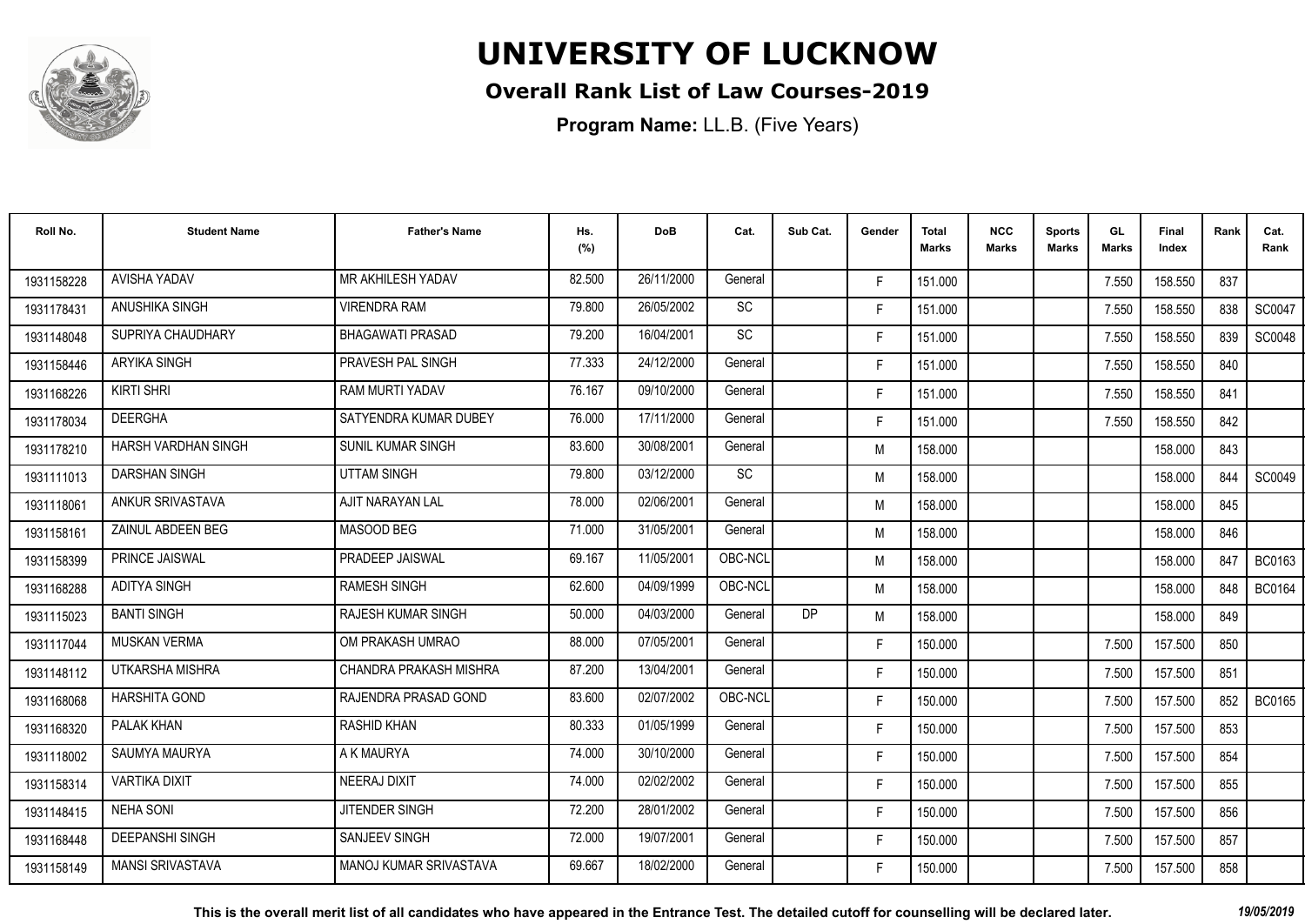

### **Overall Rank List of Law Courses-2019**

| Roll No.   | <b>Student Name</b>         | <b>Father's Name</b>       | Hs.<br>(%) | <b>DoB</b> | Cat.    | Sub Cat. | Gender | <b>Total</b><br><b>Marks</b> | <b>NCC</b><br>Marks | <b>Sports</b><br><b>Marks</b> | GL.<br><b>Marks</b> | Final<br>Index | Rank | Cat.<br>Rank  |
|------------|-----------------------------|----------------------------|------------|------------|---------|----------|--------|------------------------------|---------------------|-------------------------------|---------------------|----------------|------|---------------|
| 1931178155 | <b>ABHIMANYU SINGH</b>      | <b>SOBRAN SINGH</b>        | 84.000     | 06/06/2000 | General |          | M      | 157.000                      |                     |                               |                     | 157.000        | 859  |               |
| 1931118242 | AKHILESH PRATAP SINGH       | <b>ASHOK KUMAR SINGH</b>   | 83.600     | 19/05/2001 | General |          | M      | 157.000                      |                     |                               |                     | 157.000        | 860  |               |
| 1931168241 | <b>AMRESH KUMAR</b>         | <b>RAM SAJIWAN</b>         | 82.333     | 02/08/2001 | OBC-NCL |          | M      | 157.000                      |                     |                               |                     | 157.000        | 861  | <b>BC0166</b> |
| 1931148314 | AMRISH KUMAR VERMA          | <b>HARINAM VERMA</b>       | 81.600     | 18/06/2001 | OBC-NCL |          | M      | 157.000                      |                     |                               |                     | 157.000        | 862  | <b>BC0167</b> |
| 1931168313 | <b>UDAY SINGH</b>           | <b>RANJEET SINGH</b>       | 76.000     | 09/11/2003 | General |          | M      | 157.000                      |                     |                               |                     | 157.000        | 863  |               |
| 1931148030 | <b>AYUSH SINGH</b>          | <b>BALENDU KUMAR SINGH</b> | 73.000     | 29/12/2001 | General |          | M      | 157.000                      |                     |                               |                     | 157.000        | 864  |               |
| 1931158067 | AKANKSHA YADAV              | <b>MADAN YADAV</b>         | 89.200     | 15/06/2002 | OBC-NCL |          | F.     | 149.000                      |                     |                               | 7.450               | 156.450        | 865  | <b>BC0168</b> |
| 1931168089 | SHUBHANGI GOYAL             | <b>RAJESH KUMAR GOYAL</b>  | 70.167     | 07/01/2001 | General |          | F.     | 149.000                      |                     |                               | 7.450               | 156.450        | 866  |               |
| 1931168396 | ASTHA BHARADWAJ             | <b>SANJAY KUMAR</b>        | 66.600     | 20/10/2001 | General |          | F.     | 149.000                      |                     |                               | 7.450               | 156.450        | 867  |               |
| 1931118188 | <b>DEEPSHIKHA TRIPATHI</b>  | ARUN KUMAR TRIPATHI        | 61.333     | 07/01/2004 | General |          | F.     | 149.000                      |                     |                               | 7.450               | 156.450        | 868  |               |
| 1931148204 | <b>KISHAN PANDEY</b>        | <b>DINESH PANDEY</b>       | 87.400     | 01/02/2002 | General |          | M      | 156.000                      |                     |                               |                     | 156.000        | 869  |               |
| 1931148126 | <b>ANURAG SINGH</b>         | <b>CHHOTAKUN SINGH</b>     | 78.333     | 12/07/2000 | General |          | M      | 156.000                      |                     |                               |                     | 156.000        | 870  |               |
| 1931148306 | ANUJ YADAV                  | <b>HARI PRAKASH YADAV</b>  | 78.000     | 05/08/2001 | OBC-NCL |          | M      | 156.000                      |                     |                               |                     | 156,000        | 871  | <b>BC0169</b> |
| 1931118018 | <b>DEVANSH TRIPATHI</b>     | ADITYA NATH TRIPATHI       | 74.000     | 21/08/2002 | General |          | M      | 156.000                      |                     |                               |                     | 156.000        | 872  |               |
| 1931111004 | <b>ADARSH MANI TRIPATHI</b> | <b>D M TRIPATHI</b>        | 66.600     | 07/07/1999 | General |          | M      | 156.000                      |                     |                               |                     | 156.000        | 873  |               |
| 1931178461 | <b>VIVEK TIWARI</b>         | YOGENDRA PRASAD TIWARI     | 65.167     | 20/07/1999 | General |          | M      | 156.000                      |                     |                               |                     | 156.000        | 874  |               |
| 1931148408 | <b>KUSHAL GUPTA</b>         | JAYANT SEN GUPTA           | 63.667     | 26/06/1999 | OBC-NCL |          | M      | 156.000                      |                     |                               |                     | 156.000        | 875  | <b>BC0170</b> |
| 1931168085 | <b>MAITREYI</b>             | <b>RAJESH KUMAR</b>        | 95.000     | 08/11/2001 | SC      |          | F.     | 148.000                      |                     |                               | 7.400               | 155.400        | 876  | <b>SC0050</b> |
| 1931118114 | <b>KM GAYATRI SINGH</b>     | AMRIT LAL SINGH            | 84.833     | 13/03/1998 | General |          | F.     | 148.000                      |                     |                               | 7.400               | 155.400        | 877  |               |
| 1931168450 | ANANYA SRIVASTAVA           | SANJEEV SRIVASTAVA         | 75.667     | 23/06/2001 | General |          | F.     | 148.000                      |                     |                               | 7.400               | 155.400        | 878  |               |
| 1931168406 | <b>MRIGANK KUMAR SINGH</b>  | SANJAY KUMAR SINGH         | 90.000     | 20/11/2001 | General |          | M      | 155.000                      |                     |                               |                     | 155.000        | 879  |               |
| 1931148179 | SHIVENDRA KUMAR PANDEY      | DHIRENDRA KUMAR PANDEY     | 84.333     | 04/01/2003 | General |          | M      | 155.000                      |                     |                               |                     | 155.000        | 880  |               |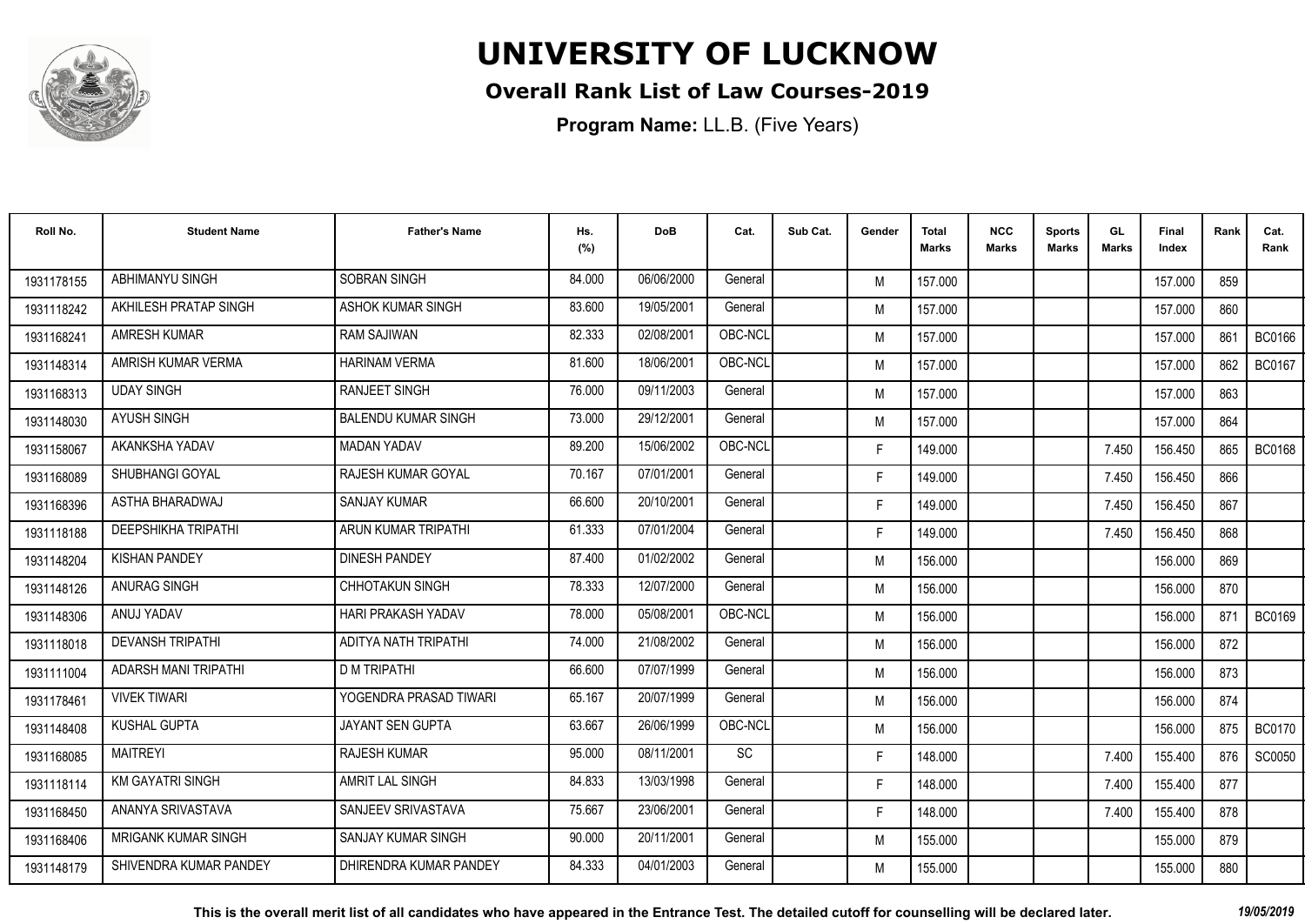

### **Overall Rank List of Law Courses-2019**

**Program Name:** LL.B. (Five Years)

| Roll No.   | <b>Student Name</b>        | <b>Father's Name</b>           | Hs.<br>(%) | <b>DoB</b> | Cat.      | Sub Cat.  | Gender | <b>Total</b><br><b>Marks</b> | <b>NCC</b><br>Marks | <b>Sports</b><br><b>Marks</b> | GL<br><b>Marks</b> | Final<br>Index | Rank | Cat.<br>Rank  |
|------------|----------------------------|--------------------------------|------------|------------|-----------|-----------|--------|------------------------------|---------------------|-------------------------------|--------------------|----------------|------|---------------|
| 1931178084 | <b>ASIF ALI</b>            | SHARAFAT HUSAIN                | 84.200     | 28/02/2001 | OBC-NCL   |           | M      | 155.000                      |                     |                               |                    | 155.000        | 881  | <b>BC0171</b> |
| 1931148196 | <b>DEEPAK VERMA</b>        | <b>DINESH KUMAR</b>            | 79.333     | 14/01/2002 | OBC-NCL   |           | M      | 155.000                      |                     |                               |                    | 155.000        | 882  | <b>BC0172</b> |
| 1931158316 | <b>SANKALP GUPTA</b>       | NEERAJ GUPTA                   | 75.000     | 13/07/1999 | OBC-CL    |           | M      | 155.000                      |                     |                               |                    | 155.000        | 883  |               |
| 1931148275 | SAMRIDDHI SHUKLA           | <b>GOPINATH SHUKLA</b>         | 84.500     | 24/03/2001 | General   |           | F.     | 147.000                      |                     |                               | 7.350              | 154.350        | 884  |               |
| 1931178211 | SNEH SINGH                 | <b>SUNIL KUMAR SINGH</b>       | 78.500     | 25/04/2002 | General   |           | F.     | 147.000                      |                     |                               | 7.350              | 154.350        | 885  |               |
| 1931148163 | <b>NEELIMA SINGH</b>       | DHARAM VEER SINGH              | 78.400     | 19/01/2002 | General   |           | F.     | 147.000                      |                     |                               | 7.350              | 154.350        | 886  |               |
| 1931158109 | YASHCHANDA CHATURVEDI      | <b>MANISH KUMAR CHATURVEDI</b> | 74.667     | 04/01/2000 | General   |           | F.     | 147.000                      |                     |                               | 7.350              | 154.350        | 887  |               |
| 1931178094 | ANANYA SINGH               | <b>SHATRUGHAN SINGH</b>        | 70.200     | 14/11/2000 | General   |           | F.     | 147.000                      |                     |                               | 7.350              | 154.350        | 888  |               |
| 1931168365 | <b>ISHITA RANJAN</b>       | <b>ROHIT RANJAN</b>            | 64.000     | 09/06/2001 | SC        |           | F.     | 147.000                      |                     |                               | 7.350              | 154.350        | 889  | SC0051        |
| 1931168300 | <b>ATUL KUMAR</b>          | <b>RAMPHER</b>                 | 95.000     | 04/08/2002 | General   |           | M      | 154.000                      |                     |                               |                    | 154.000        | 890  |               |
| 1931115024 | AJAY VIKRAM SINGH          | RAM BAHADUR SINGH              | 89.333     | 06/11/2002 | General   | <b>DP</b> | M      | 154.000                      |                     |                               |                    | 154.000        | 891  |               |
| 1931158328 | <b>VIKRAMADITYA PANDEY</b> | NRIPENDRA PANDEY               | 78.333     | 08/12/2000 | General   |           | M      | 154.000                      |                     |                               |                    | 154.000        | 892  |               |
| 1931118078 | SAMEER SATYANWESHI         | AKSHAY KUMAR MAURYA            | 77.200     | 21/06/2001 | OBC-CL    |           | M      | 154.000                      |                     |                               |                    | 154.000        | 893  |               |
| 1931148375 | SAHIL YADAV                | <b>JAGRAM YADAV</b>            | 76.000     | 19/08/2000 | OBC-NCL   |           | M      | 154.000                      |                     |                               |                    | 154.000        | 894  | <b>BC0173</b> |
| 1931168209 | <b>SRIJAN VERMA</b>        | <b>RAM KRISHNA VERMA</b>       | 71.500     | 27/11/2000 | General   |           | M      | 154.000                      |                     |                               |                    | 154.000        | 895  |               |
| 1931158007 | RITIKA TRIPATHI            | <b>KRISHNA DEV TRIPATHI</b>    | 91.200     | 14/08/2000 | General   |           | F.     | 146.000                      |                     |                               | 7.300              | 153.300        | 896  |               |
| 1931148254 | <b>DEEPALI VERMA</b>       | <b>GHANSHYAM VERMA</b>         | 80.000     | 11/09/2002 | OBC-NCL   |           | F.     | 146.000                      |                     |                               | 7.300              | 153.300        | 897  | <b>BC0174</b> |
| 1931168176 | AKANKSHA TRIPATHI          | <b>RAKESH TRIPATHI</b>         | 79.500     | 01/10/2001 | General   |           | F.     | 146.000                      |                     |                               | 7.300              | 153.300        | 898  |               |
| 1931118197 | <b>SHUBHANGI SINGH</b>     | <b>ARVIND KUMAR</b>            | 70.000     | 05/01/2001 | <b>SC</b> |           | F.     | 146.000                      |                     |                               | 7.300              | 153.300        | 899  | SC0052        |
| 1931148149 | ANIMESH KUSHWAHA           | DEVENDRA KUMAR SINGH           | 82.000     | 13/02/2000 | OBC-CL    |           | M      | 153.000                      |                     |                               |                    | 153.000        | 900  |               |
| 1931158470 | AMAN RAJ SINGH             | PUSHP RAJ SINGH                | 80.500     | 16/08/2001 | OBC-NCL   |           | M      | 153.000                      |                     |                               |                    | 153.000        | 901  | <b>BC0175</b> |
| 1931148350 | ARYAMAAN ASTHANA           | <b>INDU BHUSHAN ASTHANA</b>    | 78,000     | 20/06/2000 | General   |           | M      | 153.000                      |                     |                               |                    | 153.000        | 902  |               |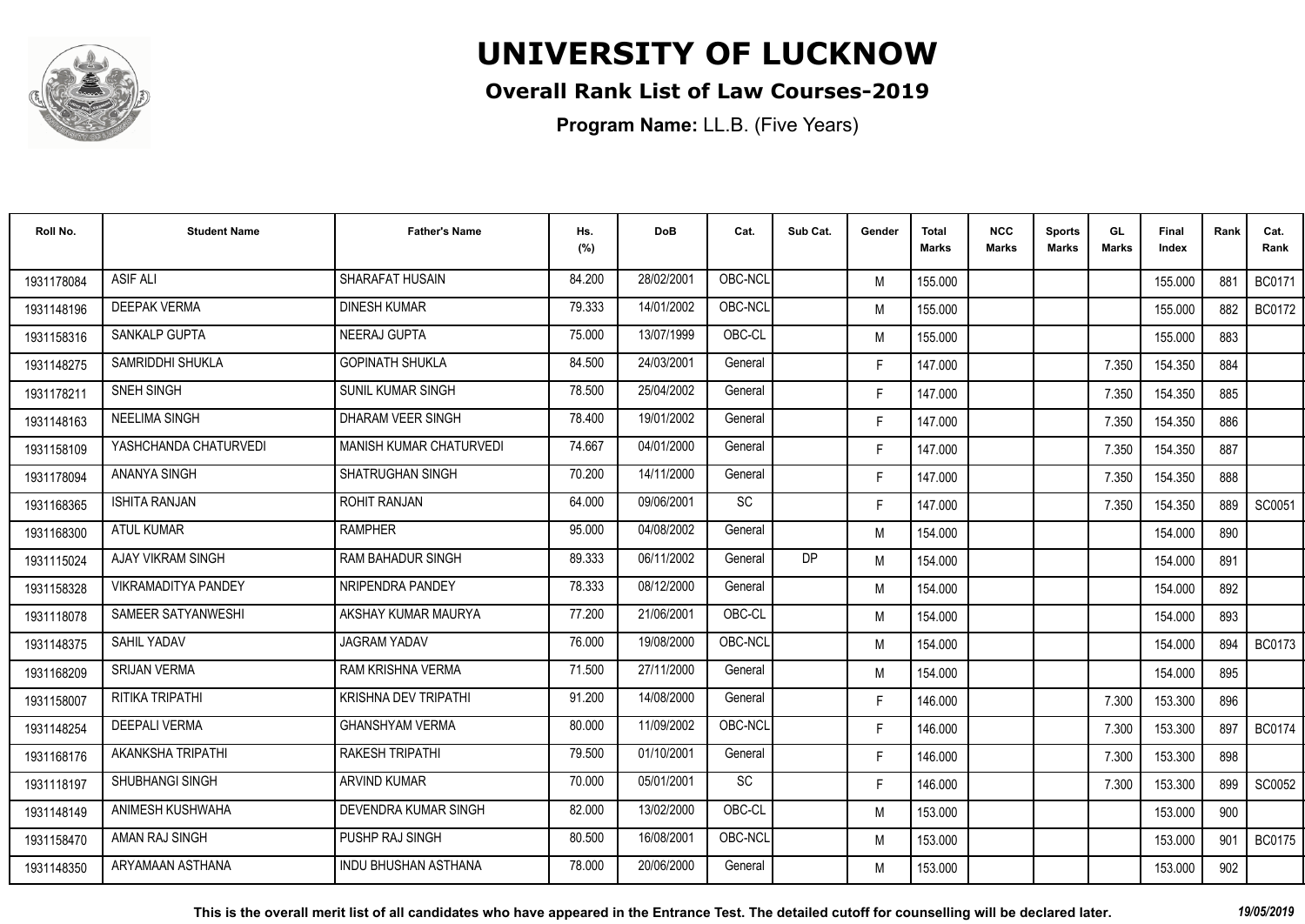

### **Overall Rank List of Law Courses-2019**

| Roll No.   | <b>Student Name</b>          | <b>Father's Name</b>     | Hs.<br>(%) | <b>DoB</b> | Cat.      | Sub Cat. | Gender | <b>Total</b><br><b>Marks</b> | <b>NCC</b><br>Marks | <b>Sports</b><br><b>Marks</b> | GL.<br><b>Marks</b> | Final<br>Index | Rank | Cat.<br>Rank  |
|------------|------------------------------|--------------------------|------------|------------|-----------|----------|--------|------------------------------|---------------------|-------------------------------|---------------------|----------------|------|---------------|
| 1931178187 | MOHD ZAID SULEMAN            | <b>SULEMAN AKHTAR</b>    | 72.000     | 30/03/1999 | General   |          | M      | 153.000                      |                     |                               |                     | 153.000        | 903  |               |
| 1931178008 | <b>DEVASHISH MISHRA</b>      | <b>SAROJKANT MISHRA</b>  | 69.167     | 07/09/2000 | General   |          | M      | 153.000                      |                     |                               |                     | 153.000        | 904  |               |
| 1931158176 | <b>HEMANT DWIVEDI</b>        | <b>MITHILESH DWIVEDI</b> | 68.667     | 10/09/2000 | General   |          | M      | 153.000                      |                     |                               |                     | 153.000        | 905  |               |
| 1931148446 | NITISH KUMAR GAUTAM          | <b>KAMLESH KUMAR</b>     | 67.667     | 15/07/1998 | SC        |          | M      | 153.000                      |                     |                               |                     | 153.000        | 906  | SC0053        |
| 1931178099 | ABHISHEK KUMAR SINGH         | SHESH NATH SINGH         | 67.000     | 23/01/2002 | OBC-NCL   |          | M      | 153.000                      |                     |                               |                     | 153.000        | 907  | <b>BC0176</b> |
| 1931168408 | PRAKHER SINGH                | SANJAY KUMAR SINGH       | 61.200     | 25/12/2001 | General   |          | M      | 153.000                      |                     |                               |                     | 153.000        | 908  |               |
| 1931178467 | AKASH YADAV                  | YOGENDRA YADAV           | 60.833     | 24/02/1999 | OBC-NCL   |          | M      | 153.000                      |                     |                               |                     | 153.000        | 909  | <b>BC0177</b> |
| 1931168391 | ABHISHEK CHAURASIA           | <b>SANJAY CHAURASIA</b>  | 60.800     | 14/01/2000 | OBC-NCL   |          | M      | 153.000                      |                     |                               |                     | 153.000        | 910  | <b>BC0178</b> |
| 1931117063 | <b>ABHISHEK KUMAR</b>        | <b>SANJAY KUMAR</b>      | 58.800     | 19/10/1998 | OBC-NCL   |          | M      | 153.000                      |                     |                               |                     | 153.000        | 911  | <b>BC0179</b> |
| 1931158365 | ANUKRITI KATIYAR             | PANKAJ KATIYAR           | 95.000     | 28/07/2002 | OBC-NCL   |          | F.     | 145.000                      |                     |                               | 7.250               | 152.250        | 912  | <b>BC0180</b> |
| 1931117039 | <b>ARNAVI KUMARI</b>         | MR. SANTOSH CHOUBEY      | 85.800     | 18/07/2002 | General   |          | F.     | 145.000                      |                     |                               | 7.250               | 152.250        | 913  |               |
| 1931178004 | <b>SALONI SAROJ</b>          | SANTOSH SAROJ            | 79.800     | 11/03/1999 | <b>SC</b> |          | F.     | 145.000                      |                     |                               | 7.250               | 152.250        | 914  | SC0054        |
| 1931178242 | SUDHA YADAV                  | SURESH CHANDRA YADAV     | 72.167     | 04/03/2000 | General   |          | F.     | 145.000                      |                     |                               | 7.250               | 152.250        | 915  |               |
| 1931115018 | YASHRAJ                      | NARENDRA KUMAR           | 79.800     | 20/01/2002 | General   |          | M      | 152.000                      |                     |                               |                     | 152.000        | 916  |               |
| 1931158462 | <b>RISHI SINGH</b>           | PRITHVIRAJ SINGH         | 74.000     | 01/01/2001 | General   |          | M      | 152.000                      |                     |                               |                     | 152.000        | 917  |               |
| 1931158378 | AFREEN AKHTAR                | PARVEJ AKHTAR            | 86.167     | 20/10/2001 | OBC-NCL   |          | F.     | 144.000                      |                     |                               | 7.200               | 151.200        | 918  | <b>BC0181</b> |
| 1931158337 | <b>JIGYASA MANI TRIPATHI</b> | OM PRAKASH MANI TRIPATHI | 85.400     | 18/04/2001 | General   |          | F.     | 144.000                      |                     |                               | 7.200               | 151.200        | 919  |               |
| 1931112012 | <b>KOPAL SINGH</b>           | <b>VINIT KUMAR SINGH</b> | 79.667     | 28/10/1998 | General   |          | F.     | 144.000                      |                     |                               | 7.200               | 151.200        | 920  |               |
| 1931168442 | <b>VAISHNAVI GIRI</b>        | <b>SANJEEV GIRI</b>      | 79.500     | 05/08/2001 | General   |          | F.     | 144.000                      |                     |                               | 7.200               | 151.200        | 921  |               |
| 1931168437 | <b>DIVIJA COOPER</b>         | SANJAY VICTOR COOPER     | 79.000     | 14/01/2001 | General   |          | F.     | 144.000                      |                     |                               | 7.200               | 151.200        | 922  |               |
| 1931158156 | <b>PALAK VERMA</b>           | <b>MANOJ VERMA</b>       | 70.000     | 31/12/2000 | General   |          | F.     | 144.000                      |                     |                               | 7.200               | 151.200        | 923  |               |
| 1931168104 | <b>SHIVANI MAURYA</b>        | <b>RAJESH MAURYA</b>     | 66.333     | 12/02/2002 | General   |          | F      | 144.000                      |                     |                               | 7.200               | 151.200        | 924  |               |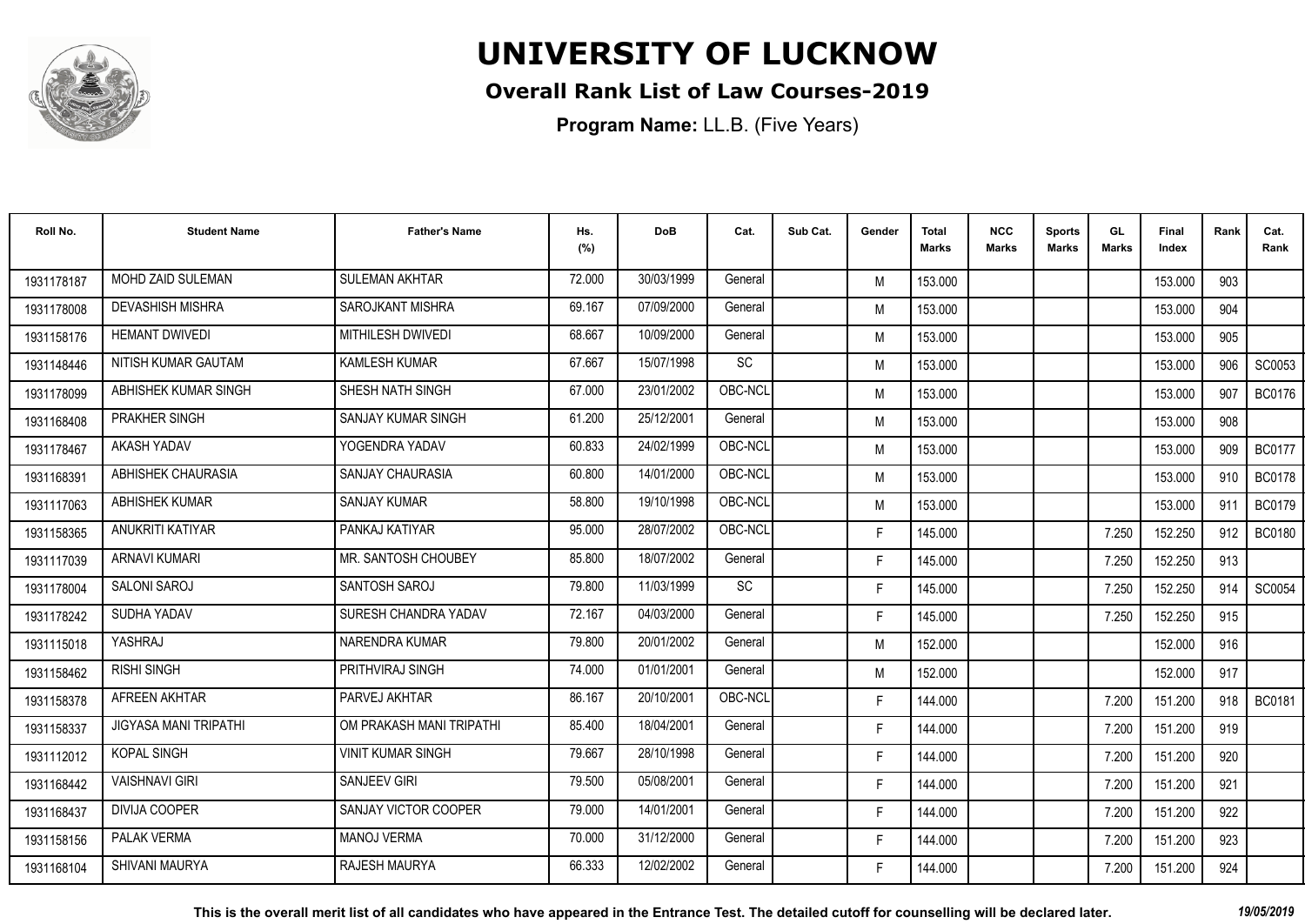

### **Overall Rank List of Law Courses-2019**

| Roll No.   | <b>Student Name</b>     | <b>Father's Name</b>         | Hs.<br>(%) | <b>DoB</b> | Cat.    | Sub Cat. | Gender | <b>Total</b><br><b>Marks</b> | <b>NCC</b><br><b>Marks</b> | <b>Sports</b><br><b>Marks</b> | GL<br>Marks | <b>Final</b><br>Index | Rank | Cat.<br>Rank  |
|------------|-------------------------|------------------------------|------------|------------|---------|----------|--------|------------------------------|----------------------------|-------------------------------|-------------|-----------------------|------|---------------|
| 1931158279 | SHAZEB KHAN             | <b>NAEEM KHAN</b>            | 84.000     | 05/02/2001 | General |          | M      | 151.000                      |                            |                               |             | 151.000               | 925  |               |
| 1931178126 | PRASHANT SINGH DEVKAR   | SHREE PAL SINGH              | 55.000     | 02/03/2001 | SC      |          | M      | 151.000                      |                            |                               |             | 151.000               | 926  | SC0055        |
| 1931148450 | <b>SHIVAM MISHRA</b>    | <b>KAMLESH MISHRA</b>        | 54.000     | 15/07/2001 | General |          | M      | 151.000                      |                            |                               |             | 151.000               | 927  |               |
| 1931178435 | <b>VAIBHAV VERMA</b>    | <b>VISHNU AVTAR</b>          | 52.000     | 12/11/1999 | OBC-CL  |          | M      | 151.000                      |                            |                               |             | 151.000               | 928  |               |
| 1931158011 | <b>ASTHA BARNWAL</b>    | <b>KRISHNA KUMAR BARNWAL</b> | 66.500     | 01/07/2002 | General |          | F.     | 143.000                      |                            |                               | 7.150       | 150.150               | 929  |               |
| 1931178395 | SANSKRITI PANDEY        | <b>VINAYA KUMAR PANDEY</b>   | 64.833     | 08/08/2002 | General |          | F.     | 143.000                      |                            |                               | 7.150       | 150.150               | 930  |               |
| 1931158388 | <b>VARSHIKAY</b>        | PHANINDRA KUMAR              | 97.143     | 16/10/2000 | General |          | M      | 150.000                      |                            |                               |             | 150.000               | 931  |               |
| 1931148079 | <b>VARUN SINGH</b>      | <b>BRAHAM DEV</b>            | 85.800     | 19/03/2002 | SC      |          | M      | 150.000                      |                            |                               |             | 150,000               | 932  | SC0056        |
| 1931178349 | PULKIT KUMAR SRIVASTAVA | VIJAI KUMAR SRIVASTAVA       | 81.800     | 21/12/1999 | General |          | M      | 150.000                      |                            |                               |             | 150,000               | 933  |               |
| 1931118057 | PRINCE KUMAR            | <b>AJIT KUMAR</b>            | 78.000     | 15/12/2000 | General |          | M      | 150.000                      |                            |                               |             | 150.000               | 934  |               |
| 1931178226 | SARVAGYA KAUSHIK        | SURENDRA KUMAR MALVIYA       | 75.000     | 05/08/2001 | General |          | M      | 150.000                      |                            |                               |             | 150.000               | 935  |               |
| 1931148259 | SIDDHARTHA              | <b>GIRISH KUMAR</b>          | 73.333     | 23/02/2002 | SC      |          | M      | 150.000                      |                            |                               |             | 150.000               | 936  | SC0057        |
| 1931178454 | <b>ANAM FATIMA</b>      | <b>WASIM AHMAD</b>           | 91.400     | 15/11/2001 | General |          | F.     | 142.000                      |                            |                               | 7.100       | 149.100               | 937  |               |
| 1931168169 | <b>SOUMYA SINGH</b>     | <b>RAKESH MOHAN SINGH</b>    | 88.000     | 22/12/2001 | OBC-NCL |          | F.     | 142.000                      |                            |                               | 7.100       | 149.100               | 938  | <b>BC0182</b> |
| 1931178378 | <b>ISHITA PANDEY</b>    | <b>VIJAY PRAKASH PANDEY</b>  | 84.667     | 18/08/2000 | General |          | F.     | 142.000                      |                            |                               | 7.100       | 149.100               | 939  |               |
| 1931118240 | <b>HARSHITA SINGH</b>   | ASHOK KUMAR SINGH            | 82.000     | 20/06/2001 | General |          | F.     | 142.000                      |                            |                               | 7.100       | 149.100               | 940  |               |
| 1931158250 | <b>JUHI SAXENA</b>      | MR. MAYANK SAXENA            | 80.000     | 19/08/2000 | General |          | F.     | 142.000                      |                            |                               | 7.100       | 149.100               | 941  |               |
| 1931168363 | SUMAIYYA RIZWAN         | <b>RIZWAN UMAR ANSARI</b>    | 71.667     | 17/08/2000 | OBC-NCL |          | F.     | 142.000                      |                            |                               | 7.100       | 149.100               | 942  | <b>BC0183</b> |
| 1931158295 | NAMAN RAJ               | NARENDRA KUMAR ROY           | 83.600     | 04/03/2002 | General |          | M      | 149.000                      |                            |                               |             | 149.000               | 943  |               |
| 1931178237 | NITYANAND YADAV         | SURENDRA SINGH YADAV         | 83.333     | 29/12/2002 | OBC-NCL |          | M      | 149.000                      |                            |                               |             | 149.000               | 944  | <b>BC0184</b> |
| 1931158274 | <b>AMISH KUMAR</b>      | <b>MUNINDER TIWARI</b>       | 70.200     | 13/05/1999 | General |          | M      | 149.000                      |                            |                               |             | 149.000               | 945  |               |
| 1931168402 | <b>ASHIT DIXIT</b>      | SANJAY KUMAR DIXIT           | 68.000     | 13/03/2001 | General |          | M      | 149.000                      |                            |                               |             | 149.000               | 946  |               |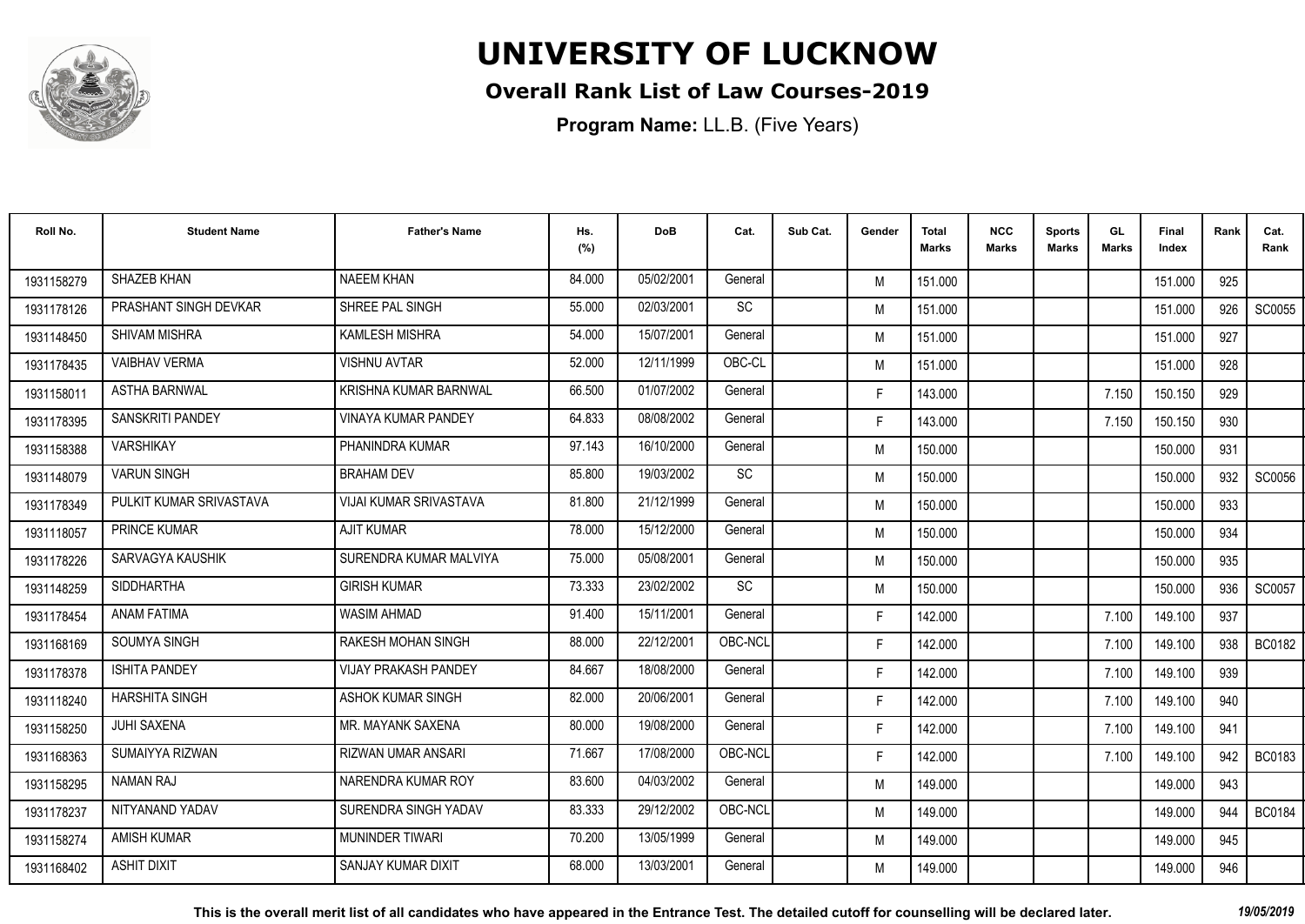

### **Overall Rank List of Law Courses-2019**

| Roll No.   | <b>Student Name</b>        | <b>Father's Name</b>         | Hs.<br>(%) | <b>DoB</b> | Cat.    | Sub Cat. | Gender | <b>Total</b><br><b>Marks</b> | <b>NCC</b><br><b>Marks</b> | <b>Sports</b><br><b>Marks</b> | GL<br><b>Marks</b> | <b>Final</b><br>Index | Rank | Cat.<br>Rank  |
|------------|----------------------------|------------------------------|------------|------------|---------|----------|--------|------------------------------|----------------------------|-------------------------------|--------------------|-----------------------|------|---------------|
| 1931148047 | <b>JAY SINGH</b>           | <b>BENI MADHAV SINGH</b>     | 64.800     | 24/07/2003 | General |          | M      | 149.000                      |                            |                               |                    | 149.000               | 947  |               |
| 1931178428 | <b>HARSHIT KUMAR</b>       | <b>VIRENDRA KUMAR MAURYA</b> | 64.600     | 04/08/2000 | OBC-NCL |          | M      | 149.000                      |                            |                               |                    | 149.000               | 948  | <b>BC0185</b> |
| 1931158184 | <b>MD AQUIB</b>            | MOHAMMAD ATAULLAH            | 60.800     | 31/10/2000 | General |          | M      | 149.000                      |                            |                               |                    | 149.000               | 949  |               |
| 1931168109 | <b>AYUSHI SINGH</b>        | <b>RAJESH PRATAP SINGH</b>   | 95.000     | 10/03/2002 | General |          | F.     | 141.000                      |                            |                               | 7.050              | 148.050               | 950  |               |
| 1931178372 | <b>SAUMYA SHUKLA</b>       | <b>VIJAY NARAYAN SHUKLA</b>  | 92.000     | 13/11/2000 | General |          | F.     | 141.000                      |                            |                               | 7.050              | 148.050               | 951  |               |
| 1931168185 | <b>KASHISH SINGH</b>       | <b>RAM ASERY VERMA</b>       | 88.000     | 15/11/2000 | OBC-NCL |          | F.     | 141.000                      |                            |                               | 7.050              | 148.050               | 952  | <b>BC0186</b> |
| 1931117014 | <b>DARSHIKA MALL</b>       | <b>BHASHKAR MALL</b>         | 79.200     | 09/02/2002 | General |          | F.     | 141.000                      |                            |                               | 7.050              | 148.050               | 953  |               |
| 1931158429 | ANJALI                     | PRAMOD KUMAR ANAND           | 64.000     | 21/02/2000 | SC      |          | F.     | 141.000                      |                            |                               | 7.050              | 148.050               | 954  | SC0058        |
| 1931117023 | <b>CHITRANSH SINGH</b>     | <b>LAL PRABHAKAR SINGH</b>   | 94.000     | 30/09/2001 | OBC-NCL |          | M      | 148.000                      |                            |                               |                    | 148.000               | 955  | <b>BC0187</b> |
| 1931168346 | ANUBHAV NIRANJAN           | RAVINDRA K NIRANJAN          | 90.000     | 10/10/1998 | OBC-CL  |          | M      | 148.000                      |                            |                               |                    | 148.000               | 956  |               |
| 1931118283 | <b>VIDIT RASTOGI</b>       | <b>AUSHDISH RASTOGI</b>      | 81.600     | 02/12/1999 | General |          | M      | 148.000                      |                            |                               |                    | 148.000               | 957  |               |
| 1931158358 | <b>MARGHUB AHMAD</b>       | <b>OZAIR AHMAD</b>           | 79.200     | 01/01/2002 | General |          | M      | 148.000                      |                            |                               |                    | 148.000               | 958  |               |
| 1931168447 | PRATYAKSHA VIKRAM SINGH    | SANJEEV KUMAR SINGH          | 79.000     | 03/02/2001 | General |          | M      | 148.000                      |                            |                               |                    | 148.000               | 959  |               |
| 1931148363 | NILESH CHAUHAN             | <b>JAGDEESH CHAUHAN</b>      | 79.000     | 07/03/2001 | OBC-CL  |          | M      | 148.000                      |                            |                               |                    | 148.000               | 960  |               |
| 1931178250 | SHIVMESH MAURYA            | <b>SURESH MAURYA</b>         | 77.800     | 14/02/2001 | OBC-NCL |          | M      | 148.000                      |                            |                               |                    | 148.000               | 961  | <b>BC0188</b> |
| 1931148417 | SHASHWAT SRIVASTAVA        | JITENDRA KUMAR SRIVASTAVA    | 69.000     | 29/12/2002 | General |          | M      | 148.000                      |                            |                               |                    | 148.000               | 962  |               |
| 1931158084 | <b>PRAKHAR SINGH</b>       | <b>MAHENDRA SINGH</b>        | 68.833     | 10/09/2001 | General |          | M      | 148.000                      |                            |                               |                    | 148.000               | 963  |               |
| 1931168435 | <b>RAJ GAURAV TRIPATHI</b> | <b>SANJAY TRIPATHI</b>       | 67.333     | 20/05/2002 | General |          | M      | 148.000                      |                            |                               |                    | 148.000               | 964  |               |
| 1931178373 | <b>KAMESHWER MISHRA</b>    | <b>VIJAY NATH MISHRA</b>     | 66.333     | 20/05/2002 | General |          | M      | 148.000                      |                            |                               |                    | 148.000               | 965  |               |
| 1931118276 | <b>AYUSHI MISHRA</b>       | ATUL CHANDRA MISHRA          | 95.000     | 28/09/2001 | General |          | F.     | 140.000                      |                            |                               | 7.000              | 147.000               | 966  |               |
| 1931168216 | <b>SATYAM TRIPATHI</b>     | <b>RAM KUMAR TRIPATHI</b>    | 91.200     | 01/01/2003 | General |          | M      | 147.000                      |                            |                               |                    | 147.000               | 967  |               |
| 1931168290 | SHIVAM MAURYA              | RAMESH SINGH MAURYA          | 87.400     | 21/12/2001 | General |          | M      | 147.000                      |                            |                               |                    | 147.000               | 968  |               |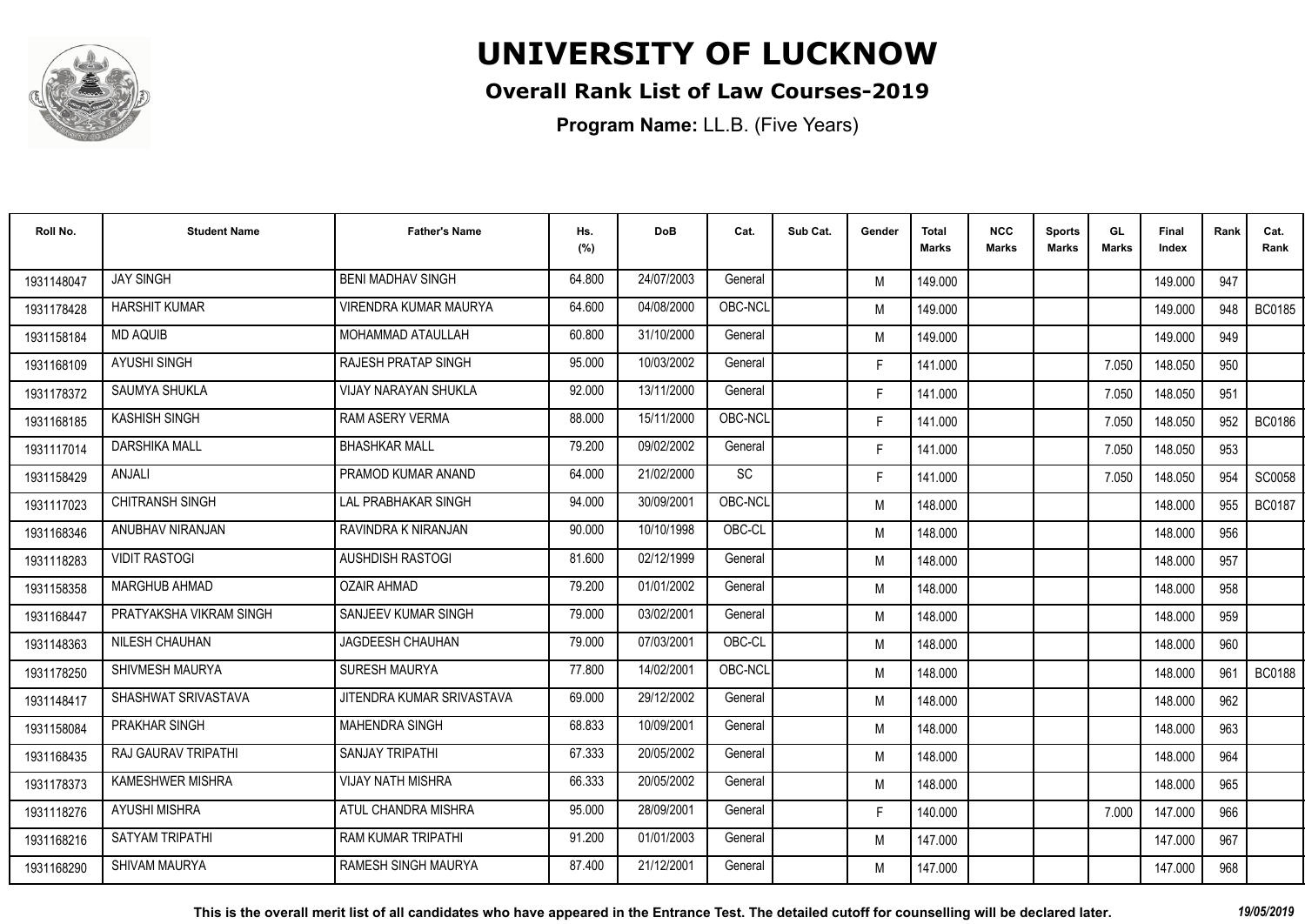

### **Overall Rank List of Law Courses-2019**

| Roll No.   | <b>Student Name</b>     | <b>Father's Name</b>          | Hs.<br>(%) | <b>DoB</b> | Cat.      | Sub Cat. | Gender | <b>Total</b><br><b>Marks</b> | <b>NCC</b><br><b>Marks</b> | <b>Sports</b><br><b>Marks</b> | GL<br><b>Marks</b> | <b>Final</b><br>Index | Rank | Cat.<br>Rank  |
|------------|-------------------------|-------------------------------|------------|------------|-----------|----------|--------|------------------------------|----------------------------|-------------------------------|--------------------|-----------------------|------|---------------|
| 1931158305 | <b>AIMAN NASEER</b>     | NASEER AHMED                  | 81.667     | 25/07/2001 | General   |          | F.     | 140.000                      |                            |                               | 7.000              | 147.000               | 969  |               |
| 1931148308 | SAROJANI KUMARI         | <b>HARI PRASAD</b>            | 81.333     | 26/09/2002 | <b>SC</b> |          | F.     | 140.000                      |                            |                               | 7.000              | 147.000               | 970  | SC0059        |
| 1931178097 | AANCHAL SINGH           | <b>SHEO KUMAR SINGH</b>       | 78,000     | 26/12/1999 | General   |          | F.     | 140.000                      |                            |                               | 7.000              | 147.000               | 971  |               |
| 1931158235 | <b>ANUKRITI</b>         | MR. ANGAD PRASAD              | 75.000     | 12/09/2000 | General   |          | F.     | 140.000                      |                            |                               | 7.000              | 147.000               | 972  |               |
| 1931168069 | <b>ARPITA TIWARI</b>    | RAJENDRA PRASAD TIWARI        | 74.333     | 08/05/2000 | General   |          | F.     | 140.000                      |                            |                               | 7.000              | 147.000               | 973  |               |
| 1931158332 | SAKSHI CHATURVEDI       | OM PRAKASH CHATURVEDI         | 71.167     | 30/03/2001 | General   |          | F.     | 140.000                      |                            |                               | 7.000              | 147.000               | 974  |               |
| 1931178083 | <b>VARA TEWARI</b>      | SHARAD KUMAR TEWARI           | 70.500     | 27/08/2001 | General   |          | F.     | 140.000                      |                            |                               | 7.000              | 147.000               | 975  |               |
| 1931168427 | <b>APARNA SINGH</b>     | <b>SANJAY SINGH</b>           | 68.400     | 04/09/2002 | General   |          | F.     | 140.000                      |                            |                               | 7.000              | 147.000               | 976  |               |
| 1931158189 | RASHIDA PARVEEN         | MOHD ABDUR RASHID             | 62.600     | 18/06/2000 | General   |          | F.     | 140.000                      |                            |                               | 7.000              | 147.000               | 977  |               |
| 1931158064 | PRASHANT KUMAR AWASTHI  | <b>MADAN MOHAN AWASTHI</b>    | 60.800     | 13/08/2002 | General   |          | M      | 147.000                      |                            |                               |                    | 147.000               | 978  |               |
| 1931158020 | RAJAN KUSHWAHA          | LAL BAHADUR KUSHWAHA          | 84.000     | 02/07/2002 | OBC-NCL   |          | M      | 146.000                      |                            |                               |                    | 146.000               | 979  | <b>BC0189</b> |
| 1931178376 | SHIVAM YADAV            | VIJAY PAL SINGH YADAV         | 81.833     | 11/07/2001 | OBC-NCL   |          | M      | 146.000                      |                            |                               |                    | 146.000               | 980  | <b>BC0190</b> |
| 1931178397 | ADAMYA VIKRAM SINGH     | <b>VINDYACHAL SINGH</b>       | 80.000     | 29/08/2000 | General   |          | M      | 146.000                      |                            |                               |                    | 146.000               | 981  |               |
| 1931117065 | <b>SARANSH YADAV</b>    | SANJAY KUMAR YADAV            | 77.833     | 24/03/2002 | OBC-NCL   |          | M      | 146.000                      |                            |                               |                    | 146.000               | 982  | <b>BC0191</b> |
| 1931148390 | PRAKHAR PRATAP SINGH    | <b>JAINENDRA KUMAR SINGH</b>  | 77.800     | 13/07/2002 | General   |          | M      | 146.000                      |                            |                               |                    | 146.000               | 983  |               |
| 1931158247 | <b>MOHD IRSHAD RAZA</b> | MR. J. R. KHAN                | 76.333     | 01/01/2000 | General   |          | M      | 146.000                      |                            |                               |                    | 146.000               | 984  |               |
| 1931168400 | <b>SANATAN BAJPAI</b>   | SANJAY KUMAR BAJPAI           | 75.167     | 25/10/2001 | General   |          | M      | 146.000                      |                            |                               |                    | 146.000               | 985  |               |
| 1931178452 | <b>SUSHMITA SINGH</b>   | <b>VYOMKESH BAHADUR SINGH</b> | 83.600     | 18/04/2003 | General   |          | F.     | 139.000                      |                            |                               | 6.950              | 145.950               | 986  |               |
| 1931117006 | <b>NIKITA SINGH</b>     | AMERENDRA KUMAR SINGH         | 81.600     | 24/04/2000 | General   |          | F.     | 139.000                      |                            |                               | 6.950              | 145.950               | 987  |               |
| 1931148440 | SNEHA CHAUHAN           | <b>KALICHARAN PRASAD</b>      | 79.800     | 27/12/2000 | OBC-NCL   |          | F.     | 139.000                      |                            |                               | 6.950              | 145.950               | 988  | BC0192        |
| 1931158018 | PRACHI AWASTHI          | KUMAR GAURAV AWASTHI          | 79.500     | 10/07/2003 | General   |          | F.     | 139.000                      |                            |                               | 6.950              | 145.950               | 989  |               |
| 1931168215 | ANISHA SHARMA           | <b>RAM KUMAR SHARMA</b>       | 72.333     | 25/01/2001 | OBC-NCL   |          | F.     | 139.000                      |                            |                               | 6.950              | 145.950               | 990  | <b>BC0193</b> |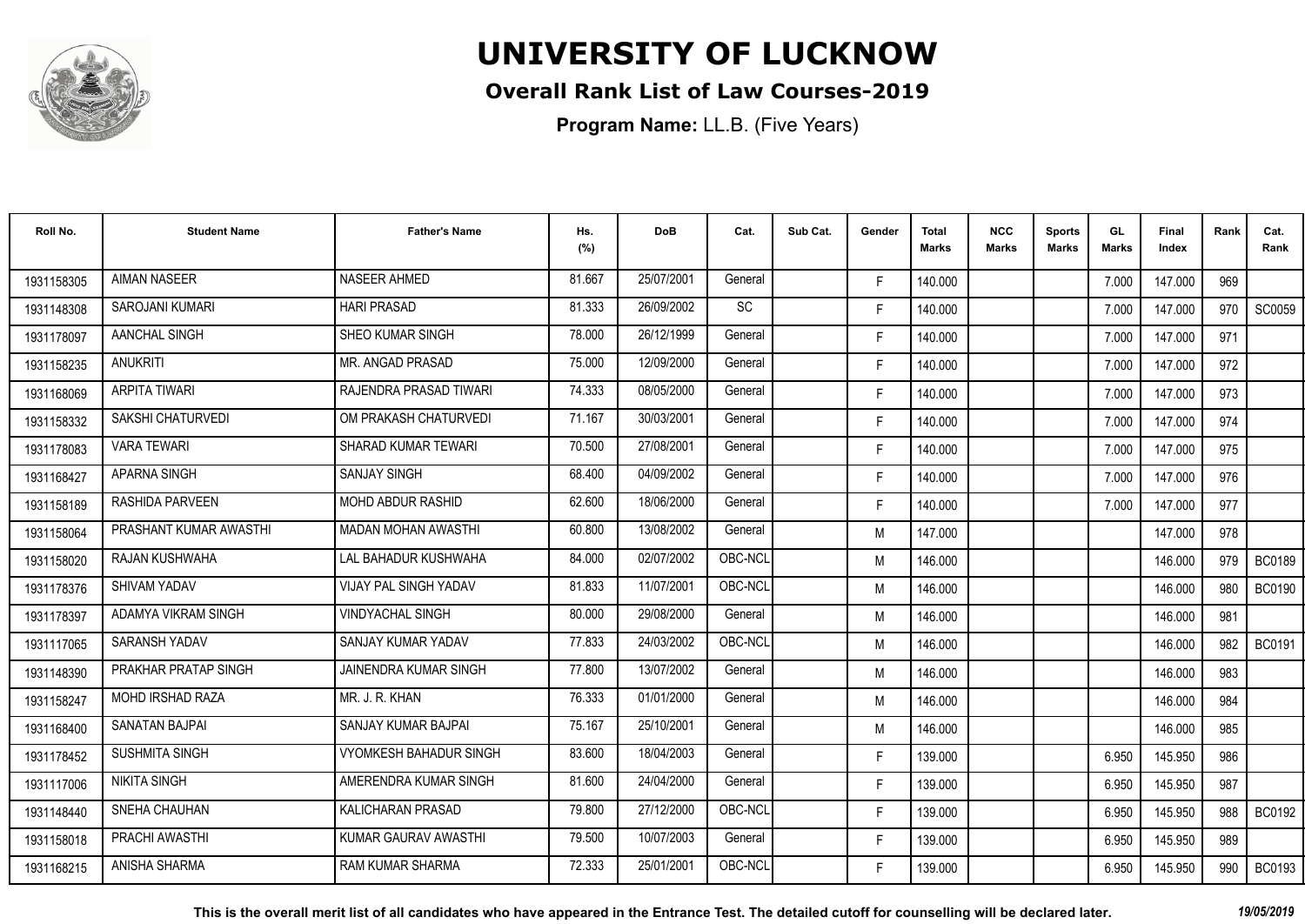

### **Overall Rank List of Law Courses-2019**

| Roll No.   | <b>Student Name</b>        | <b>Father's Name</b>      | Hs.<br>(%) | <b>DoB</b> | Cat.    | Sub Cat.  | Gender | Total<br>Marks | <b>NCC</b><br>Marks | <b>Sports</b><br><b>Marks</b> | GL<br><b>Marks</b> | <b>Final</b><br>Index | Rank | Cat.<br>Rank  |
|------------|----------------------------|---------------------------|------------|------------|---------|-----------|--------|----------------|---------------------|-------------------------------|--------------------|-----------------------|------|---------------|
| 1931158194 | NAMRA FATIMA               | MOHD ARSHAD AZIZ KHAN     | 60.800     | 25/09/1999 | General |           | F.     | 139.000        |                     |                               | 6.950              | 145.950               | 991  |               |
| 1931158048 | <b>ABHISHEK VERMA</b>      | <b>LATE VED PRAKASH</b>   | 82.000     | 15/12/2001 | SC      |           | M      | 145.000        |                     |                               |                    | 145.000               | 992  | SC0060        |
| 1931178412 | <b>MANISH KUMAR SAXENA</b> | <b>VINOD KUMAR SAXENA</b> | 81.600     | 18/01/2001 | General |           | M      | 145.000        |                     |                               |                    | 145.000               | 993  |               |
| 1931112015 | <b>SACHIN SINGH</b>        | <b>GAYA BUX SINGH</b>     | 78.000     | 30/08/2000 | General | <b>UE</b> | M      | 145.000        |                     |                               |                    | 145.000               | 994  |               |
| 1931118159 | <b>ASHUTOSH PANDEY</b>     | <b>ANIL PANDEY</b>        | 76.600     | 04/10/2001 | General |           | M      | 145.000        |                     |                               |                    | 145.000               | 995  |               |
| 1931178017 | <b>VIKASH</b>              | <b>SATGURU</b>            | 70.667     | 13/07/2000 | SC      |           | M      | 145.000        |                     |                               |                    | 145.000               | 996  | SC0061        |
| 1931148154 | PAURUSH PRATAP SINGH       | DEVENDRA PRATAP SINGH     | 70.000     | 12/02/2000 | General |           | M      | 145.000        |                     |                               |                    | 145.000               | 997  |               |
| 1931148436 | SHIVAKANT MISHRA           | KAILASH NARAYAN MISHRA    | 68.400     | 15/09/2002 | General |           | M      | 145.000        |                     |                               |                    | 145.000               | 998  |               |
| 1931148028 | <b>AMIT KUMAR</b>          | <b>BALDEV</b>             | 65.333     | 02/05/1996 | SC      |           | M      | 145.000        |                     |                               |                    | 145.000               | 999  | SC0062        |
| 1931158315 | SIDDHARTH GAUR             | NEERAJ GAUR               | 64.600     | 02/11/2000 | General |           | M      | 145.000        |                     |                               |                    | 145.000               | 1000 |               |
| 1931148004 | <b>TUSHAR KUMAR RAWAT</b>  | AWADHESH KUMAR            | 60.000     | 06/02/1998 | SC      |           | M      | 145.000        |                     |                               |                    | 145.000               | 1001 | SC0063        |
| 1931178279 | SYED MOHAMMAD AFZAL        | SYED IFTIKHAR AHMAD       | 59.000     | 20/04/2000 | General |           | M      | 145.000        |                     |                               |                    | 145.000               | 1002 |               |
| 1931148088 | PRIYANKA TRIPATHI          | <b>BRAJESH TRIPATHI</b>   | 80.000     | 28/12/2000 | General |           | F.     | 138.000        |                     |                               | 6.900              | 144.900               | 1003 |               |
| 1931118084 | ANUSHKA MISHRA             | <b>ALOK MISHRA</b>        | 71.333     | 14/02/2003 | General |           | F.     | 138.000        |                     |                               | 6.900              | 144.900               | 1004 |               |
| 1931148067 | <b>SIMRAN</b>              | <b>BIMAL KUMAR</b>        | 64.833     | 15/08/2001 | General |           | F.     | 138.000        |                     |                               | 6.900              | 144.900               | 1005 |               |
| 1931178040 | <b>ASHRAF ALI KHAN</b>     | SHAFIQUE AHMAD KHAN       | 95.000     | 02/07/2002 | General |           | M      | 144.000        |                     |                               |                    | 144.000               | 1006 |               |
| 1931118253 | <b>SURYA PRATAP SINGH</b>  | <b>ASHOK SINGH</b>        | 80.833     | 24/07/2001 | General |           | M      | 144.000        |                     |                               |                    | 144.000               | 1007 |               |
| 1931168016 | <b>VISHAL TIWARI</b>       | RADHEY SHYAM TIWARI       | 80.000     | 07/10/2002 | General |           | M      | 144.000        |                     |                               |                    | 144.000               | 1008 |               |
| 1931118093 | DAYA SHANKAR MISHRA        | AMAR NATH MISHRA          | 78.667     | 10/07/2002 | General |           | M      | 144.000        |                     |                               |                    | 144.000               | 1009 |               |
| 1931158135 | <b>NIPUN GAUR</b>          | <b>MANOJ KUMAR SHARMA</b> | 78.000     | 30/01/2000 | General |           | M      | 144.000        |                     |                               |                    | 144.000               | 1010 |               |
| 1931168041 | <b>HIMANSHU PATEL</b>      | <b>RAJ KUMAR VERMA</b>    | 67.000     | 16/07/2000 | OBC-NCL |           | M      | 144.000        |                     |                               |                    | 144.000               | 1011 | <b>BC0194</b> |
| 1931148424 | HARSHIT JAI SINGH          | <b>JITENDRA SINGH</b>     | 64.600     | 21/05/1999 | OBC-CL  |           | M      | 144.000        |                     |                               |                    | 144.000               | 1012 |               |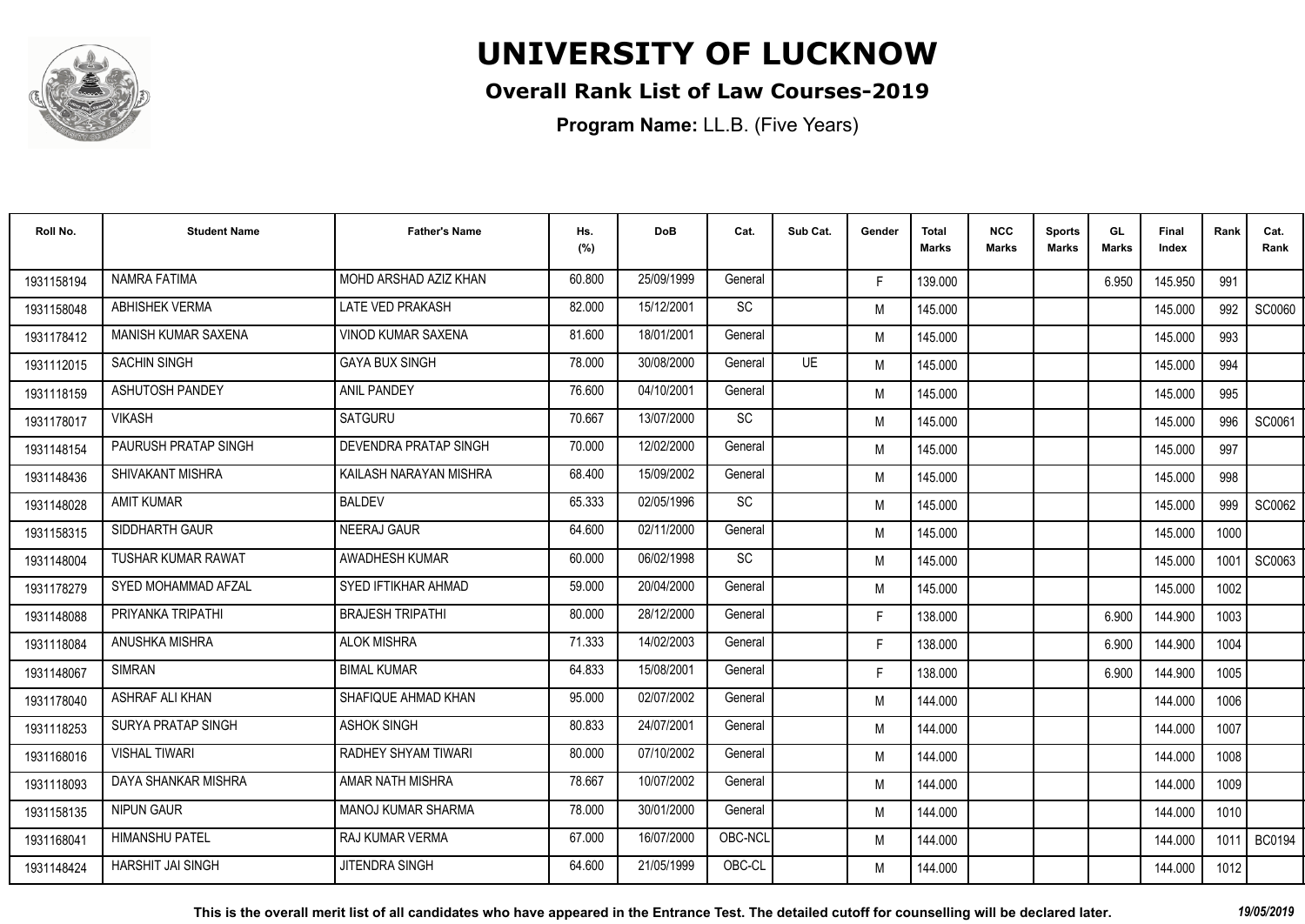

### **Overall Rank List of Law Courses-2019**

| Roll No.   | <b>Student Name</b>    | <b>Father's Name</b>       | Hs.<br>(%) | <b>DoB</b> | Cat.    | Sub Cat. | Gender | <b>Total</b><br><b>Marks</b> | <b>NCC</b><br>Marks | <b>Sports</b><br><b>Marks</b> | GL<br>Marks | <b>Final</b><br>Index | Rank | Cat.<br>Rank  |
|------------|------------------------|----------------------------|------------|------------|---------|----------|--------|------------------------------|---------------------|-------------------------------|-------------|-----------------------|------|---------------|
| 1931168030 | AFROJ ANSARI           | <b>RAISH ANSARI</b>        | 61.167     | 15/06/1999 | OBC-NCL |          | M      | 144.000                      |                     |                               |             | 144.000               |      | 1013   BC0195 |
| 1931148333 | AAYUSHI MISHRA         | <b>HEMANT MISHRA</b>       | 83.500     | 14/01/2003 | General |          | F.     | 137.000                      |                     |                               | 6.850       | 143.850               | 1014 |               |
| 1931118066 | <b>SHIVANGI DUBEY</b>  | AKHILESH KUMAR DUBEY       | 81.000     | 15/05/2001 | General |          | F.     | 137.000                      |                     |                               | 6.850       | 143.850               | 1015 |               |
| 1931168424 | <b>ANSHULA PARIHAR</b> | <b>SANJAY SINGH</b>        | 75.000     | 01/11/2001 | General |          | F.     | 137.000                      |                     |                               | 6.850       | 143.850               | 1016 |               |
| 1931158027 | PRITI PANDEY           | <b>LALAN PANDEY</b>        | 74.000     | 15/06/1999 | General |          | F.     | 137.000                      |                     |                               | 6.850       | 143.850               | 1017 |               |
| 1931148279 | <b>RIYA SINGH</b>      | <b>GUNWANT KUMAR SINGH</b> | 72.500     | 14/10/2001 | General |          | F.     | 137.000                      |                     |                               | 6.850       | 143.850               | 1018 |               |
| 1931168372 | <b>MEHVISH TALAT</b>   | <b>RUSTAM ALI</b>          | 72.200     | 20/05/2002 | General |          | F.     | 137.000                      |                     |                               | 6.850       | 143.850               | 1019 |               |
| 1931168360 | AKANKSHA PANDEY        | RITESH KUMAR PANDEY        | 58.800     | 17/06/2001 | General |          | F.     | 137.000                      |                     |                               | 6.850       | 143.850               | 1020 |               |
| 1931148247 | DHEERAJ KUMAR          | <b>GHANSHYAM</b>           | 74.333     | 06/08/2002 | SC      |          | M      | 143.000                      |                     |                               |             | 143.000               | 1021 | SC0064        |
| 1931158092 | NITISH SHAKYA          | MAHESH SHAKYA              | 68.400     | 03/01/2002 | OBC-NCL |          | M      | 143.000                      |                     |                               |             | 143.000               | 1022 | <b>BC0196</b> |
| 1931178343 | APARNA MADHU JAISWAL   | VEERENDRA KUMAR JAISWAL    | 95.000     | 01/09/2002 | OBC-NCL |          | F.     | 136.000                      |                     |                               | 6.800       | 142.800               | 1023 | <b>BC0197</b> |
| 1931178123 | <b>TRIPTI VERMA</b>    | SHOBHA RAM VERMA           | 87.400     | 06/07/2001 | OBC-NCL |          | F.     | 136.000                      |                     |                               | 6.800       | 142.800               | 1024 | <b>BC0198</b> |
| 1931148244 | <b>AMRITA YADAV</b>    | <b>GHANANAND YADAV</b>     | 82.333     | 03/02/2002 | OBC-NCL |          | F.     | 136.000                      |                     |                               | 6.800       | 142.800               | 1025 | <b>BC0199</b> |
| 1931148117 | ANKITA CHAUHAN         | CHANDRABHAN SINGH CHAUHAN  | 76.000     | 10/10/2000 | General |          | F.     | 136.000                      |                     |                               | 6.800       | 142.800               | 1026 |               |
| 1931148215 | <b>SHILPI</b>          | <b>DIWAKAR MISHRA</b>      | 76.000     | 01/07/2001 | General |          | F.     | 136.000                      |                     |                               | 6.800       | 142.800               | 1027 |               |
| 1931178336 | <b>VARTIKA DWIVEDI</b> | <b>VARUN DHAR DWIVEDI</b>  | 74.000     | 29/09/2000 | General |          | F.     | 136.000                      |                     |                               | 6.800       | 142.800               | 1028 |               |
| 1931178352 | <b>TEJASVI SINGH</b>   | <b>VIJAY BAHADUR SINGH</b> | 70.400     | 08/03/2002 | General |          | F.     | 136.000                      |                     |                               | 6.800       | 142.800               | 1029 |               |
| 1931148230 | <b>ASMA FARHAT</b>     | FARHAT HUSSAIN KHAN        | 69.333     | 14/12/2000 | General |          | F.     | 136.000                      |                     |                               | 6.800       | 142.800               | 1030 |               |
| 1931148461 | VAISHNAVI SHARMA       | KAUSHAL KUMAR SHARMA       | 58.800     | 25/06/2001 | General |          | F.     | 136.000                      |                     |                               | 6.800       | 142.800               | 1031 |               |
| 1931178438 | SOURABH KUMAR          | <b>VISHWAJEET KUMAR</b>    | 87.400     | 06/02/2002 | General |          | M      | 142.000                      |                     |                               |             | 142.000               | 1032 |               |
| 1931158264 | <b>MOHIT BARANWAL</b>  | <b>MR.SURESH BARANWAL</b>  | 84.000     | 22/02/2002 | General |          | M      | 142.000                      |                     |                               |             | 142.000               | 1033 |               |
| 1931118040 | YASH SRIVASTAVA        | AJAY KUMAR SRIVASTAVA      | 76.500     | 05/12/2001 | General |          | M      | 142.000                      |                     |                               |             | 142.000               | 1034 |               |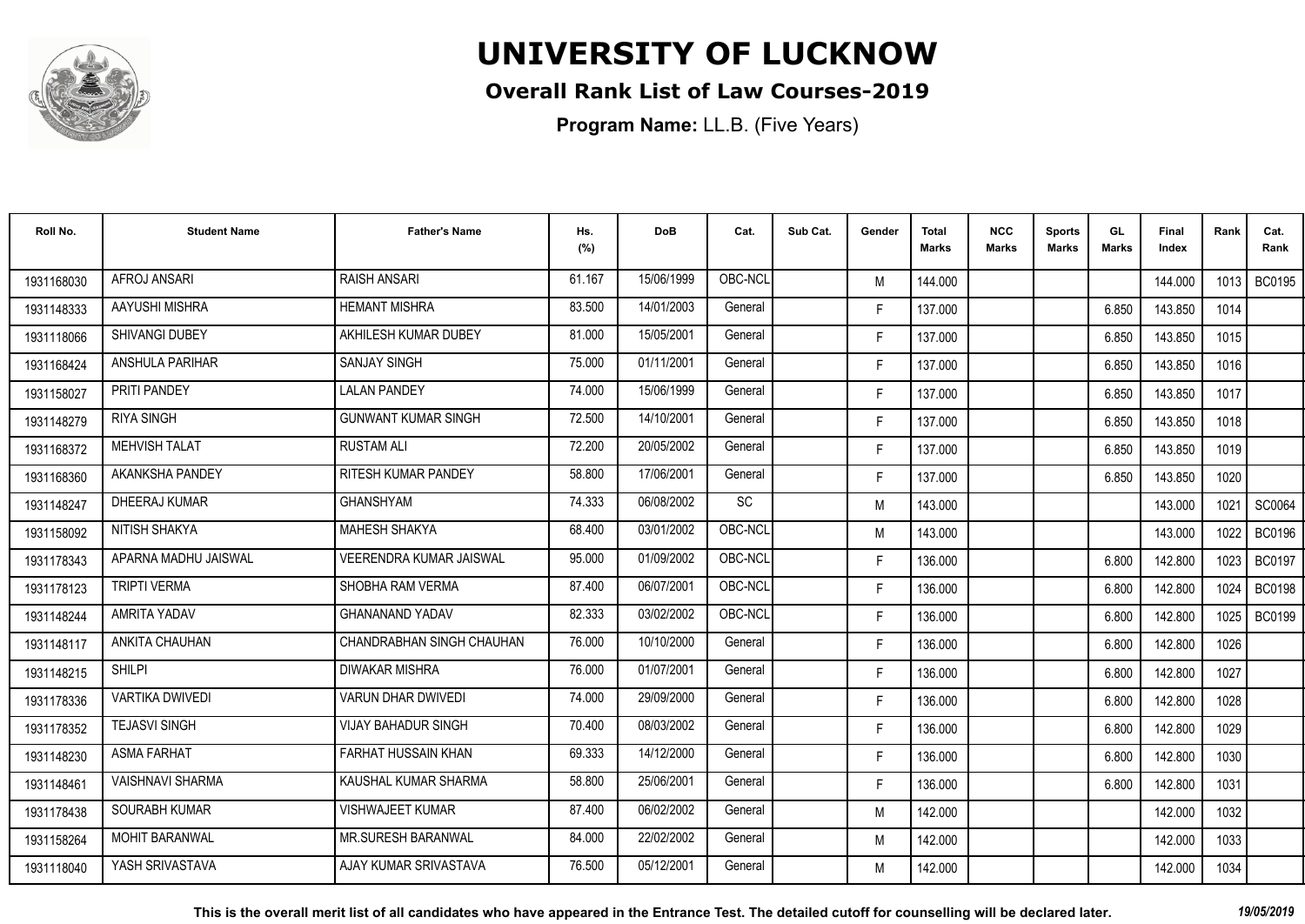

### **Overall Rank List of Law Courses-2019**

| Roll No.   | <b>Student Name</b>        | <b>Father's Name</b>      | Hs.<br>(%) | <b>DoB</b> | Cat.    | Sub Cat.  | Gender | Total<br>Marks | <b>NCC</b><br>Marks | <b>Sports</b><br><b>Marks</b> | GL<br><b>Marks</b> | <b>Final</b><br>Index | Rank   | Cat.<br>Rank  |
|------------|----------------------------|---------------------------|------------|------------|---------|-----------|--------|----------------|---------------------|-------------------------------|--------------------|-----------------------|--------|---------------|
| 1931158171 | MOHAMMAD ARMAN NAWAZ       | <b>MD IBRAHIM</b>         | 74.000     | 16/11/2000 | OBC-NCI |           | M      | 142.000        |                     |                               |                    | 142.000               | 1035 I | <b>BC0200</b> |
| 1931117020 | <b>ISHANT SINGH</b>        | JITENDRA BAHADUR SINGH    | 72.000     | 15/12/2001 | General |           | M      | 142.000        |                     |                               |                    | 142.000               | 1036   |               |
| 1931148403 | <b>ASHISH KUMAR</b>        | <b>JAY KRISHNA SHARMA</b> | 55.600     | 15/03/2001 | General |           | M      | 142.000        |                     |                               |                    | 142.000               | 1037   |               |
| 1931148016 | <b>DEVESH YADAV</b>        | <b>BABBAN YADAV</b>       | 54.200     | 11/04/2001 | OBC-CL  |           | M      | 142.000        |                     |                               |                    | 142.000               | 1038   |               |
| 1931148165 | SHWETA YADAV               | DHARMATMA NAND YADAV      | 77.667     | 20/08/2002 | OBC-NCL |           | F.     | 135.000        |                     |                               | 6.750              | 141.750               | 1039   | <b>BC0201</b> |
| 1931158313 | PANKHURI DIXIT             | NEERAJ DIXIT              | 70.000     | 01/01/2001 | General |           | F.     | 135.000        |                     |                               | 6.750              | 141.750               | 1040   |               |
| 1931168079 | ARPIT SINGH SENGAR         | RAJENDRA SINGH SENGAR     | 100.000    | 03/06/2000 | General |           | M      | 141.000        |                     |                               |                    | 141.000               | 1041   |               |
| 1931118248 | ABHISHEK YADAV             | ASHOK KUMAR YADAV         | 93.000     | 15/03/2001 | OBC-NCL |           | M      | 141.000        |                     |                               |                    | 141.000               | 1042 l | <b>BC0202</b> |
| 1931168436 | <b>VISHAL VERMA</b>        | <b>SANJAY VERMA</b>       | 88.667     | 20/03/2003 | OBC-NCL |           | M      | 141.000        |                     |                               |                    | 141.000               | 1043 I | BC0203        |
| 1931158076 | SANDEEP SRIVASTAVA         | MAHENDRA KUMAR SRIVASTAVA | 82.833     | 18/05/2002 | General |           | M      | 141.000        |                     |                               |                    | 141.000               | 1044   |               |
| 1931158303 | <b>ADITYA PRATAP SINGH</b> | NARESH PRATAP SINGH       | 80.000     | 02/05/2000 | General |           | M      | 141.000        |                     |                               |                    | 141.000               | 1045   |               |
| 1931158227 | <b>KUSH SHUKLA</b>         | MR AKHILESH SHUKLA        | 70.500     | 10/01/2001 | General |           | M      | 141.000        |                     |                               |                    | 141.000               | 1046   |               |
| 1931158439 | <b>KESHAV MISHRA</b>       | PRAVEEN KUMAR MISHRA      | 68.400     | 15/07/2003 | General |           | M      | 141.000        |                     |                               |                    | 141.000               | 1047   |               |
| 1931148443 | <b>KUMAR KARTIKEY</b>      | <b>KAMAL KISHORE</b>      | 64.600     | 12/12/1999 | OBC-NCL |           | M      | 141.000        |                     |                               |                    | 141.000               | 1048 l | <b>BC0204</b> |
| 1931118186 | <b>AKASH SINGH</b>         | ARUN KUMAR SINGH          | 60.833     | 14/01/2001 | General |           | M      | 141.000        |                     |                               |                    | 141.000               | 1049   |               |
| 1931168433 | ABHEESHTA KUMAR SRIVASTAVA | SANJAY SRIVASTAVA         | 55.000     | 03/08/1999 | General |           | M      | 141.000        |                     |                               |                    | 141.000               | 1050   |               |
| 1931118277 | <b>SUBRAT DIXIT</b>        | ATUL KUMAR DIXIT          | 51.500     | 31/10/2000 | General |           | M      | 141.000        |                     |                               |                    | 141.000               | 1051   |               |
| 1931112004 | <b>ANJALI SHUKLA</b>       | <b>KRISHNA DEV SHUKLA</b> | 93.200     | 04/08/2000 | General | <b>UE</b> | F.     | 134.000        |                     |                               | 6.700              | 140.700               | 1052   |               |
| 1931158133 | NEELESH KUMAR PANDEY       | <b>MANOJ KUMAR PANDEY</b> | 91.200     | 04/08/2002 | General |           | M      | 140.000        |                     |                               |                    | 140.000               | 1053   |               |
| 1931168033 | AMARTYA RAJ                | <b>RAJ KUMAR</b>          | 85.400     | 21/03/2003 | General |           | M      | 140.000        |                     |                               |                    | 140.000               | 1054   |               |
| 1931178321 | MADHVENDRA SINGH RAJAWAT   | <b>UMESH SINGH</b>        | 84.000     | 13/01/2001 | General |           | M      | 140.000        |                     |                               |                    | 140.000               | 1055   |               |
| 1931148407 | PANKAJ KUMAR TIWARI        | <b>JAY PRAKASH TIWARI</b> | 79.000     | 09/08/1999 | General |           | M      | 140.000        |                     |                               |                    | 140.000               | 1056   |               |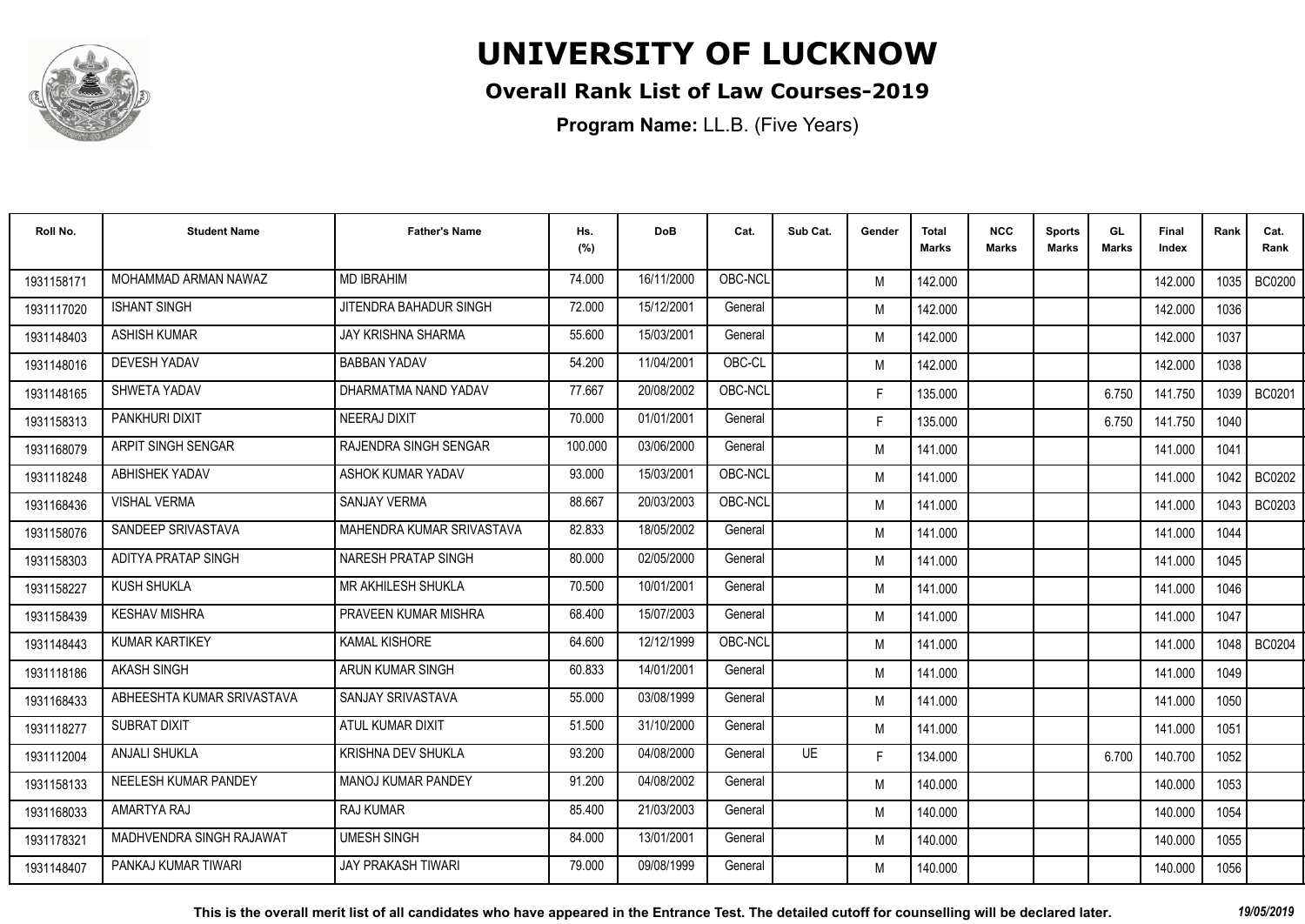

### **Overall Rank List of Law Courses-2019**

| Roll No.   | <b>Student Name</b>         | <b>Father's Name</b>      | Hs.<br>(%) | <b>DoB</b> | Cat.      | Sub Cat. | Gender | <b>Total</b><br>Marks | <b>NCC</b><br>Marks | <b>Sports</b><br><b>Marks</b> | GL.<br><b>Marks</b> | Final<br>Index | Rank | Cat.<br>Rank  |
|------------|-----------------------------|---------------------------|------------|------------|-----------|----------|--------|-----------------------|---------------------|-------------------------------|---------------------|----------------|------|---------------|
| 1931178265 | <b>RISHI RAJ</b>            | SUSHIL CHAUDHARY          | 77.500     | 26/09/2001 | OBC-CL    |          | M      | 140.000               |                     |                               |                     | 140.000        | 1057 |               |
| 1931178135 | <b>AYUSH VERMA</b>          | <b>SHRI PRAKASH</b>       | 76.667     | 09/01/2001 | SC        |          | M      | 140.000               |                     |                               |                     | 140.000        | 1058 | SC0065        |
| 1931148296 | <b>MOHAMMAD HABIB</b>       | <b>HANIF</b>              | 71.333     | 13/08/1996 | OBC-NCL   |          | M      | 140.000               |                     |                               |                     | 140.000        | 1059 | <b>BC0205</b> |
| 1931148405 | <b>AMITABH PANDEY</b>       | <b>JAY PRAKASH PANDEY</b> | 70.200     | 14/09/2000 | General   |          | M      | 140.000               |                     |                               |                     | 140.000        | 1060 |               |
| 1931158282 | <b>SWATANTRA SINGH</b>      | NAGENDRA PRASAD SINGH     | 70.200     | 26/01/2002 | General   |          | M      | 140.000               |                     |                               |                     | 140.000        | 1061 |               |
| 1931117024 | <b>SUSHANT RAI</b>          | LT. PRASHANT RAI          | 64.000     | 20/08/2001 | General   |          | M      | 140.000               |                     |                               |                     | 140.000        | 1062 |               |
| 1931178070 | ASHIRAJ                     | <b>SHAMBHU PRASAD</b>     | 86.333     | 18/09/2000 | SC        |          | F.     | 133.000               |                     |                               | 6.650               | 139.650        | 1063 | <b>SC0066</b> |
| 1931118074 | SHIVANGI VERMA              | <b>AKHILESH VERMA</b>     | 79.833     | 01/10/2002 | OBC-NCL   |          | F.     | 133.000               |                     |                               | 6.650               | 139.650        | 1064 | <b>BC0206</b> |
| 1931178216 | <b>MANSHI KUMARI</b>        | SUNIL KUMAR SRIVASTAVA    | 79.800     | 13/10/2001 | General   |          | F.     | 133.000               |                     |                               | 6.650               | 139.650        | 1065 |               |
| 1931158222 | SHAZIA ZUBAIR               | MOHD ZUBAIR               | 77.833     | 28/07/1999 | General   |          | F.     | 133.000               |                     |                               | 6.650               | 139.650        | 1066 |               |
| 1931168444 | <b>NIKITA BAJPAI</b>        | SANJEEV KUMAR BAJPAI      | 76.000     | 26/11/2000 | General   |          | F.     | 133.000               |                     |                               | 6.650               | 139.650        | 1067 |               |
| 1931178239 | <b>MANSI</b>                | <b>SURESH</b>             | 72.667     | 10/01/2001 | <b>SC</b> |          | F.     | 133.000               |                     |                               | 6.650               | 139.650        | 1068 | SC0067        |
| 1931158153 | SAPNA YADAV                 | <b>MANOJ KUMAR YADAV</b>  | 68.400     | 20/08/2001 | OBC-NCL   |          | F.     | 133.000               |                     |                               | 6.650               | 139.650        | 1069 | <b>BC0207</b> |
| 1931178024 | SHUBH PURI                  | <b>SATISH PURI</b>        | 91.200     | 05/09/2000 | General   |          | M      | 139.000               |                     |                               |                     | 139.000        | 1070 |               |
| 1931168230 | AMAN KUMAR YADAV            | RAM NATH YADAV            | 86.000     | 10/03/2003 | OBC-NCL   |          | M      | 139.000               |                     |                               |                     | 139.000        | 1071 | <b>BC0208</b> |
| 1931117021 | <b>VAIBHAV MISHRA</b>       | KIRTI PRAKASH MISHRA      | 66.500     | 27/04/2002 | General   |          | M      | 139.000               |                     |                               |                     | 139.000        | 1072 |               |
| 1931158259 | <b>VAISHNAVI CHITRANSHI</b> | MR. SUNIL KUMAR KHARE     | 95.000     | 08/10/2001 | General   |          | F.     | 132.000               |                     |                               | 6.600               | 138.600        | 1073 |               |
| 1931178067 | <b>KM TANYA SINGH</b>       | SHAKTI SEN SINGH          | 76.333     | 07/07/2003 | General   |          | F.     | 132.000               |                     |                               | 6.600               | 138.600        | 1074 |               |
| 1931158239 | SHREYA SINGH                | MR. BAJRANG BALI SINGH    | 76.000     | 28/10/2002 | General   |          | F.     | 132.000               |                     |                               | 6.600               | 138.600        | 1075 |               |
| 1931178157 | <b>AKSHITA SINGH</b>        | <b>SRINIVASH SINGH</b>    | 70.200     | 10/07/2001 | General   |          | F.     | 132.000               |                     |                               | 6.600               | 138.600        | 1076 |               |
| 1931148124 | <b>CHANCHAL</b>             | CHANDTARA                 | 68.333     | 19/05/2001 | General   |          | F.     | 132.000               |                     |                               | 6.600               | 138.600        | 1077 |               |
| 1931178011 | <b>DEEKSHA PANDEY</b>       | SARVESH KUMAR PANDEY      | 64.600     | 18/11/2000 | General   |          | F      | 132.000               |                     |                               | 6.600               | 138.600        | 1078 |               |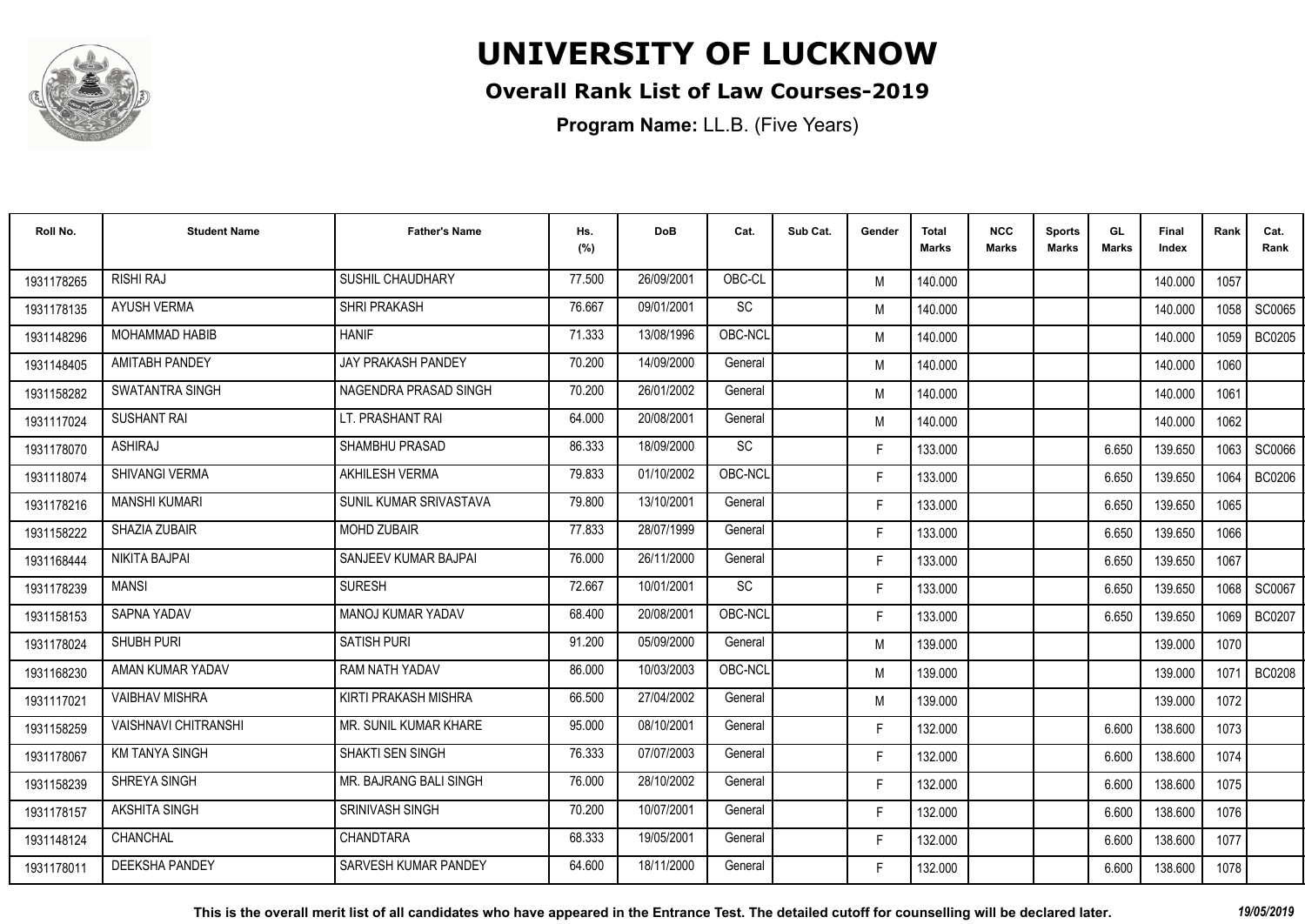

### **Overall Rank List of Law Courses-2019**

**Program Name:** LL.B. (Five Years)

| Roll No.   | <b>Student Name</b>         | <b>Father's Name</b>        | Hs.<br>(%) | <b>DoB</b> | Cat.      | Sub Cat. | Gender | <b>Total</b><br>Marks | <b>NCC</b><br><b>Marks</b> | <b>Sports</b><br><b>Marks</b> | GL<br><b>Marks</b> | <b>Final</b><br>Index | Rank   | Cat.<br>Rank |
|------------|-----------------------------|-----------------------------|------------|------------|-----------|----------|--------|-----------------------|----------------------------|-------------------------------|--------------------|-----------------------|--------|--------------|
| 1931178418 | <b>NIDHI TOMAR</b>          | <b>VINOD KUMAR TOMAR</b>    | 60.800     | 16/07/2002 | OBC-NCL   |          | F.     | 132.000               |                            |                               | 6.600              | 138.600               | 1079 I | BC0209       |
| 1931178022 | <b>MUSKAN LAMBA</b>         | <b>SATISH KUMAR</b>         | 57.000     | 08/12/2001 | OBC-NCL   |          | F.     | 132.000               |                            |                               | 6.600              | 138.600               | 1080   | BC0210       |
| 1931178252 | <b>KRISHNA PRATAP SINGH</b> | SURESH PRATAP SINGH CHAUHAN | 84.167     | 10/08/2004 | General   |          | M      | 138.000               |                            |                               |                    | 138.000               | 1081   |              |
| 1931158031 | ABHIJAY KUMAR               | <b>LALLAN PRASAD</b>        | 79.800     | 25/09/2001 | SC        |          | M      | 138.000               |                            |                               |                    | 138.000               | 1082   | SC0068       |
| 1931148083 | <b>AVINASH KUMAR</b>        | <b>BRAJ LAL CHAUDHARI</b>   | 79.167     | 05/08/2002 | <b>SC</b> |          | M      | 138.000               |                            |                               |                    | 138.000               | 1083   | SC0069       |
| 1931168093 | PRASHANT PUNJ MISHRA        | <b>RAJESH KUMAR MISHRA</b>  | 75.500     | 22/12/2002 | General   |          | M      | 138.000               |                            |                               |                    | 138.000               | 1084   |              |
| 1931168388 | UJJWAL SRIVASTAVA           | SANDEEP SRIVASTAVA          | 71.667     | 20/10/2000 | General   |          | M      | 138.000               |                            |                               |                    | 138.000               | 1085   |              |
| 1931168234 | NILAY RAJ                   | <b>RAM NIWAS MISHRA</b>     | 60.000     | 02/10/2000 | General   |          | M      | 138.000               |                            |                               |                    | 138.000               | 1086   |              |
| 1931118285 | UTKARSH MISHRA              | AVADHESH KUMAR MISHRA       | 56.000     | 20/08/2001 | General   |          | M      | 138.000               |                            |                               |                    | 138.000               | 1087   |              |
| 1931178048 | <b>SHIVANGI SINGH</b>       | SHAILENDRA BAHADUR SINGH    | 89.333     | 25/02/2000 | General   |          | F.     | 131.000               |                            |                               | 6.550              | 137.550               | 1088   |              |
| 1931148159 | PRAGYA MISHRA               | DHANANJAY KUMAR MISHRA      | 83.600     | 19/09/2001 | General   |          | F.     | 131.000               |                            |                               | 6.550              | 137.550               | 1089   |              |
| 1931178274 | KM SUDHA TIWARI             | <b>SWAMINATH TIWARI</b>     | 83.500     | 20/09/1997 | General   |          | F.     | 131.000               |                            |                               | 6.550              | 137.550               | 1090   |              |
| 1931168403 | SHWETA MISHRA               | SANJAY KUMAR MISHRA         | 79.667     | 05/03/2003 | General   |          | F.     | 131.000               |                            |                               | 6.550              | 137.550               | 1091   |              |
| 1931168243 | PRIYA SAROJ                 | <b>RAM SAMUJH SAROJ</b>     | 70.000     | 02/06/2000 | SC        |          | F.     | 131.000               |                            |                               | 6.550              | 137.550               | 1092   | SC0070       |
| 1931148184 | ANAM NAZ                    | <b>DILDAR AHMAD</b>         | 62.600     | 20/07/2000 | OBC-NCL   |          | F.     | 131.000               |                            |                               | 6.550              | 137.550               | 1093   | BC0211       |
| 1931178019 | <b>ABHAY GUPTA</b>          | SATISH CHANDRA GUPTA        | 95.000     | 20/08/2002 | General   |          | M      | 137.000               |                            |                               |                    | 137.000               | 1094   |              |
| 1931178312 | ANAND KUMAR KUSHWAHA        | UMA SHANKAR KUSHWAHA        | 79.800     | 11/03/2002 | OBC-NCL   |          | M      | 137.000               |                            |                               |                    | 137.000               | 1095   | BC0212       |
| 1931117012 | SHASHWAT PANDEY             | <b>AVINASH PANDEY</b>       | 79.200     | 25/07/2000 | General   |          | M      | 137.000               |                            |                               |                    | 137.000               | 1096   |              |
| 1931158391 | <b>SUSHEEL KUMAR</b>        | POORAN LAL                  | 75.833     | 12/07/2002 | OBC-CL    |          | M      | 137.000               |                            |                               |                    | 137.000               | 1097   |              |
| 1931116005 | PARMATMA MANI TRIPATHI      | RAM LAKHAN MANI TRIPATHI    | 74.500     | 07/09/1995 | General   |          | M      | 137.000               |                            |                               |                    | 137.000               | 1098   |              |
| 1931148324 | <b>ABHAY SHARMA</b>         | <b>HARISHCHANDRA</b>        | 73.333     | 22/02/1999 | General   |          | M      | 137.000               |                            |                               |                    | 137.000               | 1099   |              |
| 1931117079 | SWATANTRA PANDEY            | <b>VIJAI PRAKASH PANDEY</b> | 66.600     | 20/10/1999 | General   |          | M      | 137.000               |                            |                               |                    | 137.000               | 1100   |              |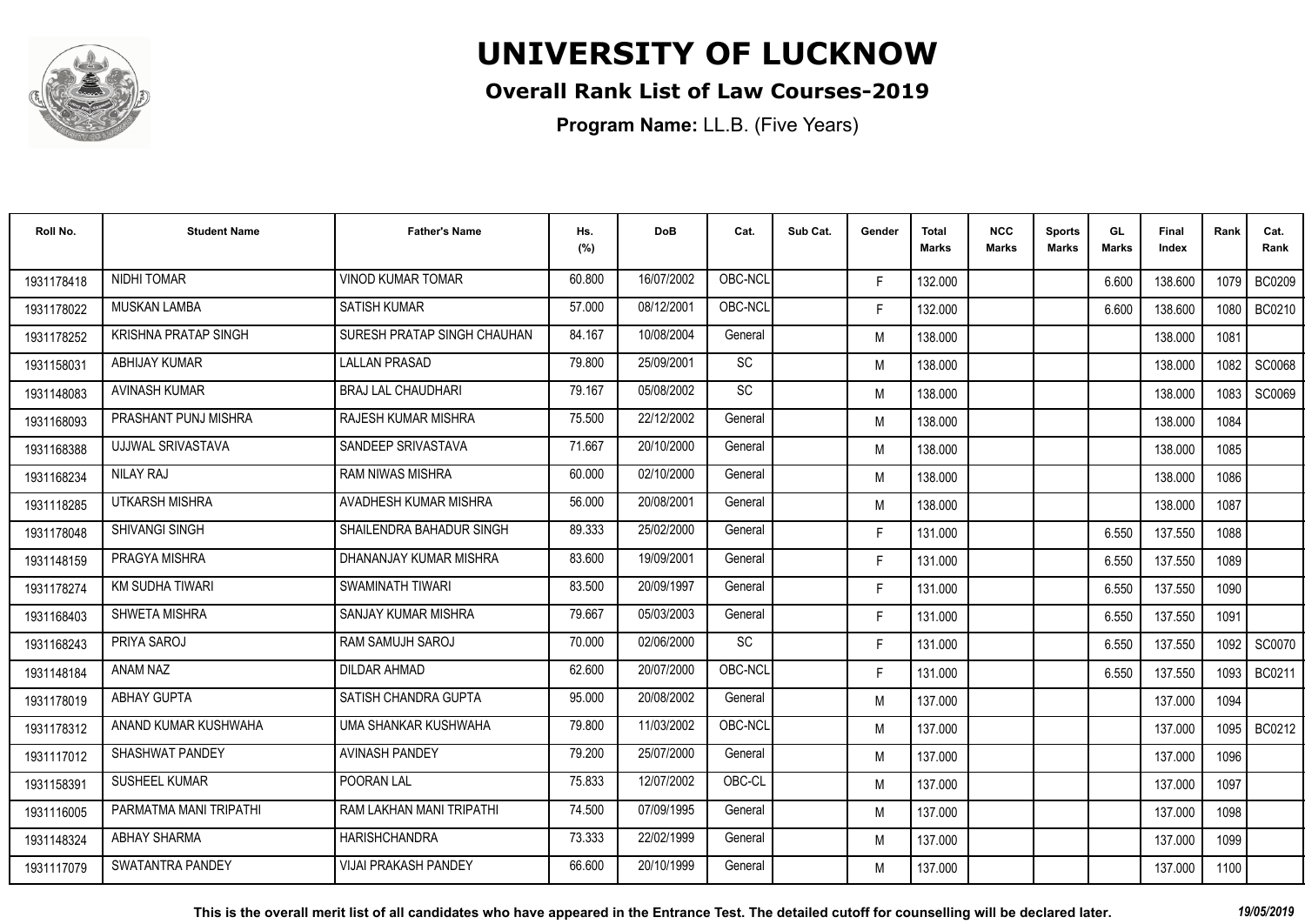

### **Overall Rank List of Law Courses-2019**

| Roll No.   | <b>Student Name</b>       | <b>Father's Name</b>           | Hs.<br>(%) | <b>DoB</b> | Cat.      | Sub Cat. | Gender | <b>Total</b><br>Marks | <b>NCC</b><br>Marks | <b>Sports</b><br><b>Marks</b> | GL<br><b>Marks</b> | Final<br>Index | Rank   | Cat.<br>Rank |
|------------|---------------------------|--------------------------------|------------|------------|-----------|----------|--------|-----------------------|---------------------|-------------------------------|--------------------|----------------|--------|--------------|
| 1931168168 | SAGAR VISHWAKARMA         | RAKESH KUMAR VISHWAKARMA       | 62.286     | 19/02/1999 | OBC-NCL   |          | M      | 137.000               |                     |                               |                    | 137.000        | 1101   | BC0213       |
| 1931168053 | ANUJ TIWARI               | <b>RAJEEV NATH TIWARI</b>      | 60.800     | 14/02/2003 | General   |          | M      | 137.000               |                     |                               |                    | 137.000        | 1102   |              |
| 1931168310 | SURYAVEER SINGH           | <b>RANJEET SINGH</b>           | 53.333     | 23/10/1998 | General   |          | M      | 137.000               |                     |                               |                    | 137.000        | 1103   |              |
| 1931118130 | <b>DIPANSHU SHAH</b>      | ANGAD PRASAD SHAH              | 51.500     | 10/11/2000 | General   |          | M      | 137.000               |                     |                               |                    | 137.000        | 1104   |              |
| 1931118206 | <b>SHUBHANGI SINGH</b>    | ARVIND KUMAR SINGH             | 83.600     | 19/02/2002 | General   |          | F.     | 130.000               |                     |                               | 6.500              | 136.500        | 1105   |              |
| 1931178357 | <b>RIYA JAISWAL</b>       | <b>VIJAY KUMAR JAISWAL</b>     | 71.333     | 16/07/2000 | General   |          | F.     | 130.000               |                     |                               | 6.500              | 136.500        | 1106   |              |
| 1931168191 | <b>KUMARI PRAGYA</b>      | <b>RAM CHANDRA</b>             | 70.000     | 03/08/2001 | <b>SC</b> |          | F.     | 130.000               |                     |                               | 6.500              | 136.500        | 1107   | SC0071       |
| 1931117019 | <b>ANKITA MAURYA</b>      | <b>JAINATH KUSHWAHA</b>        | 60.333     | 01/01/2000 | OBC-NCL   |          | F.     | 130.000               |                     |                               | 6.500              | 136.500        | 1108 l | BC0214       |
| 1931178029 | KUNAL RAJ SRIVASTAVA      | SATYA PRAKASH SRIVASTAVA       | 90.000     | 15/11/2001 | General   |          | M      | 136.000               |                     |                               |                    | 136.000        | 1109   |              |
| 1931148263 | <b>VIKASH YADAV</b>       | <b>GIRISHCHAND SINGH YADAV</b> | 85.500     | 09/06/2001 | OBC-NCL   |          | M      | 136.000               |                     |                               |                    | 136.000        | 1110 I | BC0215       |
| 1931178107 | JAYNENDRA PAL             | <b>SHIV POOJAN</b>             | 84.000     | 05/08/2000 | OBC-NCL   |          | M      | 136.000               |                     |                               |                    | 136.000        | 1111   | BC0216       |
| 1931178286 | <b>SYED INAYAT HUSAIN</b> | <b>SYED MOHD IMRAN</b>         | 78.600     | 23/03/2001 | General   |          | M      | 136.000               |                     |                               |                    | 136.000        | 1112   |              |
| 1931148020 | <b>TUSHAR TIWARI</b>      | <b>BADRI NATH TIWARI</b>       | 76.000     | 04/01/2001 | General   |          | M      | 136.000               |                     |                               |                    | 136.000        | 1113   |              |
| 1931148245 | <b>ALANKAR VERMA</b>      | <b>GHANSHYAM</b>               | 73.667     | 24/11/2001 | SC        |          | M      | 136.000               |                     |                               |                    | 136.000        | 1114   | SC0072       |
| 1931118163 | AKSHAT SRIVASTAVA         | ANOOP KUMAR SRIVASTAVA         | 62.600     | 28/04/2002 | General   |          | M      | 136.000               |                     |                               |                    | 136.000        | 1115   |              |
| 1931158361 | SHIVANSH PANDEY           | <b>P.C PANDEY</b>              | 60.333     | 15/08/2001 | General   |          | M      | 136.000               |                     |                               |                    | 136.000        | 1116   |              |
| 1931178090 | <b>AKASH SHARMA</b>       | SHASHI PRAKASH SHARMA          | 53.333     | 02/08/1998 | General   |          | M      | 136.000               |                     |                               |                    | 136.000        | 1117   |              |
| 1931168080 | ANJALI YADAV              | RAJENDRA YADAV                 | 85.600     | 12/05/2000 | OBC-NCL   |          | F.     | 129.000               |                     |                               | 6.450              | 135.450        | 1118 I | BC0217       |
| 1931168364 | <b>NAMAN KUMAR</b>        | <b>ROHIT KUMAR BALMIKI</b>     | 93.333     | 16/12/2001 | <b>SC</b> |          | M      | 135.000               |                     |                               |                    | 135.000        | 1119 l | SC0073       |
| 1931178065 | <b>AMAN RIZVI</b>         | SHAKEEL HASAN                  | 82.667     | 20/01/2001 | General   |          | M      | 135.000               |                     |                               |                    | 135.000        | 1120   |              |
| 1931178446 | <b>MAYANK TIWARI</b>      | <b>VIVEK KUMAR TIWARI</b>      | 79.500     | 22/06/2001 | General   |          | M      | 135.000               |                     |                               |                    | 135.000        | 1121   |              |
| 1931178098 | <b>DEVANSH SINGH</b>      | SHER SINGH                     | 77.800     | 10/03/2002 | General   |          | M      | 135.000               |                     |                               |                    | 135.000        | 1122   |              |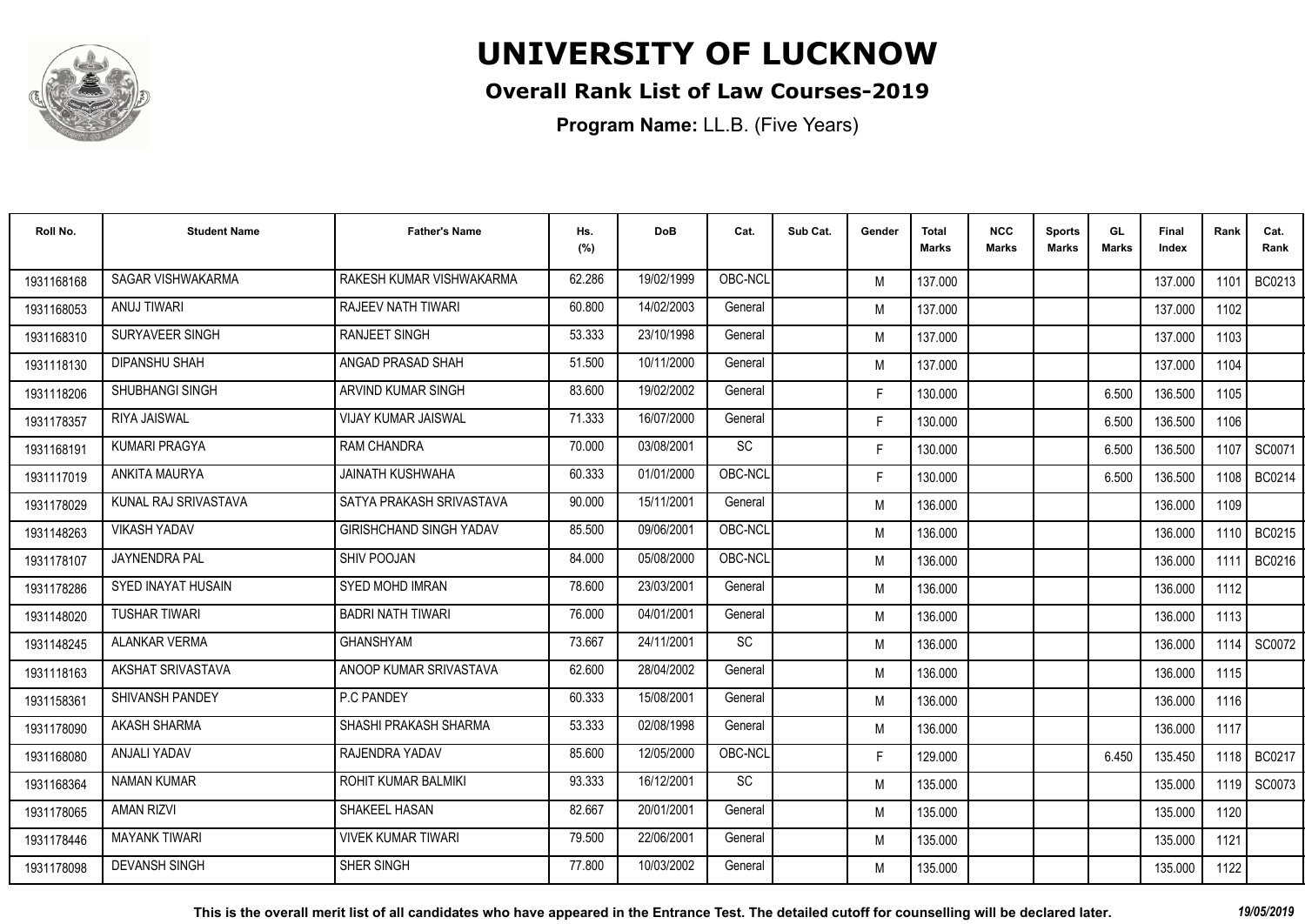

### **Overall Rank List of Law Courses-2019**

**Program Name:** LL.B. (Five Years)

| Roll No.   | <b>Student Name</b>     | <b>Father's Name</b>       | Hs.<br>(%) | <b>DoB</b> | Cat.    | Sub Cat. | Gender | Total<br>Marks | <b>NCC</b><br>Marks | <b>Sports</b><br><b>Marks</b> | GL<br><b>Marks</b> | <b>Final</b><br>Index | Rank | Cat.<br>Rank  |
|------------|-------------------------|----------------------------|------------|------------|---------|----------|--------|----------------|---------------------|-------------------------------|--------------------|-----------------------|------|---------------|
| 1931158106 | AMAN KUMAR TRIPATHI     | <b>MANIKANT TRIPATHI</b>   | 75.167     | 02/02/2002 | General |          | M      | 135.000        |                     |                               |                    | 135.000               | 1123 |               |
| 1931168384 | HARSH VARDHAN SINGH     | <b>SAMAR VIJAY SINGH</b>   | 73.833     | 05/09/1999 | General |          | M      | 135.000        |                     |                               |                    | 135.000               | 1124 |               |
| 1931178085 | PRIYANSHU MISHRA        | SHARDA PRASAD MISHRA       | 73.333     | 07/03/2002 | General |          | M      | 135.000        |                     |                               |                    | 135.000               | 1125 |               |
| 1931178466 | <b>ASHISH TIWARI</b>    | YOGENDRA TIWARI            | 72.200     | 23/07/2001 | General |          | M      | 135.000        |                     |                               |                    | 135.000               | 1126 |               |
| 1931168275 | AYUSH RATAN             | <b>RAMESH BABU</b>         | 72.000     | 29/11/2000 | SC      |          | M      | 135.000        |                     |                               |                    | 135.000               | 1127 | SC0074        |
| 1931116008 | ADITYA VIKRAM SINGH     | <b>SUJEET SINGH</b>        | 71.200     | 28/01/2001 | General |          | M      | 135.000        |                     |                               |                    | 135.000               | 1128 |               |
| 1931168034 | <b>ANUJ KUMAR</b>       | <b>RAJ KUMAR</b>           | 69.500     | 25/12/2002 | OBC-NCL |          | M      | 135.000        |                     |                               |                    | 135.000               | 1129 | <b>BC0218</b> |
| 1931178202 | SIDDHARTH MISHRA        | SUNIL KUMAR MISHRA         | 68.400     | 26/09/2002 | General |          | M      | 135.000        |                     |                               |                    | 135.000               | 1130 |               |
| 1931148456 | PRABHAV VERMA           | <b>KARAN VERMA</b>         | 68.333     | 11/09/2001 | OBC-NCL |          | M      | 135.000        |                     |                               |                    | 135.000               | 1131 | BC0219        |
| 1931178328 | RAUNAK TIWARI           | UTTAM KUMAR TIWARI         | 60.333     | 12/04/2000 | General |          | M      | 135.000        |                     |                               |                    | 135.000               | 1132 |               |
| 1931178259 | NIDHI YADAV             | SURYANATH YADAV            | 95.000     | 15/12/2001 | OBC-NCL |          | F.     | 128.000        |                     |                               | 6.400              | 134.400               | 1133 | <b>BC0220</b> |
| 1931148318 | <b>AGRIMA SINGH</b>     | <b>HARIOM SINGH</b>        | 95.000     | 13/01/2002 | General |          | F.     | 128.000        |                     |                               | 6.400              | 134.400               | 1134 |               |
| 1931118029 | <b>SAGUN PATEL</b>      | AJAY KUMAR PATEL           | 86.167     | 04/09/2001 | General |          | F.     | 128.000        |                     |                               | 6.400              | 134.400               | 1135 |               |
| 1931168004 | <b>UROOJ FATIMA</b>     | <b>QAZI ARSHAD ALI</b>     | 84.600     | 05/02/2001 | General |          | F.     | 128.000        |                     |                               | 6.400              | 134.400               | 1136 |               |
| 1931158402 | <b>TRAYAKSHA PATHAK</b> | PRADEEP KUMAR PATHAK       | 74.000     | 24/04/2002 | General |          | F.     | 128.000        |                     |                               | 6.400              | 134.400               | 1137 |               |
| 1931158405 | AANCHAL MISHRA          | PRADEEP MISHRA             | 70.667     | 05/09/2000 | General |          | F.     | 128.000        |                     |                               | 6.400              | 134.400               | 1138 |               |
| 1931178156 | PRIYAM SRIVASTAVA       | SRI RAJIV KUMAR SRIVASTAVA | 91.667     | 01/09/2001 | General |          | M      | 134.000        |                     |                               |                    | 134.000               | 1139 |               |
| 1931148011 | ABHISHEK VIKRAM SINGH   | AWDHESH KUMAR SINGH        | 79.800     | 08/01/2001 | General |          | M      | 134.000        |                     |                               |                    | 134.000               | 1140 |               |
| 1931178443 | YASH DWIVEDI            | <b>VIVEK DHAR DWIVEDI</b>  | 79.333     | 28/12/1999 | General |          | M      | 134.000        |                     |                               |                    | 134.000               | 1141 |               |
| 1931148250 | MIHIR KUMAR PANDEY      | <b>GHANSHYAM PANDEY</b>    | 71.000     | 25/03/2000 | General |          | M      | 134.000        |                     |                               |                    | 134.000               | 1142 |               |
| 1931178345 | <b>SOMIL SINGH</b>      | VEERENDRA SINGH            | 69.000     | 13/07/2002 | General |          | M      | 134.000        |                     |                               |                    | 134.000               | 1143 |               |
| 1931168076 | <b>KHUSHI SAROJ</b>     | RAJENDRA SAROJ             | 92.308     | 14/08/2001 | SC      |          | F.     | 127.000        |                     |                               | 6.350              | 133.350               | 1144 | SC0075        |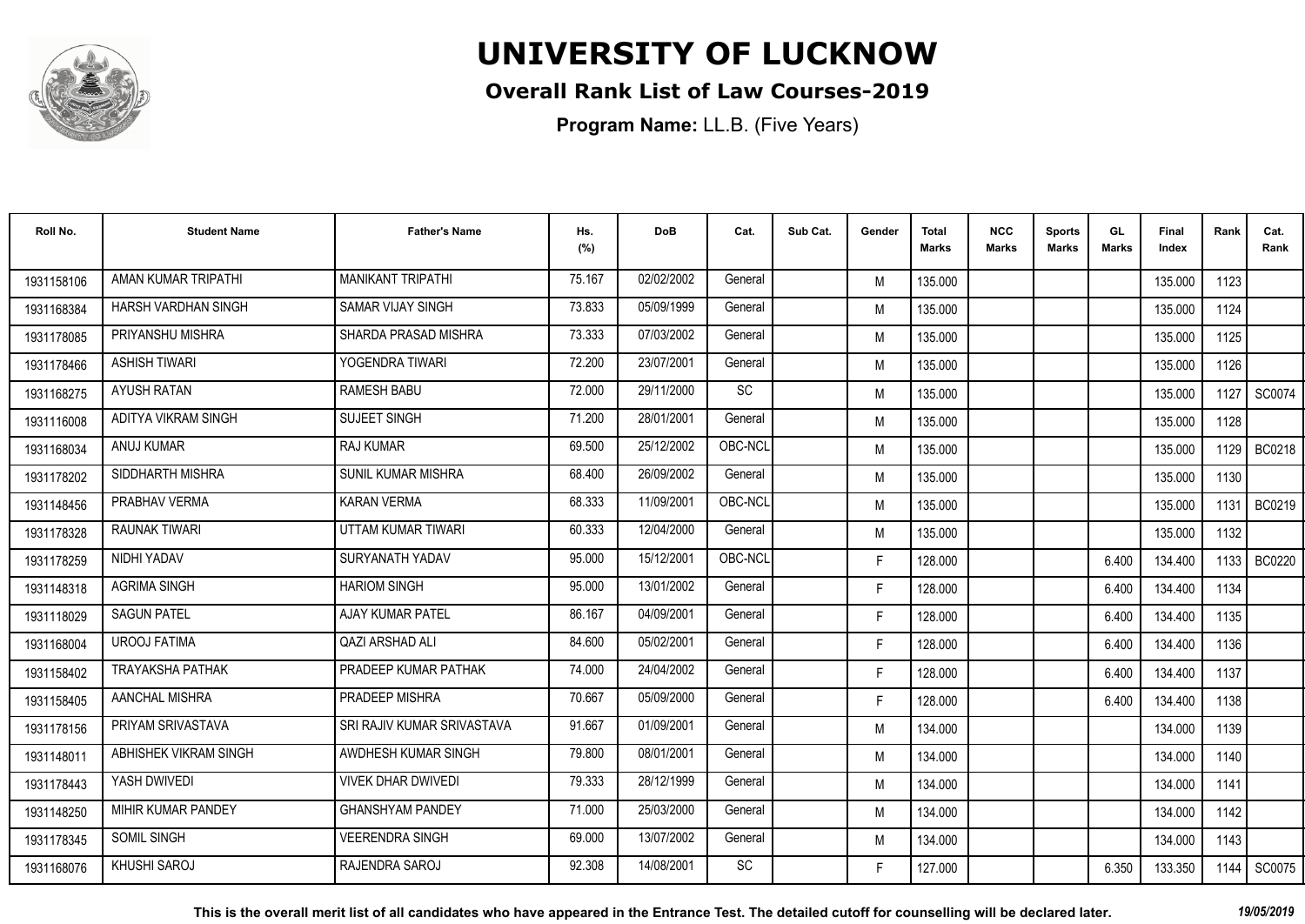

### **Overall Rank List of Law Courses-2019**

| Roll No.   | <b>Student Name</b>      | <b>Father's Name</b>         | Hs.<br>(%) | <b>DoB</b> | Cat.      | Sub Cat. | Gender | <b>Total</b><br>Marks | <b>NCC</b><br><b>Marks</b> | <b>Sports</b><br><b>Marks</b> | GL<br><b>Marks</b> | <b>Final</b><br>Index | Rank   | Cat.<br>Rank  |
|------------|--------------------------|------------------------------|------------|------------|-----------|----------|--------|-----------------------|----------------------------|-------------------------------|--------------------|-----------------------|--------|---------------|
| 1931118177 | SHIVANI TRIPATHI         | ARJUN NATH TRIPATHI          | 83.833     | 26/08/1999 | General   |          | F.     | 127.000               |                            |                               | 6.350              | 133.350               | 1145   |               |
| 1931148053 | VANDANA OJHA             | <b>BHARAT OJHA</b>           | 80.000     | 23/06/2002 | General   |          | F.     | 127.000               |                            |                               | 6.350              | 133.350               | 1146   |               |
| 1931158415 | SAKSHI SHUKLA            | PRAHLAD KUMAR                | 76.167     | 25/10/2003 | General   |          | F.     | 127.000               |                            |                               | 6.350              | 133.350               | 1147   |               |
| 1931168425 | <b>SAUMYA SINGH</b>      | <b>SANJAY SINGH</b>          | 72.667     | 19/11/2000 | General   |          | F.     | 127.000               |                            |                               | 6.350              | 133.350               | 1148   |               |
| 1931118088 | <b>ANSHIKA SINGH</b>     | <b>ALOK SINGH</b>            | 72.200     | 26/07/2001 | General   |          | F.     | 127.000               |                            |                               | 6.350              | 133.350               | 1149   |               |
| 1931178245 | AMITA CHAUDHARY          | <b>SURESH KUMAR</b>          | 66.167     | 27/09/2001 | OBC-NCL   |          | F.     | 127.000               |                            |                               | 6.350              | 133.350               | 1150   | <b>BC0221</b> |
| 1931118026 | SNEHA DWIVEDI            | AJAY KUMAR DWIVEDI           | 66.000     | 02/10/2001 | General   |          | F.     | 127.000               |                            |                               | 6.350              | 133.350               | 1151   |               |
| 1931168165 | ABHIJEET SRIVASTAVA      | RAKESH KUMAR SRIVASTAVA      | 94.000     | 12/09/2001 | General   |          | M      | 133.000               |                            |                               |                    | 133.000               | 1152   |               |
| 1931178133 | ANUBHAV MISHRA           | SHRI JITENDRA MISHRA         | 80.833     | 20/11/2002 | General   |          | M      | 133.000               |                            |                               |                    | 133.000               | 1153   |               |
| 1931148060 | <b>RAJAN SINGH</b>       | <b>BHRIGUNATH SINGH</b>      | 79.800     | 05/06/2002 | OBC-NCL   |          | M      | 133.000               |                            |                               |                    | 133.000               | 1154   | <b>BC0222</b> |
| 1931148064 | ABHAY RAJ SINGH          | <b>BHUVNESHWAR SINGH</b>     | 74.667     | 25/12/2002 | OBC-NCL   |          | M      | 133.000               |                            |                               |                    | 133.000               | 1155 l | BC0223        |
| 1931115009 | <b>VIKRANT</b>           | <b>DEVENDRA PRATAP SINGH</b> | 72.000     | 09/09/2000 | General   |          | M      | 133.000               |                            |                               |                    | 133.000               | 1156   |               |
| 1931117077 | SYED MEEZAN HAIDER RIZVI | SYED WASEEM HAIDER RIZVI     | 71.167     | 01/04/2003 | General   |          | M      | 133.000               |                            |                               |                    | 133.000               | 1157   |               |
| 1931158322 | <b>SHIVAM PANDEY</b>     | NIRANKAR PANDEY              | 69.000     | 22/02/2004 | General   |          | M      | 133.000               |                            |                               |                    | 133.000               | 1158   |               |
| 1931158225 | <b>PRAJWAL SINGH</b>     | <b>MOHIT SINGH</b>           | 64.500     | 17/03/2001 | General   |          | M      | 133.000               |                            |                               |                    | 133.000               | 1159   |               |
| 1931148288 | <b>JAHNAWI GUPTA</b>     | <b>GYAN PRAKASH SHAH</b>     | 95.000     | 20/07/2002 | General   |          | F.     | 126.000               |                            |                               | 6.300              | 132.300               | 1160   |               |
| 1931158022 | PRIYA VERMA              | <b>LAL BAHADUR VERMA</b>     | 84.000     | 03/06/2002 | OBC-NCL   |          | F.     | 126.000               |                            |                               | 6.300              | 132.300               | 1161   | <b>BC0224</b> |
| 1931148202 | <b>SAKSHI PANDEY</b>     | DINESH KUMAR PANDEY          | 79.800     | 10/05/2001 | General   |          | F.     | 126.000               |                            |                               | 6.300              | 132.300               | 1162   |               |
| 1931111012 | AKANKSHA RAJ             | <b>PRAMOD KUMAR</b>          | 70.200     | 26/12/2000 | <b>SC</b> | PH       | F.     | 126.000               |                            |                               | 6.300              | 132.300               | 1163   | SC0076        |
| 1931148172 | URVASHI SINGH CHAUHAN    | DHARMENDRA SINGH CHAUHAN     | 65.833     | 25/10/2000 | General   |          | F.     | 126.000               |                            |                               | 6.300              | 132.300               | 1164   |               |
| 1931118128 | <b>ATUL KUMAR</b>        | <b>ANAND TRIPATHI</b>        | 77.833     | 24/06/2000 | General   |          | M      | 132.000               |                            |                               |                    | 132.000               | 1165   |               |
| 1931178164 | <b>SUJAY KUMAR NAPIT</b> | SUBHASH KUMAR NAPIT          | 76.167     | 19/09/2001 | OBC-NCL   |          | M      | 132.000               |                            |                               |                    | 132.000               |        | 1166   BC0225 |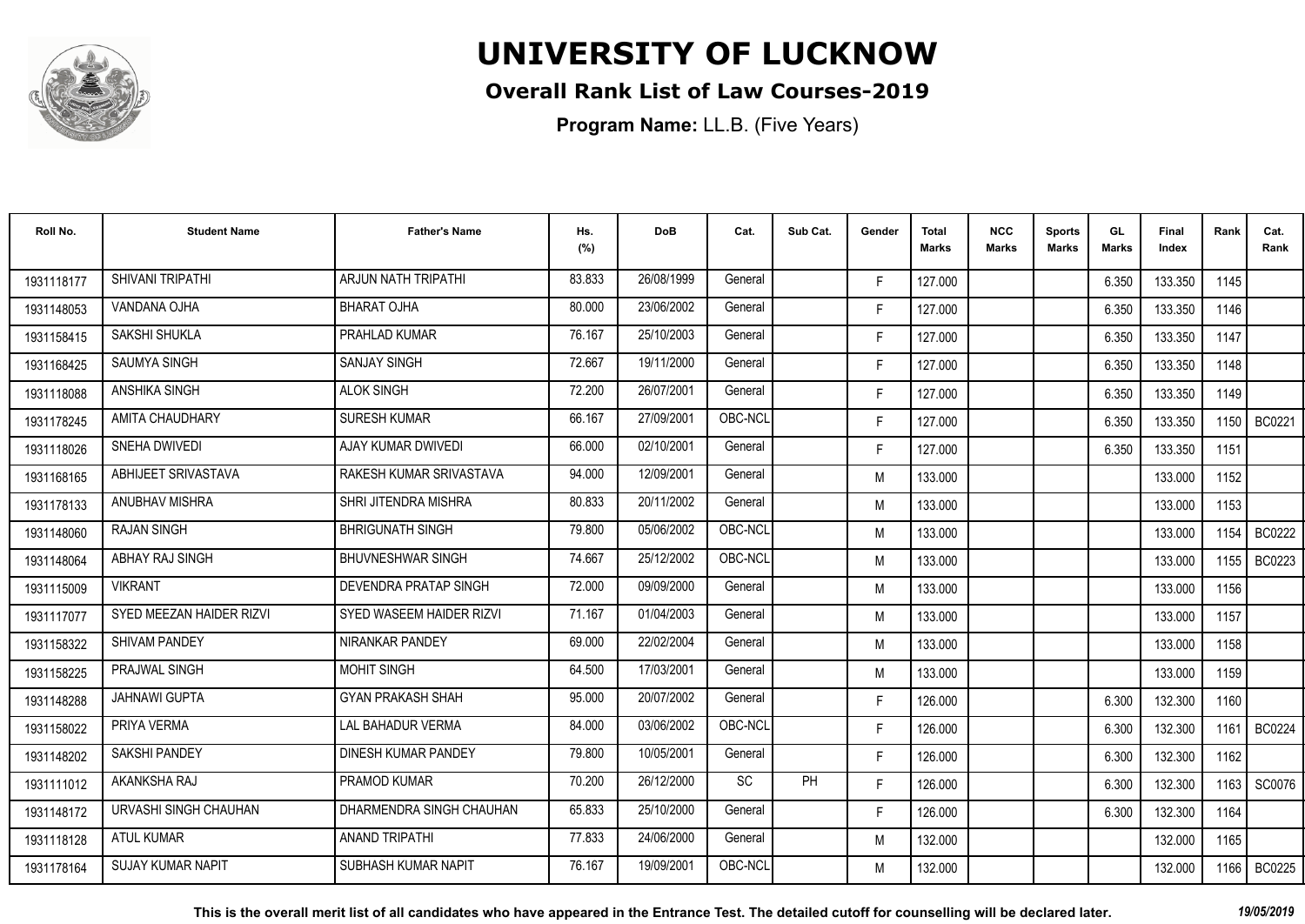

### **Overall Rank List of Law Courses-2019**

| Roll No.   | <b>Student Name</b>       | <b>Father's Name</b>          | Hs.<br>(%) | <b>DoB</b> | Cat.    | Sub Cat. | Gender | <b>Total</b><br>Marks | <b>NCC</b><br><b>Marks</b> | <b>Sports</b><br><b>Marks</b> | GL<br><b>Marks</b> | <b>Final</b><br>Index | Rank | Cat.<br>Rank  |
|------------|---------------------------|-------------------------------|------------|------------|---------|----------|--------|-----------------------|----------------------------|-------------------------------|--------------------|-----------------------|------|---------------|
| 1931168350 | <b>HARSH VARDHAN</b>      | RAVINDRA KUMAR YADAV          | 75.000     | 02/11/2002 | OBC-NCL |          | M      | 132.000               |                            |                               |                    | 132.000               | 1167 | BC0226        |
| 1931158162 | <b>AISHWARY SINGH</b>     | <b>MAST RAM SINGH</b>         | 68.400     | 15/02/2002 | General |          | M      | 132.000               |                            |                               |                    | 132.000               | 1168 |               |
| 1931118260 | <b>AVANEESH TRIPATHI</b>  | <b>ASHUTOSH TRIPATHI</b>      | 67.000     | 06/09/2002 | General |          | M      | 132.000               |                            |                               |                    | 132.000               | 1169 |               |
| 1931178027 | AKARSH UPADHYAY           | SATYA NAND UPADHYAY           | 62.600     | 20/04/2002 | General |          | M      | 132.000               |                            |                               |                    | 132.000               | 1170 |               |
| 1931148389 | <b>AKASH VERMA</b>        | JAINENDRA KUMAR               | 57.333     | 02/04/2000 | OBC-NCL |          | M      | 132.000               |                            |                               |                    | 132.000               | 1171 | <b>BC0227</b> |
| 1931178297 | <b>SHRIYANSHI SINGH</b>   | <b>TEJ SINGH</b>              | 79.800     | 03/01/2002 | General |          | F.     | 125.000               |                            |                               | 6.250              | 131.250               | 1172 |               |
| 1931148147 | <b>SHRESTHA</b>           | DEV NARAYAN TIWARI            | 77.800     | 10/07/2001 | General |          | F.     | 125.000               |                            |                               | 6.250              | 131.250               | 1173 |               |
| 1931168341 | KHUSHI UPADHYAY           | RAVI SHANKAR UPADHYAY         | 77.667     | 15/07/2003 | General |          | F.     | 125.000               |                            |                               | 6.250              | 131.250               | 1174 |               |
| 1931178184 | <b>SAKSHI TRIPATHI</b>    | <b>SUKANT MANI TRIPATHI</b>   | 74.000     | 21/02/2002 | General |          | F.     | 125.000               |                            |                               | 6.250              | 131.250               | 1175 |               |
| 1931168351 | <b>TEJASVINI RAI</b>      | RAVINDRA RAI                  | 71.333     | 31/07/2002 | General |          | F.     | 125.000               |                            |                               | 6.250              | 131.250               | 1176 |               |
| 1931178053 | <b>TRIPTI SINGH</b>       | SHAILENDRA KUMAR SINGH        | 71.200     | 22/08/2000 | General |          | F.     | 125.000               |                            |                               | 6.250              | 131.250               | 1177 |               |
| 1931118244 | VANSHIKA SRIVASTAVA       | ASHOK KUMAR SRIVASTAVA        | 68.400     | 01/01/2001 | General |          | F.     | 125.000               |                            |                               | 6.250              | 131.250               | 1178 |               |
| 1931178055 | UTKARSH PANDEY            | <b>SHAILENDRA PANDEY</b>      | 91.045     | 23/10/2000 | General |          | M      | 131.000               |                            |                               |                    | 131.000               | 1179 |               |
| 1931117067 | SAYYED MOHTASHIM USMAN    | SAYYED USMAN GANI             | 79.800     | 02/06/2003 | General |          | M      | 131.000               |                            |                               |                    | 131.000               | 1180 |               |
| 1931168001 | <b>VALLABH SRIVASTAVA</b> | PUSHPENDRA SRIVASTAVA         | 70.500     | 08/04/2001 | General |          | M      | 131.000               |                            |                               |                    | 131.000               | 1181 |               |
| 1931118039 | <b>MUKUL SRIVASTAVA</b>   | AJAY KUMAR SRIVASTAVA         | 66.600     | 25/06/2001 | General |          | M      | 131.000               |                            |                               |                    | 131.000               | 1182 |               |
| 1931158201 | <b>MOHD SHIBLI</b>        | <b>MOHD GULREZ</b>            | 64.667     | 04/12/2001 | General |          | M      | 131.000               |                            |                               |                    | 131.000               | 1183 |               |
| 1931148243 | <b>HARSHITA TRIPATHI</b>  | <b>GAURI SHANKAR TRIPATHI</b> | 89.500     | 23/04/2002 | General |          | F.     | 124.000               |                            |                               | 6.200              | 130.200               | 1184 |               |
| 1931117066 | HIMANSHI SRIVASTAVA       | SANJAY SRIVASTAVA             | 89.167     | 05/11/1999 | General |          | F.     | 124.000               |                            |                               | 6.200              | 130.200               | 1185 |               |
| 1931158142 | <b>ANCHAL SINGH</b>       | <b>MANOJ KUMAR SINGH</b>      | 80.000     | 06/06/2000 | General |          | F.     | 124.000               |                            |                               | 6.200              | 130.200               | 1186 |               |
| 1931148103 | <b>BHAVYA SINGH</b>       | CHANDRA BAHADUR BHARTI        | 76.000     | 20/09/2000 | SC      |          | F.     | 124.000               |                            |                               | 6.200              | 130.200               | 1187 | SC0077        |
| 1931158087 | REETIKA RAJ               | <b>MAHESH CHANDRA VERMA</b>   | 60.800     | 11/06/2001 | SC      |          | F.     | 124.000               |                            |                               | 6.200              | 130.200               | 1188 | SC0078        |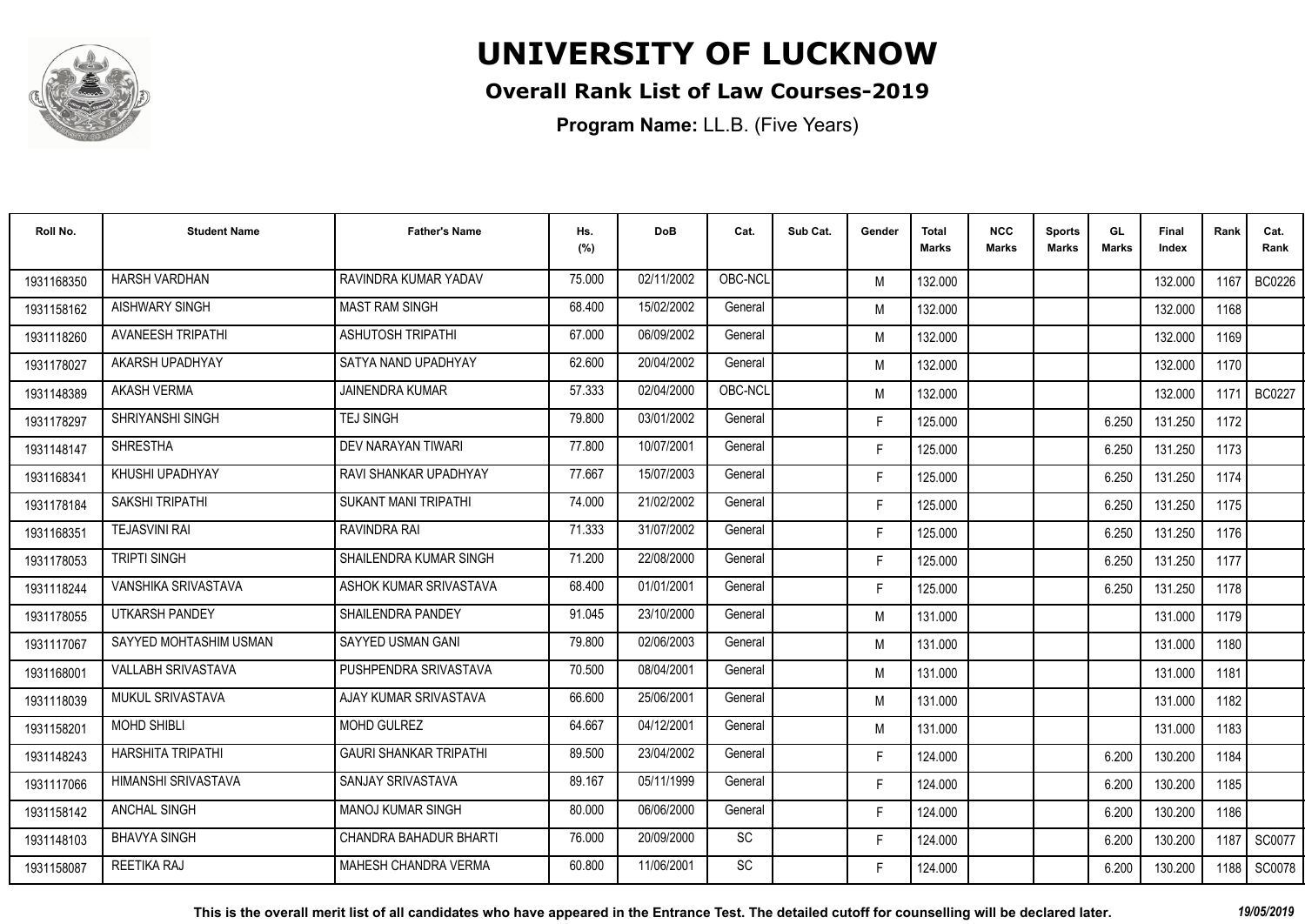

### **Overall Rank List of Law Courses-2019**

**Program Name:** LL.B. (Five Years)

| Roll No.   | <b>Student Name</b>    | <b>Father's Name</b>        | Hs.<br>(%) | <b>DoB</b> | Cat.                         | Sub Cat. | Gender | <b>Total</b><br>Marks | <b>NCC</b><br><b>Marks</b> | <b>Sports</b><br><b>Marks</b> | GL<br><b>Marks</b> | <b>Final</b><br>Index | Rank   | Cat.<br>Rank  |
|------------|------------------------|-----------------------------|------------|------------|------------------------------|----------|--------|-----------------------|----------------------------|-------------------------------|--------------------|-----------------------|--------|---------------|
| 1931148070 | PRATYAKSHA SINGH       | <b>BIPIN BIHARI SINGH</b>   | 50.500     | 23/02/2001 | General                      |          | F.     | 124.000               |                            |                               | 6.200              | 130.200               | 1189   |               |
| 1931168232 | AAKASH CHAUDHARY       | RAM NAYAK CHAUDHARY         | 93.000     | 25/09/2001 | OBC-NCL                      |          | M      | 130.000               |                            |                               |                    | 130.000               | 1190   | BC0228        |
| 1931168339 | <b>PUSHKAR RAJPOOT</b> | <b>RAVI RAJPOOT</b>         | 89.200     | 28/01/2002 | General                      |          | M      | 130.000               |                            |                               |                    | 130.000               | 1191   |               |
| 1931168153 | AKASH RAJ              | <b>RAKESH KUMAR</b>         | 80.500     | 20/08/2001 | SC                           |          | M      | 130.000               |                            |                               |                    | 130.000               | 1192   | SC0079        |
| 1931168084 | <b>ANIKET KUMAR</b>    | <b>RAJESH KUMAR</b>         | 78.333     | 14/07/2001 | <b>SC</b>                    |          | M      | 130.000               |                            |                               |                    | 130.000               | 1193   | SC0080        |
| 1931117026 | ADITYA PRAJAPATI       | <b>MADHAV PRASAD</b>        | 76.000     | 08/07/2000 | OBC-NCL                      |          | M      | 130.000               |                            |                               |                    | 130.000               | 1194   | BC0229        |
| 1931158223 | <b>MUZAMMIL IQBAL</b>  | MOHD. IQBAL                 | 71.833     | 07/08/2001 | OBC-CL                       |          | M      | 130.000               |                            |                               |                    | 130.000               | 1195   |               |
| 1931158214 | MOHD FAIZAN KHAN       | MOHD SHAFIQURRAHMAN KHAN    | 70.333     | 06/07/2001 | General                      |          | M      | 130.000               |                            |                               |                    | 130.000               | 1196   |               |
| 1931168336 | SHUBHAM SINGH          | <b>RAVI PRAKASH SINGH</b>   | 68.400     | 20/06/2001 | General                      |          | M      | 130.000               |                            |                               |                    | 130.000               | 1197   |               |
| 1931178191 | RAJEEV KUMAR YADAV     | <b>SUNDER LAL YADAV</b>     | 66.333     | 10/04/2002 | OBC-NCL                      |          | M      | 130.000               |                            |                               |                    | 130.000               | 1198 I | BC0230        |
| 1931148034 | SHIRSH ARYAN           | <b>BALWANT KUMAR</b>        | 64.000     | 14/06/2000 | $\operatorname{\textsf{SC}}$ |          | M      | 130.000               |                            |                               |                    | 130.000               | 1199   | SC0081        |
| 1931158003 | <b>ADITI SHREE</b>     | KISHORE KUMAR VERMA         | 91.200     | 19/12/2000 | General                      |          | F.     | 123.000               |                            |                               | 6.150              | 129.150               | 1200   |               |
| 1931118004 | SHRIYA AWASTHI         | A.K. AWASTHI                | 87.400     | 07/08/2003 | General                      |          | F.     | 123.000               |                            |                               | 6.150              | 129.150               | 1201   |               |
| 1931118038 | <b>ANAMIKA SINGH</b>   | AJAY KUMAR SINGH            | 86.167     | 15/02/2001 | General                      |          | F.     | 123.000               |                            |                               | 6.150              | 129.150               | 1202   |               |
| 1931168102 | <b>MANSI RAJ</b>       | RAJESH KUMAR YADAV          | 85.400     | 16/09/2002 | OBC-NCL                      |          | F.     | 123.000               |                            |                               | 6.150              | 129.150               | 1203   | <b>BC0231</b> |
| 1931115039 | <b>PRIYA SINGH</b>     | <b>AJAY KUMAR SINGH</b>     | 83.600     | 07/11/2000 | General                      |          | F.     | 123.000               |                            |                               | 6.150              | 129.150               | 1204   |               |
| 1931168189 | SHWETA TIWARI          | <b>RAM CAHRIT TIWARI</b>    | 82.833     | 30/05/2001 | General                      |          | F.     | 123.000               |                            |                               | 6.150              | 129.150               | 1205   |               |
| 1931168106 | <b>ISHA TRIPATHI</b>   | <b>RAJESH PATI TRIPATHI</b> | 76.167     | 17/01/2002 | General                      |          | F.     | 123.000               |                            |                               | 6.150              | 129.150               | 1206   |               |
| 1931158134 | <b>ASTHA RAI</b>       | <b>MANOJ KUMAR RAI</b>      | 76.000     | 13/05/2002 | General                      |          | F.     | 123.000               |                            |                               | 6.150              | 129.150               | 1207   |               |
| 1931158062 | VASHUNDHARA CHAUDHARY  | LT. CHAUDHARY MUNSHI LAL    | 70.000     | 19/08/2000 | <b>SC</b>                    |          | F.     | 123.000               |                            |                               | 6.150              | 129.150               | 1208   | SC0082        |
| 1931178401 | KUMARI PRIYANKA        | <b>VINOD KUMAR</b>          | 64.000     | 12/12/2001 | OBC-NCL                      |          | F.     | 123.000               |                            |                               | 6.150              | 129.150               | 1209   | BC0232        |
| 1931158049 | <b>ARUSHI TIWARI</b>   | <b>LATE VINIT TIWARI</b>    | 60.200     | 23/09/2000 | General                      |          | F.     | 123.000               |                            |                               | 6.150              | 129.150               | 1210   |               |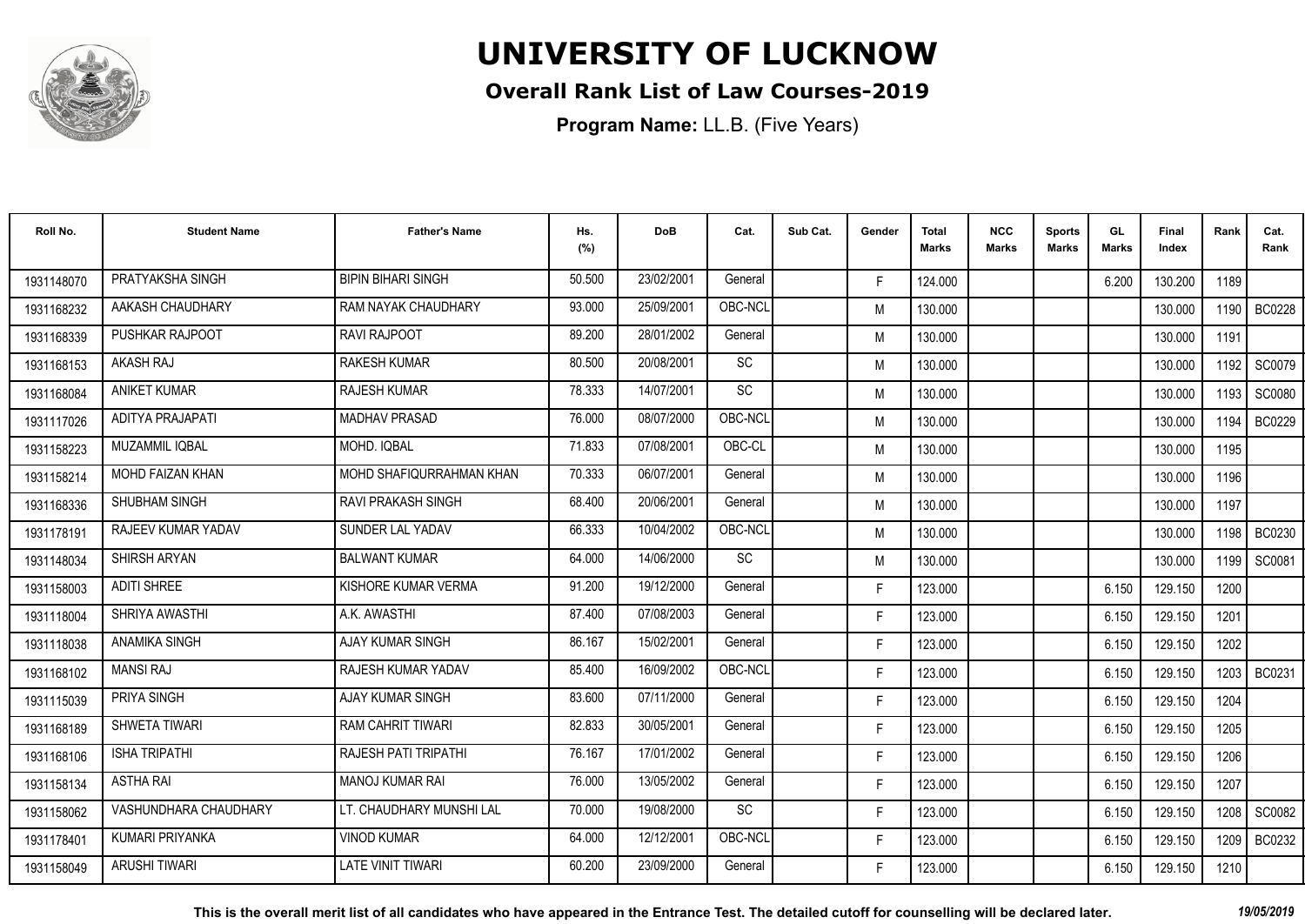

### **Overall Rank List of Law Courses-2019**

| Roll No.   | <b>Student Name</b>      | <b>Father's Name</b>        | Hs.<br>(%) | <b>DoB</b> | Cat.    | Sub Cat. | Gender | Total<br>Marks | <b>NCC</b><br>Marks | <b>Sports</b><br><b>Marks</b> | GL<br><b>Marks</b> | <b>Final</b><br>Index | Rank | Cat.<br>Rank  |
|------------|--------------------------|-----------------------------|------------|------------|---------|----------|--------|----------------|---------------------|-------------------------------|--------------------|-----------------------|------|---------------|
| 1931118013 | <b>DIVYANSH YADAV</b>    | ABHINAV YADAV               | 92.000     | 30/10/2001 | OBC-NCI |          | M      | 129.000        |                     |                               |                    | 129.000               | 1211 | BC0233        |
| 1931148177 | <b>PRAKHAR</b>           | <b>DHIRENDRA</b>            | 90.000     | 06/11/2002 | General |          | M      | 129.000        |                     |                               |                    | 129.000               | 1212 |               |
| 1931148121 | <b>SANJEEV KUMAR PAL</b> | <b>CHANDRIKA PRASAD PAL</b> | 89.200     | 07/08/2001 | OBC-NCL |          | M      | 129.000        |                     |                               |                    | 129.000               | 1213 | BC0234        |
| 1931178031 | <b>TRIKUT TRIPATHI</b>   | SATYA PRASAD TRIPATHI       | 85.333     | 25/01/2001 | General |          | M      | 129.000        |                     |                               |                    | 129.000               | 1214 |               |
| 1931168199 | <b>VIVEK KUMAR</b>       | RAM JIYAWAN                 | 83.667     | 10/05/2001 | SC      |          | M      | 129.000        |                     |                               |                    | 129.000               | 1215 | SC0083        |
| 1931178284 | <b>FARDEEN ABBAS</b>     | <b>SYED MEHDI ABBAS</b>     | 80.000     | 01/02/2001 | General |          | M      | 129.000        |                     |                               |                    | 129.000               | 1216 |               |
| 1931178124 | PRASHANT SHUKLA          | SHOBHNATH SHUKLA            | 78.500     | 11/01/2002 | General |          | M      | 129.000        |                     |                               |                    | 129.000               | 1217 |               |
| 1931148345 | <b>MAYANK VERMA</b>      | <b>INDRA GOPAL VERMA</b>    | 77.800     | 12/02/2000 | SC      |          | M      | 129.000        |                     |                               |                    | 129.000               |      | 1218 SC0084   |
| 1931168415 | <b>AVINASH PANDEY</b>    | <b>SANJAY PANDEY</b>        | 76.000     | 03/06/2002 | General |          | M      | 129.000        |                     |                               |                    | 129.000               | 1219 |               |
| 1931148335 | YASHARTH YADAV           | <b>HIRA LAL</b>             | 76.000     | 23/10/2002 | General |          | M      | 129.000        |                     |                               |                    | 129.000               | 1220 |               |
| 1931178240 | ATUL CHANDRA             | SURESH CHANDRA              | 68.400     | 31/03/1997 | SC      |          | M      | 129.000        |                     |                               |                    | 129.000               | 1221 | <b>SC0085</b> |
| 1931148272 | <b>VIDHYARTH SINGH</b>   | <b>GOPAL SINGH</b>          | 52.000     | 10/02/2000 | General |          | M      | 129.000        |                     |                               |                    | 129.000               | 1222 |               |
| 1931148091 | <b>SHIVANI RAJ SINGH</b> | <b>BRIJ RAJ SINGH</b>       | 95.000     | 22/08/2001 | General |          | F.     | 122.000        |                     |                               | 6.100              | 128.100               | 1223 |               |
| 1931118254 | SHIVANGI SRIVASTAVA      | <b>ASHOK SRIVASTAV</b>      | 91.500     | 17/05/2001 | General |          | F.     | 122.000        |                     |                               | 6.100              | 128.100               | 1224 |               |
| 1931148438 | SHRUTI TIWARI            | KAILASH NATH TIWARI         | 89.200     | 07/07/2001 | General |          | F.     | 122.000        |                     |                               | 6.100              | 128.100               | 1225 |               |
| 1931158078 | <b>SHUBHANGI PAL</b>     | <b>MAHENDRA PAL SINGH</b>   | 87.167     | 15/10/2001 | General |          | F.     | 122.000        |                     |                               | 6.100              | 128.100               | 1226 |               |
| 1931118069 | SHAKTI DIVYANSH          | AKHILESH KUMAR SRIVASTAVA   | 87.000     | 03/09/2001 | General |          | F.     | 122.000        |                     |                               | 6.100              | 128.100               | 1227 |               |
| 1931118085 | POORVI PANDEY            | <b>ALOK PANDAY</b>          | 70.833     | 16/10/2000 | General |          | F.     | 122.000        |                     |                               | 6.100              | 128.100               | 1228 |               |
| 1931178106 | <b>NEHA SINGH</b>        | <b>SHIV MOHAN SINGH</b>     | 59.500     | 26/08/2001 | General |          | F.     | 122.000        |                     |                               | 6.100              | 128.100               | 1229 |               |
| 1931148226 | ASMA EHSAN KHAN          | EHSAN HASAN KHAN            | 55.000     | 09/04/1999 | General |          | F.     | 122.000        |                     |                               | 6.100              | 128.100               | 1230 |               |
| 1931178295 | <b>HARSH SINGH</b>       | <b>TEJ PRATAP SINGH</b>     | 89.200     | 05/06/2000 | General |          | M      | 128.000        |                     |                               |                    | 128.000               | 1231 |               |
| 1931178038 | <b>MD UMAR</b>           | SAYYED AMANULLAH            | 88.000     | 24/01/2002 | General |          | M      | 128.000        |                     |                               |                    | 128.000               | 1232 |               |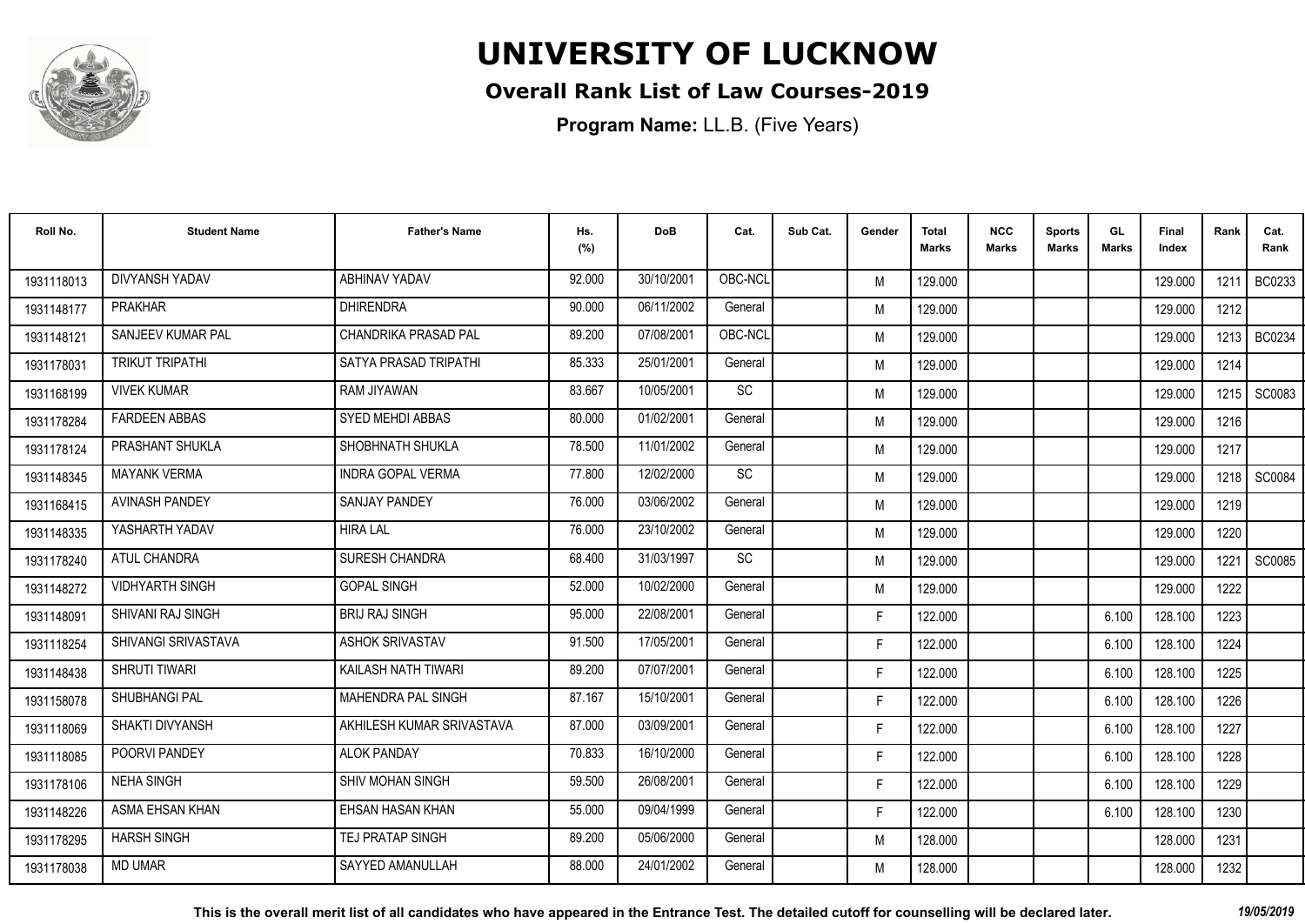

### **Overall Rank List of Law Courses-2019**

**Program Name:** LL.B. (Five Years)

| Roll No.   | <b>Student Name</b>      | <b>Father's Name</b>        | Hs.<br>(%) | <b>DoB</b> | Cat.      | Sub Cat. | Gender | Total<br>Marks | <b>NCC</b><br>Marks | <b>Sports</b><br><b>Marks</b> | GL<br><b>Marks</b> | <b>Final</b><br>Index | Rank   | Cat.<br>Rank  |
|------------|--------------------------|-----------------------------|------------|------------|-----------|----------|--------|----------------|---------------------|-------------------------------|--------------------|-----------------------|--------|---------------|
| 1931158032 | JITENDRA KUMAR YADAV     | <b>LALLAN YADAV</b>         | 83.667     | 12/02/2002 | OBC-NCL   |          | M      | 128.000        |                     |                               |                    | 128,000               | 1233 I | BC0235        |
| 1931148383 | <b>LAXMI SINGH</b>       | <b>JAI PRAKASH SINGH</b>    | 83.600     | 25/10/2001 | General   |          | M      | 128.000        |                     |                               |                    | 128.000               | 1234   |               |
| 1931148127 | SHARAD YADAV             | <b>CHHOTE LAL YADAV</b>     | 80.000     | 31/12/1999 | OBC-NCL   |          | M      | 128.000        |                     |                               |                    | 128.000               | 1235   | BC0236        |
| 1931178005 | SIDDHARTH SINGH RATHOUR  | SANTOSH SINGH               | 78.333     | 21/11/2000 | General   |          | M      | 128.000        |                     |                               |                    | 128.000               | 1236   |               |
| 1931158004 | <b>KUNAL</b>             | <b>KISHORI LAL</b>          | 78.000     | 25/07/2001 | SC        |          | M      | 128.000        |                     |                               |                    | 128.000               | 1237   | <b>SC0086</b> |
| 1931111005 | <b>VINAY KUMAR YADAV</b> | <b>DESH RAJ</b>             | 76.667     | 01/07/2001 | OBC-NCL   |          | M      | 128.000        |                     |                               |                    | 128.000               | 1238   | <b>BC0237</b> |
| 1931118104 | ANSHUL SRIVASTAVA        | AMIT KISHORE SRIVASTAVA     | 76.000     | 17/04/2001 | General   |          | M      | 128.000        |                     |                               |                    | 128.000               | 1239   |               |
| 1931158346 | SHAILESH PRATAP SINGH    | OM PRAKASH SINGH            | 73.684     | 30/05/2001 | General   |          | M      | 128.000        |                     |                               |                    | 128.000               | 1240   |               |
| 1931158281 | <b>ANKIT KUMAR</b>       | NAGENDRA KUMAR SINGH        | 72.600     | 13/09/2000 | General   |          | M      | 128.000        |                     |                               |                    | 128.000               | 1241   |               |
| 1931178262 | SWAPNIL SAXENA           | SUSHIL CHANDRA              | 67.200     | 18/01/2001 | General   |          | M      | 128.000        |                     |                               |                    | 128.000               | 1242   |               |
| 1931148144 | ANSHIKA TRIPATHI         | <b>DEEPAK MANI TRIPATHI</b> | 82.000     | 15/09/2001 | General   |          | F.     | 121.000        |                     |                               | 6.050              | 127.050               | 1243   |               |
| 1931178225 | AKANKSHA SAGAR           | <b>SURENDRA KUMAR</b>       | 59.000     | 02/09/1999 | SC        |          | F.     | 121.000        |                     |                               | 6.050              | 127.050               | 1244   | SC0087        |
| 1931178061 | <b>SHALINI DUBEY</b>     | SHAILESH KUMAR DUBEY        | 53.667     | 25/08/2000 | General   |          | F.     | 121.000        |                     |                               | 6.050              | 127.050               | 1245   |               |
| 1931168354 | <b>RIDHI KUMARI</b>      | RAVISH CHANDRA GUPTA        | 47.200     | 30/10/2000 | General   |          | F.     | 121.000        |                     |                               | 6.050              | 127.050               | 1246   |               |
| 1931168305 | YUVRAJ SINGH             | <b>RANDHEER SINGH</b>       | 85.400     | 27/12/2001 | General   |          | M      | 127.000        |                     |                               |                    | 127.000               | 1247   |               |
| 1931158437 | SHIVANSHU TRIPATHI       | PRATYUSH KUMAR TRIPATHI     | 83.167     | 28/07/2000 | General   |          | M      | 127.000        |                     |                               |                    | 127.000               | 1248   |               |
| 1931148062 | AZAD ABHINAV SINGH       | BHUPENDRA PRATAP SINGH      | 81.800     | 29/03/2001 | General   |          | M      | 127.000        |                     |                               |                    | 127.000               | 1249   |               |
| 1931118224 | SAHIL RAJ                | <b>ASHOK KUMAR</b>          | 80.500     | 23/08/1999 | <b>SC</b> |          | M      | 127.000        |                     |                               |                    | 127.000               | 1250   | <b>SC0088</b> |
| 1931148152 | DEV KABEER SINGH         | <b>DEVENDRA NATH SINGH</b>  | 74.000     | 22/09/2000 | <b>SC</b> |          | M      | 127.000        |                     |                               |                    | 127.000               | 1251   | SC0089        |
| 1931158193 | MOHD SHAHRUKH KHAN       | MOHD ANISH AHMAD KHAN       | 70.200     | 24/01/2000 | General   |          | M      | 127.000        |                     |                               |                    | 127.000               | 1252   |               |
| 1931112002 | <b>SAMARTH SINGH</b>     | DR. BANSHI DHAR SINGH       | 65.000     | 10/09/2001 | General   | UE       | M      | 127.000        |                     |                               |                    | 127.000               | 1253   |               |
| 1931158297 | ANUJ RAWAT               | NARENDRA RAWAT              | 47.500     | 02/02/1998 | SC        |          | M      | 127.000        |                     |                               |                    | 127.000               | 1254   | SC0090        |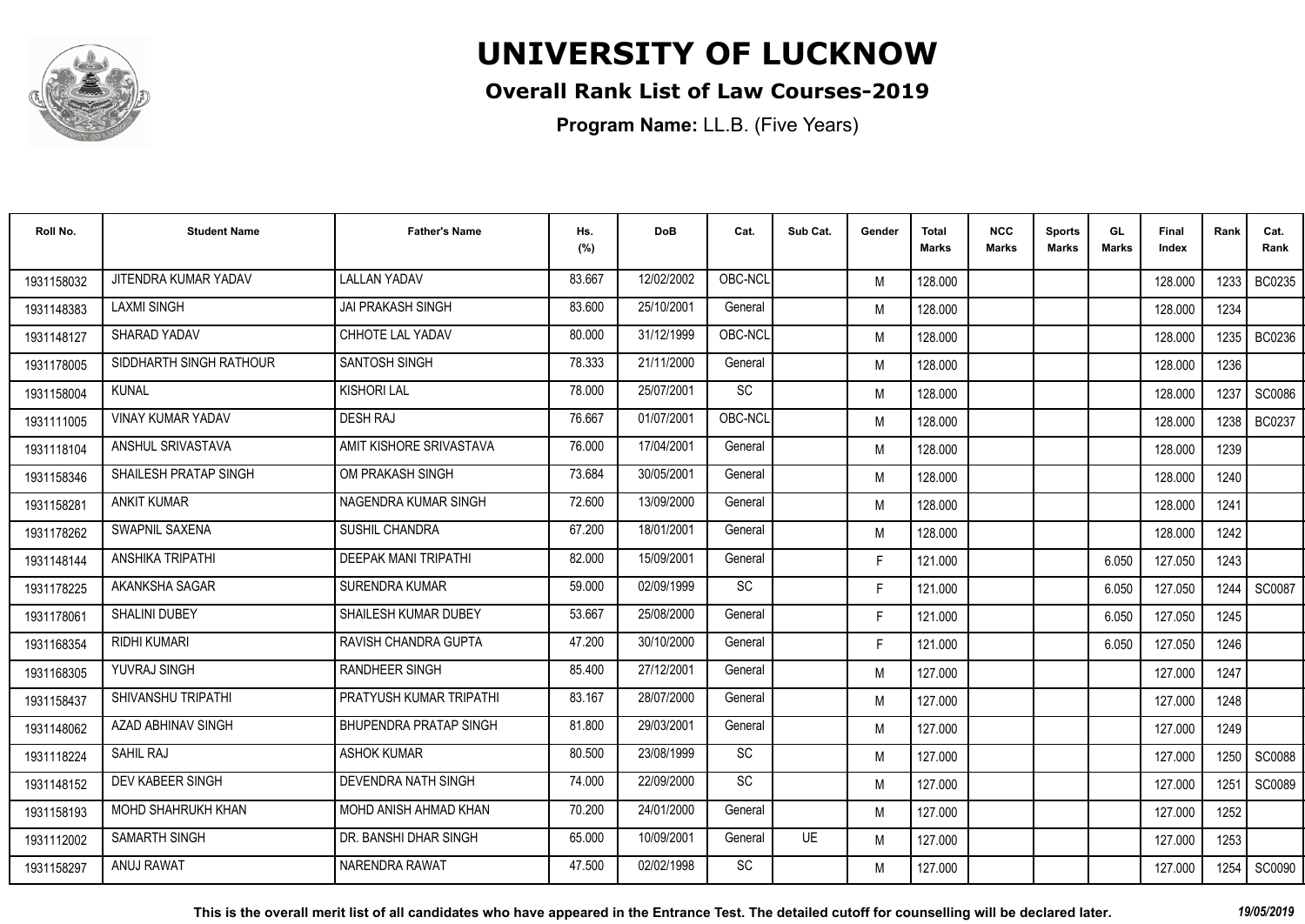

### **Overall Rank List of Law Courses-2019**

| Roll No.   | <b>Student Name</b>         | <b>Father's Name</b>       | Hs.<br>(%) | <b>DoB</b> | Cat.      | Sub Cat. | Gender | <b>Total</b><br>Marks | <b>NCC</b><br>Marks | <b>Sports</b><br><b>Marks</b> | GL<br>Marks | <b>Final</b><br>Index | Rank   | Cat.<br>Rank  |
|------------|-----------------------------|----------------------------|------------|------------|-----------|----------|--------|-----------------------|---------------------|-------------------------------|-------------|-----------------------|--------|---------------|
| 1931148388 | <b>SMRITI</b>               | <b>JAIMANGAL KANAUJIYA</b> | 94.000     | 22/06/2002 | <b>SC</b> |          | F.     | 120.000               |                     |                               | 6.000       | 126.000               | 1255 l | SC0091        |
| 1931168178 | <b>VIDHI UPADHYAY</b>       | RAKESH UPADHYAY            | 88.000     | 08/12/2000 | General   |          | F.     | 120.000               |                     |                               | 6.000       | 126.000               | 1256   |               |
| 1931148270 | <b>MITALI NISHAD</b>        | <b>GOPAL NISHAD</b>        | 85.000     | 23/08/2002 | OBC-CL    |          | F.     | 120.000               |                     |                               | 6.000       | 126.000               | 1257   |               |
| 1931168361 | SAJID ALI                   | <b>RIYASAT ALI</b>         | 84.333     | 05/03/2001 | OBC-CL    |          | M      | 126.000               |                     |                               |             | 126.000               | 1258   |               |
| 1931168108 | SHAKSHI SINGH               | RAJESH PRATAP SINGH        | 83.667     | 18/07/2000 | General   |          | F.     | 120.000               |                     |                               | 6.000       | 126.000               | 1259   |               |
| 1931168059 | <b>KM RIYA SINGH</b>        | RAJENDRA KUMAR SINGH       | 83.333     | 05/08/2003 | OBC-NCL   |          | F.     | 120.000               |                     |                               | 6.000       | 126.000               | 1260   | <b>BC0238</b> |
| 1931178316 | <b>GARGI SHUKLA</b>         | <b>UMAKANT SHUKLA</b>      | 81.800     | 10/05/2001 | General   |          | F.     | 120.000               |                     |                               | 6.000       | 126.000               | 1261   |               |
| 1931148173 | <b>MANJARI SINHA</b>        | <b>DHARMENDRA SINHA</b>    | 77.167     | 11/12/2000 | General   |          | F.     | 120.000               |                     |                               | 6.000       | 126.000               | 1262   |               |
| 1931178058 | <b>VAISHALI CHANDEL</b>     | SHAILENDRA SINGH CHANDEL   | 77.000     | 04/05/2002 | General   |          | F.     | 120.000               |                     |                               | 6.000       | 126.000               | 1263   |               |
| 1931168066 | <b>DIVYANSHI VERMA</b>      | <b>RAJENDRA PRASAD</b>     | 76.000     | 28/04/2002 | SC        |          | F.     | 120.000               |                     |                               | 6.000       | 126.000               | 1264   | SC0092        |
| 1931148017 | ANUSHA VERMA                | <b>BABU LAL</b>            | 76.000     | 22/12/2003 | <b>SC</b> |          | F.     | 120.000               |                     |                               | 6.000       | 126.000               | 1265   | SC0093        |
| 1931168014 | <b>SHIVAM TIWARI</b>        | RADHESHYAM TIWARI          | 73.500     | 02/06/1997 | General   |          | M      | 126.000               |                     |                               |             | 126.000               | 1266   |               |
| 1931118142 | <b>MEENAKSHI NANDA</b>      | ANIL KUMAR NANDA           | 70.400     | 11/07/2000 | <b>SC</b> |          | F.     | 120.000               |                     |                               | 6.000       | 126.000               | 1267   | SC0094        |
| 1931158015 | SHREYA SINGH                | <b>KRISHNA PAL SINGH</b>   | 69.400     | 03/03/2000 | General   |          | F.     | 120.000               |                     |                               | 6.000       | 126.000               | 1268   |               |
| 1931118287 | <b>SARVGYA MISHRA</b>       | AVDHESH KUMAR MISHRA       | 62.600     | 25/07/2001 | General   |          | M      | 126.000               |                     |                               |             | 126.000               | 1269   |               |
| 1931168155 | <b>HARSHIT KUMAR</b>        | <b>RAKESH KUMAR</b>        | 55.200     | 24/11/1999 | General   |          | M      | 126.000               |                     |                               |             | 126.000               | 1270   |               |
| 1931168018 | PRARABDH PANDEY             | <b>RAGHAV KUMAR PANDEY</b> | 91.000     | 21/06/2000 | General   |          | M      | 125.000               |                     |                               |             | 125.000               | 1271   |               |
| 1931118097 | <b>ANSUL TIWARI</b>         | <b>AMARESH TIWARI</b>      | 90.000     | 25/04/2002 | General   |          | M      | 125.000               |                     |                               |             | 125.000               | 1272   |               |
| 1931158052 | SAKSHAM TIWARI              | LATE, AMOD TIWARI          | 89.167     | 27/07/2002 | General   |          | M      | 125.000               |                     |                               |             | 125.000               | 1273   |               |
| 1931148295 | <b>RASHID IQBAL</b>         | <b>HAJI NEAMULLAH</b>      | 81.600     | 15/05/1998 | OBC-NCL   |          | M      | 125.000               |                     |                               |             | 125.000               | 1274   | BC0239        |
| 1931148197 | <b>ABHAY RAY</b>            | <b>DINESH KUMAR</b>        | 79.833     | 12/03/2003 | SC        |          | M      | 125.000               |                     |                               |             | 125.000               | 1275   | SC0095        |
| 1931118016 | <b>SWASTIK MOHAN PANDEY</b> | ADARSH KUMAR PANDEY        | 78.000     | 19/08/2001 | General   |          | M      | 125.000               |                     |                               |             | 125.000               | 1276   |               |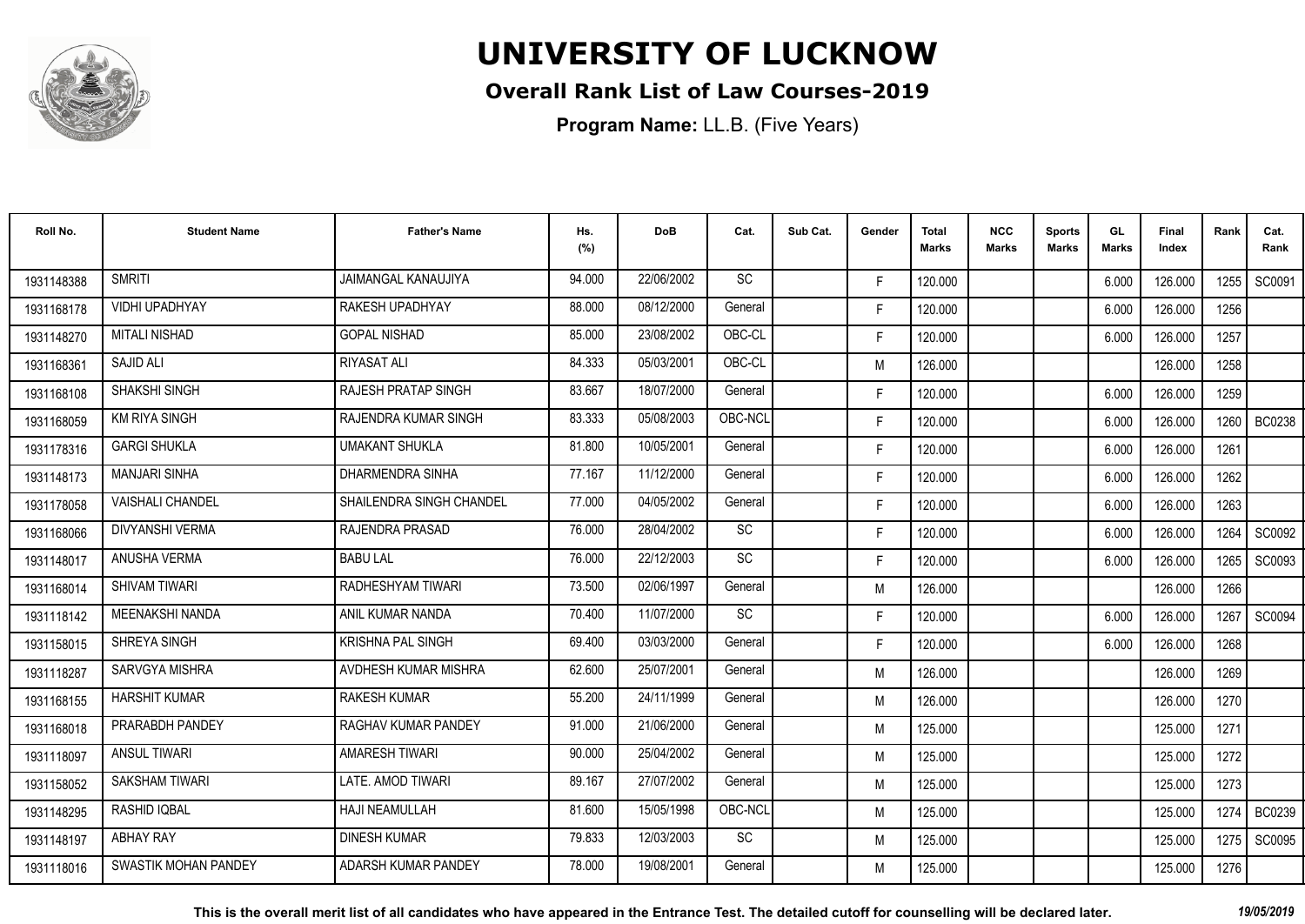

### **Overall Rank List of Law Courses-2019**

| Roll No.   | <b>Student Name</b>      | <b>Father's Name</b>        | Hs.<br>(%) | <b>DoB</b> | Cat.    | Sub Cat. | Gender | <b>Total</b><br>Marks | <b>NCC</b><br><b>Marks</b> | <b>Sports</b><br><b>Marks</b> | GL<br><b>Marks</b> | <b>Final</b><br>Index | Rank | Cat.<br>Rank  |
|------------|--------------------------|-----------------------------|------------|------------|---------|----------|--------|-----------------------|----------------------------|-------------------------------|--------------------|-----------------------|------|---------------|
| 1931168292 | <b>MUKESH VERMA</b>      | <b>RAMESH VERMA</b>         | 77.000     | 08/08/1997 | OBC-NCL |          | M      | 125.000               |                            |                               |                    | 125.000               | 1277 | BC0240        |
| 1931118106 | YASH SRIVASTAVA          | AMIT KUMAR SRIVASTAVA       | 74.200     | 30/11/2001 | General |          | M      | 125.000               |                            |                               |                    | 125.000               | 1278 |               |
| 1931148352 | ABDUL SAMAD JILANI       | <b>INTIKHAB JILANI</b>      | 73.167     | 16/08/2000 | General |          | M      | 125.000               |                            |                               |                    | 125.000               | 1279 |               |
| 1931168394 | ABHINAV                  | <b>SANJAY KUMAR</b>         | 70.000     | 17/07/2001 | General |          | M      | 125.000               |                            |                               |                    | 125.000               | 1280 |               |
| 1931178109 | <b>SUYASH SINGH</b>      | <b>SHIV PRAKASH SINGH</b>   | 66.167     | 22/09/2002 | General |          | M      | 125.000               |                            |                               |                    | 125.000               | 1281 |               |
| 1931168051 | <b>RISHI SHARMA</b>      | RAJEEV KUMAR SHARMA         | 62.667     | 05/05/2001 | General |          | M      | 125.000               |                            |                               |                    | 125.000               | 1282 |               |
| 1931148233 | <b>AJAY KUMAR</b>        | FUL KUNWAR YADAV            | 59.000     | 12/01/2000 | General |          | M      | 125.000               |                            |                               |                    | 125.000               | 1283 |               |
| 1931118225 | <b>DEVANSHI SINGH</b>    | <b>ASHOK KUMAR</b>          | 86.500     | 21/08/2002 | General |          | F.     | 119.000               |                            |                               | 5.950              | 124.950               | 1284 |               |
| 1931178087 | ARCHANA SINGH GOUR       | SHASHI BHUSHAN SINGH GOUR   | 85.667     | 03/08/2002 | General |          | F.     | 119.000               |                            |                               | 5.950              | 124.950               | 1285 |               |
| 1931168057 | SHREYA GUPTA             | RAJENDRA GUPTA              | 85.000     | 12/01/2002 | General |          | F.     | 119.000               |                            |                               | 5.950              | 124.950               | 1286 |               |
| 1931158019 | SHREYA DIXIT             | <b>KUMAR GAURAV DIXIT</b>   | 81.600     | 12/07/2000 | General |          | F.     | 119.000               |                            |                               | 5.950              | 124.950               | 1287 |               |
| 1931168271 | SANDHYA VERMA            | RAMDHARI VERMA              | 80.500     | 16/02/2002 | SC      |          | F.     | 119.000               |                            |                               | 5.950              | 124.950               | 1288 | SC0096        |
| 1931118169 | SUMUKH DWIVEDI           | ANUP DWIVEDI                | 86.333     | 27/12/2001 | General |          | M      | 124.000               |                            |                               |                    | 124.000               | 1289 |               |
| 1931178093 | MRITYUNJAY               | <b>SHASHIKANT</b>           | 82.833     | 05/10/2004 | General |          | M      | 124.000               |                            |                               |                    | 124.000               | 1290 |               |
| 1931178178 | PIYUSH PATEL             | SUDHIR MOHAN VERMA          | 79.800     | 14/02/2002 | OBC-NCL |          | M      | 124.000               |                            |                               |                    | 124.000               | 1291 | <b>BC0241</b> |
| 1931168103 | <b>INDRA KUMAR YADAV</b> | RAJESH KUMAR YADAV          | 79.667     | 14/01/2002 | OBC-NCL |          | M      | 124.000               |                            |                               |                    | 124.000               | 1292 | BC0242        |
| 1931168224 | SUSHEEL MAURYA           | RAM MILAN MAURYA            | 72.667     | 15/03/1999 | OBC-NCL |          | M      | 124.000               |                            |                               |                    | 124.000               | 1293 | BC0243        |
| 1931178419 | PRAHARSH                 | <b>VINOD KUMAR VERMA</b>    | 69.333     | 28/03/1998 | OBC-NCL |          | M      | 124.000               |                            |                               |                    | 124.000               | 1294 | <b>BC0244</b> |
| 1931118131 | SAURABH JAISWAL          | <b>ANIL JAISWAL</b>         | 66.500     | 08/03/2001 | OBC-NCL |          | M      | 124.000               |                            |                               |                    | 124.000               | 1295 | <b>BC0245</b> |
| 1931148373 | BHUPENDRA PRASAD YADAV   | <b>JAGDISH PRASAD YADAV</b> | 61.667     | 15/10/1997 | OBC-NCL |          | M      | 124.000               |                            |                               |                    | 124.000               | 1296 | <b>BC0246</b> |
| 1931178043 | SAMEERUDDIN              | <b>SHAHABUDDIN</b>          | 60.000     | 03/11/2002 | OBC-NCL |          | M      | 124.000               |                            |                               |                    | 124.000               | 1297 | <b>BC0247</b> |
| 1931158395 | PRINCE KUMAR             | PRABHUNATH PRASAD           | 49.400     | 16/12/2000 | General |          | M      | 124.000               |                            |                               |                    | 124.000               | 1298 |               |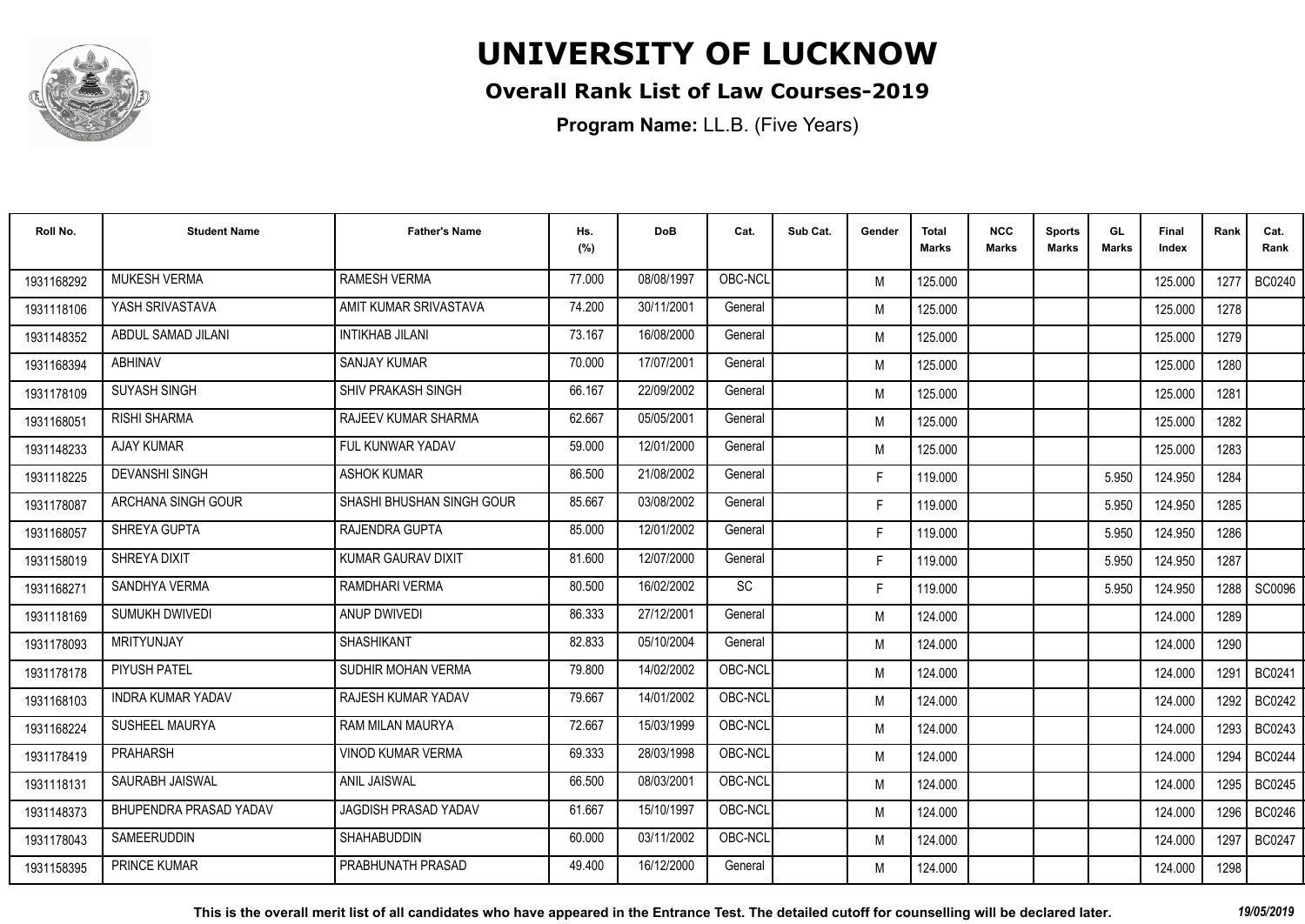

### **Overall Rank List of Law Courses-2019**

| Roll No.   | <b>Student Name</b>    | <b>Father's Name</b>          | Hs.<br>(%) | <b>DoB</b> | Cat.      | Sub Cat. | Gender | <b>Total</b><br>Marks | <b>NCC</b><br><b>Marks</b> | <b>Sports</b><br><b>Marks</b> | GL<br><b>Marks</b> | <b>Final</b><br>Index | Rank   | Cat.<br>Rank  |
|------------|------------------------|-------------------------------|------------|------------|-----------|----------|--------|-----------------------|----------------------------|-------------------------------|--------------------|-----------------------|--------|---------------|
| 1931148265 | SATAKSHI AGRAHARI      | <b>GIRJA SHANKAR AGRAHARI</b> | 89.333     | 28/11/2001 | General   |          | F.     | 118.000               |                            |                               | 5.900              | 123.900               | 1299   |               |
| 1931148301 | <b>HARSHITA SINGH</b>  | <b>HARENDRA SINGH</b>         | 74.000     | 10/01/2002 | General   |          | F.     | 118.000               |                            |                               | 5.900              | 123.900               | 1300   |               |
| 1931168269 | RAJAT YADAV            | RAMCHANDRA YADAV              | 84.667     | 16/08/2002 | OBC-CL    |          | M      | 123.000               |                            |                               |                    | 123.000               | 1301   |               |
| 1931178153 | <b>SAURABH VERMA</b>   | SIYA RAM VERMA                | 84.500     | 15/04/2002 | OBC-NCL   |          | M      | 123.000               |                            |                               |                    | 123.000               | 1302   | <b>BC0248</b> |
| 1931178453 | <b>MOHD ARMAN</b>      | <b>WASEEM AHMAD</b>           | 67.333     | 07/11/2002 | General   |          | M      | 123.000               |                            |                               |                    | 123.000               | 1303   |               |
| 1931118234 | ANANYA PANDEY          | ASHOK KUMAR PANDEY            | 72.200     | 01/07/2000 | General   |          | F.     | 117.000               |                            |                               | 5.850              | 122.850               | 1304   |               |
| 1931148069 | ANNANYA SRIVASTAVA     | <b>BINOD KUMAR SRIVASTAVA</b> | 66.500     | 07/03/2001 | General   |          | F.     | 117.000               |                            |                               | 5.850              | 122.850               | 1305   |               |
| 1931118162 | <b>MONU RASTOGI</b>    | ANOOP KUMAR RASTOGI           | 91.200     | 29/07/2000 | General   |          | M      | 122.000               |                            |                               |                    | 122.000               | 1306   |               |
| 1931148074 | <b>SHIVAM SINGH</b>    | <b>BIRENDRA BAHADUR SINGH</b> | 80.167     | 02/03/2002 | General   |          | M      | 122.000               |                            |                               |                    | 122.000               | 1307   |               |
| 1931148185 | ANKIT KUMAR CHAUDHARY  | DILEEP CHAUDHARY              | 79.500     | 12/12/2002 | OBC-NCL   |          | M      | 122.000               |                            |                               |                    | 122.000               | 1308 l | <b>BC0249</b> |
| 1931158243 | <b>ADARSH TIWARI</b>   | MR. DILEEP TIWARI             | 78.000     | 25/04/2002 | General   |          | M      | 122.000               |                            |                               |                    | 122.000               | 1309   |               |
| 1931158066 | ASHISH RAUNIYAR        | <b>MADAN RAUNIYA</b>          | 76.500     | 07/04/2001 | OBC-NCL   |          | M      | 122.000               |                            |                               |                    | 122.000               | 1310   | BC0250        |
| 1931168325 | <b>ASHUTOSH TIWARI</b> | RATNESH KUMAR TIWARI          | 75.000     | 12/07/1997 | General   |          | M      | 122.000               |                            |                               |                    | 122.000               | 1311   |               |
| 1931168416 | <b>RITIK RASTOGI</b>   | SANJAY RASTOGI                | 60.000     | 20/08/1999 | OBC-NCL   |          | M      | 122.000               |                            |                               |                    | 122.000               | 1312   | BC0251        |
| 1931118229 | YAZURVA DIXIT          | ASHOK KUMAR DIXIT             | 51.833     | 02/01/2001 | General   |          | M      | 122.000               |                            |                               |                    | 122.000               | 1313   |               |
| 1931168038 | <b>ABHISHEK SINGH</b>  | <b>RAJ KUMAR SINGH</b>        | 49.333     | 07/07/2002 | General   |          | M      | 122.000               |                            |                               |                    | 122.000               | 1314   |               |
| 1931148031 | RAGHAV                 | <b>BALRAM SINGH</b>           | 47.400     | 01/07/2000 | <b>SC</b> |          | M      | 122.000               |                            |                               |                    | 122.000               |        | 1315   SC0097 |
| 1931178360 | <b>UNNATI NIGAM</b>    | <b>VIJAY KUMAR NIGAM</b>      | 83.600     | 17/09/2002 | General   |          | F.     | 116.000               |                            |                               | 5.800              | 121.800               | 1316   |               |
| 1931148429 | <b>UJALA PARVEEN</b>   | <b>JULFEKAR ALI</b>           | 76.500     | 05/07/2002 | General   |          | F.     | 116.000               |                            |                               | 5.800              | 121.800               | 1317   |               |
| 1931118198 | RANJANA KUMARI         | <b>ARVIND KUMAR</b>           | 76.000     | 23/01/2002 | <b>SC</b> |          | F.     | 116.000               |                            |                               | 5.800              | 121.800               | 1318   | <b>SC0098</b> |
| 1931158449 | <b>SOMIT YADAV</b>     | PRAYAG DEEN YADAV             | 81.600     | 09/12/2002 | OBC-NCL   |          | M      | 121.000               |                            |                               |                    | 121.000               | 1319 I | BC0252        |
| 1931112011 | SANDARBH SHUKLA        | SHASHI BHUSHAN SHUKLA         | 81.600     | 12/02/2003 | General   | UE       | M      | 121.000               |                            |                               |                    | 121.000               | 1320   |               |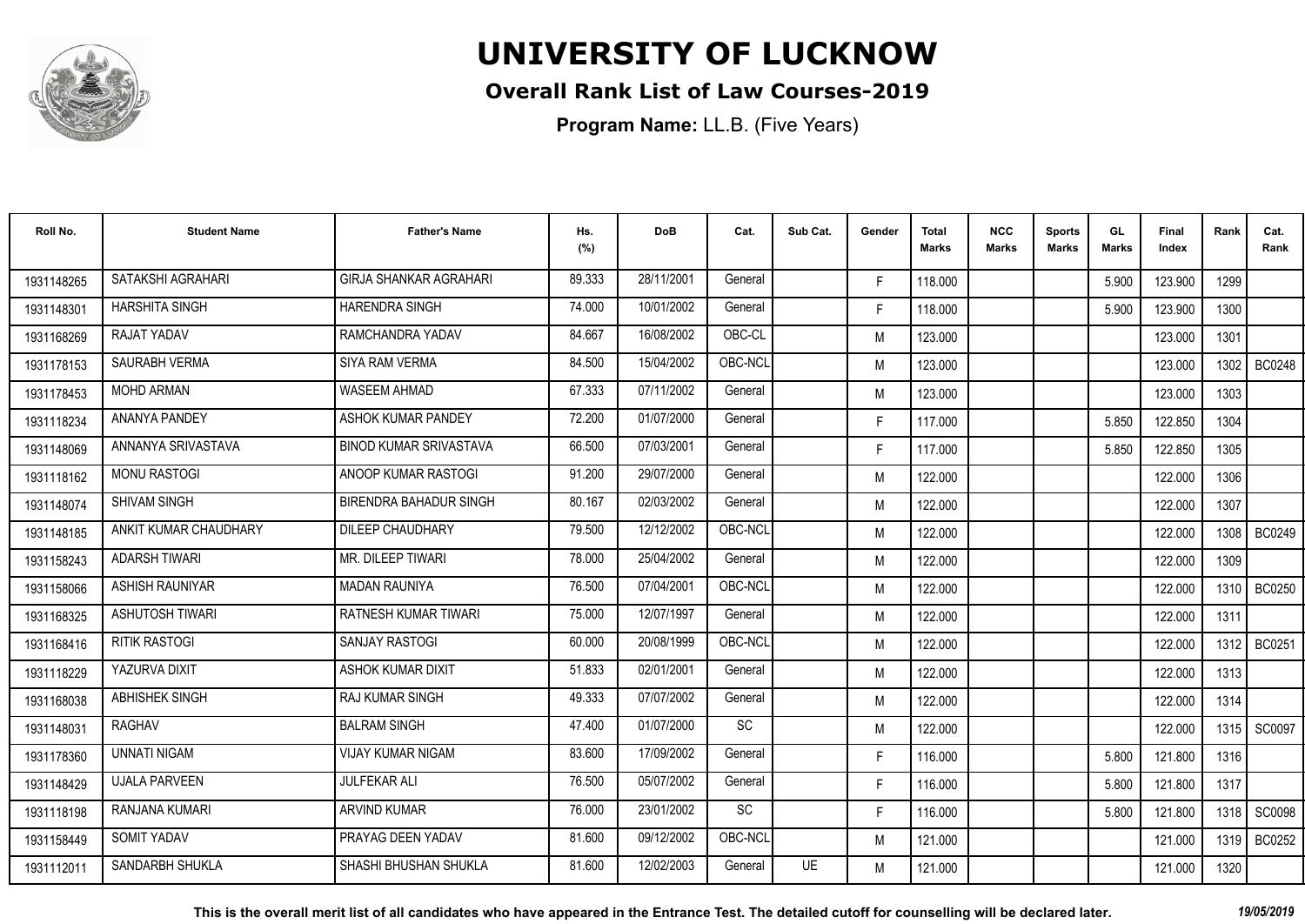

### **Overall Rank List of Law Courses-2019**

| Roll No.   | <b>Student Name</b>     | <b>Father's Name</b>       | Hs.<br>(%) | <b>DoB</b> | Cat.    | Sub Cat. | Gender | <b>Total</b><br>Marks | <b>NCC</b><br><b>Marks</b> | <b>Sports</b><br><b>Marks</b> | GL<br><b>Marks</b> | <b>Final</b><br>Index | Rank | Cat.<br>Rank  |
|------------|-------------------------|----------------------------|------------|------------|---------|----------|--------|-----------------------|----------------------------|-------------------------------|--------------------|-----------------------|------|---------------|
| 1931168177 | PULKIT TRIPATHI         | <b>RAKESH TRIPATHI</b>     | 77.600     | 15/07/2001 | General |          | M      | 121.000               |                            |                               |                    | 121.000               | 1321 |               |
| 1931168291 | <b>RUPESH TIWARI</b>    | <b>RAMESH TIWARI</b>       | 76.833     | 19/09/2001 | General |          | M      | 121.000               |                            |                               |                    | 121.000               | 1322 |               |
| 1931118214 | <b>SPARSH GOYAL</b>     | <b>ASHISH GOYAL</b>        | 66.667     | 11/10/1999 | General |          | M      | 121.000               |                            |                               |                    | 121.000               | 1323 |               |
| 1931148377 | SHOBHIT PRAJAPATI       | JAI NARAYAN CHAKRAWARTI    | 66.400     | 15/06/2000 | OBC-NCL |          | M      | 121.000               |                            |                               |                    | 121.000               | 1324 | BC0253        |
| 1931118096 | UTKARSH MISHRA          | AMARESH CHANDRA MISHRA     | 57.000     | 29/03/2001 | General |          | M      | 121.000               |                            |                               |                    | 121.000               | 1325 |               |
| 1931178319 | <b>ARPITA JAISWAL</b>   | <b>UMESH JAISWAL</b>       | 95.000     | 11/08/2002 | OBC-NCL |          | F.     | 115.000               |                            |                               | 5.750              | 120.750               | 1326 | <b>BC0254</b> |
| 1931158293 | <b>MUSKAN GUPTA</b>     | NARENDRA KUMAR GUPTA       | 89.200     | 12/11/2002 | OBC-NCL |          | F.     | 115.000               |                            |                               | 5.750              | 120.750               | 1327 | <b>BC0255</b> |
| 1931168467 | <b>SONALI SINGH</b>     | SANTOSH KUMAR SINGH        | 88.000     | 12/06/2000 | General |          | F.     | 115.000               |                            |                               | 5.750              | 120.750               | 1328 |               |
| 1931158044 | <b>TANU VERMA</b>       | LATE RAM GULAM VERMA       | 87.400     | 17/07/2000 | OBC-CL  |          | F.     | 115.000               |                            |                               | 5.750              | 120.750               | 1329 |               |
| 1931111010 | <b>SHIVAM SINGH</b>     | <b>LAKSHMI KANT SINGH</b>  | 84.000     | 08/08/2001 | General | PH       | M      | 120.000               |                            |                               |                    | 120.000               | 1330 |               |
| 1931158248 | PARIVESHA PARICHAYA     | MR. LOKESH NARAYAN         | 76.000     | 22/02/2001 | OBC-NCL |          | M      | 120.000               |                            |                               |                    | 120.000               | 1331 | <b>BC0256</b> |
| 1931178137 | MRIGENDRA SRIVASTAVA    | SHRI PRAKASH SRIVASTAVA    | 76.000     | 29/05/2002 | General |          | M      | 120.000               |                            |                               |                    | 120.000               | 1332 |               |
| 1931158073 | <b>MD MERAJ</b>         | <b>MAHBUB ALI</b>          | 73.000     | 15/02/1998 | General |          | M      | 120.000               |                            |                               |                    | 120.000               | 1333 |               |
| 1931118134 | SHUBHAM VERMA           | <b>ANIL KUMAR</b>          | 70.200     | 14/08/2000 | SC      |          | M      | 120.000               |                            |                               |                    | 120.000               | 1334 | SC0099        |
| 1931178006 | SATYAM UPADHYAY         | SANTOSH UPADHYAY           | 67.800     | 16/09/2001 | General |          | M      | 120.000               |                            |                               |                    | 120.000               | 1335 |               |
| 1931148322 | <b>ASHWANI TIWARI</b>   | <b>HARISH DUTT TIWARI</b>  | 60.800     | 18/02/2000 | General |          | M      | 120.000               |                            |                               |                    | 120.000               | 1336 |               |
| 1931118136 | ABHISHEK YADAV          | ANIL KUMAR ANIL            | 56.000     | 05/08/2001 | OBC-CL  |          | M      | 120.000               |                            |                               |                    | 120.000               | 1337 |               |
| 1931178247 | ASHUTOSH MISHRA         | <b>SURESH KUMAR MISHRA</b> | 51.200     | 11/07/1999 | General |          | M      | 120.000               |                            |                               |                    | 120.000               | 1338 |               |
| 1931158370 | KANUPRIYA SINGH CHAUHAN | PANKAJ SINGH CHAUHAN       | 80.000     | 20/12/2002 | General |          | F.     | 114.000               |                            |                               | 5.700              | 119.700               | 1339 |               |
| 1931118009 | AFREEN WAFA KHAN        | ABDUL WAFA KHAN            | 79.667     | 13/08/2000 | General |          | F.     | 114.000               |                            |                               | 5.700              | 119.700               | 1340 |               |
| 1931168002 | PREETI KANNAUJIA        | PUTAN KANNAUJIA            | 66.667     | 05/12/2002 | SC      |          | F.     | 114.000               |                            |                               | 5.700              | 119.700               | 1341 | SC0100        |
| 1931158252 | YUVRAJ SRIVASTAVA       | MR. NEERAJ SRIVASTAVA      | 93.111     | 05/12/2002 | General |          | M      | 119.000               |                            |                               |                    | 119.000               | 1342 |               |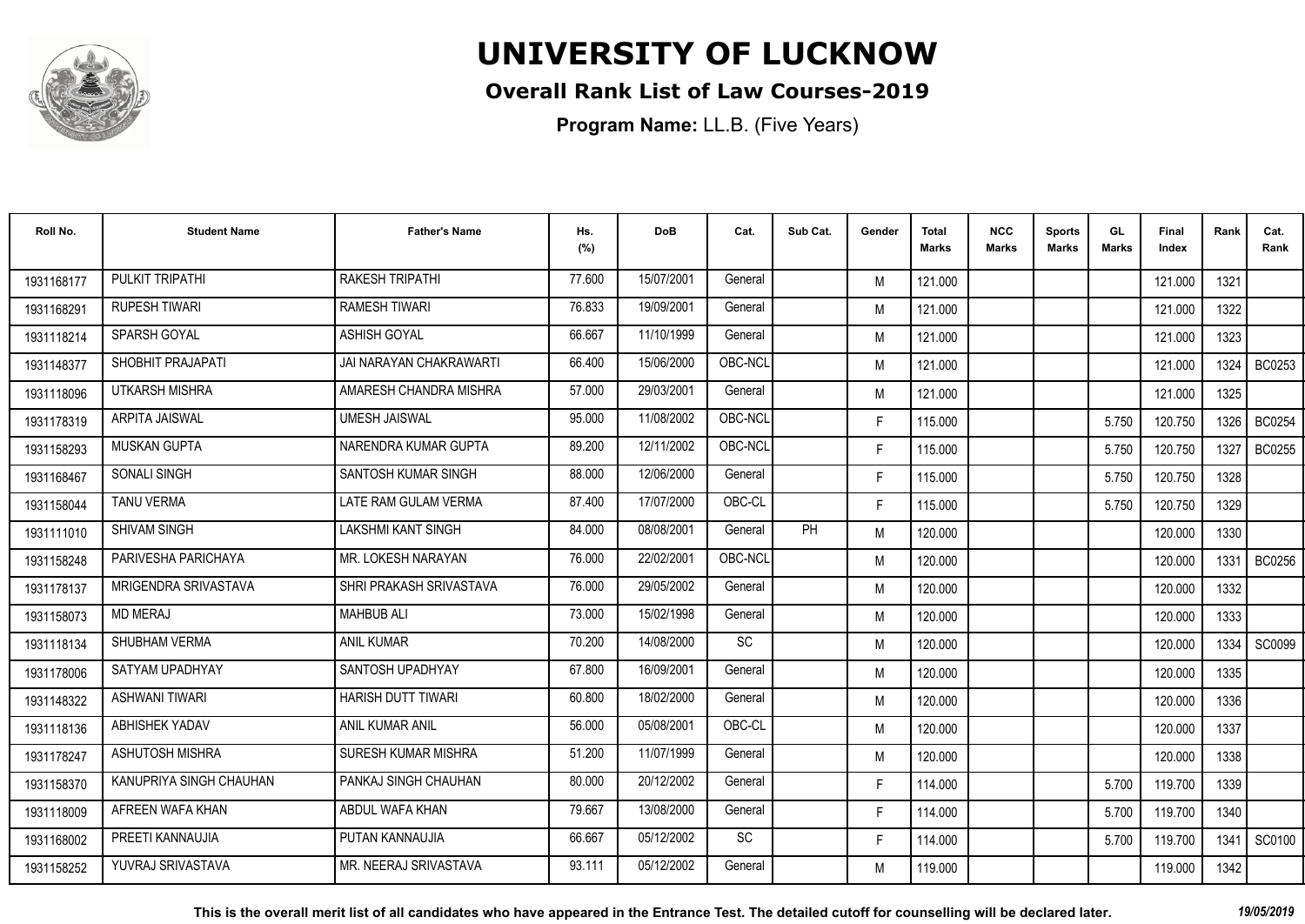

### **Overall Rank List of Law Courses-2019**

**Program Name:** LL.B. (Five Years)

| Roll No.   | <b>Student Name</b>     | <b>Father's Name</b>        | Hs.<br>(%) | <b>DoB</b> | Cat.      | Sub Cat. | Gender | <b>Total</b><br>Marks | <b>NCC</b><br><b>Marks</b> | <b>Sports</b><br><b>Marks</b> | GL<br><b>Marks</b> | <b>Final</b><br>Index | Rank   | Cat.<br>Rank  |
|------------|-------------------------|-----------------------------|------------|------------|-----------|----------|--------|-----------------------|----------------------------|-------------------------------|--------------------|-----------------------|--------|---------------|
| 1931178267 | <b>SHASHANK</b>         | SUSHIL KUMAR GUPTA          | 88.200     | 24/02/2001 | OBC-NCL   |          | M      | 119.000               |                            |                               |                    | 119.000               | 1343 I | <b>BC0257</b> |
| 1931178358 | PRAFULL KUMAR MISHRA    | <b>VIJAY KUMAR MISHRA</b>   | 86.000     | 17/07/2001 | General   |          | M      | 119.000               |                            |                               |                    | 119.000               | 1344   |               |
| 1931178249 | ABHISHEK YADAV          | SURESH KUMAR YADAV          | 84.167     | 02/08/2000 | OBC-NCL   |          | M      | 119.000               |                            |                               |                    | 119.000               | 1345   | <b>BC0258</b> |
| 1931158326 | YAGYESH PAL             | NITYA NARAYAN               | 82.500     | 02/01/2002 | OBC-NCL   |          | M      | 119.000               |                            |                               |                    | 119.000               | 1346   | <b>BC0259</b> |
| 1931178393 | ABHISHEK KUMAR MISHRA   | <b>VINAY SHANKAR MISHRA</b> | 79.000     | 01/07/2002 | General   |          | M      | 119.000               |                            |                               |                    | 119.000               | 1347   |               |
| 1931148119 | SAMARPAL SINGH YADAV    | CHANDRAPAL SINGH YADAV      | 78.000     | 12/03/2001 | OBC-NCL   |          | M      | 119.000               |                            |                               |                    | 119.000               | 1348   | <b>BC0260</b> |
| 1931158360 | <b>MRITYUNJAY SINGH</b> | P.K. SINGH                  | 74.000     | 18/03/1998 | General   |          | M      | 119.000               |                            |                               |                    | 119.000               | 1349   |               |
| 1931148108 | <b>VIVEK KUMAR</b>      | <b>CHANDRA KUMAR</b>        | 71.667     | 01/07/2001 | SC        |          | M      | 119.000               |                            |                               |                    | 119.000               |        | 1350 SC0101   |
| 1931148425 | YUVRAJ SINGH            | JITENDRA SINGH              | 70.200     | 30/08/2002 | General   |          | M      | 119.000               |                            |                               |                    | 119.000               | 1351   |               |
| 1931168328 | <b>VIVAN PHILLIPS</b>   | <b>RAVI PHILLIPS</b>        | 57.500     | 26/12/2000 | General   |          | M      | 119.000               |                            |                               |                    | 119.000               | 1352   |               |
| 1931118149 | PRACHI SINGH            | ANIL KUMAR SINGH            | 85.400     | 22/12/2000 | General   |          | F.     | 113.000               |                            |                               | 5.650              | 118.650               | 1353   |               |
| 1931118237 | <b>MANISHA SHARMA</b>   | ASHOK KUMAR SHARMA          | 78.667     | 20/04/1997 | General   |          | F.     | 113.000               |                            |                               | 5.650              | 118.650               | 1354   |               |
| 1931148085 | PRERNA                  | BRAJENDRA KUMAR DWIVEDI     | 76.000     | 15/07/2000 | General   |          | F.     | 113.000               |                            |                               | 5.650              | 118.650               | 1355   |               |
| 1931158125 | <b>MONIKA SATHI</b>     | <b>MANOJ KUMAR</b>          | 61.833     | 03/12/1997 | SC        |          | F.     | 113.000               |                            |                               | 5.650              | 118.650               | 1356   | SC0102        |
| 1931158183 | CHAMAN AHMAD            | MOHAMMAD AFTAB AHMAD        | 85.400     | 28/10/2003 | OBC-NCL   |          | M      | 118.000               |                            |                               |                    | 118.000               | 1357   | <b>BC0261</b> |
| 1931168164 | ANURAG KUMAR SINGH      | <b>RAKESH KUMAR SINGH</b>   | 67.000     | 28/01/2002 | General   |          | M      | 118.000               |                            |                               |                    | 118.000               | 1358   |               |
| 1931178119 | <b>SHIVAM SINGH</b>     | SHIVENDRA PRATAP SINGH      | 62.429     | 19/09/2000 | General   |          | M      | 118.000               |                            |                               |                    | 118.000               | 1359   |               |
| 1931158236 | <b>ACHCHYUT SHUKLA</b>  | MR. ANIL KUMAR SHUKLA       | 62.000     | 30/06/2003 | General   |          | M      | 118.000               |                            |                               |                    | 118.000               | 1360   |               |
| 1931168055 | <b>AJEET KUMAR</b>      | <b>RAJENDRA</b>             | 60.667     | 06/06/1996 | <b>SC</b> |          | M      | 118.000               |                            |                               |                    | 118.000               | 1361   | SC0103        |
| 1931118100 | APURVA SINGH            | AMBRISH KUMAR               | 91.200     | 02/10/2000 | General   |          | F.     | 112.000               |                            |                               | 5.600              | 117.600               | 1362   |               |
| 1931178039 | <b>KUMARI ARPITA</b>    | SH RAMLAL SINGH YADAV       | 89.200     | 01/07/2001 | OBC-NCL   |          | F.     | 112.000               |                            |                               | 5.600              | 117.600               | 1363   | BC0262        |
| 1931178388 | ANJALI DUBEY            | <b>VINAY DUBEY</b>          | 81.333     | 17/09/2002 | General   |          | F.     | 112.000               |                            |                               | 5.600              | 117.600               | 1364   |               |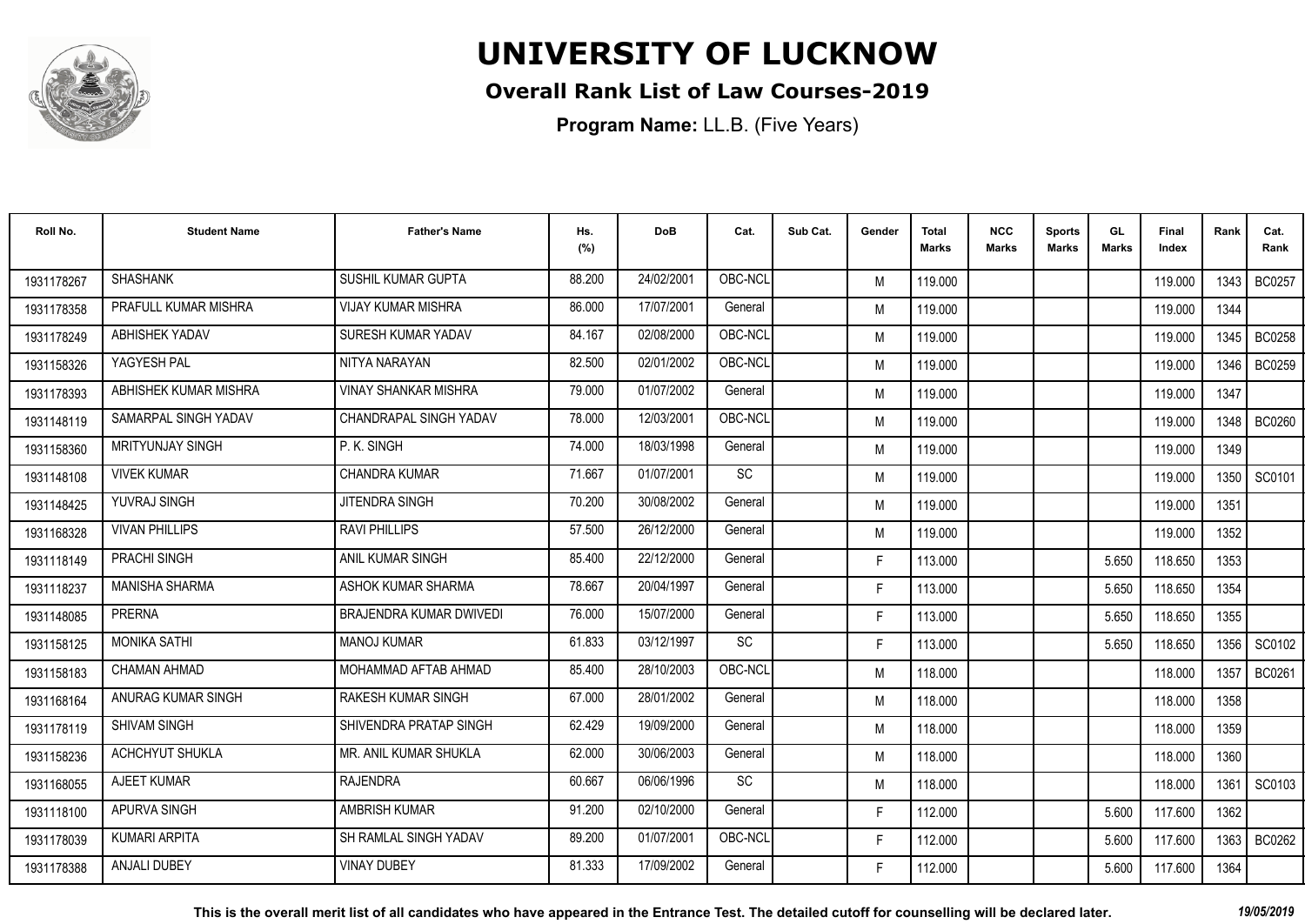

### **Overall Rank List of Law Courses-2019**

| Roll No.   | <b>Student Name</b>    | <b>Father's Name</b>      | Hs.<br>(%) | <b>DoB</b> | Cat.      | Sub Cat. | Gender | <b>Total</b><br>Marks | <b>NCC</b><br>Marks | <b>Sports</b><br><b>Marks</b> | GL<br><b>Marks</b> | Final<br>Index | Rank | Cat.<br>Rank  |
|------------|------------------------|---------------------------|------------|------------|-----------|----------|--------|-----------------------|---------------------|-------------------------------|--------------------|----------------|------|---------------|
| 1931178139 | <b>DEEPANSHI SINGH</b> | SHRI RAVINDRA SINGH       | 68.400     | 06/07/2000 | General   |          | F.     | 112.000               |                     |                               | 5.600              | 117.600        | 1365 |               |
| 1931178361 | SHREYANSHI PANDEY      | <b>VIJAY KUMAR PANDEY</b> | 88.667     | 08/07/2001 | General   |          | M      | 117.000               |                     |                               |                    | 117.000        | 1366 |               |
| 1931148050 | SHASHI KANT            | <b>BHAGWAN DEEN RAWAT</b> | 75.000     | 19/07/1999 | <b>SC</b> |          | M      | 117.000               |                     |                               |                    | 117.000        | 1367 | SC0104        |
| 1931178246 | <b>ATISHEK SHINGH</b>  | <b>SURESH KUMAR</b>       | 70.000     | 15/07/2001 | OBC-NCL   |          | M      | 117.000               |                     |                               |                    | 117.000        | 1368 | BC0263        |
| 1931168073 | PRIYANSHU SINGH        | RAJENDRA PRASAD YADAV     | 62.667     | 11/06/2001 | OBC-NCL   |          | M      | 117.000               |                     |                               |                    | 117.000        | 1369 | <b>BC0264</b> |
| 1931178444 | ANIKET RAJ CHAUHAN     | <b>VIVEK KUMAR SINGH</b>  | 50.400     | 29/10/1999 | General   |          | M      | 117.000               |                     |                               |                    | 117.000        | 1370 |               |
| 1931178464 | <b>OJASVEE SINGH</b>   | YOGENDRA PRATAP SINGH     | 70.000     | 30/11/2001 | General   |          | F.     | 111.000               |                     |                               | 5.550              | 116.550        | 1371 |               |
| 1931117013 | <b>AKIKSHA SINGH</b>   | <b>BHANU PRATAP SINGH</b> | 64.600     | 23/01/2001 | OBC-CL    |          | F.     | 111.000               |                     |                               | 5.550              | 116.550        | 1372 |               |
| 1931178411 | UTKARSH PANDEY         | VINOD KUMAR PANDEY        | 89.000     | 22/09/2000 | General   |          | M      | 116.000               |                     |                               |                    | 116.000        | 1373 |               |
| 1931168318 | PARAS SINGH            | <b>RANVEER SINGH</b>      | 85.833     | 09/10/2002 | OBC-CL    |          | M      | 116.000               |                     |                               |                    | 116.000        | 1374 |               |
| 1931158180 | SAURABH MISHRA         | MITHLESH RAJ MISHRA       | 81.600     | 29/10/2000 | General   |          | M      | 116.000               |                     |                               |                    | 116.000        | 1375 |               |
| 1931168225 | <b>SUSHIL KUMAR</b>    | <b>RAM MURTI PANDEY</b>   | 77.500     | 02/08/2000 | General   |          | M      | 116.000               |                     |                               |                    | 116.000        | 1376 |               |
| 1931178121 | <b>TANU SINGH</b>      | SHIVPAL SINGH             | 69.000     | 07/07/2003 | General   |          | M      | 116.000               |                     |                               |                    | 116.000        | 1377 |               |
| 1931168179 | HARSHWARDHAN           | RAKESH YADAV              | 67.000     | 13/04/2001 | OBC-NCL   |          | M      | 116.000               |                     |                               |                    | 116.000        | 1378 | <b>BC0265</b> |
| 1931178436 | <b>AVINASH SHARMA</b>  | <b>VISHNU DEV BHATT</b>   | 62.667     | 25/03/2001 | General   |          | M      | 116.000               |                     |                               |                    | 116.000        | 1379 |               |
| 1931168413 | SACHIN KUMAR UPADHAYAY | SANJAY KUMAR UPADHAYAY    | 59.500     | 02/11/2000 | General   |          | M      | 116.000               |                     |                               |                    | 116.000        | 1380 |               |
| 1931178122 | RICHA YADAV            | SHOBHA NATH YADAV         | 88.667     | 25/12/1999 | OBC-NCL   |          | F.     | 110.000               |                     |                               | 5.500              | 115.500        | 1381 | <b>BC0266</b> |
| 1931148114 | KM ARADHANA MISHRA     | CHANDRA SHEKHAR MISHRA    | 80.500     | 12/12/2001 | General   |          | F.     | 110.000               |                     |                               | 5.500              | 115.500        | 1382 |               |
| 1931178016 | <b>CHARU SINGH</b>     | SATENDRA SINGH            | 80.333     | 19/02/2003 | General   |          | F.     | 110.000               |                     |                               | 5.500              | 115.500        | 1383 |               |
| 1931158118 | <b>JYOTI GUPTA</b>     | <b>MANOJ GUPTA</b>        | 78,000     | 21/01/2002 | General   |          | F.     | 110.000               |                     |                               | 5.500              | 115.500        | 1384 |               |
| 1931168259 | <b>MANISHA DEVI</b>    | <b>RAMANAND</b>           | 76.667     | 05/01/1998 | OBC-NCL   |          | F.     | 110.000               |                     |                               | 5.500              | 115.500        | 1385 | <b>BC0267</b> |
| 1931178120 | PRATIBHA TRIPATHI      | SHIVENDRA TRIPATHI        | 70.000     | 01/06/2002 | General   |          | F      | 110.000               |                     |                               | 5.500              | 115.500        | 1386 |               |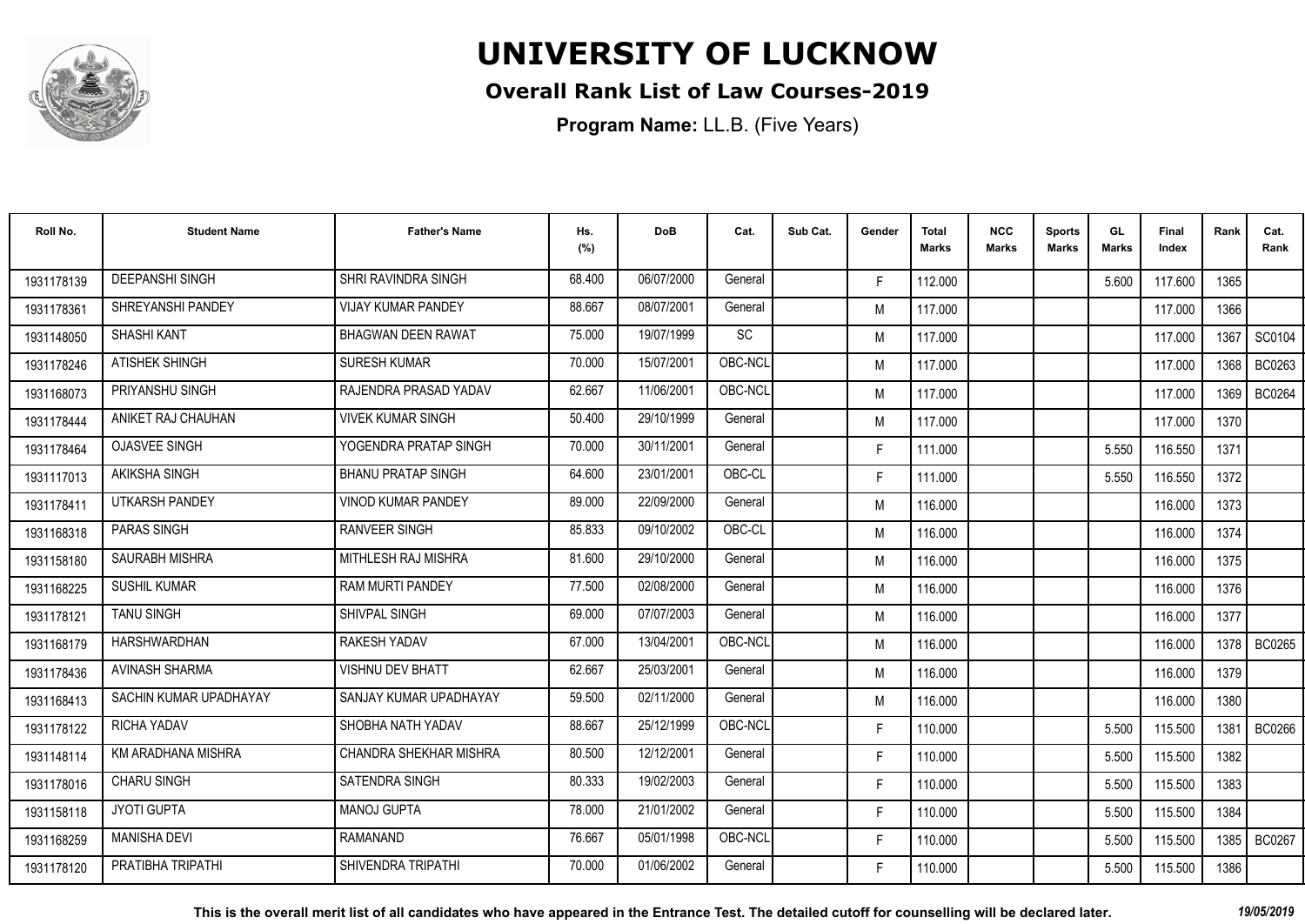

### **Overall Rank List of Law Courses-2019**

**Program Name:** LL.B. (Five Years)

| Roll No.   | <b>Student Name</b>       | <b>Father's Name</b>         | Hs.<br>(%) | <b>DoB</b> | Cat.    | Sub Cat. | Gender | Total<br>Marks | <b>NCC</b><br>Marks | <b>Sports</b><br><b>Marks</b> | GL<br><b>Marks</b> | Final<br>Index | Rank   | Cat.<br>Rank  |
|------------|---------------------------|------------------------------|------------|------------|---------|----------|--------|----------------|---------------------|-------------------------------|--------------------|----------------|--------|---------------|
| 1931118103 | <b>VIBHUTI KHATTRY</b>    | <b>AMIT KHATTRY</b>          | 64.333     | 30/12/2001 | General |          | F.     | 110.000        |                     |                               | 5.500              | 115.500        | 1387   |               |
| 1931148120 | <b>NANDINI PARMAR</b>     | CHANDRASHEKHAR SINGH         | 64.000     | 16/08/2002 | General |          | F.     | 110.000        |                     |                               | 5.500              | 115.500        | 1388   |               |
| 1931148277 | <b>HIMANSHU PANDEY</b>    | <b>GRIJESH PANDEY</b>        | 87.400     | 01/07/2002 | General |          | M      | 115.000        |                     |                               |                    | 115.000        | 1389   |               |
| 1931148116 | <b>SATYAM SINGH</b>       | <b>CHANDRA SHEKHAR SINGH</b> | 85.000     | 10/07/2001 | General |          | M      | 115.000        |                     |                               |                    | 115.000        | 1390   |               |
| 1931178441 | <b>UJJWAL PANDEY</b>      | <b>VISHWDEV PANDEY</b>       | 80.833     | 20/01/2002 | General |          | M      | 115.000        |                     |                               |                    | 115.000        | 1391   |               |
| 1931168184 | ABHISHEK KUMAR CHAURASIA  | <b>RAM AJOR CHAURASIA</b>    | 80.667     | 18/08/2002 | OBC-NCL |          | M      | 115.000        |                     |                               |                    | 115.000        | 1392   | <b>BC0268</b> |
| 1931115027 | <b>SURAJ SAHNI</b>        | <b>RAMESH SAHNI</b>          | 79.833     | 07/07/2002 | OBC-CL  |          | M      | 115.000        |                     |                               |                    | 115.000        | 1393   |               |
| 1931118033 | <b>SANSKAR SHUKLA</b>     | AJAY KUMAR SHUKLA            | 77.800     | 16/06/2001 | General |          | M      | 115.000        |                     |                               |                    | 115.000        | 1394   |               |
| 1931168392 | <b>TUSHAR JAIN</b>        | <b>SANJAY JAIN</b>           | 73.500     | 22/08/2000 | General |          | M      | 115.000        |                     |                               |                    | 115.000        | 1395   |               |
| 1931148240 | HIMANSHU AMBEDKAR         | <b>GANGARAM AMBEDKAR</b>     | 72.000     | 29/11/2000 | SC      |          | M      | 115.000        |                     |                               |                    | 115.000        | 1396 I | SC0105        |
| 1931158263 | <b>HARSHVARDHAN</b>       | <b>MR.SATYENDRA SINGH</b>    | 70.500     | 07/02/2000 | General |          | M      | 115.000        |                     |                               |                    | 115.000        | 1397   |               |
| 1931118146 | SAHITYA SHUKLA            | ANIL KUMAR SHUKLA            | 67.200     | 20/09/2001 | General |          | M      | 115.000        |                     |                               |                    | 115.000        | 1398   |               |
| 1931168074 | <b>ABHISHEK TIWARI</b>    | RAJENDRA PRATAP TIWARI       | 64.600     | 21/08/2000 | General |          | M      | 115.000        |                     |                               |                    | 115.000        | 1399   |               |
| 1931115044 | ARCHIT KRISHNA DEV VERMA  | <b>RAHUL DEV VERMA</b>       | 64.600     | 14/03/2002 | SC      |          | M      | 115.000        |                     |                               |                    | 115.000        | 1400 l | SC0106        |
| 1931158028 | AMIT KUMAR YADAV          | <b>LALAN SINGH YADAV</b>     | 60.800     | 01/04/2000 | General |          | M      | 115.000        |                     |                               |                    | 115.000        | 1401   |               |
| 1931168453 | <b>MANISH KUMAR YADAV</b> | <b>SANT RAM YADAV</b>        | 60.667     | 04/07/1999 | OBC-NCL |          | M      | 115.000        |                     |                               |                    | 115.000        | 1402 l | BC0269        |
| 1931148278 | <b>MOHD QUAIF KHAN</b>    | <b>GULAM MOHD KHAN</b>       | 60.000     | 04/11/2000 | General |          | M      | 115.000        |                     |                               |                    | 115.000        | 1403   |               |
| 1931178147 | SOMYA GANGWAR             | <b>SHYAM MOHAN</b>           | 87.000     | 18/08/2002 | OBC-NCL |          | F.     | 109.000        |                     |                               | 5.450              | 114.450        | 1404   | <b>BC0270</b> |
| 1931117016 | PRAGYA SINGH              | <b>DARA SINGH</b>            | 68.000     | 11/09/2000 | General |          | F.     | 109.000        |                     |                               | 5.450              | 114.450        | 1405   |               |
| 1931148118 | <b>NAVNEET</b>            | CHANDRABHUSHAN               | 78.833     | 23/07/2001 | General |          | M      | 114.000        |                     |                               |                    | 114.000        | 1406   |               |
| 1931158083 | <b>HARSHIT SINGH</b>      | <b>MAHENDRA SINGH</b>        | 77.800     | 25/07/2001 | General |          | M      | 114.000        |                     |                               |                    | 114.000        | 1407   |               |
| 1931158160 | SAURABH PRATAP RAO        | MARKANDEYA RAO               | 77.800     | 01/08/2002 | General |          | M      | 114.000        |                     |                               |                    | 114.000        | 1408   |               |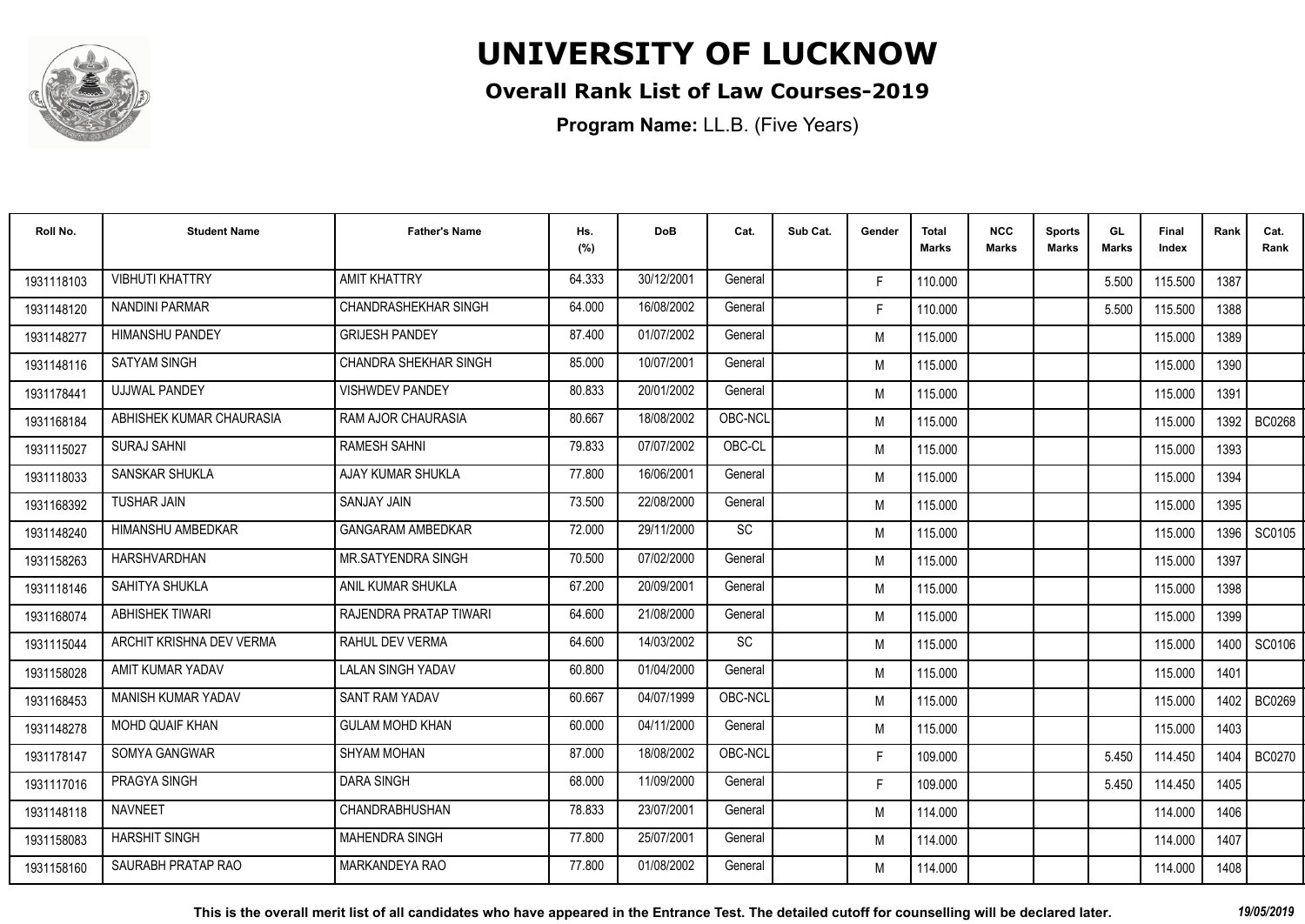

### **Overall Rank List of Law Courses-2019**

**Program Name:** LL.B. (Five Years)

| Roll No.   | <b>Student Name</b>        | <b>Father's Name</b>         | Hs.<br>(%) | DoB        | Cat.      | Sub Cat. | Gender | <b>Total</b><br>Marks | <b>NCC</b><br>Marks | <b>Sports</b><br><b>Marks</b> | GL<br><b>Marks</b> | Final<br>Index | Rank   | Cat.<br>Rank  |
|------------|----------------------------|------------------------------|------------|------------|-----------|----------|--------|-----------------------|---------------------|-------------------------------|--------------------|----------------|--------|---------------|
| 1931178173 | SHAURYA ARYA               | SUDHENDU KUMAR ARYA          | 72.200     | 30/01/2000 | <b>SC</b> |          | M      | 114.000               |                     |                               |                    | 114.000        | 1409   | SC0107        |
| 1931148192 | <b>AMIT PANDEY</b>         | <b>DILIP PANDEY</b>          | 70.400     | 01/01/2002 | General   |          | M      | 114.000               |                     |                               |                    | 114.000        | 1410   |               |
| 1931118082 | SURYANSH SINGH             | <b>ALOK KUMAR SINGH</b>      | 69.400     | 28/12/2001 | General   |          | M      | 114.000               |                     |                               |                    | 114.000        | 1411   |               |
| 1931168105 | <b>HIMANSHU MISHRA</b>     | <b>RAJESH MISHRA</b>         | 66.000     | 05/01/2002 | General   |          | M      | 114.000               |                     |                               |                    | 114.000        | 1412   |               |
| 1931178130 | <b>HARSH YADAV</b>         | SHRI BHAGWAN YADAV           | 62.600     | 19/06/2002 | OBC-NCL   |          | M      | 114.000               |                     |                               |                    | 114.000        | 1413 I | <b>BC0271</b> |
| 1931118021 | <b>UBAID AHMAD</b>         | <b>AHMAD HUSSAIN</b>         | 61.200     | 01/01/2000 | OBC-NCL   |          | M      | 114.000               |                     |                               |                    | 114.000        | 1414   | <b>BC0272</b> |
| 1931158200 | ALHAMD FAHIM               | <b>MOHD FAHIM</b>            | 60.000     | 25/04/2001 | General   |          | M      | 114.000               |                     |                               |                    | 114.000        | 1415   |               |
| 1931148100 | <b>AISHU MISHRA</b>        | <b>BUDDHI PRAKASH MISHRA</b> | 87.400     | 05/08/2002 | General   |          | F.     | 108.000               |                     |                               | 5.400              | 113.400        | 1416   |               |
| 1931148229 | SHEKEBA FARHAT             | <b>FARHAT ASHFAQ</b>         | 83.167     | 14/07/2001 | General   |          | F.     | 108.000               |                     |                               | 5.400              | 113.400        | 1417   |               |
| 1931148146 | <b>AVALI BALAK TRIVEDI</b> | <b>DEEPAK TRIVEDI</b>        | 78,000     | 10/06/2003 | General   |          | F.     | 108.000               |                     |                               | 5.400              | 113.400        | 1418   |               |
| 1931158308 | <b>ADITI TIWARI</b>        | <b>NAVEEN TIWARI</b>         | 65.833     | 21/12/2000 | General   |          | F.     | 108.000               |                     |                               | 5.400              | 113.400        | 1419   |               |
| 1931178176 | <b>ABHISHEK</b>            | SUDHIR KUMAR VISHWAKARMA     | 81.600     | 16/10/2001 | OBC-NCL   |          | M      | 113.000               |                     |                               |                    | 113.000        | 1420   | BC0273        |
| 1931158138 | <b>SHIVAM SINGH</b>        | <b>MANOJ KUMAR SINGH</b>     | 71.200     | 22/07/2002 | General   |          | M      | 113.000               |                     |                               |                    | 113.000        | 1421   |               |
| 1931178292 | <b>HIMANSHU SINGH</b>      | <b>TARKESHWAR SINGH</b>      | 70.000     | 06/08/1999 | General   |          | M      | 113.000               |                     |                               |                    | 113.000        | 1422   |               |
| 1931158045 | <b>KUSH VERMA</b>          | LATE RAMESH KUMAR VERMA      | 69.667     | 12/04/2000 | General   |          | M      | 113.000               |                     |                               |                    | 113.000        | 1423   |               |
| 1931115019 | <b>SAURAV SINGH</b>        | OM PRAKASH SINGH             | 69.200     | 02/05/2000 | General   | DP       | M      | 113.000               |                     |                               |                    | 113.000        | 1424   |               |
| 1931148035 | <b>SATYAM TIWARI</b>       | <b>BAM DEV TIWARI</b>        | 68.400     | 04/09/2001 | General   |          | M      | 113.000               |                     |                               |                    | 113.000        | 1425   |               |
| 1931168382 | <b>RAMESH KUMAR PAL</b>    | <b>SALIK RAM PAL</b>         | 64.000     | 24/12/2001 | OBC-NCL   |          | M      | 113.000               |                     |                               |                    | 113.000        | 1426   | <b>BC0274</b> |
| 1931178425 | SHREYA KATIYAR             | <b>VIRENDRA KATIYAR</b>      | 100.000    | 17/09/2000 | OBC-NCL   |          | F.     | 107.000               |                     |                               | 5.350              | 112.350        | 1427   | <b>BC0275</b> |
| 1931118190 | <b>ARPITA PANDEY</b>       | <b>ARUN PANDEY</b>           | 80.333     | 17/12/2002 | General   |          | F.     | 107.000               |                     |                               | 5.350              | 112.350        | 1428   |               |
| 1931168056 | <b>AYSHA GIHAR</b>         | <b>RAJENDRA GIHAR</b>        | 54.167     | 30/07/2000 | SC        |          | F.     | 107.000               |                     |                               | 5.350              | 112.350        | 1429   | SC0108        |
| 1931178014 | ABHINEET YASH VERMA        | <b>SATAN VERMA</b>           | 88.333     | 12/02/2003 | SC        |          | M      | 112.000               |                     |                               |                    | 112.000        | 1430   | SC0109        |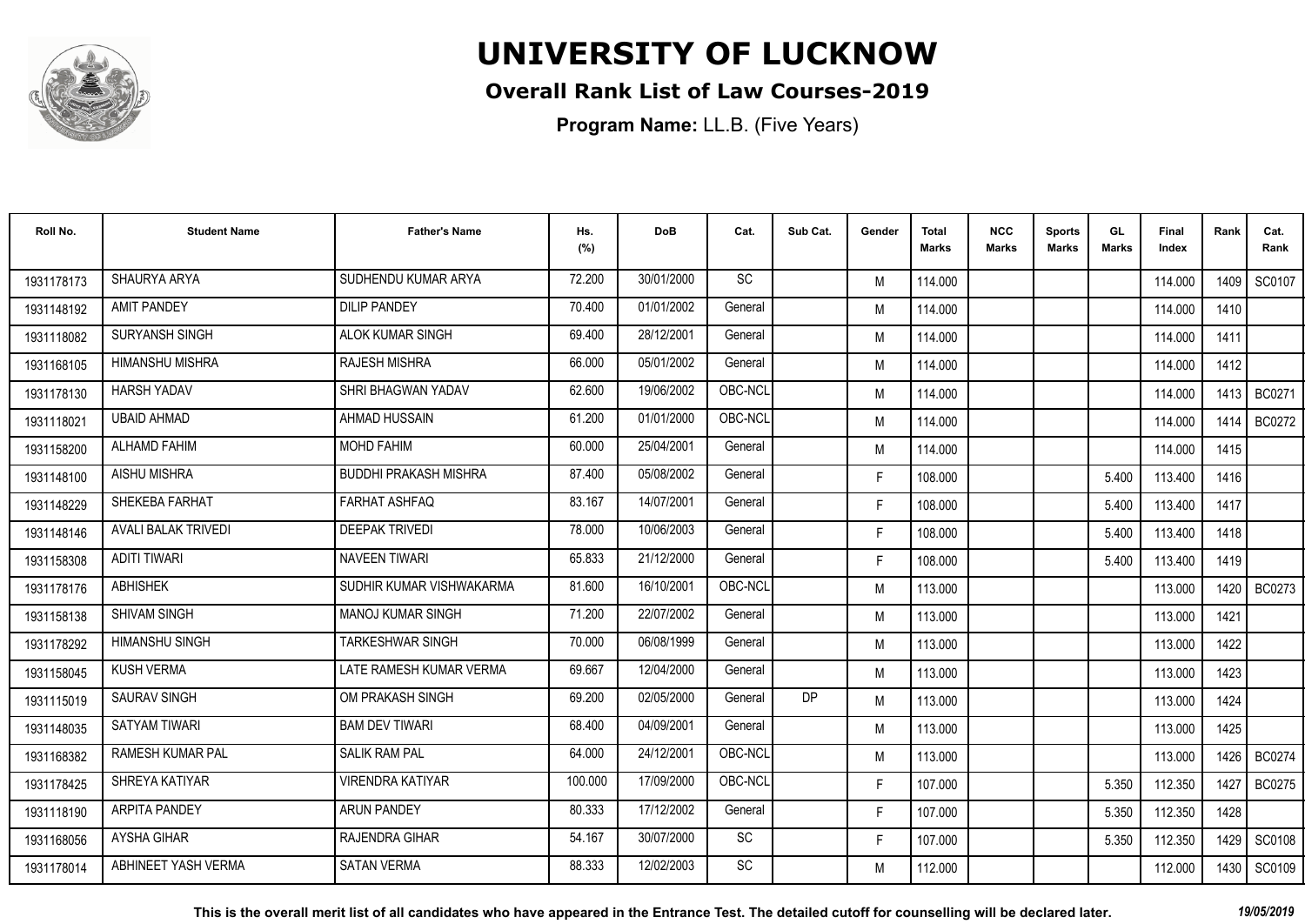

### **Overall Rank List of Law Courses-2019**

| Roll No.   | <b>Student Name</b>      | <b>Father's Name</b>       | Hs.<br>(%) | <b>DoB</b> | Cat.      | Sub Cat. | Gender | Total<br>Marks | <b>NCC</b><br>Marks | <b>Sports</b><br><b>Marks</b> | GL<br><b>Marks</b> | <b>Final</b><br>Index | Rank   | Cat.<br>Rank  |
|------------|--------------------------|----------------------------|------------|------------|-----------|----------|--------|----------------|---------------------|-------------------------------|--------------------|-----------------------|--------|---------------|
| 1931158271 | PRABHAT KUMAR            | <b>MUKT NATH</b>           | 82.333     | 01/08/2003 | OBC-NCL   |          | M      | 112.000        |                     |                               |                    | 112.000               | 1431   | BC0276        |
| 1931148287 | KARTIKEYA MISHRA         | <b>GYAN PRAKASH MISRA</b>  | 78.000     | 05/06/2001 | General   |          | M      | 112.000        |                     |                               |                    | 112.000               | 1432   |               |
| 1931158362 | <b>RAJESH SINGH</b>      | <b>PAHALWAN SINGH</b>      | 76.500     | 10/05/2002 | General   |          | M      | 112.000        |                     |                               |                    | 112.000               | 1433   |               |
| 1931168282 | ASHUTOSH PANDEY          | RAMESH KUMAR PANDEY        | 73.333     | 19/08/2002 | General   |          | M      | 112.000        |                     |                               |                    | 112.000               | 1434   |               |
| 1931148014 | <b>DEEPTI</b>            | <b>B D YADAV</b>           | 87.400     | 21/02/2002 | General   |          | F.     | 106.000        |                     |                               | 5.300              | 111.300               | 1435   |               |
| 1931148374 | AAROHI VERMA             | <b>JAGDISH VERMA</b>       | 74.000     | 31/12/2001 | General   |          | F.     | 106.000        |                     |                               | 5.300              | 111.300               | 1436   |               |
| 1931148411 | <b>ISHIKA KANAUJIA</b>   | <b>JEEVAN LAL</b>          | 71.500     | 08/11/2000 | SC        |          | F      | 106.000        |                     |                               | 5.300              | 111.300               | 1437   | SC0110        |
| 1931168064 | ANSHIKA SINGH            | RAJENDRA PRASAD            | 64.500     | 14/03/2002 | <b>SC</b> |          | F.     | 106.000        |                     |                               | 5.300              | 111.300               | 1438 I | SC0111        |
| 1931178371 | POOJA SINGH              | <b>VIJAY NARAIN SINGH</b>  | 55.000     | 06/11/1999 | OBC-NCL   |          | F.     | 106.000        |                     |                               | 5.300              | 111.300               | 1439 I | <b>BC0277</b> |
| 1931158354 | PRAMOD KUMAR             | OMKAR NATH SHARMA          | 80.000     | 06/05/2001 | OBC-NCL   |          | M      | 111.000        |                     |                               |                    | 111.000               | 1440   | <b>BC0278</b> |
| 1931148242 | <b>VYOM BHADRA SINGH</b> | <b>GAURAV SINGH</b>        | 77.800     | 24/09/2001 | General   |          | M      | 111.000        |                     |                               |                    | 111.000               | 1441   |               |
| 1931178030 | AAYUSH UPADHYAY          | SATYA PRAKASH UPADHYAY     | 77.167     | 09/08/2003 | General   |          | M      | 111.000        |                     |                               |                    | 111.000               | 1442   |               |
| 1931178002 | <b>ADITYA PANDAY</b>     | SANTOSH PANDAY             | 73.000     | 05/01/2003 | General   |          | M      | 111.000        |                     |                               |                    | 111.000               | 1443   |               |
| 1931118120 | <b>ADITYA SINGH</b>      | ANAND KUMAR SINGH          | 68.333     | 09/11/2003 | General   |          | M      | 111.000        |                     |                               |                    | 111.000               | 1444   |               |
| 1931178208 | SUBHASH RAJPUT           | <b>SUNIL KUMAR RAJPUT</b>  | 62.500     | 18/09/2003 | OBC-CL    |          | M      | 111.000        |                     |                               |                    | 111.000               | 1445   |               |
| 1931178346 | SHIVANSH PANDEY          | <b>VENKTESHWARA PANDEY</b> | 59.000     | 13/06/2002 | General   |          | M      | 111.000        |                     |                               |                    | 111.000               | 1446   |               |
| 1931178370 | ANUPA YADAV              | VIJAY KUMAR YADAV          | 74.333     | 15/06/2003 | OBC-NCL   |          | F.     | 105.000        |                     |                               | 5.250              | 110.250               |        | 1447   BC0279 |
| 1931148182 | KAJAL SHARMA             | <b>DIGAMBER SHARMA</b>     | 74.000     | 20/04/2000 | General   |          | F.     | 105.000        |                     |                               | 5.250              | 110.250               | 1448   |               |
| 1931118217 | ANANYA SINGH             | <b>ASHISH KUMAR</b>        | 70.000     | 28/12/2002 | General   |          | F.     | 105.000        |                     |                               | 5.250              | 110.250               | 1449   |               |
| 1931158233 | NAGMA KHATOON            | <b>MR SAFAYAD ALI</b>      | 69.667     | 08/06/2001 | General   |          | F.     | 105.000        |                     |                               | 5.250              | 110.250               | 1450   |               |
| 1931168323 | APARNA VERMA             | <b>RATI RAM VERMA</b>      | 63.500     | 11/04/2002 | SC        |          | F.     | 105.000        |                     |                               | 5.250              | 110.250               | 1451   | SC0112        |
| 1931158152 | RITIKA VISHWAKARMA       | MANOJ KUMAR VISHWAKARMA    | 60.800     | 03/04/2000 | General   |          | F.     | 105.000        |                     |                               | 5.250              | 110.250               | 1452   |               |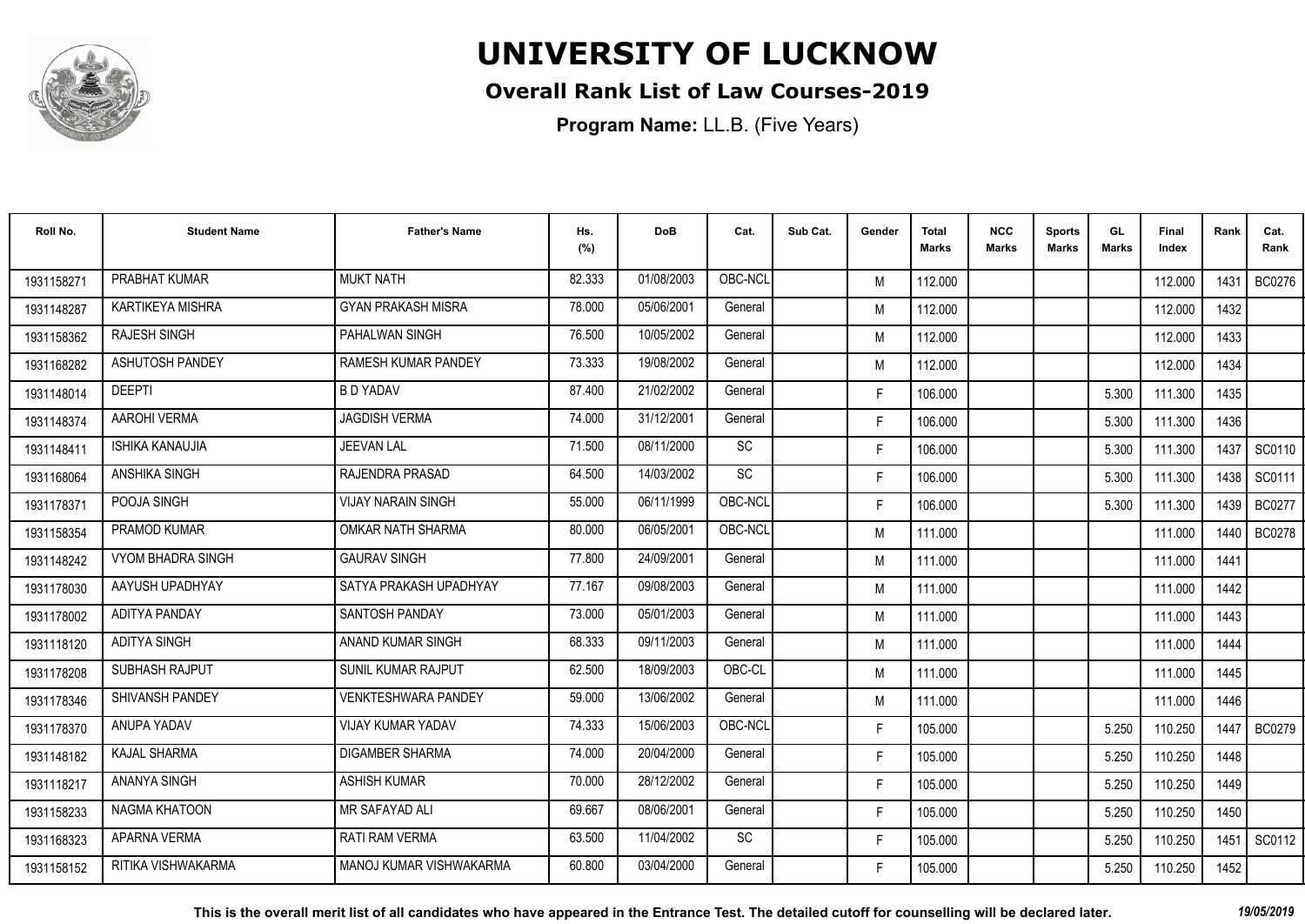

### **Overall Rank List of Law Courses-2019**

| Roll No.   | <b>Student Name</b>   | <b>Father's Name</b>          | Hs.<br>(%) | <b>DoB</b> | Cat.    | Sub Cat. | Gender | <b>Total</b><br>Marks | <b>NCC</b><br>Marks | <b>Sports</b><br><b>Marks</b> | GL<br><b>Marks</b> | Final<br>Index | Rank   | Cat.<br>Rank  |
|------------|-----------------------|-------------------------------|------------|------------|---------|----------|--------|-----------------------|---------------------|-------------------------------|--------------------|----------------|--------|---------------|
| 1931178201 | <b>ARCHI GUPTA</b>    | SUNIL KUMAR GUPTA             | 56.000     | 05/12/2001 | General |          | F.     | 105.000               |                     |                               | 5.250              | 110.250        | 1453   |               |
| 1931178340 | RACHIT SRIVASTAVA     | <b>VED PRAKASH SRIVASTAVA</b> | 91.200     | 06/08/2001 | General |          | M      | 110.000               |                     |                               |                    | 110.000        | 1454   |               |
| 1931178307 | <b>ARPIT RAI</b>      | <b>UDAI PRATAP RAI</b>        | 80.667     | 18/09/2003 | General |          | M      | 110.000               |                     |                               |                    | 110.000        | 1455   |               |
| 1931118032 | NAVNEET KUMAR RAI     | AJAY KUMAR RAI                | 77.800     | 21/11/2000 | General |          | M      | 110.000               |                     |                               |                    | 110.000        | 1456   |               |
| 1931178230 | <b>ADARSH GOSWAMI</b> | SURENDRA NATH GOSWAMI         | 75.167     | 20/07/2002 | OBC-NCL |          | M      | 110.000               |                     |                               |                    | 110.000        | 1457   | <b>BC0280</b> |
| 1931178162 | <b>RITIK PANDEY</b>   | SUBHASH CHANDRA PANDEY        | 74.833     | 10/04/2002 | General |          | M      | 110.000               |                     |                               |                    | 110.000        | 1458   |               |
| 1931168032 | AKASH YADAV           | RAJ KISHOR YADAV              | 74.400     | 09/03/2000 | OBC-NCL |          | M      | 110.000               |                     |                               |                    | 110.000        | 1459   | <b>BC0281</b> |
| 1931148183 | <b>DEEPAK KUMAR</b>   | DIL BAHAR YADAV               | 74.167     | 05/04/2002 | OBC-NCL |          | M      | 110.000               |                     |                               |                    | 110.000        | 1460 I | <b>BC0282</b> |
| 1931158335 | <b>GAURANG GUPTA</b>  | OM PRAKASH GUPTA              | 73.500     | 22/02/2000 | OBC-NCL |          | M      | 110.000               |                     |                               |                    | 110.000        | 1461   | BC0283        |
| 1931148207 | <b>SACHIN SINGH</b>   | <b>DINESH PRATAP SINGH</b>    | 72.200     | 25/12/1999 | General |          | M      | 110.000               |                     |                               |                    | 110.000        | 1462   |               |
| 1931168340 | SHIVPUNJAY SHUKLA     | RAVI SHANKAR SHUKLA           | 72.200     | 01/01/2002 | General |          | M      | 110.000               |                     |                               |                    | 110.000        | 1463   |               |
| 1931148006 | ARUNABH NARAYAN       | AWADHESH KUMAR                | 71.000     | 12/07/1999 | OBC-NCL |          | M      | 110.000               |                     |                               |                    | 110.000        | 1464   | <b>BC0284</b> |
| 1931168147 | ABHISHEK JAISWAL      | <b>RAKESH JAISWAL</b>         | 70.167     | 15/07/2002 | OBC-NCL |          | M      | 110.000               |                     |                               |                    | 110.000        | 1465   | <b>BC0285</b> |
| 1931118073 | ASHUTOSH KUMAR TIWARI | <b>AKHILESH TIWARI</b>        | 68.500     | 05/07/2001 | General |          | M      | 110.000               |                     |                               |                    | 110.000        | 1466   |               |
| 1931158427 | <b>DURGESH GUPTA</b>  | PRAMOD GUPTA                  | 66.500     | 27/09/2002 | OBC-NCL |          | M      | 110.000               |                     |                               |                    | 110.000        | 1467   | <b>BC0286</b> |
| 1931168015 | <b>VISHAL YADAV</b>   | RADHEY SHYAM                  | 64.600     | 03/02/2003 | OBC-NCL |          | M      | 110.000               |                     |                               |                    | 110.000        | 1468 I | <b>BC0287</b> |
| 1931118072 | ADITYA RAJ            | AKHILESH SINHA                | 55.500     | 06/08/2002 | General |          | M      | 110.000               |                     |                               |                    | 110.000        | 1469   |               |
| 1931118205 | ANUSHKA SHUKLA        | ARVIND KUMAR SHUKLA           | 93.000     | 14/04/2002 | General |          | F.     | 104.000               |                     |                               | 5.200              | 109.200        | 1470   |               |
| 1931148398 | <b>SAKSHI PANDEY</b>  | JANESHWAR PRASAD PANDEY       | 90.000     | 30/07/2001 | General |          | F.     | 104.000               |                     |                               | 5.200              | 109.200        | 1471   |               |
| 1931178066 | <b>OSHEEN BANO</b>    | SHAKEEL MOHAMMAD              | 78.500     | 19/07/2001 | OBC-CL  |          | F.     | 104.000               |                     |                               | 5.200              | 109.200        | 1472   |               |
| 1931158375 | PRAGATI VISHEN        | <b>PARMATMA SINGH</b>         | 77.500     | 05/04/2001 | General |          | F.     | 104.000               |                     |                               | 5.200              | 109.200        | 1473   |               |
| 1931168022 | <b>SAKSHI MAURYA</b>  | RAGHVENDRA NARAYAN MAURYA     | 70.167     | 18/06/2002 | OBC-NCL |          | F      | 104.000               |                     |                               | 5.200              | 109.200        | 1474   | <b>BC0288</b> |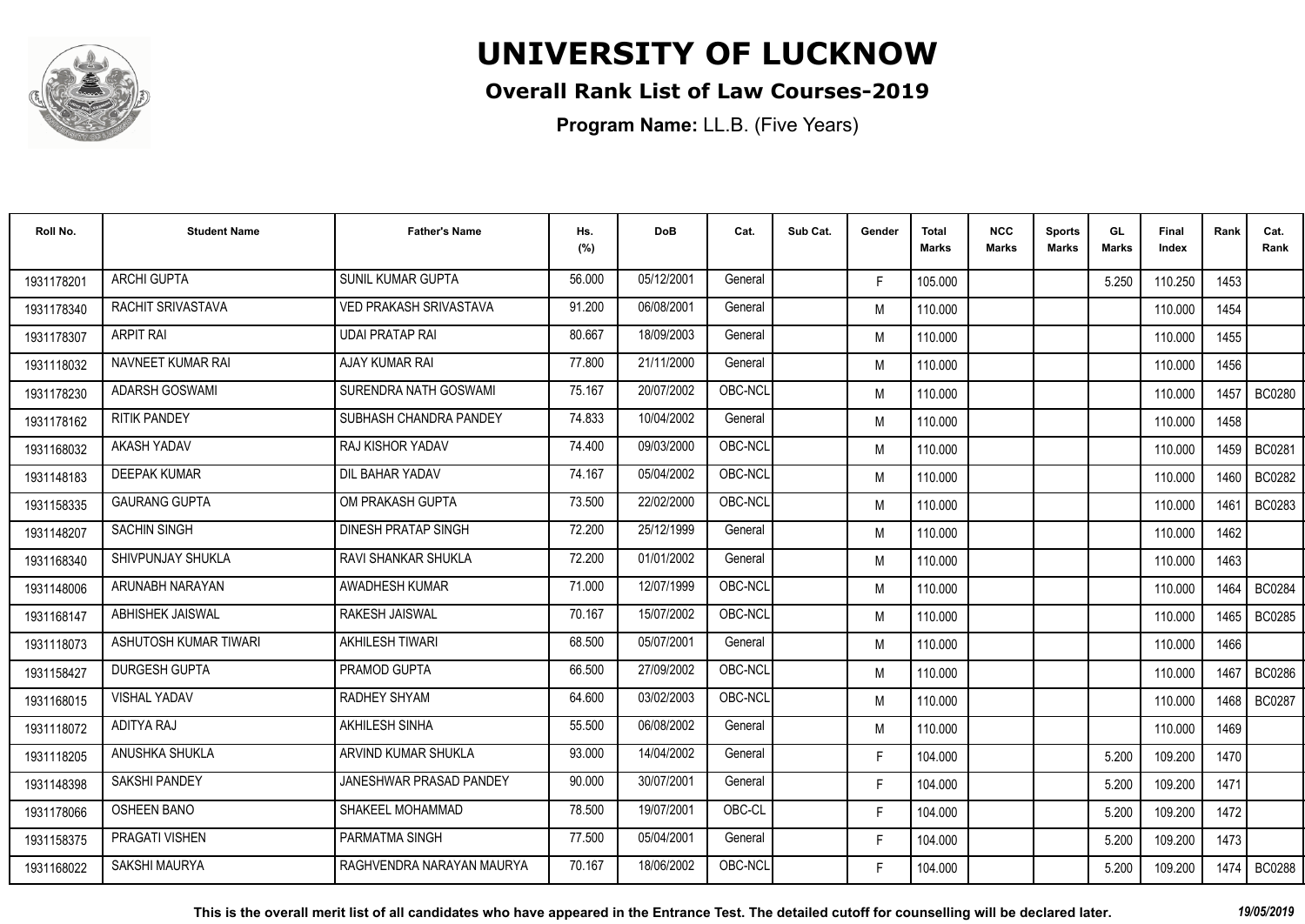

### **Overall Rank List of Law Courses-2019**

**Program Name:** LL.B. (Five Years)

| Roll No.   | <b>Student Name</b>       | <b>Father's Name</b>       | Hs.<br>(%) | <b>DoB</b> | Cat.      | Sub Cat. | Gender | <b>Total</b><br><b>Marks</b> | <b>NCC</b><br><b>Marks</b> | <b>Sports</b><br><b>Marks</b> | GL<br><b>Marks</b> | <b>Final</b><br>Index | Rank   | Cat.<br>Rank  |
|------------|---------------------------|----------------------------|------------|------------|-----------|----------|--------|------------------------------|----------------------------|-------------------------------|--------------------|-----------------------|--------|---------------|
| 1931168213 | <b>TANYA</b>              | <b>RAM KUMAR</b>           | 65.667     | 31/05/2002 | OBC-NCL   |          | F.     | 104.000                      |                            |                               | 5.200              | 109.200               | 1475 I | BC0289        |
| 1931118059 | <b>SAUMYA SINGH</b>       | <b>AJIT KUMAR SINGH</b>    | 57.000     | 03/09/2002 | General   |          | F.     | 104.000                      |                            |                               | 5.200              | 109.200               | 1476   |               |
| 1931118208 | <b>SHIVANGI SINGH</b>     | ARVIND KUMAR SINGH         | 56.571     | 21/07/2002 | General   |          | F.     | 104.000                      |                            |                               | 5.200              | 109.200               | 1477   |               |
| 1931158450 | <b>AKHILESH TIWARI</b>    | PRAYAG NARAYAN TIWARI      | 87.400     | 25/07/2000 | General   |          | M      | 109.000                      |                            |                               |                    | 109.000               | 1478   |               |
| 1931168101 | RASHIKA YADAV             | RAJESH KUMAR YADAV         | 82.000     | 10/10/2002 | OBC-NCL   |          | M      | 109.000                      |                            |                               |                    | 109.000               | 1479   | <b>BC0290</b> |
| 1931158144 | <b>HARSHBARDHAN SINGH</b> | <b>MANOJ KUMAR SINGH</b>   | 79.800     | 06/03/2001 | General   |          | M      | 109.000                      |                            |                               |                    | 109.000               | 1480   |               |
| 1931168163 | <b>DEEPAK SINGH</b>       | <b>RAKESH KUMAR SINGH</b>  | 75.667     | 24/10/1996 | <b>SC</b> |          | M      | 109.000                      |                            |                               |                    | 109.000               | 1481   | SC0113        |
| 1931118017 | AYUSH SRIVASTAVA          | ADARSH KUMAR SRIVASTAVA    | 71.333     | 18/10/2001 | General   |          | M      | 109.000                      |                            |                               |                    | 109.000               | 1482   |               |
| 1931178042 | AMAN SAFI ANSARI          | SHAFIULLAH ANSARI          | 71.333     | 16/07/2002 | OBC-NCL   |          | M      | 109.000                      |                            |                               |                    | 109.000               | 1483 I | <b>BC0291</b> |
| 1931118246 | ATULESH SRIVASTAVA        | ASHOK KUMAR SRIVASTAVA     | 70.000     | 22/05/2003 | General   |          | M      | 109.000                      |                            |                               |                    | 109.000               | 1484   |               |
| 1931148271 | PIYUSH PANDEY             | <b>GOPAL PANDEY</b>        | 68.000     | 25/11/2002 | General   |          | M      | 109.000                      |                            |                               |                    | 109.000               | 1485   |               |
| 1931118012 | <b>VISHAL SINGH</b>       | ABHIMANU SINGH             | 64.600     | 02/08/2001 | General   |          | M      | 109.000                      |                            |                               |                    | 109.000               | 1486   |               |
| 1931178183 | <b>HARSH VARDHAN</b>      | <b>SUJIT KUMAR SINGH</b>   | 64.600     | 02/10/2001 | General   |          | M      | 109.000                      |                            |                               |                    | 109.000               | 1487   |               |
| 1931158155 | <b>EKTA ANAND</b>         | <b>MANOJ TIWARI</b>        | 82.167     | 01/01/2001 | General   |          | F.     | 103.000                      |                            |                               | 5.150              | 108.150               | 1488   |               |
| 1931148191 | <b>APERIMA</b>            | DILIP KUMAR VERMA          | 66.400     | 15/04/2001 | OBC-NCL   |          | F.     | 103.000                      |                            |                               | 5.150              | 108.150               | 1489 I | BC0292        |
| 1931148406 | SAURABH SINGH             | <b>JAY PRAKASH SINGH</b>   | 88.000     | 09/11/2000 | General   |          | M      | 108.000                      |                            |                               |                    | 108.000               | 1490   |               |
| 1931148284 | SHUBHAM KUMAR MISHRA      | <b>GYAN CHANDRA MISHRA</b> | 81.600     | 22/11/2001 | General   |          | M      | 108.000                      |                            |                               |                    | 108.000               | 1491   |               |
| 1931158369 | <b>PRAKHAR SINGH</b>      | PANKAJ SINGH               | 78,000     | 04/02/2002 | General   |          | M      | 108.000                      |                            |                               |                    | 108.000               | 1492   |               |
| 1931168322 | <b>GAURAV VERMA</b>       | <b>RATI RAM VERMA</b>      | 77.667     | 14/11/2002 | <b>SC</b> |          | M      | 108.000                      |                            |                               |                    | 108.000               | 1493   | SC0114        |
| 1931168455 | <b>ASHIRWAD GUPTA</b>     | <b>SANTOSH KUMAR</b>       | 74.000     | 01/08/2000 | OBC-NCL   |          | M      | 108.000                      |                            |                               |                    | 108.000               | 1494   | BC0293        |
| 1931158242 | ASTITVA SRIVASTAVA        | MR. D.P. SRIVASTAVA        | 70.000     | 27/04/2001 | General   |          | M      | 108.000                      |                            |                               |                    | 108.000               | 1495   |               |
| 1931148434 | <b>KUNAL</b>              | KAILASH CHANDRA            | 64.667     | 01/07/2000 | OBC-CL    |          | M      | 108.000                      |                            |                               |                    | 108.000               | 1496   |               |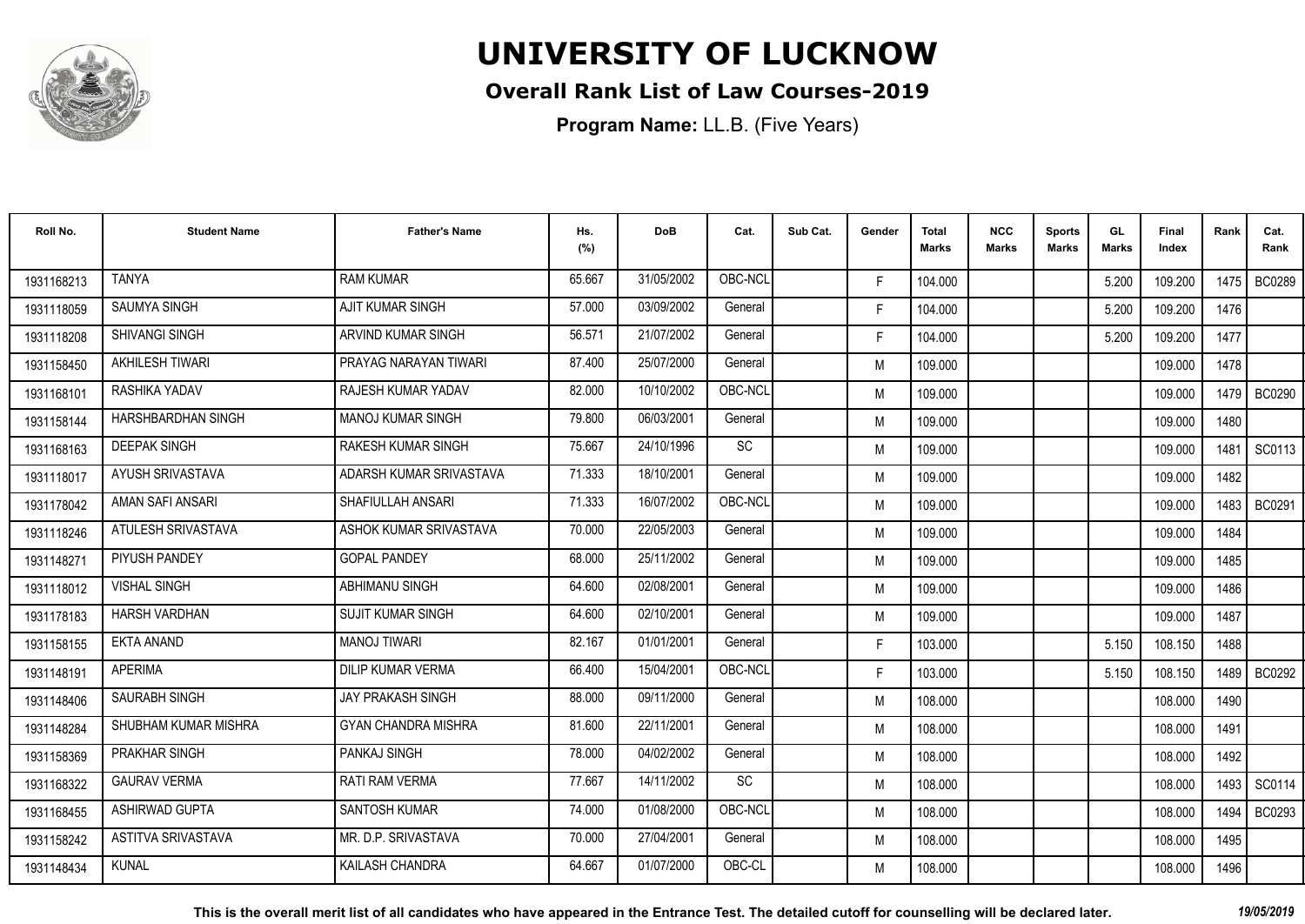

### **Overall Rank List of Law Courses-2019**

**Program Name:** LL.B. (Five Years)

| Roll No.   | <b>Student Name</b>      | <b>Father's Name</b>     | Hs.<br>(%) | <b>DoB</b> | Cat.      | Sub Cat.  | Gender | <b>Total</b><br><b>Marks</b> | <b>NCC</b><br><b>Marks</b> | <b>Sports</b><br><b>Marks</b> | GL<br><b>Marks</b> | <b>Final</b><br>Index | Rank | Cat.<br>Rank  |
|------------|--------------------------|--------------------------|------------|------------|-----------|-----------|--------|------------------------------|----------------------------|-------------------------------|--------------------|-----------------------|------|---------------|
| 1931178416 | <b>SAKSHAM SONKAR</b>    | VINOD KUMAR SONKAR       | 62.000     | 08/06/2000 | <b>SC</b> |           | M      | 108.000                      |                            |                               |                    | 108.000               | 1497 | SC0115        |
| 1931158384 | ASHWANI KUMAR MAURYA     | PAWAN MAURYA             | 58.000     | 29/11/2003 | General   |           | M      | 108.000                      |                            |                               |                    | 108.000               | 1498 |               |
| 1931112008 | <b>TANVI SONI</b>        | <b>RAKESH KUMAR SONI</b> | 77.800     | 02/06/2002 | OBC-NCL   | <b>UE</b> | F.     | 102.000                      |                            |                               | 5.100              | 107.100               | 1499 | <b>BC0294</b> |
| 1931168457 | <b>AJEET TIWARI</b>      | <b>SANTOSH KUMAR</b>     | 76.000     | 01/01/2002 | General   |           | M      | 107.000                      |                            |                               |                    | 107.000               | 1500 |               |
| 1931117035 | <b>ABHIJEET PANDEY</b>   | MR RAJESH KUMAR PANDEY   | 66.400     | 03/10/2000 | General   |           | M      | 107.000                      |                            |                               |                    | 107.000               | 1501 |               |
| 1931158329 | UTKARSH PATEL            | O P PATEL                | 64.600     | 28/12/2002 | OBC-NCL   |           | M      | 107.000                      |                            |                               |                    | 107.000               | 1502 | <b>BC0295</b> |
| 1931148160 | <b>ABHIUDAY SINGH</b>    | DHANANJAY PRATAP SINGH   | 58.800     | 01/07/2000 | General   |           | M      | 107.000                      |                            |                               |                    | 107.000               | 1503 |               |
| 1931178399 | ASHISH KUMAR YADAV       | <b>VINESH KUMAR</b>      | 56.667     | 28/04/2002 | OBC-NCL   |           | M      | 107.000                      |                            |                               |                    | 107.000               | 1504 | <b>BC0296</b> |
| 1931158217 | MOHD KAJIM KHAN          | MOHD TANVEER ALAM KHAN   | 47.500     | 26/07/2000 | General   |           | M      | 107.000                      |                            |                               |                    | 107.000               | 1505 |               |
| 1931117083 | SATYAM SINGH             | RAJESH KUMAR SINGH       | 62.667     | 21/07/2001 | General   |           | M      | 104.000                      | 2.600                      |                               |                    | 106.600               | 1506 |               |
| 1931158075 | <b>AKRITI PANDEY</b>     | MAHENDRA KUMAR PANDEY    | 77.167     | 19/08/2001 | General   |           | F.     | 101.000                      |                            |                               | 5.050              | 106.050               | 1507 |               |
| 1931148167 | <b>HARSHITA GUPTA</b>    | DHARMENDRA KUMAR GUPTA   | 76.167     | 27/11/2000 | General   |           | F.     | 101.000                      |                            |                               | 5.050              | 106.050               | 1508 |               |
| 1931178283 | SHAUZAF ABIDI            | <b>SYED MD ABBAS</b>     | 72.167     | 16/04/1997 | General   |           | M      | 106.000                      |                            |                               |                    | 106.000               | 1509 |               |
| 1931118111 | MOHAMMAD IMRAN KHAN      | AMJAD KHAN               | 69.286     | 07/06/2000 | General   |           | M      | 106.000                      |                            |                               |                    | 106.000               | 1510 |               |
| 1931178293 | <b>ENAMUL HAQUE KHAN</b> | <b>TAUFIQUE KHAN</b>     | 68.400     | 16/08/2000 | General   |           | M      | 106.000                      |                            |                               |                    | 106.000               | 1511 |               |
| 1931168423 | <b>KESHAV SINGH</b>      | <b>SANJAY SINGH</b>      | 66.167     | 04/01/2002 | General   |           | M      | 106.000                      |                            |                               |                    | 106.000               | 1512 |               |
| 1931178414 | <b>KM PALAK SINGH</b>    | <b>VINOD KUMAR SINGH</b> | 82.833     | 23/05/2003 | General   |           | F.     | 100.000                      |                            |                               | 5.000              | 105.000               | 1513 |               |
| 1931158181 | <b>MANTASHA NISHAT</b>   | <b>MO ISMAEEL</b>        | 79.500     | 23/11/2000 | General   |           | F.     | 100.000                      |                            |                               | 5.000              | 105.000               | 1514 |               |
| 1931168418 | NIMISHA SAXENA           | <b>SANJAY SAXENA</b>     | 78.333     | 02/09/2002 | General   |           | F.     | 100.000                      |                            |                               | 5.000              | 105.000               | 1515 |               |
| 1931178233 | <b>ADITI SINGH</b>       | SURENDRA PRASAD SINGH    | 77.600     | 24/12/2000 | General   |           | F.     | 100.000                      |                            |                               | 5.000              | 105.000               | 1516 |               |
| 1931148234 | AKANSHA SINGH            | G S RANA                 | 72.000     | 12/01/2002 | General   |           | F.     | 100.000                      |                            |                               | 5.000              | 105.000               | 1517 |               |
| 1931118031 | <b>VAISHNAVI RAI</b>     | <b>AJAY KUMAR RAI</b>    | 70.400     | 20/10/2001 | General   |           | F.     | 100.000                      |                            |                               | 5.000              | 105.000               | 1518 |               |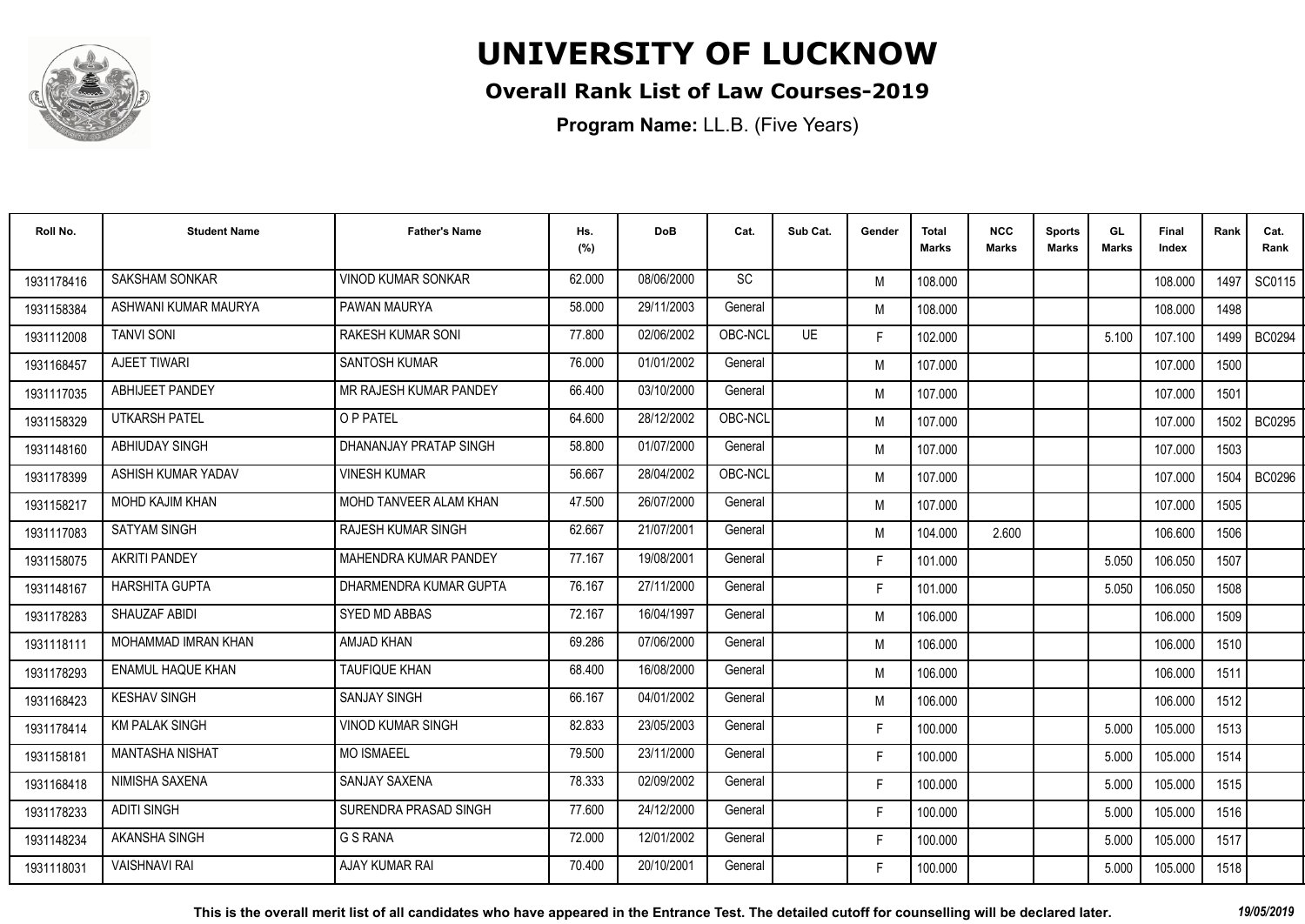

### **Overall Rank List of Law Courses-2019**

| Roll No.   | <b>Student Name</b>     | <b>Father's Name</b>      | Hs.<br>(%) | <b>DoB</b> | Cat.    | Sub Cat. | Gender | Total<br>Marks | <b>NCC</b><br>Marks | <b>Sports</b><br><b>Marks</b> | GL<br><b>Marks</b> | <b>Final</b><br>Index | Rank   | Cat.<br>Rank  |
|------------|-------------------------|---------------------------|------------|------------|---------|----------|--------|----------------|---------------------|-------------------------------|--------------------|-----------------------|--------|---------------|
| 1931158219 | <b>MAHNAZ USMAN</b>     | <b>MOHD USMAN KHAN</b>    | 66.500     | 22/01/2002 | General |          | F.     | 100.000        |                     |                               | 5.000              | 105.000               | 1519   |               |
| 1931178241 | <b>RUBBY KUMARI</b>     | <b>SURESH CHANDRA</b>     | 64.600     | 14/08/2000 | General |          | F.     | 100.000        |                     |                               | 5.000              | 105.000               | 1520   |               |
| 1931158299 | <b>NIDHI SINGH</b>      | <b>NARENDRA SINGH</b>     | 64.600     | 30/07/2001 | General |          | F.     | 100.000        |                     |                               | 5.000              | 105.000               | 1521   |               |
| 1931178168 | MRITUNJAY KUMAR YADAV   | SUBHASH YADAV             | 64.600     | 24/11/2001 | OBC-NCL |          | M      | 105.000        |                     |                               |                    | 105.000               | 1522   | <b>BC0297</b> |
| 1931148418 | SHRUTI SRIVASTAVA       | JITENDRA KUMAR SRIVASTAVA | 64.600     | 03/05/2002 | General |          | F.     | 100.000        |                     |                               | 5.000              | 105.000               | 1523   |               |
| 1931118087 | <b>AYUSH SINGH</b>      | <b>ALOK SINGH</b>         | 57.000     | 21/09/1999 | General |          | M      | 105.000        |                     |                               |                    | 105.000               | 1524   |               |
| 1931158209 | MOHD SAIF ALI KHAN      | MOHD MUSTAQUE KHAN        | 56.400     | 25/02/2002 | General |          | M      | 105.000        |                     |                               |                    | 105.000               | 1525   |               |
| 1931112013 | <b>KALEEM AHMAD</b>     | ZAHEER AHMAD              | 77.500     | 21/10/1998 | OBC-NCL |          | M      | 104.000        |                     |                               |                    | 104.000               |        | 1526   BC0298 |
| 1931168263 | <b>SHUBHAM KUMAR</b>    | RAMASHANKAR RAJBHAR       | 76.000     | 05/02/2000 | OBC-NCL |          | M      | 104.000        |                     |                               |                    | 104.000               | 1527   | <b>BC0299</b> |
| 1931178417 | AMAN SRIVASTAVA         | VINOD KUMAR SRIVASTAVA    | 74.000     | 01/11/2000 | General |          | M      | 104.000        |                     |                               |                    | 104.000               | 1528   |               |
| 1931117036 | TANMAYA SANDILYA MISHRA | MR SANDEEP KUMAR MISHRA   | 72.200     | 30/07/2002 | General |          | M      | 104.000        |                     |                               |                    | 104.000               | 1529   |               |
| 1931178227 | SHASHANK MISHRA         | SURENDRA KUMAR MISHRA     | 64.333     | 21/02/2002 | General |          | M      | 104.000        |                     |                               |                    | 104.000               | 1530   |               |
| 1931158408 | <b>PRAKHAR SINGH</b>    | PRADEEP SINGH             | 54.000     | 22/09/1999 | General |          | M      | 104.000        |                     |                               |                    | 104.000               | 1531   |               |
| 1931148330 | <b>HASAN KABEER</b>     | <b>HASAN ABRAR</b>        | 51.200     | 23/05/2001 | General |          | M      | 104.000        |                     |                               |                    | 104.000               | 1532   |               |
| 1931178434 | <b>ADITI SAXENA</b>     | <b>VISHAL SAXENA</b>      | 82.400     | 01/05/2001 | General |          | F.     | 99.000         |                     |                               | 4.950              | 103.950               | 1533   |               |
| 1931178257 | <b>JYOTSANA SINGH</b>   | <b>SURYA MANI SINGH</b>   | 60.000     | 17/08/1999 | General |          | F.     | 99.000         |                     |                               | 4.950              | 103.950               | 1534   |               |
| 1931118241 | PRAJJAVAL PRATAP SINGH  | <b>ASHOK KUMAR SINGH</b>  | 78.000     | 14/08/2001 | OBC-NCL |          | M      | 103.000        |                     |                               |                    | 103.000               |        | 1535 BC0300   |
| 1931158306 | AKSHAY KUMAR AGARWAL    | <b>NAVEEN AGARWAL</b>     | 73.500     | 02/07/2001 | General |          | M      | 103.000        |                     |                               |                    | 103.000               | 1536   |               |
| 1931178072 | <b>UMANG SULTANIYA</b>  | SHAMBHU SARAN SULTANIYA   | 68.833     | 31/12/2000 | General |          | M      | 103.000        |                     |                               |                    | 103.000               | 1537   |               |
| 1931148361 | SUDHANSHU GAUTAM        | <b>JAGANNATH</b>          | 66.500     | 05/07/2001 | SC      |          | M      | 103.000        |                     |                               |                    | 103.000               | 1538   | SC0116        |
| 1931168250 | ADARSH                  | <b>RAM TEERATH</b>        | 65.667     | 28/10/2000 | SC      |          | M      | 103.000        |                     |                               |                    | 103.000               | 1539 I | SC0117        |
| 1931118212 | AMIT KUMAR SINGH        | <b>ASHARAM SINGH</b>      | 61.667     | 20/03/2001 | General |          | M      | 103.000        |                     |                               |                    | 103.000               | 1540   |               |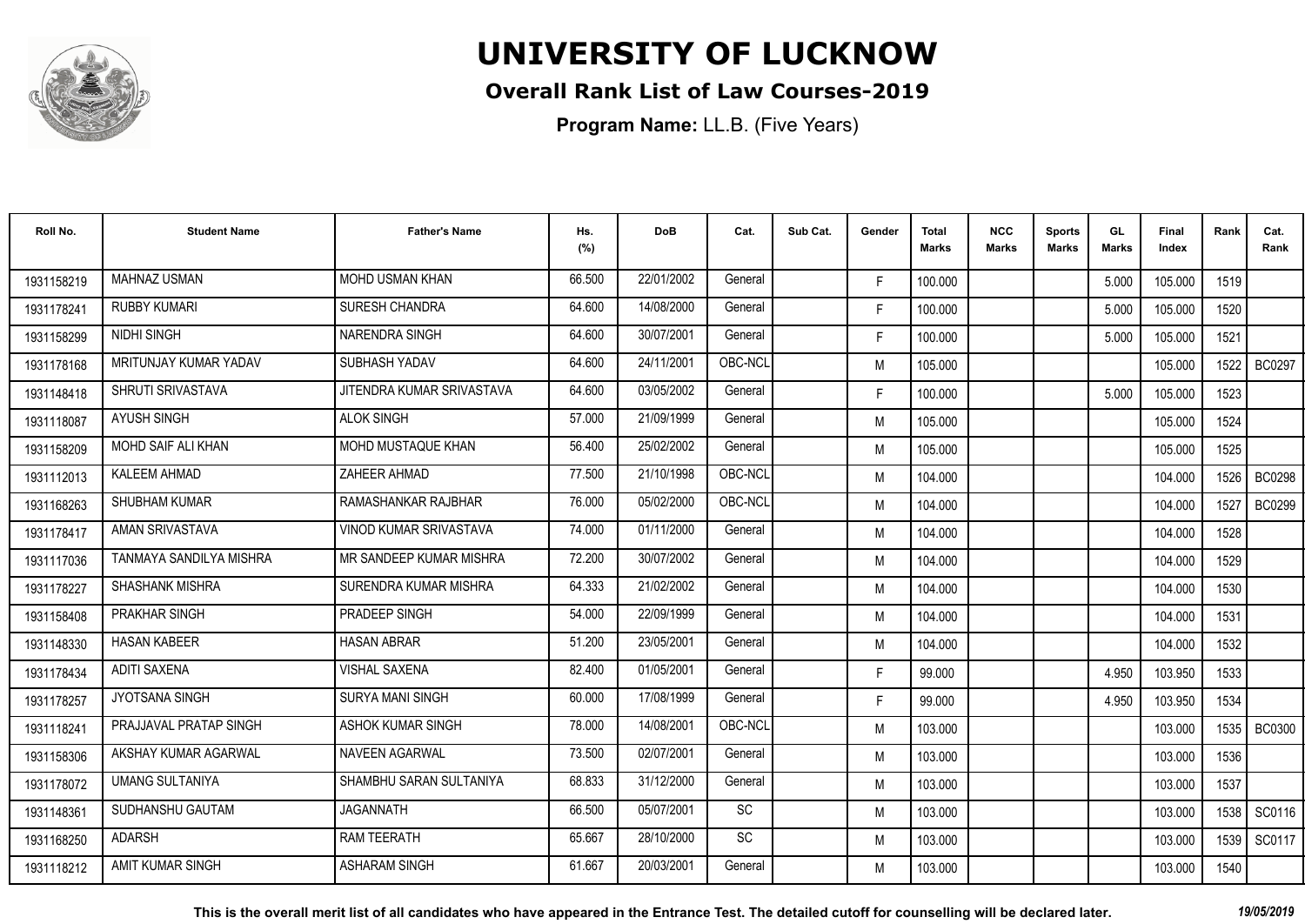

### **Overall Rank List of Law Courses-2019**

**Program Name:** LL.B. (Five Years)

| Roll No.   | <b>Student Name</b>     | <b>Father's Name</b>        | Hs.<br>(%) | <b>DoB</b> | Cat.      | Sub Cat. | Gender | <b>Total</b><br><b>Marks</b> | <b>NCC</b><br>Marks | <b>Sports</b><br><b>Marks</b> | GL<br>Marks | Final<br>Index | Rank   | Cat.<br>Rank  |
|------------|-------------------------|-----------------------------|------------|------------|-----------|----------|--------|------------------------------|---------------------|-------------------------------|-------------|----------------|--------|---------------|
| 1931158373 | <b>RAKESH SAHANI</b>    | PARASH NATH SAHANI          | 60.800     | 09/09/2002 | <b>SC</b> |          | M      | 103.000                      |                     |                               |             | 103.000        | 1541   | SC0118        |
| 1931178374 | <b>VIVEK KUMAR</b>      | <b>VIJAY PAL</b>            | 58.000     | 01/01/2001 | SC        |          | M      | 103.000                      |                     |                               |             | 103.000        | 1542   | SC0119        |
| 1931178413 | <b>SWEETY SINGH</b>     | <b>VINOD KUMAR SINGH</b>    | 72.200     | 03/02/1999 | OBC-CL    |          | F.     | 98.000                       |                     |                               | 4.900       | 102.900        | 1543   |               |
| 1931158050 | ANCHAL PRAJAPATI        | LATE VINOD KUMAR PRAJAPATI  | 71.833     | 23/11/2001 | OBC-NCL   |          | F.     | 98.000                       |                     |                               | 4.900       | 102.900        | 1544   | <b>BC0301</b> |
| 1931168462 | VARSHA KANNAUJIYA       | SANTOSH KUMAR KANNAUJIYA    | 69.500     | 04/02/2000 | SC        |          | F.     | 98.000                       |                     |                               | 4.900       | 102.900        | 1545   | SC0120        |
| 1931118145 | AMISHA SHUKLA           | ANIL KUMAR SHUKLA           | 64.600     | 04/05/2001 | General   |          | F.     | 98.000                       |                     |                               | 4.900       | 102.900        | 1546   |               |
| 1931168419 | ABHISHEK SHAHI          | <b>SANJAY SHAHI</b>         | 70.200     | 29/07/2002 | General   |          | M      | 102.000                      |                     |                               |             | 102.000        | 1547   |               |
| 1931168113 | <b>HARSH SINGH</b>      | <b>RAJESH SINGH</b>         | 70.000     | 23/07/2002 | General   |          | M      | 102.000                      |                     |                               |             | 102.000        | 1548   |               |
| 1931111006 | <b>VISHWARAJ SINGH</b>  | <b>DESHRAJ SINGH</b>        | 66.400     | 01/11/2000 | General   | PH       | M      | 102.000                      |                     |                               |             | 102.000        | 1549   |               |
| 1931178149 | <b>PAWAN MISHRA</b>     | SHYAM SHANKAR MISHRA        | 55.000     | 03/03/2003 | General   |          | M      | 102.000                      |                     |                               |             | 102.000        | 1550   |               |
| 1931118046 | <b>RITU SINGH</b>       | <b>AJAY PRATAP SINGH</b>    | 87.037     | 10/03/2002 | General   |          | F.     | 97.000                       |                     |                               | 4.850       | 101.850        | 1551   |               |
| 1931112009 | <b>HIMADRI PANDEY</b>   | RAM BABOO PANDEY            | 79.800     | 15/11/2002 | General   | UE       | F.     | 97.000                       |                     |                               | 4.850       | 101.850        | 1552   |               |
| 1931118238 | SHAUMYA SHUKLA          | ASHOK KUMAR SHUKLA          | 73.167     | 05/10/2002 | General   |          | F.     | 97.000                       |                     |                               | 4.850       | 101.850        | 1553   |               |
| 1931118236 | <b>VRITANSHI PANDEY</b> | ASHOK KUMAR PANDEY          | 66.600     | 14/08/2001 | General   |          | F.     | 97.000                       |                     |                               | 4.850       | 101.850        | 1554   |               |
| 1931115021 | P VEENA RAI             | PRAKSH RANJAN RAI           | 60.800     | 26/12/1992 | General   |          | F.     | 97.000                       |                     |                               | 4.850       | 101.850        | 1555   |               |
| 1931148448 | RAJ CHAURASIA           | KAMLESH KUMAR SINGH         | 93.000     | 22/07/2001 | OBC-CL    |          | M      | 101.000                      |                     |                               |             | 101.000        | 1556   |               |
| 1931178382 | AYUSH SRIVASTAVA        | <b>VIJAY SRIVASTAVA</b>     | 80.167     | 07/06/2001 | General   |          | M      | 101.000                      |                     |                               |             | 101.000        | 1557   |               |
| 1931158226 | <b>UDIT KISHAN</b>      | <b>MOTI CHAND PRASAD</b>    | 75.667     | 15/07/2003 | SC        |          | M      | 101.000                      |                     |                               |             | 101.000        | 1558 l | SC0121        |
| 1931168045 | AKASH DEEP VERMA        | RAJ NARAIN                  | 73.833     | 12/11/1999 | SC        |          | M      | 101.000                      |                     |                               |             | 101.000        | 1559   | SC0122        |
| 1931148396 | PAWAN YADAV             | JANARDAN YADAV              | 70.200     | 14/10/1999 | OBC-CL    |          | M      | 101.000                      |                     |                               |             | 101.000        | 1560   |               |
| 1931158389 | <b>IRFAN MANSOORI</b>   | PHOOLBAS MANSOORI           | 68.833     | 10/08/2002 | OBC-NCL   |          | M      | 101.000                      |                     |                               |             | 101.000        | 1561   | <b>BC0302</b> |
| 1931178217 | <b>SRIJAN TRIPATHI</b>  | <b>SUNIL KUMAR TRIPATHI</b> | 67.500     | 13/05/2001 | General   |          | M      | 101.000                      |                     |                               |             | 101.000        | 1562   |               |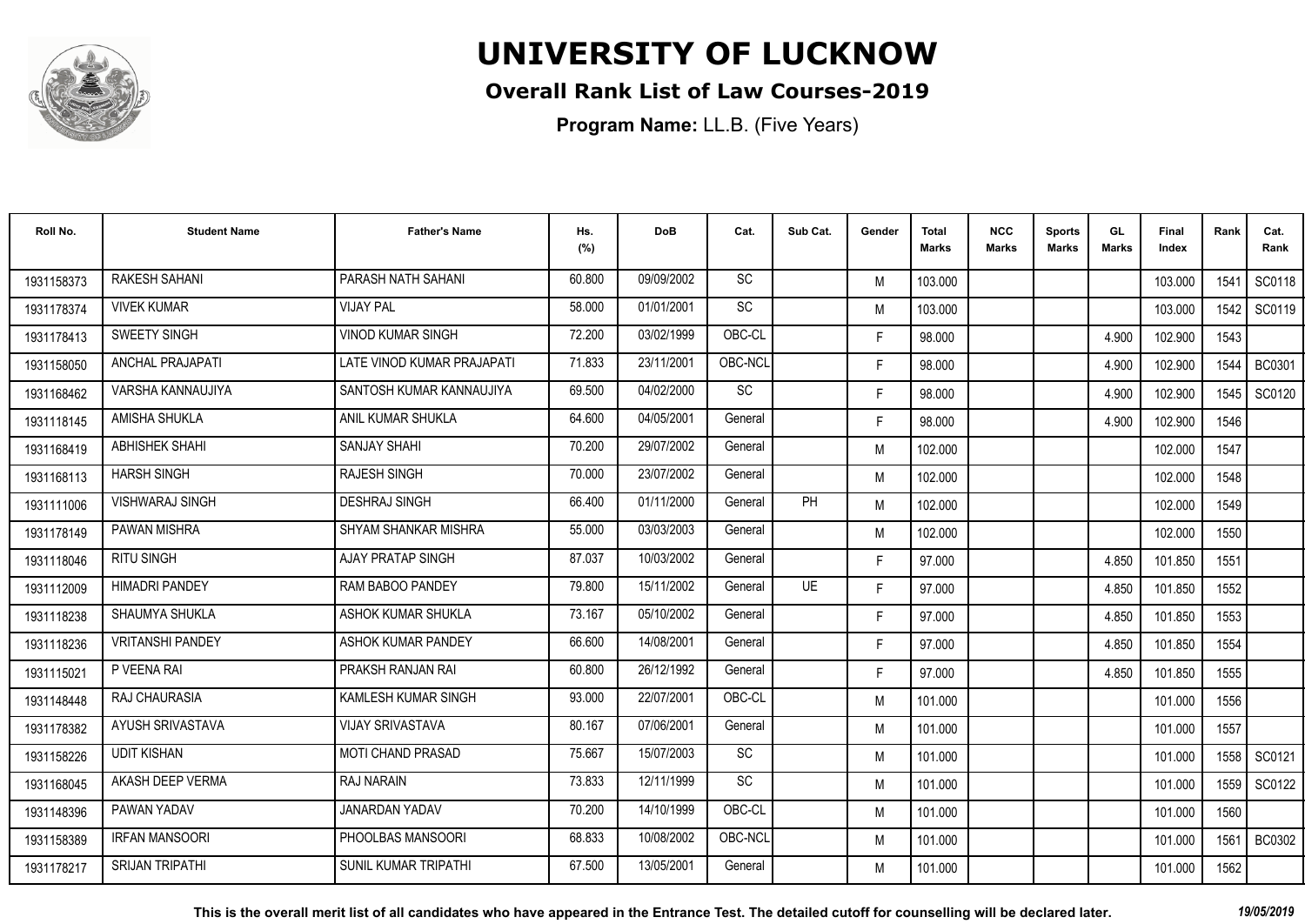

### **Overall Rank List of Law Courses-2019**

**Program Name:** LL.B. (Five Years)

| Roll No.   | <b>Student Name</b>     | <b>Father's Name</b>        | Hs.<br>(%) | DoB        | Cat.    | Sub Cat. | Gender | <b>Total</b><br>Marks | <b>NCC</b><br>Marks | <b>Sports</b><br><b>Marks</b> | GL<br><b>Marks</b> | Final<br>Index | Rank   | Cat.<br>Rank  |
|------------|-------------------------|-----------------------------|------------|------------|---------|----------|--------|-----------------------|---------------------|-------------------------------|--------------------|----------------|--------|---------------|
| 1931148401 | <b>KABIR ALI KHAN</b>   | JAVED HAMID KHAN            | 64.600     | 20/04/2000 | General |          | M      | 101.000               |                     |                               |                    | 101.000        | 1563   |               |
| 1931168355 | AYUSH SRIVASTAVA        | RAVISH CHANDRA SRIVASTAVA   | 64.333     | 07/11/1999 | General |          | M      | 101.000               |                     |                               |                    | 101.000        | 1564   |               |
| 1931158265 | <b>APPURV SINHA</b>     | <b>MR.VINOD KUMAR</b>       | 61.200     | 02/09/2000 | General |          | M      | 101.000               |                     |                               |                    | 101.000        | 1565   |               |
| 1931148393 | ABDAAL AHMAD KHAN       | JAMAL AHMAD                 | 58.833     | 08/09/2001 | General |          | M      | 101.000               |                     |                               |                    | 101.000        | 1566   |               |
| 1931118256 | <b>PRINCE TIWARI</b>    | <b>ASHOK TIWARI</b>         | 48.500     | 01/12/2002 | General |          | M      | 101.000               |                     |                               |                    | 101.000        | 1567   |               |
| 1931148385 | <b>KAKUSTH TRIPATHI</b> | <b>JAI PRAKASH TRIPATHI</b> | 48.000     | 01/03/2002 | General |          | M      | 101.000               |                     |                               |                    | 101.000        | 1568   |               |
| 1931148426 | <b>SHAKSHI YADAV</b>    | <b>JITENDRA YADAV</b>       | 95.000     | 09/08/2002 | OBC-NCL |          | F.     | 96.000                |                     |                               | 4.800              | 100.800        | 1569   | <b>BC0303</b> |
| 1931118065 | SHRADDHA DUBEY          | AKHILESH KUMAR DUBEY        | 92.000     | 11/09/2002 | General |          | F.     | 96.000                |                     |                               | 4.800              | 100.800        | 1570   |               |
| 1931118192 | <b>BHARVI SHAHI</b>     | ARUN PRATAP SHAHI           | 89.200     | 09/08/2000 | General |          | F.     | 96.000                |                     |                               | 4.800              | 100.800        | 1571   |               |
| 1931168142 | <b>SHIVANI VERMA</b>    | RAJU VERMA                  | 78.667     | 30/08/1998 | OBC-NCL |          | F.     | 96.000                |                     |                               | 4.800              | 100.800        | 1572   | <b>BC0304</b> |
| 1931168218 | SADHNA SAHU             | RAM LAKHAN SAHU             | 78.167     | 19/06/2001 | OBC-NCL |          | F.     | 96.000                |                     |                               | 4.800              | 100.800        | 1573   | <b>BC0305</b> |
| 1931168012 | SHRISHTI SINGH          | <b>RADHAKANT SINGH</b>      | 65.333     | 10/07/2003 | General |          | F.     | 96.000                |                     |                               | 4.800              | 100.800        | 1574   |               |
| 1931168297 | <b>PINKI DEVI</b>       | RAMLAKHAN                   | 58.500     | 07/05/2002 | OBC-NCL |          | F.     | 96.000                |                     |                               | 4.800              | 100.800        | 1575 l | <b>BC0306</b> |
| 1931148470 | ABDULLAH KHALIQUE       | KHALIQUZZAMAN               | 84.667     | 05/07/2004 | General |          | M      | 100.000               |                     |                               |                    | 100.000        | 1576   |               |
| 1931158132 | <b>PRAJWAL MISHRA</b>   | <b>MANOJ KUMAR MISHRA</b>   | 81.500     | 13/10/2003 | General |          | M      | 100.000               |                     |                               |                    | 100.000        | 1577   |               |
| 1931148081 | <b>GITANSHU KOUSHIK</b> | <b>BRAJ KUMAR KOUSHIK</b>   | 78.000     | 09/01/2002 | General |          | M      | 100.000               |                     |                               |                    | 100.000        | 1578   |               |
| 1931148094 | PRABHANSH KUSHWAHA      | <b>BRIJENDRA KUSHWAHA</b>   | 73.167     | 15/10/2002 | OBC-NCL |          | M      | 100.000               |                     |                               |                    | 100.000        |        | 1579   BC0307 |
| 1931158117 | <b>HARSH AWASTHI</b>    | <b>MANOJ AWASTHI</b>        | 71.167     | 17/11/2000 | General |          | M      | 100.000               |                     |                               |                    | 100.000        | 1580   |               |
| 1931178379 | SHUBHAM YADAV           | <b>VIJAY SHANKAR YADAV</b>  | 68.400     | 14/02/2002 | OBC-NCL |          | M      | 100.000               |                     |                               |                    | 100.000        | 1581   | <b>BC0308</b> |
| 1931118010 | ADITYA RAJ SINGH        | ABHAY PRATAP SINGH          | 64.000     | 10/09/2001 | General |          | M      | 100.000               |                     |                               |                    | 100.000        | 1582   |               |
| 1931158030 | <b>VEDANSH DIXIT</b>    | <b>LALIT KUMAR DIXIT</b>    | 60.667     | 19/01/2000 | General |          | M      | 100.000               |                     |                               |                    | 100.000        | 1583   |               |
| 1931148286 | PRANJAL VERMA           | <b>GYAN PRAKASH</b>         | 51.200     | 15/06/2001 | SC      |          | M      | 100.000               |                     |                               |                    | 100.000        | 1584   | SC0123        |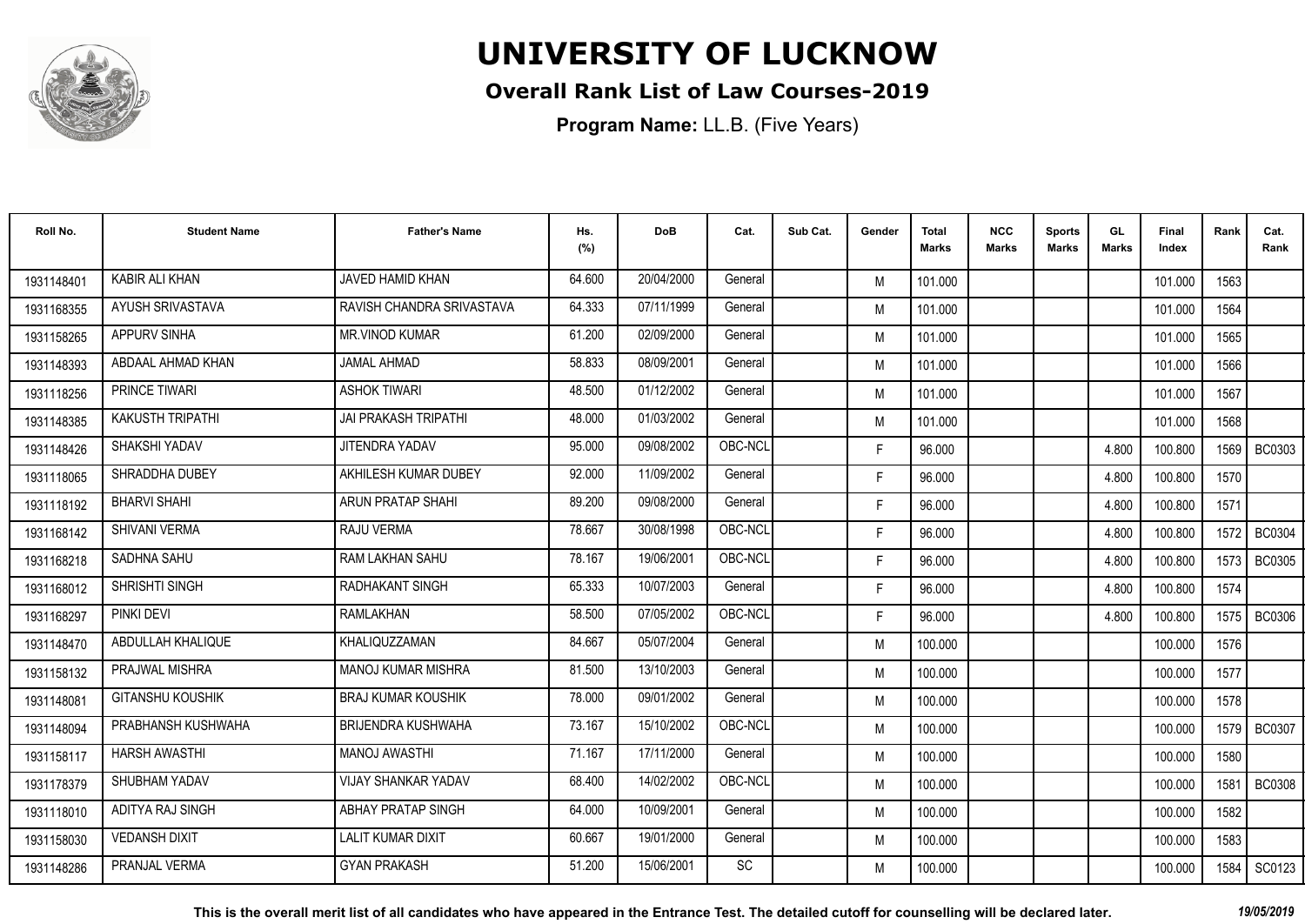

### **Overall Rank List of Law Courses-2019**

**Program Name:** LL.B. (Five Years)

| Roll No.   | <b>Student Name</b>      | <b>Father's Name</b>      | Hs.<br>(%) | <b>DoB</b> | Cat.      | Sub Cat. | Gender | <b>Total</b><br><b>Marks</b> | <b>NCC</b><br>Marks | <b>Sports</b><br><b>Marks</b> | GL<br><b>Marks</b> | Final<br>Index | Rank   | Cat.<br>Rank  |
|------------|--------------------------|---------------------------|------------|------------|-----------|----------|--------|------------------------------|---------------------|-------------------------------|--------------------|----------------|--------|---------------|
| 1931118257 | KHUSHI VISHWAKARMA       | ASHOK VISHWAKARMA         | 83.500     | 28/09/2002 | OBC-NCL   |          | F.     | 95.000                       |                     |                               | 4.750              | 99.750         | 1585 l | <b>BC0309</b> |
| 1931168456 | <b>POOJA</b>             | <b>SANTOSH KUMAR</b>      | 75.000     | 28/01/1998 | General   |          | F.     | 95.000                       |                     |                               | 4.750              | 99.750         | 1586   |               |
| 1931178140 | KM PRIYANKA SHARMA       | SHRI VASHISHTH SHARMA     | 71.500     | 20/08/1997 | OBC-CL    |          | F.     | 95.000                       |                     |                               | 4.750              | 99.750         | 1587   |               |
| 1931158216 | ALEEZA SIDDIQUI          | <b>MOHD SHARIF</b>        | 70.333     | 12/12/2001 | General   |          | F.     | 95.000                       |                     |                               | 4.750              | 99.750         | 1588   |               |
| 1931116006 | SARVAGYA KUMAR           | SANJAY SRIVASTAVA         | 78.333     | 14/03/1999 | General   |          | M      | 97.000                       | 2.425               |                               |                    | 99.425         | 1589   |               |
| 1931168265 | <b>VIKAS KUSHWAHA</b>    | RAMAYAN KUSHWAHA          | 84.333     | 12/07/2002 | OBC-NCL   |          | M      | 99.000                       |                     |                               |                    | 99.000         | 1590   | <b>BC0310</b> |
| 1931148205 | <b>ATUL PANDEY</b>       | <b>DINESH PANDEY</b>      | 81.333     | 06/07/2003 | General   |          | M      | 99.000                       |                     |                               |                    | 99.000         | 1591   |               |
| 1931158357 | AVNISH UPADHYAY          | ONKARNATH UPADHYAY        | 70.200     | 31/03/2001 | General   |          | M      | 99.000                       |                     |                               |                    | 99.000         | 1592   |               |
| 1931178465 | NISHEET SINGH            | YOGENDRA SINGH            | 63.833     | 26/11/1996 | OBC-NCL   |          | M      | 99.000                       |                     |                               |                    | 99.000         | 1593 l | <b>BC0311</b> |
| 1931115040 | RAJNIKANT                | ARUN KUMAR                | 56.667     | 09/05/1998 | General   |          | M      | 99.000                       |                     |                               |                    | 99.000         | 1594   |               |
| 1931178003 | <b>SAKSHI PANDEY</b>     | <b>SANTOSH PANDEY</b>     | 89.200     | 23/07/2002 | General   |          | F.     | 94.000                       |                     |                               | 4.700              | 98.700         | 1595   |               |
| 1931148297 | NIVEDITA SINGH           | <b>HANSRAJ SINGH</b>      | 79.000     | 03/04/2001 | General   |          | F.     | 94.000                       |                     |                               | 4.700              | 98.700         | 1596   |               |
| 1931168031 | <b>NEHA VERMA</b>        | RAJ DEV VERMA             | 74.833     | 04/10/2002 | OBC-NCL   |          | F.     | 94.000                       |                     |                               | 4.700              | 98.700         | 1597   | BC0312        |
| 1931148312 | <b>HARSHITA SINGH</b>    | <b>HARI SHANKER SINGH</b> | 72.200     | 17/07/1999 | <b>SC</b> |          | F.     | 94.000                       |                     |                               | 4.700              | 98.700         | 1598   | SC0124        |
| 1931178342 | <b>SALU SHARMA</b>       | <b>VEDPRAKASH SHARMA</b>  | 72.200     | 20/10/2002 | OBC-NCL   |          | F.     | 94.000                       |                     |                               | 4.700              | 98.700         | 1599 I | BC0313        |
| 1931148325 | <b>SUNNY SINGH YADAV</b> | <b>HARISHCHANDRA</b>      | 86.500     | 10/10/2002 | OBC-NCL   |          | M      | 98.000                       |                     |                               |                    | 98.000         | 1600   | <b>BC0314</b> |
| 1931158251 | <b>RAJ KUMAR</b>         | MR. NAGESHWER MEHTO       | 78.000     | 06/08/2002 | OBC-NCL   |          | M      | 98.000                       |                     |                               |                    | 98.000         | 1601   | <b>BC0315</b> |
| 1931148397 | AKASH YADAV              | <b>JANARDAN YADAV</b>     | 75.833     | 01/01/2000 | OBC-NCL   |          | M      | 98.000                       |                     |                               |                    | 98.000         | 1602   | BC0316        |
| 1931118143 | PIYUSH PANDEY            | ANIL KUMAR PANDEY         | 72.000     | 18/07/2001 | General   |          | M      | 98.000                       |                     |                               |                    | 98.000         | 1603   |               |
| 1931168369 | <b>AVNEESH KUMAR</b>     | <b>RUDRA DEV</b>          | 66.500     | 30/06/2002 | SC        |          | M      | 98.000                       |                     |                               |                    | 98.000         | 1604   | SC0125        |
| 1931148280 | <b>SHIVAJI SINGH</b>     | <b>GURDEEP SINGH</b>      | 53.833     | 30/10/2002 | General   |          | M      | 98.000                       |                     |                               |                    | 98.000         | 1605   |               |
| 1931178150 | <b>KAVITA GAUTAM</b>     | <b>SHYAM SUNDAR</b>       | 79.667     | 01/12/2001 | <b>SC</b> |          | F      | 93.000                       |                     |                               | 4.650              | 97.650         | 1606   | SC0126        |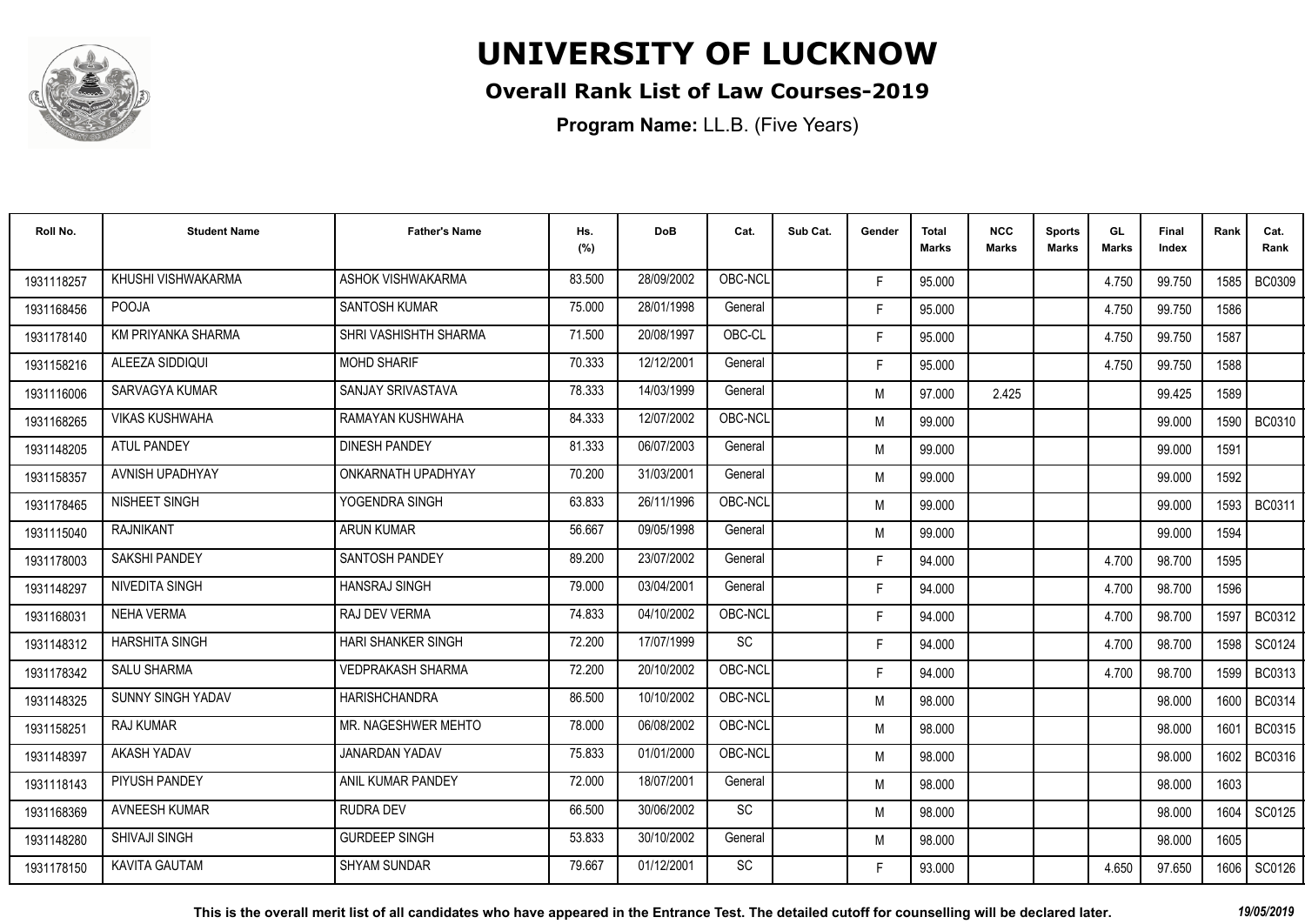

### **Overall Rank List of Law Courses-2019**

| Roll No.   | <b>Student Name</b>     | <b>Father's Name</b>          | Hs.<br>(%) | <b>DoB</b> | Cat.    | Sub Cat. | Gender | <b>Total</b><br><b>Marks</b> | <b>NCC</b><br><b>Marks</b> | <b>Sports</b><br><b>Marks</b> | GL<br><b>Marks</b> | <b>Final</b><br>Index | Rank   | Cat.<br>Rank  |
|------------|-------------------------|-------------------------------|------------|------------|---------|----------|--------|------------------------------|----------------------------|-------------------------------|--------------------|-----------------------|--------|---------------|
| 1931117033 | <b>FARHAT JAHAN</b>     | <b>MR ANWAR ANSARI</b>        | 70.200     | 22/09/1998 | OBC-NCL |          | F.     | 93.000                       |                            |                               | 4.650              | 97.650                | 1607   | BC0317        |
| 1931168174 | <b>ASTHA SINGH</b>      | <b>RAKESH SINGH</b>           | 68.400     | 02/02/2001 | General |          | F.     | 93.000                       |                            |                               | 4.650              | 97.650                | 1608   |               |
| 1931168159 | <b>SONALI SHARMA</b>    | RAKESH KUMAR SHARMA           | 67.167     | 08/12/2001 | OBC-NCL |          | F.     | 93.000                       |                            |                               | 4.650              | 97.650                | 1609   | <b>BC0318</b> |
| 1931115005 | ANJALI SINGH            | <b>AVINASH SINGH</b>          | 66.600     | 11/03/2001 | General |          | F.     | 93.000                       |                            |                               | 4.650              | 97.650                | 1610   |               |
| 1931178012 | <b>SUCHITA SINGH</b>    | SARVESH KUMAR SINGH           | 66.400     | 14/01/2002 | General |          | F.     | 93.000                       |                            |                               | 4.650              | 97.650                | 1611   |               |
| 1931118250 | RIMA KUMARI             | <b>ASHOK PASWAN</b>           | 60.000     | 19/07/1998 | General |          | F.     | 93.000                       |                            |                               | 4.650              | 97.650                | 1612   |               |
| 1931158170 | <b>MD ASLAM ANSARI</b>  | <b>MD AYUB ANSARI</b>         | 68.500     | 03/06/2002 | OBC-NCL |          | M      | 97.000                       |                            |                               |                    | 97.000                | 1613   | BC0319        |
| 1931178170 | AMITABH KUMAR RAI       | SUDHAKAR RAI                  | 62.667     | 01/08/2001 | General |          | M      | 97.000                       |                            |                               |                    | 97.000                | 1614   |               |
| 1931178110 | <b>ADARSH TIWARI</b>    | <b>SHIV PRAKASH TIWARI</b>    | 58.333     | 22/03/2001 | General |          | M      | 97.000                       |                            |                               |                    | 97.000                | 1615   |               |
| 1931115020 | SHASHANK SRIVASTAVA     | PRADEEP KUMAR SRIVASTAVA      | 58.167     | 05/06/2002 | General |          | M      | 97.000                       |                            |                               |                    | 97.000                | 1616   |               |
| 1931148023 | <b>KM SHREYA MISHRA</b> | <b>BAJRANGI PRASAD MISHRA</b> | 74.833     | 12/12/2004 | General |          | F.     | 92.000                       |                            |                               | 4.600              | 96.600                | 1617   |               |
| 1931178333 | <b>FAHMIDA VAJID</b>    | <b>VAJID ALI</b>              | 66.500     | 20/12/2001 | OBC-NCL |          | F.     | 92.000                       |                            |                               | 4.600              | 96.600                | 1618 l | <b>BC0320</b> |
| 1931158455 | NAMRATA GUPTA           | PREM KUMAR GUPTA              | 53.833     | 02/06/1999 | General |          | F.     | 92.000                       |                            |                               | 4.600              | 96.600                | 1619   |               |
| 1931118035 | SUDHANSHU SINGH         | AJAY KUMAR SINGH              | 77.800     | 17/01/2002 | General |          | M      | 96.000                       |                            |                               |                    | 96.000                | 1620   |               |
| 1931158188 | RAJ SRIVASTAVA          | MOHAN LAL SRIVASTAVA          | 74.000     | 05/07/2002 | General |          | M      | 96.000                       |                            |                               |                    | 96.000                | 1621   |               |
| 1931117022 | <b>RISHABH SINGH</b>    | LAL CHANDRA BHUSHAN           | 73.667     | 31/05/2004 | General |          | M      | 96.000                       |                            |                               |                    | 96.000                | 1622   |               |
| 1931178390 | PUSHPENDRA SINGH        | <b>VINAY KUMAR SINGH</b>      | 68.400     | 16/08/2001 | General |          | M      | 96.000                       |                            |                               |                    | 96.000                | 1623   |               |
| 1931158256 | KALYANI GUPTA           | MR. RAM DAYAL GUPTA           | 91.000     | 15/08/2001 | OBC-CL  |          | F.     | 91.000                       |                            |                               | 4.550              | 95.550                | 1624   |               |
| 1931118124 | KHUSHI MISHRA           | <b>ANAND MISHRA</b>           | 85.400     | 12/06/2001 | General |          | F.     | 91.000                       |                            |                               | 4.550              | 95.550                | 1625   |               |
| 1931118288 | ANUBHAV KUMAR TRIVEDI   | AVDHESH KUMAR TRIVEDI         | 89.200     | 20/11/2000 | General |          | M      | 95.000                       |                            |                               |                    | 95.000                | 1626   |               |
| 1931168203 | ANURAG VISHWAKARMA      | <b>RAM KISHOR VISHWAKARMA</b> | 85.500     | 15/07/2001 | OBC-CL  |          | M      | 95.000                       |                            |                               |                    | 95.000                | 1627   |               |
| 1931168262 | NIKALESH MISHRA         | <b>RAMAPATI MISHRA</b>        | 82.667     | 01/01/2001 | General |          | M      | 95.000                       |                            |                               |                    | 95.000                | 1628   |               |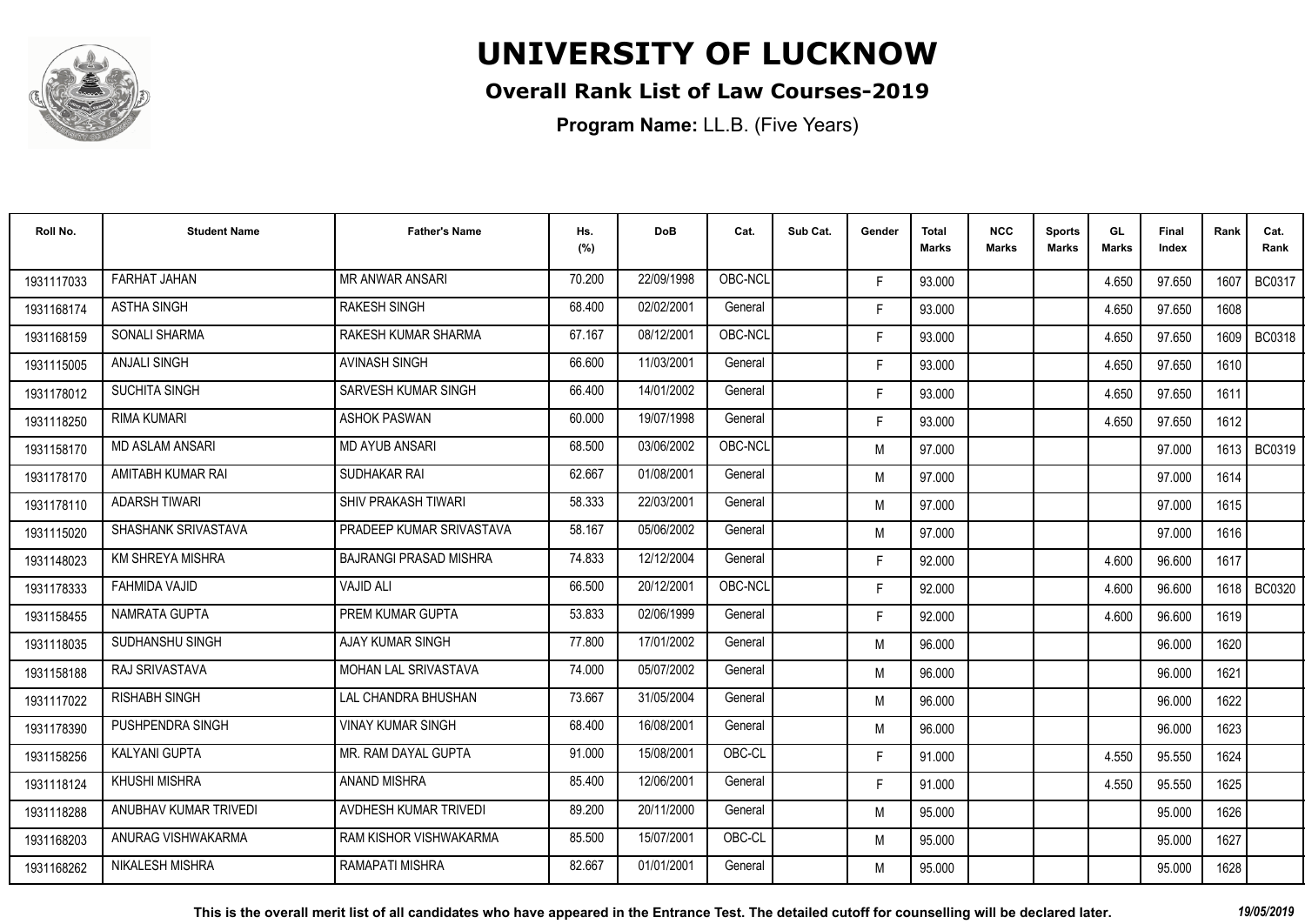

### **Overall Rank List of Law Courses-2019**

| Roll No.   | <b>Student Name</b>       | <b>Father's Name</b>        | Hs.<br>(%) | <b>DoB</b> | Cat.      | Sub Cat. | Gender | <b>Total</b><br><b>Marks</b> | <b>NCC</b><br><b>Marks</b> | <b>Sports</b><br><b>Marks</b> | GL<br><b>Marks</b> | <b>Final</b><br>Index | Rank   | Cat.<br>Rank  |
|------------|---------------------------|-----------------------------|------------|------------|-----------|----------|--------|------------------------------|----------------------------|-------------------------------|--------------------|-----------------------|--------|---------------|
| 1931148029 | <b>VIVEK RAJ SINGH</b>    | <b>BALENDRA KUMAR SINGH</b> | 79.800     | 28/06/2002 | General   |          | M      | 95.000                       |                            |                               |                    | 95.000                | 1629   |               |
| 1931148391 | <b>GULAM VARIS VARSI</b>  | <b>JAKIR HUSAIN VARSI</b>   | 78.667     | 26/04/2002 | General   |          | M      | 95.000                       |                            |                               |                    | 95.000                | 1630   |               |
| 1931168308 | <b>RISHABH SINGH</b>      | <b>RANJEET SINGH</b>        | 75.000     | 17/11/2001 | General   |          | M      | 95.000                       |                            |                               |                    | 95.000                | 1631   |               |
| 1931178223 | <b>HARSH DIXIT</b>        | <b>SURENDRA DIXIT</b>       | 73.333     | 25/07/2003 | General   |          | M      | 95.000                       |                            |                               |                    | 95.000                | 1632   |               |
| 1931178451 | <b>SHIVAM PANDEY</b>      | <b>VYAS PANDEY</b>          | 73.167     | 11/04/2002 | General   |          | M      | 95.000                       |                            |                               |                    | 95.000                | 1633   |               |
| 1931158284 | UJJWAL KUMAR SINGH        | <b>NAGENDRA SINGH</b>       | 71.000     | 20/12/2001 | General   |          | M      | 95.000                       |                            |                               |                    | 95.000                | 1634   |               |
| 1931168061 | <b>VIVEK KUMAR PASWAN</b> | RAJENDRA PASWAN             | 70.333     | 10/02/2000 | <b>SC</b> |          | M      | 95.000                       |                            |                               |                    | 95.000                | 1635   | SC0127        |
| 1931158294 | <b>VIVEK MISHRA</b>       | NARENDRA KUMAR MISHRA       | 69.833     | 01/07/2001 | General   |          | M      | 95.000                       |                            |                               |                    | 95.000                | 1636   |               |
| 1931158435 | <b>DEEPAK YADAV</b>       | PRATAP SINGH YADAV          | 63.833     | 03/03/2001 | OBC-CL    |          | M      | 95.000                       |                            |                               |                    | 95.000                | 1637   |               |
| 1931158191 | MOHD ISA ALI KHAN         | MOHD AHSAN ALI KHAN         | 59.833     | 23/07/2000 | General   |          | M      | 95.000                       |                            |                               |                    | 95.000                | 1638   |               |
| 1931168067 | JYOTISH KUMAR SINGH       | RAJENDRA PRASAD DAS         | 50.200     | 15/08/2001 | General   |          | M      | 95.000                       |                            |                               |                    | 95.000                | 1639   |               |
| 1931158008 | DIVYANSHI DWIVEDI         | KRISHNA KANT DWIVEDI        | 79.333     | 15/01/2002 | General   |          | F.     | 90.000                       |                            |                               | 4.500              | 94.500                | 1640   |               |
| 1931168420 | <b>CHANDNI SHUKLA</b>     | <b>SANJAY SHUKLA</b>        | 76.167     | 22/10/2000 | General   |          | F.     | 90.000                       |                            |                               | 4.500              | 94.500                | 1641   |               |
| 1931148143 | <b>MANSI PANDEY</b>       | DEEPAK KUMAR PANDEY         | 74.000     | 01/09/2002 | General   |          | F.     | 90.000                       |                            |                               | 4.500              | 94.500                | 1642   |               |
| 1931118191 | <b>NEETU PANDEY</b>       | <b>ARUN PANDEY</b>          | 73.500     | 30/03/2001 | General   |          | F.     | 90.000                       |                            |                               | 4.500              | 94.500                | 1643   |               |
| 1931148232 | <b>ZEENAT FALAK</b>       | <b>FIROZ CHAUDHARY</b>      | 73.000     | 10/01/2003 | General   |          | F.     | 90.000                       |                            |                               | 4.500              | 94.500                | 1644   |               |
| 1931118160 | PRASHANT SHUKLA           | <b>ANIL SHUKLA</b>          | 79.667     | 03/05/2000 | General   |          | M      | 94.000                       |                            |                               |                    | 94.000                | 1645   |               |
| 1931158164 | <b>ADNAN ANSARI</b>       | <b>MATLOOB REHMAN</b>       | 63.667     | 15/03/2001 | OBC-NCL   |          | M      | 94.000                       |                            |                               |                    | 94.000                | 1646 l | <b>BC0321</b> |
| 1931178035 | PARAS SHUKLA              | SATYENDRA KUMAR SHUKLA      | 61.000     | 01/04/2001 | General   |          | M      | 94.000                       |                            |                               |                    | 94.000                | 1647   |               |
| 1931168289 | <b>RAVISHU SINGH</b>      | <b>RAMESH SINGH</b>         | 57.000     | 06/05/2001 | General   |          | M      | 94.000                       |                            |                               |                    | 94.000                | 1648   |               |
| 1931168378 | ARUN KUMAR RAI            | SADANAND RAI                | 54.500     | 27/04/2002 | General   |          | M      | 94.000                       |                            |                               |                    | 94.000                | 1649   |               |
| 1931158210 | <b>MOHD FARHAN</b>        | <b>MOHD RAIS</b>            | 48.929     | 13/08/1994 | General   |          | M      | 94.000                       |                            |                               |                    | 94.000                | 1650   |               |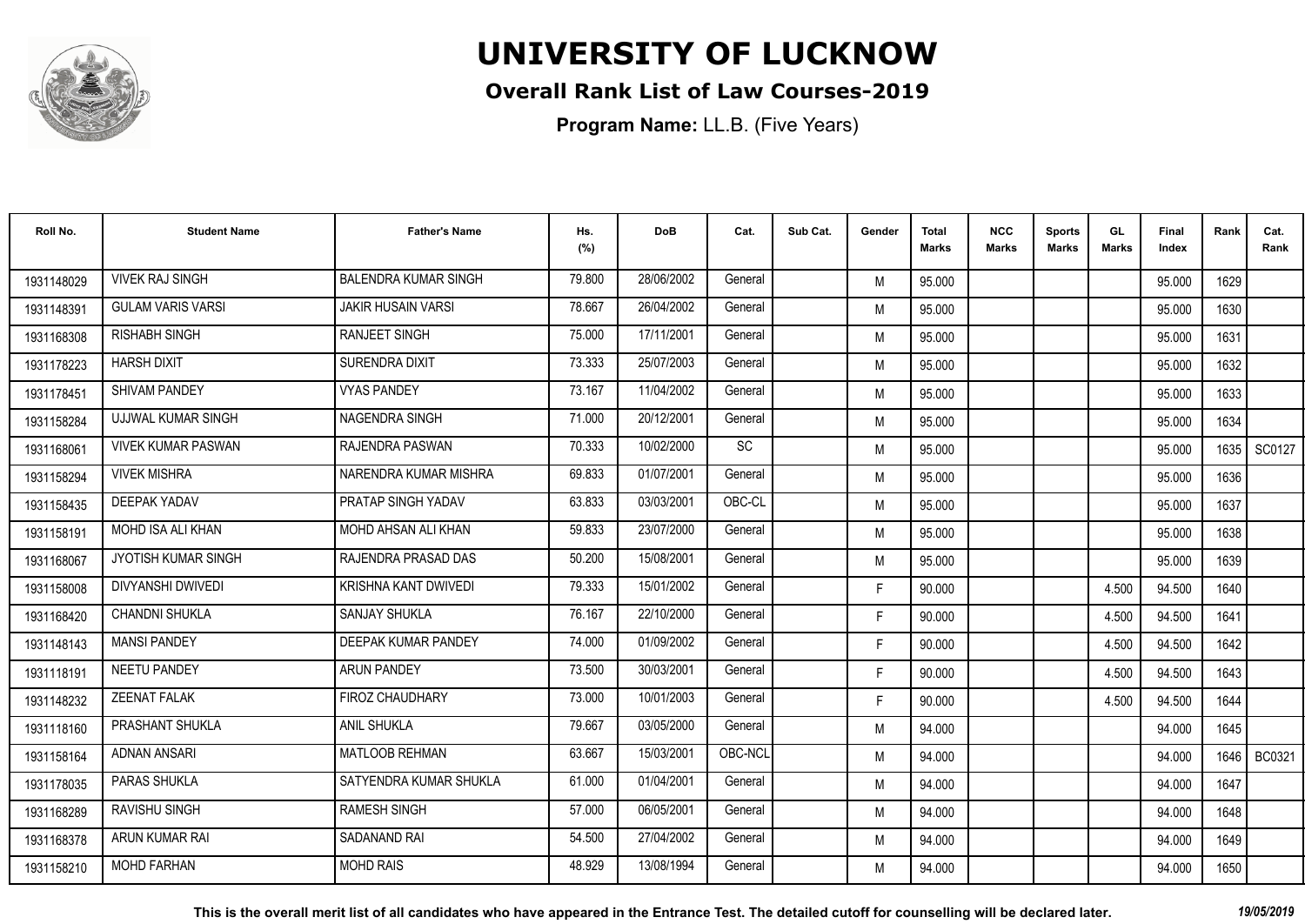

### **Overall Rank List of Law Courses-2019**

| Roll No.   | <b>Student Name</b>       | <b>Father's Name</b>        | Hs.<br>(%) | <b>DoB</b> | Cat.      | Sub Cat. | Gender | <b>Total</b><br><b>Marks</b> | <b>NCC</b><br><b>Marks</b> | <b>Sports</b><br><b>Marks</b> | GL<br><b>Marks</b> | <b>Final</b><br>Index | Rank | Cat.<br>Rank  |
|------------|---------------------------|-----------------------------|------------|------------|-----------|----------|--------|------------------------------|----------------------------|-------------------------------|--------------------|-----------------------|------|---------------|
| 1931178248 | <b>ANANYA SINGH</b>       | SURESH KUMAR SINGH          | 74.000     | 26/01/2003 | General   |          | F.     | 89.000                       |                            |                               | 4.450              | 93.450                | 1651 |               |
| 1931148354 | SHABEEB FATIMA            | <b>IOBAL RAFAT</b>          | 67.000     | 08/09/1999 | General   |          | F.     | 89.000                       |                            |                               | 4.450              | 93.450                | 1652 |               |
| 1931178268 | <b>ABHAY MISHRA</b>       | <b>SUSHIL KUMAR MISHRA</b>  | 66.400     | 01/07/2002 | General   |          | M      | 93.000                       |                            |                               |                    | 93.000                | 1653 |               |
| 1931148228 | <b>RITESH SAINI</b>       | <b>FAKIREY LAL</b>          | 64.333     | 28/05/2002 | OBC-NCL   |          | M      | 93.000                       |                            |                               |                    | 93.000                | 1654 | <b>BC0322</b> |
| 1931115015 | <b>BALBIR SINGH</b>       | <b>JAIENDRA SINGH</b>       | 53.200     | 13/06/2000 | General   | DP       | M      | 93.000                       |                            |                               |                    | 93.000                | 1655 |               |
| 1931148022 | <b>VISHAKHA SAROJ</b>     | <b>BAIJ NATH SAROJ</b>      | 73.500     | 10/07/2000 | <b>SC</b> |          | F.     | 88.000                       |                            |                               | 4.400              | 92.400                | 1656 | SC0128        |
| 1931158409 | <b>HARSH SINGH</b>        | PRADEEP SINGH               | 66.400     | 27/12/2001 | General   |          | M      | 92.000                       |                            |                               |                    | 92.000                | 1657 |               |
| 1931148227 | MOHAMMAD KALAM RAJA FAIZY | <b>ENAMUL HAQUE ANSARI</b>  | 59.200     | 01/01/1994 | General   |          | M      | 92.000                       |                            |                               |                    | 92.000                | 1658 |               |
| 1931178108 | <b>ARTI SONI</b>          | SHIV POOJAN SONI            | 86.500     | 12/11/2000 | OBC-NCL   |          | F.     | 87.000                       |                            |                               | 4.350              | 91.350                |      | 1659   BC0323 |
| 1931178128 | <b>MATRA SHRESHTHA</b>    | SHRESHTHA KUMAR TEWARI      | 64.600     | 03/08/2000 | General   |          | F.     | 87.000                       |                            |                               | 4.350              | 91.350                | 1660 |               |
| 1931178174 | AYUSH KUMAR GADWAL        | SUDHIR KUMAR GUPTA          | 80.000     | 03/06/2002 | General   |          | M      | 91.000                       |                            |                               |                    | 91.000                | 1661 |               |
| 1931158110 | <b>MOHIT DWIVEDI</b>      | <b>MANISH KUMAR DUBEY</b>   | 78.000     | 21/02/2000 | General   |          | M      | 91.000                       |                            |                               |                    | 91.000                | 1662 |               |
| 1931118200 | <b>RITUL SHASTA</b>       | <b>ARVIND KUMAR</b>         | 77.800     | 25/10/2002 | <b>SC</b> |          | M      | 91.000                       |                            |                               |                    | 91.000                | 1663 | SC0129        |
| 1931168098 | ROSHAN KUMAR SINGH        | <b>RAJESH KUMAR SINGH</b>   | 66.400     | 15/03/2002 | General   |          | M      | 91.000                       |                            |                               |                    | 91.000                | 1664 |               |
| 1931178337 | ABHISHEK RAJ SINGH        | <b>VASHISTHA SINGH</b>      | 57.000     | 25/05/2000 | General   |          | M      | 91.000                       |                            |                               |                    | 91.000                | 1665 |               |
| 1931148329 | <b>SWATI SINGH</b>        | HARSHWARDHAN SINGH          | 88.000     | 01/12/1999 | General   |          | F.     | 86.000                       |                            |                               | 4.300              | 90.300                | 1666 |               |
| 1931168003 | PRIYANSHI TANDON          | PYARELAL                    | 72.333     | 15/06/2002 | <b>SC</b> |          | F.     | 86.000                       |                            |                               | 4.300              | 90.300                | 1667 | SC0130        |
| 1931148115 | <b>MADHUMITA RAUT</b>     | CHANDRA SHEKHAR SINGH       | 66.600     | 04/11/1998 | General   |          | F.     | 86.000                       |                            |                               | 4.300              | 90.300                | 1668 |               |
| 1931178063 | ARPITA SRIVASTAVA         | SHAILESH KUMAR SRIVASTAVA   | 88.000     | 07/11/2001 | General   |          | M      | 90.000                       |                            |                               |                    | 90.000                | 1669 |               |
| 1931117081 | AAKASH RAGHUVANSHI        | <b>VIPIN KUMAR SINGH</b>    | 85.600     | 12/09/2001 | General   |          | M      | 90.000                       |                            |                               |                    | 90.000                | 1670 |               |
| 1931158091 | ABHISHEK KUMAR YADAV      | <b>MAHESH LAL YADAV</b>     | 84.500     | 01/02/2002 | OBC-NCL   |          | M      | 90.000                       |                            |                               |                    | 90.000                | 167  | <b>BC0324</b> |
| 1931158094 | ABHISHEK KUMAR CHAUDHARY  | MAHESHWARI PRASAD CHAUDHARY | 83.500     | 22/07/2002 | OBC-CL    |          | M      | 90.000                       |                            |                               |                    | 90.000                | 1672 |               |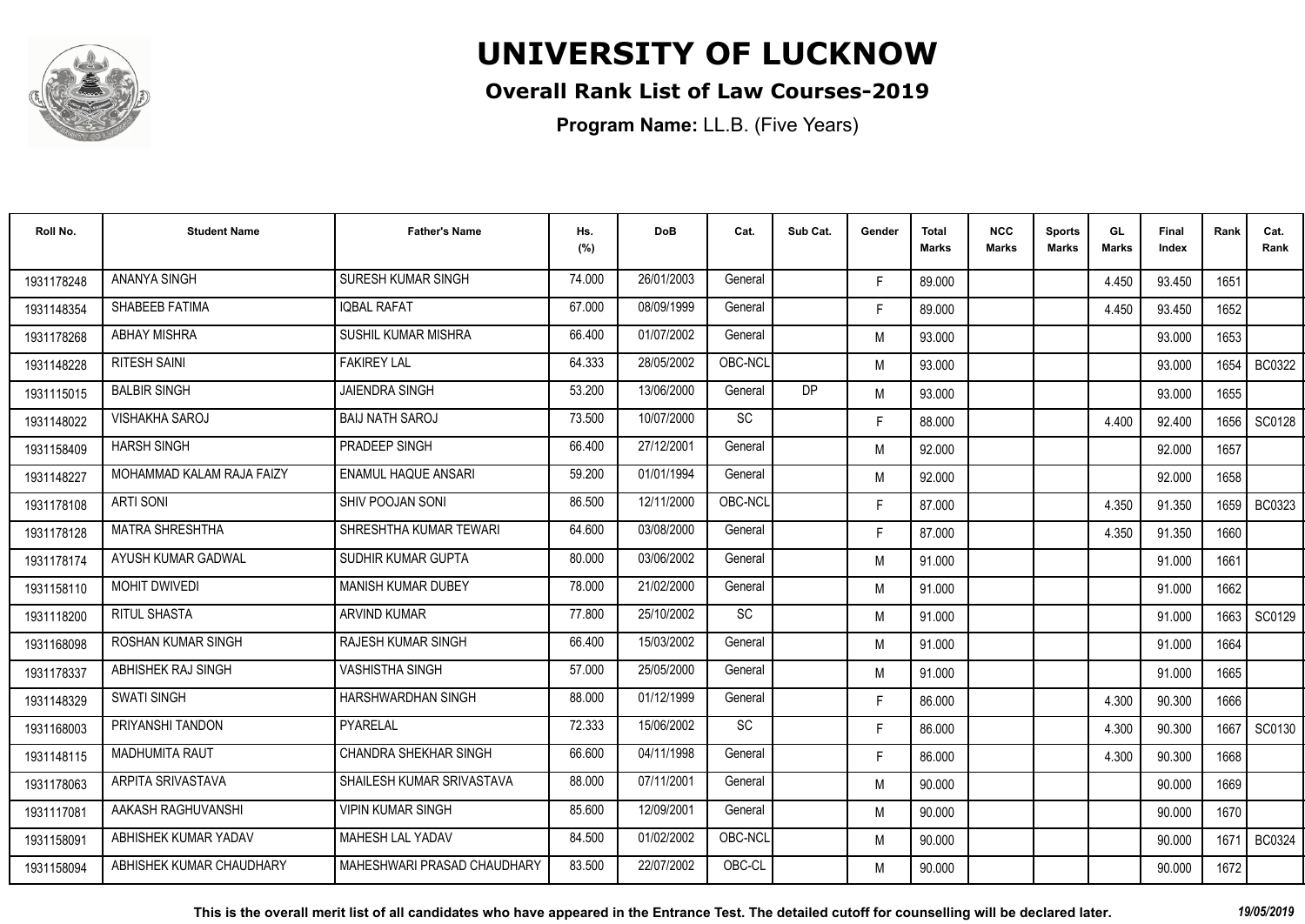

### **Overall Rank List of Law Courses-2019**

| Roll No.   | <b>Student Name</b>    | <b>Father's Name</b>      | Hs.<br>(%) | <b>DoB</b> | Cat.    | Sub Cat. | Gender | Total<br>Marks | <b>NCC</b><br>Marks | <b>Sports</b><br><b>Marks</b> | GL<br><b>Marks</b> | <b>Final</b><br>Index | Rank   | Cat.<br>Rank  |
|------------|------------------------|---------------------------|------------|------------|---------|----------|--------|----------------|---------------------|-------------------------------|--------------------|-----------------------|--------|---------------|
| 1931148281 | <b>AVINASH VERMA</b>   | <b>GURUDEEN VERMA</b>     | 80.667     | 16/02/2002 | OBC-NCL |          | M      | 90.000         |                     |                               |                    | 90.000                | 1673 I | BC0325        |
| 1931178172 | SHIVANSHU MISHRA       | <b>SUDHANSHU MISHRA</b>   | 79.167     | 01/08/2003 | General |          | M      | 90.000         |                     |                               |                    | 90.000                | 1674   |               |
| 1931148451 | <b>VIPUL PANDEY</b>    | <b>KAMLESH PANDEY</b>     | 78.667     | 19/03/2002 | General |          | M      | 90.000         |                     |                               |                    | 90.000                | 1675   |               |
| 1931168070 | RAVI SHANKAR UPADHYAY  | RAJENDRA PRASAD UPADHYAY  | 76.500     | 12/08/1998 | General |          | M      | 90.000         |                     |                               |                    | 90.000                | 1676   |               |
| 1931178103 | <b>AKASH SINGH</b>     | SHIV BHUSHAN SINGH        | 74.000     | 22/01/2001 | General |          | M      | 90.000         |                     |                               |                    | 90.000                | 1677   |               |
| 1931168107 | RAMENDRA YADAV         | RAJESH PRASAD YADAV       | 71.667     | 24/12/2001 | OBC-NCL |          | M      | 90.000         |                     |                               |                    | 90.000                | 1678   | <b>BC0326</b> |
| 1931117028 | MOHAMAD AHMAD RAZA     | MOHAMAD ASLAM KHAN        | 70.200     | 01/06/2001 | General |          | M      | 90.000         |                     |                               |                    | 90.000                | 1679   |               |
| 1931158268 | <b>TANMAY KUMAR</b>    | <b>MUKESH KUMAR</b>       | 69.800     | 19/12/2000 | OBC-CL  |          | M      | 90.000         |                     |                               |                    | 90.000                | 1680   |               |
| 1931168144 | <b>ALOK YADAV</b>      | RAJVEER SINGH YADAV       | 68.667     | 30/06/2001 | OBC-NCL |          | M      | 90.000         |                     |                               |                    | 90.000                | 1681   | <b>BC0327</b> |
| 1931148137 | <b>ANKIT KUMAR</b>     | <b>DAYARAM</b>            | 67.333     | 05/07/1999 | OBC-NCL |          | M      | 90.000         |                     |                               |                    | 90.000                | 1682   | <b>BC0328</b> |
| 1931118273 | <b>MOHD UBAID</b>      | ATIQ AHAMAD               | 67.000     | 11/04/2002 | OBC-NCL |          | M      | 90.000         |                     |                               |                    | 90.000                | 1683   | <b>BC0329</b> |
| 1931168431 | AKSHIT SONKER          | <b>SANJAY SONKER</b>      | 65.500     | 31/07/2001 | SC      |          | M      | 90.000         |                     |                               |                    | 90.000                | 1684   | SC0131        |
| 1931148310 | ANOOP KUMAR CHAUDHARY  | <b>HARI RAM CHAUDHARY</b> | 65.000     | 19/08/2000 | SC      |          | M      | 90.000         |                     |                               |                    | 90.000                | 1685   | SC0132        |
| 1931158432 | <b>ADARSH SINGH</b>    | PRAMOD KUMAR SINGH        | 65.000     | 07/02/2001 | General |          | M      | 90.000         |                     |                               |                    | 90.000                | 1686   |               |
| 1931158229 | RAGHURAJ PRATAP SINGH  | MR GAJENDRA PRATAP SINGH  | 62.667     | 02/02/2002 | General |          | M      | 90.000         |                     |                               |                    | 90.000                | 1687   |               |
| 1931168422 | SANKALP SINGH          | <b>SANJAY SINGH</b>       | 51.500     | 03/11/2000 | General |          | M      | 90.000         |                     |                               |                    | 90.000                | 1688   |               |
| 1931148346 | RAJSHREE CHAUDHARY     | <b>INDRADEV CHAUDHARY</b> | 95.000     | 01/07/2002 | OBC-NCL |          | F.     | 85.000         |                     |                               | 4.250              | 89.250                |        | 1689   BC0330 |
| 1931118267 | <b>GHAZAL YADAV</b>    | ASHWINI KUMAR YADAV       | 89.200     | 08/07/2002 | OBC-NCL |          | F.     | 85.000         |                     |                               | 4.250              | 89.250                | 1690   | <b>BC0331</b> |
| 1931113004 | <b>SWATI MAURYA</b>    | RAM SAJEEVAN MAURYA       | 87.333     | 11/08/2000 | OBC-NCL |          | F      | 85.000         |                     |                               | 4.250              | 89.250                | 1691   | <b>BC0332</b> |
| 1931117045 | KM ANURADHA TIWARI     | <b>OMPRAKASH TIWARI</b>   | 76.333     | 06/03/2003 | General |          | F.     | 85.000         |                     |                               | 4.250              | 89.250                | 1692   |               |
| 1931178076 | <b>MANTASHA KHANAM</b> | SHAMSHUDDEEN KHAN         | 72.200     | 11/03/2000 | General |          | F.     | 85.000         |                     |                               | 4.250              | 89.250                | 1693   |               |
| 1931178057 | <b>RICHA SHUKLA</b>    | SHAILENDRA SHUKLA         | 72.200     | 20/03/2001 | General |          | F.     | 85.000         |                     |                               | 4.250              | 89.250                | 1694   |               |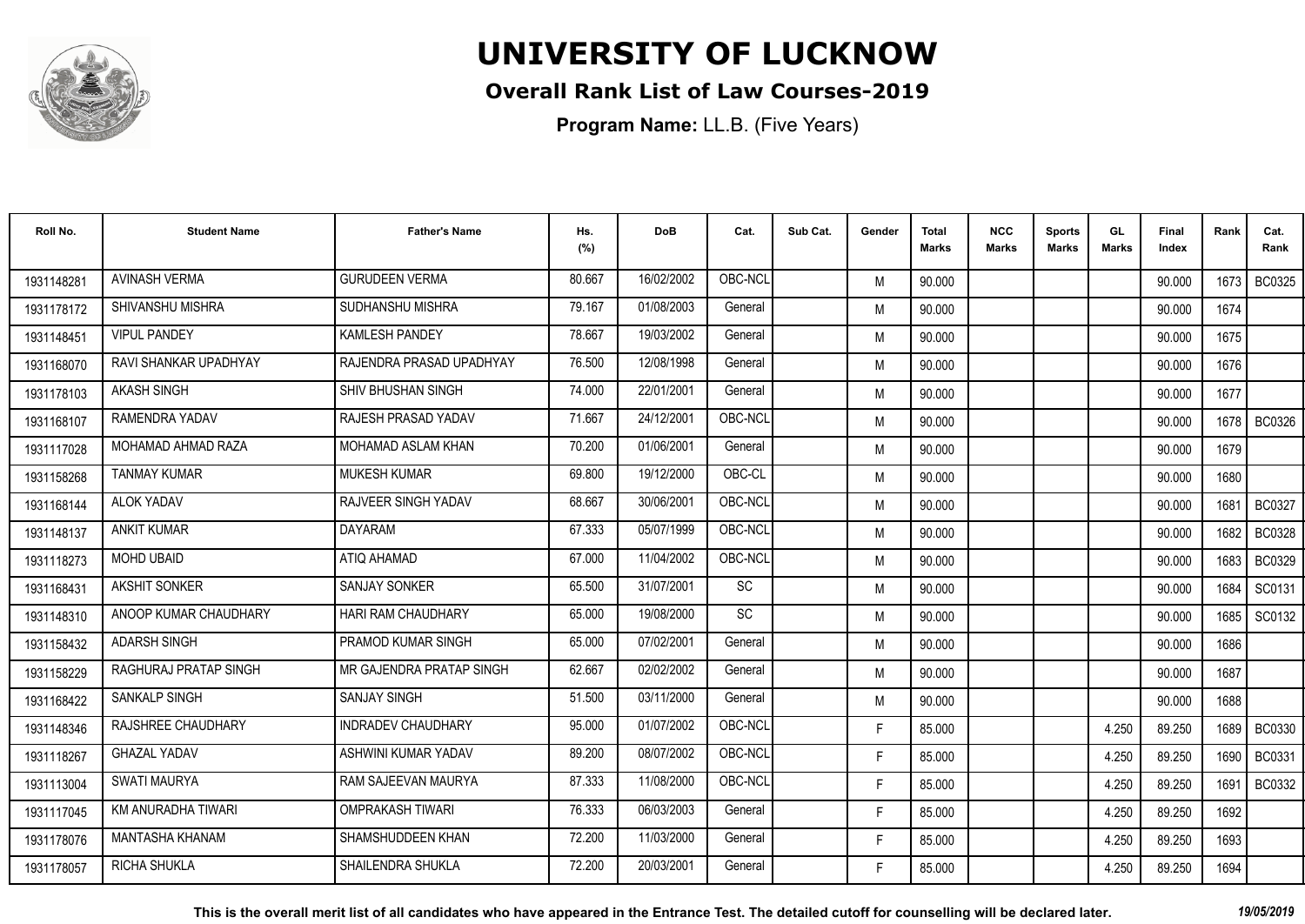

### **Overall Rank List of Law Courses-2019**

**Program Name:** LL.B. (Five Years)

| Roll No.   | <b>Student Name</b>         | <b>Father's Name</b>       | Hs.<br>(%) | <b>DoB</b> | Cat.      | Sub Cat. | Gender | Total<br>Marks | <b>NCC</b><br>Marks | <b>Sports</b><br><b>Marks</b> | GL<br><b>Marks</b> | Final<br>Index | Rank   | Cat.<br>Rank  |
|------------|-----------------------------|----------------------------|------------|------------|-----------|----------|--------|----------------|---------------------|-------------------------------|--------------------|----------------|--------|---------------|
| 1931158042 | <b>KAAMAKSHI SINGH</b>      | LATE RAI RAJEEV SINGH      | 72.000     | 03/08/2001 | General   |          | F.     | 85.000         |                     |                               | 4.250              | 89.250         | 1695   |               |
| 1931158379 | <b>SAKSHI AGARWAL</b>       | PAVAN KUMAR AGARWAL        | 72.000     | 27/10/2001 | General   |          | F.     | 85.000         |                     |                               | 4.250              | 89.250         | 1696   |               |
| 1931148080 | <b>KUMARI SONAM</b>         | <b>BRAHM DEV RAM</b>       | 58.800     | 03/08/2001 | General   |          | F.     | 85.000         |                     |                               | 4.250              | 89.250         | 1697   |               |
| 1931148368 | <b>AKASH SINGH</b>          | <b>JAGDISH KUMAR SINGH</b> | 76.000     | 01/07/2003 | General   |          | M      | 89.000         |                     |                               |                    | 89.000         | 1698   |               |
| 1931116007 | <b>UTKARSH PANDEY</b>       | SATYA PRAKASH PANDEY       | 58.200     | 16/05/2002 | General   |          | M      | 89.000         |                     |                               |                    | 89.000         | 1699   |               |
| 1931148386 | <b>ANJANI MISHRA</b>        | <b>JAI SHANKAR MISHRA</b>  | 58.000     | 30/10/2001 | General   |          | M      | 89.000         |                     |                               |                    | 89.000         | 1700   |               |
| 1931178060 | PALLAVI DWIVEDI             | <b>SHAILESH DWIVEDI</b>    | 78.000     | 07/09/2002 | General   |          | F.     | 84.000         |                     |                               | 4.200              | 88.200         | 1701   |               |
| 1931118261 | ATISHA GHOSH                | <b>ASHWA GHOSH</b>         | 72.000     | 07/07/2002 | SC        |          | F.     | 84.000         |                     |                               | 4.200              | 88.200         |        | 1702 SC0133   |
| 1931148164 | SONAL YADAV                 | DHARAM VIR YADAV           | 70.200     | 20/02/2002 | OBC-NCL   |          | F.     | 84.000         |                     |                               | 4.200              | 88.200         | 1703 I | BC0333        |
| 1931158278 | TAJWAR HASAN ABBASI         | MUZAFFAR HASAN ABBASI      | 68.400     | 14/12/2000 | General   |          | F.     | 84.000         |                     |                               | 4.200              | 88.200         | 1704   |               |
| 1931148249 | <b>SHIVAM MISHRA</b>        | <b>GHANSHYAM MISHRA</b>    | 81.500     | 12/03/1999 | General   |          | M      | 88.000         |                     |                               |                    | 88.000         | 1705   |               |
| 1931117075 | ADITYA TRIPATHI             | SUSHIL KUMAR TRIPATHI      | 78.000     | 09/05/2003 | General   |          | M      | 88.000         |                     |                               |                    | 88.000         | 1706   |               |
| 1931168210 | SANJAY KUMAR SONKAR         | <b>RAM KUBER SONKAR</b>    | 73.167     | 25/08/2001 | SC        |          | M      | 88.000         |                     |                               |                    | 88.000         | 1707   | SC0134        |
| 1931118094 | <b>ANKIT KUMAR</b>          | <b>AMAR SINGH</b>          | 71.333     | 02/05/2002 | SC        |          | M      | 88.000         |                     |                               |                    | 88.000         | 1708   | SC0135        |
| 1931158249 | VISHESH MANI GAUTAM         | MR. MADAN LAL              | 68.000     | 15/03/2003 | <b>SC</b> |          | M      | 88.000         |                     |                               |                    | 88.000         | 1709   | SC0136        |
| 1931168276 | <b>VISHAL GAUTAM</b>        | <b>RAMESH CHANDRA</b>      | 62.000     | 07/09/2002 | SC        |          | M      | 88.000         |                     |                               |                    | 88.000         | 1710 I | SC0137        |
| 1931168465 | ARPIT KUMAR MISHRA          | SANTOSH KUMAR MISHRA       | 58.833     | 10/01/1999 | General   |          | M      | 88.000         |                     |                               |                    | 88.000         | 1711   |               |
| 1931148303 | ANUJ YADAV                  | <b>HARI NATH YADAV</b>     | 57.000     | 17/06/2002 | OBC-NCL   |          | M      | 88.000         |                     |                               |                    | 88.000         | 1712   | <b>BC0334</b> |
| 1931168183 | <b>JANHVI YADAV</b>         | RAM ADHAR YADAV            | 83.600     | 16/11/2003 | OBC-NCL   |          | F.     | 83.000         |                     |                               | 4.150              | 87.150         | 1713   | <b>BC0335</b> |
| 1931117056 | <b>ANKITA YADAV</b>         | RAM NAGEENA YADAV          | 72.200     | 10/02/2002 | OBC-NCL   |          | F.     | 83.000         |                     |                               | 4.150              | 87.150         | 1714   | <b>BC0336</b> |
| 1931158100 | RACHIT JAISWAL              | <b>MANEESH JAISWAL</b>     | 86.000     | 25/10/1999 | OBC-NCL   |          | M      | 87.000         |                     |                               |                    | 87.000         | 1715   | <b>BC0337</b> |
| 1931168194 | <b>VIJAY VIKRANT SHARMA</b> | RAM DAYAL SHARMA           | 81.600     | 17/05/2000 | OBC-NCL   |          | M      | 87.000         |                     |                               |                    | 87.000         | 1716 I | <b>BC0338</b> |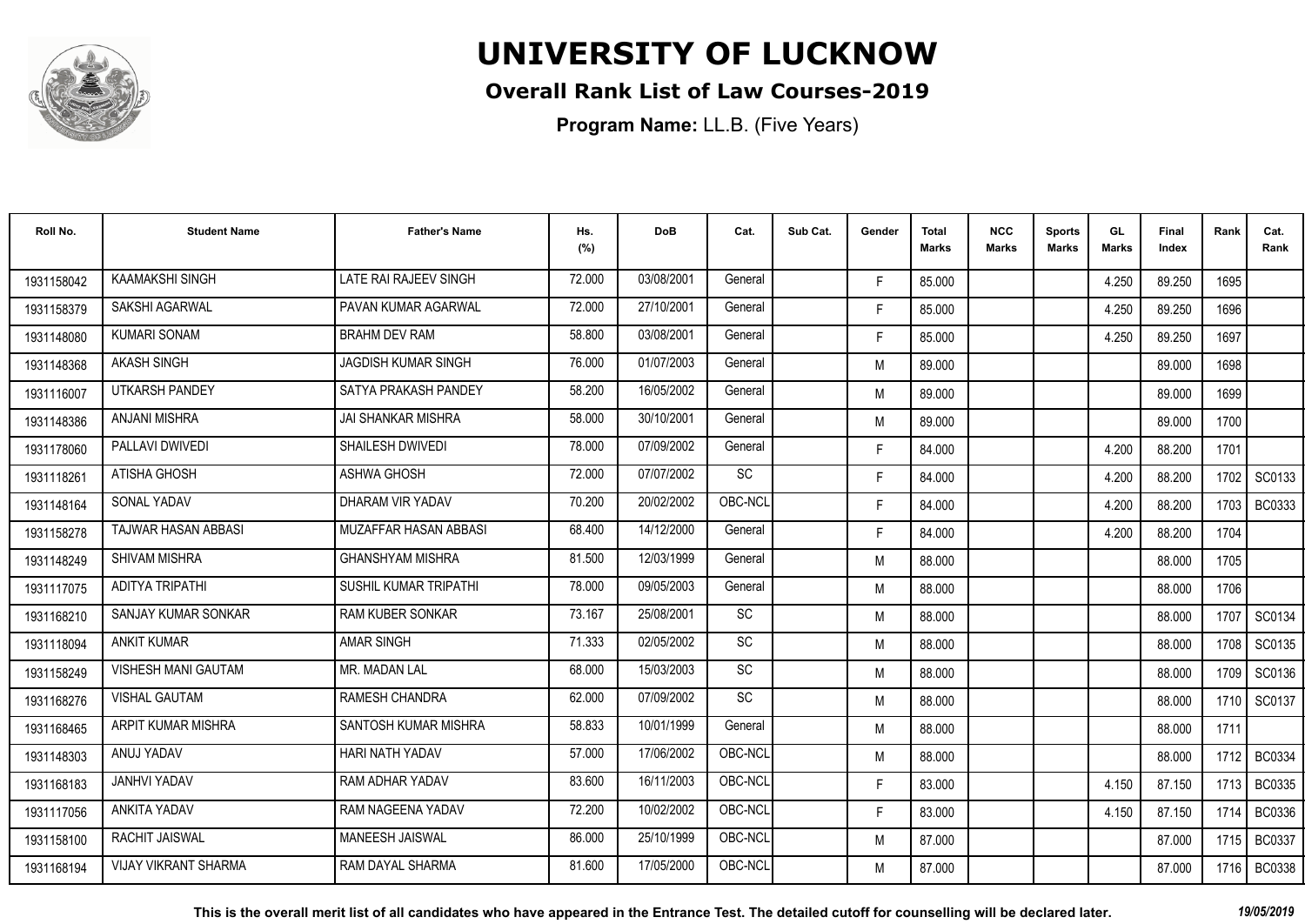

### **Overall Rank List of Law Courses-2019**

| Roll No.   | <b>Student Name</b>        | <b>Father's Name</b>         | Hs.<br>(%) | <b>DoB</b> | Cat.      | Sub Cat. | Gender | <b>Total</b><br><b>Marks</b> | <b>NCC</b><br>Marks | <b>Sports</b><br><b>Marks</b> | GL<br><b>Marks</b> | Final<br>Index | Rank   | Cat.<br>Rank  |
|------------|----------------------------|------------------------------|------------|------------|-----------|----------|--------|------------------------------|---------------------|-------------------------------|--------------------|----------------|--------|---------------|
| 1931158240 | <b>SURAJ KUMAR</b>         | MR. BHAIYA LAL               | 80.000     | 28/01/1998 | <b>SC</b> |          | M      | 87.000                       |                     |                               |                    | 87.000         | 1717   | SC0138        |
| 1931178054 | <b>DEVENDRA SINGH</b>      | SHAILENDRA KUMAR SINGH       | 77.833     | 18/06/2002 | General   |          | M      | 87.000                       |                     |                               |                    | 87.000         | 1718   |               |
| 1931168020 | <b>VIVEK PARVAT</b>        | <b>RAGHUBAR PARVAT</b>       | 75.000     | 23/03/2001 | General   |          | M      | 87.000                       |                     |                               |                    | 87.000         | 1719   |               |
| 1931118006 | <b>SADAT KHAN</b>          | ABDUL KALAM KHAN             | 66.000     | 12/03/2000 | General   |          | M      | 87.000                       |                     |                               |                    | 87.000         | 1720   |               |
| 1931178424 | AATREY SINGH               | <b>VIREANDRA SINGH</b>       | 57.000     | 12/06/2000 | General   |          | M      | 87.000                       |                     |                               |                    | 87.000         | 1721   |               |
| 1931158071 | MOHAMMAD AASIF RAZA        | <b>MAHBOOB AALAM</b>         | 56.500     | 15/07/2001 | General   |          | M      | 87.000                       |                     |                               |                    | 87.000         | 1722   |               |
| 1931158069 | <b>ASTHA SINGH</b>         | <b>MADHUR KUMAR SINGH</b>    | 80.000     | 13/01/2002 | General   |          | F.     | 82.000                       |                     |                               | 4.100              | 86.100         | 1723   |               |
| 1931168166 | <b>SWATI TIWARI</b>        | RAKESH KUMAR TIWARI          | 66.400     | 06/10/2000 | General   |          | F.     | 82.000                       |                     |                               | 4.100              | 86.100         | 1724   |               |
| 1931178159 | <b>KRISHN MOHAN</b>        | SUBHASH CHANDRA              | 78.000     | 14/08/2000 | SC        |          | M      | 86.000                       |                     |                               |                    | 86.000         | 1725   | SC0139        |
| 1931168279 | <b>RITIK RANJAN</b>        | <b>RAMESH KUMAR</b>          | 73.167     | 21/04/2003 | <b>SC</b> |          | M      | 86.000                       |                     |                               |                    | 86.000         | 1726   | SC0140        |
| 1931178347 | ROHAN VICTOR JAMES         | <b>VICTOR JAMES</b>          | 60.000     | 22/03/2001 | General   |          | M      | 86.000                       |                     |                               |                    | 86.000         | 1727   |               |
| 1931168286 | <b>ROHIT SAHU</b>          | <b>RAMESH SAHU</b>           | 52.833     | 04/05/1996 | OBC-NCL   |          | M      | 86.000                       |                     |                               |                    | 86.000         | 1728 l | BC0339        |
| 1931168094 | <b>ADITI CHITRANSH</b>     | RAJESH KUMAR SAXENA          | 81.167     | 12/07/2002 | General   |          | F.     | 81.000                       |                     |                               | 4.050              | 85.050         | 1729   |               |
| 1931148298 | SWATI BAHELIYA             | <b>HARBANSH BAHELIYA</b>     | 39.333     | 30/04/1993 | <b>SC</b> |          | F.     | 81.000                       |                     |                               | 4.050              | 85.050         | 1730   | SC0141        |
| 1931158116 | <b>MANIKANT GAUTAM</b>     | <b>MANOHAR LAL</b>           | 89.200     | 27/06/2000 | <b>SC</b> |          | M      | 85.000                       |                     |                               |                    | 85.000         | 1731   | SC0142        |
| 1931118112 | NIKHIL KUMAR MISHRA        | AMRENDRA KUMAR MISHRA        | 75.000     | 22/09/2001 | General   |          | M      | 85.000                       |                     |                               |                    | 85.000         | 1732   |               |
| 1931158077 | ABHISHEK NATH NISHAD       | MAHENDRA NATH NISHAD         | 75.000     | 10/07/2002 | OBC-CL    |          | M      | 85.000                       |                     |                               |                    | 85.000         | 1733   |               |
| 1931168036 | <b>RAM SINGH MOURYA</b>    | <b>RAJ KUMAR MOURYA</b>      | 74.167     | 27/10/2000 | OBC-CL    |          | M      | 85.000                       |                     |                               |                    | 85.000         | 1734   |               |
| 1931178078 | <b>AVINASH GUPTA</b>       | <b>SHANKAR GUPTA</b>         | 72.333     | 13/07/2002 | OBC-NCL   |          | M      | 85.000                       |                     |                               |                    | 85.000         | 1735 l | <b>BC0340</b> |
| 1931168050 | <b>VISHAL KUMAR MISHRA</b> | <b>RAJEEV KUMAR</b>          | 72.000     | 01/07/1999 | General   |          | M      | 85.000                       |                     |                               |                    | 85.000         | 1736   |               |
| 1931168332 | <b>SHIVAM GUPTA</b>        | RAVI PRAKASH GUPTA           | 70.833     | 09/09/2000 | General   |          | M      | 85.000                       |                     |                               |                    | 85.000         | 1737   |               |
| 1931148292 | PRAGYAN UPADHYAY           | <b>GYAN PRAKASH UPADHYAY</b> | 69.667     | 10/10/2002 | General   |          | M      | 85.000                       |                     |                               |                    | 85.000         | 1738   |               |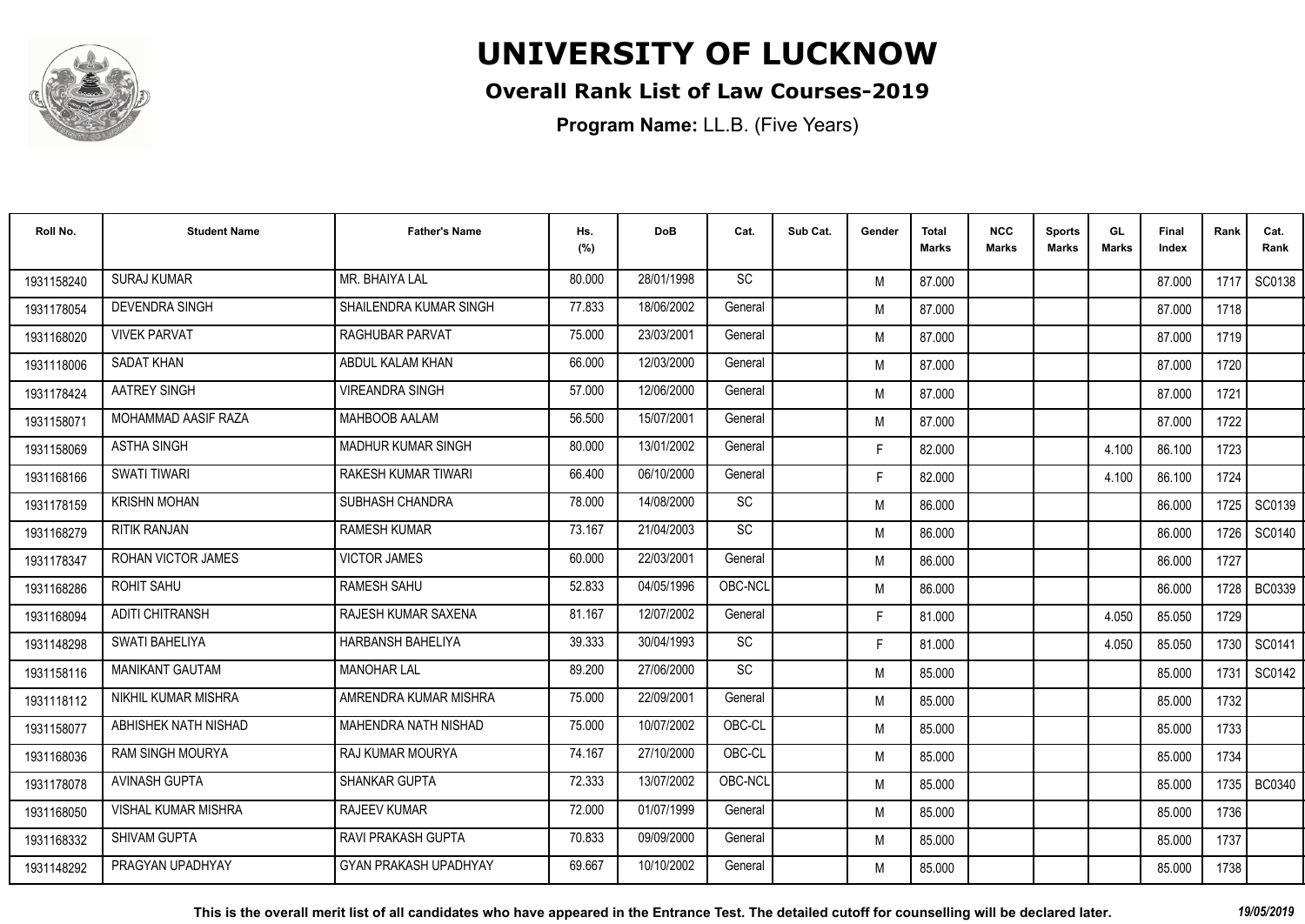

### **Overall Rank List of Law Courses-2019**

| Roll No.   | <b>Student Name</b>       | <b>Father's Name</b>   | Hs.<br>(%) | <b>DoB</b> | Cat.    | Sub Cat. | Gender | <b>Total</b><br><b>Marks</b> | <b>NCC</b><br>Marks | <b>Sports</b><br><b>Marks</b> | GL<br>Marks | Final<br>Index | Rank   | Cat.<br>Rank  |
|------------|---------------------------|------------------------|------------|------------|---------|----------|--------|------------------------------|---------------------|-------------------------------|-------------|----------------|--------|---------------|
| 1931158343 | <b>UTSAV SINGH</b>        | OM PRAKASH SINGH       | 68.000     | 06/04/2001 | General |          | M      | 85.000                       |                     |                               |             | 85.000         | 1739   |               |
| 1931178143 | SHUBHENDU PATEL           | SHUBHASH CHANDRA       | 67.833     | 09/09/1998 | OBC-NCL |          | M      | 85.000                       |                     |                               |             | 85.000         | 1740 I | BC0341        |
| 1931118042 | <b>ABHINAY TIWARI</b>     | AJAY KUMAR TIWARI      | 51.333     | 10/04/2000 | General |          | M      | 85.000                       |                     |                               |             | 85.000         | 1741   |               |
| 1931158276 | <b>VISHAL KUMAR YADAV</b> | MUNSHI LAL YADAV       | 49.333     | 16/10/1998 | OBC-NCL |          | M      | 85.000                       |                     |                               |             | 85.000         | 1742   | BC0342        |
| 1931178112 | <b>SUMIT KUMAR</b>        | <b>SHIV PRASAD</b>     | 47.500     | 31/05/2001 | OBC-NCL |          | M      | 85.000                       |                     |                               |             | 85.000         | 1743   | <b>BC0343</b> |
| 1931168180 | <b>ABHAY SHUKLA</b>       | RAKSHA RAM SHUKLA      | 85.333     | 04/05/2002 | General |          | M      | 84.000                       |                     |                               |             | 84.000         | 1744   |               |
| 1931168167 | <b>PARUL VERMA</b>        | RAKESH KUMAR VERMA     | 82.000     | 02/08/2002 | General |          | F.     | 80.000                       |                     |                               | 4.000       | 84.000         | 1745   |               |
| 1931168054 | ANURAG SINGH              | <b>RAJEEV SINGH</b>    | 81.500     | 15/01/2002 | General |          | M      | 84.000                       |                     |                               |             | 84.000         | 1746   |               |
| 1931118195 | ALABHYA MISHRA            | <b>ARUNESH MISHRA</b>  | 79.800     | 15/09/2001 | General |          | M      | 84.000                       |                     |                               |             | 84.000         | 1747   |               |
| 1931118209 | <b>ABHINAV TIWARI</b>     | ARVIND KUMAR TIWARI    | 76.333     | 10/03/2002 | General |          | M      | 84.000                       |                     |                               |             | 84.000         | 1748   |               |
| 1931148460 | <b>SEEMA YADAV</b>        | KASHI RAM YADAV        | 76.000     | 04/06/2001 | OBC-NCL |          | F.     | 80.000                       |                     |                               | 4.000       | 84.000         | 1749 I | <b>BC0344</b> |
| 1931168260 | KUMARI AARTI              | RAMANAND PRASAD        | 76.000     | 11/07/2001 | General |          | F.     | 80.000                       |                     |                               | 4.000       | 84.000         | 1750   |               |
| 1931168115 | <b>TANYA</b>              | <b>RAJESH SINGH</b>    | 66.000     | 12/02/2000 | General |          | F.     | 80.000                       |                     |                               | 4.000       | 84.000         | 1751   |               |
| 1931148336 | NOOPUR VAISHY             | <b>HIRALAL</b>         | 64.600     | 04/04/2001 | General |          | F.     | 80.000                       |                     |                               | 4.000       | 84.000         | 1752   |               |
| 1931178234 | ANISHA RAJ SINGH          | SURENDRA SINGH         | 55.400     | 15/09/2001 | OBC-CL  |          | F.     | 80.000                       |                     |                               | 4.000       | 84.000         | 1753   |               |
| 1931148003 | <b>ASHUTOSH DWIVEDI</b>   | <b>AWADHESH DUBEY</b>  | 76.000     | 07/06/1999 | General |          | M      | 83.000                       |                     |                               |             | 83.000         | 1754   |               |
| 1931178238 | <b>SACHIN YADAV</b>       | SURENDRA YADAV         | 74.500     | 28/02/2000 | OBC-NCL |          | M      | 83.000                       |                     |                               |             | 83.000         |        | 1755   BC0345 |
| 1931117031 | MOHD DANISH RAZA          | MOHD MUMTAZ AHMAD      | 72.500     | 04/03/2001 | General |          | M      | 83.000                       |                     |                               |             | 83.000         | 1756   |               |
| 1931168342 | <b>SURAJ GOSWAMI</b>      | <b>RAVINDER KUMAR</b>  | 70.154     | 08/01/2001 | OBC-CL  |          | M      | 83.000                       |                     |                               |             | 83.000         | 1757   |               |
| 1931148033 | <b>ANIK KUMAR</b>         | <b>BALWANT KUMAR</b>   | 66.500     | 30/01/2003 | SC      |          | M      | 83.000                       |                     |                               |             | 83.000         | 1758 I | SC0143        |
| 1931148304 | <b>ANURAG YADAV</b>       | <b>HARI NATH YADAV</b> | 62.500     | 13/09/1998 | OBC-NCL |          | M      | 83.000                       |                     |                               |             | 83.000         | 1759 I | <b>BC0346</b> |
| 1931168461 | <b>SURABHI DWIVEDI</b>    | SANTOSH KUMAR DWIVEDI  | 86.000     | 01/02/2002 | General |          | F.     | 79.000                       |                     |                               | 3.950       | 82.950         | 1760   |               |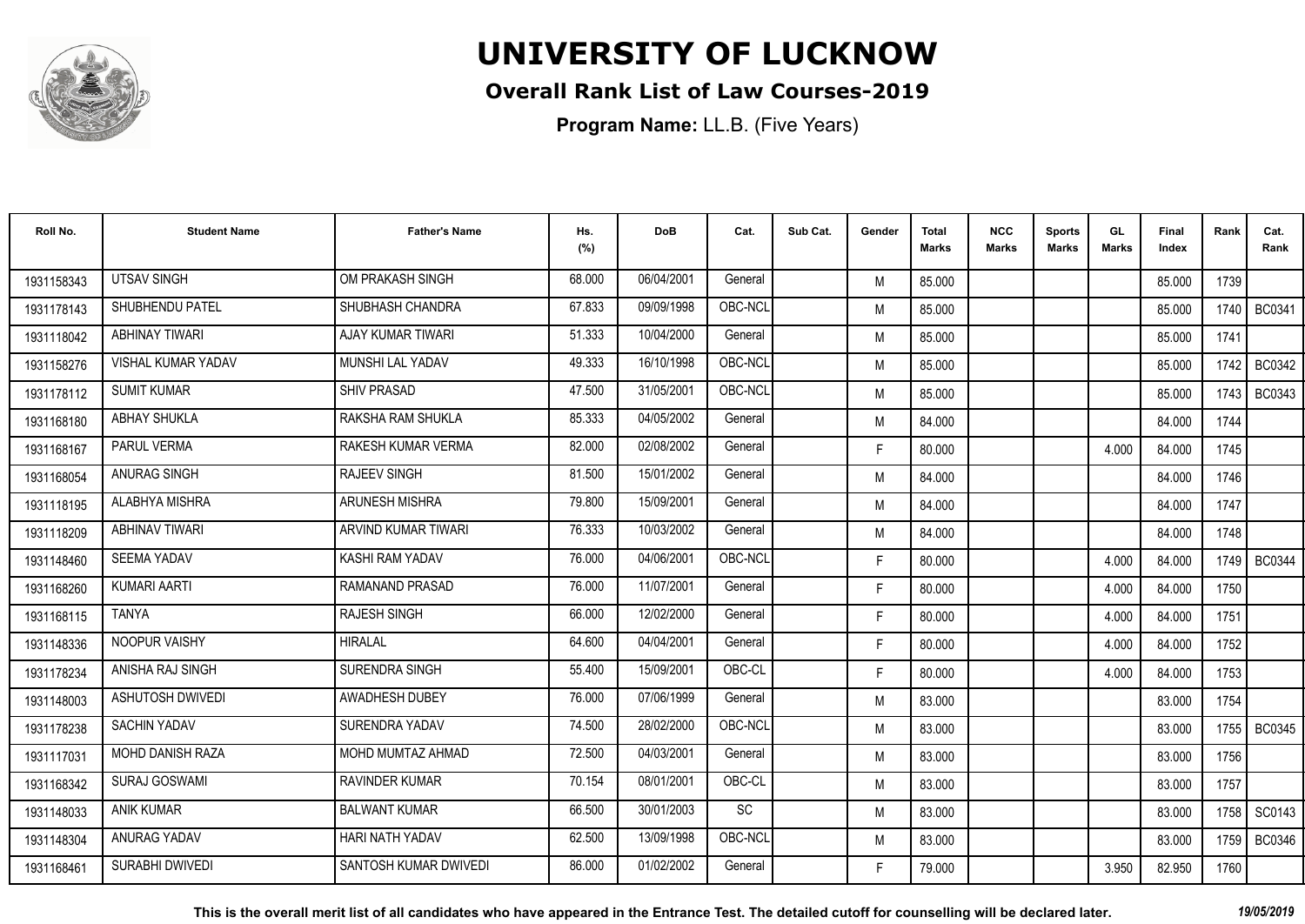

### **Overall Rank List of Law Courses-2019**

| Roll No.   | <b>Student Name</b>       | <b>Father's Name</b>          | Hs.<br>(%) | <b>DoB</b> | Cat.    | Sub Cat. | Gender | Total<br>Marks | <b>NCC</b><br>Marks | <b>Sports</b><br><b>Marks</b> | GL<br><b>Marks</b> | <b>Final</b><br>Index | Rank   | Cat.<br>Rank  |
|------------|---------------------------|-------------------------------|------------|------------|---------|----------|--------|----------------|---------------------|-------------------------------|--------------------|-----------------------|--------|---------------|
| 1931158330 | <b>SADMA ANJUM</b>        | <b>OBAIDUR RAHMAN</b>         | 76.400     | 24/09/2002 | OBC-NCL |          | F.     | 79.000         |                     |                               | 3.950              | 82.950                | 1761   | <b>BC0347</b> |
| 1931158038 | <b>RAVI SHANKAR SINGH</b> | LATE DURGA PRASAD SINGH       | 95.000     | 14/02/2001 | General |          | M      | 82.000         |                     |                               |                    | 82.000                | 1762   |               |
| 1931168023 | <b>DEVANG CHAUHAN</b>     | RAGHVENDRA SINGH              | 80.000     | 09/11/2002 | General |          | M      | 82.000         |                     |                               |                    | 82.000                | 1763   |               |
| 1931168251 | PANKAJ VISHWAKARMA        | RAM UJAGIR VISHWAKARMA        | 76.000     | 22/07/2001 | OBC-NCL |          | M      | 82.000         |                     |                               |                    | 82.000                | 1764   | <b>BC0348</b> |
| 1931178384 | NIRBHAY SINGH             | <b>VIJENDRA SINGH</b>         | 57.833     | 22/05/2002 | General |          | M      | 82.000         |                     |                               |                    | 82.000                | 1765   |               |
| 1931168387 | <b>RISHABH SINGH</b>      | SANDEEP KUMAR SINGH           | 57.000     | 18/04/2000 | General |          | M      | 82.000         |                     |                               |                    | 82.000                | 1766   |               |
| 1931118121 | <b>MANSI SRIVASTAVA</b>   | ANAND KUMAR SRIVASTAVA        | 75.200     | 11/02/2002 | General |          | F.     | 78.000         |                     |                               | 3.900              | 81.900                | 1767   |               |
| 1931148358 | <b>ALINA ISRAR</b>        | <b>ISRAR AHMAD</b>            | 66.000     | 26/06/2003 | General |          | F      | 78.000         |                     |                               | 3.900              | 81.900                | 1768   |               |
| 1931158342 | <b>DEEPALI PATEL</b>      | OM PRAKASH PATEL              | 63.167     | 01/02/1998 | OBC-NCL |          | F.     | 78.000         |                     |                               | 3.900              | 81.900                |        | 1769 BC0349   |
| 1931168438 | KUMAR KARTIK VISHWAKARMA  | SANJAY VISHWAKARMA            | 70.250     | 04/05/2001 | OBC-NCL |          | M      | 81.000         |                     |                               |                    | 81.000                | 1770   | <b>BC0350</b> |
| 1931178427 | SHIKHAR ANAND JAISWAL     | <b>VIRENDRA KUMAR JAISWAL</b> | 70.200     | 02/02/2002 | OBC-CL  |          | M      | 81.000         |                     |                               |                    | 81.000                | 1771   |               |
| 1931178405 | PRAFUL VERMA              | <b>VINOD KUMAR</b>            | 63.833     | 19/01/2004 | OBC-CL  |          | M      | 81.000         |                     |                               |                    | 81.000                | 1772   |               |
| 1931148056 | <b>NAITIK SINGH</b>       | <b>BHEEM SINGH</b>            | 62.800     | 15/07/2002 | General |          | M      | 81.000         |                     |                               |                    | 81.000                | 1773   |               |
| 1931178080 | <b>ABDUL MAJID</b>        | SHAQEEL AHMED                 | 60.800     | 18/02/2001 | General |          | M      | 81.000         |                     |                               |                    | 81.000                | 1774   |               |
| 1931148012 | ANAS AHMAD                | AZAD AHMAD                    | 58.800     | 10/02/2002 | General |          | M      | 81.000         |                     |                               |                    | 81.000                | 1775   |               |
| 1931168156 | PALAK CHAUDHARY           | RAKESH KUMAR CHAUDHARY        | 91.200     | 17/08/2001 | OBC-NCL |          | F.     | 77.000         |                     |                               | 3.850              | 80.850                |        | 1776 BC0351   |
| 1931158145 | SHUBHANGI SINHA           | <b>MANOJ KUMAR SINHA</b>      | 77.800     | 24/04/2002 | General |          | F.     | 77.000         |                     |                               | 3.850              | 80.850                | 1777   |               |
| 1931168181 | <b>SMITA</b>              | RAM ADHAR                     | 76.333     | 01/07/2000 | OBC-NCL |          | F.     | 77.000         |                     |                               | 3.850              | 80.850                | 1778   | <b>BC0352</b> |
| 1931178459 | ARPITA SINGH YADAV        | YASHWANT SINGH YADAV          | 73.667     | 18/04/2002 | OBC-NCL |          | F      | 77.000         |                     |                               | 3.850              | 80.850                | 1779 l | <b>BC0353</b> |
| 1931118105 | APOORVA PANDIT            | AMIT KUMAR SHARMA             | 68.400     | 12/05/2001 | General |          | F.     | 77.000         |                     |                               | 3.850              | 80.850                | 1780   |               |
| 1931158168 | <b>HARSHIT PATEL</b>      | <b>MAYARAM VERMA</b>          | 71.333     | 12/07/2001 | OBC-NCL |          | M      | 80.000         |                     |                               |                    | 80.000                | 1781   | <b>BC0354</b> |
| 1931158070 | <b>SHIVAM KUMAR</b>       | <b>MAHADEV PRASAD</b>         | 69.000     | 08/07/2001 | SC      |          | M      | 80.000         |                     |                               |                    | 80.000                | 1782   | SC0144        |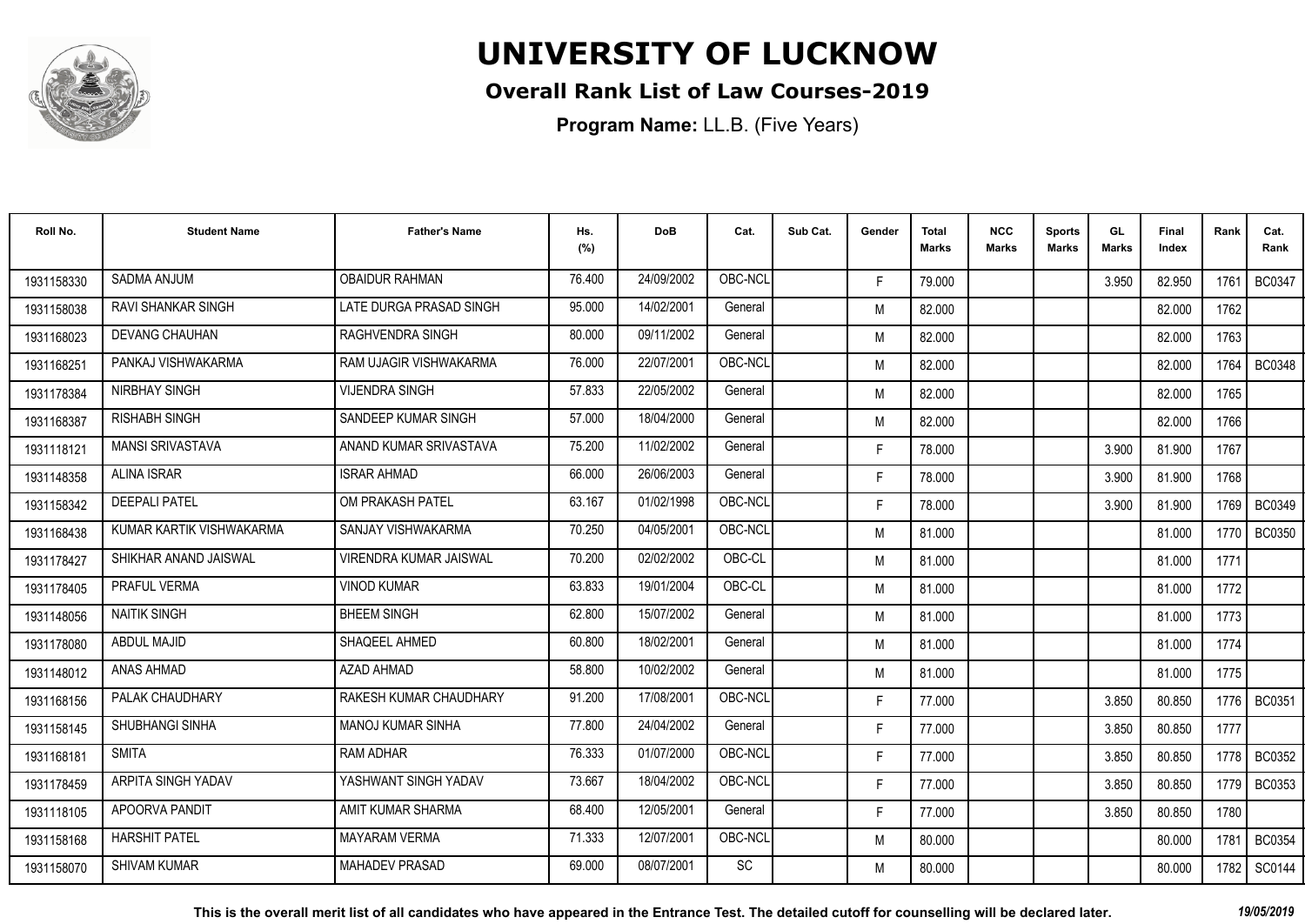

### **Overall Rank List of Law Courses-2019**

| Roll No.   | <b>Student Name</b>        | <b>Father's Name</b>    | Hs.<br>(%) | <b>DoB</b> | Cat.    | Sub Cat.  | Gender | <b>Total</b><br><b>Marks</b> | <b>NCC</b><br><b>Marks</b> | <b>Sports</b><br><b>Marks</b> | GL<br><b>Marks</b> | <b>Final</b><br>Index | Rank   | Cat.<br>Rank  |
|------------|----------------------------|-------------------------|------------|------------|---------|-----------|--------|------------------------------|----------------------------|-------------------------------|--------------------|-----------------------|--------|---------------|
| 1931168253 | ADITYA KUMAR               | RAM VILAS YADAV         | 68.000     | 08/04/2001 | OBC-NCL |           | M      | 80.000                       |                            |                               |                    | 80.000                | 1783 I | <b>BC0355</b> |
| 1931148005 | <b>AMAN KUMAR</b>          | AWADHESH KUMAR          | 61.000     | 26/01/2002 | SC      |           | M      | 80.000                       |                            |                               |                    | 80.000                | 1784   | SC0145        |
| 1931111003 | KAJAL                      | <b>CHANDRA SHEKHAR</b>  | 72.833     | 04/04/2003 | OBC-NCL | <b>PH</b> | F.     | 76.000                       |                            |                               | 3.800              | 79.800                | 1785   | BC0356        |
| 1931168368 | SHWETA SAGAR               | <b>ROSHANLAL</b>        | 68.000     | 15/07/2002 | SC      |           | F.     | 76.000                       |                            |                               | 3.800              | 79.800                | 1786   | SC0146        |
| 1931168211 | <b>MUKESH KUMAR</b>        | <b>RAM KUMAR</b>        | 77.833     | 06/05/2002 | SC      |           | M      | 79.000                       |                            |                               |                    | 79.000                | 1787   | SC0147        |
| 1931178062 | <b>BINIT KUMAR VAIBHAV</b> | SHAILESH KUMAR SINGH    | 77.800     | 10/06/2002 | General |           | M      | 79.000                       |                            |                               |                    | 79.000                | 1788   |               |
| 1931158317 | <b>AMAN SAHU</b>           | NEERAJ KUMAR SAHU       | 70.500     | 27/01/2002 | OBC-NCL |           | M      | 79.000                       |                            |                               |                    | 79.000                | 1789   | <b>BC0357</b> |
| 1931114005 | <b>KUMAR ASHISH</b>        | YOGENDRA KUMAR          | 70.200     | 19/11/2001 | General |           | M      | 79.000                       |                            |                               |                    | 79.000                | 1790   |               |
| 1931112007 | <b>RAJ PAL</b>             | <b>MEWALAL</b>          | 69.167     | 09/05/2003 | OBC-NCL | UE        | M      | 79.000                       |                            |                               |                    | 79.000                | 1791   | <b>BC0358</b> |
| 1931117048 | PRATYUSH SHAHI             | R P SHAHI               | 52.167     | 20/04/2002 | General |           | M      | 79.000                       |                            |                               |                    | 79.000                | 1792   |               |
| 1931118183 | ASHUTOSH SHUKLA            | ARUN KUMAR SHUKLA       | 51.200     | 23/08/2001 | General |           | M      | 79.000                       |                            |                               |                    | 79.000                | 1793   |               |
| 1931168188 | ANUBHAV KUMAR              | <b>RAM BRIKSH</b>       | 66.600     | 20/10/2001 | OBC-NCL |           | M      | 78.000                       |                            |                               |                    | 78.000                | 1794   | <b>BC0359</b> |
| 1931158206 | <b>MOHD GULAM MUSTAFA</b>  | MOHD MANJAR HUSSAIN     | 64.000     | 11/08/2000 | OBC-NCL |           | M      | 78.000                       |                            |                               |                    | 78.000                | 1795   | <b>BC0360</b> |
| 1931148349 | <b>SEEMA RAI</b>           | <b>INDRASEN RAI</b>     | 81.333     | 24/01/1997 | General |           | F.     | 74.000                       |                            |                               | 3.700              | 77.700                | 1796   |               |
| 1931168356 | <b>ALICA YOUSUF</b>        | RAZA ABBAS              | 78.333     | 05/01/2001 | General |           | F.     | 74.000                       |                            |                               | 3.700              | 77.700                | 1797   |               |
| 1931158447 | PRIYANKA MISHRA            | PRAVIN KR. MISHRA       | 74.200     | 19/02/2002 | General |           | F.     | 74.000                       |                            |                               | 3.700              | 77.700                | 1798   |               |
| 1931118232 | SHIVANI MAURYA             | ASHOK KUMAR MAURYA      | 71.333     | 03/09/2000 | OBC-NCL |           | F.     | 74.000                       |                            |                               | 3.700              | 77.700                |        | 1799 BC0361   |
| 1931178194 | <b>KARTIKA ARORA</b>       | <b>SUNIL ARORA</b>      | 57.667     | 24/06/2001 | General |           | F.     | 74.000                       |                            |                               | 3.700              | 77.700                | 1800   |               |
| 1931148309 | <b>ABHAY SINGH</b>         | HARI PRASAD SINGH       | 78.667     | 17/06/2002 | General |           | M      | 77.000                       |                            |                               |                    | 77.000                | 1801   |               |
| 1931168160 | AYUSH KUMAR SHARMA         | RAKESH KUMAR SHARMA     | 74.000     | 02/04/2001 | OBC-NCL |           | M      | 77.000                       |                            |                               |                    | 77.000                | 1802 l | BC0362        |
| 1931168219 | <b>HIMANSHU SINGH</b>      | <b>RAM LAKHAN SINGH</b> | 59.000     | 14/08/2002 | General |           | M      | 77.000                       |                            |                               |                    | 77.000                | 1803   |               |
| 1931168222 | <b>TANYA AGRAHARI</b>      | RAM LAL AGRAHARI        | 72.500     | 01/11/2001 | General |           | F      | 73.000                       |                            |                               | 3.650              | 76.650                | 1804   |               |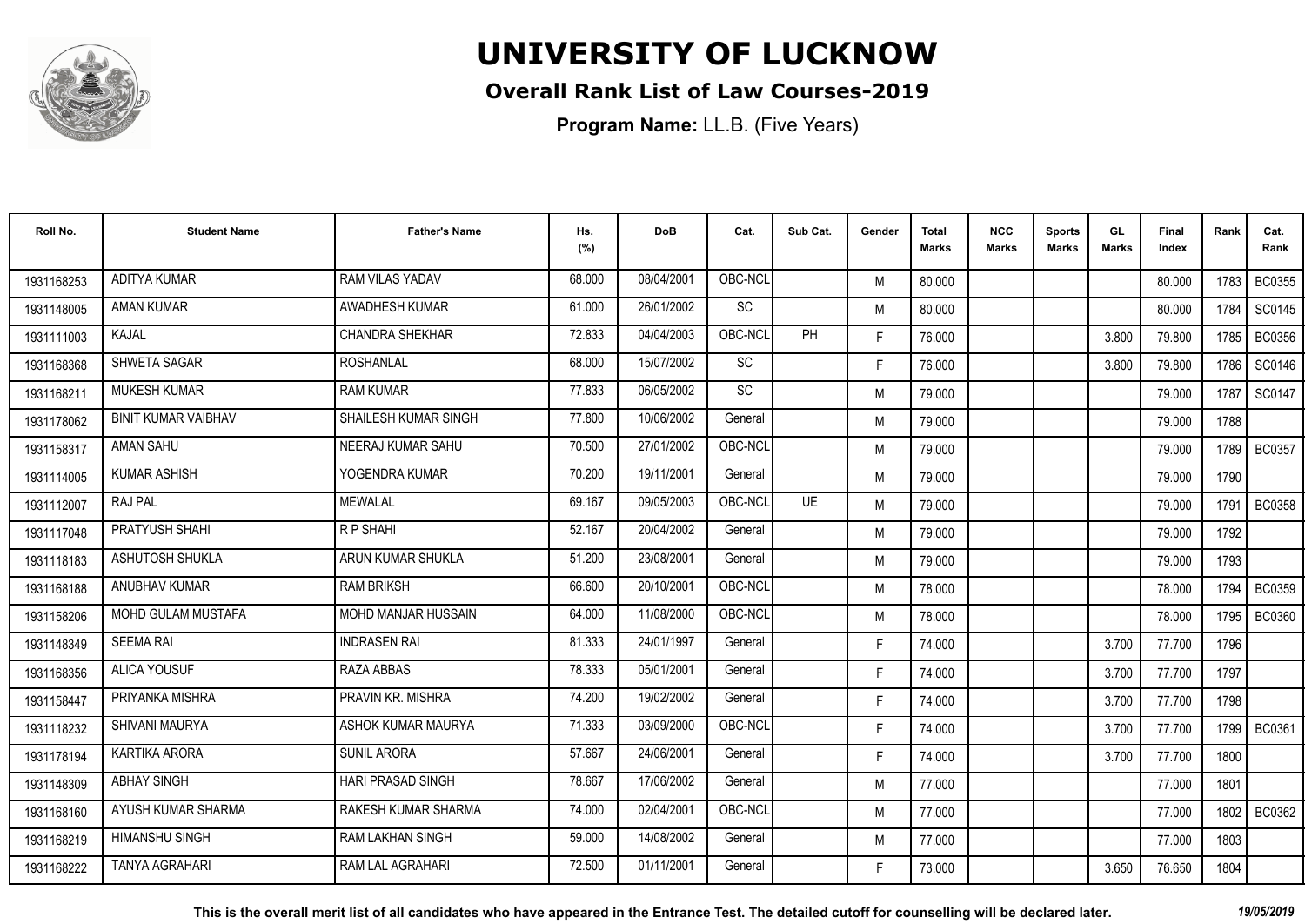

### **Overall Rank List of Law Courses-2019**

| Roll No.   | <b>Student Name</b>        | <b>Father's Name</b>    | Hs.<br>(%) | <b>DoB</b> | Cat.    | Sub Cat. | Gender | Total<br>Marks | <b>NCC</b><br>Marks | <b>Sports</b><br><b>Marks</b> | GL<br><b>Marks</b> | <b>Final</b><br>Index | Rank   | Cat.<br>Rank  |
|------------|----------------------------|-------------------------|------------|------------|---------|----------|--------|----------------|---------------------|-------------------------------|--------------------|-----------------------|--------|---------------|
| 1931168037 | <b>BHUMIKA KUMARI</b>      | RAJ KUMAR RAM           | 57.000     | 16/07/2000 | General |          | F.     | 73.000         |                     |                               | 3.650              | 76.650                | 1805   |               |
| 1931158208 | <b>MOHD SOHAIL</b>         | <b>MOHD MOVIN</b>       | 79.800     | 19/11/2002 | General |          | M      | 76.000         |                     |                               |                    | 76.000                | 1806   |               |
| 1931118077 | SHAHBAZ AKHTAR             | AKHTAR HUSSAIN          | 62.600     | 21/10/1999 | OBC-NCL |          | M      | 76.000         |                     |                               |                    | 76.000                | 1807   | <b>BC0363</b> |
| 1931178189 | <b>GURJEET KAUR</b>        | <b>SUMAIR SINGH</b>     | 83.600     | 06/07/2000 | General |          | F.     | 72.000         |                     |                               | 3.600              | 75.600                | 1808   |               |
| 1931148082 | HIMANSHU KUMAR SINGH       | <b>BRAJ KUMAR SINGH</b> | 83.600     | 25/01/2001 | SC      |          | M      | 75.000         |                     |                               |                    | 75.000                | 1809   | SC0148        |
| 1931158452 | <b>CHANDRAKESH SINGH</b>   | PREM BAHADUR SINGH      | 81.833     | 12/09/2000 | General |          | M      | 75.000         |                     |                               |                    | 75.000                | 1810   |               |
| 1931148423 | <b>ASHISH PRATAP SINGH</b> | JITENDRA PRATAP SINGH   | 77.667     | 13/10/1999 | General |          | M      | 75.000         |                     |                               |                    | 75.000                | 1811   |               |
| 1931148186 | <b>SOMESH SINGH</b>        | DILEEP KUMAR SINGH      | 73.667     | 18/07/1999 | General |          | M      | 75.000         |                     |                               |                    | 75.000                | 1812   |               |
| 1931168240 | ANUBHAV SHUKLA             | <b>RAM ROOP SHUKLA</b>  | 73.667     | 02/03/2003 | General |          | M      | 75.000         |                     |                               |                    | 75.000                | 1813   |               |
| 1931178323 | <b>VIVEK DUTTA SHUKLA</b>  | UPENDRA DUTTA SHUKLA    | 69.400     | 14/12/1999 | General |          | M      | 75.000         |                     |                               |                    | 75.000                | 1814   |               |
| 1931178129 | SHIVENDRA VIKRAM SINGH     | SHRI ANIL KUMAR SINGH   | 64.667     | 10/09/2000 | General |          | M      | 75.000         |                     |                               |                    | 75.000                | 1815   |               |
| 1931178050 | SAURABH MISHRA             | SHAILENDRA KUMAR MISHRA | 62.667     | 24/07/2000 | General |          | M      | 75.000         |                     |                               |                    | 75.000                | 1816   |               |
| 1931178294 | <b>ABDUL KAREEM</b>        | <b>TAUSEEF AHMAD</b>    | 58.667     | 11/05/1999 | General |          | M      | 75.000         |                     |                               |                    | 75.000                | 1817   |               |
| 1931168281 | <b>AKASH BHARTI</b>        | RAMESH KUMAR BHARTI     | 57.667     | 01/01/2002 | SC      |          | M      | 75.000         |                     |                               |                    | 75.000                | 1818   | <b>SC0149</b> |
| 1931112006 | SWAPNIL CHATTERJEE         | MANOJ KUMAR CHATTERJEE  | 55.000     | 28/07/2002 | General |          | M      | 75.000         |                     |                               |                    | 75.000                | 1819   |               |
| 1931118125 | <b>MANVI MAURYA</b>        | ANAND PRAKASH           | 64.667     | 08/12/2001 | OBC-NCL |          | F.     | 71.000         |                     |                               | 3.550              | 74.550                | 1820 I | <b>BC0364</b> |
| 1931158221 | <b>MOHD RASHID</b>         | <b>MOHD YASEEN</b>      | 63.667     | 12/06/1998 | OBC-NCL |          | M      | 74.000         |                     |                               |                    | 74.000                | 1821   | <b>BC0365</b> |
| 1931111014 | <b>AYUSH PAL</b>           | <b>VINOD KUMAR PAL</b>  | 61.167     | 02/01/2000 | OBC-CL  | PH       | M      | 74.000         |                     |                               |                    | 74.000                | 1822   |               |
| 1931148400 | <b>SHAN AKHTAR</b>         | <b>JAVED AKHTAR</b>     | 58.800     | 14/02/2000 | OBC-CL  |          | M      | 74.000         |                     |                               |                    | 74.000                | 1823   |               |
| 1931158056 | <b>ADITI YADAV</b>         | <b>LAXMI SHANKAR</b>    | 87.333     | 21/06/2002 | OBC-NCL |          | F.     | 70.000         |                     |                               | 3.500              | 73.500                | 1824   | <b>BC0366</b> |
| 1931158333 | <b>VAISHALI GAUTAM</b>     | OM PRAKASH GAUTAM       | 81.500     | 25/10/2003 | SC      |          | F.     | 70.000         |                     |                               | 3.500              | 73.500                | 1825   | SC0150        |
| 1931118282 | <b>SHIVANGI SINGH</b>      | ATULYA PRAKASH SINGH    | 75.500     | 18/12/2001 | General |          | F.     | 70.000         |                     |                               | 3.500              | 73.500                | 1826   |               |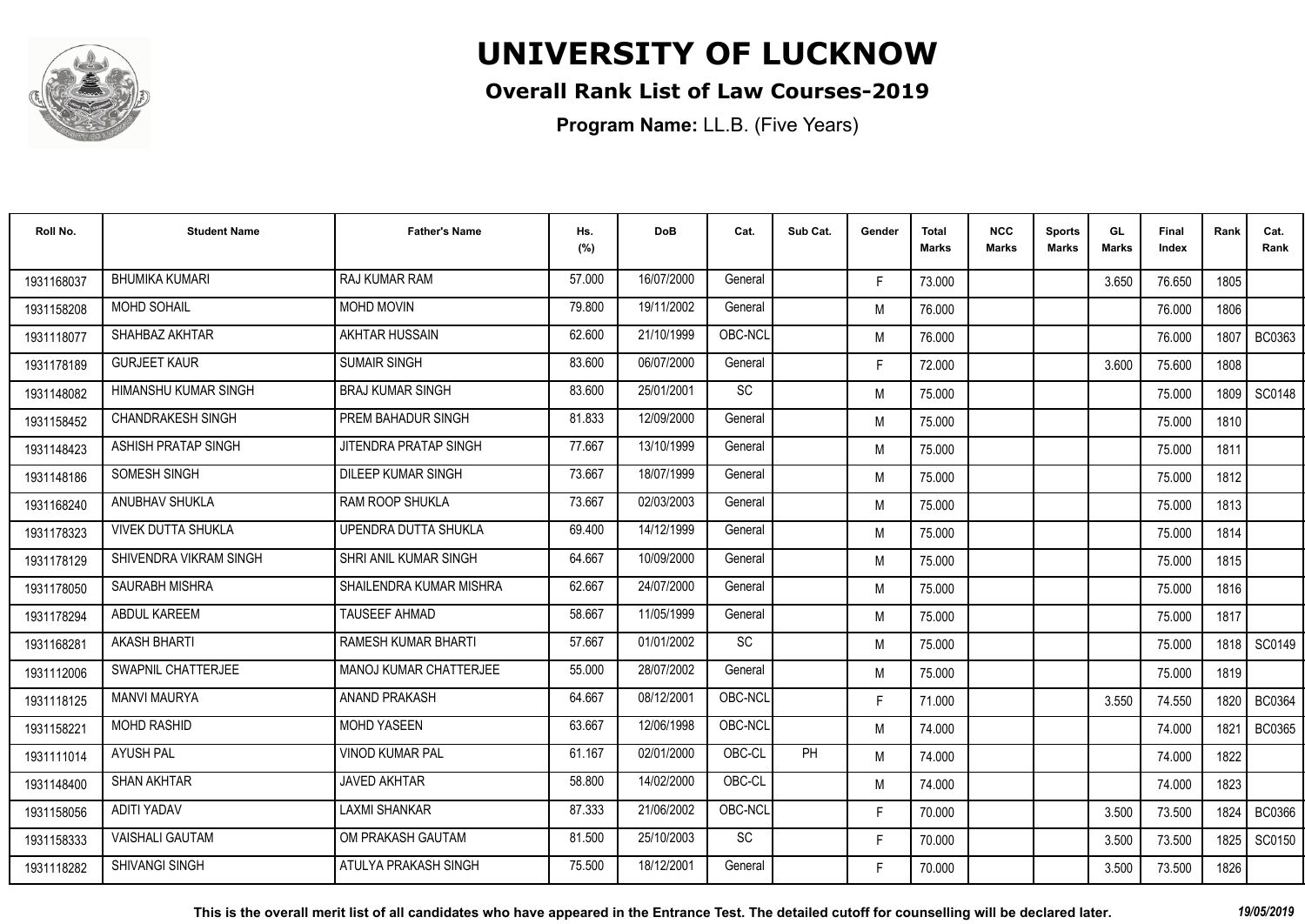

### **Overall Rank List of Law Courses-2019**

**Program Name:** LL.B. (Five Years)

| Roll No.   | <b>Student Name</b>    | <b>Father's Name</b>       | Hs.<br>(%) | <b>DoB</b> | Cat.                         | Sub Cat. | Gender | <b>Total</b><br><b>Marks</b> | <b>NCC</b><br>Marks | <b>Sports</b><br><b>Marks</b> | GL<br>Marks | <b>Final</b><br>Index | Rank   | Cat.<br>Rank  |
|------------|------------------------|----------------------------|------------|------------|------------------------------|----------|--------|------------------------------|---------------------|-------------------------------|-------------|-----------------------|--------|---------------|
| 1931158053 | PRIYAM GUPTA           | LATE. SANJAY GUPTA         | 70.667     | 25/12/2002 | OBC-NCL                      |          | F.     | 70.000                       |                     |                               | 3.500       | 73.500                | 1827   | <b>BC0367</b> |
| 1931148362 | <b>KM KANCHAN LATA</b> | <b>JAGDEESH</b>            | 70.000     | 12/01/1997 | $\operatorname{\textsf{SC}}$ |          | F.     | 70.000                       |                     |                               | 3.500       | 73.500                | 1828   | SC0151        |
| 1931148255 | <b>JYOTI SHUKLA</b>    | <b>GIRDHARI LAL SHUKLA</b> | 66.500     | 23/08/2001 | General                      |          | F.     | 70.000                       |                     |                               | 3.500       | 73.500                | 1829   |               |
| 1931148026 | PRINCY GAUTAM          | <b>BALBEER SINGH</b>       | 66.500     | 27/02/2002 | SC                           |          | F.     | 70.000                       |                     |                               | 3.500       | 73.500                | 1830   | SC0152        |
| 1931118175 | <b>SMRITI SHUKLA</b>   | ARADHYA SHUKLA             | 66.000     | 12/03/2002 | General                      |          | F.     | 70.000                       |                     |                               | 3.500       | 73.500                | 1831   |               |
| 1931158010 | <b>SHIVANI VERMA</b>   | KRISHNA KANT VERMA         | 62.667     | 15/01/2002 | OBC-NCL                      |          | F.     | 70.000                       |                     |                               | 3.500       | 73.500                | 1832   | <b>BC0368</b> |
| 1931158468 | ANKITA CHAURASIA       | PUSHKAR NATH CHAURASIA     | 50.600     | 30/08/2001 | OBC-NCL                      |          | F.     | 70.000                       |                     |                               | 3.500       | 73.500                | 1833   | BC0369        |
| 1931118063 | <b>AMRIT RAJ</b>       | AKHILESH KUMAR             | 76.000     | 25/12/2001 | General                      |          | M      | 73.000                       |                     |                               |             | 73.000                | 1834   |               |
| 1931178261 | SHUBHAM TIWARI         | <b>SUSHEEL TIWARI</b>      | 70.000     | 20/09/2000 | General                      |          | M      | 73.000                       |                     |                               |             | 73.000                | 1835   |               |
| 1931118043 | <b>HIMANSHU PANDEY</b> | AJAY NARAYAN PANDEY        | 68.000     | 15/08/2000 | General                      |          | M      | 73.000                       |                     |                               |             | 73,000                | 1836   |               |
| 1931178410 | ALAKSHENDRA PANDEY     | <b>VINOD KUMAR PANDEY</b>  | 65.500     | 24/04/2001 | General                      |          | M      | 73.000                       |                     |                               |             | 73.000                | 1837   |               |
| 1931118218 | <b>HARSHIT</b>         | <b>ASHISH KUMAR</b>        | 52.333     | 17/09/2001 | General                      |          | M      | 73.000                       |                     |                               |             | 73.000                | 1838   |               |
| 1931178381 | <b>ESHANA SHARMA</b>   | <b>VIJAY SHARMA</b>        | 78.000     | 17/07/2002 | General                      |          | F.     | 69.000                       |                     |                               | 3.450       | 72.450                | 1839   |               |
| 1931148433 | AKSHA KHANAM           | <b>KADIR ALI</b>           | 74.000     | 07/02/2002 | OBC-NCL                      |          | F.     | 69.000                       |                     |                               | 3.450       | 72.450                | 1840   | <b>BC0370</b> |
| 1931158090 | ANCHAL SAROJ           | MAHESH KUMAR SAROJ         | 70.400     | 16/12/2001 | <b>SC</b>                    |          | F.     | 69.000                       |                     |                               | 3.450       | 72.450                | 1841   | SC0153        |
| 1931115028 | <b>SHIVANSH PATHAK</b> | <b>RATNESH PATHAK</b>      | 89.200     | 18/05/2001 | General                      |          | M      | 72.000                       |                     |                               |             | 72.000                | 1842   |               |
| 1931168187 | <b>KRISHNA YADAV</b>   | <b>RAM BACHAN</b>          | 85.500     | 15/07/2003 | OBC-NCL                      |          | M      | 72.000                       |                     |                               |             | 72.000                | 1843 I | <b>BC0371</b> |
| 1931118179 | DEEPAK CHANDRA         | <b>ARUN KUMAR</b>          | 85.167     | 01/08/2002 | SC                           |          | M      | 72.000                       |                     |                               |             | 72.000                | 1844   | SC0154        |
| 1931148025 | RAJEEV RANJAN SHUKLA   | <b>BAL KRISHAN SHUKLA</b>  | 79.167     | 22/05/2004 | General                      |          | M      | 72.000                       |                     |                               |             | 72.000                | 1845   |               |
| 1931158356 | ABHAY KUMAR SINGH      | <b>ONKAR NATH SINGH</b>    | 77.167     | 19/08/1998 | General                      |          | M      | 72.000                       |                     |                               |             | 72.000                | 1846   |               |
| 1931168137 | SHASHANK SHEKHAR YADAV | <b>RAJKUMAR YADAV</b>      | 69.000     | 10/08/2002 | OBC-NCL                      |          | M      | 72.000                       |                     |                               |             | 72.000                | 1847   | <b>BC0372</b> |
| 1931168366 | <b>ASTHA SHUKLA</b>    | <b>ROHIT SHUKLA</b>        | 91.500     | 01/09/2000 | General                      |          | F.     | 68.000                       |                     |                               | 3.400       | 71.400                | 1848   |               |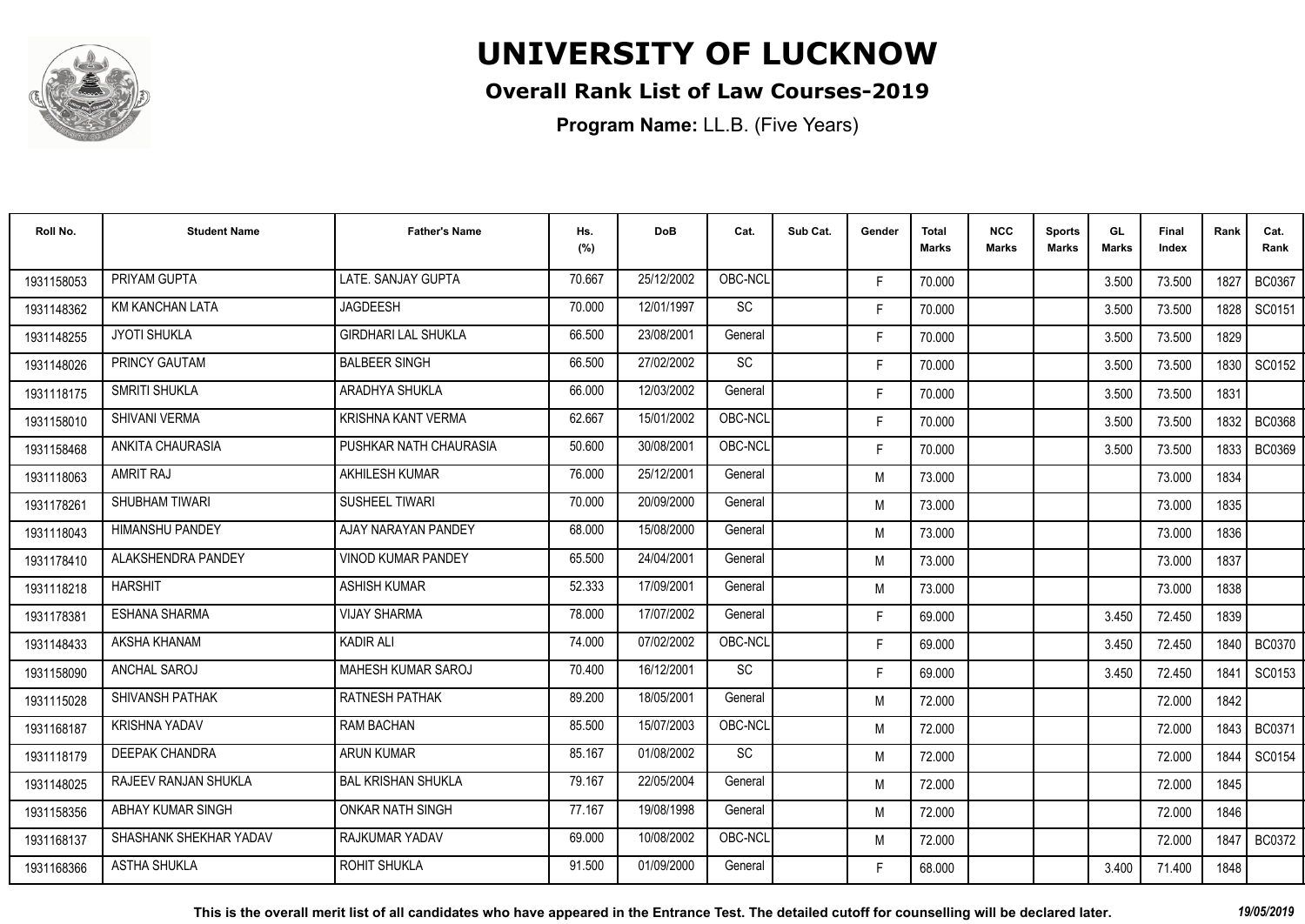

### **Overall Rank List of Law Courses-2019**

| Roll No.   | <b>Student Name</b>     | <b>Father's Name</b>       | Hs.<br>(%) | <b>DoB</b> | Cat.    | Sub Cat. | Gender | <b>Total</b><br><b>Marks</b> | <b>NCC</b><br><b>Marks</b> | <b>Sports</b><br><b>Marks</b> | GL<br><b>Marks</b> | <b>Final</b><br>Index | Rank   | Cat.<br>Rank  |
|------------|-------------------------|----------------------------|------------|------------|---------|----------|--------|------------------------------|----------------------------|-------------------------------|--------------------|-----------------------|--------|---------------|
| 1931115003 | <b>RITIKA SINGH</b>     | ATUL KUMAR SINGH           | 62.800     | 02/09/2002 | General |          | F.     | 68.000                       |                            |                               | 3.400              | 71.400                | 1849   |               |
| 1931178021 | AYUSHI YADAV            | SATISH CHANDRA YADAV       | 51.167     | 03/07/2000 | OBC-NCL |          | F.     | 68.000                       |                            |                               | 3.400              | 71.400                | 1850   | BC0373        |
| 1931118058 | <b>SHUBHAM MISHRA</b>   | AJIT KUMAR MISHRA          | 83.833     | 21/07/2001 | General |          | M      | 71.000                       |                            |                               |                    | 71.000                | 1851   |               |
| 1931178471 | MOHD FAHAD              | ZURAIR AHMED AZMI          | 55.833     | 10/04/2000 | General |          | M      | 71.000                       |                            |                               |                    | 71.000                | 1852   |               |
| 1931115045 | <b>KIRTI MISHRA</b>     | RAKESH KUMAR MISHRA        | 85.714     | 28/03/2002 | General |          | F.     | 67.000                       |                            |                               | 3.350              | 70.350                | 1853   |               |
| 1931158057 | PRAGYA BAJPAI           | <b>LAXMIKANT BAJPAI</b>    | 60.000     | 25/11/2001 | General |          | F.     | 67.000                       |                            |                               | 3.350              | 70.350                | 1854   |               |
| 1931148193 | NIHIT DINESH BAJPAYEE   | <b>DINESH BAJPAYEE</b>     | 81.600     | 05/12/2001 | General |          | M      | 70.000                       |                            |                               |                    | 70.000                | 1855   |               |
| 1931178111 | <b>ANKIT RAJ</b>        | <b>SHIV PRASAD</b>         | 68.833     | 12/01/2001 | SC      |          | M      | 70.000                       |                            |                               |                    | 70.000                |        | 1856   SC0155 |
| 1931168220 | <b>ABHISHEK YADAV</b>   | RAM LAKHAN YADAV           | 68.400     | 14/02/1999 | OBC-NCL |          | M      | 70.000                       |                            |                               |                    | 70,000                | 1857   | <b>BC0374</b> |
| 1931117055 | <b>RAMESH</b>           | <b>RAM BADAN</b>           | 66.000     | 08/02/2000 | OBC-NCL |          | M      | 70.000                       |                            |                               |                    | 70.000                | 1858   | BC0375        |
| 1931158058 | <b>SOM MISHRA</b>       | <b>LAXMIKANT MISHRA</b>    | 59.833     | 07/10/2000 | General |          | M      | 70.000                       |                            |                               |                    | 70.000                | 1859   |               |
| 1931118243 | <b>ANKIT SINGH</b>      | ASHOK KUMAR SINGH          | 58.500     | 09/05/2000 | General |          | M      | 70.000                       |                            |                               |                    | 70.000                | 1860   |               |
| 1931148465 | <b>RISHABH SINGH</b>    | KAUSHLENDRA SINGH          | 58.000     | 24/06/1999 | General |          | M      | 70.000                       |                            |                               |                    | 70.000                | 1861   |               |
| 1931158029 | KM PRATIMA YADAV        | <b>LALCHANDRA YADAV</b>    | 83.667     | 23/11/1999 | OBC-NCL |          | F.     | 66.000                       |                            |                               | 3.300              | 69.300                | 1862   | BC0376        |
| 1931115002 | <b>ANAMIKA SINGH</b>    | <b>ASHOK SINGH</b>         | 75.000     | 11/12/2003 | OBC-NCL |          | F.     | 66.000                       |                            |                               | 3.300              | 69.300                | 1863   | <b>BC0377</b> |
| 1931168359 | <b>ALEENA MASIH</b>     | <b>REHAN MASIH</b>         | 72.200     | 23/02/2001 | General |          | F.     | 66.000                       |                            |                               | 3.300              | 69.300                | 1864   |               |
| 1931158115 | <b>MANJARI YADAV</b>    | <b>MANNI LAL YADAV</b>     | 60.833     | 06/10/2001 | OBC-NCL |          | F.     | 66.000                       |                            |                               | 3.300              | 69.300                | 1865 I | <b>BC0378</b> |
| 1931168205 | <b>KM NANDINI</b>       | <b>RAM KRIPAL</b>          | 60.333     | 26/04/2001 | SC      |          | F.     | 66.000                       |                            |                               | 3.300              | 69.300                | 1866   | SC0156        |
| 1931178089 | <b>TANVI SRIVASTAVA</b> | SHASHI KANT SRIVASTAVA     | 60.000     | 17/05/2001 | General |          | F.     | 66.000                       |                            |                               | 3.300              | 69.300                | 1867   |               |
| 1931118233 | <b>AKHIL MISHRA</b>     | ASHOK KUMAR MISHRA         | 87.400     | 02/07/2001 | General |          | M      | 69.000                       |                            |                               |                    | 69.000                | 1868   |               |
| 1931117058 | <b>PRATEEK MISHRA</b>   | <b>RAMESH KUMAR MISHRA</b> | 85.400     | 31/12/2001 | General |          | M      | 69.000                       |                            |                               |                    | 69.000                | 1869   |               |
| 1931117074 | NISHKARSH SRIVASTAVA    | SUDHIR SRIVASTAVA          | 80.000     | 26/09/1999 | General |          | M      | 69.000                       |                            |                               |                    | 69.000                | 1870   |               |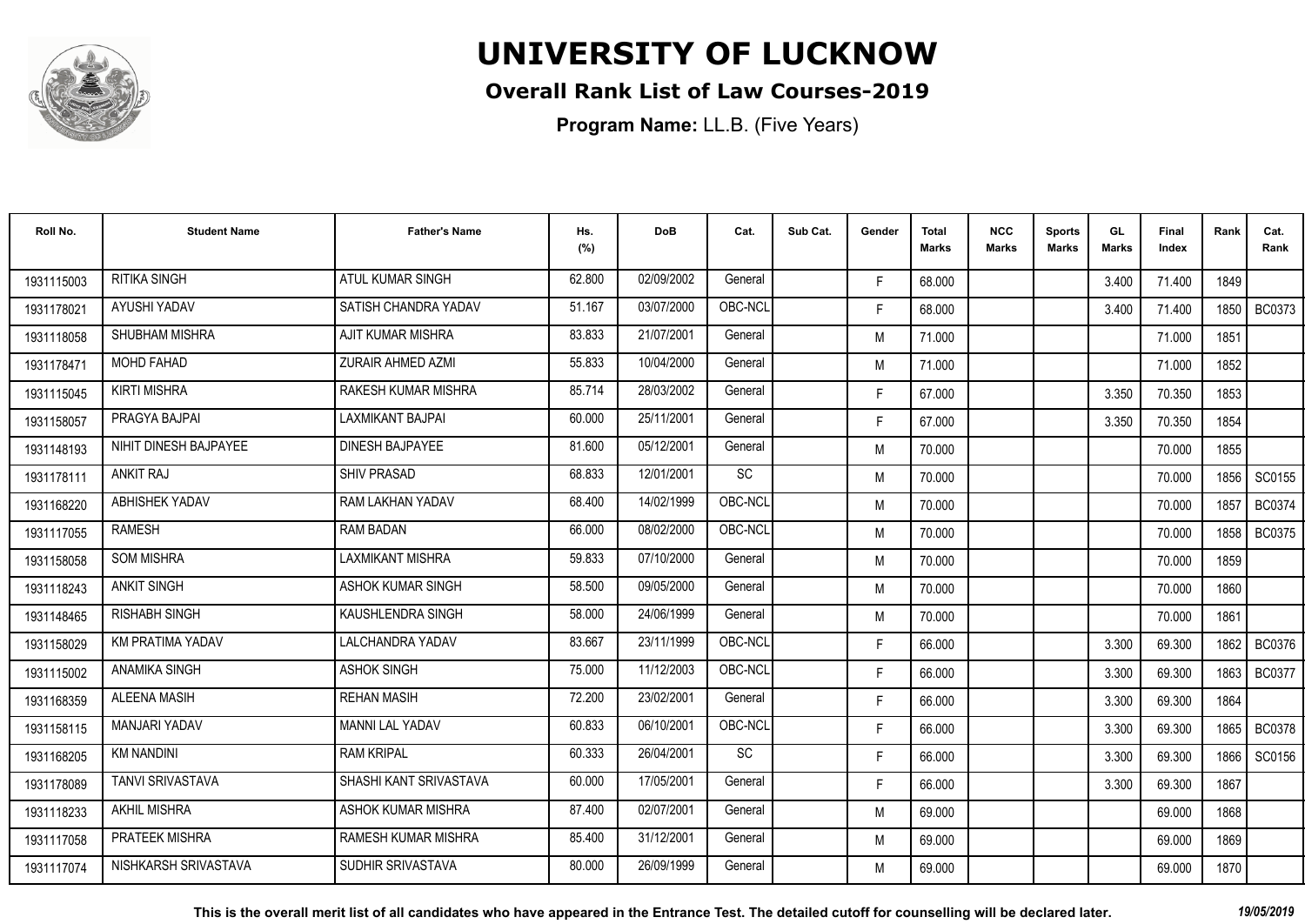

### **Overall Rank List of Law Courses-2019**

| Roll No.   | <b>Student Name</b>      | <b>Father's Name</b>      | Hs.<br>(%) | DoB        | Cat.      | Sub Cat. | Gender | <b>Total</b><br><b>Marks</b> | <b>NCC</b><br>Marks | <b>Sports</b><br><b>Marks</b> | GL<br><b>Marks</b> | Final<br>Index | Rank   | Cat.<br>Rank  |
|------------|--------------------------|---------------------------|------------|------------|-----------|----------|--------|------------------------------|---------------------|-------------------------------|--------------------|----------------|--------|---------------|
| 1931158072 | <b>MOHD FAHAD</b>        | MAHBOOB ALAM              | 72.000     | 20/10/2000 | General   |          | M      | 69.000                       |                     |                               |                    | 69.000         | 1871   |               |
| 1931178100 | MOHAMMAD SAEM SHIRAZ     | SHIRAZ ANWAR              | 68.500     | 16/05/2001 | General   |          | M      | 69.000                       |                     |                               |                    | 69.000         | 1872   |               |
| 1931148158 | PRANAV JHINGRAN          | DHANANJAY JHINGRAN        | 52.500     | 22/11/2000 | General   |          | M      | 69.000                       |                     |                               |                    | 69.000         | 1873   |               |
| 1931117001 | <b>SHALINI SINGH</b>     | AJAY PAL SINGH            | 83.600     | 06/03/2001 | General   |          | F.     | 65.000                       |                     |                               | 3.250              | 68.250         | 1874   |               |
| 1931158331 | MAMTA                    | <b>OM PRAKASH</b>         | 75.167     | 04/03/1999 | General   |          | F.     | 65.000                       |                     |                               | 3.250              | 68.250         | 1875   |               |
| 1931148238 | <b>ARTI GAUTAM</b>       | <b>GANGA RAM</b>          | 72.833     | 06/07/2000 | <b>SC</b> |          | F.     | 65.000                       |                     |                               | 3.250              | 68.250         | 1876   | SC0157        |
| 1931118003 | ANANYA TRIPATHI          | A P TRIPATHI              | 69.333     | 25/08/2002 | General   |          | F.     | 65.000                       |                     |                               | 3.250              | 68.250         | 1877   |               |
| 1931117060 | ARADHANA YADAV           | RAMESHWAR SINGH YADAV     | 68.400     | 14/12/1999 | OBC-NCL   |          | F.     | 65.000                       |                     |                               | 3.250              | 68.250         |        | 1878   BC0379 |
| 1931148300 | <b>NEETU SINGH</b>       | <b>HARE RAM SINGH</b>     | 61.833     | 15/10/2002 | OBC-NCL   |          | F.     | 65.000                       |                     |                               | 3.250              | 68.250         | 1879 I | <b>BC0380</b> |
| 1931178332 | PRIYANKA PANDEY          | V. K. PANDEY              | 59.000     | 03/10/2001 | General   |          | F.     | 65.000                       |                     |                               | 3.250              | 68.250         | 1880   |               |
| 1931168459 | ANSHUMAN CHAUHAN         | SANTOSH KUMAR CHAUHAN     | 90.000     | 05/07/2001 | General   |          | M      | 68.000                       |                     |                               |                    | 68.000         | 1881   |               |
| 1931178334 | <b>FAIZAN HUSSAIN</b>    | <b>VAKEEL AHMAD</b>       | 81.667     | 01/08/1999 | General   |          | M      | 68.000                       |                     |                               |                    | 68.000         | 1882   |               |
| 1931158374 | AJEET KUMAR GOND         | PARMA PRASAD GOND         | 79.800     | 04/10/2001 | SC        |          | M      | 68.000                       |                     |                               |                    | 68.000         | 1883   | SC0158        |
| 1931115001 | ADITYA PRAKASH SHARMA    | AJAY KUMAR SHARMA         | 68.833     | 09/11/2002 | OBC-CL    |          | M      | 68.000                       |                     |                               |                    | 68.000         | 1884   |               |
| 1931158081 | <b>UDAI PRATAP SINGH</b> | MAHENDRA PRATAP SINGH     | 57.000     | 06/04/2000 | General   |          | M      | 68.000                       |                     |                               |                    | 68.000         | 1885   |               |
| 1931158301 | <b>SHIVAM KUMAR</b>      | <b>NARESH KUMAR SINGH</b> | 46.000     | 13/09/2001 | General   |          | M      | 68.000                       |                     |                               |                    | 68.000         | 1886   |               |
| 1931118173 | <b>AYUSHI VERMA</b>      | ANUROOP KUMAR VERMA       | 56.167     | 26/08/1997 | OBC-NCL   |          | F.     | 64.000                       |                     |                               | 3.200              | 67.200         | 1887   | BC0381        |
| 1931168130 | <b>ARSHA TRIPATHI</b>    | <b>RAJIV TRIPATHI</b>     | 56.167     | 01/10/2001 | General   |          | F.     | 64.000                       |                     |                               | 3.200              | 67.200         | 1888   |               |
| 1931148041 | <b>VARSHA SONKER</b>     | <b>BARSATI SONKER</b>     | 45.500     | 12/02/1995 | <b>SC</b> |          | F.     | 64.000                       |                     |                               | 3.200              | 67.200         | 1889   | SC0159        |
| 1931158312 | PRAKHAR JAISWAL          | NEELESH KUMAR JAISWAL     | 85.400     | 28/04/2002 | General   |          | M      | 67.000                       |                     |                               |                    | 67.000         | 1890   |               |
| 1931168261 | <b>AVINASH SHUKLA</b>    | RAMANUJ SHUKLA            | 78.000     | 10/07/2003 | General   |          | M      | 67.000                       |                     |                               |                    | 67.000         | 1891   |               |
| 1931148212 | <b>MANISH KUMAR</b>      | <b>DINESH YADAV</b>       | 74.333     | 05/12/2001 | OBC-NCL   |          | M      | 67.000                       |                     |                               |                    | 67.000         | 1892   | <b>BC0382</b> |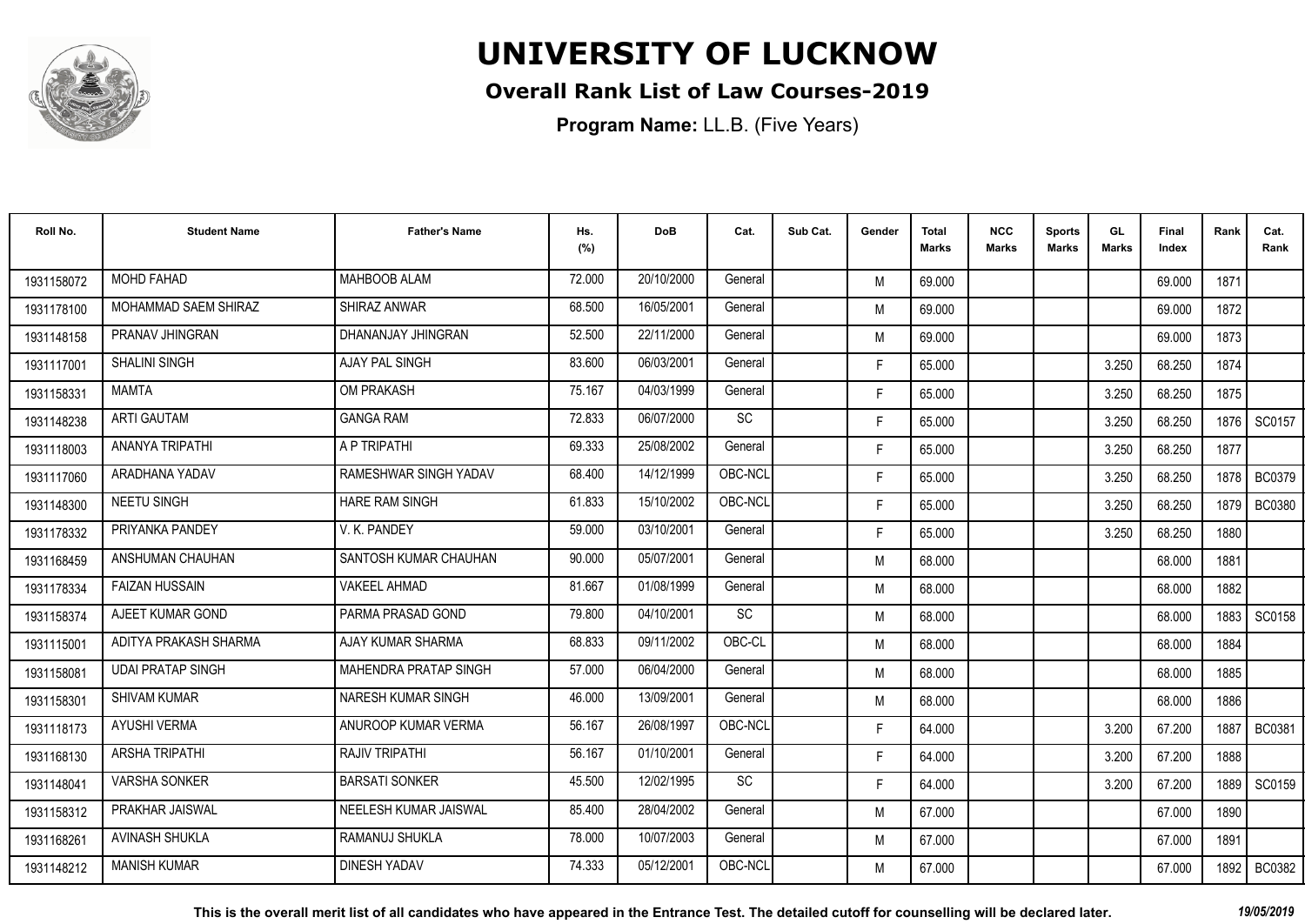

### **Overall Rank List of Law Courses-2019**

| Roll No.   | <b>Student Name</b>       | <b>Father's Name</b>     | Hs.<br>(%) | <b>DoB</b> | Cat.      | Sub Cat. | Gender | <b>Total</b><br><b>Marks</b> | <b>NCC</b><br>Marks | <b>Sports</b><br><b>Marks</b> | GL<br><b>Marks</b> | Final<br>Index | Rank   | Cat.<br>Rank  |
|------------|---------------------------|--------------------------|------------|------------|-----------|----------|--------|------------------------------|---------------------|-------------------------------|--------------------|----------------|--------|---------------|
| 1931158146 | <b>BADAL KUMAR SONKAR</b> | MANOJ KUMAR SONKAR       | 70.167     | 14/10/2002 | <b>SC</b> |          | M      | 67.000                       |                     |                               |                    | 67.000         | 1893   | SC0160        |
| 1931168344 | <b>SAURABH SINGH</b>      | RAVINDRA BAHADUR SINGH   | 68.400     | 19/08/2001 | General   |          | M      | 67.000                       |                     |                               |                    | 67.000         | 1894   |               |
| 1931158068 | <b>NIRAJ KUMAR</b>        | <b>MADHU RAM</b>         | 65.000     | 02/07/2001 | <b>SC</b> |          | M      | 67.000                       |                     |                               |                    | 67.000         | 1895   | SC0161        |
| 1931148422 | <b>SAURAV PANDEY</b>      | <b>JITENDRA PANDEY</b>   | 64.600     | 18/07/2000 | General   |          | M      | 67.000                       |                     |                               |                    | 67.000         | 1896   |               |
| 1931178203 | <b>AKASH PAL</b>          | <b>SUNIL KUMAR PAL</b>   | 53.200     | 06/10/2000 | OBC-NCL   |          | M      | 67.000                       |                     |                               |                    | 67.000         | 1897   | <b>BC0383</b> |
| 1931111008 | <b>CHANDNI TIWARI</b>     | <b>INDRA KANT TIWARI</b> | 64.000     | 16/11/2001 | General   | PH       | F.     | 63.000                       |                     |                               | 3.150              | 66.150         | 1898   |               |
| 1931178134 | <b>MUKUL TIWARI</b>       | <b>SHRI KUMAR TIWARI</b> | 64.500     | 13/08/2002 | General   |          | M      | 66.000                       |                     |                               |                    | 66.000         | 1899   |               |
| 1931168190 | <b>VIVEK GAUTAM</b>       | <b>RAM CHANDRA</b>       | 62.667     | 30/10/2002 | SC        |          | M      | 66.000                       |                     |                               |                    | 66.000         |        | 1900   SC0162 |
| 1931178354 | ANSHIT KUMAR SUMAN        | <b>VIJAY KUMAR</b>       | 52.333     | 31/08/2001 | <b>SC</b> |          | M      | 66.000                       |                     |                               |                    | 66.000         | 1901   | SC0163        |
| 1931148348 | <b>KM SHIKHA</b>          | <b>INDRAJEET YADAV</b>   | 74.000     | 20/07/2001 | OBC-NCL   |          | F.     | 62.000                       |                     |                               | 3.100              | 65.100         | 1902   | <b>BC0384</b> |
| 1931112005 | PRIYANSHI YADAV           | KRISHNA KUMAR YADAV      | 69.000     | 27/07/2002 | OBC-NCL   | UE       | F.     | 62.000                       |                     |                               | 3.100              | 65.100         | 1903 l | <b>BC0385</b> |
| 1931148171 | <b>ARUSHI SINGH</b>       | DHARMENDRA SINGH         | 57.000     | 04/02/2000 | General   |          | F.     | 62.000                       |                     |                               | 3.100              | 65.100         | 1904   |               |
| 1931168202 | <b>AMAN BHARTI</b>        | <b>RAM KISHOR</b>        | 74.333     | 20/10/2002 | <b>SC</b> |          | M      | 65.000                       |                     |                               |                    | 65.000         | 1905   | SC0164        |
| 1931178407 | <b>UMANG GUPTA</b>        | <b>VINOD KUMAR GUPTA</b> | 67.667     | 15/07/2000 | OBC-NCL   |          | M      | 65.000                       |                     |                               |                    | 65.000         | 1906   | <b>BC0386</b> |
| 1931178125 | <b>ABHISHEK KUMAR</b>     | <b>SHRAVAN KUMAR</b>     | 67.500     | 18/01/2002 | <b>SC</b> |          | M      | 65.000                       |                     |                               |                    | 65.000         | 1907   | SC0165        |
| 1931158230 | <b>ADITYA SINGH</b>       | MR KRISHNA KUMAR SINGH   | 61.000     | 15/10/2001 | General   |          | M      | 65.000                       |                     |                               |                    | 65.000         | 1908   |               |
| 1931118110 | <b>TUSHAR PATEL</b>       | <b>AMIT VERMA</b>        | 44.333     | 07/06/2000 | OBC-CL    |          | M      | 65.000                       |                     |                               |                    | 65.000         | 1909   |               |
| 1931178402 | PRASHANSA                 | <b>VINOD KUMAR</b>       | 84.167     | 26/12/2001 | SC        |          | F.     | 61.000                       |                     |                               | 3.050              | 64.050         | 1910   | SC0166        |
| 1931117084 | SOUMYA YADAV              | <b>ANURAG YADAV</b>      | 61.333     | 13/11/2002 | OBC-NCL   |          | F.     | 61.000                       |                     |                               | 3.050              | 64.050         | 1911   | <b>BC0387</b> |
| 1931158009 | SANKESH KANT RANJAN       | KRISHNA KANT RANJAN      | 62.667     | 23/02/2001 | <b>SC</b> |          | M      | 64.000                       |                     |                               |                    | 64.000         | 1912 l | SC0167        |
| 1931118170 | SANYOGITA BATHAM          | ANUPAM GUPTA             | 85.200     | 15/12/2002 | OBC-CL    |          | F.     | 60.000                       |                     |                               | 3.000              | 63.000         | 1913   |               |
| 1931158438 | <b>TARISHI AGARWAL</b>    | PRAVEEN AGARWAL          | 78.000     | 07/08/2001 | General   |          | F.     | 60.000                       |                     |                               | 3.000              | 63.000         | 1914   |               |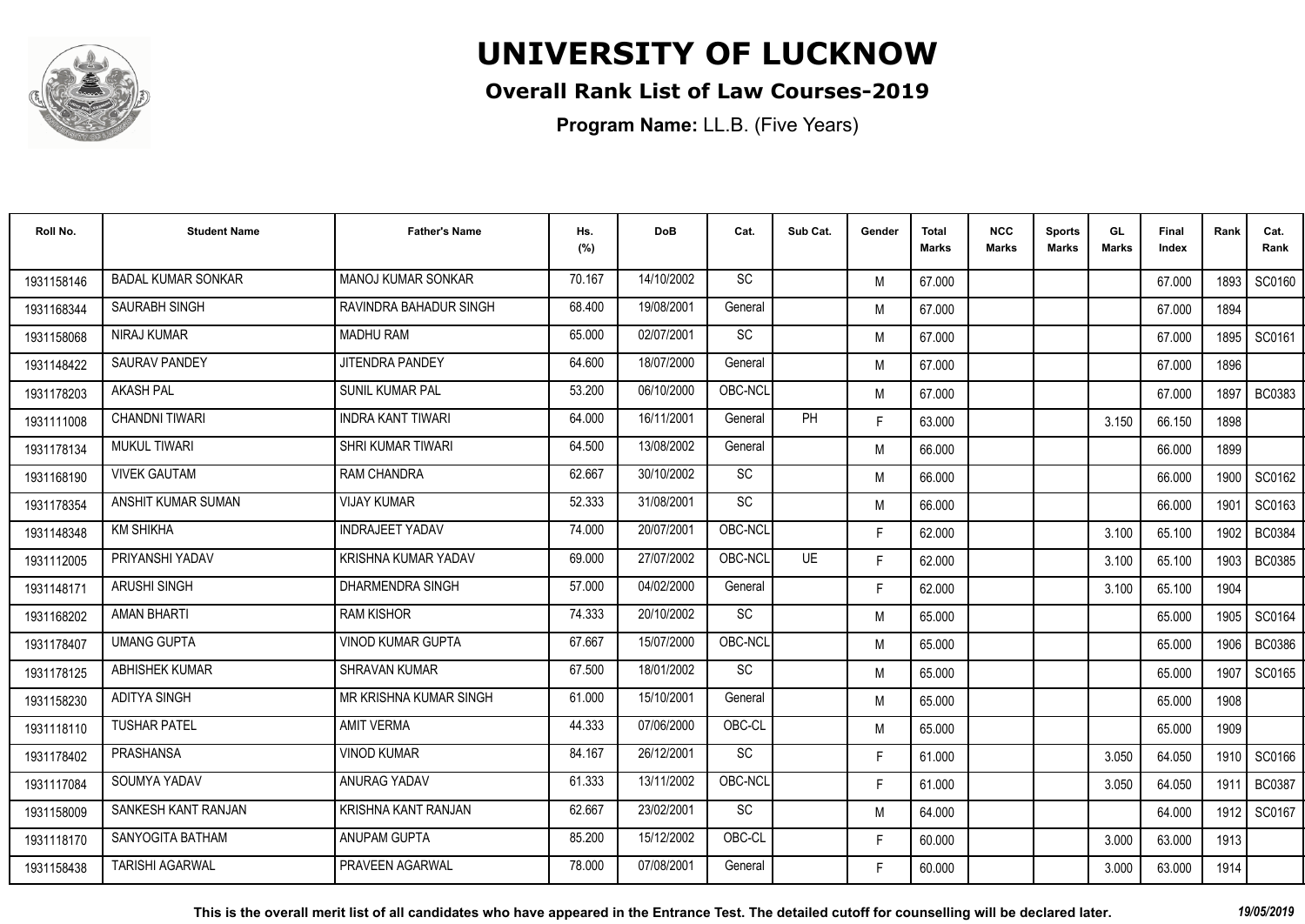

### **Overall Rank List of Law Courses-2019**

| Roll No.   | <b>Student Name</b>        | <b>Father's Name</b>         | Hs.<br>(%) | <b>DoB</b> | Cat.      | Sub Cat. | Gender | <b>Total</b><br><b>Marks</b> | <b>NCC</b><br>Marks | <b>Sports</b><br><b>Marks</b> | GL<br><b>Marks</b> | Final<br>Index | Rank   | Cat.<br>Rank  |
|------------|----------------------------|------------------------------|------------|------------|-----------|----------|--------|------------------------------|---------------------|-------------------------------|--------------------|----------------|--------|---------------|
| 1931158026 | <b>LAXMI DEVI</b>          | <b>LAL SAHAB</b>             | 76.833     | 10/05/1999 | <b>SC</b> |          | F.     | 60.000                       |                     |                               | 3.000              | 63.000         | 1915 l | SC0168        |
| 1931168192 | <b>PALLAVI SINGH</b>       | <b>RAM DARSH SINGH</b>       | 72.333     | 01/07/2002 | General   |          | F.     | 60.000                       |                     |                               | 3.000              | 63.000         | 1916   |               |
| 1931178009 | <b>SIMRAN KHATOON</b>      | <b>SARTAJ ALI</b>            | 71.500     | 07/07/2002 | OBC-NCL   |          | F.     | 60.000                       |                     |                               | 3.000              | 63.000         | 1917   | <b>BC0388</b> |
| 1931148170 | <b>JYOTI SHARMA</b>        | DHARMENDRA SHARMA            | 69.833     | 04/11/1999 | General   |          | F.     | 60.000                       |                     |                               | 3.000              | 63.000         | 1918   |               |
| 1931178251 | SUDHANSHU MISHRA           | SURESH NARAYAN MISHRA        | 68.833     | 16/03/2002 | General   |          | M      | 63.000                       |                     |                               |                    | 63.000         | 1919   |               |
| 1931117051 | AKASH SHARMA               | RAJENDRA KUMAR SHARMA        | 66.833     | 01/08/2002 | OBC-NCL   |          | M      | 63.000                       |                     |                               |                    | 63.000         | 1920   | <b>BC0389</b> |
| 1931158459 | <b>MAYANK SINGH KHATI</b>  | <b>PREM SINGH KHATI</b>      | 61.000     | 05/07/2001 | General   |          | M      | 63.000                       |                     |                               |                    | 63.000         | 1921   |               |
| 1931148395 | SITANSHU RAJAN SINGH       | <b>JANARDAN PRASAD SINGH</b> | 60.800     | 03/07/2001 | General   |          | M      | 63.000                       |                     |                               |                    | 63.000         | 1922   |               |
| 1931148268 | <b>HARSH PANDEY</b>        | <b>GOPAL KRISHNA PANDEY</b>  | 80.000     | 23/10/2003 | General   |          | M      | 62.000                       |                     |                               |                    | 62.000         | 1923   |               |
| 1931148181 | SHEKHAR SINGH              | DHIRENDRA SINGH              | 76.000     | 10/10/2000 | General   |          | M      | 62.000                       |                     |                               |                    | 62.000         | 1924   |               |
| 1931158215 | MOHD AMZAD KHAN            | MOHD SHAHZAD KHAN            | 63.000     | 01/10/2001 | General   |          | M      | 62.000                       |                     |                               |                    | 62.000         | 1925   |               |
| 1931178386 | <b>ANKUR SINGH</b>         | <b>VIKRAM SINGH</b>          | 60.800     | 01/06/2001 | General   |          | M      | 62.000                       |                     |                               |                    | 62.000         | 1926   |               |
| 1931168201 | <b>MUKESH KUMAR GAUTAM</b> | RAM KHILAWAN GAUTAM          | 58.833     | 01/04/1998 | SC        |          | M      | 62.000                       |                     |                               |                    | 62.000         | 1927   | SC0169        |
| 1931158403 | PRAVEEN KUMAR SINGH        | PRADEEP KUMAR SINGH          | 56.833     | 30/01/2000 | General   |          | M      | 62.000                       |                     |                               |                    | 62.000         | 1928   |               |
| 1931148009 | AKASH YADAV                | AWADHESH YADAV               | 55.000     | 05/01/2001 | OBC-NCL   |          | M      | 62.000                       |                     |                               |                    | 62.000         |        | 1929   BC0390 |
| 1931168077 | RUCHIKA SHARMA             | RAJENDRA SHARMA              | 80.000     | 10/11/2000 | General   |          | F.     | 59.000                       |                     |                               | 2.950              | 61.950         | 1930   |               |
| 1931148211 | <b>DEVIKA YADAV</b>        | <b>DINESH YADAV</b>          | 76.500     | 12/10/1999 | OBC-NCL   |          | F.     | 59.000                       |                     |                               | 2.950              | 61.950         | 1931   | <b>BC0391</b> |
| 1931178260 | ABHISHEK KUMAR SINGH       | SUSHEEL KUMAR SINGH          | 83.600     | 04/01/2000 | General   |          | M      | 61.000                       |                     |                               |                    | 61.000         | 1932   |               |
| 1931158112 | <b>RAHUL RATHORE</b>       | <b>MANISH RATHORE</b>        | 70.333     | 26/11/2002 | General   |          | M      | 61.000                       |                     |                               |                    | 61.000         | 1933   |               |
| 1931118199 | <b>ANKUR RAJPOOT</b>       | <b>ARVIND KUMAR</b>          | 55.833     | 06/07/2002 | OBC-NCL   |          | M      | 61.000                       |                     |                               |                    | 61.000         | 1934   | <b>BC0392</b> |
| 1931168141 | SIDDHARTH MISHRA           | <b>RAJU MISHRA</b>           | 52.500     | 19/05/2001 | General   |          | M      | 61.000                       |                     |                               |                    | 61.000         | 1935   |               |
| 1931115029 | NITIKA SINGH               | RAVINDRA KUMAR SINGH         | 62.778     | 09/11/1999 | General   | DP       | F      | 58.000                       |                     |                               | 2.900              | 60.900         | 1936   |               |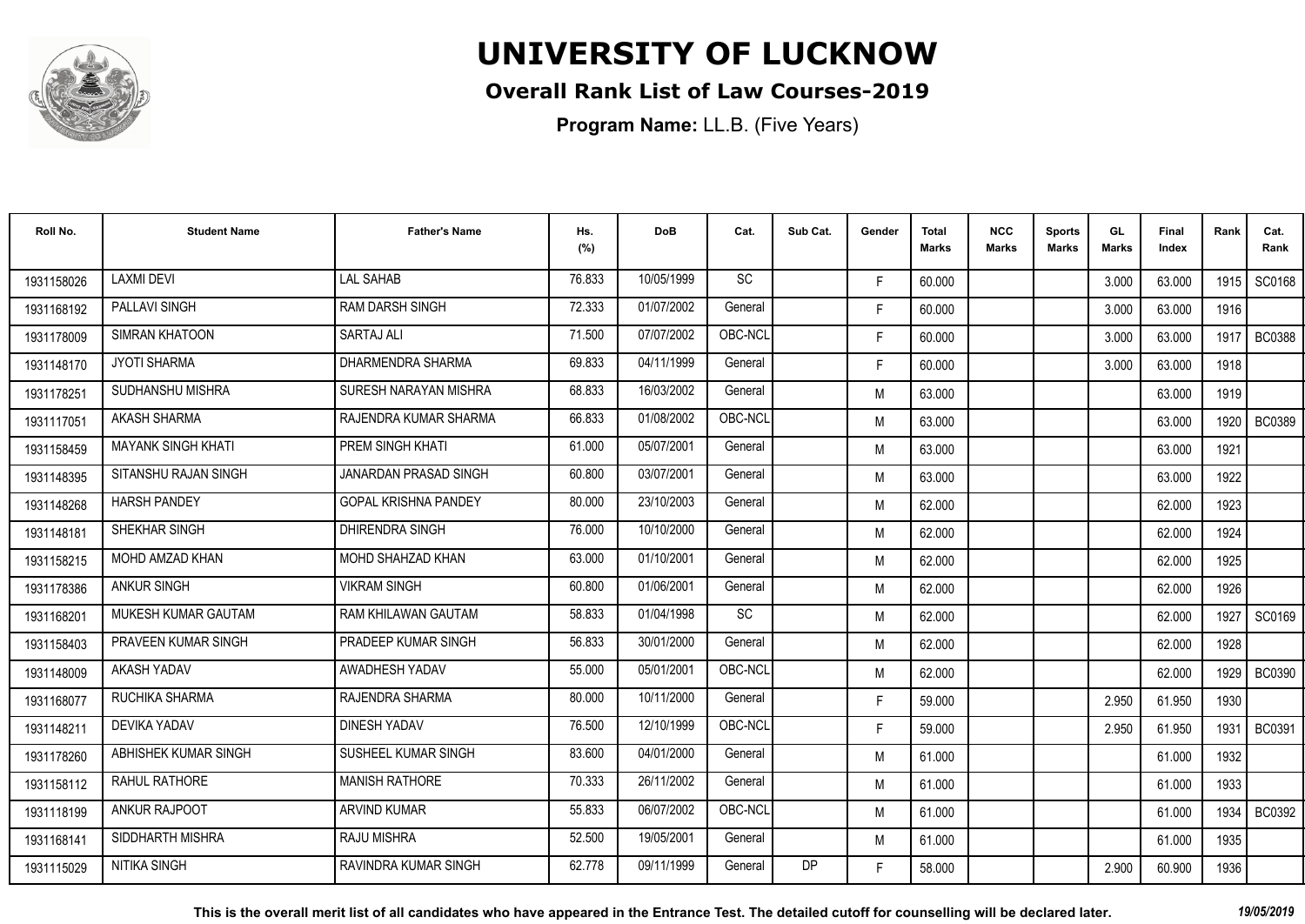

### **Overall Rank List of Law Courses-2019**

| Roll No.   | <b>Student Name</b>    | <b>Father's Name</b>      | Hs.<br>(%) | <b>DoB</b> | Cat.      | Sub Cat. | Gender | <b>Total</b><br><b>Marks</b> | <b>NCC</b><br><b>Marks</b> | <b>Sports</b><br><b>Marks</b> | GL<br><b>Marks</b> | <b>Final</b><br>Index | Rank | Cat.<br>Rank  |
|------------|------------------------|---------------------------|------------|------------|-----------|----------|--------|------------------------------|----------------------------|-------------------------------|--------------------|-----------------------|------|---------------|
| 1931178306 | <b>RITIMA VERMA</b>    | <b>UDAI BAHADUR VERMA</b> | 60.800     | 01/10/2001 | OBC-NCL   |          | F.     | 58,000                       |                            |                               | 2.900              | 60.900                | 1937 | <b>BC0393</b> |
| 1931178177 | <b>DEEPTI YADAV</b>    | SUDHIR KUMAR YADAV        | 53.167     | 02/05/2001 | General   |          | F.     | 58.000                       |                            |                               | 2.900              | 60.900                | 1938 |               |
| 1931158089 | <b>ANSHUL RAJ</b>      | <b>MAHESH KUMAR</b>       | 87.400     | 20/01/2002 | OBC-CL    |          | M      | 60.000                       |                            |                               |                    | 60.000                | 1939 |               |
| 1931178193 | ANIMESH KUMAR VERMA    | SUNEEL KUMAR VERMA        | 83.000     | 12/01/2003 | OBC-NCL   |          | M      | 60.000                       |                            |                               |                    | 60.000                | 1940 | <b>BC0394</b> |
| 1931148457 | <b>SHIVAM MISHRA</b>   | <b>KARTAR MISHRA</b>      | 73.000     | 28/07/2002 | General   |          | M      | 60.000                       |                            |                               |                    | 60.000                | 1941 |               |
| 1931148222 | <b>DURGESH PAL</b>     | <b>DURYODHAN PAL</b>      | 70.833     | 20/10/2002 | OBC-NCL   |          | M      | 60.000                       |                            |                               |                    | 60.000                | 1942 | BC0395        |
| 1931168126 | <b>VAIBHAV TIWARI</b>  | <b>RAJESH TIWARI</b>      | 63.333     | 28/06/2001 | General   |          | M      | 60.000                       |                            |                               |                    | 60.000                | 1943 |               |
| 1931118133 | <b>AVI JAISWAL</b>     | <b>ANIL JAISWAL</b>       | 55.333     | 26/04/1998 | General   |          | M      | 60.000                       |                            |                               |                    | 60.000                | 1944 |               |
| 1931158368 | SHRUTI OJHA            | PANKAJ OJHA               | 69.167     | 02/12/2000 | General   |          | F.     | 57.000                       |                            |                               | 2.850              | 59.850                | 1945 |               |
| 1931178079 | PRAKHAR YADAV          | SHANKER LAL YADAV         | 83.500     | 13/02/2002 | OBC-CL    |          | M      | 59.000                       |                            |                               |                    | 59.000                | 1946 |               |
| 1931178254 | <b>SUMIT YADAV</b>     | SURESH SINGH YADAV        | 70.333     | 27/07/2001 | OBC-NCL   |          | M      | 59.000                       |                            |                               |                    | 59.000                | 1947 | <b>BC0396</b> |
| 1931118007 | HANNAN MAROOF KHAN     | ABDUL MAROOF KHAN         | 67.000     | 30/10/2001 | General   |          | M      | 59.000                       |                            |                               |                    | 59.000                | 1948 |               |
| 1931178190 | ABHISHEK KUMAR GAUTAM  | <b>SUNDER LAL</b>         | 60.000     | 29/12/2000 | SC        |          | M      | 59.000                       |                            |                               |                    | 59.000                | 1949 | SC0170        |
| 1931158302 | <b>VISHAKHA SONKER</b> | NARESH KUMAR SONKER       | 69.000     | 23/03/2000 | SC        |          | F.     | 56.000                       |                            |                               | 2.800              | 58.800                | 1950 | SC0171        |
| 1931118231 | ANIL KUMAR GUPTA       | ASHOK KUMAR GUPTA         | 76.000     | 14/11/2002 | OBC-NCL   |          | M      | 58.000                       |                            |                               |                    | 58.000                | 1951 | <b>BC0397</b> |
| 1931148392 | <b>MOHAMMAD AARIF</b>  | <b>JALALUDDIN</b>         | 71.167     | 06/07/2002 | General   |          | M      | 58.000                       |                            |                               |                    | 58.000                | 1952 |               |
| 1931118215 | ARPIT GUPTA            | <b>ASHISH GUPTA</b>       | 68.000     | 27/10/2002 | OBC-NCL   |          | M      | 58,000                       |                            |                               |                    | 58.000                |      | 1953   BC0398 |
| 1931148131 | <b>ARVIND TIWARI</b>   | <b>CHOTE LAL TIWARI</b>   | 54.333     | 21/06/2002 | General   |          | M      | 58.000                       |                            |                               |                    | 58.000                | 1954 |               |
| 1931148453 | <b>DEVIKA BALMIKI</b>  | <b>KANDHAI LAL</b>        | 76.600     | 05/05/1998 | <b>SC</b> |          | F.     | 55.000                       |                            |                               | 2.750              | 57.750                | 1955 | SC0172        |
| 1931148353 | <b>DILSHA IQBAL</b>    | <b>IQBAL HUSAIN KHAN</b>  | 76.000     | 23/05/2000 | General   |          | F.     | 55.000                       |                            |                               | 2.750              | 57.750                | 1956 |               |
| 1931168460 | <b>ANSHIKA</b>         | SANTOSH KUMAR DUBE        | 67.000     | 20/09/2002 | General   |          | F.     | 55.000                       |                            |                               | 2.750              | 57.750                | 1957 |               |
| 1931148258 | <b>RISHIKA</b>         | <b>GIRISH DUTT PANDEY</b> | 64.833     | 12/02/2003 | General   |          | F.     | 55.000                       |                            |                               | 2.750              | 57.750                | 1958 |               |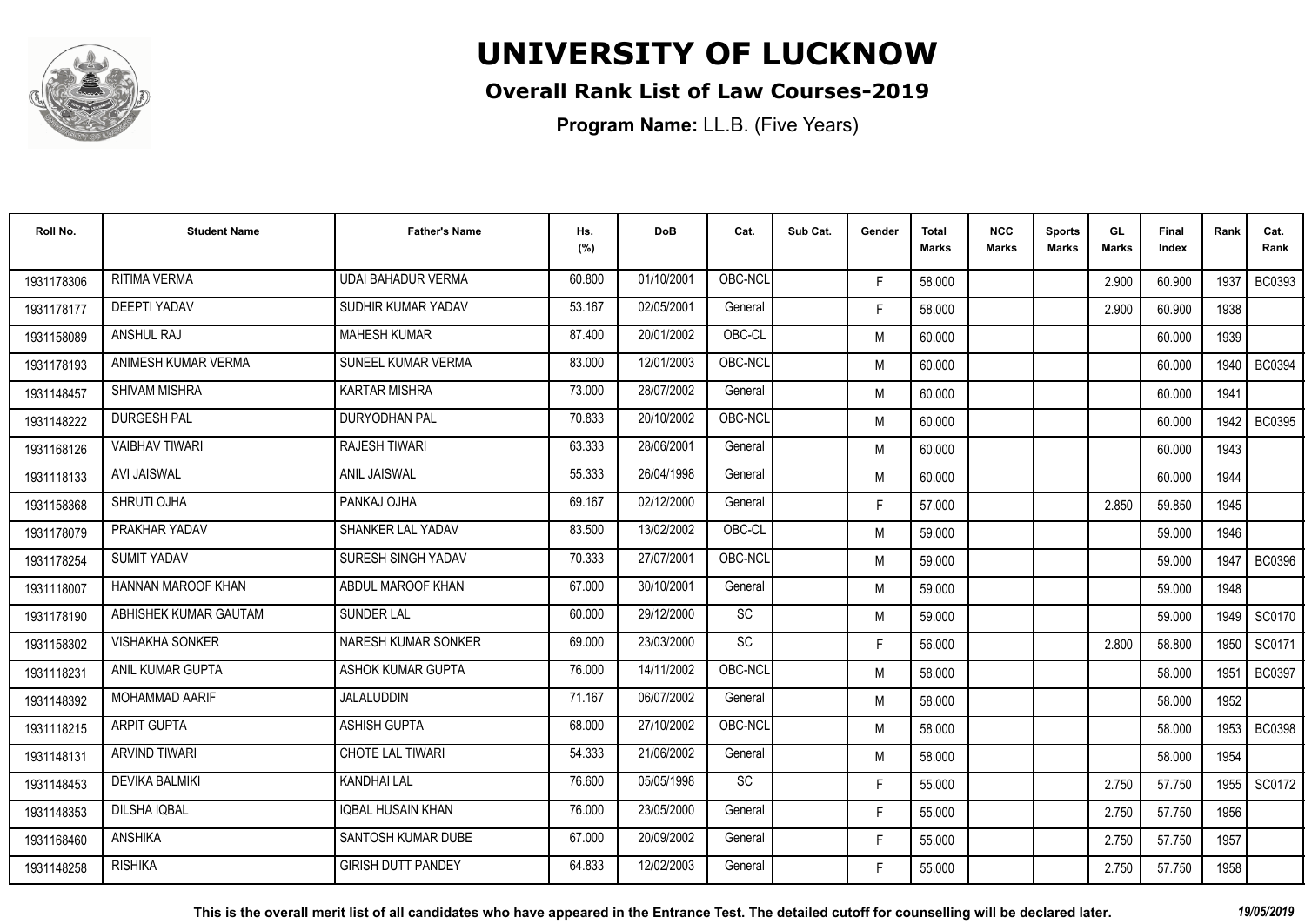

### **Overall Rank List of Law Courses-2019**

| Roll No.   | <b>Student Name</b>   | <b>Father's Name</b>   | Hs.<br>(%) | <b>DoB</b> | Cat.      | Sub Cat.  | Gender | <b>Total</b><br><b>Marks</b> | <b>NCC</b><br>Marks | <b>Sports</b><br><b>Marks</b> | GL<br><b>Marks</b> | Final<br>Index | Rank   | Cat.<br>Rank  |
|------------|-----------------------|------------------------|------------|------------|-----------|-----------|--------|------------------------------|---------------------|-------------------------------|--------------------|----------------|--------|---------------|
| 1931113005 | YASHWANT KUMAR SINGH  | AVADHESH KUMAR SINGH   | 58.800     | 29/04/2000 | General   | <b>CT</b> | M      | 56.000                       | 1.400               |                               |                    | 57.400         | 1959   |               |
| 1931168138 | <b>RISHABH MISHRA</b> | <b>RAJMANI MISHRA</b>  | 86.000     | 30/10/2001 | General   |           | M      | 57.000                       |                     |                               |                    | 57.000         | 1960   |               |
| 1931158093 | <b>AYUSH SINGH</b>    | <b>MAHESH SINGH</b>    | 72.333     | 20/08/2002 | General   |           | M      | 57.000                       |                     |                               |                    | 57.000         | 1961   |               |
| 1931168182 | <b>SHIV PAL</b>       | RAM ADHAR PAL          | 63.333     | 03/07/2001 | OBC-NCL   |           | M      | 57.000                       |                     |                               |                    | 57.000         | 1962   | <b>BC0399</b> |
| 1931148365 | <b>ADITYA GIRI</b>    | <b>JAGDISH GIRI</b>    | 58.800     | 29/09/2000 | OBC-NCL   |           | M      | 57.000                       |                     |                               |                    | 57.000         | 1963   | <b>BC0400</b> |
| 1931158323 | SUYASH NARAYAN SAIGAL | NIRBHAY NARAYAN SAIGAL | 58.800     | 02/07/2001 | General   |           | M      | 57.000                       |                     |                               |                    | 57.000         | 1964   |               |
| 1931118140 | <b>ANCHAL MAURYA</b>  | ANIL KUMAR MAURYA      | 83.833     | 27/06/2002 | OBC-NCL   |           | F.     | 54.000                       |                     |                               | 2.700              | 56.700         | 1965   | <b>BC0401</b> |
| 1931158234 | <b>ANSHIKA SINGH</b>  | MR SCHIDANAND SINGH    | 64.500     | 21/02/2001 | General   |           | F.     | 54.000                       |                     |                               | 2.700              | 56.700         | 1966   |               |
| 1931148015 | SHOURYA PRATAP SINGH  | <b>BK SINGH</b>        | 76.000     | 12/06/2001 | General   |           | M      | 56.000                       |                     |                               |                    | 56.000         | 1967   |               |
| 1931158280 | SHYAM JI AWASTHI      | NAGENDRA DATTA AWASTHI | 73.667     | 24/09/2003 | General   |           | M      | 56.000                       |                     |                               |                    | 56.000         | 1968   |               |
| 1931158262 | SIDDHARTH CHAUDHARY   | MR.SATYENDRA KUMAR     | 72.667     | 01/04/1999 | SC        |           | M      | 56.000                       |                     |                               |                    | 56.000         | 1969 l | SC0173        |
| 1931178198 | <b>KASHISH SINGH</b>  | <b>SUNIL KUMAR</b>     | 57.000     | 26/05/2001 | General   |           | F.     | 53.000                       |                     |                               | 2.650              | 55.650         | 1970   |               |
| 1931168044 | TEJ PAL SINGH YADAV   | <b>RAJ KUMAR YADAV</b> | 70.833     | 13/10/2003 | OBC-NCL   |           | M      | 55.000                       |                     |                               |                    | 55.000         | 1971   | <b>BC0402</b> |
| 1931168212 | <b>RAJNESH KUMAR</b>  | <b>RAM KUMAR</b>       | 68.667     | 09/02/2000 | SC        |           | M      | 55.000                       |                     |                               |                    | 55.000         | 1972   | SC0174        |
| 1931178244 | <b>ASHISH KUMAR</b>   | <b>SURESH KUMAR</b>    | 65.167     | 21/12/1998 | OBC-CL    |           | M      | 55.000                       |                     |                               |                    | 55.000         | 1973   |               |
| 1931158195 | MOHD SAHIL KHAN       | MOHD ASAD KHAN         | 57.800     | 11/11/2000 | General   |           | M      | 55.000                       |                     |                               |                    | 55.000         | 1974   |               |
| 1931168196 | SHWETA KUMARI         | <b>RAM GOPAL</b>       | 64.500     | 20/08/2000 | <b>SC</b> |           | F.     | 52.000                       |                     |                               | 2.600              | 54.600         | 1975 I | SC0175        |
| 1931158024 | <b>JAYANT SHUKLA</b>  | <b>LAL JI SHUKLA</b>   | 86.000     | 04/01/2000 | General   |           | M      | 54.000                       |                     |                               |                    | 54.000         | 1976   |               |
| 1931178389 | <b>RUPESH DAS</b>     | <b>VINAY KUMAR DAS</b> | 70.500     | 13/07/1998 | General   |           | M      | 54.000                       |                     |                               |                    | 54.000         | 1977   |               |
| 1931158348 | <b>NIRBHAY SINGH</b>  | OM PRAKASH SINGH       | 64.600     | 29/08/2001 | General   |           | M      | 54.000                       |                     |                               |                    | 54.000         | 1978   |               |
| 1931158258 | NEHA KUSHWAHA         | MR. SINGHASAN KUSHWAHA | 86.333     | 01/07/2002 | OBC-NCL   |           | F.     | 51.000                       |                     |                               | 2.550              | 53.550         | 1979   | <b>BC0403</b> |
| 1931118153 | RISHABH SRIVASTAVA    | ANIL KUMAR SRIVASTAVA  | 62.000     | 21/10/2002 | General   |           | M      | 53.000                       |                     |                               |                    | 53.000         | 1980   |               |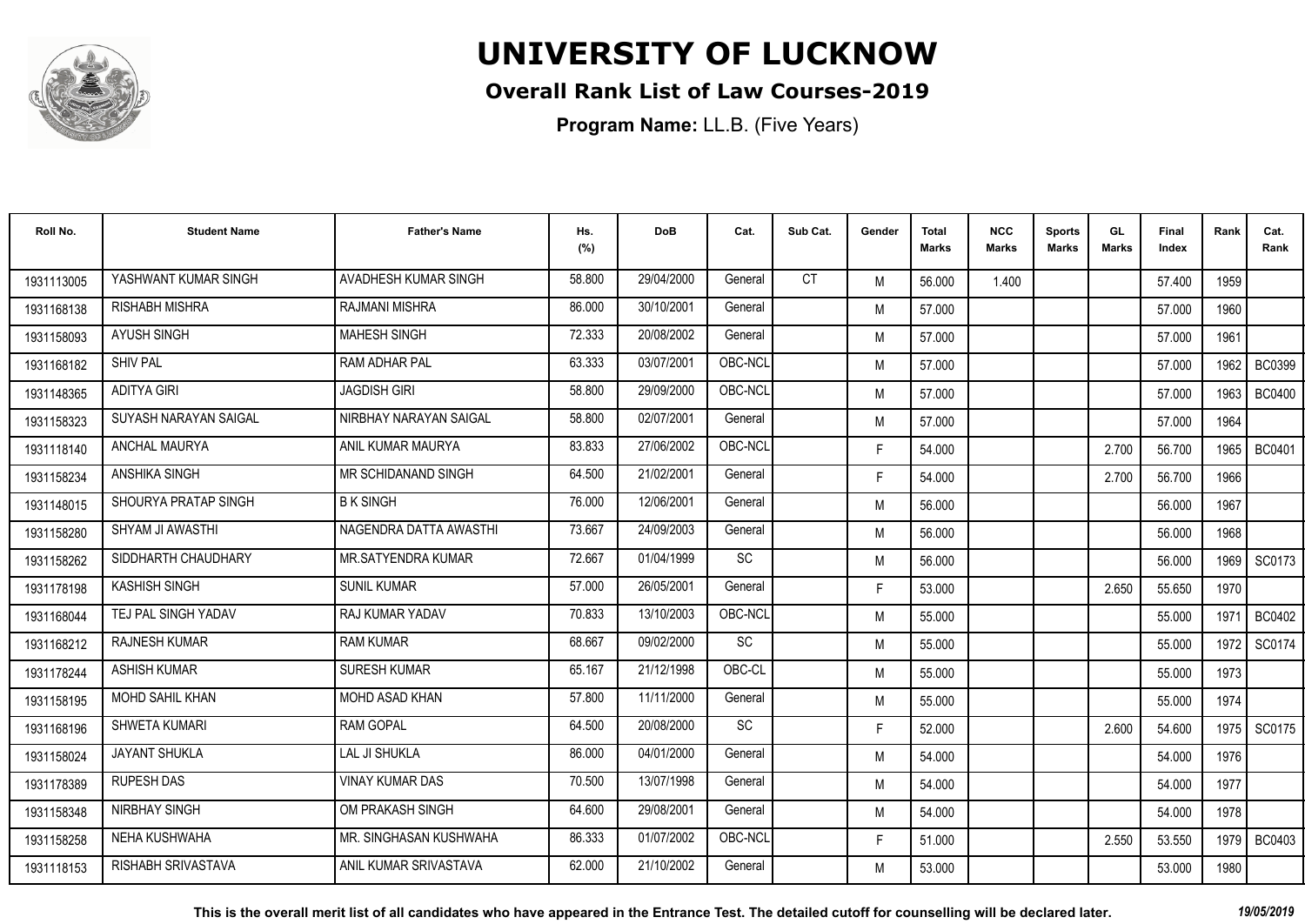

### **Overall Rank List of Law Courses-2019**

**Program Name:** LL.B. (Five Years)

| Roll No.   | <b>Student Name</b>      | <b>Father's Name</b>      | Hs.<br>(%) | <b>DoB</b> | Cat.      | Sub Cat. | Gender | <b>Total</b><br><b>Marks</b> | <b>NCC</b><br><b>Marks</b> | <b>Sports</b><br><b>Marks</b> | GL<br><b>Marks</b> | <b>Final</b><br>Index | Rank   | Cat.<br>Rank  |
|------------|--------------------------|---------------------------|------------|------------|-----------|----------|--------|------------------------------|----------------------------|-------------------------------|--------------------|-----------------------|--------|---------------|
| 1931158410 | <b>KUSHAGRA</b>          | PRADEEP SINGH             | 55.000     | 28/12/2001 | General   |          | M      | 53.000                       |                            |                               |                    | 53.000                | 1981   |               |
| 1931118064 | <b>RASHMI KUMARI</b>     | <b>AKHILESH KUMAR</b>     | 76.500     | 11/05/1998 | <b>SC</b> |          | F.     | 50.000                       |                            |                               | 2.500              | 52.500                | 1982   | SC0176        |
| 1931168428 | <b>KOMAL KUMARI</b>      | <b>SANJAY SINGH</b>       | 59.000     | 11/04/1998 | General   |          | F.     | 50.000                       |                            |                               | 2.500              | 52.500                | 1983   |               |
| 1931158275 | <b>MOHIT KUMAR</b>       | <b>MUNNI LAL</b>          | 57.000     | 24/01/2002 | OBC-NCL   |          | M      | 52.000                       |                            |                               |                    | 52.000                | 1984   | <b>BC0404</b> |
| 1931158461 | PUNIT KUMAR VAISH        | PRITHVI NARAYAN VAISH     | 47.400     | 30/07/1998 | General   |          | M      | 52.000                       |                            |                               |                    | 52.000                | 1985   |               |
| 1931118172 | ANANYA SINGH CHAUHAN     | ANURAG SINGH CHAUHAN      | 85.400     | 01/09/2001 | General   |          | F.     | 49.000                       |                            |                               | 2.450              | 51.450                | 1986   |               |
| 1931118280 | <b>ADITI CHANDRA</b>     | ATUL KUMAR SRIVASTAVA     | 82.167     | 30/07/2002 | General   |          | F.     | 49.000                       |                            |                               | 2.450              | 51.450                | 1987   |               |
| 1931148123 | SHYAM SUNDAR YADAV       | CHANDRIKA YADAV           | 78.333     | 01/07/2000 | OBC-NCL   |          | M      | 50.000                       |                            |                               |                    | 50.000                |        | 1988   BC0405 |
| 1931168075 | <b>ANIKET RAWAT</b>      | RAJENDRA RAWAT            | 66.333     | 22/01/2002 | SC        |          | M      | 50.000                       |                            |                               |                    | 50,000                | 1989 l | SC0177        |
| 1931118132 | <b>ADI JAISWAL</b>       | <b>ANIL JAISWAL</b>       | 55.000     | 20/08/2000 | General   |          | M      | 50.000                       |                            |                               |                    | 50.000                | 1990   |               |
| 1931158390 | <b>VERSHA RAWAT</b>      | POORAN LAL                | 68.167     | 08/07/2001 | SC        |          | F.     | 47.000                       |                            |                               | 2.350              | 49.350                | 1991   | SC0178        |
| 1931118052 | SAMRIDDHI TIWARI         | <b>AJAY TIWARI</b>        | 57.000     | 11/09/2001 | General   |          | F.     | 47.000                       |                            |                               | 2.350              | 49.350                | 1992   |               |
| 1931158324 | <b>ANJALI SINGH</b>      | NIRMAL KUMAR SINGH        | 54.000     | 08/09/2000 | General   |          | F.     | 47.000                       |                            |                               | 2.350              | 49.350                | 1993   |               |
| 1931158386 | <b>PRINCE SINGH</b>      | <b>PAWAN SINGH</b>        | 66.000     | 21/05/2003 | General   |          | M      | 49.000                       |                            |                               |                    | 49.000                | 1994   |               |
| 1931148441 | <b>MANOJ KUMAR RAWAT</b> | <b>KALLU RAWAT</b>        | 35.833     | 10/07/1993 | <b>SC</b> |          | M      | 49.000                       |                            |                               |                    | 49.000                | 1995   | SC0179        |
| 1931158320 | <b>VINAY SINGH</b>       | <b>NEM SINGH</b>          | 78.667     | 08/03/2002 | OBC-CL    |          | M      | 48.000                       |                            |                               |                    | 48.000                | 1996   |               |
| 1931168255 | <b>SIMRAN SINGH</b>      | <b>RAMA SHANKAR SINGH</b> | 68.167     | 08/08/2001 | General   |          | F.     | 45.000                       |                            |                               | 2.250              | 47.250                | 1997   |               |
| 1931148040 | <b>VAISHALI SONKER</b>   | <b>BARSATI SONKER</b>     | 67.000     | 06/10/2001 | <b>SC</b> |          | F.     | 45.000                       |                            |                               | 2.250              | 47.250                | 1998   | SC0180        |
| 1931118076 | <b>VIVEK SINGH</b>       | AKHILESHWER KUMAR SINGH   | 70.000     | 29/11/2001 | General   |          | M      | 47.000                       |                            |                               |                    | 47.000                | 1999   |               |
| 1931148428 | <b>SARITA VERMA</b>      | <b>JUGUL KISHORE</b>      | 76.000     | 02/07/2002 | OBC-NCL   |          | F.     | 44.000                       |                            |                               | 2.200              | 46.200                | 2000   | BC0406        |
| 1931178046 | <b>ASIF KHAN</b>         | SHAHNAWAZ KHAN            | 68.400     | 15/08/2002 | General   |          | M      | 46.000                       |                            |                               |                    | 46.000                | 2001   |               |
| 1931168397 | <b>SURYA MANI</b>        | <b>SANJAY KUMAR</b>       | 65.000     | 15/10/2001 | General   |          | M      | 46.000                       |                            |                               |                    | 46.000                | 2002   |               |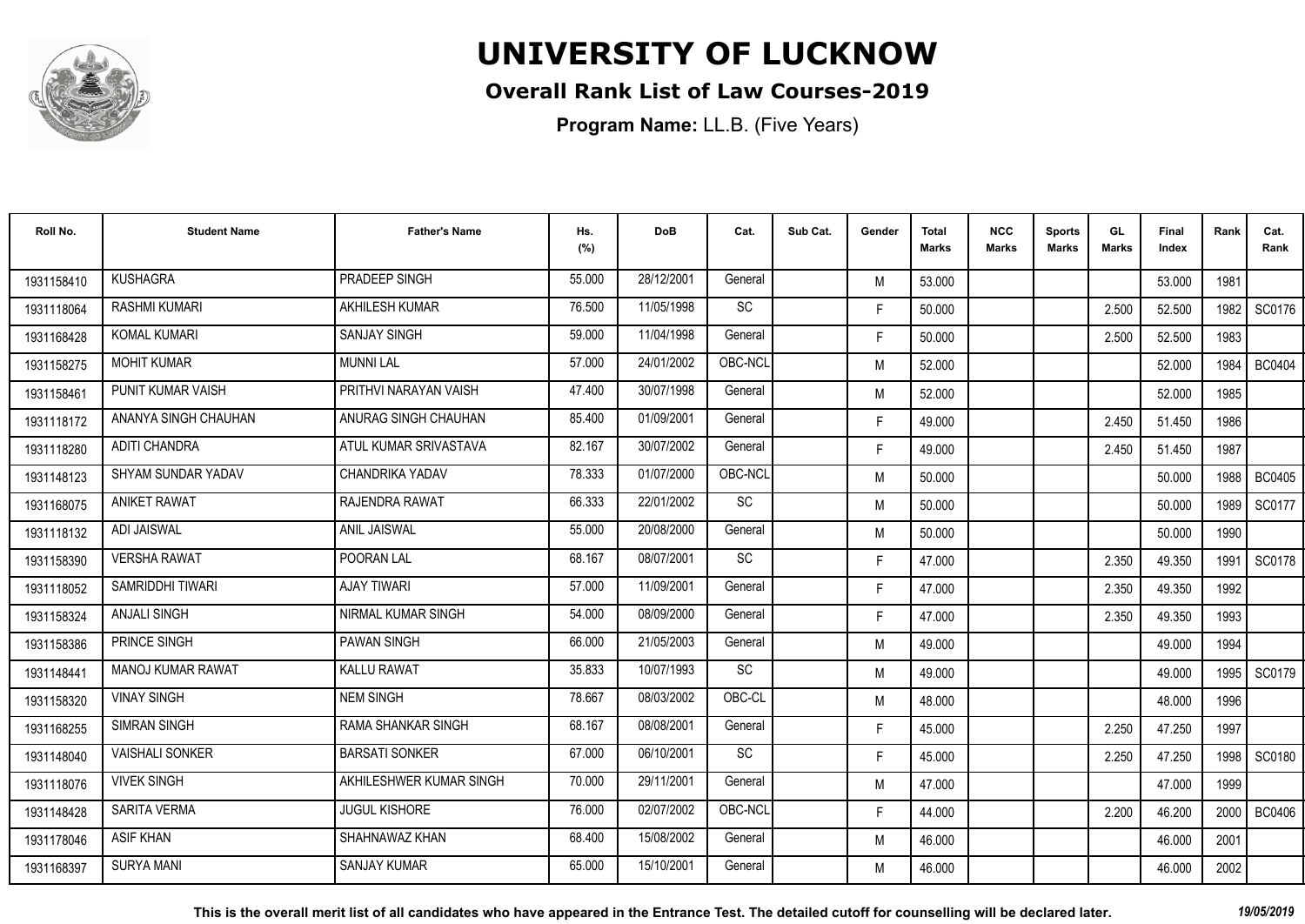

### **Overall Rank List of Law Courses-2019**

**Program Name:** LL.B. (Five Years)

| Roll No.   | <b>Student Name</b>      | <b>Father's Name</b>         | Hs.<br>(%) | <b>DoB</b> | Cat.      | Sub Cat. | Gender | Total<br>Marks | <b>NCC</b><br>Marks | <b>Sports</b><br><b>Marks</b> | GL<br><b>Marks</b> | <b>Final</b><br>Index | Rank | Cat.<br>Rank  |
|------------|--------------------------|------------------------------|------------|------------|-----------|----------|--------|----------------|---------------------|-------------------------------|--------------------|-----------------------|------|---------------|
| 1931168095 | <b>SHIVANI SINGH</b>     | <b>RAJESH KUMAR SINGH</b>    | 73.500     | 17/07/2003 | OBC-NCI   |          | F.     | 43.000         |                     |                               | 2.150              | 45.150                | 2003 | <b>BC0407</b> |
| 1931158120 | KAJAL KASHYAP            | <b>MANOJ KASHYAP</b>         | 62.167     | 12/05/2001 | OBC-NCL   |          | F.     | 43.000         |                     |                               | 2.150              | 45.150                | 2004 | <b>BC0408</b> |
| 1931178258 | <b>ASHUTOSH PANDEY</b>   | SURYAKANT PANDEY             | 93.000     | 11/07/2002 | General   |          | M      | 45.000         |                     |                               |                    | 45.000                | 2005 |               |
| 1931118239 | KARTIKEY RANJAN SHUKLA   | ASHOK KUMAR SHUKLA           | 83.000     | 18/10/2000 | General   |          | M      | 45.000         |                     |                               |                    | 45.000                | 2006 |               |
| 1931148355 | AZAMUL HAQUE             | <b>ISHRAK ALI</b>            | 76.333     | 02/04/2001 | General   |          | M      | 45.000         |                     |                               |                    | 45.000                | 2007 |               |
| 1931118107 | AKSHANSH MISHRA          | <b>AMIT MISHRA</b>           | 72.667     | 20/02/2001 | General   |          | M      | 45.000         |                     |                               |                    | 45.000                | 2008 |               |
| 1931178380 | ANSHUMAN SINGH           | <b>VIJAY SHANKER</b>         | 68.800     | 19/06/2002 | <b>ST</b> |          | M      | 45.000         |                     |                               |                    | 45.000                | 2009 | ST0001        |
| 1931168123 | <b>SHAILENDRA SONKAR</b> | <b>RAJESH SONKAR</b>         | 52.833     | 07/06/1998 | <b>SC</b> |          | M      | 45.000         |                     |                               |                    | 45.000                | 2010 | SC0181        |
| 1931148135 | SUSHIL KUMAR VERMA       | DAYA SHANKAR VERMA           | 50.667     | 12/06/1985 | OBC-NCL   |          | M      | 45.000         |                     |                               |                    | 45.000                | 2011 | <b>BC0409</b> |
| 1931158204 | KM RAMSHA BANO           | <b>MOHD IRFAN</b>            | 65.000     | 16/05/1999 | General   |          | F.     | 42.000         |                     |                               | 2.100              | 44.100                | 2012 |               |
| 1931118092 | <b>ANKIT DUBEY</b>       | AMAR NATH DUBEY              | 58.833     | 26/01/2002 | General   |          | M      | 44.000         |                     |                               |                    | 44.000                | 2013 |               |
| 1931118068 | <b>ADITI SINGH</b>       | AKHILESH KUMAR SINGH         | 72.200     | 05/06/2001 | General   |          | F.     | 41.000         |                     |                               | 2.050              | 43.050                | 2014 |               |
| 1931158080 | <b>ANURAG SINGH</b>      | <b>MAHENDRA PRATAP SINGH</b> | 70.200     | 15/08/2002 | General   |          | M      | 43.000         |                     |                               |                    | 43.000                | 2015 |               |
| 1931148099 | KRISHNA KUMAR SONKAR     | <b>BRIJWASI SONKAR</b>       | 64.167     | 02/07/1999 | SC        |          | M      | 43.000         |                     |                               |                    | 43.000                | 2016 | SC0182        |
| 1931118091 | AMAN KUMAR CHAURASIYA    | AMAR NATH CHAURASIYA         | 73.000     | 25/12/2002 | OBC-NCL   |          | M      | 42.000         |                     |                               |                    | 42.000                | 2017 | <b>BC0410</b> |
| 1931158202 | <b>NASEEM FATIMA</b>     | <b>MOHD HASHMAT ALI</b>      | 64.667     | 04/07/1996 | General   |          | F.     | 40.000         |                     |                               | 2.000              | 42.000                | 2018 |               |
| 1931148134 | <b>AJAY KUMAR</b>        | <b>DAULAT RAM</b>            | 62.500     | 05/01/1996 | SC        |          | M      | 41.000         |                     |                               |                    | 41.000                | 2019 | SC0183        |
| 1931148267 | <b>GAURI</b>             | <b>GOPAL</b>                 | 71.167     | 05/12/2002 | OBC-NCL   |          | F.     | 39.000         |                     |                               | 1.950              | 40.950                | 2020 | <b>BC0411</b> |
| 1931178044 | <b>GULJAR AHMAD</b>      | <b>SHAHARYAR</b>             | 71.167     | 28/04/2002 | OBC-NCL   |          | M      | 40.000         |                     |                               |                    | 40.000                | 2021 | <b>BC0412</b> |
| 1931118161 | <b>JATIN SONKER</b>      | <b>ANIL SONKER</b>           | 65.667     | 13/08/2000 | SC        |          | M      | 40.000         |                     |                               |                    | 40.000                | 2022 | SC0184        |
| 1931178141 | RAVI KANAOUJIA           | SHRIRAM KANAOUJIA            | 63.500     | 07/07/2000 | SC        |          | M      | 40.000         |                     |                               |                    | 40.000                | 2023 | SC0185        |
| 1931158416 | PRANSHU MISHRA           | PRAHLAD KUMAR MISHRA         | 76.833     | 27/10/2003 | General   |          | M      | 39.000         |                     |                               |                    | 39.000                | 2024 |               |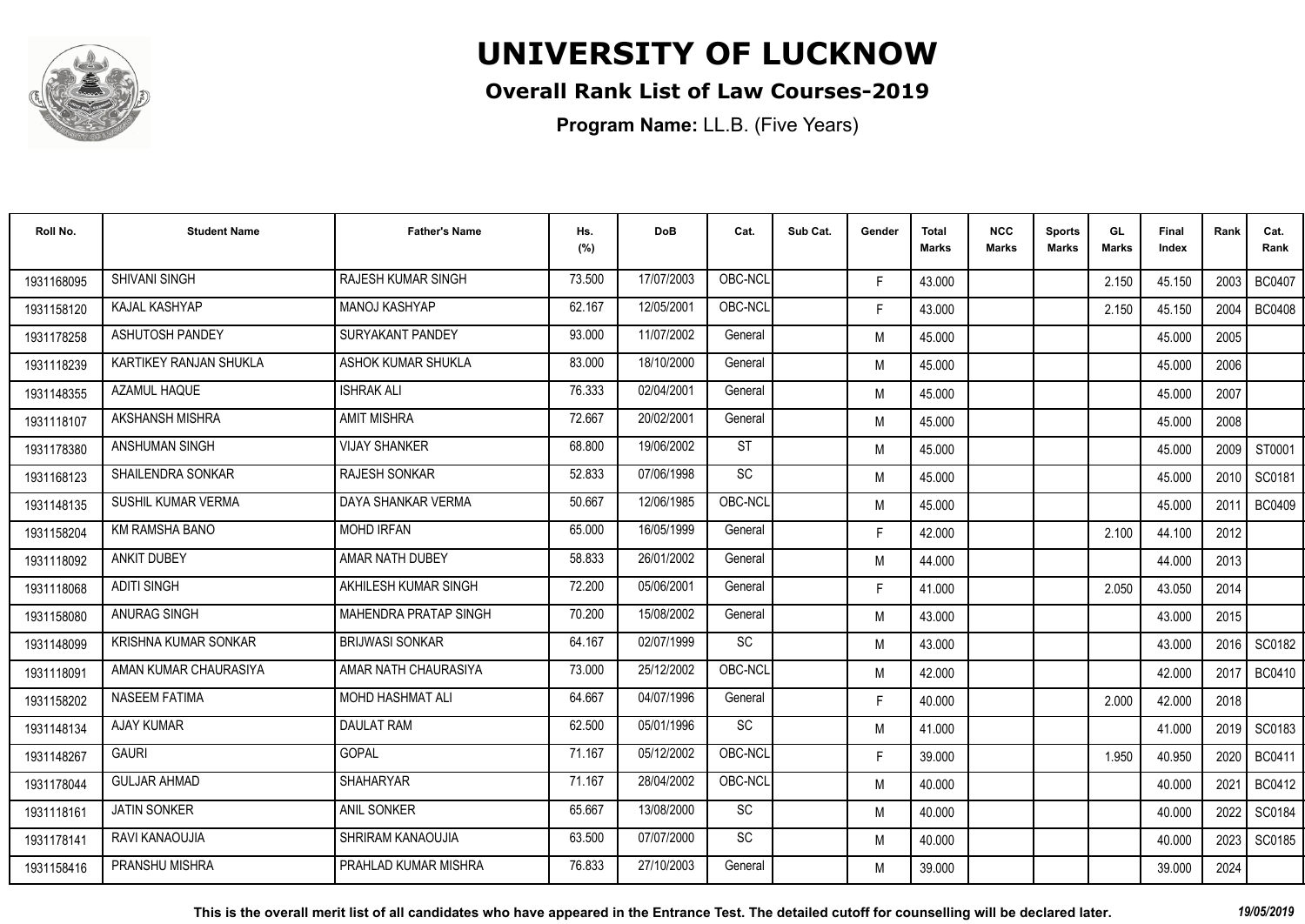

### **Overall Rank List of Law Courses-2019**

| Roll No.   | <b>Student Name</b>     | <b>Father's Name</b>      | Hs.<br>(%) | <b>DoB</b> | Cat.      | Sub Cat. | Gender | <b>Total</b><br><b>Marks</b> | <b>NCC</b><br>Marks | <b>Sports</b><br><b>Marks</b> | GL<br><b>Marks</b> | Final<br>Index | Rank   | Cat.<br>Rank  |
|------------|-------------------------|---------------------------|------------|------------|-----------|----------|--------|------------------------------|---------------------|-------------------------------|--------------------|----------------|--------|---------------|
| 1931178285 | <b>ABID HUSAIN</b>      | SYED MOHAMMAD AZAM        | 66.400     | 29/12/1999 | General   |          | M      | 39.000                       |                     |                               |                    | 39.000         | 2025   |               |
| 1931178353 | NISHI JAISWAL           | <b>VIJAY JAISWAL</b>      | 84.167     | 12/12/2001 | OBC-NCL   |          | F.     | 37.000                       |                     |                               | 1.850              | 38.850         | 2026   | <b>BC0413</b> |
| 1931148315 | <b>SUGAN BHARTI</b>     | <b>HARINATH RAM</b>       | 77.333     | 19/07/2003 | <b>SC</b> |          | F.     | 37.000                       |                     |                               | 1.850              | 38.850         | 2027   | SC0186        |
| 1931117011 | <b>ADARSH TRIPATHI</b>  | <b>ASHOK TRIPATHI</b>     | 77.000     | 11/05/2002 | General   |          | M      | 38.000                       |                     |                               |                    | 38.000         | 2028   |               |
| 1931158396 | <b>USHA KUMARI</b>      | PRABHUNATH SINGH KUSHWAHA | 71.500     | 08/03/2002 | OBC-NCL   |          | F.     | 35.000                       |                     |                               | 1.750              | 36.750         | 2029   | <b>BC0414</b> |
| 1931115025 | <b>GOLDI SINGH</b>      | <b>RAM PRAVESH SINGH</b>  | 66.000     | 11/09/2000 | General   |          | F.     | 35.000                       |                     |                               | 1.750              | 36.750         | 2030   |               |
| 1931158175 | SATYENDRA TIWARI        | MITHILA BAKHSH TIWARI     | 70.400     | 10/03/1999 | General   |          | M      | 35.000                       |                     |                               |                    | 35.000         | 2031   |               |
| 1931148141 | SIDDHARTH VERMA         | <b>DEEPAK KUMAR</b>       | 51.667     | 24/12/2000 | SC        |          | M      | 35.000                       |                     |                               |                    | 35.000         | 2032 l | SC0187        |
| 1931148195 | SIDDHI GUPTA            | <b>DINESH GUPTA</b>       | 86.167     | 02/07/2001 | OBC-CL    |          | F.     | 33.000                       |                     |                               | 1.650              | 34.650         | 2033   |               |
| 1931158037 | <b>AMIT KUMAR</b>       | LATE BHOLA PASWAN         | 82.000     | 01/04/2000 | SC        |          | M      | 34.000                       |                     |                               |                    | 34.000         | 2034   | SC0188        |
| 1931148432 | <b>KUMKUM PATEL</b>     | <b>K K PATEL</b>          | 87.400     | 09/05/2002 | General   |          | F.     | 32.000                       |                     |                               | 1.600              | 33.600         | 2035   |               |
| 1931178392 | <b>VARTIKA MISHRA</b>   | <b>VINAY MISHRA</b>       | 59.500     | 17/09/2002 | General   |          | F.     | 32.000                       |                     |                               | 1.600              | 33.600         | 2036   |               |
| 1931148341 | <b>IKTEADAR HUSSAIN</b> | <b>IFTEAKHAR HUSSAIN</b>  | 71.333     | 08/09/1998 | OBC-NCL   |          | M      | 33.000                       |                     |                               |                    | 33.000         | 2037   | <b>BC0415</b> |
| 1931148111 | AAKANKSHA SINGH         | <b>CHANDRA PAL SINGH</b>  | 81.333     | 12/08/2003 | General   |          | F.     | 30.000                       |                     |                               | 1.500              | 31.500         | 2038   |               |
| 1931168127 | DESHRAJ YADAV           | <b>RAJESH YADAV</b>       | 69.667     | 27/05/2000 | OBC-NCL   |          | M      | 30.000                       |                     |                               |                    | 30.000         | 2039   | <b>BC0416</b> |
| 1931178229 | PRASHANT SHARMA         | SURENDRA MOHAN SHARMA     | 58.167     | 06/10/2003 | General   |          | M      | 30.000                       |                     |                               |                    | 30.000         | 2040   |               |
| 1931178059 | PRAKHAR TIWARI          | SHAILENDRA TIWARI         | 64.500     | 21/04/2001 | General   |          | M      | 29.000                       |                     |                               |                    | 29.000         | 2041   |               |
| 1931158196 | <b>MUSTAFA ALI</b>      | <b>MOHD ATEEQ</b>         | 58.333     | 15/08/2001 | OBC-NCL   |          | M      | 29.000                       |                     |                               |                    | 29.000         | 2042 l | <b>BC0417</b> |
| 1931148316 | ANSHIKA YADAV           | <b>HARINATH YADAV</b>     | 60.667     | 10/02/2002 | OBC-NCL   |          | F.     | 24.000                       |                     |                               | 1.200              | 25.200         | 2043   | <b>BC0418</b> |
| 1931148321 | ADITYA SRIVASTAVA       | HARISH CHANDRA SRIVASTAVA | 70.833     | 31/07/2003 | General   |          | M      | 25.000                       |                     |                               |                    | 25.000         | 2044   |               |
| 1931168229 | <b>ROHIT SINGH</b>      | <b>RAM NARAYAN SINGH</b>  | 59.667     | 05/12/1998 | General   |          | M      | 25.000                       |                     |                               |                    | 25.000         | 2045   |               |
| 1931168116 | SUDITYA SINGH           | <b>RAJESH SINGH</b>       | 51.200     | 25/03/2001 | OBC-NCL   |          | M      | 23.000                       |                     |                               |                    | 23.000         |        | 2046   BC0419 |